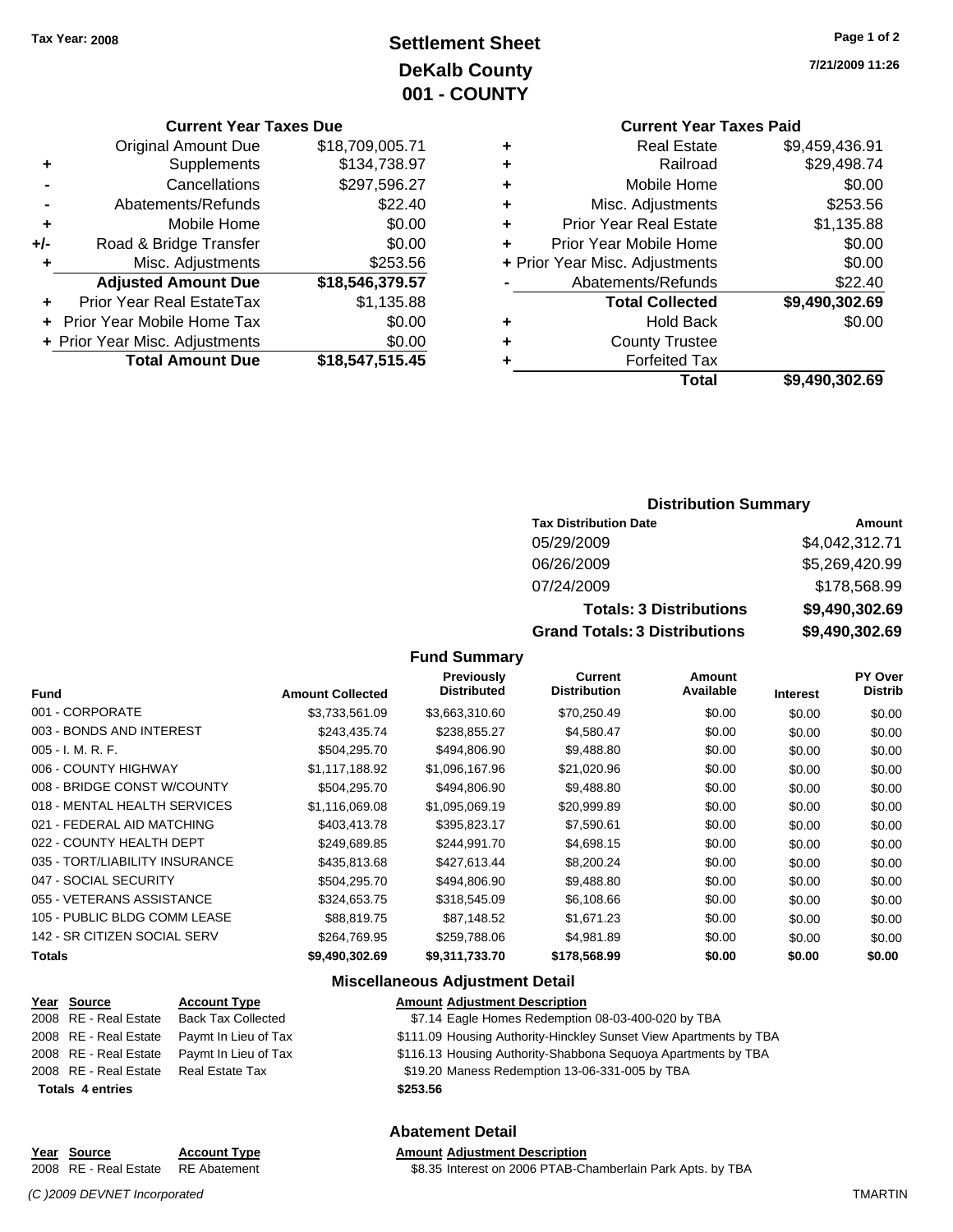# **Settlement Sheet Tax Year: 2008 Page 2 of 2 DeKalb County**

### **Abatement Detail**

**7/21/2009 11:26**

# **Totals \$22.40 3 entries**

**Year Source Account Type Amount Adjustment Description**<br>
2008 RE - Real Estate RE Abatement **Amount** \$10.98 Interest on 2006 PTAB-Sy \$10.98 Interest on 2006 PTAB-Sycamore Meadows Apts. by TBA 2008 RE - Real Estate RE Abatement S3.07 Interest on 2006 PTAB Galbriath by TBA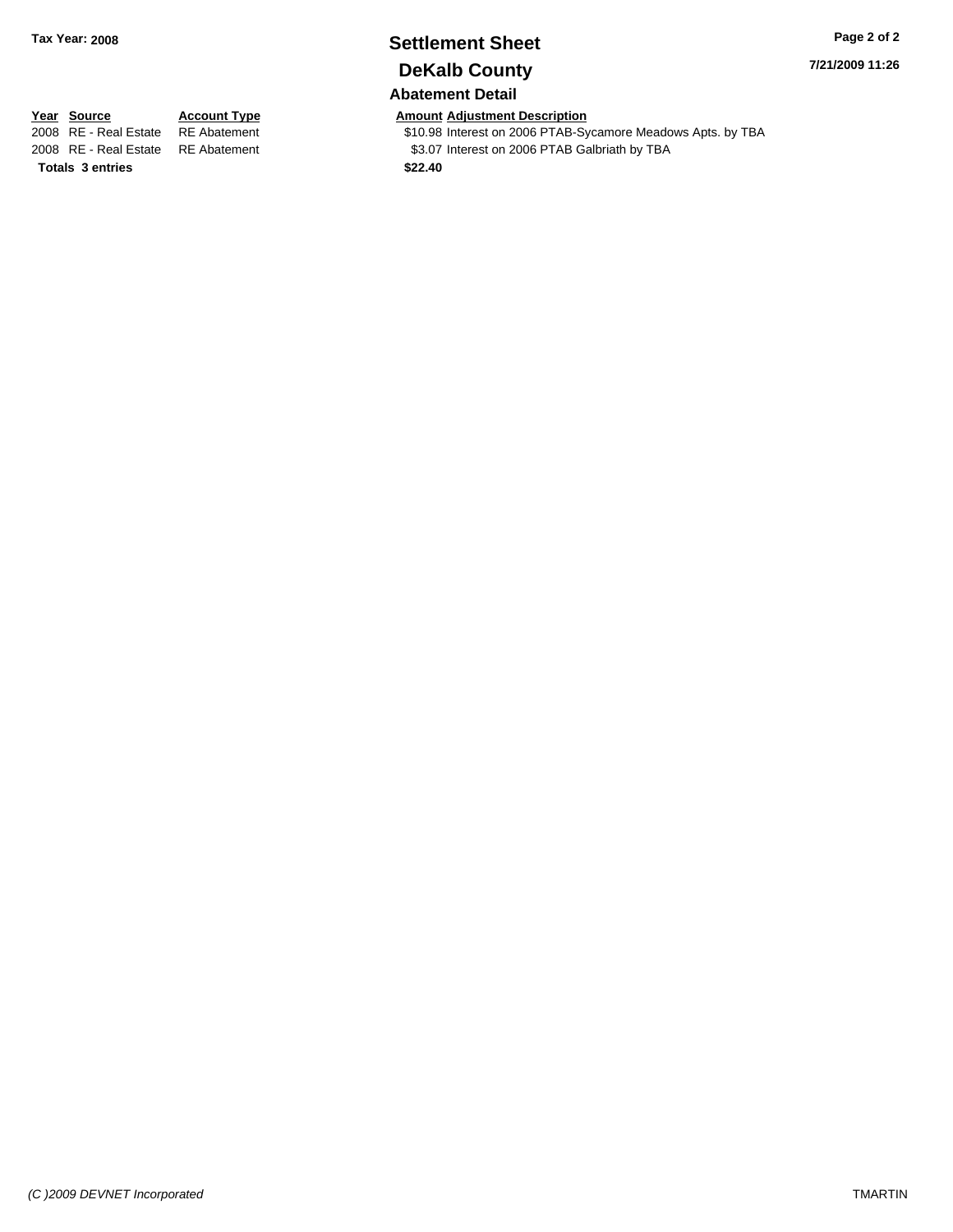### **Settlement Sheet Tax Year: 2008 Page 1 of 1 DeKalb County 002 - FOREST PRESERVE**

**7/21/2009 11:26**

#### **Current Year Taxes Paid**

| Total                              | \$763.046.58 |
|------------------------------------|--------------|
| <b>Forfeited Tax</b>               |              |
| <b>County Trustee</b><br>٠         |              |
| <b>Hold Back</b><br>÷              | \$0.00       |
| <b>Total Collected</b>             | \$763,046.58 |
| Abatements/Refunds                 | \$1.80       |
| + Prior Year Misc. Adjustments     | \$0.00       |
| Prior Year Mobile Home             | \$0.00       |
| <b>Prior Year Real Estate</b><br>÷ | \$97.16      |
| Misc. Adjustments<br>٠             | \$20.23      |
| Mobile Home<br>٠                   | \$0.00       |
| Railroad                           | \$2,353.76   |
| <b>Real Estate</b><br>٠            | \$760,577.23 |
|                                    |              |

|     | <b>Current Year Taxes Due</b>     |                |  |  |  |  |
|-----|-----------------------------------|----------------|--|--|--|--|
|     | <b>Original Amount Due</b>        | \$1,492,778.39 |  |  |  |  |
| ٠   | Supplements                       | \$22,400.48    |  |  |  |  |
|     | Cancellations                     | \$23,745.14    |  |  |  |  |
|     | Abatements/Refunds                | \$1.80         |  |  |  |  |
| ٠   | Mobile Home                       | \$0.00         |  |  |  |  |
| +/- | Road & Bridge Transfer            | \$0.00         |  |  |  |  |
| ٠   | Misc. Adjustments                 | \$20.23        |  |  |  |  |
|     | <b>Adjusted Amount Due</b>        | \$1,491,452.16 |  |  |  |  |
|     | Prior Year Real EstateTax         | \$97.16        |  |  |  |  |
|     | <b>Prior Year Mobile Home Tax</b> | \$0.00         |  |  |  |  |
|     | + Prior Year Misc. Adjustments    | \$0.00         |  |  |  |  |
|     | <b>Total Amount Due</b>           | \$1,491,549.32 |  |  |  |  |
|     |                                   |                |  |  |  |  |

| <b>Distribution Summary</b>  |              |  |  |
|------------------------------|--------------|--|--|
| <b>Tax Distribution Date</b> | Amount       |  |  |
| 05/29/2009                   | \$322,534.10 |  |  |

| 06/26/2009                           | \$426,264.73 |
|--------------------------------------|--------------|
| 07/24/2009                           | \$14,247.75  |
| <b>Totals: 3 Distributions</b>       | \$763,046.58 |
| <b>Grand Totals: 3 Distributions</b> | \$763,046.58 |

### **Fund Summary**

| <b>Fund</b>                                         | <b>Amount Collected</b> | <b>Previously</b><br><b>Distributed</b> | Current<br><b>Distribution</b> | Amount<br>Available | <b>Interest</b> | <b>PY Over</b><br><b>Distrib</b> |
|-----------------------------------------------------|-------------------------|-----------------------------------------|--------------------------------|---------------------|-----------------|----------------------------------|
| 001 - CORPORATE                                     | \$675.461.08            | \$662,848.74                            | \$12.612.34                    | \$0.00              | \$0.00          | \$0.00                           |
| $005 - I. M. R. F.$                                 | \$68,559.73             | \$67.279.57                             | \$1,280.16                     | \$0.00              | \$0.00          | \$0.00                           |
| 035 - TORT JUDGEMENTS/LIABILITY<br><b>INSURANCE</b> | \$7.767.79              | \$7.622.75                              | \$145.04                       | \$0.00              | \$0.00          | \$0.00                           |
| 047 - SOCIAL SECURITY                               | \$11,257.98             | \$11.047.77                             | \$210.21                       | \$0.00              | \$0.00          | \$0.00                           |
| <b>Totals</b>                                       | \$763.046.58            | \$748,798.83                            | \$14,247.75                    | \$0.00              | \$0.00          | \$0.00                           |

# **Totals \$20.23 4 entries**

### **Miscellaneous Adjustment Detail**

#### **Year Source Account Type Amount Adjustment Description**

2008 RE - Real Estate Back Tax Collected \$0.57 Eagle Homes Redemption 08-03-400-020 by TBA

- 2008 RE Real Estate Paymt In Lieu of Tax **\$8.86 Housing Authority-Hinckley Sunset View Apartments by TBA**
- 2008 RE Real Estate Paymt In Lieu of Tax **\$9.27 Housing Authority-Shabbona Sequoya Apartments by TBA**
- 2008 RE Real Estate Real Estate Tax St.53 Maness Redemption 13-06-331-005 by TBA

### **Abatement Detail**

#### **Year Source Account Type Amount Adjustment Description**

| \$0.67 Interest on 2006 PTAB-Chamberlain Park Apts. by TBA |
|------------------------------------------------------------|
| \$0.88 Interest on 2006 PTAB-Sycamore Meadows Apts. by TBA |
| \$0.25 Interest on 2006 PTAB Galbriath by TBA              |

**Totals \$1.80 3 entries**

2008 RE - Real Estate RE Abatement 2008 RE - Real Estate RE Abatement 2008 RE - Real Estate RE Abatement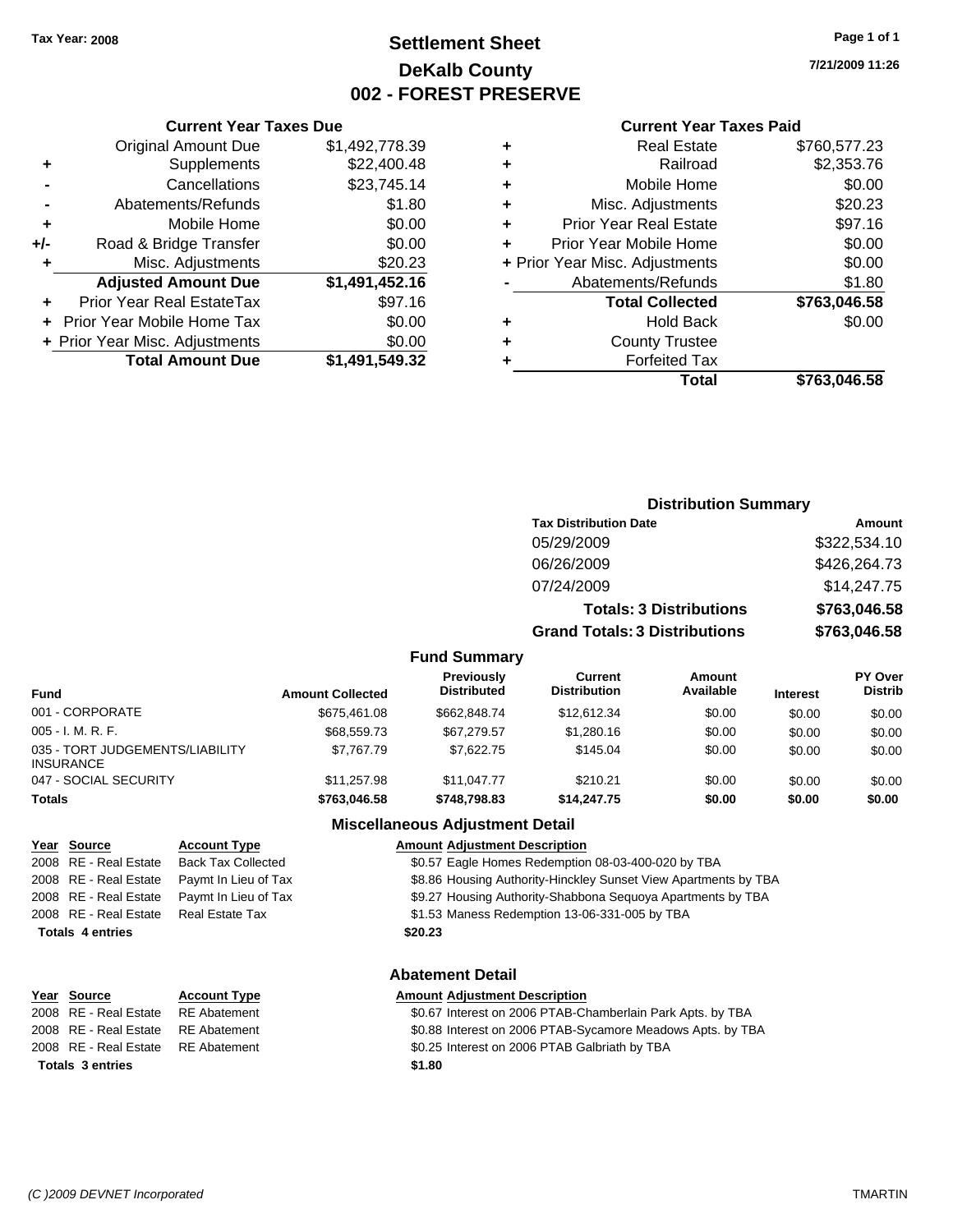## **Settlement Sheet Tax Year: 2008 Page 1 of 1 DeKalb County 003 - AFTON TOWNSHIP**

**7/21/2009 11:26**

#### **Current Year Taxes Paid**

|   | Total                          | \$35,095,67 |
|---|--------------------------------|-------------|
| ٠ | <b>Forfeited Tax</b>           |             |
| ٠ | <b>County Trustee</b>          |             |
| ٠ | <b>Hold Back</b>               | \$0.00      |
|   | <b>Total Collected</b>         | \$35,095.67 |
|   | Abatements/Refunds             | \$0.00      |
|   | + Prior Year Misc. Adjustments | \$0.00      |
| ٠ | Prior Year Mobile Home         | \$0.00      |
| ٠ | <b>Prior Year Real Estate</b>  | \$99.30     |
| ٠ | Misc. Adjustments              | \$0.00      |
| ٠ | Mobile Home                    | \$0.00      |
| ٠ | Railroad                       | \$306.17    |
| ٠ | <b>Real Estate</b>             | \$34,690.20 |
|   |                                |             |

|     | <b>Current Year Taxes Due</b>    |             |
|-----|----------------------------------|-------------|
|     | <b>Original Amount Due</b>       | \$68,142.52 |
| ٠   | Supplements                      | \$170.24    |
|     | Cancellations                    | \$267.49    |
|     | Abatements/Refunds               | \$0.00      |
| ٠   | Mobile Home                      | \$0.00      |
| +/- | Road & Bridge Transfer           | \$0.00      |
| ٠   | Misc. Adjustments                | \$0.00      |
|     | <b>Adjusted Amount Due</b>       | \$68,045.27 |
|     | <b>Prior Year Real EstateTax</b> | \$99.30     |
|     | Prior Year Mobile Home Tax       | \$0.00      |
|     | + Prior Year Misc. Adjustments   | \$0.00      |
|     | <b>Total Amount Due</b>          | \$68,144.57 |

### **Distribution Summary**

| <b>Tax Distribution Date</b>         | Amount      |
|--------------------------------------|-------------|
| 05/29/2009                           | \$11,533.64 |
| 06/26/2009                           | \$23,015.67 |
| 07/24/2009                           | \$546.36    |
| <b>Totals: 3 Distributions</b>       | \$35,095.67 |
| <b>Grand Totals: 3 Distributions</b> | \$35,095.67 |

|                                                     |                         | <b>Previously</b>  | Current             | Amount    |                 | <b>PY Over</b> |
|-----------------------------------------------------|-------------------------|--------------------|---------------------|-----------|-----------------|----------------|
| <b>Fund</b>                                         | <b>Amount Collected</b> | <b>Distributed</b> | <b>Distribution</b> | Available | <b>Interest</b> | <b>Distrib</b> |
| 001 - CORPORATE                                     | \$28.951.28             | \$28,500.58        | \$450.70            | \$0.00    | \$0.00          | \$0.00         |
| $005 - I. M. R. F.$                                 | \$2,832.82              | \$2,788.72         | \$44.10             | \$0.00    | \$0.00          | \$0.00         |
| 027 - AUDIT                                         | \$386.61                | \$380.59           | \$6.02              | \$0.00    | \$0.00          | \$0.00         |
| 035 - TORT JUDGEMENTS/LIABILITY<br><b>INSURANCE</b> | \$52.41                 | \$51.59            | \$0.82              | \$0.00    | \$0.00          | \$0.00         |
| 047 - SOCIAL SECURITY                               | \$2,820.14              | \$2,776.24         | \$43.90             | \$0.00    | \$0.00          | \$0.00         |
| 054 - GENERAL ASSISTANCE                            | \$52.41                 | \$51.59            | \$0.82              | \$0.00    | \$0.00          | \$0.00         |
| <b>Totals</b>                                       | \$35.095.67             | \$34,549.31        | \$546.36            | \$0.00    | \$0.00          | \$0.00         |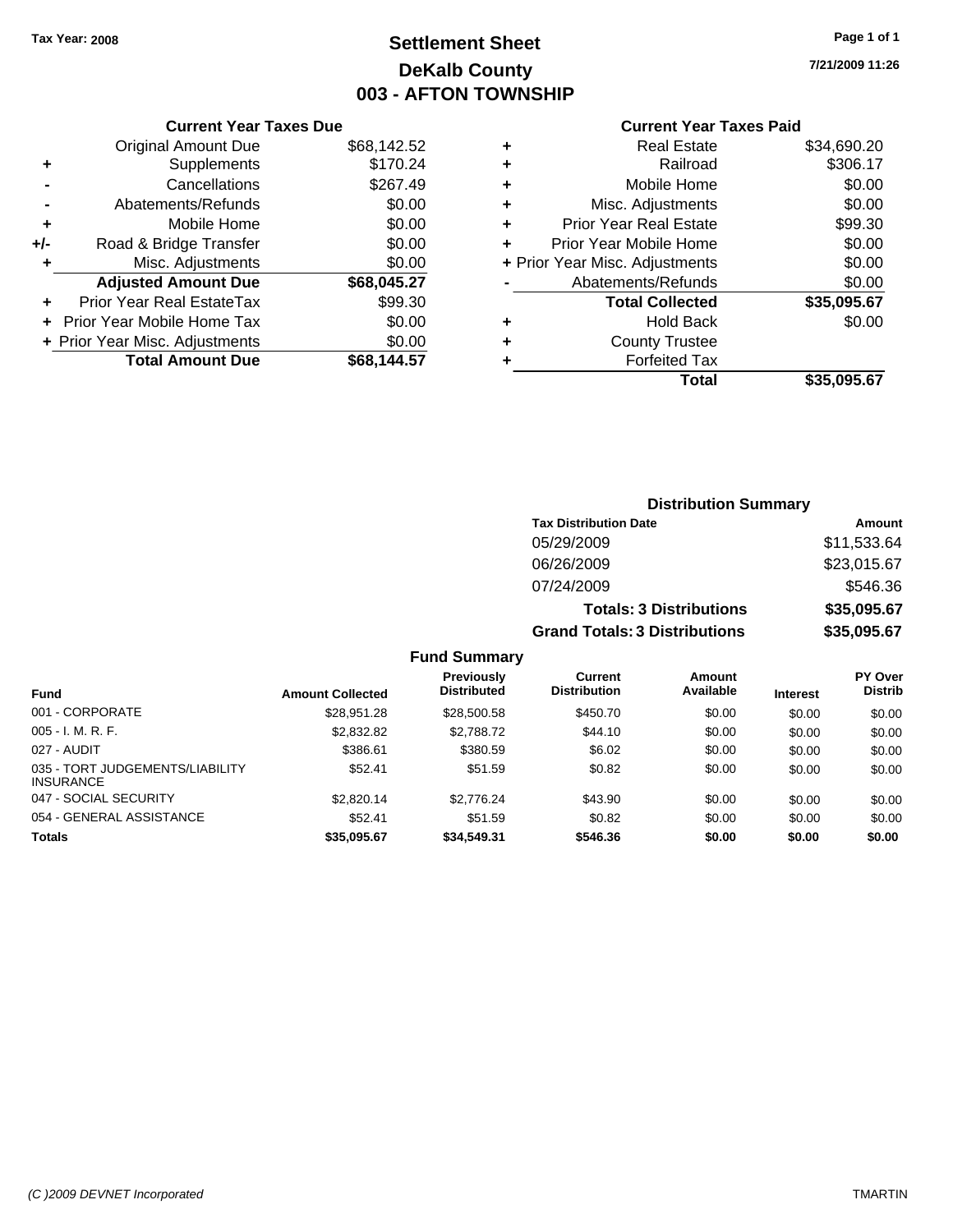### **Settlement Sheet Tax Year: 2008 Page 1 of 1 DeKalb County 004 - AFTON ROAD & BRIDGE**

**7/21/2009 11:26**

### **Current Year Taxes Paid**

|     | <b>Current Year Taxes Due</b>     |               |  |  |  |
|-----|-----------------------------------|---------------|--|--|--|
|     | <b>Original Amount Due</b>        | \$282,175.41  |  |  |  |
| ٠   | Supplements                       | \$650.42      |  |  |  |
|     | Cancellations                     | \$1,021.96    |  |  |  |
|     | Abatements/Refunds                | \$0.00        |  |  |  |
| ٠   | Mobile Home                       | \$0.00        |  |  |  |
| +/- | Road & Bridge Transfer            | (\$11,139.78) |  |  |  |
|     | Misc. Adjustments                 | \$0.00        |  |  |  |
|     | <b>Adjusted Amount Due</b>        | \$270,664.09  |  |  |  |
|     | Prior Year Real EstateTax         | \$362.90      |  |  |  |
|     | <b>Prior Year Mobile Home Tax</b> | \$0.00        |  |  |  |
|     | + Prior Year Misc. Adjustments    | \$0.00        |  |  |  |
|     | <b>Total Amount Due</b>           | \$271.026.99  |  |  |  |
|     |                                   |               |  |  |  |

|   | Total                          | \$134,170.45 |
|---|--------------------------------|--------------|
|   | <b>Forfeited Tax</b>           |              |
| ٠ | <b>County Trustee</b>          |              |
| ٠ | <b>Hold Back</b>               | \$0.00       |
|   | <b>Total Collected</b>         | \$134,170.45 |
|   | Abatements/Refunds             | \$0.00       |
|   | + Prior Year Misc. Adjustments | \$0.00       |
| ÷ | Prior Year Mobile Home         | \$0.00       |
| ٠ | <b>Prior Year Real Estate</b>  | \$362.90     |
| ٠ | Misc. Adjustments              | \$0.00       |
| ٠ | Mobile Home                    | \$0.00       |
| ÷ | Railroad                       | \$1,267.84   |
|   | <b>Real Estate</b>             | \$132,539.71 |

| <b>Road and Bridge Summary</b> |          |                         | <b>Distribution Summary</b>    |              |
|--------------------------------|----------|-------------------------|--------------------------------|--------------|
| <b>Municipality</b>            | Amt. Due | Amt. Distrib.           | <b>Tax Distribution Date</b>   | Amount       |
| CITY OF DEKALB                 |          | \$21,627.15 \$11,139.78 | 05/29/2009                     | \$44,049.63  |
| <b>Totals</b>                  |          | \$21,627.15 \$11,139.78 | 06/26/2009                     | \$88,033.35  |
|                                |          |                         | 07/24/2009                     | \$2,087.47   |
|                                |          |                         | <b>Totals: 3 Distributions</b> | \$134,170.45 |

**Grand Totals: 3 Distributions \$134,170.45**

| Fund                         | <b>Amount Collected</b> | Previously<br><b>Distributed</b> | Current<br><b>Distribution</b> | Amount<br>Available | <b>Interest</b> | PY Over<br><b>Distrib</b> |
|------------------------------|-------------------------|----------------------------------|--------------------------------|---------------------|-----------------|---------------------------|
| 007 - ROAD AND BRIDGE        | \$84,638.97             | \$83,322,70                      | \$1.316.27                     | \$0.00              | \$0.00          | \$0.00                    |
| 008 - BRIDGE CONST W/COUNTY  | \$4.069.85              | \$4,006.48                       | \$63.37                        | \$0.00              | \$0.00          | \$0.00                    |
| 009 - PERMANENT ROAD         | \$38,100.50             | \$37,507.28                      | \$593.22                       | \$0.00              | \$0.00          | \$0.00                    |
| 010 - EQUIPMENT AND BUILDING | \$7,361.13              | \$7.246.52                       | \$114.61                       | \$0.00              | \$0.00          | \$0.00                    |
| Totals                       | \$134,170.45            | \$132,082,98                     | \$2.087.47                     | \$0.00              | \$0.00          | \$0.00                    |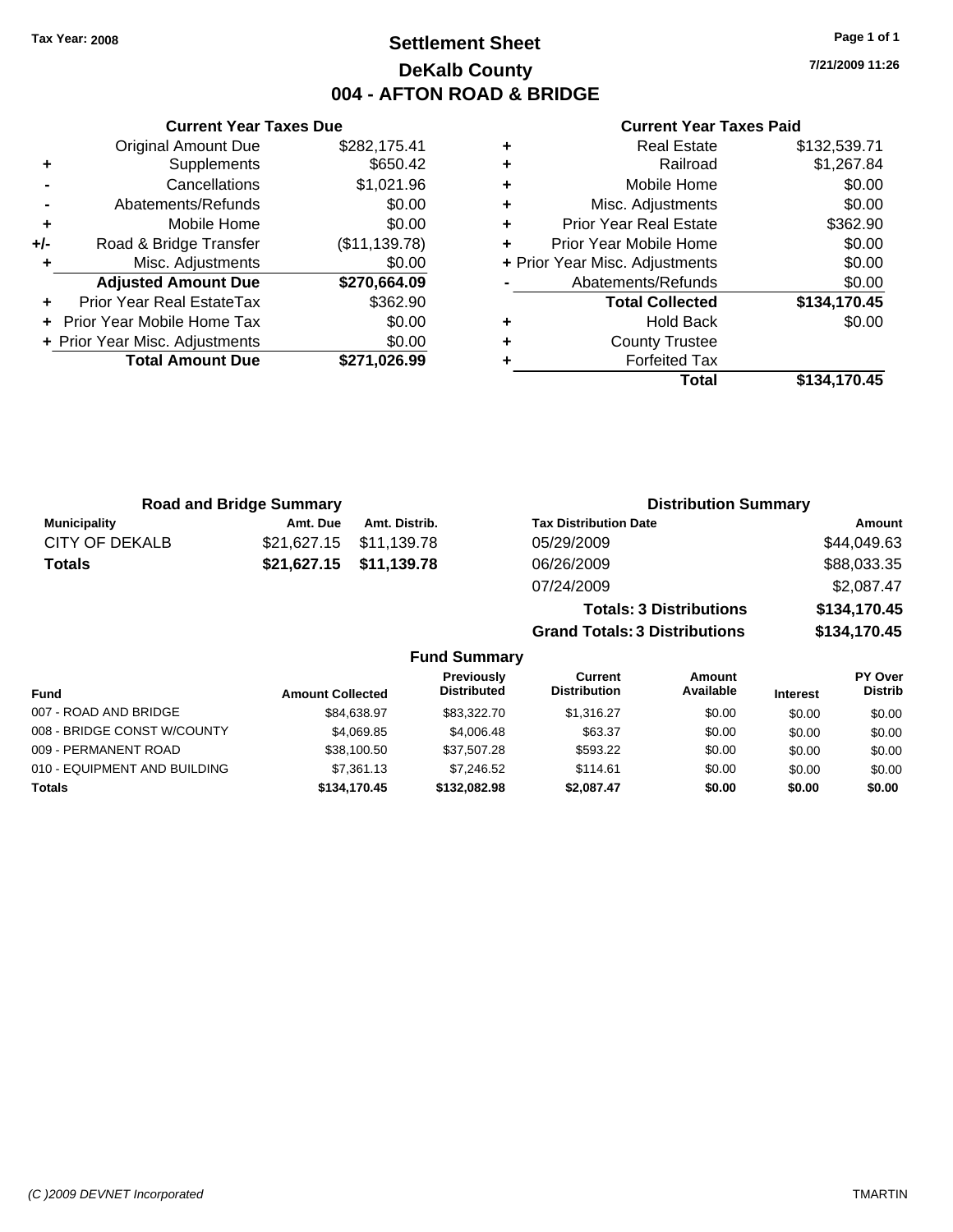### **Settlement Sheet Tax Year: 2008 Page 1 of 1 DeKalb County 005 - CLINTON TOWNSHIP**

**7/21/2009 11:26**

| <b>Current Year Taxes Paid</b> |  |  |
|--------------------------------|--|--|
|                                |  |  |

|   | Total                          | \$44,362.48 |
|---|--------------------------------|-------------|
| ٠ | <b>Forfeited Tax</b>           |             |
| ٠ | <b>County Trustee</b>          |             |
| ٠ | <b>Hold Back</b>               | \$0.00      |
|   | <b>Total Collected</b>         | \$44,362.48 |
|   | Abatements/Refunds             | \$0.00      |
|   | + Prior Year Misc. Adjustments | \$0.00      |
| ÷ | Prior Year Mobile Home         | \$0.00      |
| ٠ | <b>Prior Year Real Estate</b>  | \$0.00      |
| ٠ | Misc. Adjustments              | \$0.00      |
| ٠ | Mobile Home                    | \$0.00      |
| ٠ | Railroad                       | \$380.25    |
| ٠ | <b>Real Estate</b>             | \$43,982.23 |

|     | <b>Current Year Taxes Due</b>    |             |
|-----|----------------------------------|-------------|
|     | <b>Original Amount Due</b>       | \$85,360.82 |
| ٠   | Supplements                      | \$400.65    |
|     | Cancellations                    | \$902.99    |
|     | Abatements/Refunds               | \$0.00      |
| ٠   | Mobile Home                      | \$0.00      |
| +/- | Road & Bridge Transfer           | \$0.00      |
| ٠   | Misc. Adjustments                | \$0.00      |
|     | <b>Adjusted Amount Due</b>       | \$84,858.48 |
|     | <b>Prior Year Real EstateTax</b> | \$0.00      |
|     | Prior Year Mobile Home Tax       | \$0.00      |
|     | + Prior Year Misc. Adjustments   | \$0.00      |
|     | <b>Total Amount Due</b>          | \$84,858.48 |

| <b>Distribution Summary</b>    |             |  |  |  |  |
|--------------------------------|-------------|--|--|--|--|
| <b>Tax Distribution Date</b>   | Amount      |  |  |  |  |
| 05/29/2009                     | \$17,941.17 |  |  |  |  |
| 06/26/2009                     | \$25,495.26 |  |  |  |  |
| 07/24/2009                     | \$926.05    |  |  |  |  |
| <b>Totals: 3 Distributions</b> | \$44,362.48 |  |  |  |  |

**Grand Totals: 3 Distributions \$44,362.48**

|                                                     |                         | Previously         | Current             | Amount    |                 | <b>PY Over</b> |
|-----------------------------------------------------|-------------------------|--------------------|---------------------|-----------|-----------------|----------------|
| <b>Fund</b>                                         | <b>Amount Collected</b> | <b>Distributed</b> | <b>Distribution</b> | Available | <b>Interest</b> | <b>Distrib</b> |
| 001 - CORPORATE                                     | \$33,908.41             | \$33,200.59        | \$707.82            | \$0.00    | \$0.00          | \$0.00         |
| $005 - I. M. R. F.$                                 | \$313.78                | \$307.23           | \$6.55              | \$0.00    | \$0.00          | \$0.00         |
| 027 - AUDIT                                         | \$522.00                | \$511.10           | \$10.90             | \$0.00    | \$0.00          | \$0.00         |
| 035 - TORT JUDGEMENTS/LIABILITY<br><b>INSURANCE</b> | \$2.598.94              | \$2,544.69         | \$54.25             | \$0.00    | \$0.00          | \$0.00         |
| 047 - SOCIAL SECURITY                               | \$3.120.95              | \$3,055.80         | \$65.15             | \$0.00    | \$0.00          | \$0.00         |
| 054 - GENERAL ASSISTANCE                            | \$3.898.40              | \$3,817.02         | \$81.38             | \$0.00    | \$0.00          | \$0.00         |
| <b>Totals</b>                                       | \$44.362.48             | \$43,436.43        | \$926.05            | \$0.00    | \$0.00          | \$0.00         |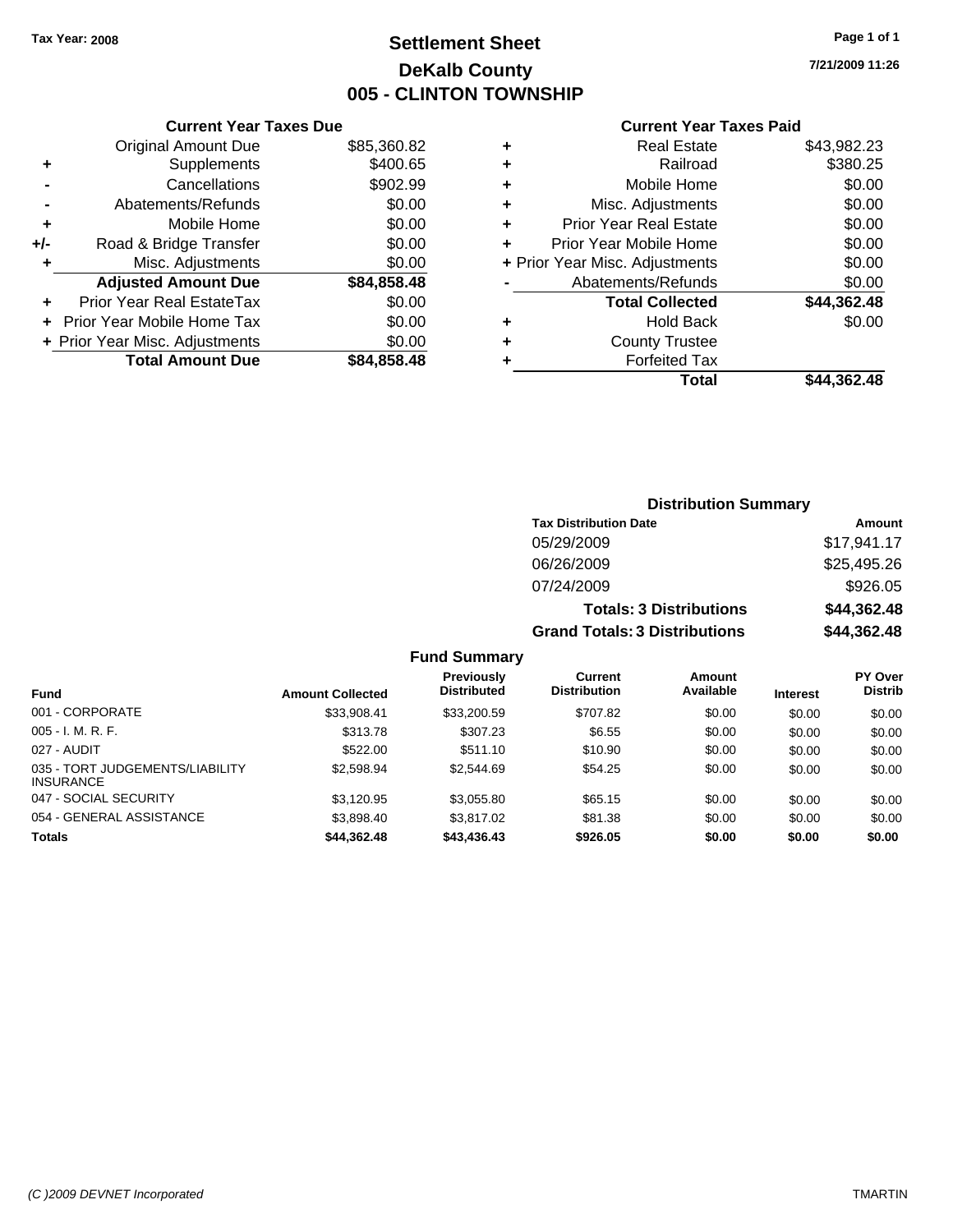### **Settlement Sheet Tax Year: 2008 Page 1 of 1 DeKalb County 006 - CLINTON TWP LIBRARY**

### **Current Year Taxes Due**

|     | <b>Original Amount Due</b>       | \$75,391.11 |
|-----|----------------------------------|-------------|
|     | Supplements                      | \$353.86    |
|     | Cancellations                    | \$797.50    |
|     | Abatements/Refunds               | \$0.00      |
| ٠   | Mobile Home                      | \$0.00      |
| +/- | Road & Bridge Transfer           | \$0.00      |
| ٠   | Misc. Adjustments                | \$0.00      |
|     | <b>Adjusted Amount Due</b>       | \$74,947.47 |
|     | <b>Prior Year Real EstateTax</b> | \$0.00      |
|     | Prior Year Mobile Home Tax       | \$0.00      |
|     | + Prior Year Misc. Adjustments   | \$0.00      |
|     | <b>Total Amount Due</b>          | \$74,947.47 |

|   | <b>Real Estate</b>             | \$38,845.32 |
|---|--------------------------------|-------------|
| ٠ | Railroad                       | \$335.84    |
| ٠ | Mobile Home                    | \$0.00      |
| ٠ | Misc. Adjustments              | \$0.00      |
| ٠ | <b>Prior Year Real Estate</b>  | \$0.00      |
|   | Prior Year Mobile Home         | \$0.00      |
|   | + Prior Year Misc. Adjustments | \$0.00      |
|   | Abatements/Refunds             | \$0.00      |
|   | <b>Total Collected</b>         | \$39,181.16 |
| ٠ | <b>Hold Back</b>               | \$0.00      |
| ٠ | <b>County Trustee</b>          |             |
| ٠ | <b>Forfeited Tax</b>           |             |
|   | Total                          | \$39,181.16 |
|   |                                |             |

|               |                         |                                  | <b>Distribution Summary</b>           |                                |                 |                           |
|---------------|-------------------------|----------------------------------|---------------------------------------|--------------------------------|-----------------|---------------------------|
|               |                         |                                  | <b>Tax Distribution Date</b>          |                                |                 | Amount                    |
|               |                         |                                  | 05/29/2009                            |                                |                 | \$15,845.67               |
|               |                         |                                  | 06/26/2009                            |                                |                 | \$22,517.57               |
|               |                         |                                  | 07/24/2009                            |                                |                 | \$817.92                  |
|               |                         |                                  |                                       | <b>Totals: 3 Distributions</b> |                 | \$39,181.16               |
|               |                         |                                  | <b>Grand Totals: 3 Distributions</b>  |                                |                 | \$39,181.16               |
|               |                         | <b>Fund Summary</b>              |                                       |                                |                 |                           |
| Fund          | <b>Amount Collected</b> | Previously<br><b>Distributed</b> | <b>Current</b><br><b>Distribution</b> | Amount<br>Available            | <b>Interest</b> | PY Over<br><b>Distrib</b> |
| 016 - LIBRARY | \$39,181.16             | \$38,363.24                      | \$817.92                              | \$0.00                         | \$0.00          | \$0.00                    |
| Totals        | \$39,181.16             | \$38,363,24                      | \$817.92                              | \$0.00                         | \$0.00          | \$0.00                    |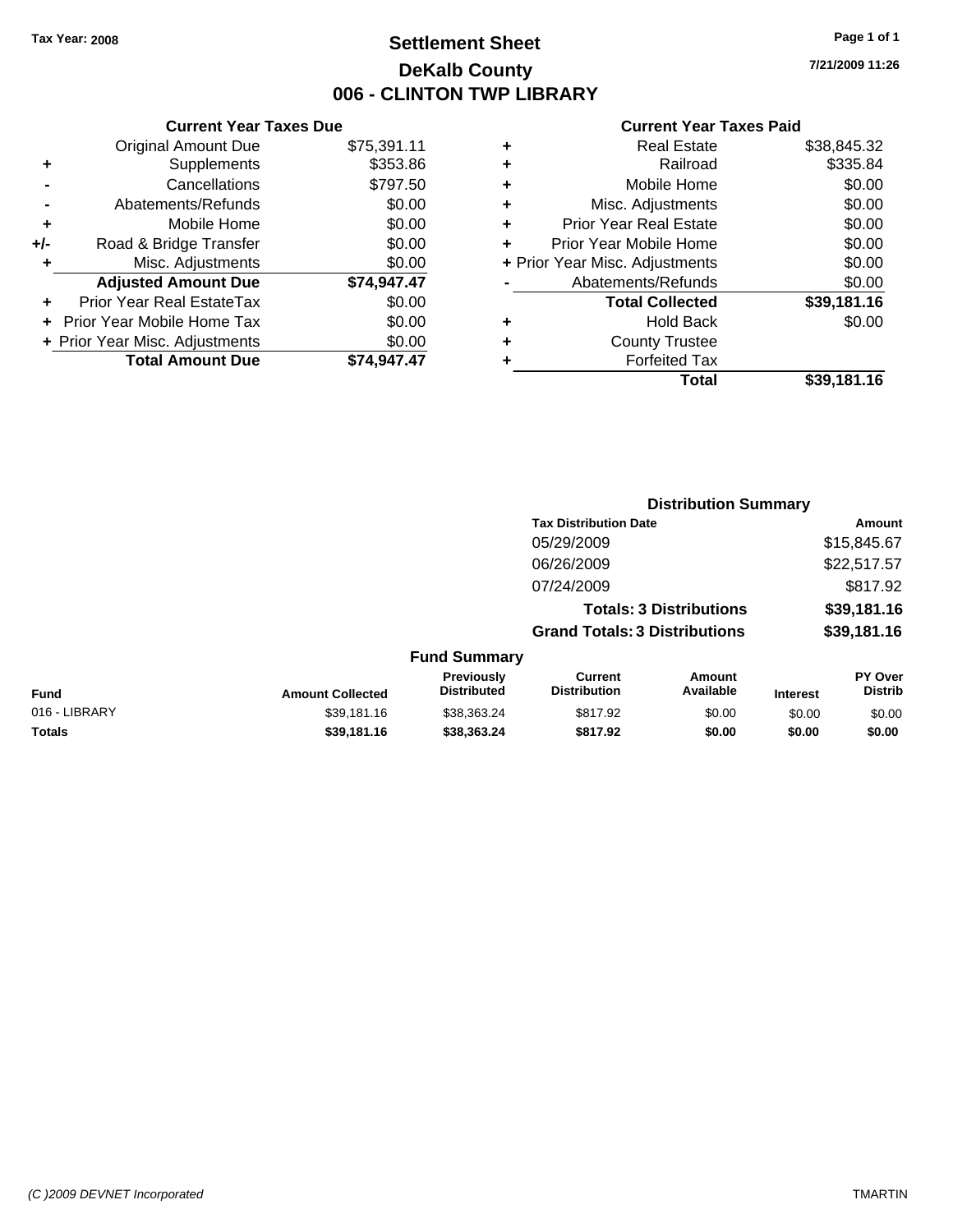### **Settlement Sheet Tax Year: 2008 Page 1 of 1 DeKalb County 007 - CLINTON CEMETERY**

### **7/21/2009 11:26**

|     | <b>Current Year Taxes Due</b>  |             |  |
|-----|--------------------------------|-------------|--|
|     | <b>Original Amount Due</b>     | \$20,099.41 |  |
| ٠   | Supplements                    | \$94.34     |  |
|     | Cancellations                  | \$212.61    |  |
|     | Abatements/Refunds             | \$0.00      |  |
| ٠   | Mobile Home                    | \$0.00      |  |
| +/- | Road & Bridge Transfer         | \$0.00      |  |
| ٠   | Misc. Adjustments              | \$0.00      |  |
|     | <b>Adjusted Amount Due</b>     | \$19,981.14 |  |
| ÷   | Prior Year Real EstateTax      | \$0.00      |  |
|     | Prior Year Mobile Home Tax     | \$0.00      |  |
|     | + Prior Year Misc. Adjustments | \$0.00      |  |
|     | <b>Total Amount Due</b>        | \$19,981.14 |  |

| ٠ | <b>Real Estate</b>             | \$10,356.13 |
|---|--------------------------------|-------------|
| ٠ | Railroad                       | \$89.54     |
| ٠ | Mobile Home                    | \$0.00      |
| ٠ | Misc. Adjustments              | \$0.00      |
| ÷ | <b>Prior Year Real Estate</b>  | \$0.00      |
| ÷ | Prior Year Mobile Home         | \$0.00      |
|   | + Prior Year Misc. Adjustments | \$0.00      |
|   | Abatements/Refunds             | \$0.00      |
|   | <b>Total Collected</b>         | \$10,445.67 |
| ٠ | <b>Hold Back</b>               | \$0.00      |
| ٠ | <b>County Trustee</b>          |             |
| ٠ | <b>Forfeited Tax</b>           |             |
|   | Total                          | \$10,445.67 |
|   |                                |             |

|                |                         |                                  |                                       | <b>Distribution Summary</b>    |                 |                           |
|----------------|-------------------------|----------------------------------|---------------------------------------|--------------------------------|-----------------|---------------------------|
|                |                         |                                  | <b>Tax Distribution Date</b>          |                                |                 | Amount                    |
|                |                         |                                  | 05/29/2009                            |                                |                 | \$4,224.47                |
|                |                         |                                  | 06/26/2009                            |                                |                 | \$6,003.15                |
|                |                         |                                  | 07/24/2009                            |                                |                 | \$218.05                  |
|                |                         |                                  |                                       | <b>Totals: 3 Distributions</b> |                 | \$10,445.67               |
|                |                         |                                  | <b>Grand Totals: 3 Distributions</b>  |                                |                 | \$10,445.67               |
|                |                         | <b>Fund Summary</b>              |                                       |                                |                 |                           |
| Fund           | <b>Amount Collected</b> | Previously<br><b>Distributed</b> | <b>Current</b><br><b>Distribution</b> | Amount<br>Available            | <b>Interest</b> | PY Over<br><b>Distrib</b> |
| 017 - CEMETERY | \$10,445.67             | \$10.227.62                      | \$218.05                              | \$0.00                         | \$0.00          | \$0.00                    |
| Totals         | \$10,445.67             | \$10,227.62                      | \$218.05                              | \$0.00                         | \$0.00          | \$0.00                    |
|                |                         |                                  |                                       |                                |                 |                           |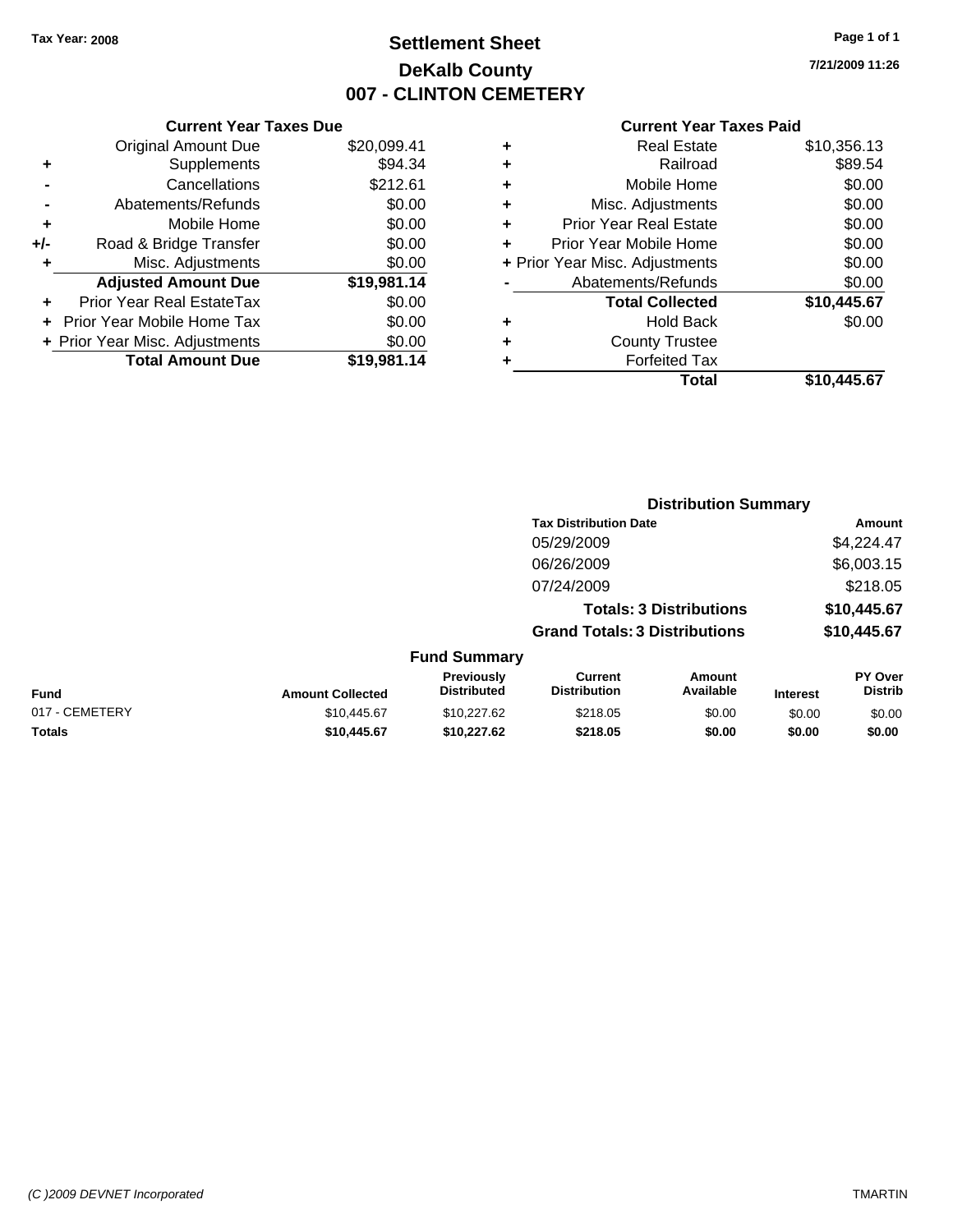### **Settlement Sheet Tax Year: 2008 Page 1 of 1 DeKalb County 008 - CLINTON COMM BLDG**

**7/21/2009 11:26**

|     | <b>Current Year Taxes Due</b>  |             |  |  |  |  |
|-----|--------------------------------|-------------|--|--|--|--|
|     | <b>Original Amount Due</b>     | \$14,003.21 |  |  |  |  |
| ٠   | Supplements                    | \$65.73     |  |  |  |  |
|     | Cancellations                  | \$148.14    |  |  |  |  |
|     | Abatements/Refunds             | \$0.00      |  |  |  |  |
| ٠   | Mobile Home                    | \$0.00      |  |  |  |  |
| +/- | Road & Bridge Transfer         | \$0.00      |  |  |  |  |
| ÷   | Misc. Adjustments              | \$0.00      |  |  |  |  |
|     | <b>Adjusted Amount Due</b>     | \$13,920.80 |  |  |  |  |
|     | Prior Year Real EstateTax      | \$0.00      |  |  |  |  |
|     | Prior Year Mobile Home Tax     | \$0.00      |  |  |  |  |
|     | + Prior Year Misc. Adjustments | \$0.00      |  |  |  |  |
|     | <b>Total Amount Due</b>        | \$13,920.80 |  |  |  |  |
|     |                                |             |  |  |  |  |

|   | <b>Real Estate</b>             | \$7,215.26 |
|---|--------------------------------|------------|
| ٠ | Railroad                       | \$62.38    |
| ٠ | Mobile Home                    | \$0.00     |
| ٠ | Misc. Adjustments              | \$0.00     |
| ٠ | <b>Prior Year Real Estate</b>  | \$0.00     |
| ÷ | Prior Year Mobile Home         | \$0.00     |
|   | + Prior Year Misc. Adjustments | \$0.00     |
|   | Abatements/Refunds             | \$0.00     |
|   | <b>Total Collected</b>         | \$7,277.64 |
| ٠ | <b>Hold Back</b>               | \$0.00     |
|   | <b>County Trustee</b>          |            |
| ٠ | <b>Forfeited Tax</b>           |            |
|   | Total                          | \$7,277.64 |

|                 |                         |                                  |                                      | <b>Distribution Summary</b>    |                 |                           |
|-----------------|-------------------------|----------------------------------|--------------------------------------|--------------------------------|-----------------|---------------------------|
|                 |                         |                                  | <b>Tax Distribution Date</b>         |                                |                 | Amount                    |
|                 |                         |                                  | 05/29/2009                           |                                |                 | \$2,943.23                |
|                 |                         |                                  | 06/26/2009                           |                                |                 | \$4,182.52                |
|                 |                         |                                  | 07/24/2009                           |                                |                 | \$151.89                  |
|                 |                         |                                  |                                      | <b>Totals: 3 Distributions</b> |                 | \$7,277.64                |
|                 |                         |                                  | <b>Grand Totals: 3 Distributions</b> |                                |                 | \$7,277.64                |
|                 |                         | <b>Fund Summary</b>              |                                      |                                |                 |                           |
| Fund            | <b>Amount Collected</b> | Previously<br><b>Distributed</b> | Current<br><b>Distribution</b>       | Amount<br>Available            | <b>Interest</b> | PY Over<br><b>Distrib</b> |
| 001 - CORPORATE | \$7,277.64              | \$7,125.75                       | \$151.89                             | \$0.00                         | \$0.00          | \$0.00                    |
| Totals          | \$7,277.64              | \$7,125.75                       | \$151.89                             | \$0.00                         | \$0.00          | \$0.00                    |
|                 |                         |                                  |                                      |                                |                 |                           |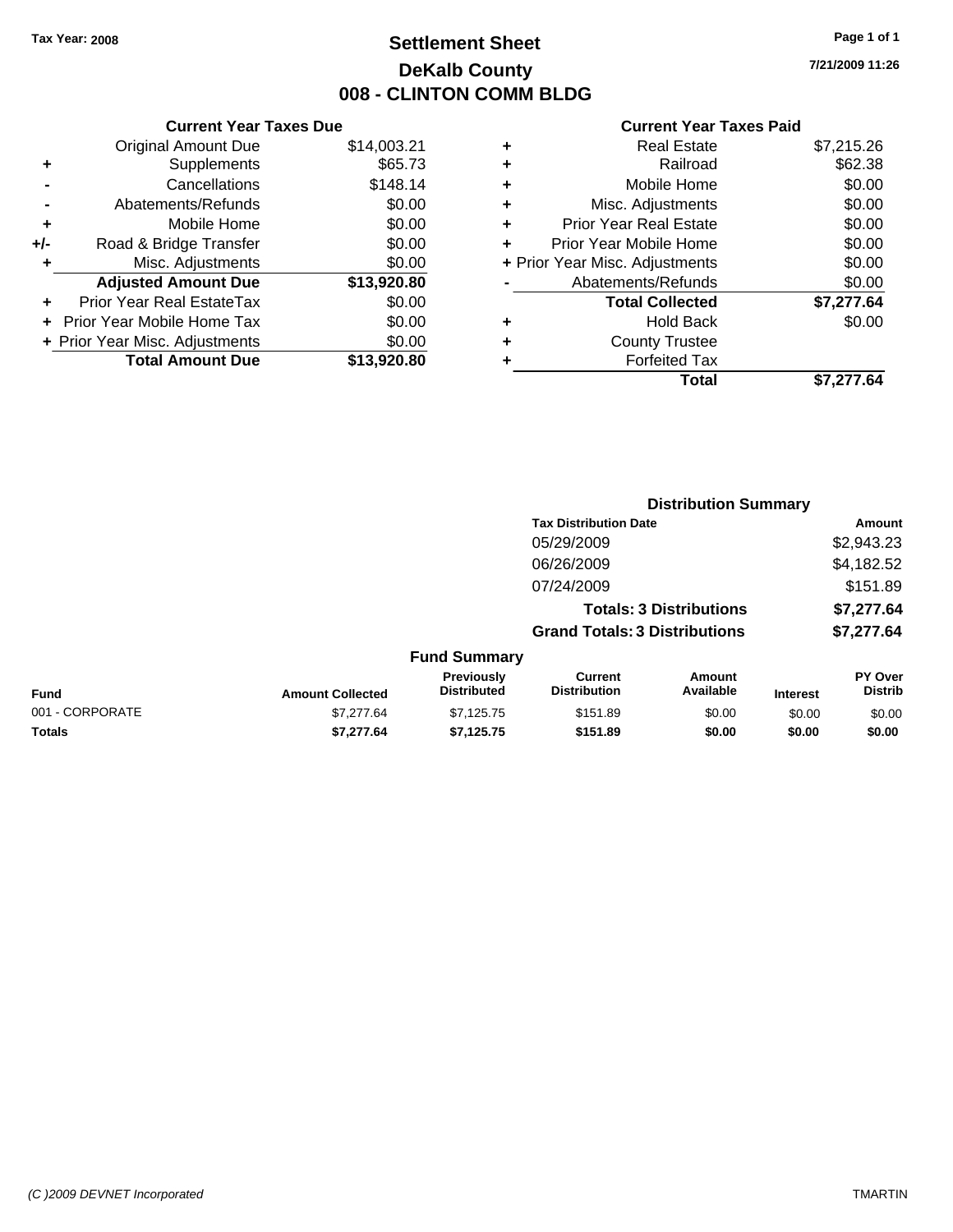**Current Year Taxes Due** Original Amount Due \$230,004.35

**Adjusted Amount Due \$208,159.50**

**Total Amount Due \$208,159.50**

**+** Supplements \$891.26 **-** Cancellations \$2,008.66 **-** Abatements/Refunds \$0.00 **+** Mobile Home \$0.00 **+/-** Road & Bridge Transfer (\$20,727.45) **+** Misc. Adjustments \$0.00

**+** Prior Year Real EstateTax \$0.00 **+** Prior Year Mobile Home Tax \$0.00 **+ Prior Year Misc. Adjustments**  $$0.00$ 

### **Settlement Sheet Tax Year: 2008 Page 1 of 1 DeKalb County 009 - CLINTON ROAD & BRIDGE**

**7/21/2009 11:26**

| ٠ | <b>Real Estate</b>             | \$97,838.10 |
|---|--------------------------------|-------------|
| ٠ | Railroad                       | \$968.69    |
| ٠ | Mobile Home                    | \$0.00      |
| ٠ | Misc. Adjustments              | \$0.00      |
| ٠ | <b>Prior Year Real Estate</b>  | \$0.00      |
| ٠ | Prior Year Mobile Home         | \$0.00      |
|   | + Prior Year Misc. Adjustments | \$0.00      |
|   | Abatements/Refunds             | \$0.00      |
|   | <b>Total Collected</b>         | \$98,806.79 |
| ٠ | <b>Hold Back</b>               | \$0.00      |
| ٠ | <b>County Trustee</b>          |             |
| ٠ | <b>Forfeited Tax</b>           |             |
|   | Total                          | \$98.806.79 |

| <b>Road and Bridge Summary</b> |             |                     | <b>Distribution Summary</b>          |             |
|--------------------------------|-------------|---------------------|--------------------------------------|-------------|
| <b>Municipality</b>            | Amt. Due    | Amt. Distrib.       | <b>Tax Distribution Date</b>         | Amount      |
| <b>VILLAGE OF WATERMAN</b>     | \$39,637.78 | \$20,727.45         | 05/29/2009                           | \$39,909.89 |
| <b>Totals</b>                  | \$39,637.78 | \$20,727.45         | 06/26/2009                           | \$56,836.91 |
|                                |             |                     | 07/24/2009                           | \$2,059.99  |
|                                |             |                     | <b>Totals: 3 Distributions</b>       | \$98,806.79 |
|                                |             |                     | <b>Grand Totals: 3 Distributions</b> | \$98,806.79 |
|                                |             | <b>Fund Summary</b> |                                      |             |

| <b>Fund</b>                                   | <b>Amount Collected</b> | Previously<br><b>Distributed</b> | <b>Current</b><br><b>Distribution</b> | Amount<br>Available | <b>Interest</b> | <b>PY Over</b><br><b>Distrib</b> |
|-----------------------------------------------|-------------------------|----------------------------------|---------------------------------------|---------------------|-----------------|----------------------------------|
| 007 - ROAD AND BRIDGE                         | \$41,638.57             | \$40.771.94                      | \$866.63                              | \$0.00              | \$0.00          | \$0.00                           |
| 009 - PERMANENT ROAD                          | \$42,615.87             | \$41.726.28                      | \$889.59                              | \$0.00              | \$0.00          | \$0.00                           |
| 010 - EQUIPMENT AND BUILDING                  | \$11.953.43             | \$11.703.91                      | \$249.52                              | \$0.00              | \$0.00          | \$0.00                           |
| 035 - TORT JUDGEMENTS/LIABILITY<br><b>INS</b> | \$2,598.92              | \$2.544.67                       | \$54.25                               | \$0.00              | \$0.00          | \$0.00                           |
| <b>Totals</b>                                 | \$98,806.79             | \$96,746.80                      | \$2,059.99                            | \$0.00              | \$0.00          | \$0.00                           |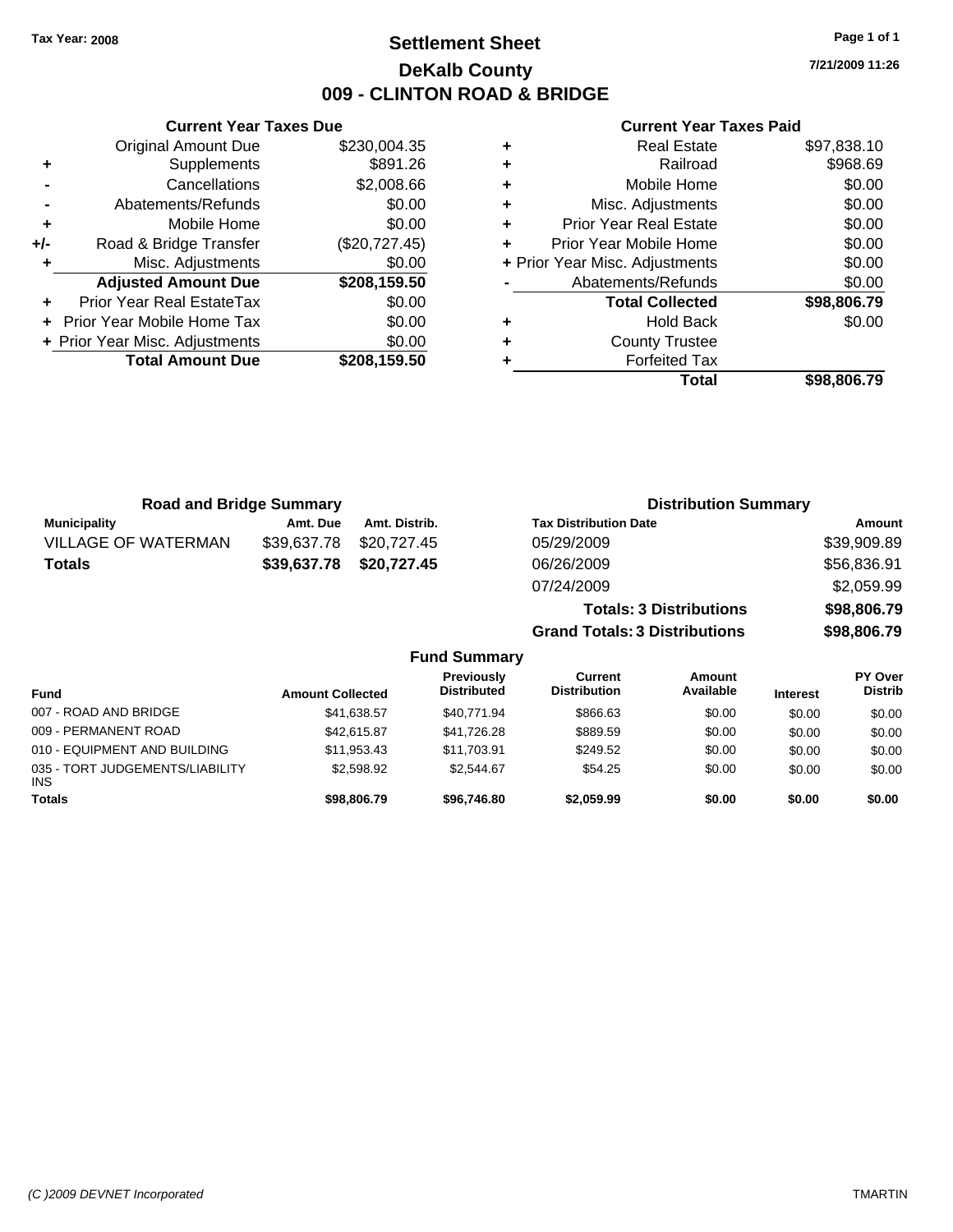### **Settlement Sheet Tax Year: 2008 Page 1 of 1 DeKalb County 010 - CORTLAND TOWNSHIP**

**7/21/2009 11:26**

#### **Current Year Taxes Paid**

|     | <b>Original Amount Due</b>       | \$211,686.11 |
|-----|----------------------------------|--------------|
| ٠   | Supplements                      | \$2,246.02   |
|     | Cancellations                    | \$5,977.59   |
|     | Abatements/Refunds               | \$1.04       |
| ÷   | Mobile Home                      | \$0.00       |
| +/- | Road & Bridge Transfer           | \$0.00       |
| ٠   | Misc. Adjustments                | \$0.00       |
|     | <b>Adjusted Amount Due</b>       | \$207,953.50 |
|     | <b>Prior Year Real EstateTax</b> | (\$17.77)    |
|     | Prior Year Mobile Home Tax       | \$0.00       |
|     | + Prior Year Misc. Adjustments   | \$0.00       |
|     | <b>Total Amount Due</b>          | \$207,935.73 |
|     |                                  |              |

**Current Year Taxes Due**

| ٠                              | <b>Real Estate</b>            | \$105,555.01 |
|--------------------------------|-------------------------------|--------------|
| ٠                              | Railroad                      | \$230.76     |
| ٠                              | Mobile Home                   | \$0.00       |
| ٠                              | Misc. Adjustments             | \$0.00       |
| ÷                              | <b>Prior Year Real Estate</b> | (\$17.77)    |
| ٠                              | Prior Year Mobile Home        | \$0.00       |
| + Prior Year Misc. Adjustments |                               | \$0.00       |
|                                | Abatements/Refunds            | \$1.04       |
|                                | <b>Total Collected</b>        | \$105,766.96 |
| ٠                              | Hold Back                     | \$0.00       |
| ٠                              | <b>County Trustee</b>         |              |
| ٠                              | <b>Forfeited Tax</b>          |              |
|                                | Total                         | \$105,766.96 |
|                                |                               |              |

### **Distribution Summary Tax Distribution Date Amount** 05/29/2009 \$55,537.65 06/26/2009 \$48,003.31 07/24/2009 \$2,226.00 **Totals: 3 Distributions \$105,766.96 Grand Totals: 3 Distributions \$105,766.96**

#### **Fund Summary**

| <b>Fund</b>                                   | <b>Amount Collected</b> | <b>Previously</b><br><b>Distributed</b> | Current<br><b>Distribution</b> | Amount<br>Available | <b>Interest</b> | <b>PY Over</b><br><b>Distrib</b> |
|-----------------------------------------------|-------------------------|-----------------------------------------|--------------------------------|---------------------|-----------------|----------------------------------|
| 001 - CORPORATE                               | \$82,482.25             | \$80,746.30                             | \$1,735.95                     | \$0.00              | \$0.00          | \$0.00                           |
| $005 - I. M. R. F.$                           | \$6,005.13              | \$5,878.74                              | \$126.39                       | \$0.00              | \$0.00          | \$0.00                           |
| 027 - AUDIT                                   | \$1.511.10              | \$1,479.30                              | \$31.80                        | \$0.00              | \$0.00          | \$0.00                           |
| 035 - TORT JUDGEMENTS/LIABILITY<br><b>INS</b> | \$6,254.85              | \$6.123.21                              | \$131.64                       | \$0.00              | \$0.00          | \$0.00                           |
| 047 - SOCIAL SECURITY                         | \$5,006.49              | \$4.901.12                              | \$105.37                       | \$0.00              | \$0.00          | \$0.00                           |
| 054 - GENERAL ASSISTANCE                      | \$4,507.14              | \$4,412.29                              | \$94.85                        | \$0.00              | \$0.00          | \$0.00                           |
| <b>Totals</b>                                 | \$105,766.96            | \$103,540.96                            | \$2,226,00                     | \$0.00              | \$0.00          | \$0.00                           |

#### **Abatement Detail**

#### **Year Source Account Type Amount Adjustment Description**

2008 RE - Real Estate RE Abatement **12.04** Interest on 2006 PTAB-Sycamore Meadows Apts. by TBA **Totals \$1.04 1 entries**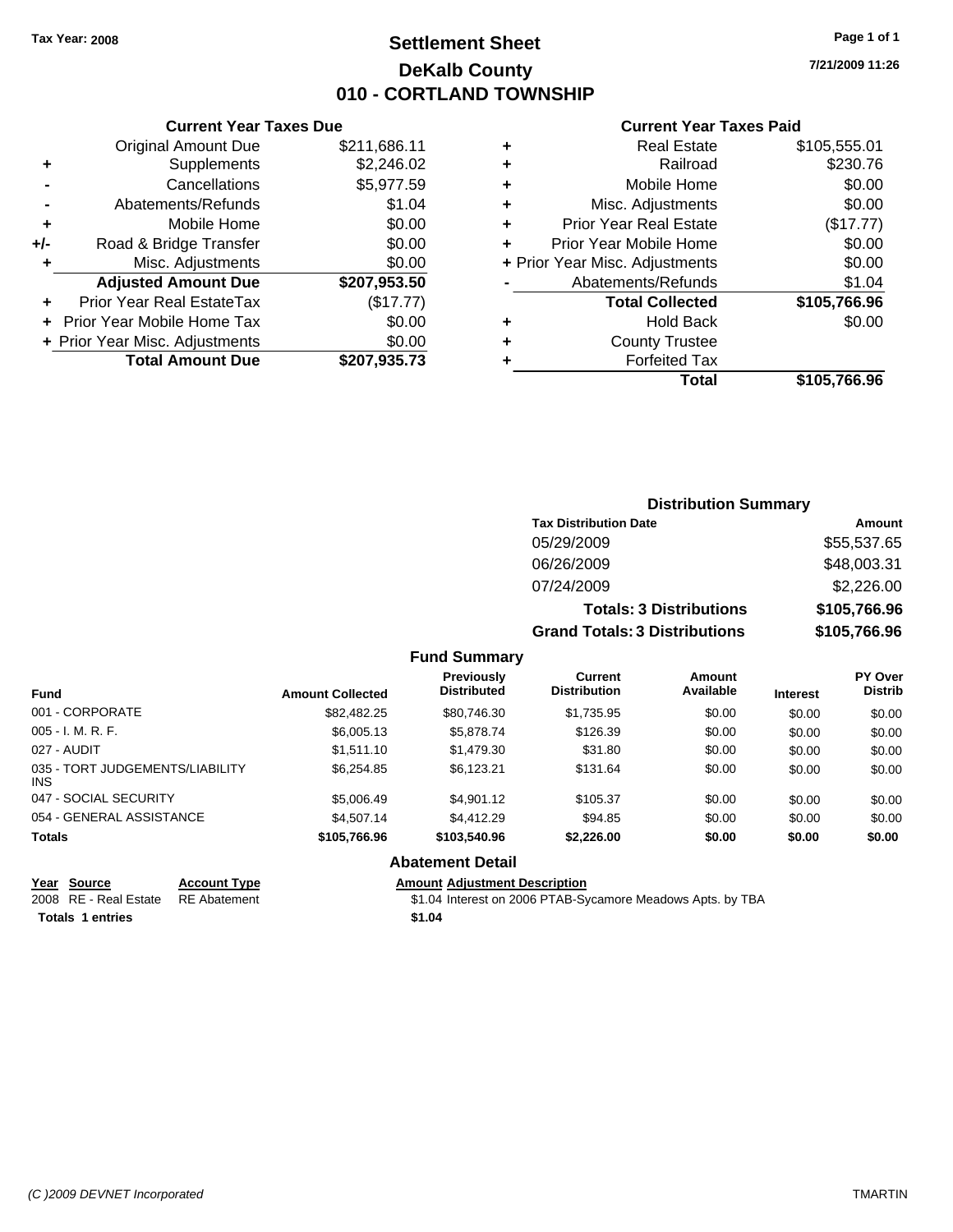### **Settlement Sheet Tax Year: 2008 Page 1 of 1 DeKalb County 011 - CORTLAND ROAD & BRIDGE**

**Current Year Taxes Due** Original Amount Due \$389,208.86 **+** Supplements \$10,085.24 **-** Cancellations \$10,348.69 **-** Abatements/Refunds \$1.80 **+** Mobile Home \$0.00 **+/-** Road & Bridge Transfer (\$11,524.84) **+** Misc. Adjustments \$0.00 **Adjusted Amount Due \$377,418.77 +** Prior Year Real EstateTax (\$48.56)

| <b>Total Amount Due</b>                                                                                                                                                                                                                                                                                                                                          | \$377,370.21 |
|------------------------------------------------------------------------------------------------------------------------------------------------------------------------------------------------------------------------------------------------------------------------------------------------------------------------------------------------------------------|--------------|
| + Prior Year Misc. Adjustments                                                                                                                                                                                                                                                                                                                                   | \$0.00       |
| + Prior Year Mobile Home Tax                                                                                                                                                                                                                                                                                                                                     | \$0.00       |
| $\ddagger$ $\ddagger$ $\phantom{a}$ $\ddagger$ $\phantom{a}$ $\phantom{a}$ $\phantom{a}$ $\phantom{a}$ $\phantom{a}$ $\phantom{a}$ $\phantom{a}$ $\phantom{a}$ $\phantom{a}$ $\phantom{a}$ $\phantom{a}$ $\phantom{a}$ $\phantom{a}$ $\phantom{a}$ $\phantom{a}$ $\phantom{a}$ $\phantom{a}$ $\phantom{a}$ $\phantom{a}$ $\phantom{a}$ $\phantom{a}$ $\phantom{$ | 1440.001     |

#### **Current Year Taxes Paid**

|   | <b>Real Estate</b>             | \$185,839.13 |
|---|--------------------------------|--------------|
| ٠ | Railroad                       | \$421.43     |
| ٠ | Mobile Home                    | \$0.00       |
| ٠ | Misc. Adjustments              | \$0.00       |
| ٠ | <b>Prior Year Real Estate</b>  | (\$48.56)    |
|   | Prior Year Mobile Home         | \$0.00       |
|   | + Prior Year Misc. Adjustments | \$0.00       |
|   | Abatements/Refunds             | \$1.80       |
|   | <b>Total Collected</b>         | \$186,210.20 |
| ٠ | <b>Hold Back</b>               | \$0.00       |
|   | <b>County Trustee</b>          |              |
|   | <b>Forfeited Tax</b>           |              |
|   | Total                          | \$186,210.20 |
|   |                                |              |

| <b>Road and Bridge Summary</b> |             |               | <b>Distribution Summary</b>          |              |
|--------------------------------|-------------|---------------|--------------------------------------|--------------|
| <b>Municipality</b>            | Amt. Due    | Amt. Distrib. | <b>Tax Distribution Date</b>         | Amount       |
| TOWN OF CORTLAND               | \$7,259.15  | \$3,691.24    | 05/29/2009                           | \$96,131.03  |
| CITY OF DEKALB                 | \$493.95    | \$251.20      | 06/26/2009                           | \$86,225.42  |
| <b>VILLAGE OF MAPLE PARK</b>   | \$1,648.93  | \$838.47      | 07/24/2009                           | \$3,853.75   |
| <b>CITY OF SYCAMORE</b>        | \$13,262.50 | \$6,743.93    | <b>Totals: 3 Distributions</b>       | \$186,210.20 |
| <b>Totals</b>                  | \$22,664.53 | \$11,524.84   | <b>Grand Totals: 3 Distributions</b> | \$186,210.20 |

|  | <b>Fund Summary</b> |
|--|---------------------|
|--|---------------------|

| <b>Fund</b>                             | <b>Amount Collected</b> | <b>Previously</b><br><b>Distributed</b> | Current<br><b>Distribution</b> | Amount<br>Available | <b>Interest</b> | PY Over<br><b>Distrib</b> |
|-----------------------------------------|-------------------------|-----------------------------------------|--------------------------------|---------------------|-----------------|---------------------------|
| $005 - I. M. R. F.$                     | \$3,567.32              | \$3,493.49                              | \$73.83                        | \$0.00              | \$0.00          | \$0.00                    |
| 007 - ROAD AND BRIDGE                   | \$13,888,47             | \$13,601.46                             | \$287.01                       | \$0.00              | \$0.00          | \$0.00                    |
| 009 - PERMANENT ROAD                    | \$142,258.69            | \$139,314.20                            | \$2,944.49                     | \$0.00              | \$0.00          | \$0.00                    |
| 010 - EQUIPMENT AND BUILDING            | \$15,245.37             | \$14.929.82                             | \$315.55                       | \$0.00              | \$0.00          | \$0.00                    |
| 027 - AUDIT                             | \$1,068.96              | \$1.046.83                              | \$22.13                        | \$0.00              | \$0.00          | \$0.00                    |
| 035 - TORT JUDGEMENTS/LIABILITY<br>INS. | \$7,629.40              | \$7.471.49                              | \$157.91                       | \$0.00              | \$0.00          | \$0.00                    |
| 047 - SOCIAL SECURITY                   | \$2,551.99              | \$2,499.16                              | \$52.83                        | \$0.00              | \$0.00          | \$0.00                    |
| <b>Totals</b>                           | \$186,210,20            | \$182,356,45                            | \$3,853.75                     | \$0.00              | \$0.00          | \$0.00                    |
|                                         |                         | <b>Abatement Detail</b>                 |                                |                     |                 |                           |

| Year Source                         | <b>Account Type</b> | Amount |
|-------------------------------------|---------------------|--------|
| 2008 RE - Real Estate  RE Abatement |                     | \$1.92 |
| <b>Totals 1 entries</b>             |                     | \$1.92 |

**Amount Adjustment Description** 

\$1.92 Interest on 2006 PTAB-Sycamore Meadows Apts. by TBA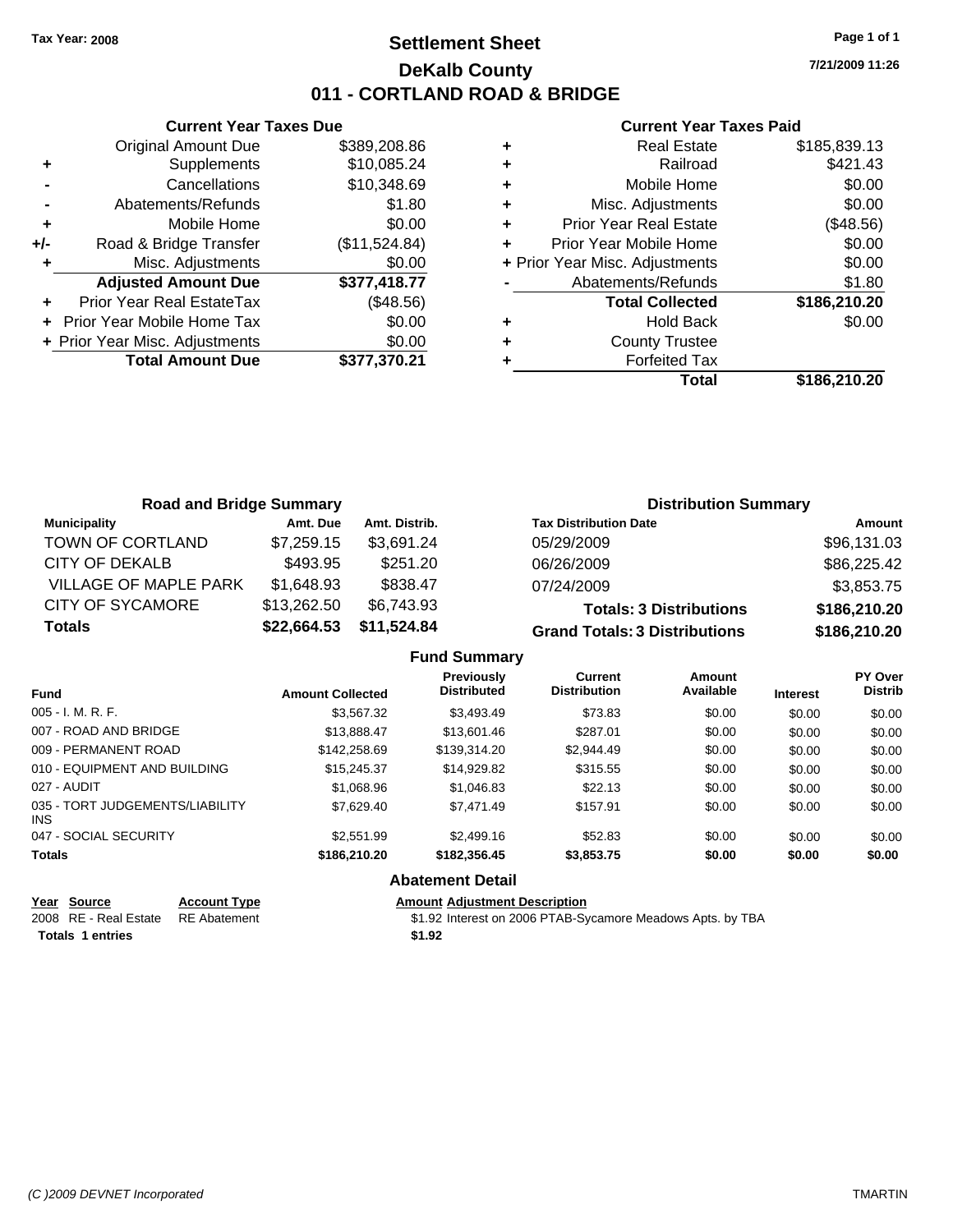### **Settlement Sheet Tax Year: 2008 Page 1 of 1 DeKalb County 012 - DEKALB TOWNSHIP**

**7/21/2009 11:26**

### **Current Year Taxes Paid**

|       | <b>Current Year Taxes Due</b>  |              |  |  |  |
|-------|--------------------------------|--------------|--|--|--|
|       | <b>Original Amount Due</b>     | \$810,734.32 |  |  |  |
| ٠     | Supplements                    | \$6,536.23   |  |  |  |
|       | Cancellations                  | \$21,351.20  |  |  |  |
|       | Abatements/Refunds             | \$0.00       |  |  |  |
| ٠     | Mobile Home                    | \$0.00       |  |  |  |
| $+/-$ | Road & Bridge Transfer         | \$0.00       |  |  |  |
|       | Misc. Adjustments              | \$0.95       |  |  |  |
|       | <b>Adjusted Amount Due</b>     | \$795,920.30 |  |  |  |
|       | Prior Year Real EstateTax      | \$82.74      |  |  |  |
|       | Prior Year Mobile Home Tax     | \$0.00       |  |  |  |
|       | + Prior Year Misc. Adjustments | \$0.00       |  |  |  |
|       | <b>Total Amount Due</b>        | \$796,003.04 |  |  |  |
|       |                                |              |  |  |  |

|   | <b>Real Estate</b>             | \$402,395.17 |
|---|--------------------------------|--------------|
| ٠ | Railroad                       | \$552.94     |
| ٠ | Mobile Home                    | \$0.00       |
| ٠ | Misc. Adjustments              | \$0.95       |
| ٠ | <b>Prior Year Real Estate</b>  | \$82.74      |
|   | Prior Year Mobile Home         | \$0.00       |
|   | + Prior Year Misc. Adjustments | \$0.00       |
|   | Abatements/Refunds             | \$0.00       |
|   | <b>Total Collected</b>         | \$403,031.80 |
| ٠ | <b>Hold Back</b>               | \$0.00       |
| ٠ | <b>County Trustee</b>          |              |
| ٠ | <b>Forfeited Tax</b>           |              |
|   | Total                          | \$403,031.80 |
|   |                                |              |

|                          |                         |                                  |                                      | <b>Distribution Summary</b>    |                 |                           |
|--------------------------|-------------------------|----------------------------------|--------------------------------------|--------------------------------|-----------------|---------------------------|
|                          |                         |                                  | <b>Tax Distribution Date</b>         |                                |                 | Amount                    |
|                          |                         |                                  | 05/29/2009                           |                                |                 | \$164,213.17              |
|                          |                         |                                  | 06/26/2009                           |                                |                 | \$232,332.65              |
|                          |                         |                                  | 07/24/2009                           |                                |                 | \$6,485.98                |
|                          |                         |                                  |                                      | <b>Totals: 3 Distributions</b> |                 | \$403,031.80              |
|                          |                         |                                  | <b>Grand Totals: 3 Distributions</b> |                                | \$403,031.80    |                           |
|                          |                         | <b>Fund Summary</b>              |                                      |                                |                 |                           |
| <b>Fund</b>              | <b>Amount Collected</b> | Previously<br><b>Distributed</b> | Current<br><b>Distribution</b>       | Amount<br>Available            | <b>Interest</b> | PY Over<br><b>Distrib</b> |
| 001 - CORPORATE          | \$313,544.65            | \$308,498.78                     | \$5,045.87                           | \$0.00                         | \$0.00          | \$0.00                    |
| 054 - GENERAL ASSISTANCE | \$89,487.15             | \$88,047.04                      | \$1,440.11                           | \$0.00                         | \$0.00          | \$0.00                    |
| Totals                   | \$403,031.80            | \$396,545.82                     | \$6,485.98                           | \$0.00                         | \$0.00          | \$0.00                    |
|                          |                         | Micoollangous Adjustment Detail  |                                      |                                |                 |                           |

#### **Miscellaneous Adjustment Detail**

**Year Source Account Type Amount Adjustment Description**

**Totals \$0.95 1 entries**

\$0.95 Eagle Homes Redemption 08-03-400-020 by TBA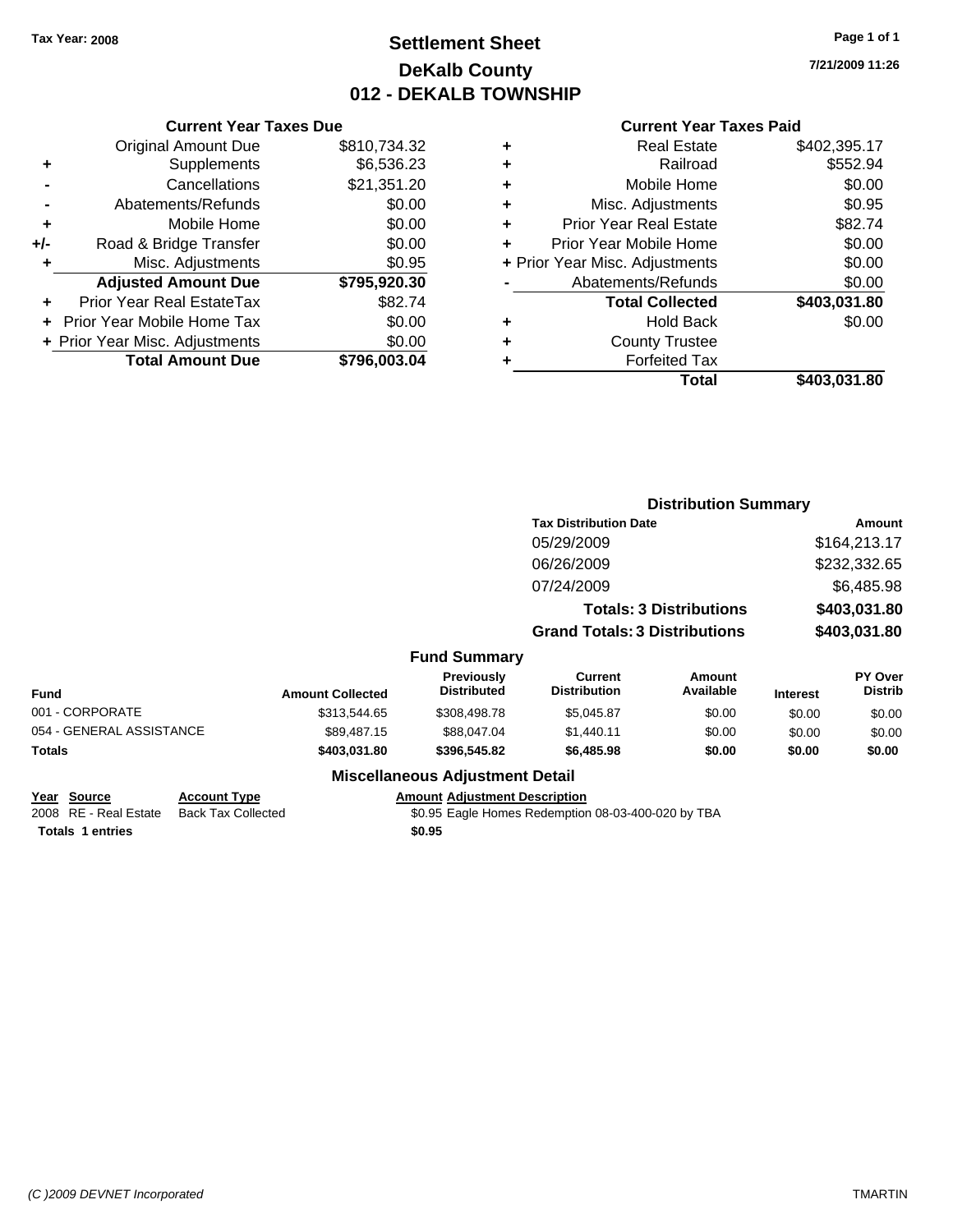### **Settlement Sheet Tax Year: 2008 Page 1 of 1 DeKalb County 013 - DEKALB ROAD & BRIDGE**

**7/21/2009 11:26**

#### **Current Year Taxes Paid**

|   | Total                          | \$492,195.48 |
|---|--------------------------------|--------------|
| ٠ | <b>Forfeited Tax</b>           |              |
| ٠ | <b>County Trustee</b>          |              |
| ٠ | <b>Hold Back</b>               | \$0.00       |
|   | <b>Total Collected</b>         | \$492,195.48 |
|   | Abatements/Refunds             | \$0.00       |
|   | + Prior Year Misc. Adjustments | \$0.00       |
| ÷ | Prior Year Mobile Home         | \$0.00       |
| ٠ | <b>Prior Year Real Estate</b>  | \$104.27     |
| ÷ | Misc. Adjustments              | \$1.52       |
| ÷ | Mobile Home                    | \$0.00       |
| ÷ | Railroad                       | \$720.31     |
| ÷ | <b>Real Estate</b>             | \$491,369.38 |

| <b>Road and Bridge Summary</b> |                           |               |                                         | <b>Distribution Summary</b>          |                                |                 |                                  |
|--------------------------------|---------------------------|---------------|-----------------------------------------|--------------------------------------|--------------------------------|-----------------|----------------------------------|
| <b>Municipality</b>            | Amt. Due                  | Amt. Distrib. |                                         | <b>Tax Distribution Date</b>         |                                |                 | Amount                           |
| CITY OF DEKALB                 | \$302,674.48 \$153,218.31 |               |                                         | 05/29/2009                           |                                |                 | \$197,071.15                     |
| <b>CITY OF SYCAMORE</b>        | \$21,279.09               | \$10.771.99   |                                         | 06/26/2009                           |                                |                 | \$287,340.80                     |
| <b>Totals</b>                  | \$323,953.57 \$163,990.30 |               |                                         | 07/24/2009                           |                                |                 | \$7,783.53                       |
|                                |                           |               |                                         |                                      | <b>Totals: 3 Distributions</b> |                 | \$492,195.48                     |
|                                |                           |               |                                         | <b>Grand Totals: 3 Distributions</b> |                                |                 | \$492,195.48                     |
|                                |                           |               | <b>Fund Summary</b>                     |                                      |                                |                 |                                  |
| <b>Fund</b>                    | <b>Amount Collected</b>   |               | <b>Previously</b><br><b>Distributed</b> | Current<br><b>Distribution</b>       | Amount<br>Available            | <b>Interest</b> | <b>PY Over</b><br><b>Distrib</b> |
| 007 - ROAD AND BRIDGE          |                           | \$183,572.93  | \$180,670.49                            | \$2,902.44                           | \$0.00                         | \$0.00          | \$0.00                           |
| 009 - PERMANENT ROAD           |                           | \$252,951.75  | \$248,951.13                            | \$4,000.62                           | \$0.00                         | \$0.00          | \$0.00                           |
| 010 - EQUIPMENT AND BUILDING   |                           | \$55,670.80   | \$54,790.33                             | \$880.47                             | \$0.00                         | \$0.00          | \$0.00                           |
| Totals                         |                           | \$492,195.48  | \$484,411.95                            | \$7,783.53                           | \$0.00                         | \$0.00          | \$0.00                           |
|                                |                           |               |                                         |                                      |                                |                 |                                  |

### **Miscellaneous Adjustment Detail**

**Year Source Account Type Amount Adjustment Description** 2008 RE - Real Estate Back Tax Collected **61.52** Eagle Homes Redemption 08-03-400-020 by TBA Totals 1 entries \$1.52

**Current Year Taxes Due** Original Amount Due \$1,297,245.03

**Adjusted Amount Due \$1,132,414.92**

**Total Amount Due \$1,132,519.19**

**+** Supplements \$24,781.45 **-** Cancellations \$25,622.78 **-** Abatements/Refunds \$0.00 **+** Mobile Home \$0.00 **+/-** Road & Bridge Transfer (\$163,990.30) **+** Misc. Adjustments \$1.52

**+** Prior Year Real EstateTax \$104.27 **+** Prior Year Mobile Home Tax \$0.00 **+ Prior Year Misc. Adjustments**  $$0.00$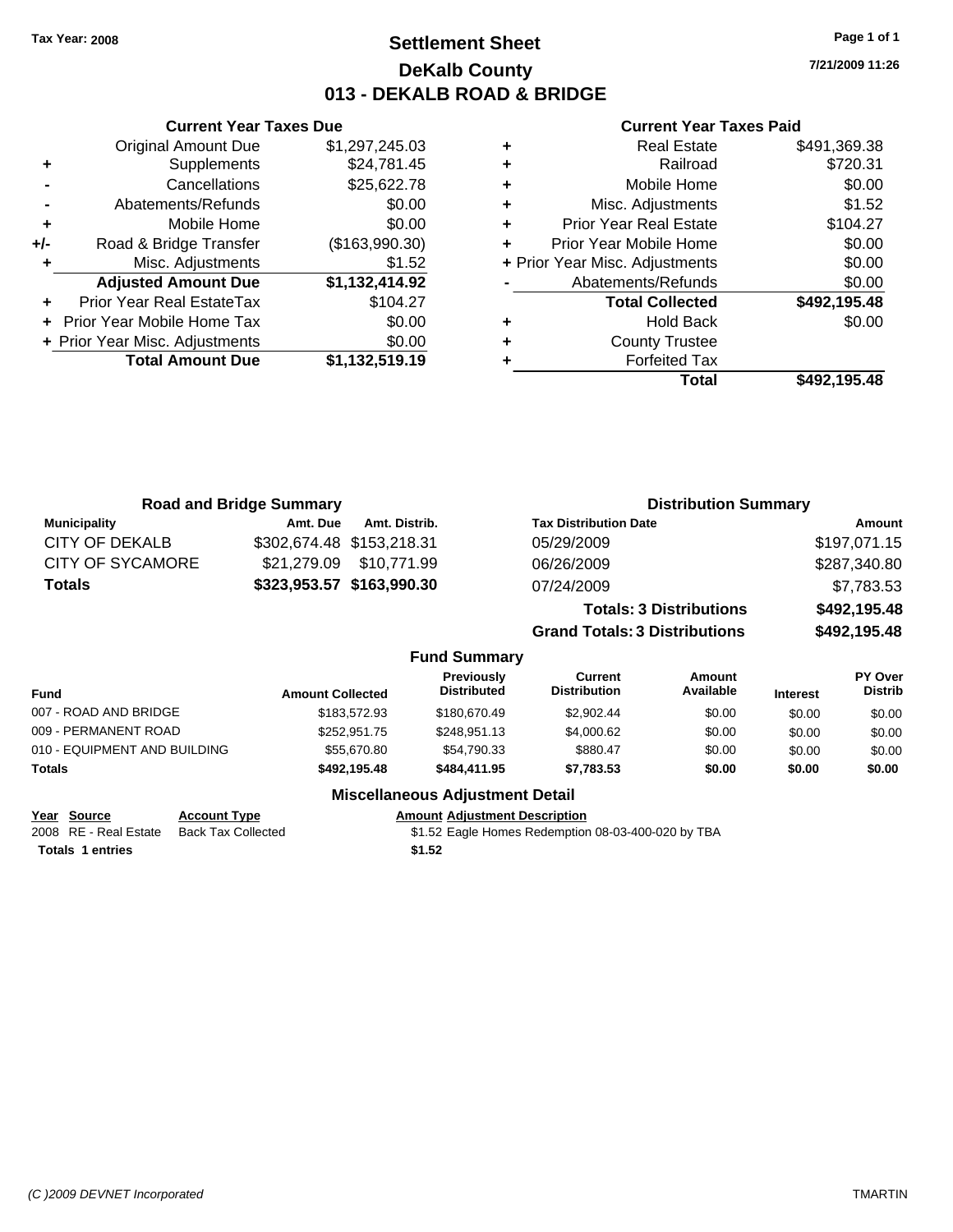### **Settlement Sheet Tax Year: 2008 Page 1 of 1 DeKalb County 014 - FRANKLIN TOWNSHIP**

**7/21/2009 11:26**

#### **Current Year Taxes Paid**

|     | <b>Current Year Taxes Due</b>  |              |
|-----|--------------------------------|--------------|
|     | <b>Original Amount Due</b>     | \$100,305.71 |
| ٠   | Supplements                    | \$690.79     |
|     | Cancellations                  | \$817.41     |
|     | Abatements/Refunds             | \$0.67       |
| ٠   | Mobile Home                    | \$0.00       |
| +/- | Road & Bridge Transfer         | \$0.00       |
|     | Misc. Adjustments              | \$0.00       |
|     | <b>Adjusted Amount Due</b>     | \$100,178.42 |
| ٠   | Prior Year Real EstateTax      | (\$11.74)    |
|     | Prior Year Mobile Home Tax     | \$0.00       |
|     | + Prior Year Misc. Adjustments | \$0.00       |
|     | <b>Total Amount Due</b>        | \$100,166.68 |
|     |                                |              |

| ٠ | <b>Real Estate</b>             | \$51,169.24 |
|---|--------------------------------|-------------|
| ٠ | Railroad                       | \$374.79    |
| ٠ | Mobile Home                    | \$0.00      |
| ٠ | Misc. Adjustments              | \$0.00      |
| ÷ | <b>Prior Year Real Estate</b>  | (\$11.74)   |
| ÷ | Prior Year Mobile Home         | \$0.00      |
|   | + Prior Year Misc. Adjustments | \$0.00      |
|   | Abatements/Refunds             | \$0.67      |
|   | <b>Total Collected</b>         | \$51,531.62 |
| ٠ | <b>Hold Back</b>               | \$0.00      |
| ٠ | <b>County Trustee</b>          |             |
| ٠ | <b>Forfeited Tax</b>           |             |
|   | Total                          | \$51,531.62 |

|                          |                         |                                  | <b>Distribution Summary</b>           |                                |                 |                                  |
|--------------------------|-------------------------|----------------------------------|---------------------------------------|--------------------------------|-----------------|----------------------------------|
|                          |                         |                                  | <b>Tax Distribution Date</b>          |                                |                 | <b>Amount</b>                    |
|                          |                         |                                  | 05/29/2009                            |                                |                 | \$26,714.62                      |
|                          |                         |                                  | 06/26/2009                            |                                |                 | \$24,082.10                      |
|                          |                         |                                  | 07/24/2009                            |                                |                 | \$734.90                         |
|                          |                         |                                  |                                       | <b>Totals: 3 Distributions</b> |                 | \$51,531.62                      |
|                          |                         |                                  | <b>Grand Totals: 3 Distributions</b>  |                                |                 | \$51,531.62                      |
|                          |                         | <b>Fund Summary</b>              |                                       |                                |                 |                                  |
| Fund                     | <b>Amount Collected</b> | Previously<br><b>Distributed</b> | <b>Current</b><br><b>Distribution</b> | Amount<br>Available            | <b>Interest</b> | <b>PY Over</b><br><b>Distrib</b> |
| 001 - CORPORATE          | \$42,670.60             | \$42,062.07                      | \$608.53                              | \$0.00                         | \$0.00          | \$0.00                           |
| 005 - I. M. R. F.        | \$6,991.40              | \$6,891.69                       | \$99.71                               | \$0.00                         | \$0.00          | \$0.00                           |
| 054 - GENERAL ASSISTANCE | \$1,869.62              | \$1,842.96                       | \$26.66                               | \$0.00                         | \$0.00          | \$0.00                           |
| Totals                   | \$51,531.62             | \$50,796.72                      | \$734.90                              | \$0.00                         | \$0.00          | \$0.00                           |
|                          |                         | Alexandria Detail                |                                       |                                |                 |                                  |

**Year Source Account Type**<br>
2008 RE - Real Estate RE Abatement **Adjustment Adjustment Description**<br>
\$0.67 Interest on 2006 PTAB Ga

**Abatement Detail**

\$0.67 Interest on 2006 PTAB Galbriath by TBA **Totals 1 entries** \$0.67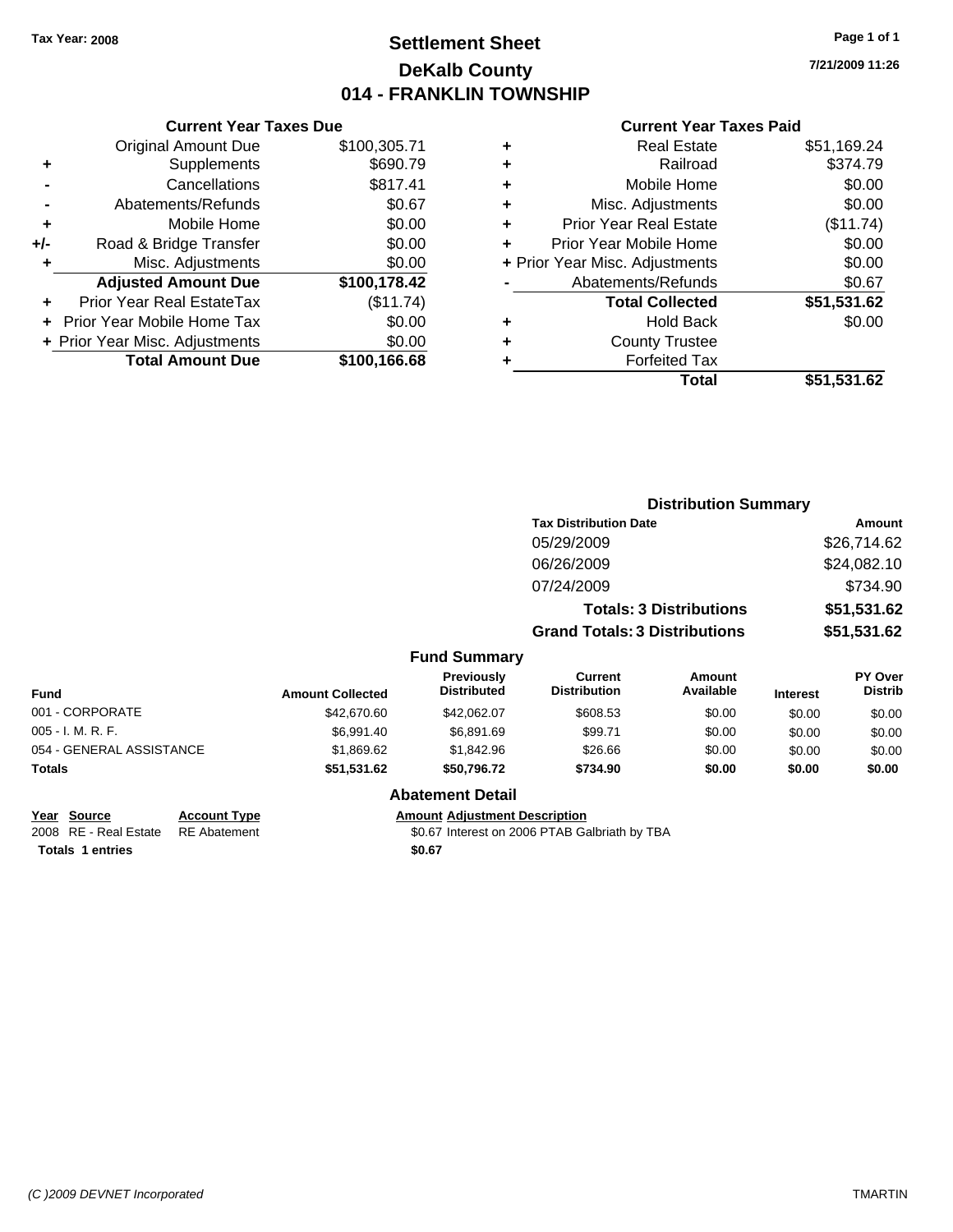### **Settlement Sheet Tax Year: 2008 Page 1 of 1 DeKalb County 015 - FRANKLIN CEMETERY**

**7/21/2009 11:26**

|     | <b>Current Year Taxes Due</b>    |             |
|-----|----------------------------------|-------------|
|     | <b>Original Amount Due</b>       | \$28,682.90 |
| ٠   | Supplements                      | \$197.53    |
|     | Cancellations                    | \$233.75    |
|     | Abatements/Refunds               | \$0.19      |
| ٠   | Mobile Home                      | \$0.00      |
| +/- | Road & Bridge Transfer           | \$0.00      |
| ٠   | Misc. Adjustments                | \$0.00      |
|     | <b>Adjusted Amount Due</b>       | \$28,646.49 |
| ÷   | <b>Prior Year Real EstateTax</b> | (\$3.35)    |
|     | Prior Year Mobile Home Tax       | \$0.00      |
|     | + Prior Year Misc. Adjustments   | \$0.00      |
|     | <b>Total Amount Due</b>          | \$28.643.14 |
|     |                                  |             |

| ٠ | <b>Real Estate</b>             | \$14,631.77 |
|---|--------------------------------|-------------|
| ٠ | Railroad                       | \$107.18    |
| ٠ | Mobile Home                    | \$0.00      |
| ٠ | Misc. Adjustments              | \$0.00      |
| ÷ | <b>Prior Year Real Estate</b>  | (\$3.35)    |
| ٠ | Prior Year Mobile Home         | \$0.00      |
|   | + Prior Year Misc. Adjustments | \$0.00      |
|   | Abatements/Refunds             | \$0.19      |
|   | <b>Total Collected</b>         | \$14,735.41 |
| ٠ | <b>Hold Back</b>               | \$0.00      |
| ٠ | <b>County Trustee</b>          |             |
| ٠ | <b>Forfeited Tax</b>           |             |
|   | <b>Total</b>                   | \$14,735.41 |
|   |                                |             |

|                                                                        |                                            |                         |                                                |                                               | <b>Distribution Summary</b>    |                 |                           |
|------------------------------------------------------------------------|--------------------------------------------|-------------------------|------------------------------------------------|-----------------------------------------------|--------------------------------|-----------------|---------------------------|
|                                                                        |                                            |                         |                                                | <b>Tax Distribution Date</b>                  |                                | Amount          |                           |
|                                                                        |                                            |                         |                                                | 05/29/2009                                    |                                |                 | \$7,638.88                |
|                                                                        |                                            |                         |                                                | 06/26/2009                                    |                                |                 | \$6,886.36                |
|                                                                        |                                            |                         |                                                | 07/24/2009                                    |                                |                 | \$210.17                  |
|                                                                        |                                            |                         |                                                |                                               | <b>Totals: 3 Distributions</b> |                 | \$14,735.41               |
|                                                                        |                                            |                         |                                                | <b>Grand Totals: 3 Distributions</b>          |                                |                 | \$14,735.41               |
|                                                                        |                                            |                         | <b>Fund Summary</b>                            |                                               |                                |                 |                           |
| Fund                                                                   |                                            | <b>Amount Collected</b> | <b>Previously</b><br><b>Distributed</b>        | <b>Current</b><br><b>Distribution</b>         | Amount<br>Available            | <b>Interest</b> | PY Over<br><b>Distrib</b> |
| 017 - CEMETERY                                                         |                                            | \$14,735.41             | \$14,525.24                                    | \$210.17                                      | \$0.00                         | \$0.00          | \$0.00                    |
| Totals                                                                 |                                            | \$14,735.41             | \$14,525.24                                    | \$210.17                                      | \$0.00                         | \$0.00          | \$0.00                    |
|                                                                        |                                            |                         | <b>Abatement Detail</b>                        |                                               |                                |                 |                           |
| <u>Year Source</u><br>2008 RE - Real Estate<br><b>Totals 1 entries</b> | <b>Account Type</b><br><b>RE</b> Abatement |                         | <b>Amount Adjustment Description</b><br>\$0.19 | \$0.19 Interest on 2006 PTAB Galbriath by TBA |                                |                 |                           |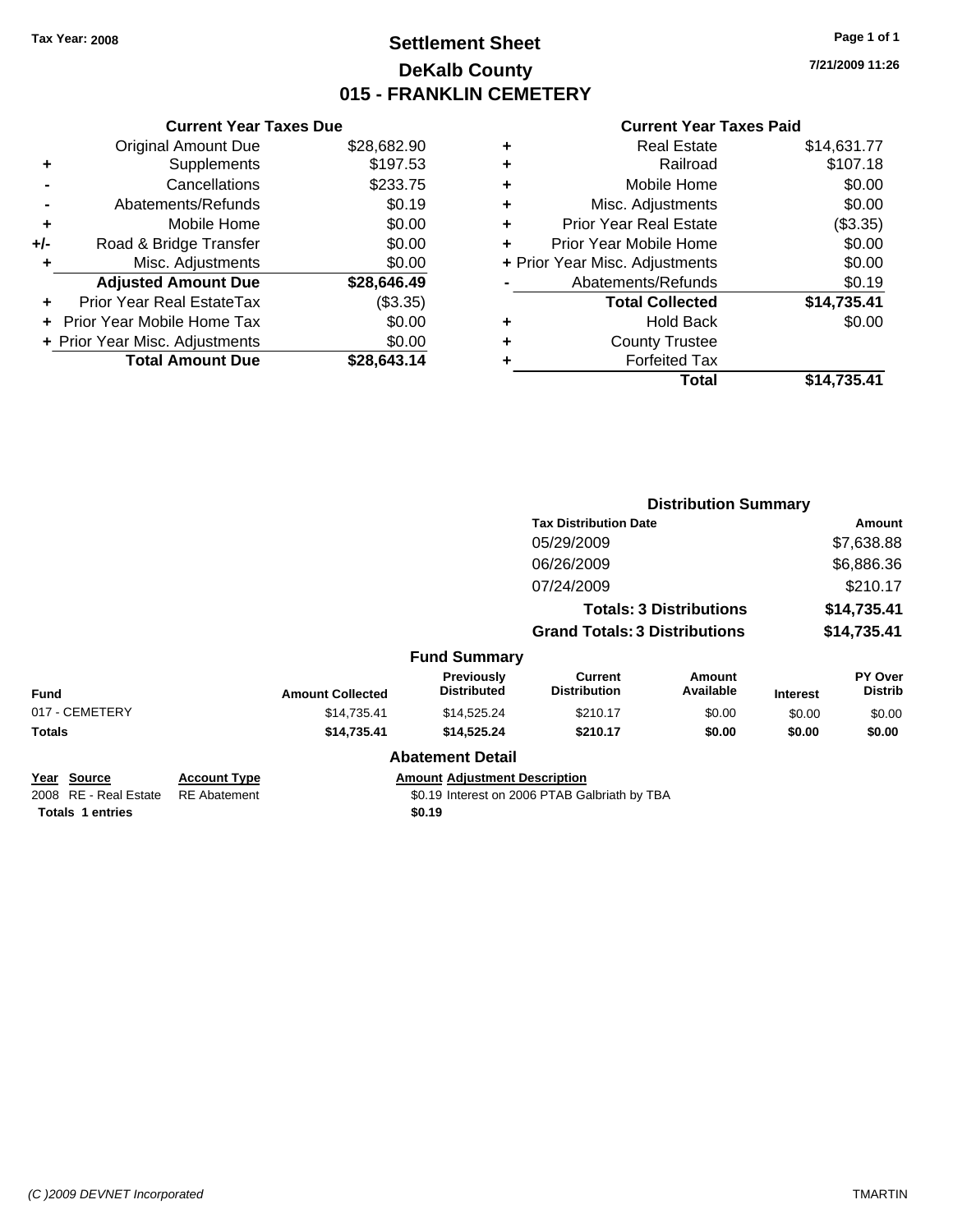### **Settlement Sheet Tax Year: 2008 Page 1 of 1 DeKalb County 016 - FRANKLIN ROAD & BRIDGE**

**7/21/2009 11:26**

#### **Current Year Taxes Paid**

|     | <b>Current Year Taxes Due</b>     |               |  |
|-----|-----------------------------------|---------------|--|
|     | <b>Original Amount Due</b>        | \$265,490.15  |  |
| ٠   | Supplements                       | \$1,638.60    |  |
|     | Cancellations                     | \$1,938.98    |  |
|     | Abatements/Refunds                | \$1.59        |  |
| ÷   | Mobile Home                       | \$0.00        |  |
| +/- | Road & Bridge Transfer            | (\$14,082.30) |  |
| ٠   | Misc. Adjustments                 | \$0.00        |  |
|     | <b>Adjusted Amount Due</b>        | \$251,105.88  |  |
|     | Prior Year Real EstateTax         | (\$27.76)     |  |
|     | <b>Prior Year Mobile Home Tax</b> | \$0.00        |  |
|     | + Prior Year Misc. Adjustments    | \$0.00        |  |
|     | <b>Total Amount Due</b>           | \$251,078.12  |  |
|     |                                   |               |  |

| ٠ | <b>Real Estate</b>             | \$121,377.17 |
|---|--------------------------------|--------------|
| ٠ | Railroad                       | \$964.12     |
| ٠ | Mobile Home                    | \$0.00       |
| ٠ | Misc. Adjustments              | \$0.00       |
| ٠ | <b>Prior Year Real Estate</b>  | (\$27.76)    |
| ٠ | Prior Year Mobile Home         | \$0.00       |
|   | + Prior Year Misc. Adjustments | \$0.00       |
|   | Abatements/Refunds             | \$1.59       |
|   | <b>Total Collected</b>         | \$122,311.94 |
| ٠ | <b>Hold Back</b>               | \$0.00       |
| ٠ | <b>County Trustee</b>          |              |
|   | <b>Forfeited Tax</b>           |              |
|   | Total                          | \$122.311.94 |

| <b>Road and Bridge Summary</b> |          |                         | <b>Distribution Summary</b>    |              |  |
|--------------------------------|----------|-------------------------|--------------------------------|--------------|--|
| <b>Municipality</b>            | Amt. Due | Amt. Distrib.           | <b>Tax Distribution Date</b>   | Amount       |  |
| <b>VILLAGE OF KIRKLAND</b>     |          | \$27.368.92 \$14.082.30 | 05/29/2009                     | \$63,369.02  |  |
| <b>Totals</b>                  |          |                         | 06/26/2009                     | \$57,199.69  |  |
|                                |          |                         | 07/24/2009                     | \$1,743.23   |  |
|                                |          |                         | <b>Totals: 3 Distributions</b> | \$122,311.94 |  |

**Grand Totals: 3 Distributions \$122,311.94**

|  |  | <b>Fund Summary</b> |
|--|--|---------------------|
|--|--|---------------------|

| <b>Fund</b>                                   | <b>Amount Collected</b> | <b>Previously</b><br><b>Distributed</b> | Current<br><b>Distribution</b> | Amount<br>Available | <b>Interest</b> | <b>PY Over</b><br><b>Distrib</b> |
|-----------------------------------------------|-------------------------|-----------------------------------------|--------------------------------|---------------------|-----------------|----------------------------------|
| 007 - ROAD AND BRIDGE                         | \$35,179.48             | \$34,678.85                             | \$500.63                       | \$0.00              | \$0.00          | \$0.00                           |
| 008 - BRIDGE CONST W/COUNTY                   | \$7,677.08              | \$7,567.60                              | \$109.48                       | \$0.00              | \$0.00          | \$0.00                           |
| 009 - PERMANENT ROAD                          | \$66,653.55             | \$65,703.00                             | \$950.55                       | \$0.00              | \$0.00          | \$0.00                           |
| 010 - EQUIPMENT AND BUILDING                  | \$9.213.71              | \$9.082.31                              | \$131.40                       | \$0.00              | \$0.00          | \$0.00                           |
| 035 - TORT JUDGEMENTS/LIABILITY<br><b>INS</b> | \$3,073.10              | \$3.029.27                              | \$43.83                        | \$0.00              | \$0.00          | \$0.00                           |
| 047 - SOCIAL SECURITY                         | \$515.02                | \$507.68                                | \$7.34                         | \$0.00              | \$0.00          | \$0.00                           |
| <b>Totals</b>                                 | \$122,311,94            | \$120,568.71                            | \$1,743.23                     | \$0.00              | \$0.00          | \$0.00                           |
|                                               |                         |                                         |                                |                     |                 |                                  |

**Abatement Detail**

**Year Source Account Type Amount Adjustment Description**

2008 RE - Real Estate \$1.77 Interest on 2006 PTAB Galbriath by TBA RE Abatement **Totals 1 entries** \$1.77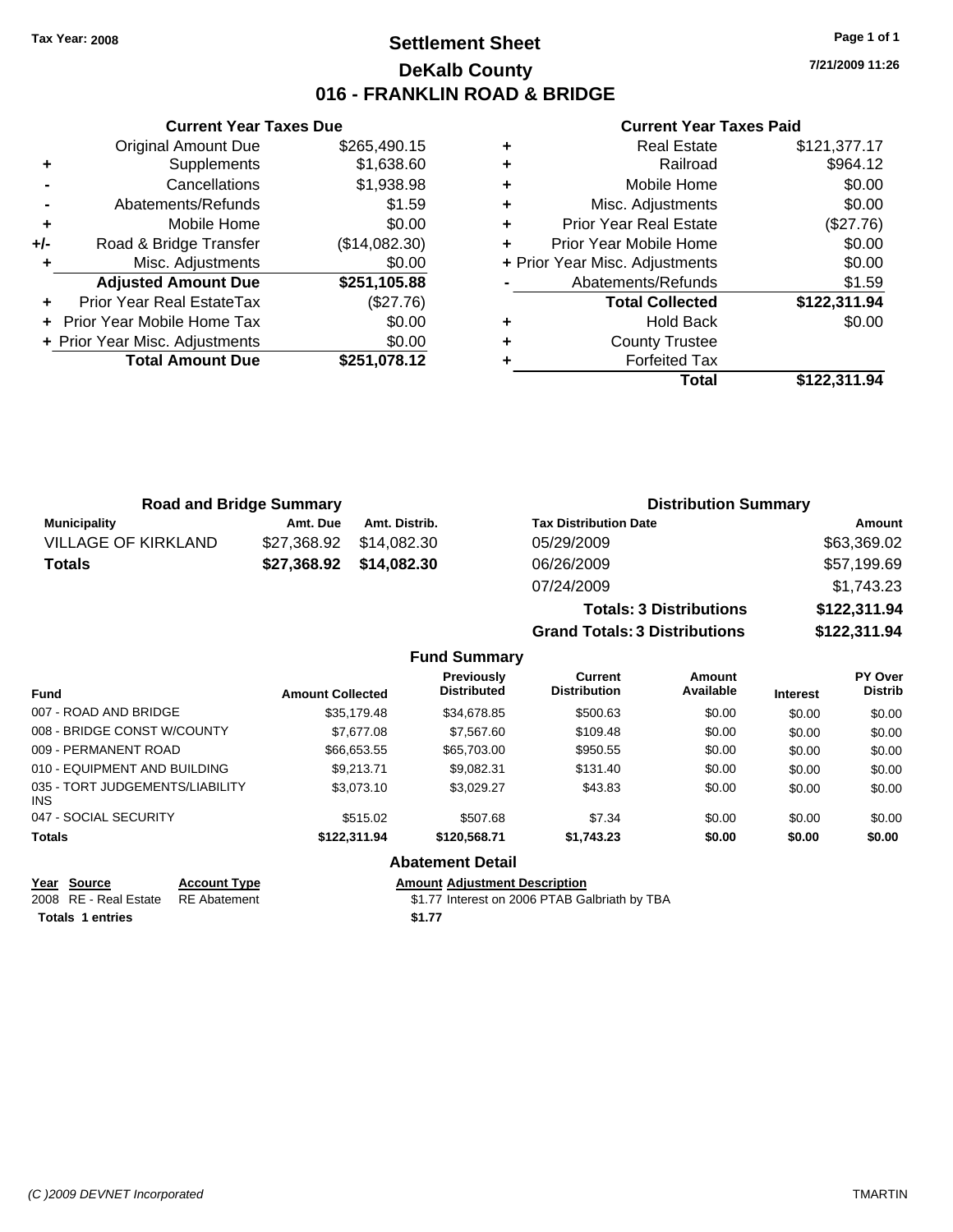## **Settlement Sheet Tax Year: 2008 Page 1 of 1 DeKalb County 017 - GENOA TOWNSHIP**

**7/21/2009 11:26**

### **Current Year Taxes Paid**

### Original Amount Due \$209,271.00 **+** Supplements \$1,475.10 **-** Cancellations \$2,730.17 **-** Abatements/Refunds \$1.62 **+** Mobile Home \$0.00 **+/-** Road & Bridge Transfer \$0.00 **+** Misc. Adjustments \$0.00 **Adjusted Amount Due \$208,014.31 +** Prior Year Real EstateTax (\$26.35) **+** Prior Year Mobile Home Tax \$0.00 **+ Prior Year Misc. Adjustments**  $$0.00$

**Total Amount Due \$207,987.96**

**Current Year Taxes Due**

|                |                                      | <b>Distribution Summary</b>    |              |
|----------------|--------------------------------------|--------------------------------|--------------|
|                | <b>Tax Distribution Date</b>         |                                | Amount       |
|                | 05/29/2009                           |                                | \$52,362.59  |
|                | 06/26/2009                           |                                | \$51,692.56  |
|                | 07/24/2009                           |                                | \$2,319.55   |
|                |                                      | <b>Totals: 3 Distributions</b> | \$106,374.70 |
|                | <b>Grand Totals: 3 Distributions</b> |                                | \$106,374.70 |
| <b>Summary</b> |                                      |                                |              |
| .              | $\mathcal{L}$                        | $A = 1$                        | <b>DV 0</b>  |

| <b>Fund</b>                                   | <b>Amount Collected</b> | Previously<br><b>Distributed</b> | Current<br><b>Distribution</b> | Amount<br>Available | <b>Interest</b> | <b>PY Over</b><br><b>Distrib</b> |
|-----------------------------------------------|-------------------------|----------------------------------|--------------------------------|---------------------|-----------------|----------------------------------|
| 001 - CORPORATE                               | \$87,478.29             | \$85,570.78                      | \$1,907.51                     | \$0.00              | \$0.00          | \$0.00                           |
| 035 - TORT JUDGEMENTS/LIABILITY<br><b>INS</b> | \$1,546,27              | \$1,512.56                       | \$33.71                        | \$0.00              | \$0.00          | \$0.00                           |
| 047 - SOCIAL SECURITY                         | \$5,031.73              | \$4.922.01                       | \$109.72                       | \$0.00              | \$0.00          | \$0.00                           |
| 054 - GENERAL ASSISTANCE                      | \$12,318.41             | \$12,049.80                      | \$268.61                       | \$0.00              | \$0.00          | \$0.00                           |
| <b>Totals</b>                                 | \$106.374.70            | \$104.055.15                     | \$2,319.55                     | \$0.00              | \$0.00          | \$0.00                           |
|                                               |                         | <b>Abatement Detail</b>          |                                |                     |                 |                                  |

**Fund** 

Totals 1 entries \$1.62

### **Year Source Account Type Amount Adjustment Description**

2008 RE - Real Estate RE Abatement S1.62 Interest on 2006 PTAB-Chamberlain Park Apts. by TBA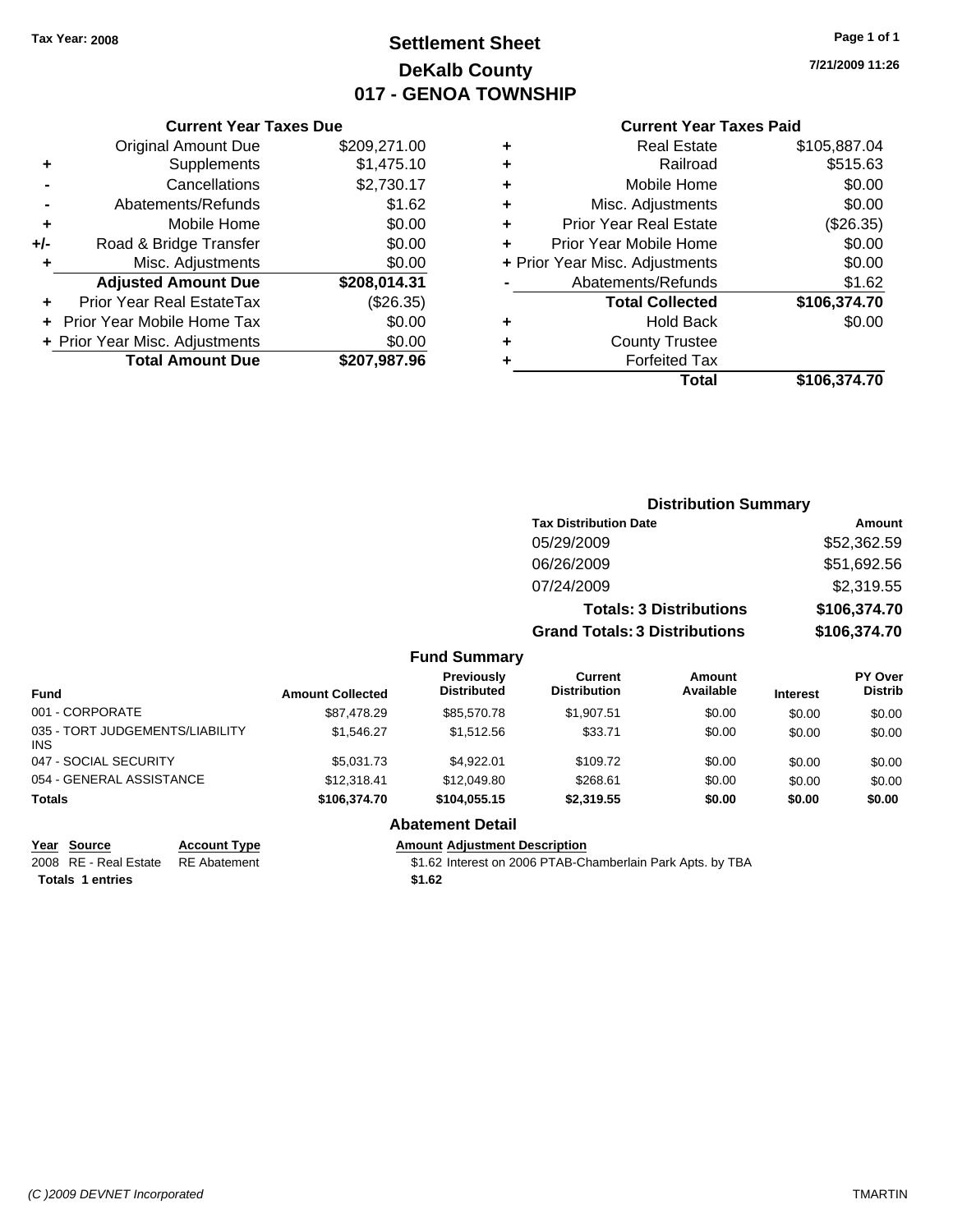### **Settlement Sheet Tax Year: 2008 Page 1 of 1 DeKalb County 018 - GENOA ROAD & BRIDGE**

**7/21/2009 11:26**

#### **Current Year Taxes Paid**

|     | <b>Original Amount Due</b>     | \$157,165.31  |
|-----|--------------------------------|---------------|
| ٠   | Supplements                    | \$1,677.61    |
|     | Cancellations                  | \$1,756.31    |
|     | Abatements/Refunds             | \$1.05        |
| ÷   | Mobile Home                    | \$0.00        |
| +/- | Road & Bridge Transfer         | (\$11,488.04) |
| ٠   | Misc. Adjustments              | \$0.00        |
|     | <b>Adjusted Amount Due</b>     | \$145,597.52  |
|     | Prior Year Real EstateTax      | (\$17.28)     |
|     | Prior Year Mobile Home Tax     | \$0.00        |
|     | + Prior Year Misc. Adjustments | \$0.00        |
|     | <b>Total Amount Due</b>        | \$145,580.24  |
|     |                                |               |

**Current Year Taxes Due**

| Real Estate                   | \$68,479.63                    |
|-------------------------------|--------------------------------|
| Railroad                      | \$364.46                       |
| Mobile Home                   | \$0.00                         |
| Misc. Adjustments             | \$0.00                         |
| <b>Prior Year Real Estate</b> | (\$17.28)                      |
| Prior Year Mobile Home        | \$0.00                         |
|                               | \$0.00                         |
| Abatements/Refunds            | \$1.05                         |
| <b>Total Collected</b>        | \$68,825.76                    |
| Hold Back                     | \$0.00                         |
| <b>County Trustee</b>         |                                |
| <b>Forfeited Tax</b>          |                                |
| Total                         | \$68,825.76                    |
|                               | + Prior Year Misc. Adjustments |

**Grand Totals: 3 Distributions \$68,825.76**

|                      | <b>Road and Bridge Summary</b> |                         | <b>Distribution Summary</b>    |             |
|----------------------|--------------------------------|-------------------------|--------------------------------|-------------|
| <b>Municipality</b>  | Amt. Due                       | Amt. Distrib.           | <b>Tax Distribution Date</b>   | Amount      |
| <b>CITY OF GENOA</b> | \$22.463.19                    | \$11,488.04             | 05/29/2009                     | \$33,683.38 |
| Totals               |                                | \$22,463.19 \$11,488.04 | 06/26/2009                     | \$33,650.22 |
|                      |                                |                         | 07/24/2009                     | \$1,492.16  |
|                      |                                |                         | <b>Totals: 3 Distributions</b> | \$68,825.76 |

**Fund Summary Fund Interest Amount Collected Distributed PY Over Distrib Amount Available Current Distribution Previously** 007 - ROAD AND BRIDGE 60.00 \$22,645.43 \$22,645.43 \$22,154.94 \$490.49 \$0.00 \$0.00 \$0.00 \$0.00 008 - BRIDGE CONST W/COUNTY  $$375.62$   $$367.48$   $$8.14$   $$0.00$   $$0.00$   $$0.00$ 009 - PERMANENT ROAD \$36,134.70 \$35,350.92 \$783.78 \$0.00 \$0.00 \$0.00 010 - EQUIPMENT AND BUILDING \$3,866.70 \$3,782.83 \$83.87 \$0.00 \$0.00 \$0.00 \$0.00 035 - TORT JUDGEMENTS/LIABILITY INS \$4,417.27 \$4,321.45 \$95.82 \$0.00 \$0.00 \$0.00 047 - SOCIAL SECURITY \$1,386.04 \$1,355.98 \$0.00 \$0.00 \$0.00 \$0.00 **Totals \$68,825.76 \$67,333.60 \$1,492.16 \$0.00 \$0.00 \$0.00 Abatement Detail**

| Year Source             | <b>Account Type</b>                | Amount |
|-------------------------|------------------------------------|--------|
|                         | 2008 RE - Real Estate RE Abatement | \$1.22 |
| <b>Totals 1 entries</b> |                                    | \$1.22 |

**<u>Rount Adjustment Description</u>** \$1.22 Interest on 2006 PTAB-Chamberlain Park Apts. by TBA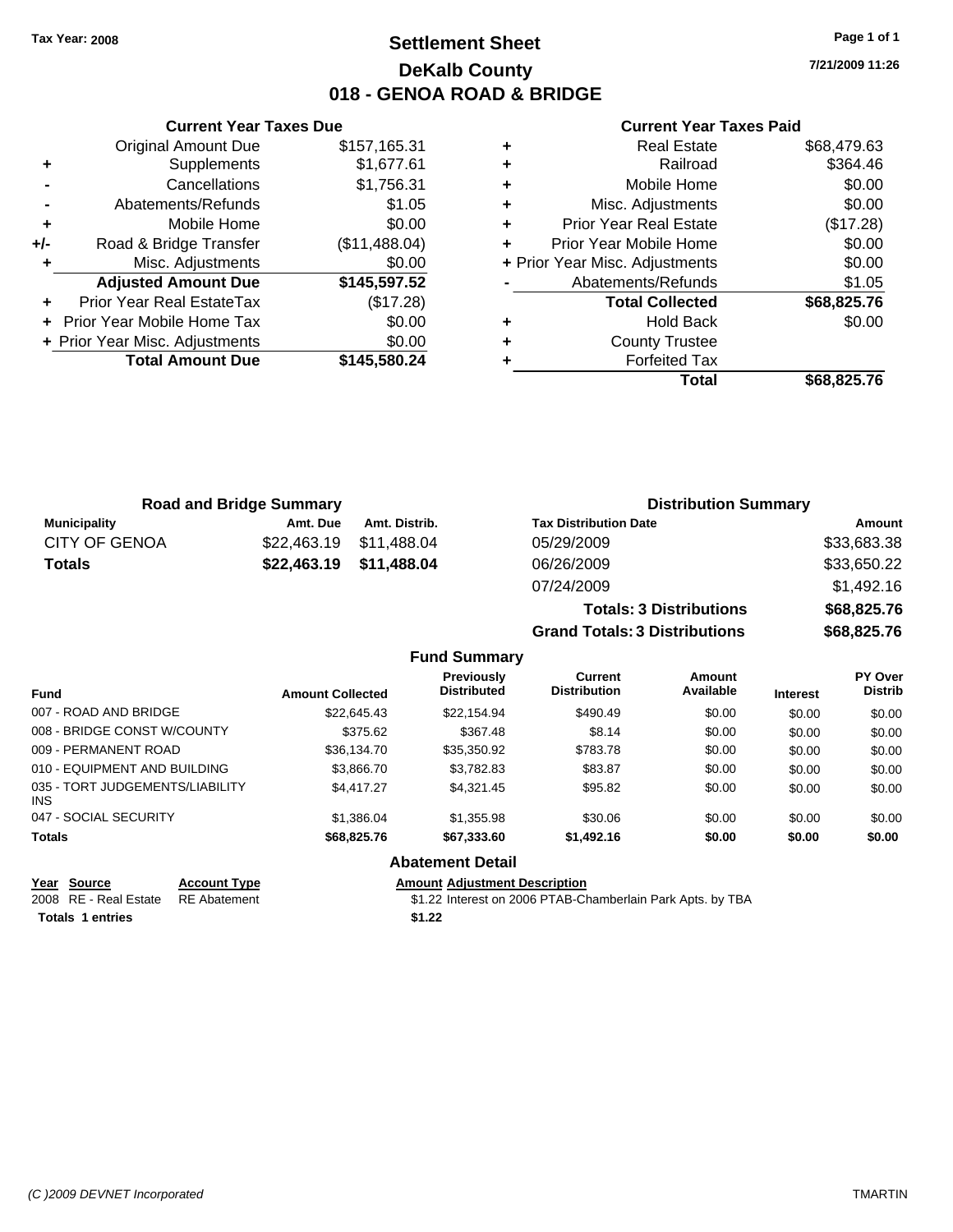### **Settlement Sheet Tax Year: 2008 Page 1 of 1 DeKalb County 019 - KINGSTON TOWNSHIP**

**7/21/2009 11:26**

| <b>Current Year Taxes Due</b> |  |  |  |  |  |
|-------------------------------|--|--|--|--|--|
| \$76,967.77                   |  |  |  |  |  |
| \$829.95                      |  |  |  |  |  |
| \$1,015.53                    |  |  |  |  |  |
| \$0.00                        |  |  |  |  |  |
| \$0.00                        |  |  |  |  |  |
| \$0.00                        |  |  |  |  |  |
| \$0.00                        |  |  |  |  |  |
| \$76,782.19                   |  |  |  |  |  |
| \$0.00                        |  |  |  |  |  |
| \$0.00                        |  |  |  |  |  |
| \$0.00                        |  |  |  |  |  |
| \$76.782.19                   |  |  |  |  |  |
|                               |  |  |  |  |  |

| ٠ | <b>Real Estate</b>             | \$39,232.65 |
|---|--------------------------------|-------------|
| ٠ | Railroad                       | \$294.52    |
| ٠ | Mobile Home                    | \$0.00      |
| ٠ | Misc. Adjustments              | \$0.00      |
| ٠ | <b>Prior Year Real Estate</b>  | \$0.00      |
|   | Prior Year Mobile Home         | \$0.00      |
|   | + Prior Year Misc. Adjustments | \$0.00      |
|   | Abatements/Refunds             | \$0.00      |
|   | <b>Total Collected</b>         | \$39,527.17 |
| ٠ | <b>Hold Back</b>               | \$0.00      |
| ٠ | <b>County Trustee</b>          |             |
| ٠ | <b>Forfeited Tax</b>           |             |
|   | Total                          | \$39,527.17 |
|   |                                |             |

|                          | <b>Distribution Summary</b> |                                  |                                       |                                |                 |                           |  |
|--------------------------|-----------------------------|----------------------------------|---------------------------------------|--------------------------------|-----------------|---------------------------|--|
|                          |                             |                                  | <b>Tax Distribution Date</b>          |                                |                 | <b>Amount</b>             |  |
|                          |                             |                                  | 05/29/2009                            |                                |                 | \$19,321.23               |  |
|                          |                             |                                  | 06/26/2009                            |                                |                 | \$19,247.94               |  |
|                          |                             |                                  | 07/24/2009                            |                                |                 | \$958.00                  |  |
|                          |                             |                                  |                                       | <b>Totals: 3 Distributions</b> |                 | \$39,527.17               |  |
|                          |                             |                                  | <b>Grand Totals: 3 Distributions</b>  |                                |                 | \$39,527.17               |  |
|                          |                             | <b>Fund Summary</b>              |                                       |                                |                 |                           |  |
| <b>Fund</b>              | <b>Amount Collected</b>     | Previously<br><b>Distributed</b> | <b>Current</b><br><b>Distribution</b> | Amount<br>Available            | <b>Interest</b> | PY Over<br><b>Distrib</b> |  |
| 001 - CORPORATE          | \$39,255.43                 | \$38,304.02                      | \$951.41                              | \$0.00                         | \$0.00          | \$0.00                    |  |
| 054 - GENERAL ASSISTANCE | \$271.74                    | \$265.15                         | \$6.59                                | \$0.00                         | \$0.00          | \$0.00                    |  |
| Totals                   | \$39,527.17                 | \$38,569.17                      | \$958.00                              | \$0.00                         | \$0.00          | \$0.00                    |  |
|                          |                             |                                  |                                       |                                |                 |                           |  |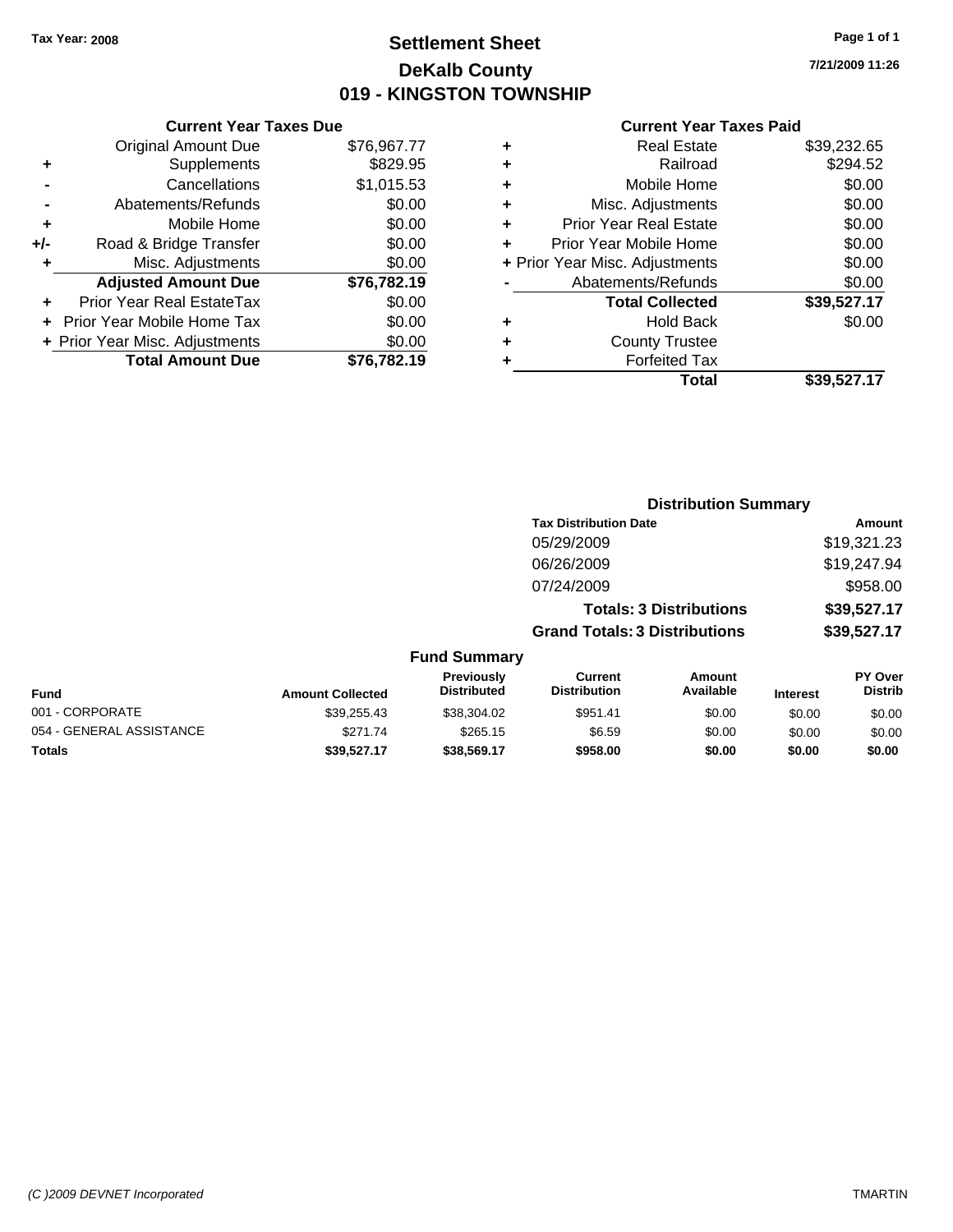### **Settlement Sheet Tax Year: 2008 Page 1 of 1 DeKalb County 020 - KINGSTON ROAD & BRIDGE**

**7/21/2009 11:26**

| <b>Current Year</b>            |   |               | <b>Current Year Taxes Due</b>  |       |
|--------------------------------|---|---------------|--------------------------------|-------|
| <b>Real Estate</b>             | ÷ | \$310,690.01  | <b>Original Amount Due</b>     |       |
| Railroad                       | ٠ | \$3,056.17    | Supplements                    |       |
| Mobile Home                    | ÷ | \$3,739.53    | Cancellations                  |       |
| Misc. Adjustments              | ٠ | \$0.00        | Abatements/Refunds             |       |
| <b>Prior Year Real Estate</b>  |   | \$0.00        | Mobile Home                    |       |
| Prior Year Mobile Home         |   | (\$13,921.37) | Road & Bridge Transfer         | $+/-$ |
| + Prior Year Misc. Adjustments |   | \$0.00        | Misc. Adjustments              |       |
| Abatements/Refunds             |   | \$296,085.28  | <b>Adjusted Amount Due</b>     |       |
| <b>Total Collected</b>         |   | \$0.00        | Prior Year Real EstateTax      |       |
| <b>Hold Back</b>               | ٠ | \$0.00        | + Prior Year Mobile Home Tax   |       |
| <b>County Trustee</b>          | ٠ | \$0.00        | + Prior Year Misc. Adjustments |       |
| <b>Forfeited Tax</b>           |   | \$296,085.28  | <b>Total Amount Due</b>        |       |
| Total                          |   |               |                                |       |

|   | Total                          | \$145.634.15 |
|---|--------------------------------|--------------|
|   | <b>Forfeited Tax</b>           |              |
| ÷ | <b>County Trustee</b>          |              |
| ÷ | <b>Hold Back</b>               | \$0.00       |
|   | <b>Total Collected</b>         | \$145,634.15 |
|   | Abatements/Refunds             | \$0.00       |
|   | + Prior Year Misc. Adjustments | \$0.00       |
|   | Prior Year Mobile Home         | \$0.00       |
| ÷ | <b>Prior Year Real Estate</b>  | \$0.00       |
| ÷ | Misc. Adjustments              | \$0.00       |
| ÷ | Mobile Home                    | \$0.00       |
| ÷ | Railroad                       | \$1,167.43   |
| ÷ | <b>Real Estate</b>             | \$144,466.72 |

| <b>Road and Bridge Summary</b> |             |               | <b>Distribution Summary</b>          |              |
|--------------------------------|-------------|---------------|--------------------------------------|--------------|
| <b>Municipality</b>            | Amt. Due    | Amt. Distrib. | <b>Tax Distribution Date</b>         | Amount       |
| <b>CITY OF GENOA</b>           | \$11,143.70 | \$5.737.99    | 05/29/2009                           | \$71,146.44  |
| <b>VILLAGE OF KINGSTON</b>     | \$15,894.16 | \$8,183.38    | 06/26/2009                           | \$70,960.03  |
| <b>Totals</b>                  | \$27,037.86 | \$13,921.37   | 07/24/2009                           | \$3,527.68   |
|                                |             |               | <b>Totals: 3 Distributions</b>       | \$145,634.15 |
|                                |             |               | <b>Grand Totals: 3 Distributions</b> | \$145,634.15 |

|                              |                         | <b>Fund Summary</b>                     |                                |                     |                 |                           |
|------------------------------|-------------------------|-----------------------------------------|--------------------------------|---------------------|-----------------|---------------------------|
| <b>Fund</b>                  | <b>Amount Collected</b> | <b>Previously</b><br><b>Distributed</b> | Current<br><b>Distribution</b> | Amount<br>Available | <b>Interest</b> | PY Over<br><b>Distrib</b> |
| 007 - ROAD AND BRIDGE        | \$47.829.65             | \$46,672.43                             | \$1.157.22                     | \$0.00              | \$0.00          | \$0.00                    |
| 008 - BRIDGE CONST W/COUNTY  | \$3,562,38              | \$3.476.04                              | \$86.34                        | \$0.00              | \$0.00          | \$0.00                    |
| 009 - PERMANENT ROAD         | \$82,344.53             | \$80,348.77                             | \$1,995.76                     | \$0.00              | \$0.00          | \$0.00                    |
| 010 - EQUIPMENT AND BUILDING | \$11.897.59             | \$11,609.23                             | \$288.36                       | \$0.00              | \$0.00          | \$0.00                    |
| <b>Totals</b>                | \$145,634,15            | \$142.106.47                            | \$3.527.68                     | \$0.00              | \$0.00          | \$0.00                    |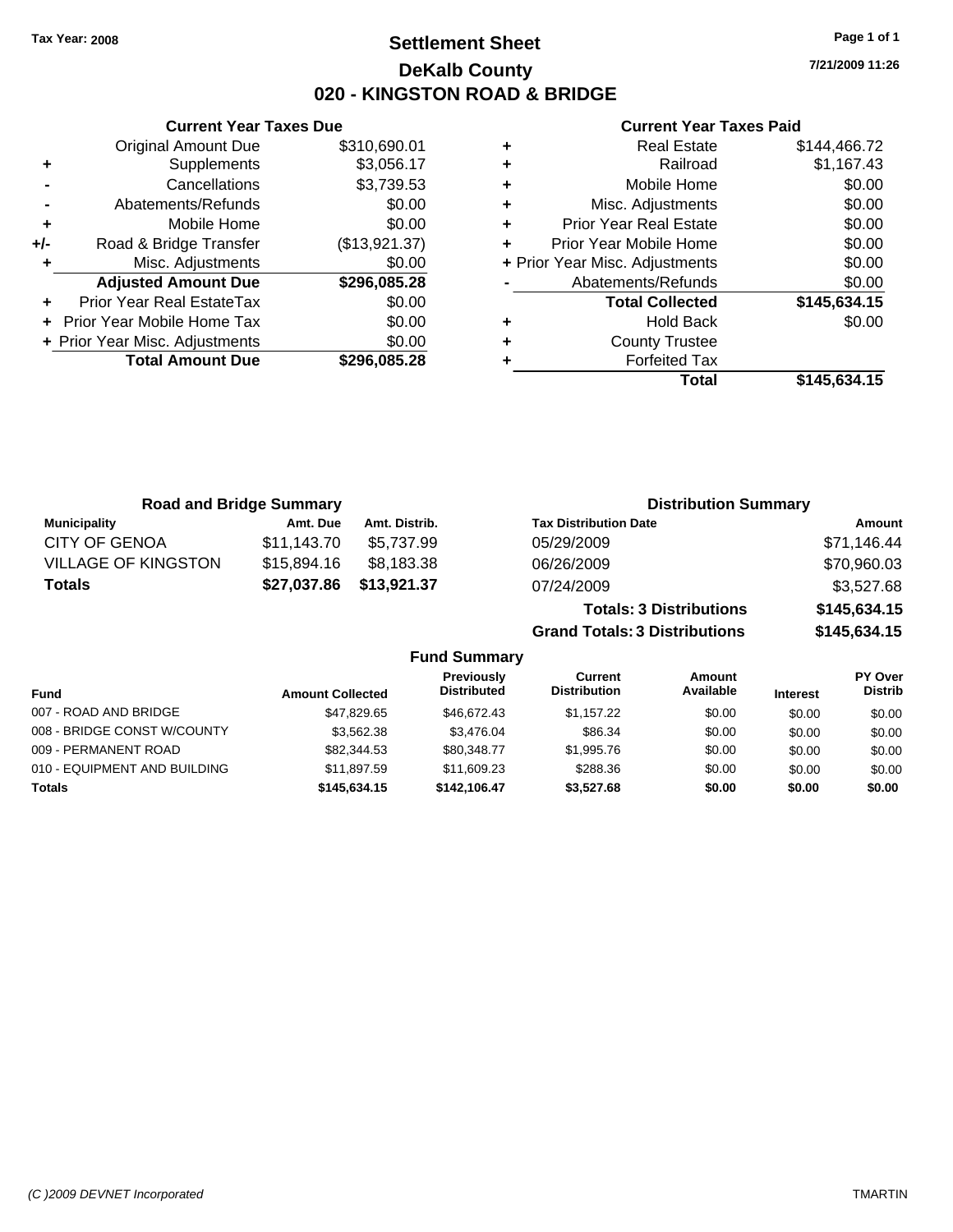**7/21/2009 11:26**

#### **Current Year Taxes Paid**

|   | <b>Real Estate</b>             | \$6,551.94 |
|---|--------------------------------|------------|
| ٠ | Railroad                       | \$49.19    |
| ٠ | Mobile Home                    | \$0.00     |
| ٠ | Misc. Adjustments              | \$0.00     |
| ٠ | <b>Prior Year Real Estate</b>  | \$0.00     |
| ٠ | Prior Year Mobile Home         | \$0.00     |
|   | + Prior Year Misc. Adjustments | \$0.00     |
|   | Abatements/Refunds             | \$0.00     |
|   | <b>Total Collected</b>         | \$6,601.13 |
| ٠ | <b>Hold Back</b>               | \$0.00     |
| ٠ | <b>County Trustee</b>          |            |
|   | <b>Forfeited Tax</b>           |            |
|   | Total                          | \$6.601.13 |

**Distribution Summary**

|     | <b>Current Year Taxes Due</b>  |             |
|-----|--------------------------------|-------------|
|     | <b>Original Amount Due</b>     | \$12,853.97 |
| ٠   | Supplements                    | \$138.57    |
|     | Cancellations                  | \$169.60    |
|     | Abatements/Refunds             | \$0.00      |
| ٠   | Mobile Home                    | \$0.00      |
| +/- | Road & Bridge Transfer         | \$0.00      |
| ٠   | Misc. Adjustments              | \$0.00      |
|     | <b>Adjusted Amount Due</b>     | \$12,822.94 |
|     | Prior Year Real EstateTax      | \$0.00      |
|     | Prior Year Mobile Home Tax     | \$0.00      |
|     | + Prior Year Misc. Adjustments | \$0.00      |
|     | <b>Total Amount Due</b>        | \$12,822,94 |
|     |                                |             |

|                |                         |                                  | <b>Tax Distribution Date</b>          |                                |                 | Amount                           |
|----------------|-------------------------|----------------------------------|---------------------------------------|--------------------------------|-----------------|----------------------------------|
|                |                         |                                  | 05/29/2009                            |                                |                 | \$3,226.57                       |
|                |                         |                                  | 06/26/2009                            |                                |                 | \$3,214.58                       |
|                |                         |                                  | 07/24/2009                            |                                |                 | \$159.98                         |
|                |                         |                                  |                                       | <b>Totals: 3 Distributions</b> |                 | \$6,601.13                       |
|                |                         |                                  | <b>Grand Totals: 3 Distributions</b>  |                                |                 | \$6,601.13                       |
|                |                         | <b>Fund Summary</b>              |                                       |                                |                 |                                  |
| Fund           | <b>Amount Collected</b> | Previously<br><b>Distributed</b> | <b>Current</b><br><b>Distribution</b> | Amount<br>Available            | <b>Interest</b> | <b>PY Over</b><br><b>Distrib</b> |
| 017 - CEMETERY | \$6,601.13              | \$6,441.15                       | \$159.98                              | \$0.00                         | \$0.00          | \$0.00                           |
| Totals         | \$6,601.13              | \$6,441.15                       | \$159.98                              | \$0.00                         | \$0.00          | \$0.00                           |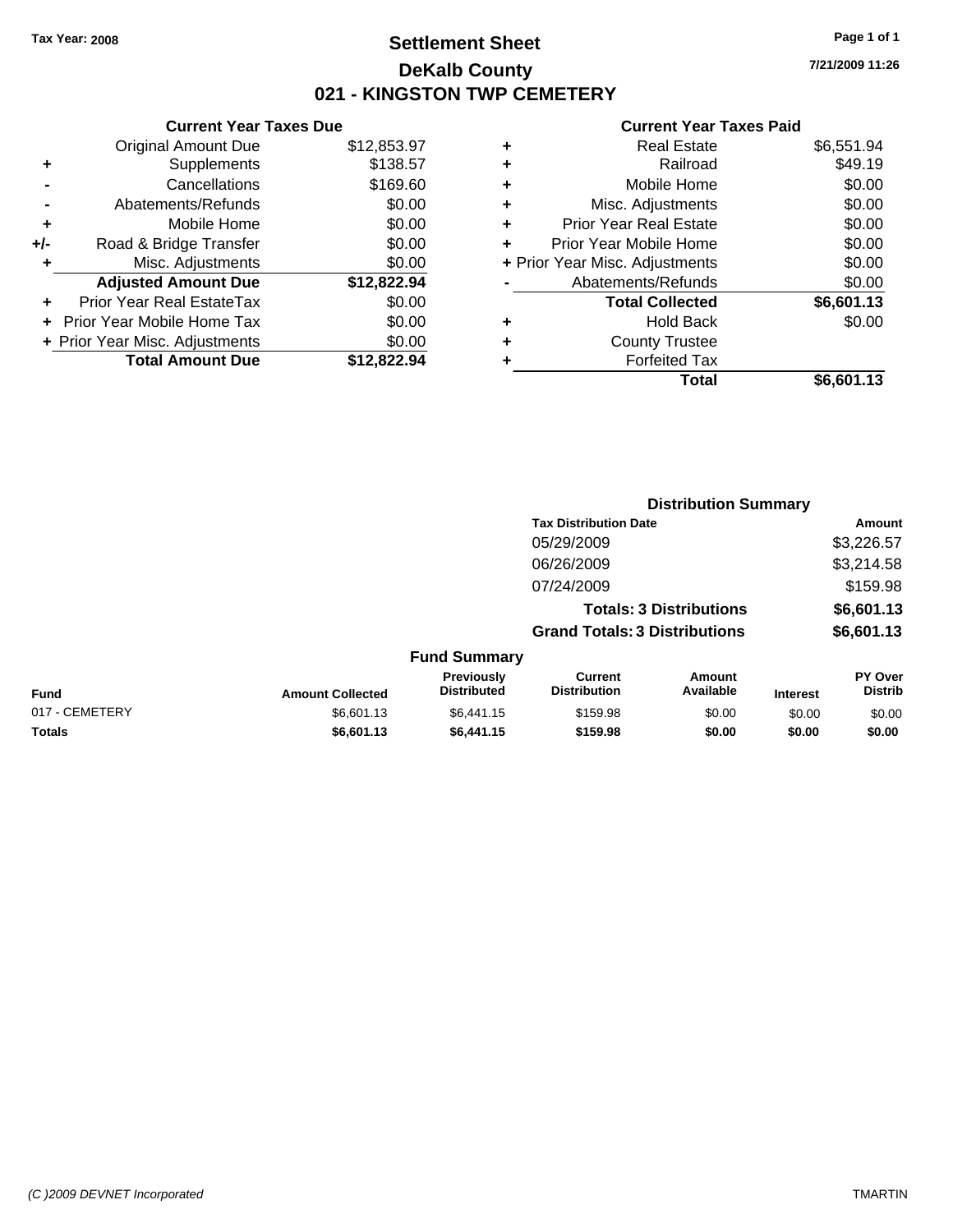# **Settlement Sheet Tax Year: 2008 Page 1 of 1 DeKalb County 022 - MALTA TOWNSHIP**

#### **Current Year Taxes Due**

|     | <b>Original Amount Due</b>     | \$56,286.16 |
|-----|--------------------------------|-------------|
| ٠   | Supplements                    | \$327.77    |
|     | Cancellations                  | \$426.68    |
|     | Abatements/Refunds             | \$0.00      |
| ٠   | Mobile Home                    | \$0.00      |
| +/- | Road & Bridge Transfer         | \$0.00      |
| ٠   | Misc. Adjustments              | \$0.00      |
|     | <b>Adjusted Amount Due</b>     | \$56,187.25 |
|     | Prior Year Real EstateTax      | \$0.00      |
|     | Prior Year Mobile Home Tax     | \$0.00      |
|     | + Prior Year Misc. Adjustments | \$0.00      |
|     | <b>Total Amount Due</b>        | \$56.187.25 |

#### **Current Year Taxes Paid**

|   | <b>Real Estate</b>             | \$29,130.00 |
|---|--------------------------------|-------------|
| ٠ | Railroad                       | \$484.63    |
| ٠ | Mobile Home                    | \$0.00      |
| ٠ | Misc. Adjustments              | \$0.00      |
| ٠ | <b>Prior Year Real Estate</b>  | \$0.00      |
| ÷ | Prior Year Mobile Home         | \$0.00      |
|   | + Prior Year Misc. Adjustments | \$0.00      |
|   | Abatements/Refunds             | \$0.00      |
|   | <b>Total Collected</b>         | \$29,614.63 |
| ٠ | <b>Hold Back</b>               | \$0.00      |
| ٠ | <b>County Trustee</b>          |             |
| ٠ | <b>Forfeited Tax</b>           |             |
|   | Total                          | \$29,614.63 |
|   |                                |             |

#### **Distribution Summary Tax Distribution Date Amount** 05/29/2009 \$10,115.41 06/26/2009 \$19,117.21 07/24/2009 \$382.01 **Totals: 3 Distributions \$29,614.63 Grand Totals: 3 Distributions \$29,614.63 Fund Summary PY Over Distrib Amount Available Current Distribution Previously**

| <b>Fund</b>              | <b>Amount Collected</b> | 116710031 <b>7</b><br><b>Distributed</b> | <b>VALIVIII</b><br><b>Distribution</b> | Allivulit<br>Available | <b>Interest</b> | .<br><b>Distrib</b> |
|--------------------------|-------------------------|------------------------------------------|----------------------------------------|------------------------|-----------------|---------------------|
| 001 - CORPORATE          | \$29.275.15             | \$28.897.52                              | \$377.63                               | \$0.00                 | \$0.00          | \$0.00              |
| 054 - GENERAL ASSISTANCE | \$339.48                | \$335.10                                 | \$4.38                                 | \$0.00                 | \$0.00          | \$0.00              |
| <b>Totals</b>            | \$29.614.63             | \$29.232.62                              | \$382.01                               | \$0.00                 | \$0.00          | \$0.00              |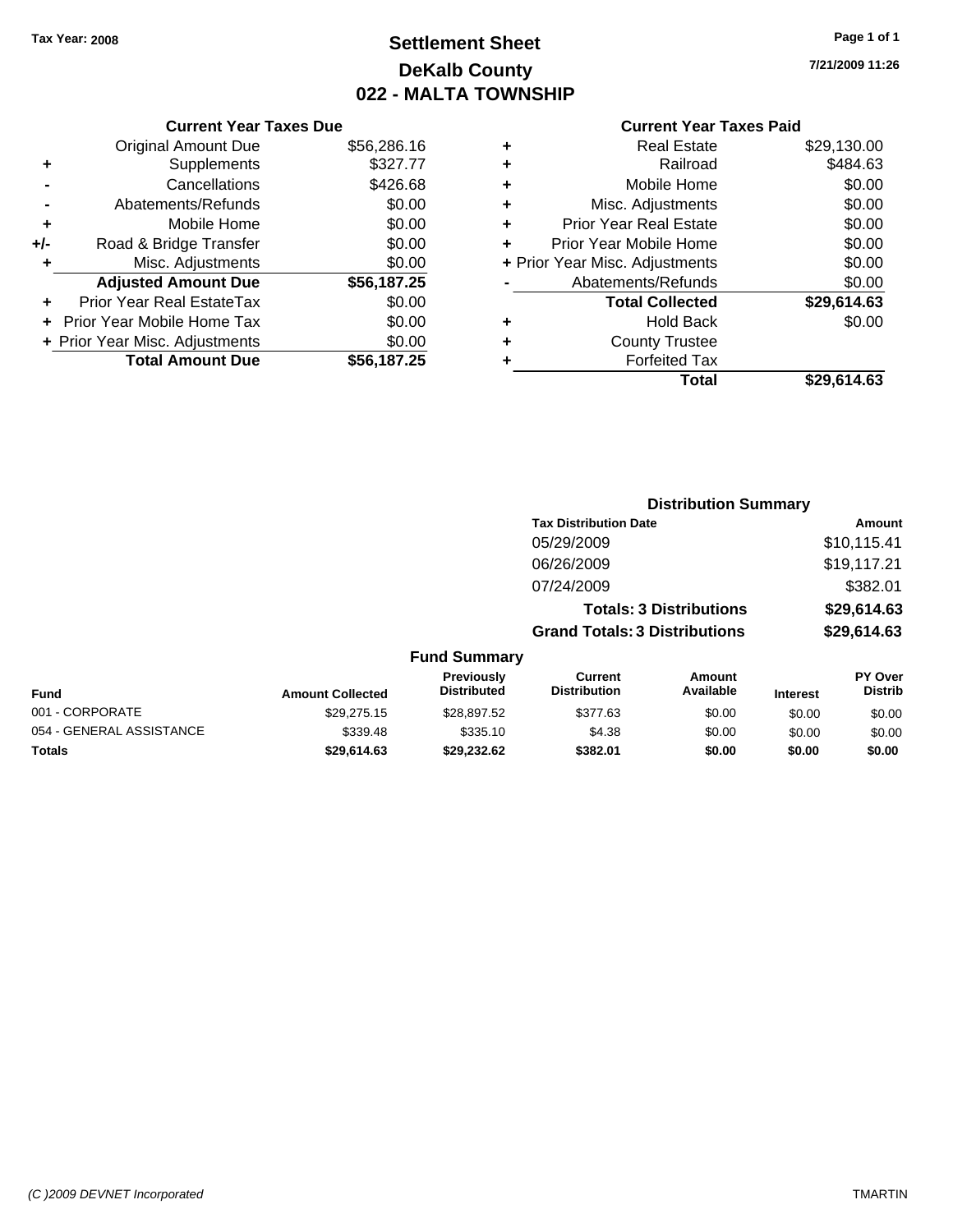### **Settlement Sheet Tax Year: 2008 Page 1 of 1 DeKalb County 023 - MALTA TWP LIBRARY**

**7/21/2009 11:26**

|     | <b>Current Year Taxes Due</b>  |              |  |
|-----|--------------------------------|--------------|--|
|     | <b>Original Amount Due</b>     | \$108,481.20 |  |
| ٠   | Supplements                    | \$631.70     |  |
|     | Cancellations                  | \$822.34     |  |
|     | Abatements/Refunds             | \$0.00       |  |
| ٠   | Mobile Home                    | \$0.00       |  |
| +/- | Road & Bridge Transfer         | \$0.00       |  |
| ٠   | Misc. Adjustments              | \$0.00       |  |
|     | <b>Adjusted Amount Due</b>     | \$108,290.56 |  |
| ÷   | Prior Year Real EstateTax      | \$0.00       |  |
|     | Prior Year Mobile Home Tax     | \$0.00       |  |
|     | + Prior Year Misc. Adjustments | \$0.00       |  |
|     | <b>Total Amount Due</b>        | \$108,290.56 |  |

| ٠ | <b>Real Estate</b>             | \$56,143.36 |
|---|--------------------------------|-------------|
| ٠ | Railroad                       | \$934.04    |
| ٠ | Mobile Home                    | \$0.00      |
| ٠ | Misc. Adjustments              | \$0.00      |
| ٠ | <b>Prior Year Real Estate</b>  | \$0.00      |
| ٠ | Prior Year Mobile Home         | \$0.00      |
|   | + Prior Year Misc. Adjustments | \$0.00      |
|   | Abatements/Refunds             | \$0.00      |
|   | <b>Total Collected</b>         | \$57,077.40 |
| ٠ | <b>Hold Back</b>               | \$0.00      |
| ٠ | <b>County Trustee</b>          |             |
|   | <b>Forfeited Tax</b>           |             |
|   | Total                          | \$57.077.40 |
|   |                                |             |

|               |                         |                                  |                                       | <b>Distribution Summary</b>    |                 |                           |
|---------------|-------------------------|----------------------------------|---------------------------------------|--------------------------------|-----------------|---------------------------|
|               |                         |                                  | <b>Tax Distribution Date</b>          |                                |                 | Amount                    |
|               |                         |                                  | 05/29/2009                            |                                |                 | \$19,496.16               |
|               |                         |                                  | 06/26/2009                            |                                |                 | \$36,844.98               |
|               |                         |                                  | 07/24/2009                            |                                |                 | \$736.26                  |
|               |                         |                                  |                                       | <b>Totals: 3 Distributions</b> |                 | \$57,077.40               |
|               |                         |                                  | <b>Grand Totals: 3 Distributions</b>  |                                |                 | \$57,077.40               |
|               |                         | <b>Fund Summary</b>              |                                       |                                |                 |                           |
| Fund          | <b>Amount Collected</b> | Previously<br><b>Distributed</b> | <b>Current</b><br><b>Distribution</b> | Amount<br>Available            | <b>Interest</b> | PY Over<br><b>Distrib</b> |
| 016 - LIBRARY | \$57,077,40             | \$56,341.14                      | \$736.26                              | \$0.00                         | \$0.00          | \$0.00                    |
| Totals        | \$57,077.40             | \$56,341.14                      | \$736.26                              | \$0.00                         | \$0.00          | \$0.00                    |
|               |                         |                                  |                                       |                                |                 |                           |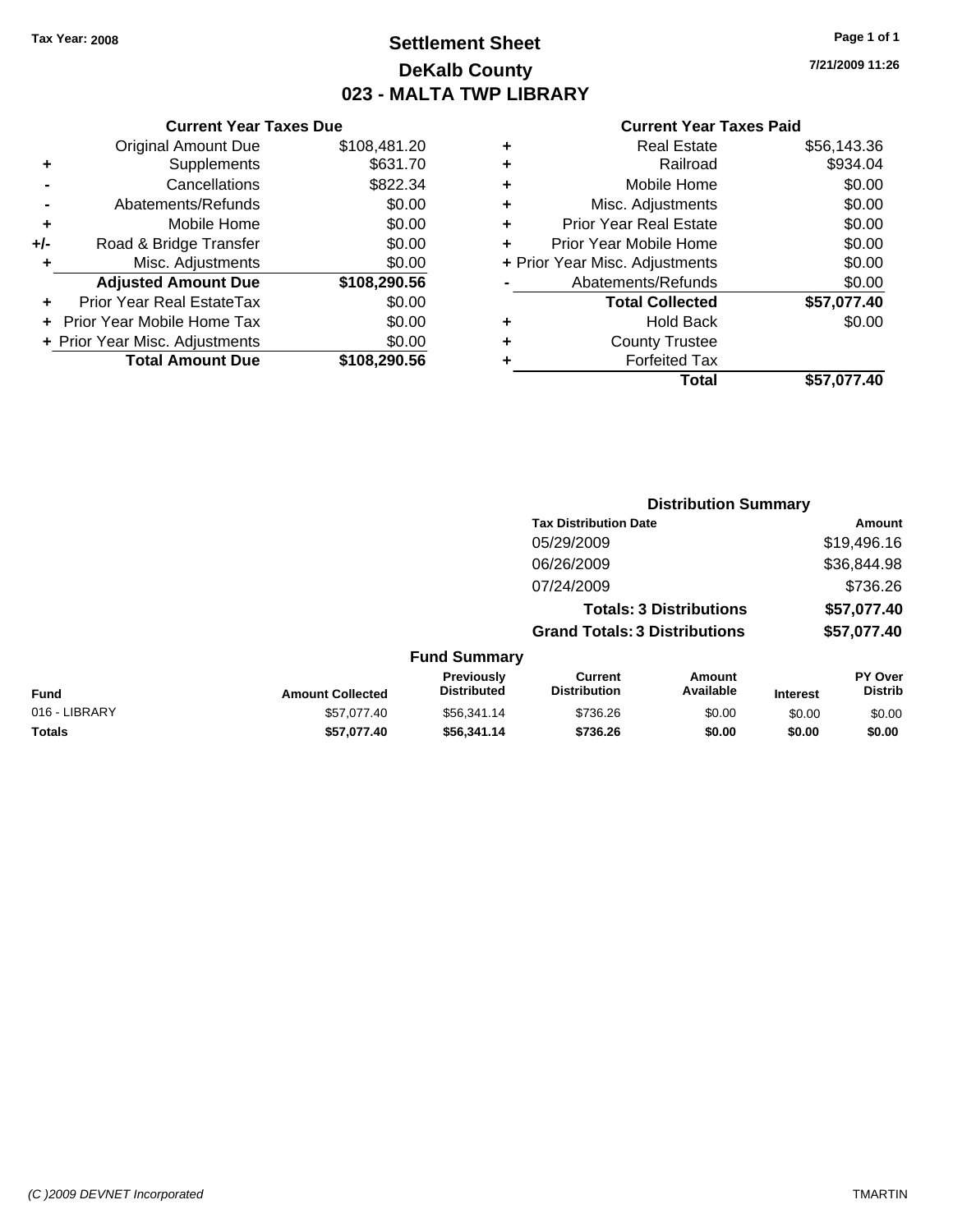### **Settlement Sheet Tax Year: 2008 Page 1 of 1 DeKalb County 024 - MALTA ROAD & BRIDGE**

**7/21/2009 11:26**

### **Current Year Taxes Paid**

|     | <b>Current Year Taxes Due</b>  |              |  |  |  |
|-----|--------------------------------|--------------|--|--|--|
|     | <b>Original Amount Due</b>     | \$147,653.55 |  |  |  |
| ٠   | Supplements                    | \$770.87     |  |  |  |
|     | Cancellations                  | \$1,003.53   |  |  |  |
|     | Abatements/Refunds             | \$0.00       |  |  |  |
| ٠   | Mobile Home                    | \$0.00       |  |  |  |
| +/- | Road & Bridge Transfer         | (\$7,927.25) |  |  |  |
| ٠   | Misc. Adjustments              | \$0.00       |  |  |  |
|     | <b>Adjusted Amount Due</b>     | \$139,493.64 |  |  |  |
|     | Prior Year Real EstateTax      | \$0.00       |  |  |  |
|     | Prior Year Mobile Home Tax     | \$0.00       |  |  |  |
|     | + Prior Year Misc. Adjustments | \$0.00       |  |  |  |
|     | <b>Total Amount Due</b>        | \$139,493.64 |  |  |  |
|     |                                |              |  |  |  |

|   | Total                          | \$69,760.64 |
|---|--------------------------------|-------------|
|   | <b>Forfeited Tax</b>           |             |
| ٠ | <b>County Trustee</b>          |             |
| ٠ | <b>Hold Back</b>               | \$0.00      |
|   | <b>Total Collected</b>         | \$69,760.64 |
|   | Abatements/Refunds             | \$0.00      |
|   | + Prior Year Misc. Adjustments | \$0.00      |
| ٠ | Prior Year Mobile Home         | \$0.00      |
| ÷ | <b>Prior Year Real Estate</b>  | \$0.00      |
| ٠ | Misc. Adjustments              | \$0.00      |
| ٠ | Mobile Home                    | \$0.00      |
| ٠ | Railroad                       | \$1,248.36  |
|   | <b>Real Estate</b>             | \$68,512.28 |

| <b>Road and Bridge Summary</b> |             |               | <b>Distribution Summary</b>    |             |  |
|--------------------------------|-------------|---------------|--------------------------------|-------------|--|
| <b>Municipality</b>            | Amt. Due    | Amt. Distrib. | <b>Tax Distribution Date</b>   | Amount      |  |
| <b>VILLAGE OF MALTA</b>        | \$15,028.92 | \$7.927.25    | 05/29/2009                     | \$23,791.23 |  |
| Totals                         | \$15,028.92 | \$7.927.25    | 06/26/2009                     | \$45,070.97 |  |
|                                |             |               | 07/24/2009                     | \$898.44    |  |
|                                |             |               | <b>Totals: 3 Distributions</b> | \$69,760.64 |  |

**Grand Totals: 3 Distributions \$69,760.64**

| <b>Fund</b>                  | <b>Amount Collected</b> | Previously<br><b>Distributed</b> | Current<br><b>Distribution</b> | Amount<br>Available | <b>Interest</b> | PY Over<br><b>Distrib</b> |
|------------------------------|-------------------------|----------------------------------|--------------------------------|---------------------|-----------------|---------------------------|
| 007 - ROAD AND BRIDGE        | \$24,416.84             | \$24.103.29                      | \$313.55                       | \$0.00              | \$0.00          | \$0.00                    |
| 008 - BRIDGE CONST W/COUNTY  | \$8.211.62              | \$8.105.70                       | \$105.92                       | \$0.00              | \$0.00          | \$0.00                    |
| 009 - PERMANENT ROAD         | \$29.402.62             | \$29,023.36                      | \$379.26                       | \$0.00              | \$0.00          | \$0.00                    |
| 010 - EQUIPMENT AND BUILDING | \$7.729.56              | \$7.629.85                       | \$99.71                        | \$0.00              | \$0.00          | \$0.00                    |
| Totals                       | \$69,760.64             | \$68,862,20                      | \$898.44                       | \$0.00              | \$0.00          | \$0.00                    |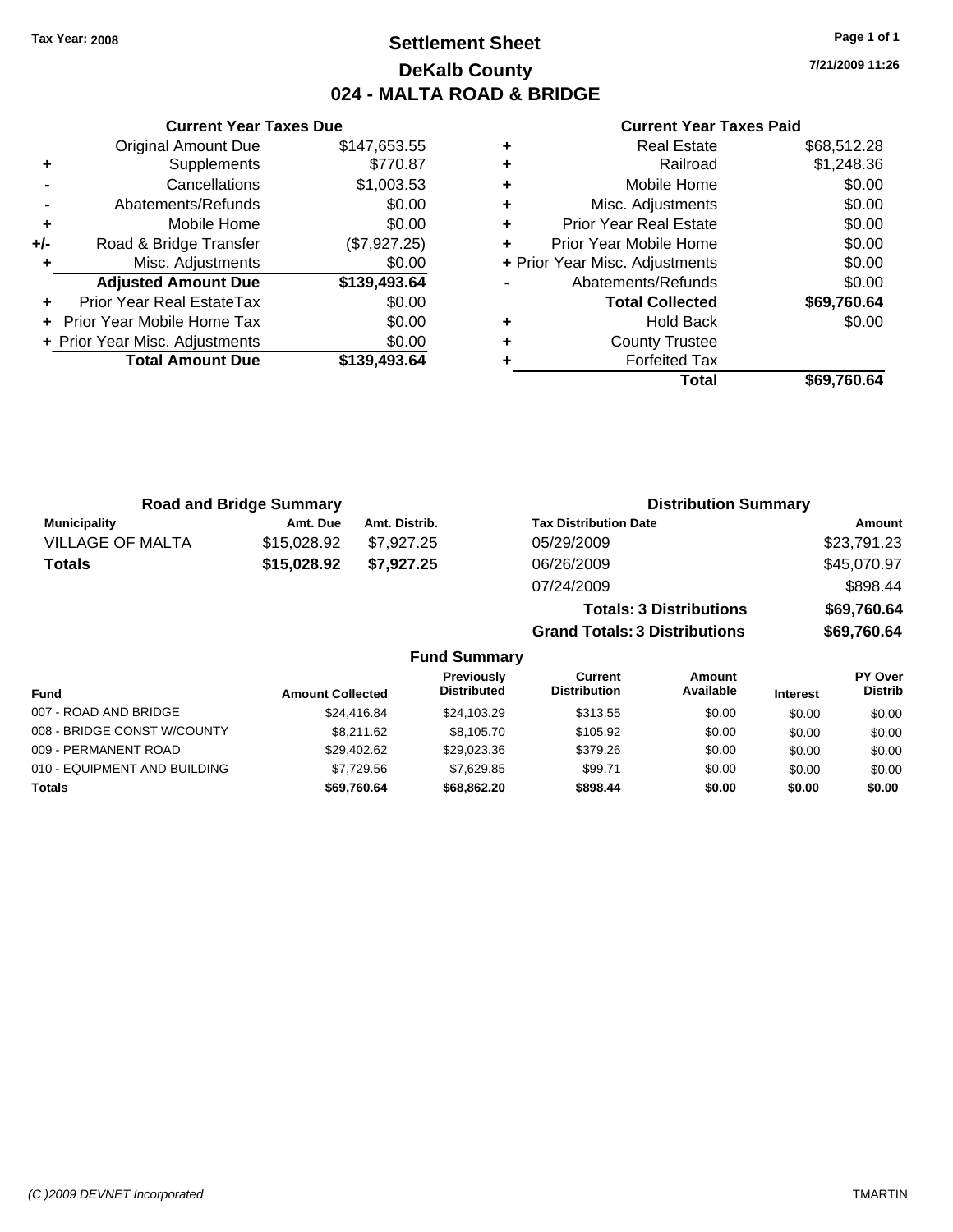### **Settlement Sheet Tax Year: 2008 Page 1 of 1 DeKalb County 025 - MAYFIELD TOWNSHIP**

**7/21/2009 11:26**

| Total                          | \$46,583.85 |
|--------------------------------|-------------|
| <b>Forfeited Tax</b>           |             |
| <b>County Trustee</b>          |             |
| <b>Hold Back</b>               | \$0.00      |
| <b>Total Collected</b>         | \$46,583.85 |
| Abatements/Refunds             | \$0.00      |
| + Prior Year Misc. Adjustments | \$0.00      |
| Prior Year Mobile Home         | \$0.00      |
| <b>Prior Year Real Estate</b>  | \$0.00      |
| Misc. Adjustments              | \$0.00      |
| Mobile Home                    | \$0.00      |
| Railroad                       | \$0.00      |
| <b>Real Estate</b>             | \$46,583.85 |
|                                |             |

|     | <b>Current Year Taxes Due</b>  |             |
|-----|--------------------------------|-------------|
|     | <b>Original Amount Due</b>     | \$90,855.72 |
| ٠   | Supplements                    | \$485.35    |
|     | Cancellations                  | \$511.34    |
|     | Abatements/Refunds             | \$0.00      |
| ٠   | Mobile Home                    | \$0.00      |
| +/- | Road & Bridge Transfer         | \$0.00      |
| ٠   | Misc. Adjustments              | \$0.00      |
|     | <b>Adjusted Amount Due</b>     | \$90,829.73 |
|     | Prior Year Real EstateTax      | \$0.00      |
|     | Prior Year Mobile Home Tax     | \$0.00      |
|     | + Prior Year Misc. Adjustments | \$0.00      |
|     | <b>Total Amount Due</b>        | \$90,829.73 |

|                 |                                         |                                       | <b>Distribution Summary</b>    |                 |                                  |
|-----------------|-----------------------------------------|---------------------------------------|--------------------------------|-----------------|----------------------------------|
|                 |                                         | <b>Tax Distribution Date</b>          |                                |                 | Amount                           |
|                 |                                         | 05/29/2009                            |                                |                 | \$11,519.96                      |
|                 |                                         | 06/26/2009                            |                                |                 | \$34,300.14                      |
|                 |                                         | 07/24/2009                            |                                |                 | \$763.75                         |
|                 |                                         |                                       | <b>Totals: 3 Distributions</b> |                 | \$46,583.85                      |
|                 |                                         | <b>Grand Totals: 3 Distributions</b>  |                                |                 | \$46,583.85                      |
|                 | <b>Fund Summary</b>                     |                                       |                                |                 |                                  |
| nount Collected | <b>Previously</b><br><b>Distributed</b> | <b>Current</b><br><b>Distribution</b> | Amount<br>Available            | <b>Interest</b> | <b>PY Over</b><br><b>Distrib</b> |
|                 |                                         |                                       |                                |                 |                                  |

| <b>Fund</b>              | <b>Amount Collected</b> | ι ι σνιυμειν<br><b>Distributed</b> | <b>VULLELL</b><br><b>Distribution</b> | Allivulit<br>Available | <b>Interest</b> | וסיטו<br><b>Distrib</b> |
|--------------------------|-------------------------|------------------------------------|---------------------------------------|------------------------|-----------------|-------------------------|
| 001 - CORPORATE          | \$44.531.73             | \$43.801.63                        | \$730.10                              | \$0.00                 | \$0.00          | \$0.00                  |
| 054 - GENERAL ASSISTANCE | \$2,052.12              | \$2.018.47                         | \$33.65                               | \$0.00                 | \$0.00          | \$0.00                  |
| <b>Totals</b>            | \$46.583.85             | \$45,820,10                        | \$763.75                              | \$0.00                 | \$0.00          | \$0.00                  |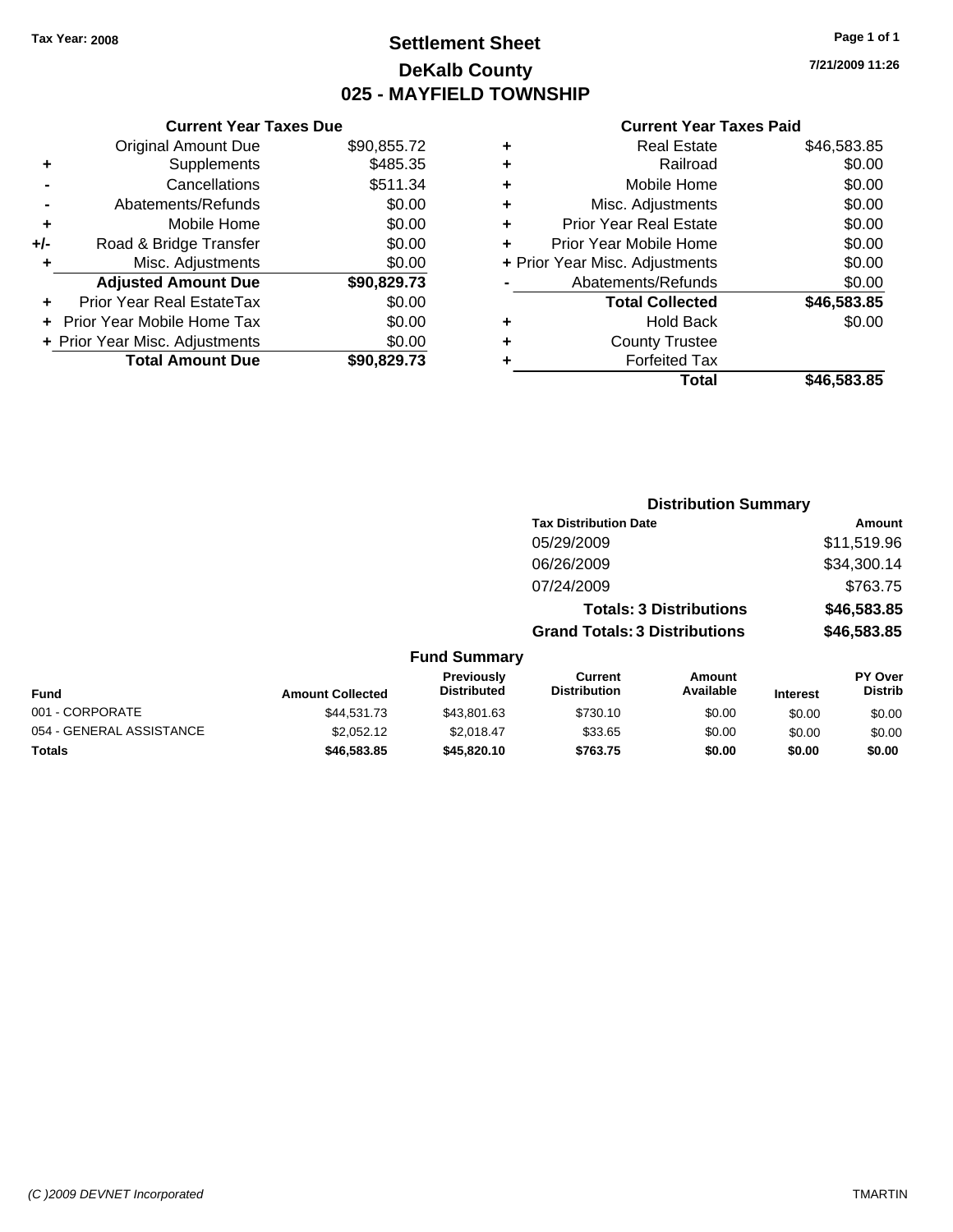**Current Year Taxes Due** Original Amount Due \$210,311.88

**Adjusted Amount Due \$210,251.70**

**Total Amount Due \$210,251.70**

**+** Supplements \$1,123.48 **-** Cancellations \$1,183.66 **-** Abatements/Refunds \$0.00 **+** Mobile Home \$0.00 **+/-** Road & Bridge Transfer \$0.00 **+** Misc. Adjustments \$0.00

**+** Prior Year Real EstateTax \$0.00 **+** Prior Year Mobile Home Tax \$0.00 **+ Prior Year Misc. Adjustments**  $$0.00$ 

### **Settlement Sheet Tax Year: 2008 Page 1 of 1 DeKalb County 026 - MAYFIELD ROAD & BRIDGE**

**7/21/2009 11:26**

| ٠ | Real Estate                    | \$107,831.90 |
|---|--------------------------------|--------------|
| ٠ | Railroad                       | \$0.00       |
| ÷ | Mobile Home                    | \$0.00       |
| ÷ | Misc. Adjustments              | \$0.00       |
| ٠ | <b>Prior Year Real Estate</b>  | \$0.00       |
| ÷ | Prior Year Mobile Home         | \$0.00       |
|   | + Prior Year Misc. Adjustments | \$0.00       |
|   | Abatements/Refunds             | \$0.00       |
|   | <b>Total Collected</b>         | \$107,831.90 |
| ٠ | <b>Hold Back</b>               | \$0.00       |
| ٠ | <b>County Trustee</b>          |              |
| ٠ | <b>Forfeited Tax</b>           |              |
|   | Total                          | \$107,831.90 |

|           |                                         |                                      | <b>Distribution Summary</b>    |                 |                           |
|-----------|-----------------------------------------|--------------------------------------|--------------------------------|-----------------|---------------------------|
|           |                                         | <b>Tax Distribution Date</b>         |                                |                 | Amount                    |
|           |                                         | 05/29/2009                           |                                |                 | \$26,666.35               |
|           |                                         | 06/26/2009                           |                                |                 | \$79,397.66               |
|           |                                         | 07/24/2009                           |                                |                 | \$1,767.89                |
|           |                                         |                                      | <b>Totals: 3 Distributions</b> |                 | \$107,831.90              |
|           |                                         | <b>Grand Totals: 3 Distributions</b> |                                |                 | \$107,831.90              |
|           | <b>Fund Summary</b>                     |                                      |                                |                 |                           |
| Collected | <b>Previously</b><br><b>Distributed</b> | Current<br><b>Distribution</b>       | Amount<br>Available            | <b>Interest</b> | PY Over<br><b>Distrib</b> |
|           |                                         |                                      |                                |                 |                           |

| <b>Fund</b>                                  | <b>Amount Collected</b> | .<br><b>Distributed</b> | <b>Distribution</b> | Available | <b>Interest</b> | <b>Distrib</b> |
|----------------------------------------------|-------------------------|-------------------------|---------------------|-----------|-----------------|----------------|
| 007 - ROAD AND BRIDGE                        | \$68,347.08             | \$67.226.54             | \$1.120.54          | \$0.00    | \$0.00          | \$0.00         |
| 008 - BRIDGE CONST W/COUNTY                  | \$3,589.83              | \$3,530.98              | \$58.85             | \$0.00    | \$0.00          | \$0.00         |
| 009 - PERMANENT ROAD                         | \$27,688.32             | \$27,234.38             | \$453.94            | \$0.00    | \$0.00          | \$0.00         |
| 010 - EQUIPMENT AND BUILDING                 | \$4.871.31              | \$4.791.44              | \$79.87             | \$0.00    | \$0.00          | \$0.00         |
| 035 - TORT JUDGMENTS, LIABILITY<br>INSURANCE | \$2,052.15              | \$2,018.50              | \$33.65             | \$0.00    | \$0.00          | \$0.00         |
| 047 - SOCIAL SECURITY                        | \$1.283.21              | \$1.262.17              | \$21.04             | \$0.00    | \$0.00          | \$0.00         |
| <b>Totals</b>                                | \$107,831.90            | \$106,064.01            | \$1,767.89          | \$0.00    | \$0.00          | \$0.00         |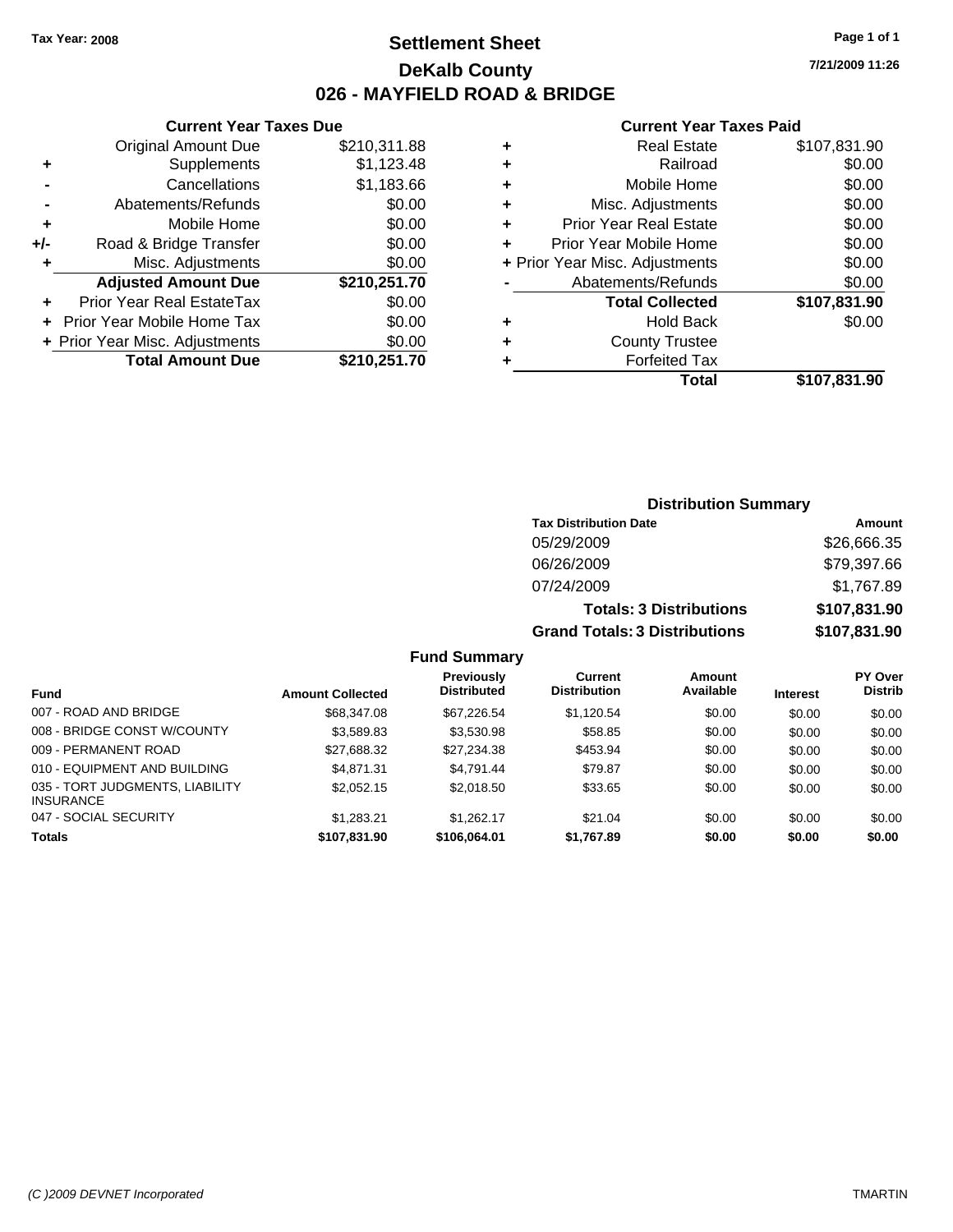# **Settlement Sheet Tax Year: 2008 Page 1 of 1 DeKalb County 027 - MILAN TOWNSHIP**

**7/21/2009 11:26**

|     | <b>Current Year Taxes Due</b>     |             |  |  |  |
|-----|-----------------------------------|-------------|--|--|--|
|     | <b>Original Amount Due</b>        | \$26,000.99 |  |  |  |
| ٠   | Supplements                       | \$0.00      |  |  |  |
|     | Cancellations                     | \$0.00      |  |  |  |
|     | Abatements/Refunds                | \$0.00      |  |  |  |
| ٠   | Mobile Home                       | \$0.00      |  |  |  |
| +/- | Road & Bridge Transfer            | \$0.00      |  |  |  |
| ٠   | Misc. Adjustments                 | \$0.00      |  |  |  |
|     | <b>Adjusted Amount Due</b>        | \$26,000.99 |  |  |  |
|     | Prior Year Real EstateTax         | \$0.00      |  |  |  |
|     | <b>Prior Year Mobile Home Tax</b> | \$0.00      |  |  |  |
|     | + Prior Year Misc. Adjustments    | \$0.00      |  |  |  |
|     | <b>Total Amount Due</b>           | \$26,000.99 |  |  |  |
|     |                                   |             |  |  |  |

| <b>Real Estate</b>             | \$13,908.52 |
|--------------------------------|-------------|
| Railroad                       | \$0.00      |
| Mobile Home                    | \$0.00      |
| Misc. Adjustments              | \$0.00      |
| <b>Prior Year Real Estate</b>  | \$0.00      |
| Prior Year Mobile Home         | \$0.00      |
| + Prior Year Misc. Adjustments | \$0.00      |
| Abatements/Refunds             | \$0.00      |
| <b>Total Collected</b>         | \$13,908.52 |
| <b>Hold Back</b>               | \$0.00      |
| <b>County Trustee</b>          |             |
| <b>Forfeited Tax</b>           |             |
| Total                          | \$13,908.52 |
|                                |             |

|                 |                         |                                  |                                       | <b>Distribution Summary</b>    |                 |                                  |
|-----------------|-------------------------|----------------------------------|---------------------------------------|--------------------------------|-----------------|----------------------------------|
|                 |                         |                                  | <b>Tax Distribution Date</b>          |                                |                 | Amount                           |
|                 |                         |                                  | 05/29/2009                            |                                |                 | \$4,076.48                       |
|                 |                         |                                  | 06/26/2009                            |                                |                 | \$9,610.12                       |
|                 |                         |                                  | 07/24/2009                            |                                |                 | \$221.92                         |
|                 |                         |                                  |                                       | <b>Totals: 3 Distributions</b> |                 | \$13,908.52                      |
|                 |                         |                                  | <b>Grand Totals: 3 Distributions</b>  |                                |                 | \$13,908.52                      |
|                 |                         | <b>Fund Summary</b>              |                                       |                                |                 |                                  |
| <b>Fund</b>     | <b>Amount Collected</b> | Previously<br><b>Distributed</b> | <b>Current</b><br><b>Distribution</b> | Amount<br>Available            | <b>Interest</b> | <b>PY Over</b><br><b>Distrib</b> |
| 001 - CORPORATE | \$13,908.52             | \$13,686.60                      | \$221.92                              | \$0.00                         | \$0.00          | \$0.00                           |
| Totals          | \$13,908.52             | \$13,686.60                      | \$221.92                              | \$0.00                         | \$0.00          | \$0.00                           |
|                 |                         |                                  |                                       |                                |                 |                                  |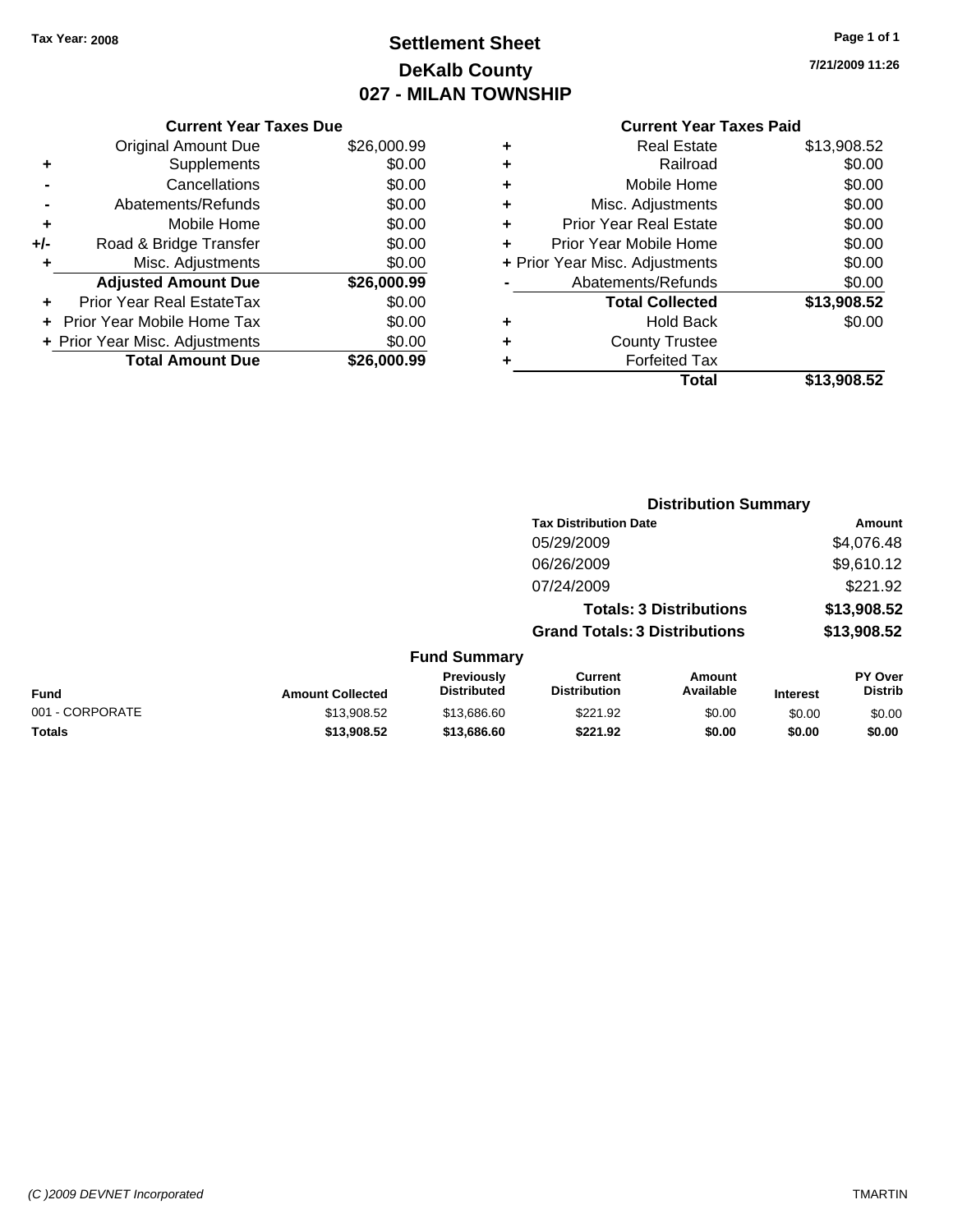### **Settlement Sheet Tax Year: 2008 Page 1 of 1 DeKalb County 028 - MILAN ROAD & BRIDGE**

**7/21/2009 11:26**

|     | <b>Current Year Taxes Due</b>  |             |
|-----|--------------------------------|-------------|
|     | <b>Original Amount Due</b>     | \$40,353.83 |
| ٠   | Supplements                    | \$0.00      |
|     | Cancellations                  | \$0.00      |
|     | Abatements/Refunds             | \$0.00      |
| ٠   | Mobile Home                    | \$0.00      |
| +/- | Road & Bridge Transfer         | \$0.00      |
| ٠   | Misc. Adjustments              | \$0.00      |
|     | <b>Adjusted Amount Due</b>     | \$40,353.83 |
|     | Prior Year Real EstateTax      | \$0.00      |
|     | Prior Year Mobile Home Tax     | \$0.00      |
|     | + Prior Year Misc. Adjustments | \$0.00      |
|     | <b>Total Amount Due</b>        | \$40,353.83 |
|     |                                |             |

|   | <b>Real Estate</b>             | \$21,586.20 |
|---|--------------------------------|-------------|
| ٠ | Railroad                       | \$0.00      |
| ٠ | Mobile Home                    | \$0.00      |
| ٠ | Misc. Adjustments              | \$0.00      |
| ٠ | Prior Year Real Estate         | \$0.00      |
|   | Prior Year Mobile Home         | \$0.00      |
|   | + Prior Year Misc. Adjustments | \$0.00      |
|   | Abatements/Refunds             | \$0.00      |
|   | <b>Total Collected</b>         | \$21,586.20 |
| ٠ | <b>Hold Back</b>               | \$0.00      |
| ٠ | <b>County Trustee</b>          |             |
| ٠ | <b>Forfeited Tax</b>           |             |
|   | Total                          | \$21,586.20 |
|   |                                |             |

|                             |                         |                                  |                                       | <b>Distribution Summary</b>    |                 |                                  |
|-----------------------------|-------------------------|----------------------------------|---------------------------------------|--------------------------------|-----------------|----------------------------------|
|                             |                         |                                  | <b>Tax Distribution Date</b>          |                                |                 | Amount                           |
|                             |                         |                                  | 05/29/2009                            |                                |                 | \$6,326.73                       |
|                             |                         |                                  | 06/26/2009                            |                                |                 | \$14,915.06                      |
|                             |                         |                                  | 07/24/2009                            |                                |                 | \$344.41                         |
|                             |                         |                                  |                                       | <b>Totals: 3 Distributions</b> |                 | \$21,586.20                      |
|                             |                         |                                  | <b>Grand Totals: 3 Distributions</b>  |                                |                 | \$21,586.20                      |
|                             |                         | <b>Fund Summary</b>              |                                       |                                |                 |                                  |
| Fund                        | <b>Amount Collected</b> | Previously<br><b>Distributed</b> | <b>Current</b><br><b>Distribution</b> | Amount<br>Available            | <b>Interest</b> | <b>PY Over</b><br><b>Distrib</b> |
| 007 - ROAD AND BRIDGE       | \$11,233.89             | \$11,054.65                      | \$179.24                              | \$0.00                         | \$0.00          | \$0.00                           |
| 008 - BRIDGE CONST W/COUNTY | \$2,328.31              | \$2,291.16                       | \$37.15                               | \$0.00                         | \$0.00          | \$0.00                           |
| 009 - PERMANENT ROAD        | \$8,024.00              | \$7,895.98                       | \$128.02                              | \$0.00                         | \$0.00          | \$0.00                           |
| Totals                      | \$21,586.20             | \$21,241.79                      | \$344.41                              | \$0.00                         | \$0.00          | \$0.00                           |
|                             |                         |                                  |                                       |                                |                 |                                  |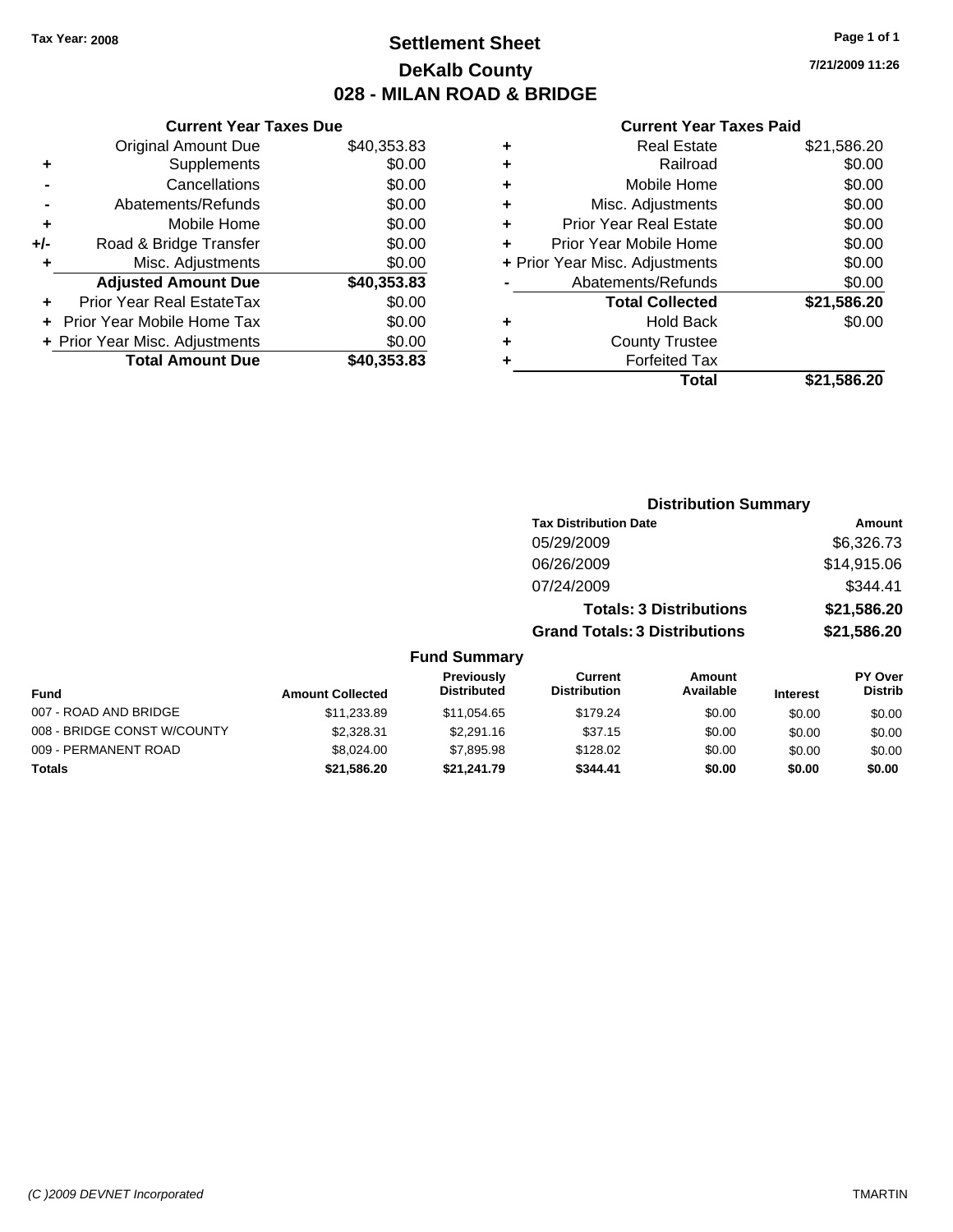## **Settlement Sheet Tax Year: 2008 Page 1 of 1 DeKalb County 029 - PAW PAW TOWNSHIP**

**7/21/2009 11:26**

|     | <b>Current Year Taxes Due</b>  |             |
|-----|--------------------------------|-------------|
|     | <b>Original Amount Due</b>     | \$60,113.37 |
| ٠   | Supplements                    | \$0.00      |
|     | Cancellations                  | \$0.00      |
|     | Abatements/Refunds             | \$0.00      |
| ٠   | Mobile Home                    | \$0.00      |
| +/- | Road & Bridge Transfer         | \$0.00      |
| ٠   | Misc. Adjustments              | \$0.00      |
|     | <b>Adjusted Amount Due</b>     | \$60,113.37 |
| ٠   | Prior Year Real EstateTax      | \$0.00      |
|     | Prior Year Mobile Home Tax     | \$0.00      |
|     | + Prior Year Misc. Adjustments | \$0.00      |
|     | <b>Total Amount Due</b>        | \$60,113,37 |
|     |                                |             |

| \$31,291.93 |
|-------------|
| \$705.94    |
| \$0.00      |
| \$0.00      |
| \$0.00      |
| \$0.00      |
| \$0.00      |
| \$0.00      |
| \$31,997.87 |
| \$0.00      |
|             |
|             |
| \$31,997.87 |
|             |

|                          |                         | <b>Distribution Summary</b>      |                                       |                                |                 |                                  |
|--------------------------|-------------------------|----------------------------------|---------------------------------------|--------------------------------|-----------------|----------------------------------|
|                          |                         |                                  | <b>Tax Distribution Date</b>          |                                |                 | Amount                           |
|                          |                         |                                  | 05/29/2009                            |                                |                 | \$6,542.54                       |
|                          |                         |                                  | 06/26/2009                            |                                |                 | \$24,371.56                      |
|                          |                         |                                  | 07/24/2009                            |                                |                 | \$1,083.77                       |
|                          |                         |                                  |                                       | <b>Totals: 3 Distributions</b> |                 | \$31,997.87                      |
|                          |                         |                                  | <b>Grand Totals: 3 Distributions</b>  |                                |                 | \$31,997.87                      |
|                          |                         | <b>Fund Summary</b>              |                                       |                                |                 |                                  |
| Fund                     | <b>Amount Collected</b> | Previously<br><b>Distributed</b> | <b>Current</b><br><b>Distribution</b> | <b>Amount</b><br>Available     | <b>Interest</b> | <b>PY Over</b><br><b>Distrib</b> |
| 001 - CORPORATE          | \$30,038.61             | \$29,021.20                      | \$1,017.41                            | \$0.00                         | \$0.00          | \$0.00                           |
| 017 - CEMETERY           | \$1,226.77              | \$1,185.22                       | \$41.55                               | \$0.00                         | \$0.00          | \$0.00                           |
| 034 - GENERAL ASSISTANCE | \$732.49                | \$707.68                         | \$24.81                               | \$0.00                         | \$0.00          | \$0.00                           |
| Totals                   | \$31,997.87             | \$30,914.10                      | \$1,083.77                            | \$0.00                         | \$0.00          | \$0.00                           |
|                          |                         |                                  |                                       |                                |                 |                                  |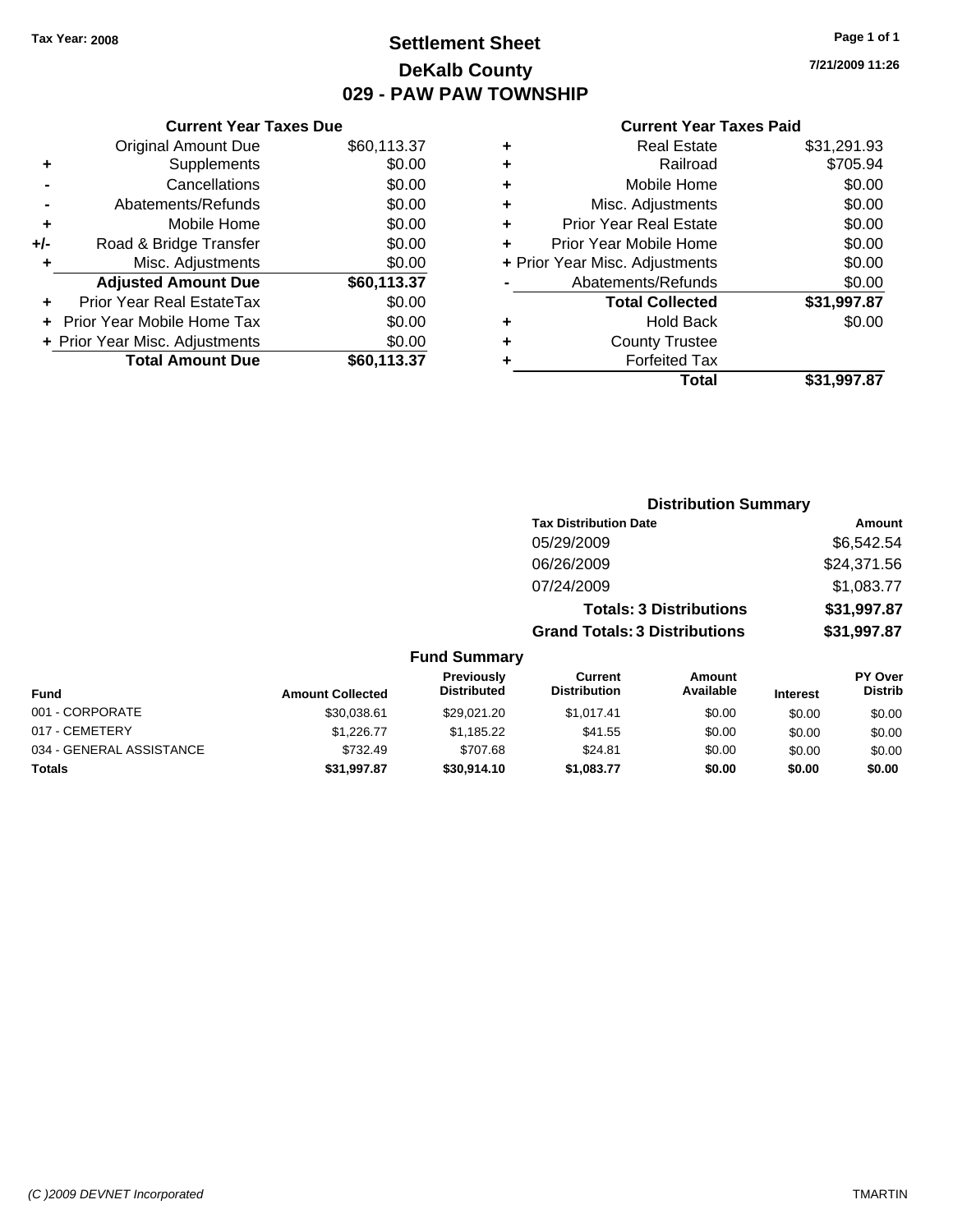### **Settlement Sheet Tax Year: 2008 Page 1 of 1 DeKalb County 030 - PAW PAW ROAD & BRIDGE**

**7/21/2009 11:26**

|     | <b>Current Year Taxes Due</b>  |             |
|-----|--------------------------------|-------------|
|     | <b>Original Amount Due</b>     | \$82,907.79 |
| ٠   | Supplements                    | \$0.00      |
|     | Cancellations                  | \$0.00      |
|     | Abatements/Refunds             | \$0.00      |
| ٠   | Mobile Home                    | \$0.00      |
| +/- | Road & Bridge Transfer         | \$0.00      |
| ٠   | Misc. Adjustments              | \$0.00      |
|     | <b>Adjusted Amount Due</b>     | \$82,907.79 |
|     | Prior Year Real EstateTax      | \$0.00      |
|     | Prior Year Mobile Home Tax     | \$0.00      |
|     | + Prior Year Misc. Adjustments | \$0.00      |
|     | <b>Total Amount Due</b>        | \$82,907.79 |
|     |                                |             |

| ٠ | <b>Real Estate</b>             | \$43,157.60 |
|---|--------------------------------|-------------|
| ٠ | Railroad                       | \$973.62    |
| ٠ | Mobile Home                    | \$0.00      |
| ٠ | Misc. Adjustments              | \$0.00      |
| ÷ | <b>Prior Year Real Estate</b>  | \$0.00      |
| ٠ | Prior Year Mobile Home         | \$0.00      |
|   | + Prior Year Misc. Adjustments | \$0.00      |
|   | Abatements/Refunds             | \$0.00      |
|   | <b>Total Collected</b>         | \$44,131.22 |
| ٠ | <b>Hold Back</b>               | \$0.00      |
| ٠ | <b>County Trustee</b>          |             |
| ٠ | <b>Forfeited Tax</b>           |             |
|   | Total                          | \$44,131.22 |
|   |                                |             |

|                             |                         |                                                                                |                                       | <b>Distribution Summary</b>                   |                 |                                  |
|-----------------------------|-------------------------|--------------------------------------------------------------------------------|---------------------------------------|-----------------------------------------------|-----------------|----------------------------------|
|                             |                         |                                                                                | <b>Tax Distribution Date</b>          |                                               |                 | <b>Amount</b>                    |
|                             |                         |                                                                                | 05/29/2009                            |                                               |                 | \$9,023.49                       |
|                             |                         |                                                                                | 06/26/2009                            |                                               |                 | \$33,612.99                      |
|                             |                         |                                                                                | 07/24/2009                            |                                               |                 | \$1,494.74                       |
|                             |                         |                                                                                |                                       | <b>Totals: 3 Distributions</b>                |                 | \$44,131.22                      |
|                             |                         |                                                                                | <b>Grand Totals: 3 Distributions</b>  |                                               |                 | \$44,131.22                      |
|                             |                         | <b>Fund Summary</b>                                                            |                                       |                                               |                 |                                  |
| Fund                        | <b>Amount Collected</b> | Previously<br><b>Distributed</b>                                               | <b>Current</b><br><b>Distribution</b> | <b>Amount</b><br>Available                    | <b>Interest</b> | <b>PY Over</b><br><b>Distrib</b> |
| $0.27$ $0.010$ $0.10000000$ |                         | $\mathbf{a} \mathbf{a} \mathbf{a} \mathbf{a} \mathbf{a} \mathbf{a} \mathbf{a}$ | $\cdots$                              | $\mathbf{A} \mathbf{A} \mathbf{A} \mathbf{A}$ | $\cdots$        | $\cdots$                         |

| гини                                   | Alliuulii vulleuteu |             |            |        | 111161 691 | ------- |
|----------------------------------------|---------------------|-------------|------------|--------|------------|---------|
| 007 - ROAD AND BRIDGE                  | \$21,404.22         | \$20,679.24 | \$724.98   | \$0.00 | \$0.00     | \$0.00  |
| 009 - PERMANENT ROAD                   | \$17.135.75         | \$16,555,36 | \$580.39   | \$0.00 | \$0.00     | \$0.00  |
| 010 - EQUIPMENT AND BUILDING           | \$2,356.12          | \$2,276.32  | \$79.80    | \$0.00 | \$0.00     | \$0.00  |
| 027 - AUDIT                            | \$355.61            | \$343.57    | \$12.04    | \$0.00 | \$0.00     | \$0.00  |
| 035 - TORT JUDGEMENTS/LIABILITY<br>INS | \$2,272.89          | \$2.195.91  | \$76.98    | \$0.00 | \$0.00     | \$0.00  |
| 047 - SOCIAL SECURITY                  | \$606.63            | \$586.08    | \$20.55    | \$0.00 | \$0.00     | \$0.00  |
| <b>Totals</b>                          | \$44.131.22         | \$42,636,48 | \$1,494,74 | \$0.00 | \$0.00     | \$0.00  |
|                                        |                     |             |            |        |            |         |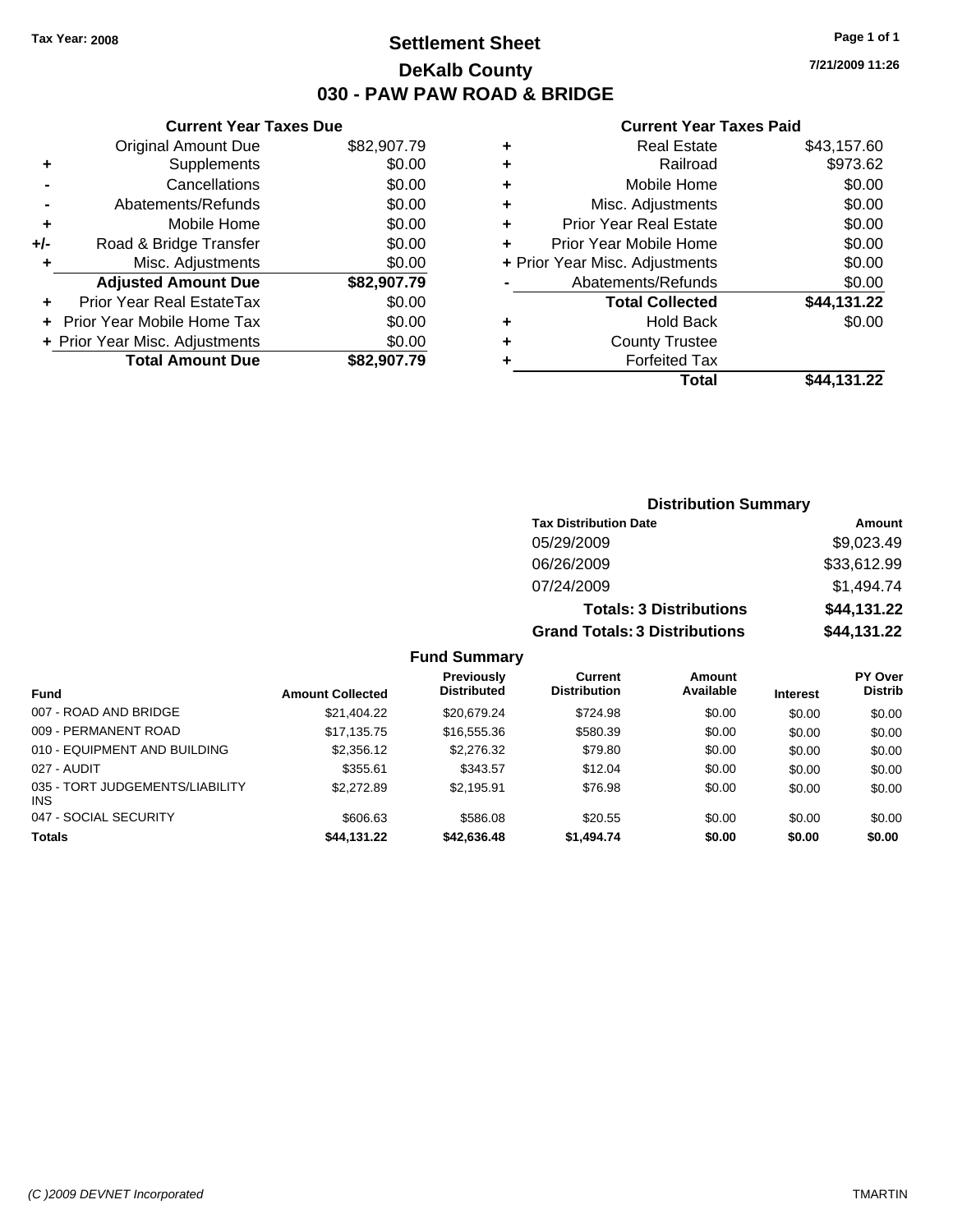# **Settlement Sheet Tax Year: 2008 Page 1 of 1 DeKalb County 031 - PIERCE TOWNSHIP**

**7/21/2009 11:26**

### **Current Year Taxes Paid**

|       | <b>Current Year Taxes Due</b>  |             |
|-------|--------------------------------|-------------|
|       | <b>Original Amount Due</b>     | \$51,310.15 |
| ٠     | Supplements                    | \$0.00      |
|       | Cancellations                  | \$0.00      |
|       | Abatements/Refunds             | \$0.00      |
| ٠     | Mobile Home                    | \$0.00      |
| $+/-$ | Road & Bridge Transfer         | \$0.00      |
| ٠     | Misc. Adjustments              | \$0.00      |
|       | <b>Adjusted Amount Due</b>     | \$51,310.15 |
| ÷     | Prior Year Real EstateTax      | \$0.00      |
|       | Prior Year Mobile Home Tax     | \$0.00      |
|       | + Prior Year Misc. Adjustments | \$0.00      |
|       | <b>Total Amount Due</b>        | \$51,310.15 |
|       |                                |             |

| <b>Real Estate</b>            | \$27,258.72                    |
|-------------------------------|--------------------------------|
| Railroad                      | \$0.00                         |
| Mobile Home                   | \$0.00                         |
| Misc. Adjustments             | \$0.00                         |
| <b>Prior Year Real Estate</b> | \$0.00                         |
| Prior Year Mobile Home        | \$0.00                         |
|                               | \$0.00                         |
| Abatements/Refunds            | \$0.00                         |
| <b>Total Collected</b>        | \$27,258.72                    |
| Hold Back                     | \$0.00                         |
| <b>County Trustee</b>         |                                |
| <b>Forfeited Tax</b>          |                                |
| Total                         | \$27,258.72                    |
|                               | + Prior Year Misc. Adjustments |

### **Distribution Summary Tax Distribution Date Amount** 05/29/2009 \$9,141.36 06/26/2009 \$17,855.56 07/24/2009 \$261.80 **Totals: 3 Distributions \$27,258.72 Grand Totals: 3 Distributions \$27,258.72 Fund Summary**

| <b>Fund</b>                             | <b>Amount Collected</b> | <b>Previously</b><br><b>Distributed</b> | Current<br><b>Distribution</b> | Amount<br>Available | <b>Interest</b> | <b>PY Over</b><br><b>Distrib</b> |
|-----------------------------------------|-------------------------|-----------------------------------------|--------------------------------|---------------------|-----------------|----------------------------------|
| 001 - CORPORATE                         | \$20.775.48             | \$20.575.93                             | \$199.55                       | \$0.00              | \$0.00          | \$0.00                           |
| $005 - I. M. R. F.$                     | \$850.06                | \$841.90                                | \$8.16                         | \$0.00              | \$0.00          | \$0.00                           |
| 027 - AUDIT                             | \$265.87                | \$263.32                                | \$2.55                         | \$0.00              | \$0.00          | \$0.00                           |
| 035 - TORT JUDGEMENTS/LIABILITY<br>INS. | \$2,391.07              | \$2,368.11                              | \$22.96                        | \$0.00              | \$0.00          | \$0.00                           |
| 047 - SOCIAL SECURITY                   | \$1,381.85              | \$1,368.58                              | \$13.27                        | \$0.00              | \$0.00          | \$0.00                           |
| 054 - GENERAL ASSISTANCE                | \$1.594.39              | \$1,579.08                              | \$15.31                        | \$0.00              | \$0.00          | \$0.00                           |
| <b>Totals</b>                           | \$27,258.72             | \$26,996.92                             | \$261.80                       | \$0.00              | \$0.00          | \$0.00                           |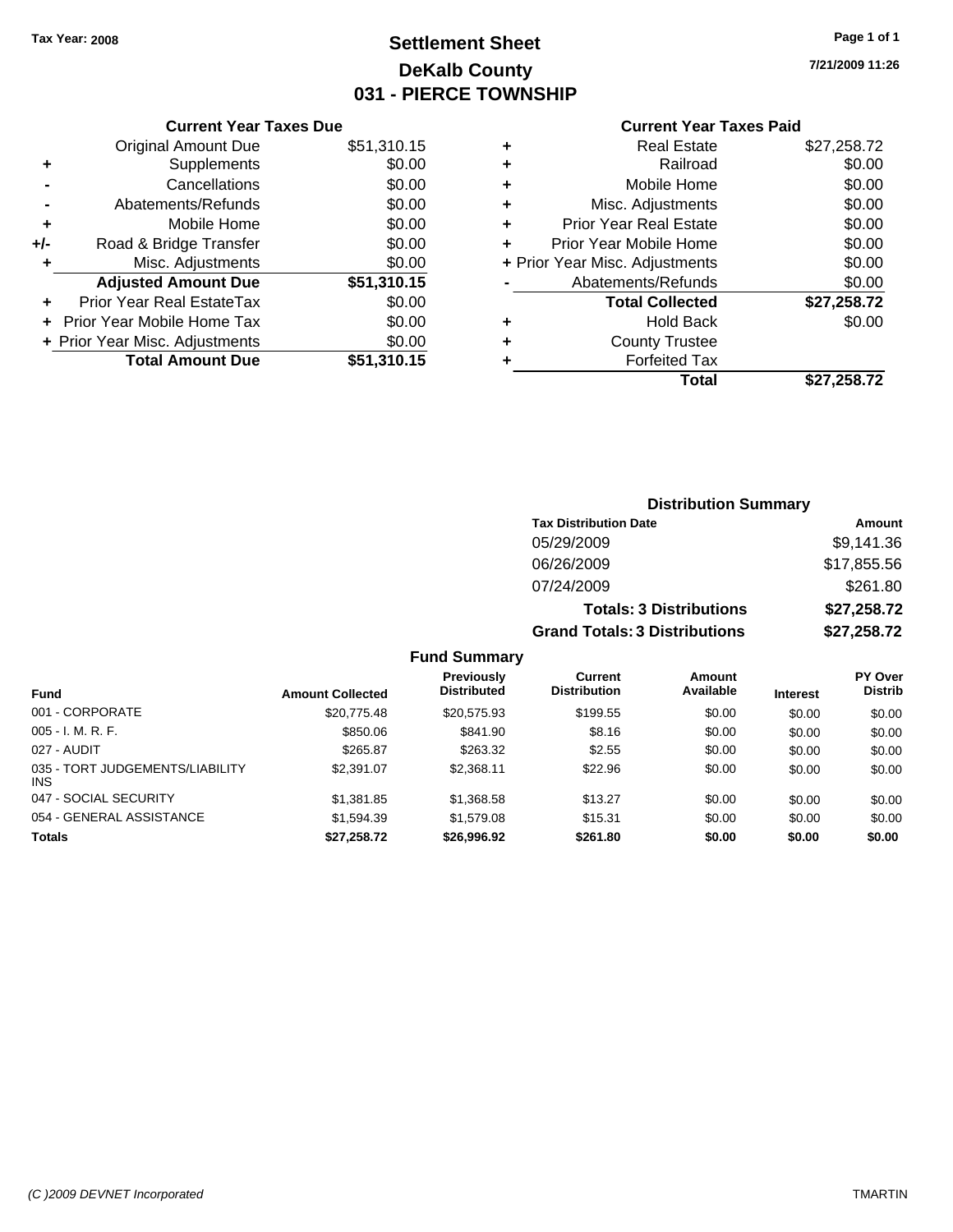### **Settlement Sheet Tax Year: 2008 Page 1 of 1 DeKalb County 032 - PIERCE ROAD & BRIDGE**

**7/21/2009 11:26**

### **Current Year Taxes Paid**

|     | <b>Current Year Taxes Due</b>  |              |
|-----|--------------------------------|--------------|
|     | <b>Original Amount Due</b>     | \$153,828.47 |
| ٠   | Supplements                    | \$0.00       |
|     | Cancellations                  | \$0.00       |
|     | Abatements/Refunds             | \$0.00       |
| ٠   | Mobile Home                    | \$0.00       |
| +/- | Road & Bridge Transfer         | \$0.00       |
| ٠   | Misc. Adjustments              | \$0.00       |
|     | <b>Adjusted Amount Due</b>     | \$153,828.47 |
|     | Prior Year Real EstateTax      | \$0.00       |
|     | Prior Year Mobile Home Tax     | \$0.00       |
|     | + Prior Year Misc. Adjustments | \$0.00       |
|     | <b>Total Amount Due</b>        | \$153,828.47 |
|     |                                |              |

| ٠ | <b>Real Estate</b>             | \$81,721.65 |
|---|--------------------------------|-------------|
| ٠ | Railroad                       | \$0.00      |
| ٠ | Mobile Home                    | \$0.00      |
| ÷ | Misc. Adjustments              | \$0.00      |
| ٠ | <b>Prior Year Real Estate</b>  | \$0.00      |
| ٠ | Prior Year Mobile Home         | \$0.00      |
|   | + Prior Year Misc. Adjustments | \$0.00      |
|   | Abatements/Refunds             | \$0.00      |
|   | <b>Total Collected</b>         | \$81,721.65 |
| ٠ | Hold Back                      | \$0.00      |
| ٠ | <b>County Trustee</b>          |             |
| ٠ | <b>Forfeited Tax</b>           |             |
|   | Total                          | \$81,721.65 |
|   |                                |             |

### **Distribution Summary Tax Distribution Date Amount** 05/29/2009 \$27,405.85 06/26/2009 \$53,530.97 07/24/2009 \$784.83 **Totals: 3 Distributions \$81,721.65 Grand Totals: 3 Distributions \$81,721.65**

|                              |                         | <b>Previously</b>  | Current             | Amount    |                 | PY Over        |
|------------------------------|-------------------------|--------------------|---------------------|-----------|-----------------|----------------|
| <b>Fund</b>                  | <b>Amount Collected</b> | <b>Distributed</b> | <b>Distribution</b> | Available | <b>Interest</b> | <b>Distrib</b> |
| $005 - I. M. R. F.$          | \$57.37                 | \$56.81            | \$0.56              | \$0.00    | \$0.00          | \$0.00         |
| 007 - ROAD AND BRIDGE        | \$57,166.50             | \$56,617.49        | \$549.01            | \$0.00    | \$0.00          | \$0.00         |
| 008 - BRIDGE CONST W/COUNTY  | \$4,537.60              | \$4.494.02         | \$43.58             | \$0.00    | \$0.00          | \$0.00         |
| 009 - PERMANENT ROAD         | \$16,205,73             | \$16,050.10        | \$155.63            | \$0.00    | \$0.00          | \$0.00         |
| 010 - EQUIPMENT AND BUILDING | \$3.176.11              | \$3.145.61         | \$30.50             | \$0.00    | \$0.00          | \$0.00         |
| 047 - SOCIAL SECURITY        | \$578.34                | \$572.79           | \$5.55              | \$0.00    | \$0.00          | \$0.00         |
| <b>Totals</b>                | \$81,721.65             | \$80,936,82        | \$784.83            | \$0.00    | \$0.00          | \$0.00         |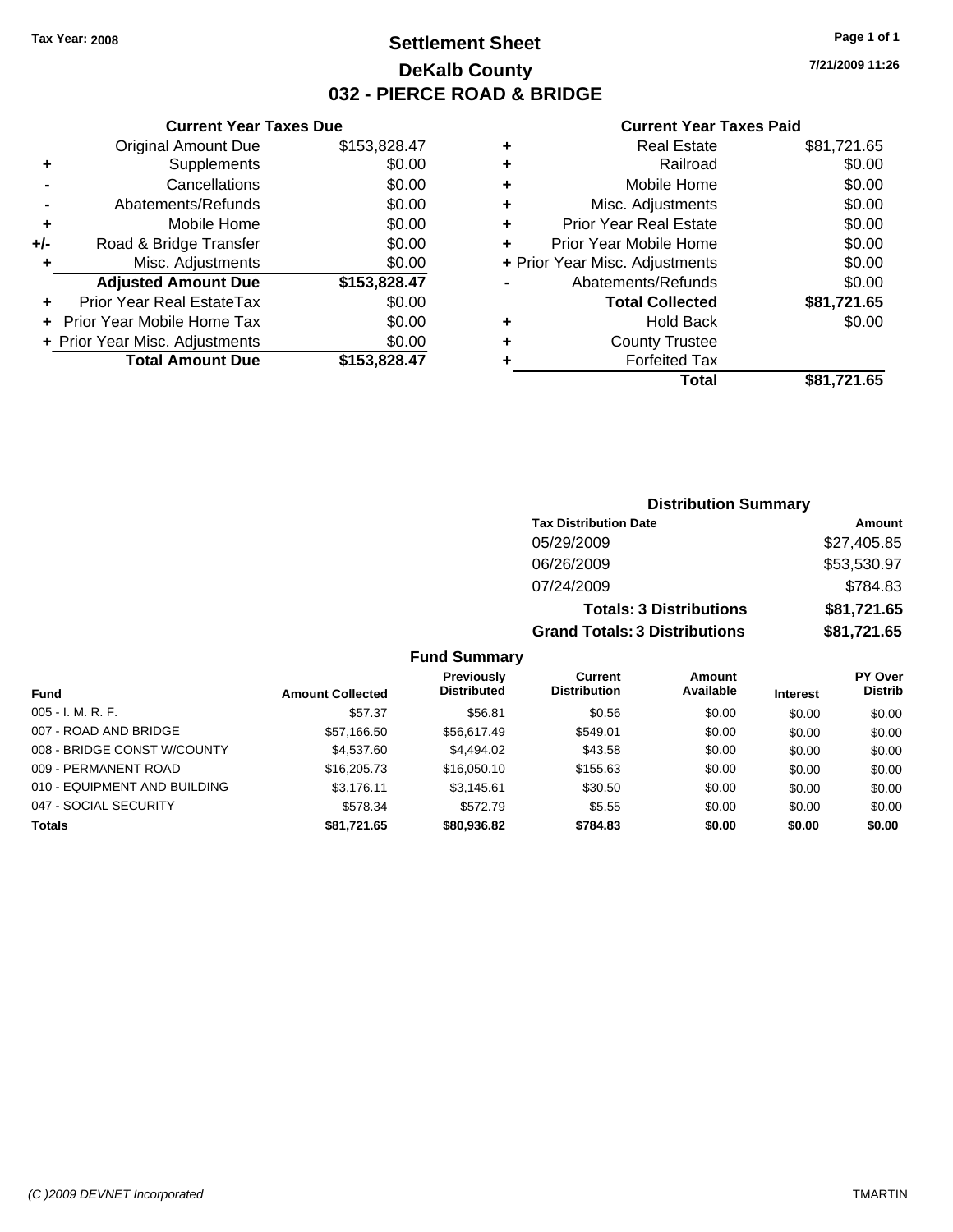### **Settlement Sheet Tax Year: 2008 Page 1 of 1 DeKalb County 033 - SANDWICH TOWNSHIP**

**7/21/2009 11:26**

#### **Current Year Taxes Due**

|       | <b>Original Amount Due</b>     | \$216,647.62 |
|-------|--------------------------------|--------------|
| ٠     | Supplements                    | \$709.00     |
|       | Cancellations                  | \$809.73     |
|       | Abatements/Refunds             | \$0.00       |
| ÷     | Mobile Home                    | \$0.00       |
| $+/-$ | Road & Bridge Transfer         | \$0.00       |
| ٠     | Misc. Adjustments              | \$0.00       |
|       | <b>Adjusted Amount Due</b>     | \$216,546.89 |
|       | Prior Year Real EstateTax      | \$65.69      |
|       | Prior Year Mobile Home Tax     | \$0.00       |
|       | + Prior Year Misc. Adjustments | \$0.00       |
|       | <b>Total Amount Due</b>        | \$216,612.58 |

#### **Current Year Taxes Paid**

|   | Total                          | \$113,238.13 |
|---|--------------------------------|--------------|
| ٠ | <b>Forfeited Tax</b>           |              |
| ٠ | <b>County Trustee</b>          |              |
| ٠ | <b>Hold Back</b>               | \$0.00       |
|   | <b>Total Collected</b>         | \$113,238.13 |
|   | Abatements/Refunds             | \$0.00       |
|   | + Prior Year Misc. Adjustments | \$0.00       |
| ٠ | Prior Year Mobile Home         | \$0.00       |
| ٠ | Prior Year Real Estate         | \$65.69      |
| ٠ | Misc. Adjustments              | \$0.00       |
| ÷ | Mobile Home                    | \$0.00       |
| ٠ | Railroad                       | \$166.93     |
| ٠ | <b>Real Estate</b>             | \$113,005.51 |

### **Distribution Summary Tax Distribution Date Amount** 05/29/2009 \$46,855.49 06/26/2009 \$63,189.59 07/24/2009 \$3,193.05 **Totals: 3 Distributions \$113,238.13 Grand Totals: 3 Distributions \$113,238.13**

| <b>Fund</b>              | <b>Amount Collected</b> | Previously<br><b>Distributed</b> | Current<br><b>Distribution</b> | <b>Amount</b><br>Available | <b>Interest</b> | <b>PY Over</b><br><b>Distrib</b> |
|--------------------------|-------------------------|----------------------------------|--------------------------------|----------------------------|-----------------|----------------------------------|
| 001 - CORPORATE          | \$60,765.28             | \$59.051.84                      | \$1.713.44                     | \$0.00                     | \$0.00          | \$0.00                           |
| $005 - I. M. R. F.$      | \$5,752.39              | \$5,590.19                       | \$162.20                       | \$0.00                     | \$0.00          | \$0.00                           |
| 017 - CEMETERY           | \$33.120.44             | \$32,186.52                      | \$933.92                       | \$0.00                     | \$0.00          | \$0.00                           |
| 047 - SOCIAL SECURITY    | \$1,047.68              | \$1.018.14                       | \$29.54                        | \$0.00                     | \$0.00          | \$0.00                           |
| 054 - GENERAL ASSISTANCE | \$12.552.34             | \$12,198.39                      | \$353.95                       | \$0.00                     | \$0.00          | \$0.00                           |
| <b>Totals</b>            | \$113,238.13            | \$110,045,08                     | \$3,193.05                     | \$0.00                     | \$0.00          | \$0.00                           |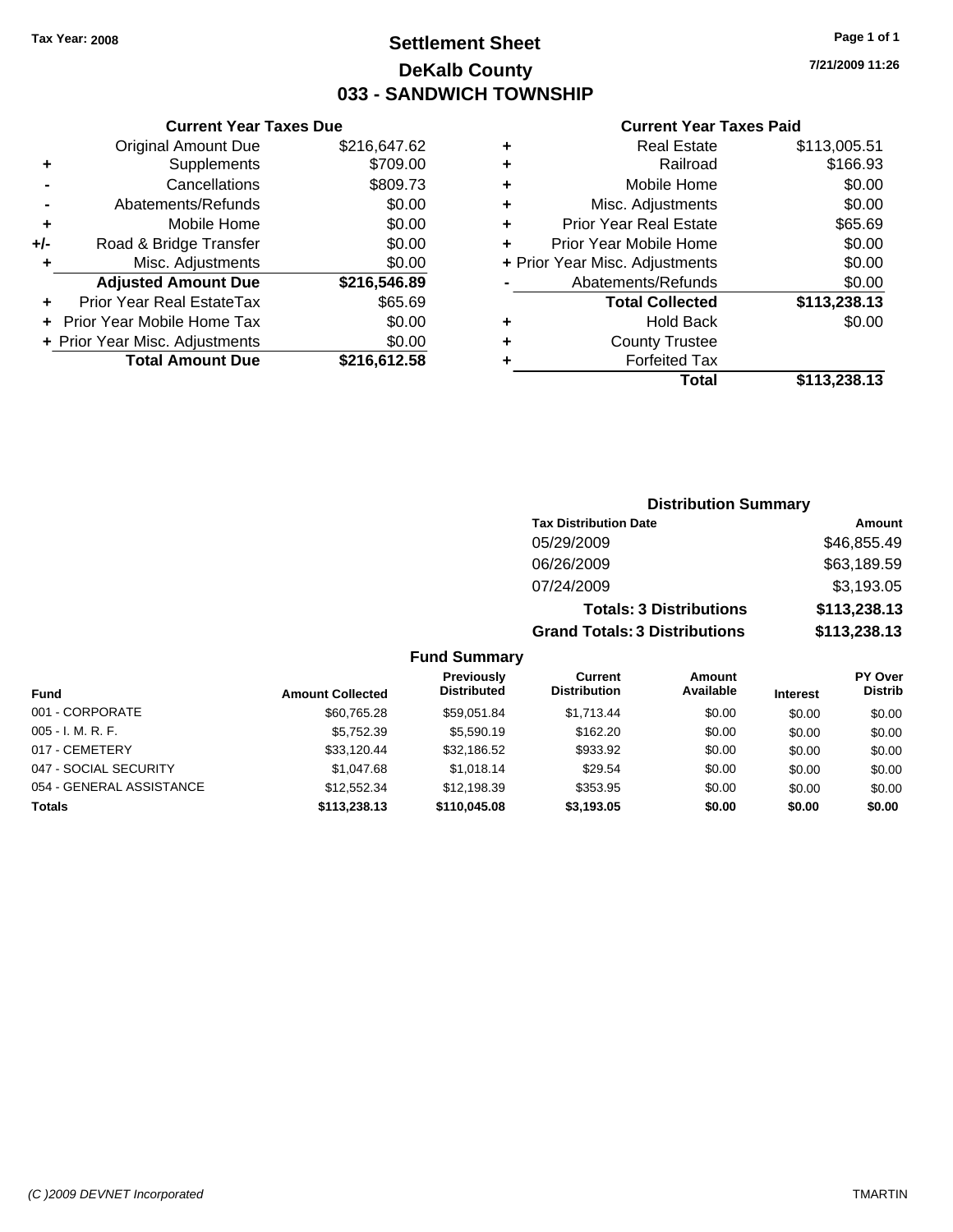### **Settlement Sheet Tax Year: 2008 Page 1 of 1 DeKalb County 034 - SANDWICH LIBRARY DISTRICT**

**7/21/2009 11:26**

#### **Current Year Taxes Paid**

|     | <b>Current Year Taxes Due</b>  |              |           |
|-----|--------------------------------|--------------|-----------|
|     | <b>Original Amount Due</b>     | \$310,703.97 |           |
|     | Supplements                    | \$1,016.81   | ٠         |
|     | Cancellations                  | \$1,161.25   | ٠         |
|     | Abatements/Refunds             | \$0.00       | ٠         |
|     | Mobile Home                    | \$0.00       | ٠         |
| +/- | Road & Bridge Transfer         | \$0.00       |           |
|     | Misc. Adjustments              | \$0.00       | $+$ Prior |
|     | <b>Adjusted Amount Due</b>     | \$310,559.53 |           |
|     | Prior Year Real EstateTax      | \$93.41      |           |
|     | Prior Year Mobile Home Tax     | \$0.00       | ٠         |
|     | + Prior Year Misc. Adjustments | \$0.00       |           |
|     | <b>Total Amount Due</b>        | \$310,652.94 |           |
|     |                                |              |           |

|   | Total                          | \$162,398.24 |
|---|--------------------------------|--------------|
| ٠ | <b>Forfeited Tax</b>           |              |
| ٠ | <b>County Trustee</b>          |              |
| ٠ | Hold Back                      | \$0.00       |
|   | <b>Total Collected</b>         | \$162,398.24 |
|   | Abatements/Refunds             | \$0.00       |
|   | + Prior Year Misc. Adjustments | \$0.00       |
| ÷ | Prior Year Mobile Home         | \$0.00       |
| ٠ | <b>Prior Year Real Estate</b>  | \$93.41      |
| ٠ | Misc. Adjustments              | \$0.00       |
| ٠ | Mobile Home                    | \$0.00       |
| ٠ | Railroad                       | \$239.41     |
|   | <b>Real Estate</b>             | \$162,065.42 |

### **Distribution Summary Tax Distribution Date Amount** 05/29/2009 \$67,196.36 06/26/2009 \$90,622.60 07/24/2009 \$4,579.28 **Totals: 3 Distributions \$162,398.24 Grand Totals: 3 Distributions \$162,398.24**

|                                               |                         | <b>Previously</b><br><b>Distributed</b> | <b>Current</b><br><b>Distribution</b> | Amount<br>Available |                 | <b>PY Over</b><br><b>Distrib</b> |
|-----------------------------------------------|-------------------------|-----------------------------------------|---------------------------------------|---------------------|-----------------|----------------------------------|
| <b>Fund</b>                                   | <b>Amount Collected</b> |                                         |                                       |                     | <b>Interest</b> |                                  |
| 001 - CORPORATE                               | \$127.845.07            | \$124,240.11                            | \$3,604.96                            | \$0.00              | \$0.00          | \$0.00                           |
| 004 - OPERATIONS & MAINTENANCE                | \$15,685.39             | \$15,243.10                             | \$442.29                              | \$0.00              | \$0.00          | \$0.00                           |
| $005 - I. M. R. F.$                           | \$7,175.56              | \$6,973.23                              | \$202.33                              | \$0.00              | \$0.00          | \$0.00                           |
| 027 - AUDIT                                   | \$681.92                | \$662.69                                | \$19.23                               | \$0.00              | \$0.00          | \$0.00                           |
| 035 - TORT JUDGEMENTS/LIABILITY<br><b>INS</b> | \$4.941.79              | \$4.802.44                              | \$139.35                              | \$0.00              | \$0.00          | \$0.00                           |
| 047 - SOCIAL SECURITY                         | \$6,285.96              | \$6.108.71                              | \$177.25                              | \$0.00              | \$0.00          | \$0.00                           |
| 109 - PRIOR YEAR ADJUSTMENT                   | $$-217.45$              | $$-211.32$                              | $$-6.13$                              | \$0.00              | \$0.00          | \$0.00                           |
| <b>Totals</b>                                 | \$162.398.24            | \$157,818.96                            | \$4,579.28                            | \$0.00              | \$0.00          | \$0.00                           |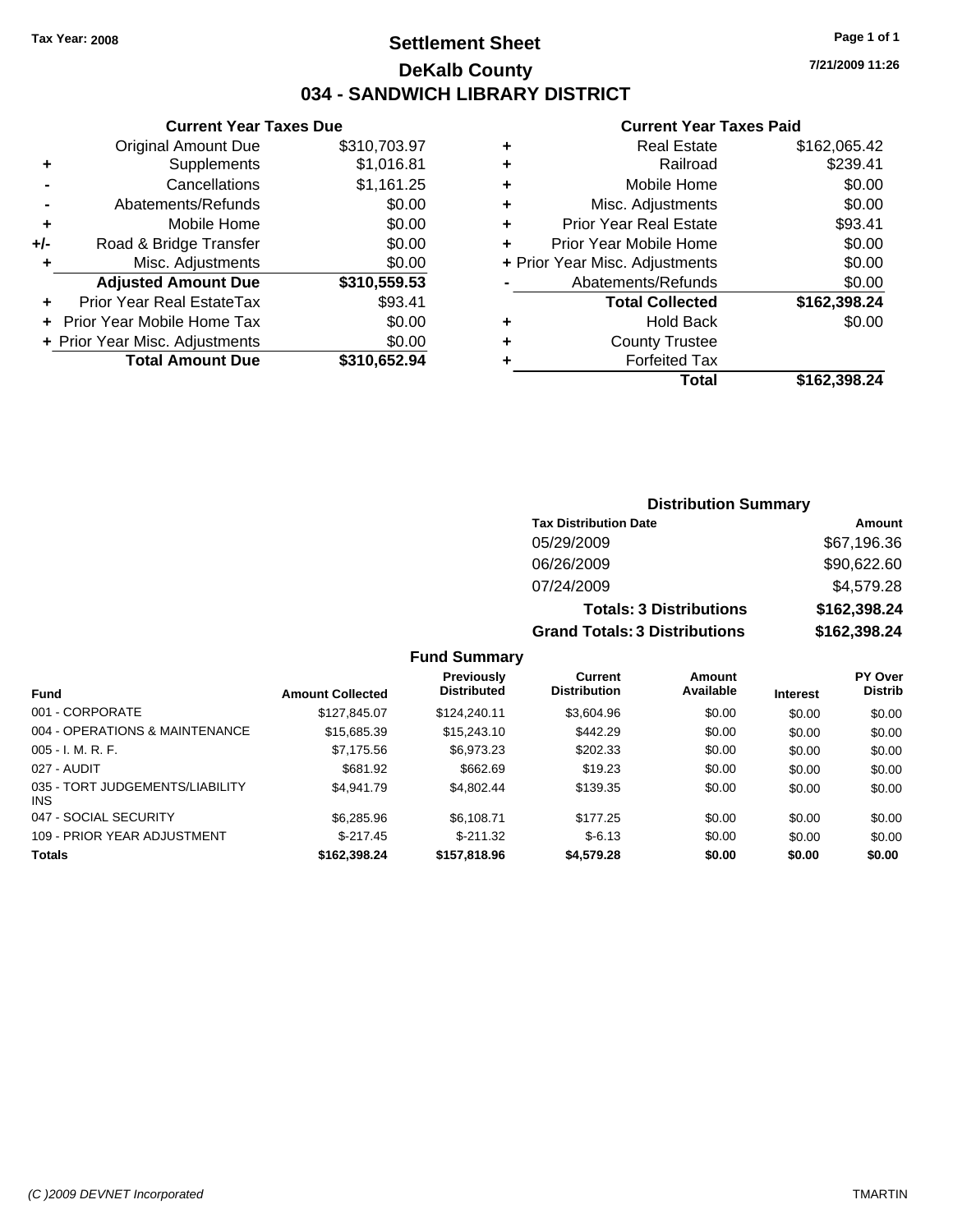### **Settlement Sheet Tax Year: 2008 Page 1 of 1 DeKalb County 035 - SANDWICH ROAD & BRIDGE**

**7/21/2009 11:26**

|     | <b>Current Year Taxes Due</b>  |               |
|-----|--------------------------------|---------------|
|     | <b>Original Amount Due</b>     | \$208,724.12  |
| ٠   | Supplements                    | \$541.70      |
|     | Cancellations                  | \$618.66      |
|     | Abatements/Refunds             | \$0.00        |
| ٠   | Mobile Home                    | \$0.00        |
| +/- | Road & Bridge Transfer         | (\$22,563.40) |
| ٠   | Misc. Adjustments              | \$0.00        |
|     | <b>Adjusted Amount Due</b>     | \$186,083.76  |
|     | Prior Year Real EstateTax      | \$50.19       |
|     | Prior Year Mobile Home Tax     | \$0.00        |
|     | + Prior Year Misc. Adjustments | \$0.00        |
|     | <b>Total Amount Due</b>        | \$186,133.95  |
|     |                                |               |

|   | <b>Real Estate</b>             | \$86,342.57 |
|---|--------------------------------|-------------|
| ٠ | Railroad                       | \$140.48    |
| ٠ | Mobile Home                    | \$0.00      |
| ٠ | Misc. Adjustments              | \$0.00      |
| ٠ | <b>Prior Year Real Estate</b>  | \$50.19     |
|   | Prior Year Mobile Home         | \$0.00      |
|   | + Prior Year Misc. Adjustments | \$0.00      |
|   | Abatements/Refunds             | \$0.00      |
|   | <b>Total Collected</b>         | \$86,533.24 |
| ٠ | <b>Hold Back</b>               | \$0.00      |
| ٠ | <b>County Trustee</b>          |             |
|   | <b>Forfeited Tax</b>           |             |
|   | Total                          | \$86,533.24 |

| <b>Road and Bridge Summary</b> |             |               | <b>Distribution Summary</b>          |             |  |  |
|--------------------------------|-------------|---------------|--------------------------------------|-------------|--|--|
| <b>Municipality</b>            | Amt. Due    | Amt. Distrib. | <b>Tax Distribution Date</b>         | Amount      |  |  |
| CITY OF SANDWICH               | \$43,160.22 | \$22,563.40   | 05/29/2009                           | \$35,800.31 |  |  |
| <b>Totals</b>                  | \$43,160.22 | \$22,563.40   | 06/26/2009                           | \$48,293.26 |  |  |
|                                |             |               | 07/24/2009                           | \$2,439.67  |  |  |
|                                |             |               | <b>Totals: 3 Distributions</b>       | \$86,533.24 |  |  |
|                                |             |               | <b>Grand Totals: 3 Distributions</b> | \$86,533.24 |  |  |

| <b>Fund Summary</b>          |                         |                                         |                                |                     |                 |                           |
|------------------------------|-------------------------|-----------------------------------------|--------------------------------|---------------------|-----------------|---------------------------|
| <b>Fund</b>                  | <b>Amount Collected</b> | <b>Previously</b><br><b>Distributed</b> | Current<br><b>Distribution</b> | Amount<br>Available | <b>Interest</b> | PY Over<br><b>Distrib</b> |
| 007 - ROAD AND BRIDGE        | \$28,140.04             | \$27.346.91                             | \$793.13                       | \$0.00              | \$0.00          | \$0.00                    |
| 009 - PERMANENT ROAD         | \$39,307.63             | \$38,199.25                             | \$1,108.38                     | \$0.00              | \$0.00          | \$0.00                    |
| 010 - EQUIPMENT AND BUILDING | \$18,561.69             | \$18,038,30                             | \$523.39                       | \$0.00              | \$0.00          | \$0.00                    |
| 047 - SOCIAL SECURITY        | \$523.88                | \$509.11                                | \$14.77                        | \$0.00              | \$0.00          | \$0.00                    |
| <b>Totals</b>                | \$86,533,24             | \$84.093.57                             | \$2,439.67                     | \$0.00              | \$0.00          | \$0.00                    |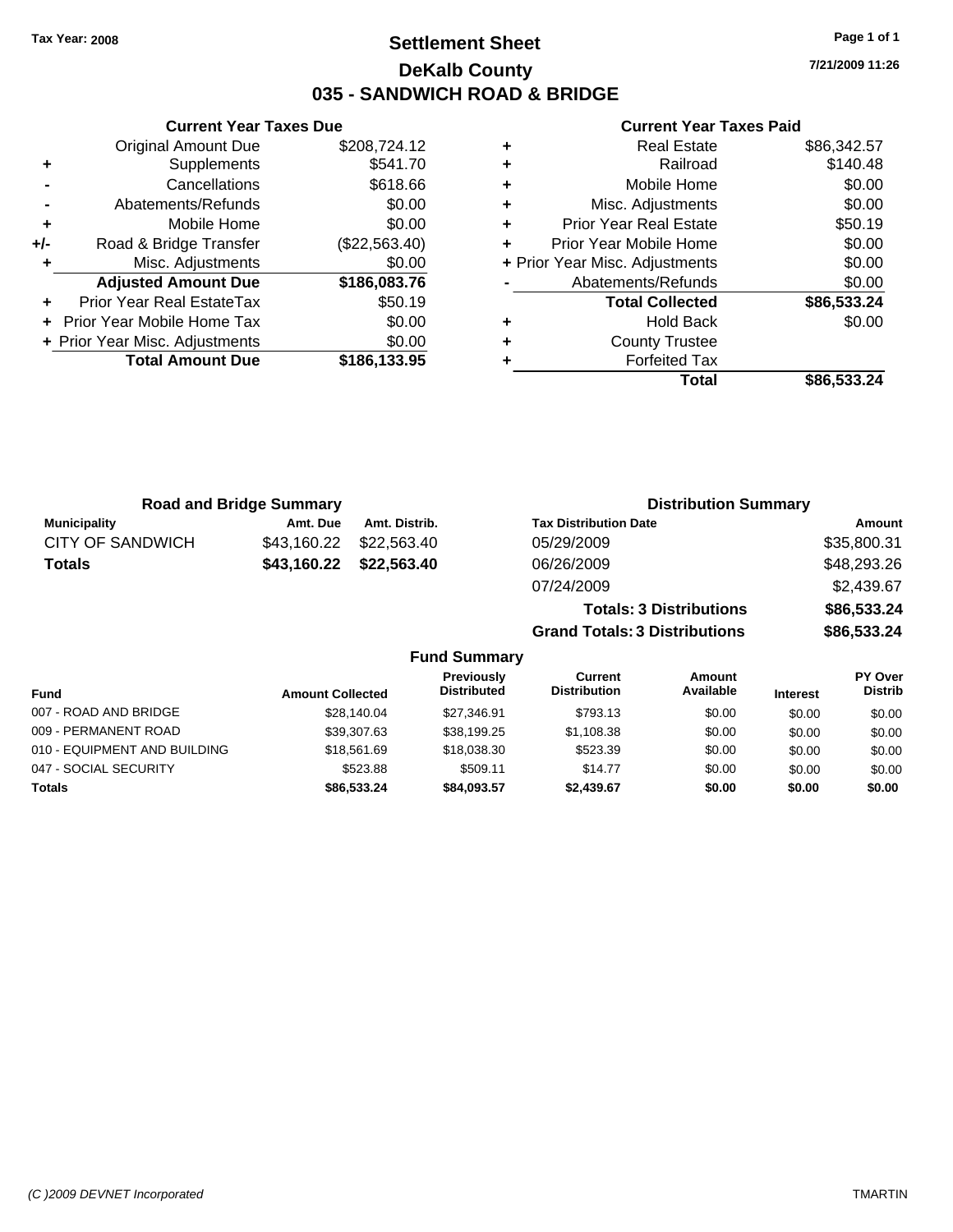## **Settlement Sheet Tax Year: 2008 Page 1 of 1 DeKalb County 036 - SHABBONA TOWNSHIP**

**7/21/2009 11:26**

### **Current Year Taxes Paid**

|     | <b>Current Year Taxes Due</b>  |             |  |
|-----|--------------------------------|-------------|--|
|     | <b>Original Amount Due</b>     | \$83,454.35 |  |
| ٠   | <b>Supplements</b>             | \$252.69    |  |
|     | Cancellations                  | \$268.78    |  |
|     | Abatements/Refunds             | \$0.00      |  |
| ٠   | Mobile Home                    | \$0.00      |  |
| +/- | Road & Bridge Transfer         | \$0.00      |  |
| ٠   | Misc. Adjustments              | \$34.24     |  |
|     | <b>Adjusted Amount Due</b>     | \$83,472.50 |  |
| ٠   | Prior Year Real EstateTax      | \$0.00      |  |
|     | Prior Year Mobile Home Tax     | \$0.00      |  |
|     | + Prior Year Misc. Adjustments | \$0.00      |  |
|     | <b>Total Amount Due</b>        | \$83,472.50 |  |
|     |                                |             |  |

|   | <b>Real Estate</b>             | \$41,570.67 |
|---|--------------------------------|-------------|
| ٠ | Railroad                       | \$775.88    |
| ٠ | Mobile Home                    | \$0.00      |
| ٠ | Misc. Adjustments              | \$34.24     |
| ٠ | <b>Prior Year Real Estate</b>  | \$0.00      |
| ÷ | Prior Year Mobile Home         | \$0.00      |
|   | + Prior Year Misc. Adjustments | \$0.00      |
|   | Abatements/Refunds             | \$0.00      |
|   | <b>Total Collected</b>         | \$42,380.79 |
| ٠ | Hold Back                      | \$0.00      |
| ٠ | <b>County Trustee</b>          |             |
| ٠ | <b>Forfeited Tax</b>           |             |
|   | Total                          | \$42.380.79 |
|   |                                |             |

|                          |                         |                                  |                                       | <b>Distribution Summary</b>    |                 |                           |
|--------------------------|-------------------------|----------------------------------|---------------------------------------|--------------------------------|-----------------|---------------------------|
|                          |                         |                                  | <b>Tax Distribution Date</b>          |                                |                 | Amount                    |
|                          |                         |                                  | 05/29/2009                            |                                |                 | \$15,604.27               |
|                          |                         |                                  | 06/26/2009                            |                                |                 | \$26,074.44               |
|                          |                         |                                  | 07/24/2009                            |                                |                 | \$702.08                  |
|                          |                         |                                  |                                       | <b>Totals: 3 Distributions</b> |                 | \$42,380.79               |
|                          |                         |                                  | <b>Grand Totals: 3 Distributions</b>  |                                |                 | \$42,380.79               |
|                          |                         | <b>Fund Summary</b>              |                                       |                                |                 |                           |
| <b>Fund</b>              | <b>Amount Collected</b> | Previously<br><b>Distributed</b> | <b>Current</b><br><b>Distribution</b> | <b>Amount</b><br>Available     | <b>Interest</b> | PY Over<br><b>Distrib</b> |
| 001 - CORPORATE          | \$30,604.77             | \$30,097.78                      | \$506.99                              | \$0.00                         | \$0.00          | \$0.00                    |
| 017 - CEMETERY           | \$11,166.62             | \$10,981.63                      | \$184.99                              | \$0.00                         | \$0.00          | \$0.00                    |
| 054 - GENERAL ASSISTANCE | \$609.40                | \$599.30                         | \$10.10                               | \$0.00                         | \$0.00          | \$0.00                    |
| Totals                   | \$42,380.79             | \$41,678.71                      | \$702.08                              | \$0.00                         | \$0.00          | \$0.00                    |
|                          |                         | Miccollanceus Adiustment Detail  |                                       |                                |                 |                           |

### **Miscellaneous Adjustment Detail**

### **Year Source Account Type Amount Adjustment Description**

2008 RE - Real Estate Paymt In Lieu of Tax \$29.20 Housing Authority-Hinckley Sunset View Apartments by TBA 2008 RE - Real Estate Real Estate Tax \$5.04 Maness Redemption 13-06-331-005 by TBA

**Totals \$34.24 2 entries**

*(C )2009 DEVNET Incorporated* TMARTIN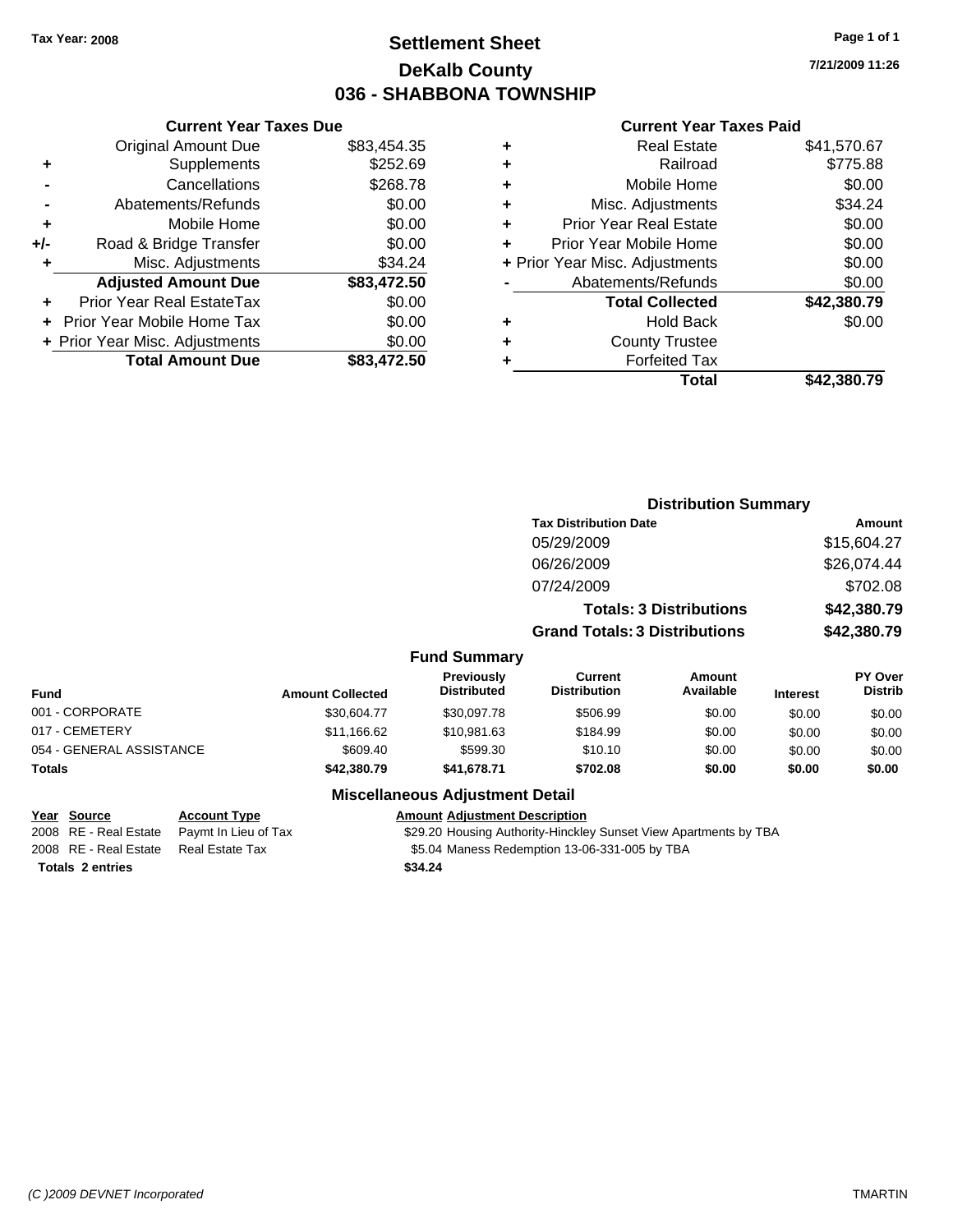## **Settlement Sheet Tax Year: 2008 Page 1 of 1 DeKalb County 037 - SHABBONA ROAD & BRIDGE**

**7/21/2009 11:26**

### **Current Year Taxes Paid**

|     | <b>Current Year Taxes Due</b>  |              |
|-----|--------------------------------|--------------|
|     | Original Amount Due            | \$127,503.32 |
| ٠   | Supplements                    | \$331.90     |
|     | Cancellations                  | \$359.90     |
|     | Abatements/Refunds             | \$0.00       |
| ٠   | Mobile Home                    | \$0.00       |
| +/- | Road & Bridge Transfer         | (\$7,920.88) |
| ٠   | Misc. Adjustments              | \$52.32      |
|     | <b>Adjusted Amount Due</b>     | \$119,606.76 |
|     | Prior Year Real EstateTax      | \$0.00       |
|     | Prior Year Mobile Home Tax     | \$0.00       |
|     | + Prior Year Misc. Adjustments | \$0.00       |
|     | <b>Total Amount Due</b>        | \$119,606.76 |
|     |                                |              |

|   | <b>Real Estate</b>             | \$55,659.69 |
|---|--------------------------------|-------------|
| ٠ | Railroad                       | \$1,117.44  |
| ٠ | Mobile Home                    | \$0.00      |
| ٠ | Misc. Adjustments              | \$52.32     |
| ٠ | <b>Prior Year Real Estate</b>  | \$0.00      |
|   | Prior Year Mobile Home         | \$0.00      |
|   | + Prior Year Misc. Adjustments | \$0.00      |
|   | Abatements/Refunds             | \$0.00      |
|   | <b>Total Collected</b>         | \$56,829.45 |
|   | <b>Hold Back</b>               | \$0.00      |
| ٠ | <b>County Trustee</b>          |             |
|   | <b>Forfeited Tax</b>           |             |
|   | Total                          | \$56.829.45 |

| <b>Road and Bridge Summary</b> |             |               | <b>Distribution Summary</b>    |             |
|--------------------------------|-------------|---------------|--------------------------------|-------------|
| <b>Municipality</b>            | Amt. Due    | Amt. Distrib. | <b>Tax Distribution Date</b>   | Amount      |
| <b>VILLAGE OF LEE</b>          | \$1.956.62  | \$993.48      | 05/29/2009                     | \$20,895.30 |
| <b>VILLAGE OF SHABBONA</b>     | \$13,641.86 | \$6,927.40    | 06/26/2009                     | \$34,993.99 |
| <b>Totals</b>                  | \$15,598.48 | \$7,920.88    | 07/24/2009                     | \$940.16    |
|                                |             |               | <b>Totals: 3 Distributions</b> | \$56,829.45 |

**Grand Totals: 3 Distributions \$56,829.45**

### **Fund Summary**

| Fund                         | <b>Amount Collected</b> | <b>Previously</b><br><b>Distributed</b> | Current<br><b>Distribution</b> | Amount<br>Available | <b>Interest</b> | <b>PY Over</b><br><b>Distrib</b> |
|------------------------------|-------------------------|-----------------------------------------|--------------------------------|---------------------|-----------------|----------------------------------|
| 007 - ROAD AND BRIDGE        | \$19,502.12             | \$19.180.34                             | \$321.78                       | \$0.00              | \$0.00          | \$0.00                           |
| 008 - BRIDGE CONST W/COUNTY  | \$51.28                 | \$50.43                                 | \$0.85                         | \$0.00              | \$0.00          | \$0.00                           |
| 009 - PERMANENT ROAD         | \$29.963.21             | \$29,466.83                             | \$496.38                       | \$0.00              | \$0.00          | \$0.00                           |
| 010 - EQUIPMENT AND BUILDING | \$7.312.84              | \$7.191.69                              | \$121.15                       | \$0.00              | \$0.00          | \$0.00                           |
| Totals                       | \$56,829.45             | \$55,889,29                             | \$940.16                       | \$0.00              | \$0.00          | \$0.00                           |

### **Miscellaneous Adjustment Detail**

**Totals \$52.32 2 entries**

**Year Source Account Type Amount Adjustment Description** 2008 RE - Real Estate Paymt In Lieu of Tax \$44.61 Housing Authority-Hinckley Sunset View Apartments by TBA

2008 RE - Real Estate Real Estate Tax \$7.71 Maness Redemption 13-06-331-005 by TBA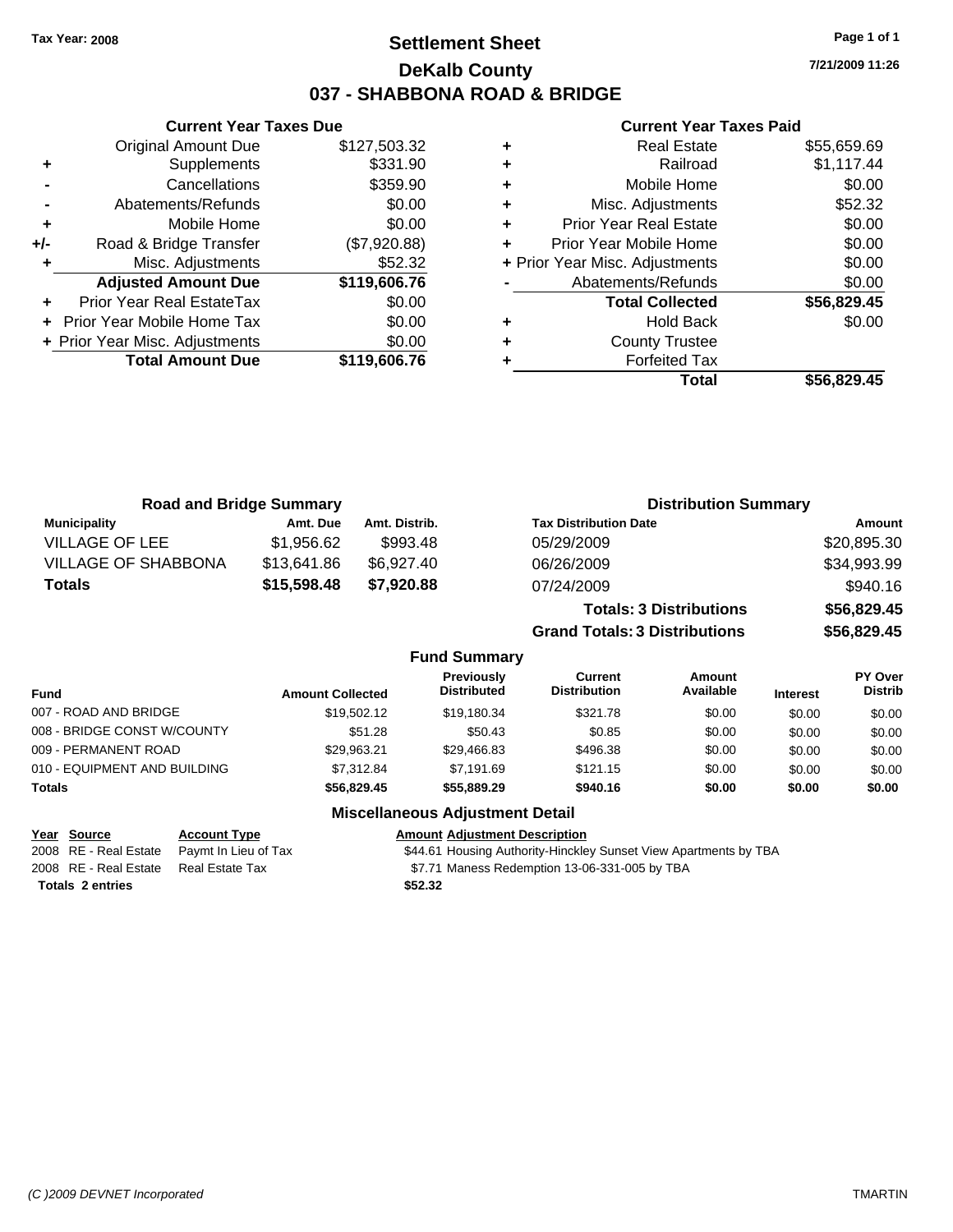## **Settlement Sheet Tax Year: 2008 Page 1 of 1 DeKalb County 038 - SOMONAUK TOWNSHIP**

**7/21/2009 11:26**

### **Current Year Taxes Paid**

|     | <b>Current Year Taxes Due</b>    |             |
|-----|----------------------------------|-------------|
|     | <b>Original Amount Due</b>       | \$71,966.63 |
| ٠   | Supplements                      | \$553.41    |
|     | Cancellations                    | \$634.07    |
|     | Abatements/Refunds               | \$0.00      |
| ٠   | Mobile Home                      | \$0.00      |
| +/- | Road & Bridge Transfer           | \$0.00      |
| ٠   | Misc. Adjustments                | \$0.00      |
|     | <b>Adjusted Amount Due</b>       | \$71,885.97 |
| ٠   | <b>Prior Year Real EstateTax</b> | \$0.00      |
|     | Prior Year Mobile Home Tax       | \$0.00      |
|     | + Prior Year Misc. Adjustments   | \$0.00      |
|     | <b>Total Amount Due</b>          | \$71,885.97 |
|     |                                  |             |

|   | <b>Real Estate</b>             | \$37,381.90 |
|---|--------------------------------|-------------|
| ٠ | Railroad                       | \$267.13    |
| ٠ | Mobile Home                    | \$0.00      |
| ٠ | Misc. Adjustments              | \$0.00      |
| ÷ | <b>Prior Year Real Estate</b>  | \$0.00      |
|   | Prior Year Mobile Home         | \$0.00      |
|   | + Prior Year Misc. Adjustments | \$0.00      |
|   | Abatements/Refunds             | \$0.00      |
|   | <b>Total Collected</b>         | \$37,649.03 |
| ٠ | Hold Back                      | \$0.00      |
| ٠ | <b>County Trustee</b>          |             |
|   | <b>Forfeited Tax</b>           |             |
|   | Total                          | \$37,649.03 |
|   |                                |             |

|                          |                         | <b>Distribution Summary</b>      |                                       |                                |                 |                                  |
|--------------------------|-------------------------|----------------------------------|---------------------------------------|--------------------------------|-----------------|----------------------------------|
|                          |                         |                                  | <b>Tax Distribution Date</b>          |                                |                 | <b>Amount</b>                    |
|                          |                         |                                  | 05/29/2009                            |                                |                 | \$15,757.24                      |
|                          |                         |                                  | 06/26/2009                            |                                |                 | \$21,136.48                      |
|                          |                         |                                  | 07/24/2009                            |                                |                 | \$755.31                         |
|                          |                         |                                  |                                       | <b>Totals: 3 Distributions</b> |                 | \$37,649.03                      |
|                          |                         |                                  | <b>Grand Totals: 3 Distributions</b>  |                                |                 | \$37,649.03                      |
|                          |                         | <b>Fund Summary</b>              |                                       |                                |                 |                                  |
| Fund                     | <b>Amount Collected</b> | Previously<br><b>Distributed</b> | <b>Current</b><br><b>Distribution</b> | Amount<br>Available            | <b>Interest</b> | <b>PY Over</b><br><b>Distrib</b> |
| 001 - CORPORATE          | \$37.532.16             | \$36,779.20                      | \$752.96                              | \$0.00                         | \$0.00          | \$0.00                           |
| 054 - GENERAL ASSISTANCE | \$116.87                | \$114.52                         | \$2.35                                | \$0.00                         | \$0.00          | \$0.00                           |
| Totals                   | \$37,649.03             | \$36,893.72                      | \$755.31                              | \$0.00                         | \$0.00          | \$0.00                           |
|                          |                         |                                  |                                       |                                |                 |                                  |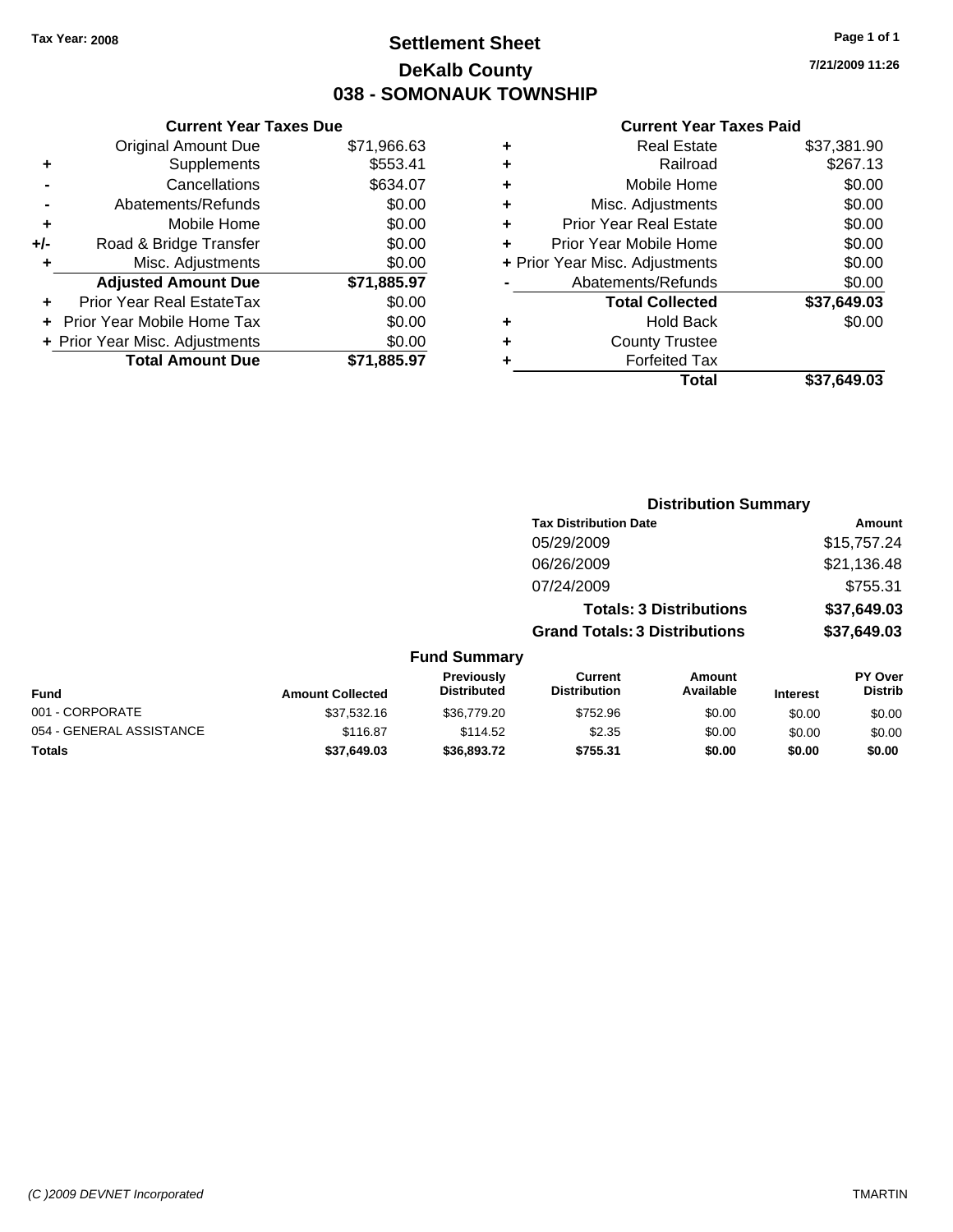## **Settlement Sheet Tax Year: 2008 Page 1 of 1 DeKalb County 039 - SOMONAUK ROAD & BRIDGE**

**Current Year Taxes Due** Original Amount Due \$223,466.09 **+** Supplements \$1,311.12 **-** Cancellations \$1,502.21 **-** Abatements/Refunds \$0.00 **+** Mobile Home \$0.00 **+/-** Road & Bridge Transfer (\$27,601.54) **+** Misc. Adjustments \$0.00 **Adjusted Amount Due \$195,673.46 +** Prior Year Real EstateTax \$0.00 **+** Prior Year Mobile Home Tax \$0.00 **+ Prior Year Misc. Adjustments \$0.00<br>Total Amount Due \$195,673.46 Total Amount Due** 

### **Current Year Taxes Paid**

|   | <b>Real Estate</b>             | \$88,566.20 |
|---|--------------------------------|-------------|
| ٠ | Railroad                       | \$738.09    |
| ٠ | Mobile Home                    | \$0.00      |
| ÷ | Misc. Adjustments              | \$0.00      |
| ٠ | <b>Prior Year Real Estate</b>  | \$0.00      |
| ÷ | Prior Year Mobile Home         | \$0.00      |
|   | + Prior Year Misc. Adjustments | \$0.00      |
|   | Abatements/Refunds             | \$0.00      |
|   | <b>Total Collected</b>         | \$89,304.29 |
| ٠ | Hold Back                      | \$0.00      |
| ٠ | <b>County Trustee</b>          |             |
|   | <b>Forfeited Tax</b>           |             |
|   | Total                          | \$89,304.29 |
|   |                                |             |

| <b>Road and Bridge Summary</b> |                         |               |                                  | <b>Distribution Summary</b>           |                                |                 |                                  |
|--------------------------------|-------------------------|---------------|----------------------------------|---------------------------------------|--------------------------------|-----------------|----------------------------------|
| <b>Municipality</b>            | Amt. Due                | Amt. Distrib. |                                  | <b>Tax Distribution Date</b>          |                                |                 | Amount                           |
| <b>CITY OF SANDWICH</b>        | \$1,055.55              | \$553.02      |                                  | 05/29/2009                            |                                |                 | \$37,332.57                      |
| <b>VILLAGE OF SOMONAUK</b>     | \$51,636.25             | \$27,048.52   |                                  | 06/26/2009                            |                                |                 | \$50,182.26                      |
| <b>Totals</b>                  | \$52,691.80             | \$27,601.54   |                                  | 07/24/2009                            |                                |                 | \$1,789.46                       |
|                                |                         |               |                                  |                                       | <b>Totals: 3 Distributions</b> |                 | \$89,304.29                      |
|                                |                         |               |                                  | <b>Grand Totals: 3 Distributions</b>  |                                |                 | \$89,304.29                      |
|                                |                         |               | <b>Fund Summary</b>              |                                       |                                |                 |                                  |
| -und                           | <b>Amount Collected</b> |               | Previously<br><b>Distributed</b> | <b>Current</b><br><b>Distribution</b> | Amount<br>Available            | <b>Interest</b> | <b>PY Over</b><br><b>Distrib</b> |

| <b>Fund</b>                  | <b>Amount Collected</b> | <b>Distributed</b> | <b>Distribution</b> | Available | <b>Interest</b> | Distrib |
|------------------------------|-------------------------|--------------------|---------------------|-----------|-----------------|---------|
| 007 - ROAD AND BRIDGE        | \$51,190.55             | \$50.165.70        | \$1.024.85          | \$0.00    | \$0.00          | \$0.00  |
| 008 - BRIDGE CONST W/COUNTY  | \$19.98                 | \$19.58            | \$0.40              | \$0.00    | \$0.00          | \$0.00  |
| 009 - PERMANENT ROAD         | \$30.025.86             | \$29.423.50        | \$602.36            | \$0.00    | \$0.00          | \$0.00  |
| 010 - EQUIPMENT AND BUILDING | \$8,067.90              | \$7,906.05         | \$161.85            | \$0.00    | \$0.00          | \$0.00  |
| <b>Totals</b>                | \$89,304.29             | \$87.514.83        | \$1.789.46          | \$0.00    | \$0.00          | \$0.00  |

**7/21/2009 11:26**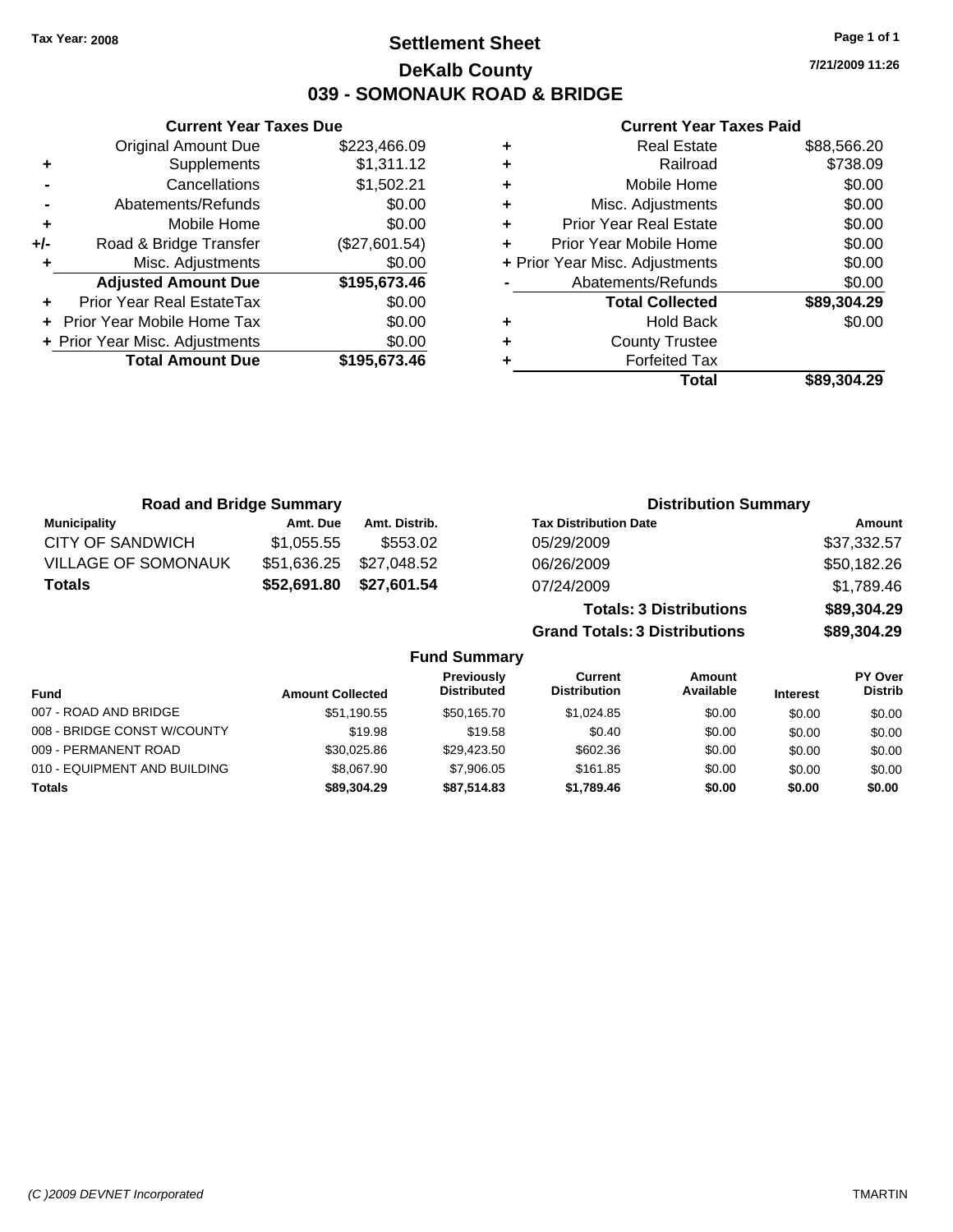## **Settlement Sheet Tax Year: 2008 Page 1 of 1 DeKalb County 040 - SOUTH GROVE TOWNSHIP**

**7/21/2009 11:26**

### **Current Year Taxes Paid**

|     | <b>Current Year Taxes Due</b>  |             |
|-----|--------------------------------|-------------|
|     | <b>Original Amount Due</b>     | \$73,353.72 |
| ٠   | Supplements                    | \$0.00      |
|     | Cancellations                  | \$0.00      |
|     | Abatements/Refunds             | \$0.00      |
| ٠   | Mobile Home                    | \$0.00      |
| +/- | Road & Bridge Transfer         | \$0.00      |
| ٠   | Misc. Adjustments              | \$0.00      |
|     | <b>Adjusted Amount Due</b>     | \$73,353.72 |
|     | Prior Year Real EstateTax      | \$0.00      |
|     | Prior Year Mobile Home Tax     | \$0.00      |
|     | + Prior Year Misc. Adjustments | \$0.00      |
|     | <b>Total Amount Due</b>        | \$73,353.72 |
|     |                                |             |

|   | <b>Real Estate</b>             | \$36,792.23 |
|---|--------------------------------|-------------|
| ٠ | Railroad                       | \$0.00      |
| ٠ | Mobile Home                    | \$0.00      |
| ٠ | Misc. Adjustments              | \$0.00      |
| ÷ | <b>Prior Year Real Estate</b>  | \$0.00      |
| ÷ | Prior Year Mobile Home         | \$0.00      |
|   | + Prior Year Misc. Adjustments | \$0.00      |
|   | Abatements/Refunds             | \$0.00      |
|   | <b>Total Collected</b>         | \$36,792.23 |
| ٠ | <b>Hold Back</b>               | \$0.00      |
| ٠ | <b>County Trustee</b>          |             |
| ٠ | <b>Forfeited Tax</b>           |             |
|   | Total                          | \$36,792.23 |
|   |                                |             |

|                                         |                         |                                  |                                       | <b>Distribution Summary</b>    |                 |                           |
|-----------------------------------------|-------------------------|----------------------------------|---------------------------------------|--------------------------------|-----------------|---------------------------|
|                                         |                         |                                  | <b>Tax Distribution Date</b>          |                                |                 | Amount                    |
|                                         |                         |                                  | 05/29/2009                            |                                |                 | \$6,282.85                |
|                                         |                         |                                  | 06/26/2009                            |                                |                 | \$29,583.06               |
|                                         |                         |                                  | 07/24/2009                            |                                |                 | \$926.32                  |
|                                         |                         |                                  |                                       | <b>Totals: 3 Distributions</b> |                 | \$36,792.23               |
|                                         |                         |                                  | <b>Grand Totals: 3 Distributions</b>  |                                |                 | \$36,792.23               |
|                                         |                         | <b>Fund Summary</b>              |                                       |                                |                 |                           |
| <b>Fund</b>                             | <b>Amount Collected</b> | Previously<br><b>Distributed</b> | <b>Current</b><br><b>Distribution</b> | <b>Amount</b><br>Available     | <b>Interest</b> | PY Over<br><b>Distrib</b> |
| 001 - CORPORATE                         | \$22,390.45             | \$21,826.73                      | \$563.72                              | \$0.00                         | \$0.00          | \$0.00                    |
| 027 - AUDIT                             | \$426.94                | \$416.19                         | \$10.75                               | \$0.00                         | \$0.00          | \$0.00                    |
| 034 - GENERAL ASSISTANCE                | \$8,391.35              | \$8,180.08                       | \$211.27                              | \$0.00                         | \$0.00          | \$0.00                    |
| 035 - TORT JUDGEMENTS/LIABILITY<br>INS. | \$3,010.16              | \$2,934.37                       | \$75.79                               | \$0.00                         | \$0.00          | \$0.00                    |
| 047 - SOCIAL SECURITY                   | \$2,573.33              | \$2,508.54                       | \$64.79                               | \$0.00                         | \$0.00          | \$0.00                    |

**Totals \$36,792.23 \$35,865.91 \$926.32 \$0.00 \$0.00 \$0.00**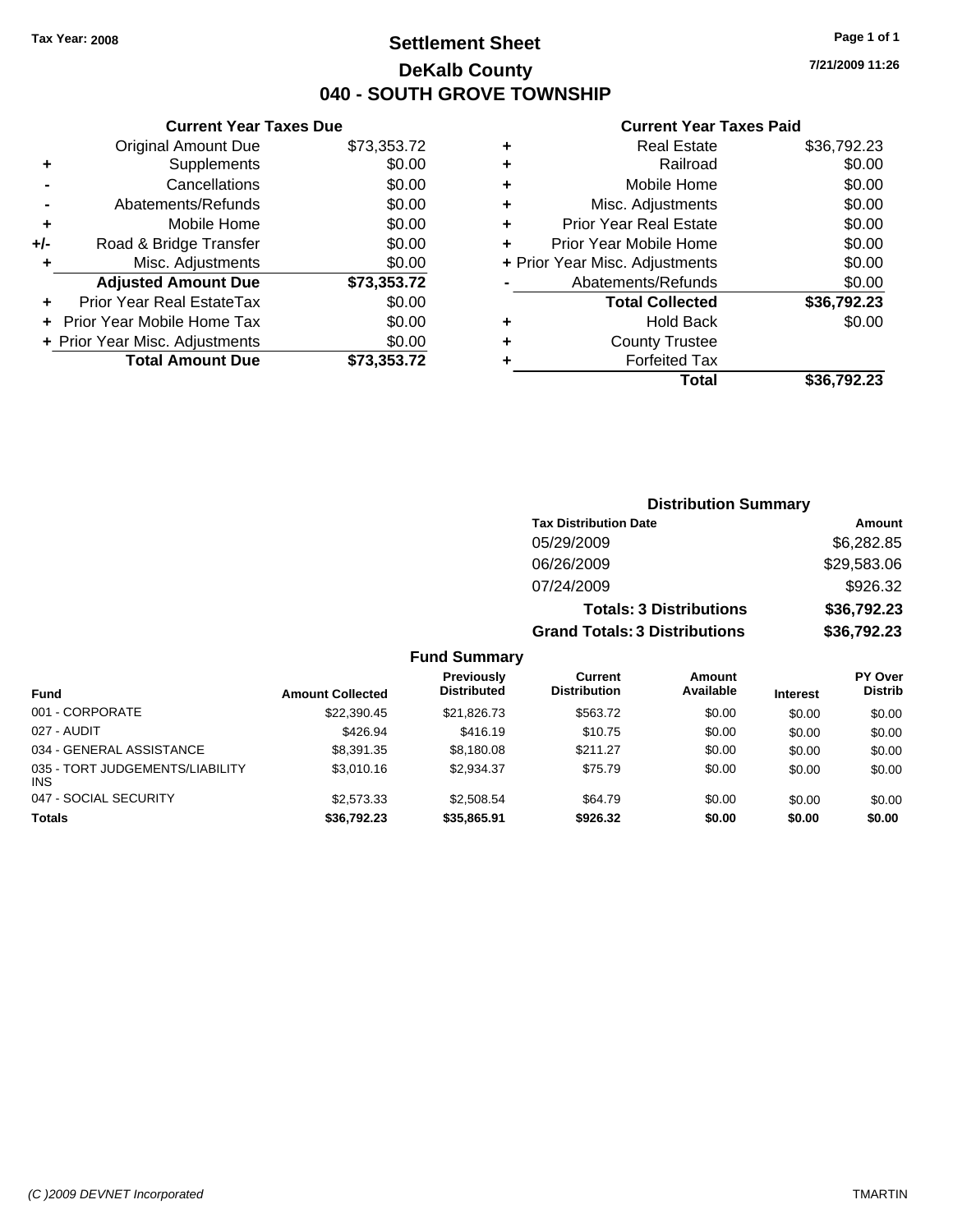## **Settlement Sheet Tax Year: 2008 Page 1 of 1 DeKalb County 041 - SOUTH GROVE ROAD & BRIDGE**

**7/21/2009 11:26**

## **Current Year Taxes Paid**

| \$103,744.43<br>\$0.00                                                                                       |
|--------------------------------------------------------------------------------------------------------------|
|                                                                                                              |
|                                                                                                              |
|                                                                                                              |
|                                                                                                              |
|                                                                                                              |
|                                                                                                              |
|                                                                                                              |
|                                                                                                              |
|                                                                                                              |
|                                                                                                              |
|                                                                                                              |
|                                                                                                              |
| \$0.00<br>\$0.00<br>\$0.00<br>\$0.00<br>\$0.00<br>\$103,744.43<br>\$0.00<br>\$0.00<br>\$0.00<br>\$103,744.43 |

| ٠ | <b>Real Estate</b>             | \$52,035.09 |
|---|--------------------------------|-------------|
| ٠ | Railroad                       | \$0.00      |
| ٠ | Mobile Home                    | \$0.00      |
| ٠ | Misc. Adjustments              | \$0.00      |
| ٠ | <b>Prior Year Real Estate</b>  | \$0.00      |
| ٠ | Prior Year Mobile Home         | \$0.00      |
|   | + Prior Year Misc. Adjustments | \$0.00      |
|   | Abatements/Refunds             | \$0.00      |
|   | <b>Total Collected</b>         | \$52,035.09 |
| ٠ | <b>Hold Back</b>               | \$0.00      |
| ٠ | <b>County Trustee</b>          |             |
|   | <b>Forfeited Tax</b>           |             |
|   | Total                          | \$52.035.09 |

|                              |                         |                                  | <b>Distribution Summary</b>           |                                |                 |                                  |
|------------------------------|-------------------------|----------------------------------|---------------------------------------|--------------------------------|-----------------|----------------------------------|
|                              |                         |                                  | <b>Tax Distribution Date</b>          |                                |                 | Amount                           |
|                              |                         |                                  | 05/29/2009                            |                                |                 | \$8,885.87                       |
|                              |                         |                                  | 06/26/2009                            |                                |                 | \$41,839.15                      |
|                              |                         |                                  | 07/24/2009                            |                                |                 | \$1,310.07                       |
|                              |                         |                                  |                                       | <b>Totals: 3 Distributions</b> |                 | \$52,035.09                      |
|                              |                         |                                  | <b>Grand Totals: 3 Distributions</b>  |                                |                 | \$52,035.09                      |
|                              |                         | <b>Fund Summary</b>              |                                       |                                |                 |                                  |
| Fund                         | <b>Amount Collected</b> | Previously<br><b>Distributed</b> | <b>Current</b><br><b>Distribution</b> | Amount<br>Available            | <b>Interest</b> | <b>PY Over</b><br><b>Distrib</b> |
| 007 - ROAD AND BRIDGE        | \$29,535.96             | \$28,792.34                      | \$743.62                              | \$0.00                         | \$0.00          | \$0.00                           |
| 008 - BRIDGE CONST W/COUNTY  | \$4,476.11              | \$4,363.42                       | \$112.69                              | \$0.00                         | \$0.00          | \$0.00                           |
| 009 - PERMANENT ROAD         | \$14,891.55             | \$14,516.63                      | \$374.92                              | \$0.00                         | \$0.00          | \$0.00                           |
| 010 - EQUIPMENT AND BUILDING | \$3,131.47              | \$3,052.63                       | \$78.84                               | \$0.00                         | \$0.00          | \$0.00                           |
|                              |                         |                                  |                                       |                                |                 |                                  |

**Totals \$52,035.09 \$50,725.02 \$1,310.07 \$0.00 \$0.00 \$0.00**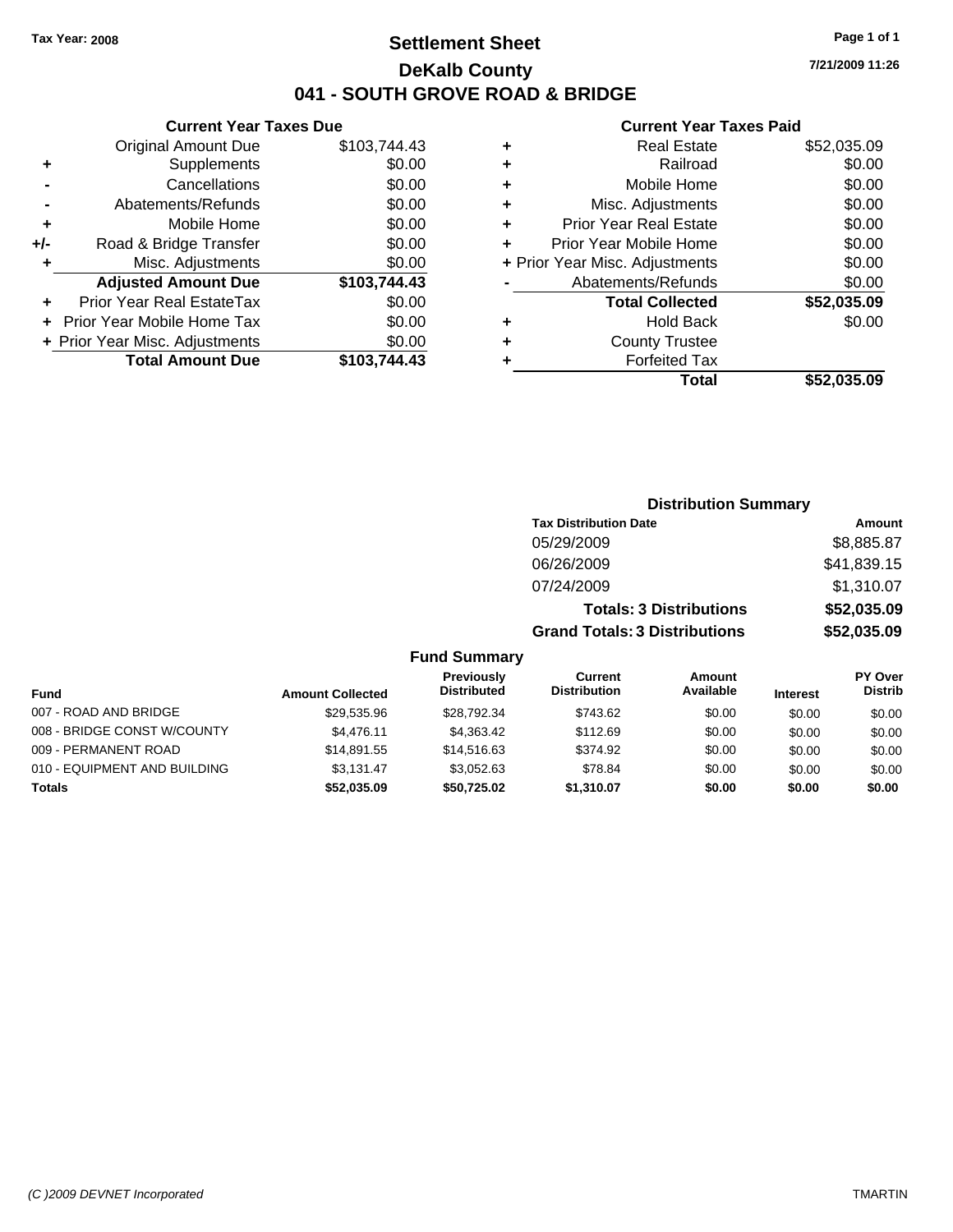## **Settlement Sheet Tax Year: 2008 Page 1 of 1 DeKalb County 042 - SQUAW GROVE TOWNSHIP**

### **Current Year Taxes Due**

|     | <b>Original Amount Due</b>     | \$118,388.04 |
|-----|--------------------------------|--------------|
| ٠   | Supplements                    | \$223.04     |
|     | Cancellations                  | \$258.27     |
|     | Abatements/Refunds             | \$0.00       |
| ٠   | Mobile Home                    | \$0.00       |
| +/- | Road & Bridge Transfer         | \$0.00       |
| ٠   | Misc. Adjustments              | \$18.93      |
|     | <b>Adjusted Amount Due</b>     | \$118,371.74 |
|     | Prior Year Real EstateTax      | \$0.00       |
|     | Prior Year Mobile Home Tax     | \$0.00       |
|     | + Prior Year Misc. Adjustments | \$0.00       |
|     | <b>Total Amount Due</b>        | \$118,371.74 |

### **Current Year Taxes Paid**

| ٠ | <b>Real Estate</b>             | \$60,666.01 |
|---|--------------------------------|-------------|
| ٠ | Railroad                       | \$316.60    |
| ٠ | Mobile Home                    | \$0.00      |
| ٠ | Misc. Adjustments              | \$18.93     |
| ٠ | <b>Prior Year Real Estate</b>  | \$0.00      |
|   | Prior Year Mobile Home         | \$0.00      |
|   | + Prior Year Misc. Adjustments | \$0.00      |
|   | Abatements/Refunds             | \$0.00      |
|   | <b>Total Collected</b>         | \$61,001.54 |
| ٠ | <b>Hold Back</b>               | \$0.00      |
|   | <b>County Trustee</b>          |             |
|   | <b>Forfeited Tax</b>           |             |
|   | Total                          | \$61,001.54 |
|   |                                |             |

|                     | <b>Distribution Summary</b>          |                                |             |  |
|---------------------|--------------------------------------|--------------------------------|-------------|--|
|                     | <b>Tax Distribution Date</b>         |                                | Amount      |  |
|                     | 05/29/2009                           |                                | \$26,746.34 |  |
|                     | 06/26/2009                           |                                | \$33,144.77 |  |
|                     | 07/24/2009                           |                                | \$1,110.43  |  |
|                     |                                      | <b>Totals: 3 Distributions</b> | \$61,001.54 |  |
|                     | <b>Grand Totals: 3 Distributions</b> |                                | \$61,001.54 |  |
| <b>Fund Summary</b> |                                      |                                |             |  |
| Previously          | <b>Current</b>                       | Amount                         | PY Over     |  |
|                     |                                      |                                |             |  |

| <b>Fund</b>              | <b>Amount Collected</b> | <b>Previously</b><br><b>Distributed</b> | Current<br><b>Distribution</b> | Amount<br>Available | <b>Interest</b> | <b>PY Over</b><br><b>Distrib</b> |
|--------------------------|-------------------------|-----------------------------------------|--------------------------------|---------------------|-----------------|----------------------------------|
| 001 - CORPORATE          | \$38.582.51             | \$37,880,18                             | \$702.33                       | \$0.00              | \$0.00          | \$0.00                           |
| 017 - CEMETERY           | \$6.801.91              | \$6,678,09                              | \$123.82                       | \$0.00              | \$0.00          | \$0.00                           |
| 019 - COMMUNITY BUILDING | \$13,810.93             | \$13,559.53                             | \$251.40                       | \$0.00              | \$0.00          | \$0.00                           |
| 054 - GENERAL ASSISTANCE | \$1,806.19              | \$1.773.31                              | \$32.88                        | \$0.00              | \$0.00          | \$0.00                           |
| Totals                   | \$61,001.54             | \$59.891.11                             | \$1,110.43                     | \$0.00              | \$0.00          | \$0.00                           |
|                          |                         |                                         |                                |                     |                 |                                  |

### **Miscellaneous Adjustment Detail**

**Year Source Account Type Amount Adjustment Description**<br>
2008 RE - Real Estate Paymt In Lieu of Tax \$18.93 Housing Authority-Shabbc

\$18.93 Housing Authority-Shabbona Sequoya Apartments by TBA **Totals \$18.93 1 entries**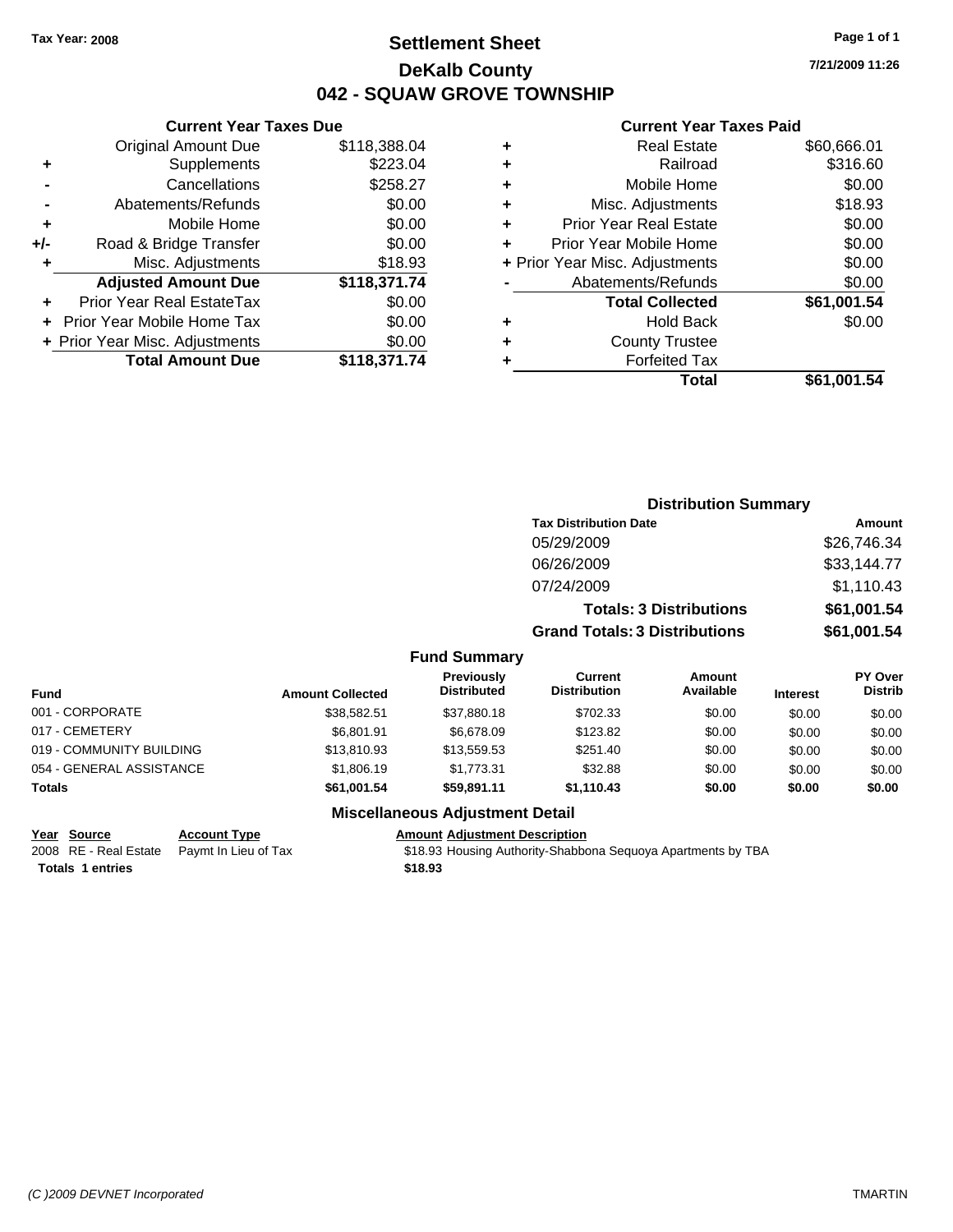## **Settlement Sheet Tax Year: 2008 Page 1 of 1 DeKalb County 043 - HINCKLEY PUBLIC LIBRARY DISTRICT**

### **Current Year Taxes Due**

|     | <b>Original Amount Due</b>       | \$155,126.19 |
|-----|----------------------------------|--------------|
| ٠   | Supplements                      | \$292.23     |
|     | Cancellations                    | \$338.43     |
|     | Abatements/Refunds               | \$0.00       |
| ٠   | Mobile Home                      | \$0.00       |
| +/- | Road & Bridge Transfer           | \$0.00       |
| ٠   | Misc. Adjustments                | \$24.81      |
|     | <b>Adjusted Amount Due</b>       | \$155,104.80 |
|     | <b>Prior Year Real EstateTax</b> | \$0.00       |
|     | Prior Year Mobile Home Tax       | \$0.00       |
|     | + Prior Year Misc. Adjustments   | \$0.00       |
|     | <b>Total Amount Due</b>          | \$155,104.80 |
|     |                                  |              |

### **Current Year Taxes Paid**

| ٠ | <b>Real Estate</b>             | \$79,491.77 |
|---|--------------------------------|-------------|
| ٠ | Railroad                       | \$414.85    |
| ٠ | Mobile Home                    | \$0.00      |
| ٠ | Misc. Adjustments              | \$24.81     |
| ÷ | <b>Prior Year Real Estate</b>  | \$0.00      |
| ٠ | Prior Year Mobile Home         | \$0.00      |
|   | + Prior Year Misc. Adjustments | \$0.00      |
|   | Abatements/Refunds             | \$0.00      |
|   | <b>Total Collected</b>         | \$79,931.43 |
| ٠ | <b>Hold Back</b>               | \$0.00      |
| ٠ | <b>County Trustee</b>          |             |
| ٠ | <b>Forfeited Tax</b>           |             |
|   | Total                          | \$79,931.43 |
|   |                                |             |

**7/21/2009 11:26**

| <b>Distribution Summary</b>          |             |
|--------------------------------------|-------------|
| <b>Tax Distribution Date</b>         | Amount      |
| 05/29/2009                           | \$35,045.98 |
| 06/26/2009                           | \$43,430.41 |
| 07/24/2009                           | \$1,455.04  |
| <b>Totals: 3 Distributions</b>       | \$79,931.43 |
| <b>Grand Totals: 3 Distributions</b> | \$79,931.43 |

### **Fund Summary**

| <b>Fund</b>                                   | <b>Amount Collected</b> | <b>Previously</b><br><b>Distributed</b> | Current<br><b>Distribution</b> | Amount<br>Available | <b>Interest</b> | <b>PY Over</b><br><b>Distrib</b> |
|-----------------------------------------------|-------------------------|-----------------------------------------|--------------------------------|---------------------|-----------------|----------------------------------|
| 001 - CORPORATE                               | \$67,693.28             | \$66.461.02                             | \$1,232.26                     | \$0.00              | \$0.00          | \$0.00                           |
| 004 - OPERATIONS & MAINTENANCE                | \$7.061.87              | \$6,933.32                              | \$128.55                       | \$0.00              | \$0.00          | \$0.00                           |
| $005 - I. M. R. F.$                           | \$5,136.71              | \$5,043.20                              | \$93.51                        | \$0.00              | \$0.00          | \$0.00                           |
| 027 - AUDIT                                   | \$13.19                 | \$12.95                                 | \$0.24                         | \$0.00              | \$0.00          | \$0.00                           |
| 035 - TORT JUDGEMENTS/LIABILITY<br><b>INS</b> | \$13.19                 | \$12.95                                 | \$0.24                         | \$0.00              | \$0.00          | \$0.00                           |
| 047 - SOCIAL SECURITY                         | \$13.19                 | \$12.95                                 | \$0.24                         | \$0.00              | \$0.00          | \$0.00                           |
| <b>Totals</b>                                 | \$79,931.43             | \$78,476.39                             | \$1,455.04                     | \$0.00              | \$0.00          | \$0.00                           |

### **Miscellaneous Adjustment Detail**

### **Year Source Account Type Amount Adjustment Description**

2008 RE - Real Estate Paymt In Lieu of Tax \$24.81 Housing Authority-Shabbona Sequoya Apartments by TBA **Totals \$24.81 1 entries**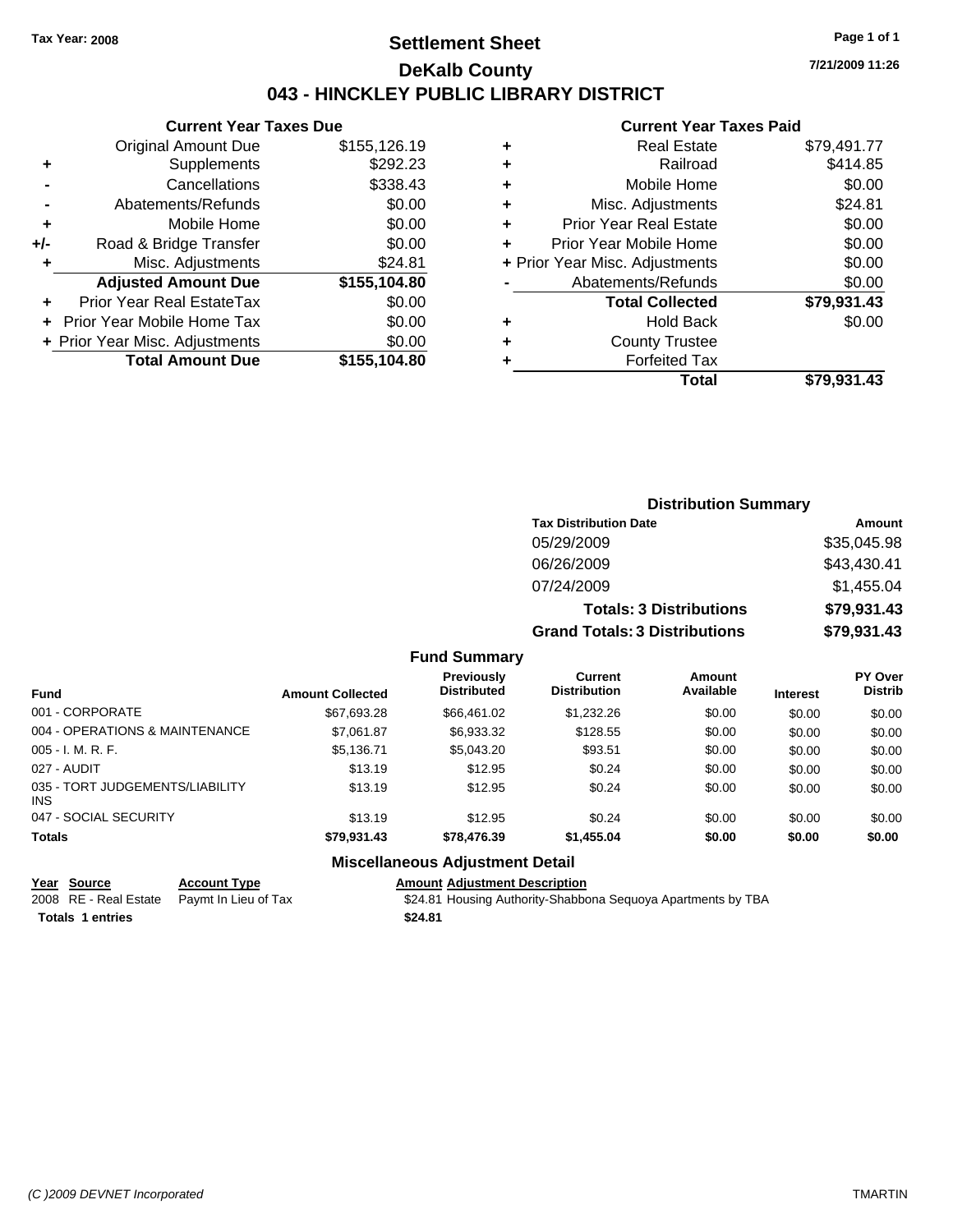## **Settlement Sheet Tax Year: 2008 Page 1 of 1 DeKalb County 044 - SQUAW GROVE ROAD & BRIDGE**

**7/21/2009 11:26**

### **Current Year Taxes Paid**

|       | <b>Current Year Taxes Due</b>  |               |  |  |  |
|-------|--------------------------------|---------------|--|--|--|
|       | <b>Original Amount Due</b>     | \$307,995.47  |  |  |  |
| ٠     | Supplements                    | \$488.18      |  |  |  |
|       | Cancellations                  | \$573.61      |  |  |  |
|       | Abatements/Refunds             | \$0.00        |  |  |  |
| ٠     | Mobile Home                    | \$0.00        |  |  |  |
| $+/-$ | Road & Bridge Transfer         | (\$23,138.02) |  |  |  |
|       | Misc. Adjustments              | \$49.25       |  |  |  |
|       | <b>Adjusted Amount Due</b>     | \$284,821.27  |  |  |  |
|       | Prior Year Real EstateTax      | \$0.00        |  |  |  |
|       | Prior Year Mobile Home Tax     | \$0.00        |  |  |  |
|       | + Prior Year Misc. Adjustments | \$0.00        |  |  |  |
|       | <b>Total Amount Due</b>        | \$284,821.27  |  |  |  |
|       |                                |               |  |  |  |

|   | <b>Real Estate</b>             | \$134,734.46 |
|---|--------------------------------|--------------|
| ٠ | Railroad                       | \$778.45     |
| ٠ | Mobile Home                    | \$0.00       |
| ٠ | Misc. Adjustments              | \$49.25      |
| ٠ | <b>Prior Year Real Estate</b>  | \$0.00       |
|   | Prior Year Mobile Home         | \$0.00       |
|   | + Prior Year Misc. Adjustments | \$0.00       |
|   | Abatements/Refunds             | \$0.00       |
|   | <b>Total Collected</b>         | \$135,562.16 |
| ٠ | <b>Hold Back</b>               | \$0.00       |
| ٠ | <b>County Trustee</b>          |              |
|   | <b>Forfeited Tax</b>           |              |
|   | Total                          | \$135,562.16 |

| <b>Road and Bridge Summary</b> |             |               | <b>Distribution Summary</b>    |              |
|--------------------------------|-------------|---------------|--------------------------------|--------------|
| <b>Municipality</b>            | Amt. Due    | Amt. Distrib. | <b>Tax Distribution Date</b>   | Amount       |
| <b>VILLAGE OF HINCKLEY</b>     | \$44.894.11 | \$23,138.02   | 05/29/2009                     | \$59,404.65  |
| Totals                         | \$44,894.11 | \$23,138.02   | 06/26/2009                     | \$73,691.18  |
|                                |             |               | 07/24/2009                     | \$2,466.33   |
|                                |             |               | <b>Totals: 3 Distributions</b> | \$135,562.16 |

**Grand Totals: 3 Distributions \$135,562.16**

| <b>Fund Summary</b> |  |
|---------------------|--|
|---------------------|--|

| <b>Fund</b>                                   | <b>Amount Collected</b> | <b>Previously</b><br><b>Distributed</b> | Current<br><b>Distribution</b> | <b>Amount</b><br>Available | <b>Interest</b> | <b>PY Over</b><br><b>Distrib</b> |
|-----------------------------------------------|-------------------------|-----------------------------------------|--------------------------------|----------------------------|-----------------|----------------------------------|
| 007 - ROAD AND BRIDGE                         | \$49,000.42             | \$48,109.82                             | \$890.60                       | \$0.00                     | \$0.00          | \$0.00                           |
| 008 - BRIDGE CONST W/COUNTY                   | \$1,030.92              | \$1,012.15                              | \$18.77                        | \$0.00                     | \$0.00          | \$0.00                           |
| 009 - PERMANENT ROAD                          | \$66,988.45             | \$65,769.03                             | \$1,219.42                     | \$0.00                     | \$0.00          | \$0.00                           |
| 010 - EQUIPMENT AND BUILDING                  | \$16,996.00             | \$16,686,61                             | \$309.39                       | \$0.00                     | \$0.00          | \$0.00                           |
| 035 - TORT JUDGEMENTS/LIABILITY<br><b>INS</b> | \$1.546.37              | \$1,518.22                              | \$28.15                        | \$0.00                     | \$0.00          | \$0.00                           |
| <b>Totals</b>                                 | \$135,562.16            | \$133,095.83                            | \$2,466,33                     | \$0.00                     | \$0.00          | \$0.00                           |
|                                               |                         | Miccollangeus Adjustment Detail         |                                |                            |                 |                                  |

## **Miscellaneous Adjustment Detail**

| Year Source             | <b>Account Type</b>                        | <b>Amount Adiustment Description</b> |
|-------------------------|--------------------------------------------|--------------------------------------|
|                         | 2008 RE - Real Estate Paymt In Lieu of Tax | \$49.25 Housing Authority-Shabbo     |
| <b>Totals 1 entries</b> |                                            | \$49.25                              |

1 Lieu of Tax **Cana Estate State State State State State State State State State In Lieu of Tax**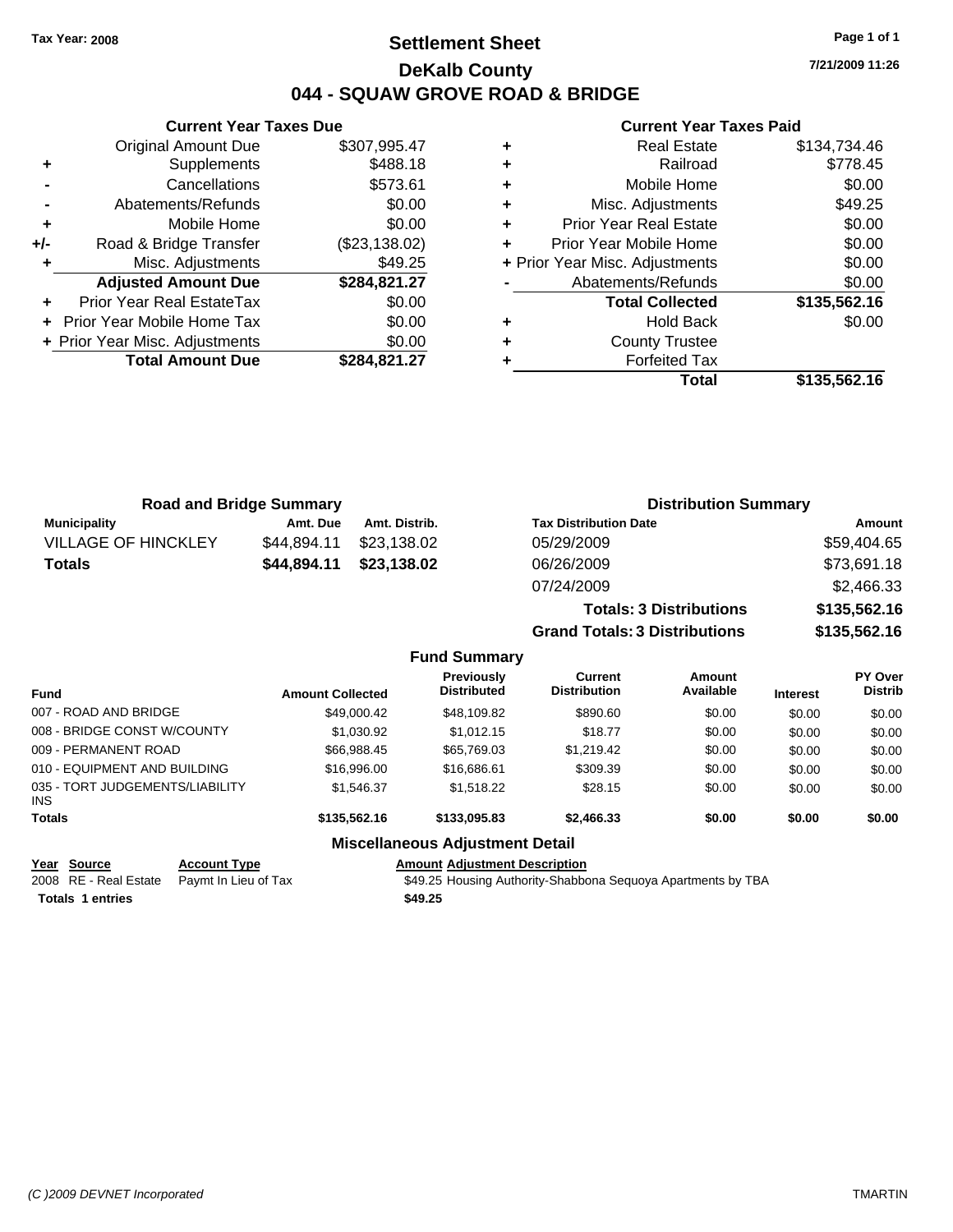## **Settlement Sheet Tax Year: 2008 Page 1 of 1 DeKalb County 045 - SYCAMORE TOWNSHIP**

**7/21/2009 11:26**

### **Current Year Taxes Paid**

|     | <b>Current Year Taxes Due</b>  |              |  |
|-----|--------------------------------|--------------|--|
|     | <b>Original Amount Due</b>     | \$370,047.10 |  |
| ٠   | Supplements                    | \$2,452.89   |  |
|     | Cancellations                  | \$2,646.88   |  |
|     | Abatements/Refunds             | \$0.00       |  |
| ٠   | Mobile Home                    | \$0.00       |  |
| +/- | Road & Bridge Transfer         | \$0.00       |  |
| ٠   | Misc. Adjustments              | \$0.00       |  |
|     | <b>Adjusted Amount Due</b>     | \$369,853.11 |  |
| ٠   | Prior Year Real EstateTax      | \$0.00       |  |
|     | Prior Year Mobile Home Tax     | \$0.00       |  |
|     | + Prior Year Misc. Adjustments | \$0.00       |  |
|     | <b>Total Amount Due</b>        | \$369,853.11 |  |

|   | <b>Real Estate</b>             | \$187,715.43 |
|---|--------------------------------|--------------|
| ٠ | Railroad                       | \$57.59      |
| ٠ | Mobile Home                    | \$0.00       |
| ٠ | Misc. Adjustments              | \$0.00       |
| ٠ | <b>Prior Year Real Estate</b>  | \$0.00       |
| ÷ | Prior Year Mobile Home         | \$0.00       |
|   | + Prior Year Misc. Adjustments | \$0.00       |
|   | Abatements/Refunds             | \$0.00       |
|   | <b>Total Collected</b>         | \$187,773.02 |
| ٠ | <b>Hold Back</b>               | \$0.00       |
| ٠ | <b>County Trustee</b>          |              |
| ٠ | <b>Forfeited Tax</b>           |              |
|   | Total                          | \$187,773.02 |
|   |                                |              |

|                          | <b>Distribution Summary</b> |                                  |                                       |                                |                 |                                  |  |  |
|--------------------------|-----------------------------|----------------------------------|---------------------------------------|--------------------------------|-----------------|----------------------------------|--|--|
|                          |                             |                                  | <b>Tax Distribution Date</b>          |                                |                 | <b>Amount</b>                    |  |  |
|                          |                             |                                  | 05/29/2009                            |                                |                 | \$79,978.15                      |  |  |
|                          |                             |                                  | 06/26/2009                            |                                |                 | \$104,710.31                     |  |  |
|                          |                             |                                  | 07/24/2009                            |                                |                 | \$3,084.56                       |  |  |
|                          |                             |                                  |                                       | <b>Totals: 3 Distributions</b> |                 | \$187,773.02                     |  |  |
|                          |                             |                                  | <b>Grand Totals: 3 Distributions</b>  |                                |                 | \$187,773.02                     |  |  |
|                          |                             | <b>Fund Summary</b>              |                                       |                                |                 |                                  |  |  |
| <b>Fund</b>              | <b>Amount Collected</b>     | Previously<br><b>Distributed</b> | <b>Current</b><br><b>Distribution</b> | Amount<br>Available            | <b>Interest</b> | <b>PY Over</b><br><b>Distrib</b> |  |  |
| 001 - CORPORATE          | \$173,039.20                | \$170,196.67                     | \$2,842.53                            | \$0.00                         | \$0.00          | \$0.00                           |  |  |
| 005 - I. M. R. F.        | \$7,112.85                  | \$6,996.01                       | \$116.84                              | \$0.00                         | \$0.00          | \$0.00                           |  |  |
| 054 - GENERAL ASSISTANCE | \$7,620.97                  | \$7,495.78                       | \$125.19                              | \$0.00                         | \$0.00          | \$0.00                           |  |  |
| Totals                   | \$187,773.02                | \$184,688.46                     | \$3,084.56                            | \$0.00                         | \$0.00          | \$0.00                           |  |  |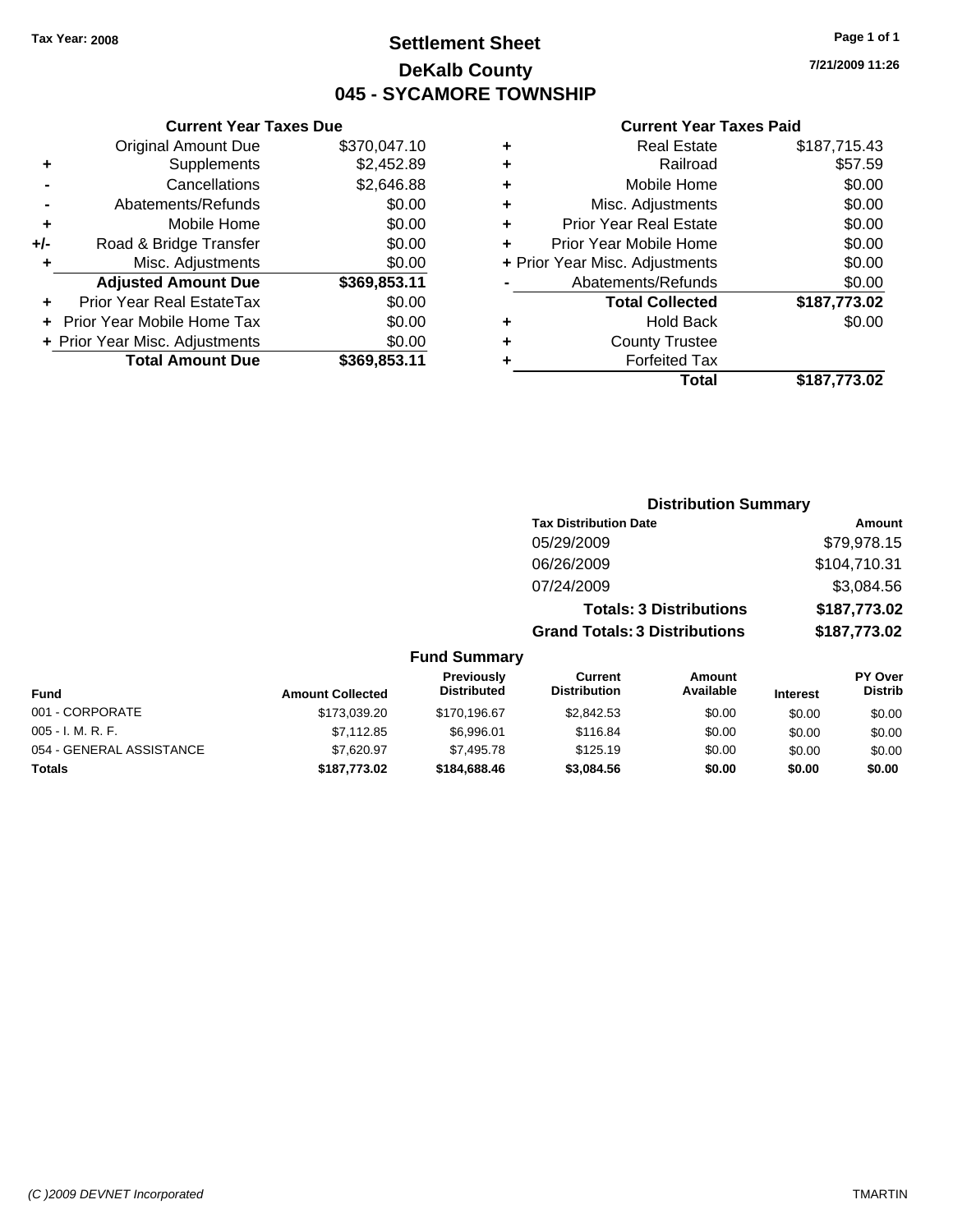## **Settlement Sheet Tax Year: 2008 Page 1 of 1 DeKalb County 046 - SYCAMORE ROAD & BRIDGE**

**7/21/2009 11:26**

### **Current Year Taxes Paid**

|     | <b>Total Amount Due</b>        | \$752,601.37  |
|-----|--------------------------------|---------------|
|     | + Prior Year Misc. Adjustments | \$0.00        |
| ÷   | Prior Year Mobile Home Tax     | \$0.00        |
| ٠   | Prior Year Real EstateTax      | \$0.00        |
|     | <b>Adjusted Amount Due</b>     | \$752,601.37  |
| ٠   | Misc. Adjustments              | \$0.00        |
| +/- | Road & Bridge Transfer         | (\$15,139.99) |
| ٠   | Mobile Home                    | \$0.00        |
|     | Abatements/Refunds             | \$0.00        |
|     | Cancellations                  | \$5,280.84    |
| ٠   | Supplements                    | \$4,893.78    |
|     | <b>Original Amount Due</b>     | \$768,128.42  |
|     |                                |               |

**Current Year Taxes Due**

|   | <b>Real Estate</b>             | \$374,512.79 |
|---|--------------------------------|--------------|
| ÷ | Railroad                       | \$119.55     |
| ٠ | Mobile Home                    | \$0.00       |
| ٠ | Misc. Adjustments              | \$0.00       |
| ٠ | <b>Prior Year Real Estate</b>  | \$0.00       |
|   | Prior Year Mobile Home         | \$0.00       |
|   | + Prior Year Misc. Adjustments | \$0.00       |
|   | Abatements/Refunds             | \$0.00       |
|   | <b>Total Collected</b>         | \$374,632.34 |
| ٠ | Hold Back                      | \$0.00       |
| ٠ | <b>County Trustee</b>          |              |
|   | <b>Forfeited Tax</b>           |              |
|   | Total                          | \$374.632.34 |

**Totals: 3 Distributions \$374,632.34**

**Grand Totals: 3 Distributions \$374,632.34**

| <b>Road and Bridge Summary</b> |          |                         | <b>Distribution Summary</b>  |              |  |
|--------------------------------|----------|-------------------------|------------------------------|--------------|--|
| Municipality                   | Amt. Due | Amt. Distrib.           | <b>Tax Distribution Date</b> | Amount       |  |
| <b>CITY OF SYCAMORE</b>        |          | \$29,820.75 \$15,139.99 | 05/29/2009                   | \$159,565.41 |  |
| <b>Totals</b>                  |          | \$29,820.75 \$15,139.99 | 06/26/2009                   | \$208,912.81 |  |
|                                |          |                         | 07/24/2009                   | \$6,154.12   |  |

### **Fund Summary Fund Interest Amount Collected Distributed PY Over Distrib Amount Available Current Distribution Previously** 005 - I. M. R. F. Charles Communication (St. 2006) \$7,620.86 \$1,495.65 \$125.21 \$0.00 \$0.00 \$0.00 \$0.00 007 - ROAD AND BRIDGE 60.00 \$25,470.00 \$25,051.67 \$418.33 \$0.00 \$0.00 \$0.00 \$0.00 008 - BRIDGE CONST W/COUNTY  $$5,080.67$   $$4,997.21$   $$83.46$   $$0.00$   $$0.00$   $$0.00$ 009 - PERMANENT ROAD \$245,604.89 \$241,570.27 \$4,034.62 \$0.00 \$0.00 \$0.00 \$0.00 010 - EQUIPMENT AND BUILDING \$65,978.32 \$64,894.48 \$1,083.84 \$0.00 \$0.00 \$0.00 035 - TORT JUDGEMENTS/LIABILITY INS \$17,764.65 \$17,472.83 \$291.82 \$0.00 \$0.00 \$0.00 \$0.00 047 - SOCIAL SECURITY \$7,112.95 \$6,996.11 \$116.84 \$0.00 \$0.00 \$0.00 **Totals \$374,632.34 \$368,478.22 \$6,154.12 \$0.00 \$0.00 \$0.00**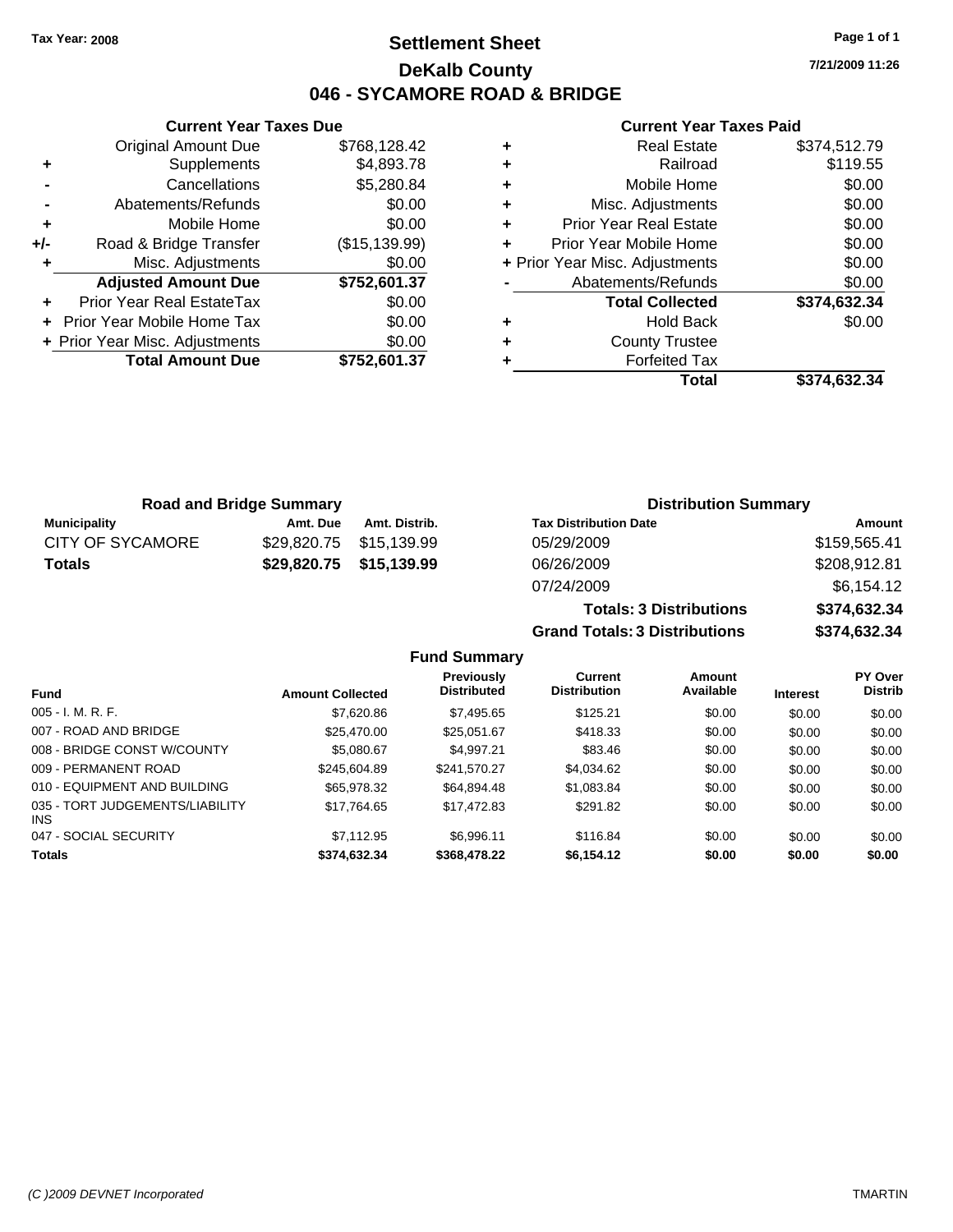## **Settlement Sheet Tax Year: 2008 Page 1 of 1 DeKalb County 047 - VICTOR TOWNSHIP**

**7/21/2009 11:26**

### **Current Year Taxes Paid**

|     | <b>Current Year Taxes Due</b>  |             |  |  |  |
|-----|--------------------------------|-------------|--|--|--|
|     | <b>Original Amount Due</b>     | \$45,513.45 |  |  |  |
| ٠   | Supplements                    | \$726.35    |  |  |  |
|     | Cancellations                  | \$744.90    |  |  |  |
|     | Abatements/Refunds             | \$0.00      |  |  |  |
| ٠   | Mobile Home                    | \$0.00      |  |  |  |
| +/- | Road & Bridge Transfer         | \$0.00      |  |  |  |
|     | Misc. Adjustments              | \$0.00      |  |  |  |
|     | <b>Adjusted Amount Due</b>     | \$45,494.90 |  |  |  |
| ٠   | Prior Year Real EstateTax      | \$0.00      |  |  |  |
|     | Prior Year Mobile Home Tax     | \$0.00      |  |  |  |
|     | + Prior Year Misc. Adjustments | \$0.00      |  |  |  |
|     | <b>Total Amount Due</b>        | \$45,494.90 |  |  |  |
|     |                                |             |  |  |  |

|   | <b>Real Estate</b>             | \$25,098.10 |
|---|--------------------------------|-------------|
| ٠ | Railroad                       | \$13.98     |
| ٠ | Mobile Home                    | \$0.00      |
| ٠ | Misc. Adjustments              | \$0.00      |
| ٠ | <b>Prior Year Real Estate</b>  | \$0.00      |
|   | Prior Year Mobile Home         | \$0.00      |
|   | + Prior Year Misc. Adjustments | \$0.00      |
|   | Abatements/Refunds             | \$0.00      |
|   | <b>Total Collected</b>         | \$25,112.08 |
| ٠ | Hold Back                      | \$0.00      |
| ٠ | <b>County Trustee</b>          |             |
| ٠ | <b>Forfeited Tax</b>           |             |
|   | Total                          | \$25.112.08 |
|   |                                |             |

|                                         |                         |                                         | <b>Distribution Summary</b>          |                                |                 |                                  |
|-----------------------------------------|-------------------------|-----------------------------------------|--------------------------------------|--------------------------------|-----------------|----------------------------------|
|                                         |                         |                                         | <b>Tax Distribution Date</b>         |                                |                 | Amount                           |
|                                         |                         |                                         | 05/29/2009                           |                                |                 | \$5,420.27                       |
|                                         |                         |                                         | 06/26/2009                           |                                |                 | \$19,328.74                      |
|                                         |                         |                                         | 07/24/2009                           |                                |                 | \$363.07                         |
|                                         |                         |                                         |                                      | <b>Totals: 3 Distributions</b> |                 | \$25,112.08                      |
|                                         |                         |                                         | <b>Grand Totals: 3 Distributions</b> |                                |                 | \$25,112.08                      |
|                                         |                         | <b>Fund Summary</b>                     |                                      |                                |                 |                                  |
| Fund                                    | <b>Amount Collected</b> | <b>Previously</b><br><b>Distributed</b> | Current<br><b>Distribution</b>       | <b>Amount</b><br>Available     | <b>Interest</b> | <b>PY Over</b><br><b>Distrib</b> |
| 001 - CORPORATE                         | \$23,483.68             | \$23,144.15                             | \$339.53                             | \$0.00                         | \$0.00          | \$0.00                           |
| 034 - GENERAL ASSISTANCE                | \$524.41                | \$516.83                                | \$7.58                               | \$0.00                         | \$0.00          | \$0.00                           |
| 035 - TORT JUDGEMENTS/LIABILITY<br>INS. | \$1,103.99              | \$1,088.03                              | \$15.96                              | \$0.00                         | \$0.00          | \$0.00                           |
| Totals                                  | \$25,112.08             | \$24,749.01                             | \$363.07                             | \$0.00                         | \$0.00          | \$0.00                           |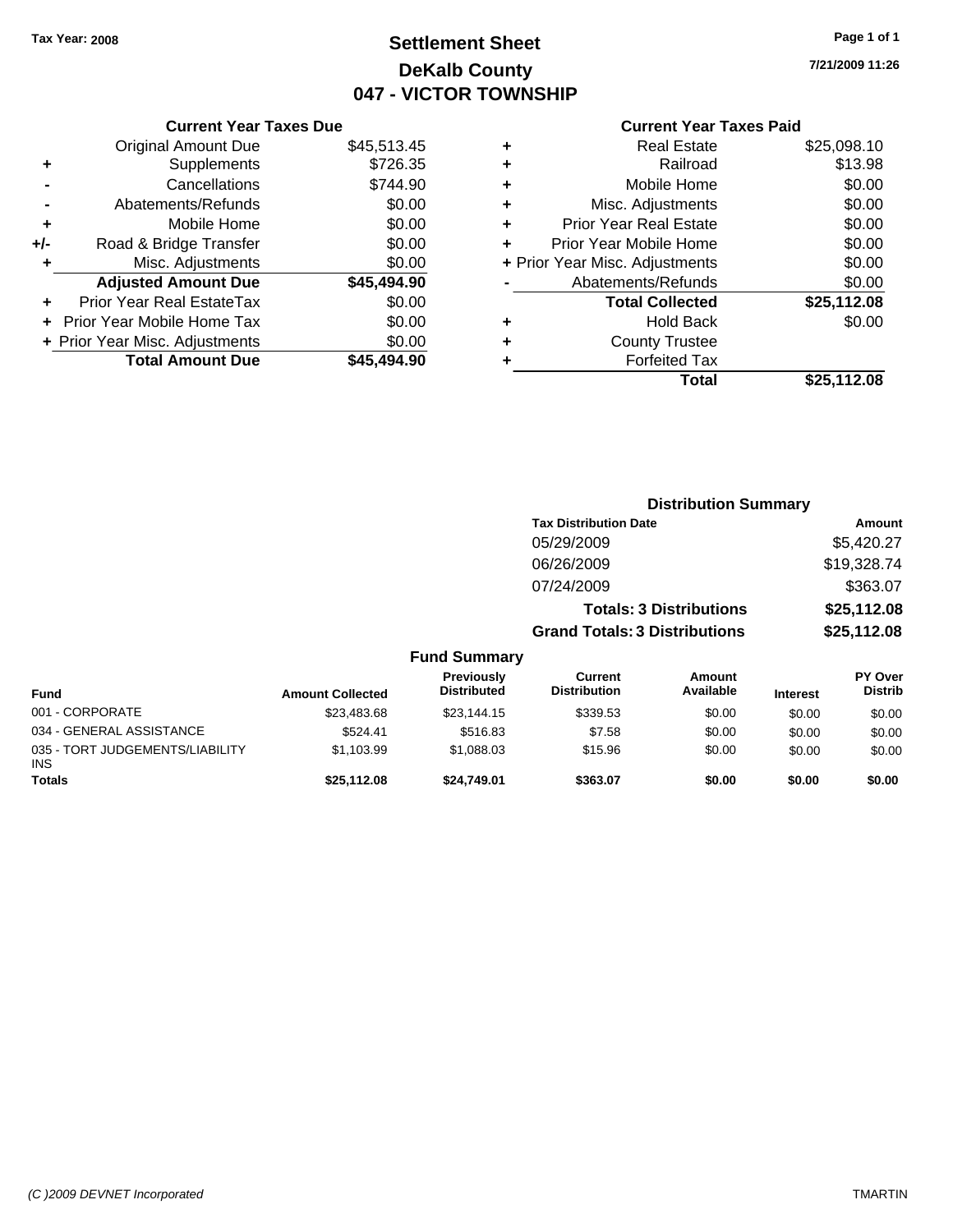**7/21/2009 11:26**

### **Current Year Taxes Paid**

| ٠                              | <b>Real Estate</b>            | \$46,828.38 |
|--------------------------------|-------------------------------|-------------|
| ٠                              | Railroad                      | \$26.09     |
| ٠                              | Mobile Home                   | \$0.00      |
| ٠                              | Misc. Adjustments             | \$0.00      |
| ÷                              | <b>Prior Year Real Estate</b> | \$0.00      |
| ÷                              | Prior Year Mobile Home        | \$0.00      |
| + Prior Year Misc. Adjustments |                               | \$0.00      |
|                                | Abatements/Refunds            | \$0.00      |
|                                | <b>Total Collected</b>        | \$46,854.47 |
| ٠                              | Hold Back                     | \$0.00      |
| ÷                              | <b>County Trustee</b>         |             |
| ٠                              | <b>Forfeited Tax</b>          |             |
|                                | Total                         | \$46.854.47 |

|     | <b>Current Year Taxes Due</b>    |             |  |  |
|-----|----------------------------------|-------------|--|--|
|     | <b>Original Amount Due</b>       | \$84,919.74 |  |  |
| ٠   | Supplements                      | \$1,355.21  |  |  |
|     | Cancellations                    | \$1,389.85  |  |  |
|     | Abatements/Refunds               |             |  |  |
| ٠   | Mobile Home                      | \$0.00      |  |  |
| +/- | Road & Bridge Transfer           | \$0.00      |  |  |
| ٠   | Misc. Adjustments                | \$0.00      |  |  |
|     | <b>Adjusted Amount Due</b>       | \$84,885.10 |  |  |
| ٠   | <b>Prior Year Real EstateTax</b> | \$0.00      |  |  |
|     | Prior Year Mobile Home Tax       | \$0.00      |  |  |
|     | + Prior Year Misc. Adjustments   | \$0.00      |  |  |
|     | <b>Total Amount Due</b>          | \$84,885.10 |  |  |
|     |                                  |             |  |  |

|                     | <b>Distribution Summary</b>          |             |
|---------------------|--------------------------------------|-------------|
|                     | <b>Tax Distribution Date</b>         | Amount      |
|                     | 05/29/2009                           | \$10,113.31 |
|                     | 06/26/2009                           | \$36,063.74 |
|                     | 07/24/2009                           | \$677.42    |
|                     | <b>Totals: 3 Distributions</b>       | \$46,854.47 |
|                     | <b>Grand Totals: 3 Distributions</b> | \$46,854.47 |
| <b>Fund Summary</b> |                                      |             |

| Fund                                          | <b>Amount Collected</b> | <b>Previously</b><br><b>Distributed</b> | Current<br><b>Distribution</b> | Amount<br>Available | <b>Interest</b> | <b>PY Over</b><br><b>Distrib</b> |
|-----------------------------------------------|-------------------------|-----------------------------------------|--------------------------------|---------------------|-----------------|----------------------------------|
| 007 - ROAD AND BRIDGE                         | \$28.754.90             | \$28,339.17                             | \$415.73                       | \$0.00              | \$0.00          | \$0.00                           |
| 008 - BRIDGE CONST W/COUNTY                   | \$1,980.96              | \$1,952.32                              | \$28.64                        | \$0.00              | \$0.00          | \$0.00                           |
| 009 - PERMANENT ROAD                          | \$11,693.85             | \$11.524.78                             | \$169.07                       | \$0.00              | \$0.00          | \$0.00                           |
| 010 - EQUIPMENT AND BUILDING                  | \$3,287.18              | \$3.239.65                              | \$47.53                        | \$0.00              | \$0.00          | \$0.00                           |
| 035 - TORT JUDGEMENTS/LIABILITY<br><b>INS</b> | \$1.137.58              | \$1.121.13                              | \$16.45                        | \$0.00              | \$0.00          | \$0.00                           |
| <b>Totals</b>                                 | \$46,854,47             | \$46,177.05                             | \$677.42                       | \$0.00              | \$0.00          | \$0.00                           |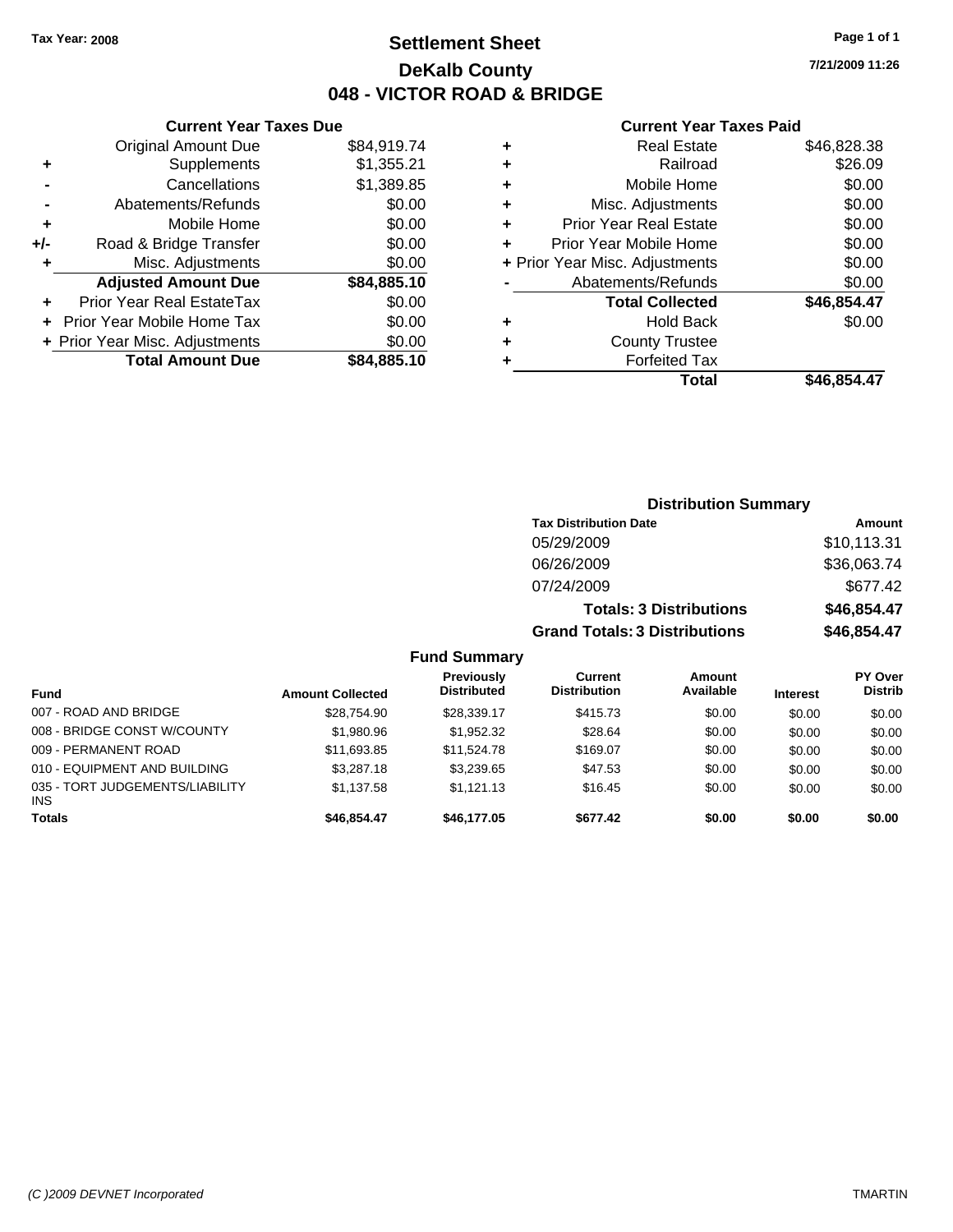## **Settlement Sheet Tax Year: 2008 Page 1 of 1 DeKalb County 056 - TOWN OF CORTLAND**

**7/21/2009 11:26**

### **Current Year Taxes Paid**

|                    |   |              | <b>Current Year Taxes Due</b>  |       |
|--------------------|---|--------------|--------------------------------|-------|
|                    | ÷ | \$538,200.45 | <b>Original Amount Due</b>     |       |
|                    | ٠ | \$1,886.06   | <b>Supplements</b>             | ٠     |
|                    | ٠ | \$2,333.02   | Cancellations                  |       |
| Misc.              | ٠ | \$0.04       | Abatements/Refunds             |       |
| Prior Yea          |   | \$0.00       | Mobile Home                    |       |
| Prior Year I       |   | \$3,691.24   | Road & Bridge Transfer         | $+/-$ |
| + Prior Year Misc. |   | \$0.00       | Misc. Adjustments              |       |
| Abateme            |   | \$541,444.69 | <b>Adjusted Amount Due</b>     |       |
| Tot                |   | (\$0.91)     | Prior Year Real EstateTax      |       |
|                    |   | \$0.00       | + Prior Year Mobile Home Tax   |       |
| Сc                 | ٠ | \$0.00       | + Prior Year Misc. Adjustments |       |
|                    |   | \$541,443.78 | <b>Total Amount Due</b>        |       |
|                    |   |              |                                |       |

|   | Total                          | \$273,417.90 |
|---|--------------------------------|--------------|
|   | <b>Forfeited Tax</b>           |              |
| ٠ | <b>County Trustee</b>          |              |
| ٠ | <b>Hold Back</b>               | \$0.00       |
|   | <b>Total Collected</b>         | \$273,417.90 |
|   | Abatements/Refunds             | \$0.04       |
|   | + Prior Year Misc. Adjustments | \$0.00       |
|   | Prior Year Mobile Home         | \$0.00       |
| ٠ | <b>Prior Year Real Estate</b>  | (\$0.91)     |
| ٠ | Misc. Adjustments              | \$0.00       |
| ٠ | Mobile Home                    | \$0.00       |
|   | Railroad                       | \$213.87     |
|   | <b>Real Estate</b>             | \$273,204.98 |

**Totals: 3 Distributions \$273,417.90**

**Grand Totals: 3 Distributions \$273,417.90**

| <b>Road and Bridge Summary</b>   |            |               | <b>Distribution Summary</b>  |              |
|----------------------------------|------------|---------------|------------------------------|--------------|
| <b>Rd./Br. District</b>          | Amt. Due   | Amt. Distrib. | <b>Tax Distribution Date</b> | Amount       |
| <b>CORTLAND ROAD &amp; BRIDC</b> | \$7.259.15 | \$3.691.24    | 05/29/2009                   | \$180,439.83 |
| Totals                           | \$7,259.15 | \$3,691.24    | 06/26/2009                   | \$87,397.01  |
|                                  |            |               | 07/24/2009                   | \$5,581.06   |

|                         |                         | <b>Fund Summary</b>                     |                                |                     |                 |                                  |
|-------------------------|-------------------------|-----------------------------------------|--------------------------------|---------------------|-----------------|----------------------------------|
| <b>Fund</b>             | <b>Amount Collected</b> | <b>Previously</b><br><b>Distributed</b> | Current<br><b>Distribution</b> | Amount<br>Available | <b>Interest</b> | <b>PY Over</b><br><b>Distrib</b> |
| 001 - CORPORATE         | \$195,192.83            | \$191.209.35                            | \$3,983.48                     | \$0.00              | \$0.00          | \$0.00                           |
| 005 - I. M. R. F.       | \$25,568,19             | \$25,046.40                             | \$521.79                       | \$0.00              | \$0.00          | \$0.00                           |
| 007 - ROAD AND BRIDGE   | \$3.691.24              | \$3.614.73                              | \$76.51                        | \$0.00              | \$0.00          | \$0.00                           |
| 014 - POLICE PROTECTION | \$27,888.39             | \$27,319.25                             | \$569.14                       | \$0.00              | \$0.00          | \$0.00                           |
| 047 - SOCIAL SECURITY   | \$21.077.25             | \$20.647.11                             | \$430.14                       | \$0.00              | \$0.00          | \$0.00                           |
| <b>Totals</b>           | \$273,417.90            | \$267,836.84                            | \$5,581.06                     | \$0.00              | \$0.00          | \$0.00                           |

### *(C )2009 DEVNET Incorporated* TMARTIN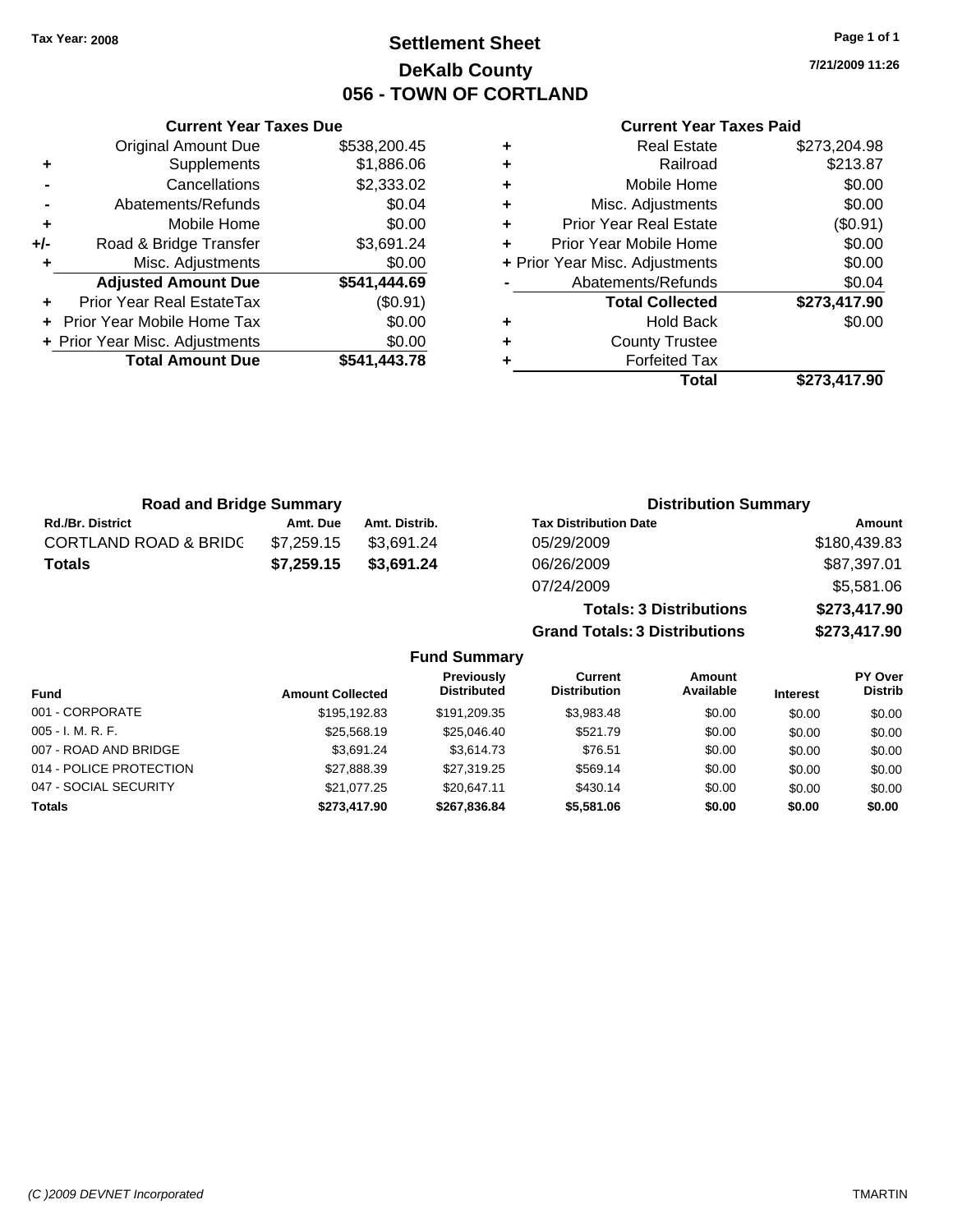## **Settlement Sheet Tax Year: 2008 Page 1 of 1 DeKalb County 057 - CORTLAND LIBRARY**

**7/21/2009 11:26**

|     | <b>Current Year Taxes Due</b>  |              |  |  |  |  |  |
|-----|--------------------------------|--------------|--|--|--|--|--|
|     | <b>Original Amount Due</b>     | \$250,023.94 |  |  |  |  |  |
| ٠   | Supplements                    | \$783.13     |  |  |  |  |  |
|     | Cancellations                  | \$988.38     |  |  |  |  |  |
|     | Abatements/Refunds             | \$0.00       |  |  |  |  |  |
| ٠   | Mobile Home                    | \$0.00       |  |  |  |  |  |
| +/- | Road & Bridge Transfer         | \$0.00       |  |  |  |  |  |
| ٠   | Misc. Adjustments              | \$0.00       |  |  |  |  |  |
|     | <b>Adjusted Amount Due</b>     | \$249,818.69 |  |  |  |  |  |
| ٠   | Prior Year Real EstateTax      | \$0.00       |  |  |  |  |  |
|     | Prior Year Mobile Home Tax     | \$0.00       |  |  |  |  |  |
|     | + Prior Year Misc. Adjustments | \$0.00       |  |  |  |  |  |
|     | <b>Total Amount Due</b>        | \$249.818.69 |  |  |  |  |  |
|     |                                |              |  |  |  |  |  |

## **Current Year Taxes Paid +** Real Estate \$125,204.95 **+** Railroad \$98.03 **+** Mobile Home \$0.00

|   | Total                          | \$125,302.98 |
|---|--------------------------------|--------------|
|   | <b>Forfeited Tax</b>           |              |
| ÷ | <b>County Trustee</b>          |              |
|   | <b>Hold Back</b>               | \$0.00       |
|   | <b>Total Collected</b>         | \$125,302.98 |
|   | Abatements/Refunds             | \$0.00       |
|   | + Prior Year Misc. Adjustments | \$0.00       |
|   | Prior Year Mobile Home         | \$0.00       |
| ÷ | <b>Prior Year Real Estate</b>  | \$0.00       |
|   | Misc. Adjustments              | \$0.00       |

## **Distribution Summary Tax Distribution Date Amount** 05/29/2009 \$82,937.77 06/26/2009 \$39,808.04 07/24/2009 \$2,557.17 **Totals: 3 Distributions \$125,302.98 Grand Totals: 3 Distributions \$125,302.98**

### **Fund Summary**

| <b>Fund</b>                                         | <b>Amount Collected</b> | <b>Previously</b><br><b>Distributed</b> | Current<br><b>Distribution</b> | Amount<br>Available | <b>Interest</b> | <b>PY Over</b><br><b>Distrib</b> |
|-----------------------------------------------------|-------------------------|-----------------------------------------|--------------------------------|---------------------|-----------------|----------------------------------|
| 004 - OPERATIONS & MAINTENANCE                      | \$3,009.28              | \$2,947.86                              | \$61.42                        | \$0.00              | \$0.00          | \$0.00                           |
| $005 - I. M. R. F.$                                 | \$3,009.40              | \$2,947.98                              | \$61.42                        | \$0.00              | \$0.00          | \$0.00                           |
| 016 - LIBRARY (township, municipalities)            | \$113,265.50            | \$110.953.99                            | \$2.311.51                     | \$0.00              | \$0.00          | \$0.00                           |
| 027 - AUDIT                                         | \$754.32                | \$738.93                                | \$15.39                        | \$0.00              | \$0.00          | \$0.00                           |
| 035 - TORT JUDGMENTS, LIABILITY<br><b>INSURANCE</b> | \$2,006.23              | \$1,965.29                              | \$40.94                        | \$0.00              | \$0.00          | \$0.00                           |
| 047 - SOCIAL SECURITY                               | \$3,258.25              | \$3.191.76                              | \$66.49                        | \$0.00              | \$0.00          | \$0.00                           |
| <b>Totals</b>                                       | \$125.302.98            | \$122,745.81                            | \$2,557.17                     | \$0.00              | \$0.00          | \$0.00                           |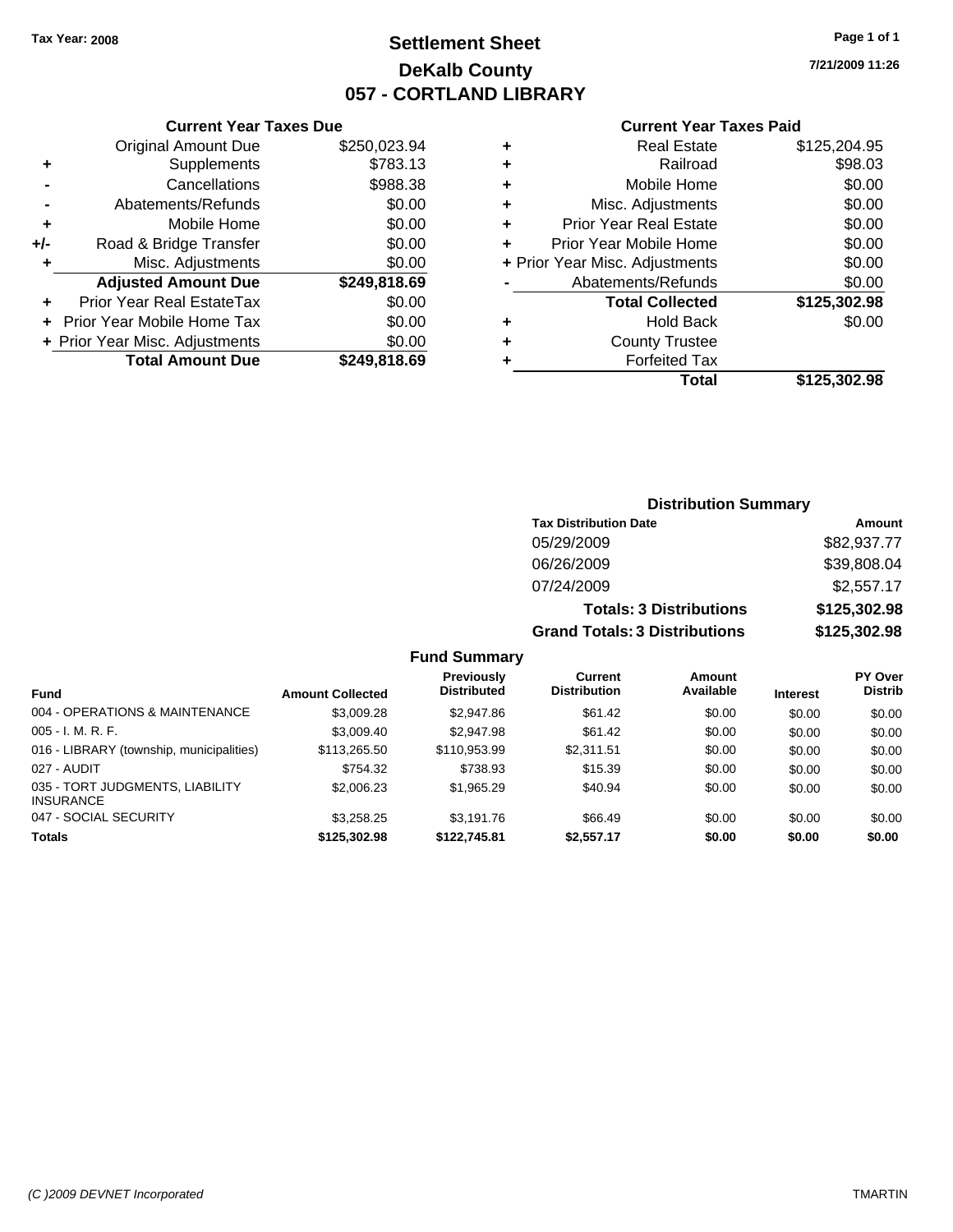## **Settlement Sheet Tax Year: 2008 Page 1 of 1 DeKalb County 058 - CITY OF DEKALB**

**7/21/2009 11:26**

### **Current Year Taxes Paid**

| ٠ | <b>Real Estate</b>             | \$2,072,927.16 |
|---|--------------------------------|----------------|
| ٠ | Railroad                       | \$2,224.62     |
| ٠ | Mobile Home                    | \$0.00         |
| ٠ | Misc. Adjustments              | \$5.05         |
| ٠ | <b>Prior Year Real Estate</b>  | \$343.22       |
|   | Prior Year Mobile Home         | \$0.00         |
|   | + Prior Year Misc. Adjustments | \$0.00         |
|   | Abatements/Refunds             | \$0.00         |
|   | <b>Total Collected</b>         | \$2,075,500.05 |
| ٠ | <b>Hold Back</b>               | \$0.00         |
| ٠ | <b>County Trustee</b>          |                |
|   | <b>Forfeited Tax</b>           |                |
|   | Total                          | \$2.075.500.05 |

|     | <b>Current Year Taxes Due</b>  |                |
|-----|--------------------------------|----------------|
|     | <b>Original Amount Due</b>     | \$3,875,129.94 |
| ٠   | Supplements                    | \$45,754.81    |
|     | Cancellations                  | \$142,221.41   |
|     | Abatements/Refunds             | \$0.00         |
| ٠   | Mobile Home                    | \$0.00         |
| +/- | Road & Bridge Transfer         | \$164,609.29   |
| ٠   | Misc. Adjustments              | \$5.05         |
|     | <b>Adjusted Amount Due</b>     | \$3,943,277.68 |
|     | Prior Year Real EstateTax      | \$343.22       |
|     | Prior Year Mobile Home Tax     | \$0.00         |
|     | + Prior Year Misc. Adjustments | \$0.00         |
|     | <b>Total Amount Due</b>        | \$3,943,620.90 |
|     |                                |                |

| <b>Road and Bridge Summary</b>   |                           |                           | <b>Distribution Summary</b>          |                |
|----------------------------------|---------------------------|---------------------------|--------------------------------------|----------------|
| Rd./Br. District                 | Amt. Due                  | Amt. Distrib.             | <b>Tax Distribution Date</b>         | Amount         |
| AFTON ROAD & BRIDGE              | \$21,627.15               | \$11,139.78               | 05/29/2009                           | \$884,584.60   |
| <b>CORTLAND ROAD &amp; BRIDC</b> | \$493.95                  | \$251.20                  | 06/26/2009                           | \$1,156,468.02 |
| <b>DEKALB ROAD &amp; BRIDGE</b>  | \$302,674.48 \$153,218.31 |                           | 07/24/2009                           | \$34,447.43    |
| Totals                           |                           | \$324,795.58 \$164,609.29 | <b>Totals: 3 Distributions</b>       | \$2,075,500.05 |
|                                  |                           |                           | <b>Grand Totals: 3 Distributions</b> | \$2,075,500.05 |
|                                  |                           |                           | <b>Fund Summary</b>                  |                |
|                                  |                           |                           |                                      |                |

| <b>Fund</b>                 | <b>Amount Collected</b> | <b>Previously</b><br><b>Distributed</b> | Current<br><b>Distribution</b> | <b>Amount</b><br>Available | <b>Interest</b> | <b>PY Over</b><br><b>Distrib</b> |
|-----------------------------|-------------------------|-----------------------------------------|--------------------------------|----------------------------|-----------------|----------------------------------|
| 003 - BONDS AND INTEREST    | \$0.00                  | \$0.00                                  | \$0.00                         | \$0.00                     | \$0.00          | \$0.00                           |
| $005 - I. M. R. F.$         | \$303,734.18            | \$298,672.72                            | \$5,061.46                     | \$0.00                     | \$0.00          | \$0.00                           |
| 007 - ROAD AND BRIDGE       | \$164,609.29            | \$162,005.15                            | \$2,604.14                     | \$0.00                     | \$0.00          | \$0.00                           |
| 013 - FIREFIGHTER'S PENSION | \$866,143.71            | \$851,710.20                            | \$14,433.51                    | \$0.00                     | \$0.00          | \$0.00                           |
| 015 - POLICE PENSION        | \$548,744.77            | \$539,600.43                            | \$9,144.34                     | \$0.00                     | \$0.00          | \$0.00                           |
| 047 - SOCIAL SECURITY       | \$192,268.10            | \$189,064.12                            | \$3,203.98                     | \$0.00                     | \$0.00          | \$0.00                           |
| <b>Totals</b>               | \$2.075.500.05          | \$2.041.052.62                          | \$34,447.43                    | \$0.00                     | \$0.00          | \$0.00                           |
|                             | ---<br>.                |                                         |                                |                            |                 |                                  |

### **Miscellaneous Adjustment Detail**

# **Year Source Account Type Amount Adjustment Description**

**Totals \$5.05 1 entries**

2008 RE - Real Estate Back Tax Collected \$5.05 Eagle Homes Redemption 08-03-400-020 by TBA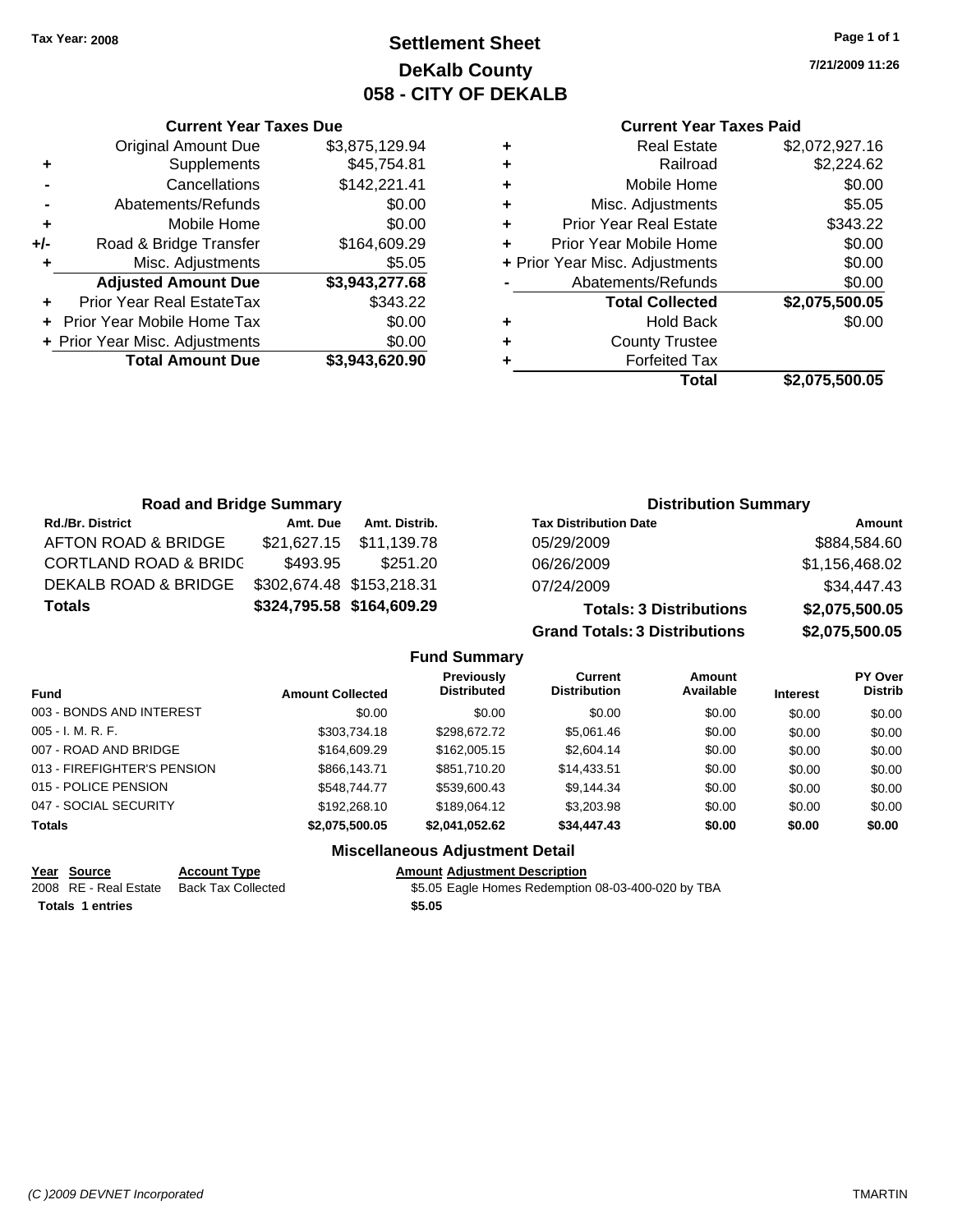## **Settlement Sheet Tax Year: 2008 Page 1 of 1 DeKalb County 059 - DE KALB LIBRARY**

**7/21/2009 11:26**

### **Current Year Taxes Paid**

|     | <b>Current Year Taxes Due</b>  |                |
|-----|--------------------------------|----------------|
|     | <b>Original Amount Due</b>     | \$1,620,466.17 |
| ٠   | Supplements                    | \$15,877.28    |
|     | Cancellations                  | \$56,093.85    |
|     | Abatements/Refunds             | \$0.00         |
| ٠   | Mobile Home                    | \$0.00         |
| +/- | Road & Bridge Transfer         | \$0.00         |
| ٠   | Misc. Adjustments              | \$2.11         |
|     | <b>Adjusted Amount Due</b>     | \$1,580,251.71 |
| ÷   | Prior Year Real EstateTax      | \$114.52       |
|     | Prior Year Mobile Home Tax     | \$0.00         |
|     | + Prior Year Misc. Adjustments | \$0.00         |
|     | <b>Total Amount Due</b>        | \$1,580,366.23 |
|     |                                |                |

| ٠ | <b>Real Estate</b>             | \$798,087.70 |
|---|--------------------------------|--------------|
| ٠ | Railroad                       | \$868.66     |
| ٠ | Mobile Home                    | \$0.00       |
| ٠ | Misc. Adjustments              | \$2.11       |
| ٠ | <b>Prior Year Real Estate</b>  | \$114.52     |
|   | Prior Year Mobile Home         | \$0.00       |
|   | + Prior Year Misc. Adjustments | \$0.00       |
|   | Abatements/Refunds             | \$0.00       |
|   | <b>Total Collected</b>         | \$799,072.99 |
| ٠ | Hold Back                      | \$0.00       |
| ٠ | <b>County Trustee</b>          |              |
| ٠ | <b>Forfeited Tax</b>           |              |
|   | Total                          | \$799.072.99 |
|   |                                |              |

|             |                                          |                         |                                         | <b>Distribution Summary</b>          |                                |                 |                           |
|-------------|------------------------------------------|-------------------------|-----------------------------------------|--------------------------------------|--------------------------------|-----------------|---------------------------|
|             |                                          |                         |                                         | <b>Tax Distribution Date</b>         |                                |                 | Amount                    |
|             |                                          |                         |                                         | 05/29/2009                           |                                |                 | \$342,638.62              |
|             |                                          |                         |                                         | 06/26/2009                           |                                |                 | \$443,118.58              |
|             |                                          |                         |                                         | 07/24/2009                           |                                |                 | \$13,315.79               |
|             |                                          |                         |                                         |                                      | <b>Totals: 3 Distributions</b> |                 | \$799,072.99              |
|             |                                          |                         |                                         | <b>Grand Totals: 3 Distributions</b> |                                |                 | \$799,072.99              |
|             |                                          |                         | <b>Fund Summary</b>                     |                                      |                                |                 |                           |
| <b>Fund</b> |                                          | <b>Amount Collected</b> | <b>Previously</b><br><b>Distributed</b> | Current<br><b>Distribution</b>       | Amount<br>Available            | <b>Interest</b> | PY Over<br><b>Distrib</b> |
|             | 016 - LIBRARY (township, municipalities) | \$799.072.99            | \$785,757.20                            | \$13,315.79                          | \$0.00                         | \$0.00          | \$0.00                    |
| Totals      |                                          | \$799,072.99            | \$785,757.20                            | \$13,315.79                          | \$0.00                         | \$0.00          | \$0.00                    |
|             |                                          |                         | <b>Miscellaneous Adjustment Detail</b>  |                                      |                                |                 |                           |
| Year Source | <b>Account Type</b>                      |                         | <b>Amount Adjustment Description</b>    |                                      |                                |                 |                           |

2008 RE - Real Estate Back Tax Collected \$2.11 Eagle Homes Redemption 08-03-400-020 by TBA **Totals 1 entries** \$2.11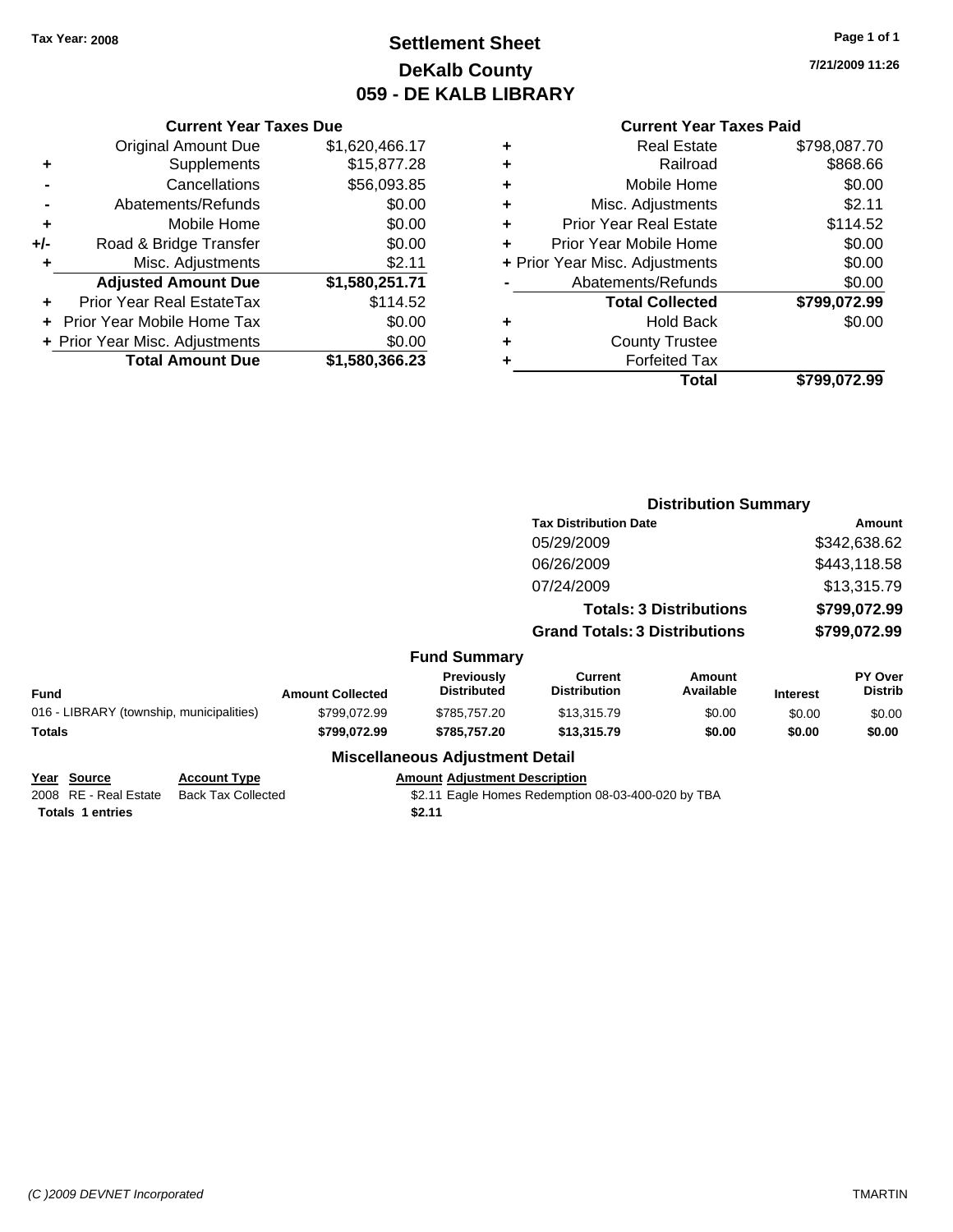# **Settlement Sheet Tax Year: 2008 Page 1 of 1 DeKalb County 060 - DEKALB SSA #3**

**7/21/2009 11:26**

**Current Year Taxes Paid +** Real Estate \$427.42 **+** Railroad \$0.00 **+** Mobile Home \$0.00 **+** Misc. Adjustments \$0.00 **+** Prior Year Real Estate \$0.00 **+** Prior Year Mobile Home \$0.00 **+ Prior Year Misc. Adjustments**  $$0.00$ **-** Abatements/Refunds \$0.00 Total Collected \$427.42 **+** Hold Back \$0.00 **+** County Trustee **+** Forfeited Tax **Total \$427.42**

|     | <b>Current Year Taxes Due</b>  |          |
|-----|--------------------------------|----------|
|     | Original Amount Due            | \$850.14 |
| ٠   | Supplements                    | \$0.00   |
|     | Cancellations                  | \$0.00   |
|     | Abatements/Refunds             | \$0.00   |
| ٠   | Mobile Home                    | \$0.00   |
| +/- | Road & Bridge Transfer         | \$0.00   |
|     | Misc. Adjustments              | \$0.00   |
|     | <b>Adjusted Amount Due</b>     | \$850.14 |
|     | Prior Year Real EstateTax      | \$0.00   |
|     | Prior Year Mobile Home Tax     | \$0.00   |
|     | + Prior Year Misc. Adjustments | \$0.00   |
|     | <b>Total Amount Due</b>        | \$850.14 |
|     |                                |          |

|                            |                         |                                  | <b>Distribution Summary</b>           |                                |                 |                                  |
|----------------------------|-------------------------|----------------------------------|---------------------------------------|--------------------------------|-----------------|----------------------------------|
|                            |                         |                                  | <b>Tax Distribution Date</b>          |                                |                 | Amount                           |
|                            |                         |                                  | 05/29/2009                            |                                |                 | \$183.30                         |
|                            |                         |                                  | 06/26/2009                            |                                |                 | \$244.12                         |
|                            |                         |                                  |                                       | <b>Totals: 2 Distributions</b> |                 | \$427.42                         |
|                            |                         |                                  | <b>Grand Totals: 2 Distributions</b>  |                                |                 | \$427.42                         |
|                            |                         | <b>Fund Summary</b>              |                                       |                                |                 |                                  |
| Fund                       | <b>Amount Collected</b> | Previously<br><b>Distributed</b> | <b>Current</b><br><b>Distribution</b> | <b>Amount</b><br>Available     | <b>Interest</b> | <b>PY Over</b><br><b>Distrib</b> |
| 023 - SPECIAL SERVICE AREA | \$427.42                | \$427.42                         | \$0.00                                | \$0.00                         | \$0.00          | \$0.00                           |
| Totals                     | \$427.42                | \$427.42                         | \$0.00                                | \$0.00                         | \$0.00          | \$0.00                           |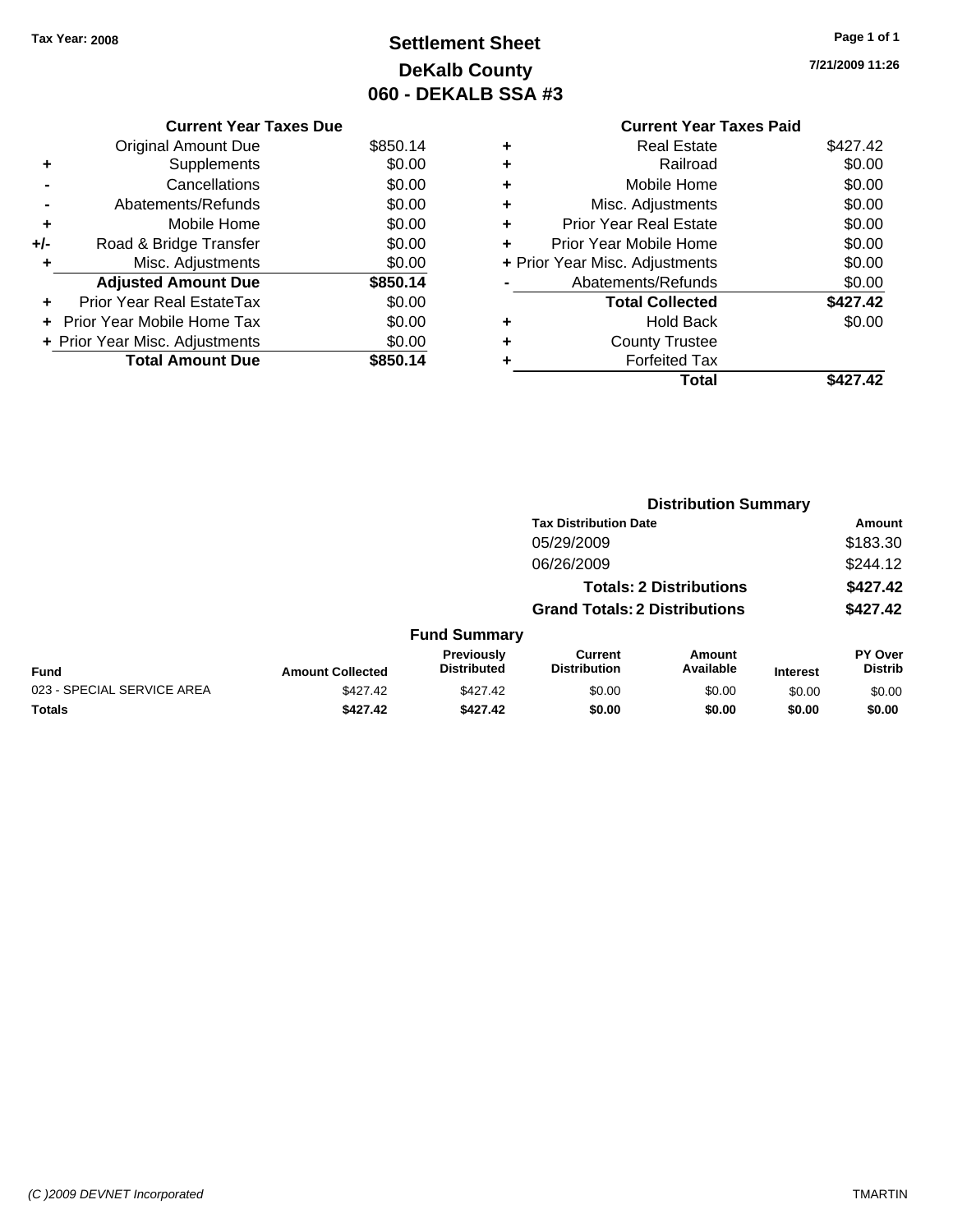# **Settlement Sheet Tax Year: 2008 Page 1 of 1 DeKalb County 061 - DEKALB SSA #4**

**7/21/2009 11:26**

### **Current Year Taxes Due**

|     | <b>Original Amount Due</b>       | \$2,000.36 |
|-----|----------------------------------|------------|
|     | Supplements                      | \$0.00     |
|     | Cancellations                    | \$0.00     |
|     | Abatements/Refunds               | \$0.00     |
| ٠   | Mobile Home                      | \$0.00     |
| +/- | Road & Bridge Transfer           | \$0.00     |
| ٠   | Misc. Adjustments                | \$0.00     |
|     | <b>Adjusted Amount Due</b>       | \$2,000.36 |
|     | <b>Prior Year Real EstateTax</b> | \$0.00     |
|     | + Prior Year Mobile Home Tax     | \$0.00     |
|     | + Prior Year Misc. Adjustments   | \$0.00     |
|     | <b>Total Amount Due</b>          | 00.36      |

# **Current Year Taxes Paid**

|   | Real Estate                    | \$1,025.98 |
|---|--------------------------------|------------|
| ٠ | Railroad                       | \$0.00     |
| ٠ | Mobile Home                    | \$0.00     |
| ٠ | Misc. Adjustments              | \$0.00     |
| ٠ | <b>Prior Year Real Estate</b>  | \$0.00     |
| ٠ | Prior Year Mobile Home         | \$0.00     |
|   | + Prior Year Misc. Adjustments | \$0.00     |
|   | Abatements/Refunds             | \$0.00     |
|   | <b>Total Collected</b>         | \$1,025.98 |
| ٠ | <b>Hold Back</b>               | \$0.00     |
| ٠ | <b>County Trustee</b>          |            |
| ٠ | <b>Forfeited Tax</b>           |            |
|   | Total                          | \$1,025.98 |
|   |                                |            |

|                            |                         |                                  |                                       | <b>Distribution Summary</b>    |                 |                           |
|----------------------------|-------------------------|----------------------------------|---------------------------------------|--------------------------------|-----------------|---------------------------|
|                            |                         |                                  | <b>Tax Distribution Date</b>          |                                |                 | Amount                    |
|                            |                         |                                  | 05/29/2009                            |                                |                 | \$429.41                  |
|                            |                         |                                  | 06/26/2009                            |                                |                 | \$590.95                  |
|                            |                         |                                  | 07/24/2009                            |                                |                 | \$5.62                    |
|                            |                         |                                  |                                       | <b>Totals: 3 Distributions</b> |                 | \$1,025.98                |
|                            |                         |                                  | <b>Grand Totals: 3 Distributions</b>  |                                |                 | \$1,025.98                |
|                            |                         | <b>Fund Summary</b>              |                                       |                                |                 |                           |
| Fund                       | <b>Amount Collected</b> | Previously<br><b>Distributed</b> | <b>Current</b><br><b>Distribution</b> | <b>Amount</b><br>Available     | <b>Interest</b> | PY Over<br><b>Distrib</b> |
| 023 - SPECIAL SERVICE AREA | \$1,025.98              | \$1,020.36                       | \$5.62                                | \$0.00                         | \$0.00          | \$0.00                    |
| Totals                     | \$1,025.98              | \$1,020.36                       | \$5.62                                | \$0.00                         | \$0.00          | \$0.00                    |
|                            |                         |                                  |                                       |                                |                 |                           |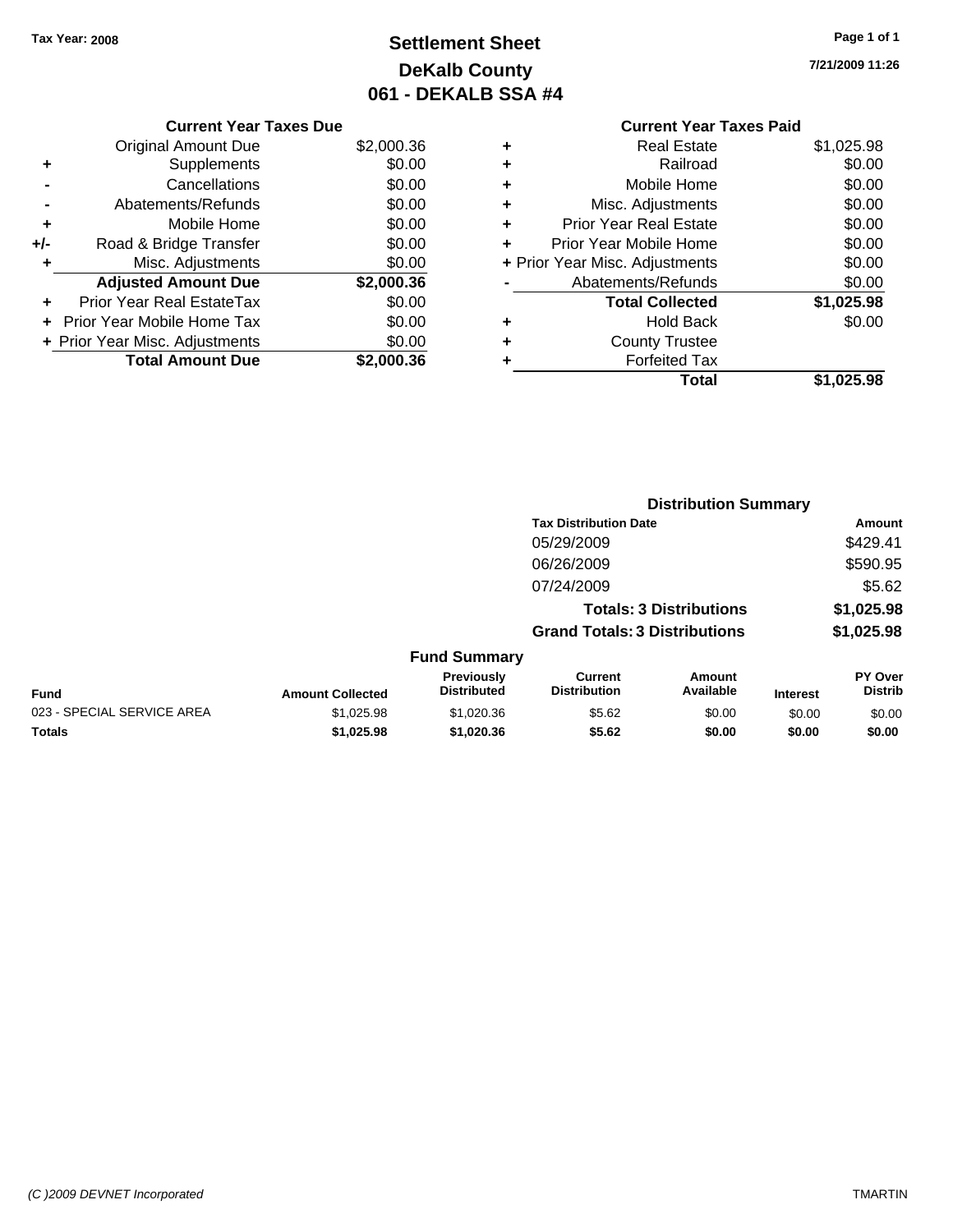**Current Year Taxes Due** Original Amount Due \$612,787.18

**Adjusted Amount Due \$625,706.58**

**Total Amount Due \$625,609.77**

**+** Supplements \$3,831.14 **-** Cancellations \$8,131.77 **-** Abatements/Refunds \$6.00 **+** Mobile Home \$0.00 **+/-** Road & Bridge Transfer \$17,226.03 **+** Misc. Adjustments \$0.00

**+** Prior Year Real EstateTax (\$96.81) **+** Prior Year Mobile Home Tax \$0.00 **+ Prior Year Misc. Adjustments**  $$0.00$ 

# **Settlement Sheet Tax Year: 2008 Page 1 of 1 DeKalb County 062 - CITY OF GENOA**

**7/21/2009 11:26**

## **Current Year Taxes Paid**

| <b>Real Estate</b>             | \$315,920.53 |
|--------------------------------|--------------|
| Railroad                       | \$536.41     |
| Mobile Home                    | \$0.00       |
| Misc. Adjustments              | \$0.00       |
| Prior Year Real Estate         | (\$96.81)    |
| Prior Year Mobile Home         | \$0.00       |
| + Prior Year Misc. Adjustments | \$0.00       |
| Abatements/Refunds             | \$6.00       |
| <b>Total Collected</b>         | \$316,354.13 |
| <b>Hold Back</b>               | \$0.00       |
| <b>County Trustee</b>          |              |
| <b>Forfeited Tax</b>           |              |
| Total                          | \$316.354.13 |
|                                |              |

| <b>Road and Bridge Summary</b> |                         |               |                                         |                                       | <b>Distribution Summary</b>    |                 |                                  |
|--------------------------------|-------------------------|---------------|-----------------------------------------|---------------------------------------|--------------------------------|-----------------|----------------------------------|
| <b>Rd./Br. District</b>        | Amt. Due                | Amt. Distrib. |                                         | <b>Tax Distribution Date</b>          |                                |                 | Amount                           |
| <b>GENOA ROAD &amp; BRIDGE</b> | \$22,463.19             | \$11,488.04   |                                         | 05/29/2009                            |                                |                 | \$175,606.64                     |
| KINGSTON ROAD & BRIDG          | \$11.143.70             | \$5,737.99    |                                         | 06/26/2009                            |                                |                 | \$132,354.17                     |
| <b>Totals</b>                  | \$33,606.89             | \$17,226.03   |                                         | 07/24/2009                            |                                |                 | \$8,393.32                       |
|                                |                         |               |                                         |                                       | <b>Totals: 3 Distributions</b> |                 | \$316,354.13                     |
|                                |                         |               |                                         | <b>Grand Totals: 3 Distributions</b>  |                                |                 | \$316,354.13                     |
|                                |                         |               | <b>Fund Summary</b>                     |                                       |                                |                 |                                  |
| Fund                           | <b>Amount Collected</b> |               | <b>Previously</b><br><b>Distributed</b> | <b>Current</b><br><b>Distribution</b> | Amount<br>Available            | <b>Interest</b> | <b>PY Over</b><br><b>Distrib</b> |
| 001 - CORPORATE                |                         | \$149.564.05  | \$145,562.39                            | \$4,001.66                            | \$0.00                         | \$0.00          | \$0.00                           |
| 003 - BONDS AND INTEREST       |                         | \$0.00        | \$0.00                                  | \$0.00                                | \$0.00                         | \$0.00          | \$0.00                           |
| 007 - ROAD AND BRIDGE          |                         | \$17,226.03   | \$16,836.03                             | \$390.00                              | \$0.00                         | \$0.00          | \$0.00                           |
| 014 - POLICE PROTECTION        |                         | \$149,564.05  | \$145,562.39                            | \$4,001.66                            | \$0.00                         | \$0.00          | \$0.00                           |
| Totals                         |                         | \$316,354.13  | \$307,960.81                            | \$8,393.32                            | \$0.00                         | \$0.00          | \$0.00                           |

**Totals \$5.83 1 entries**

**Year Source Account Type Amount Adjustment Description**

**Abatement Detail**

2008 RE - Real Estate RE Abatement S5.83 Interest on 2006 PTAB-Chamberlain Park Apts. by TBA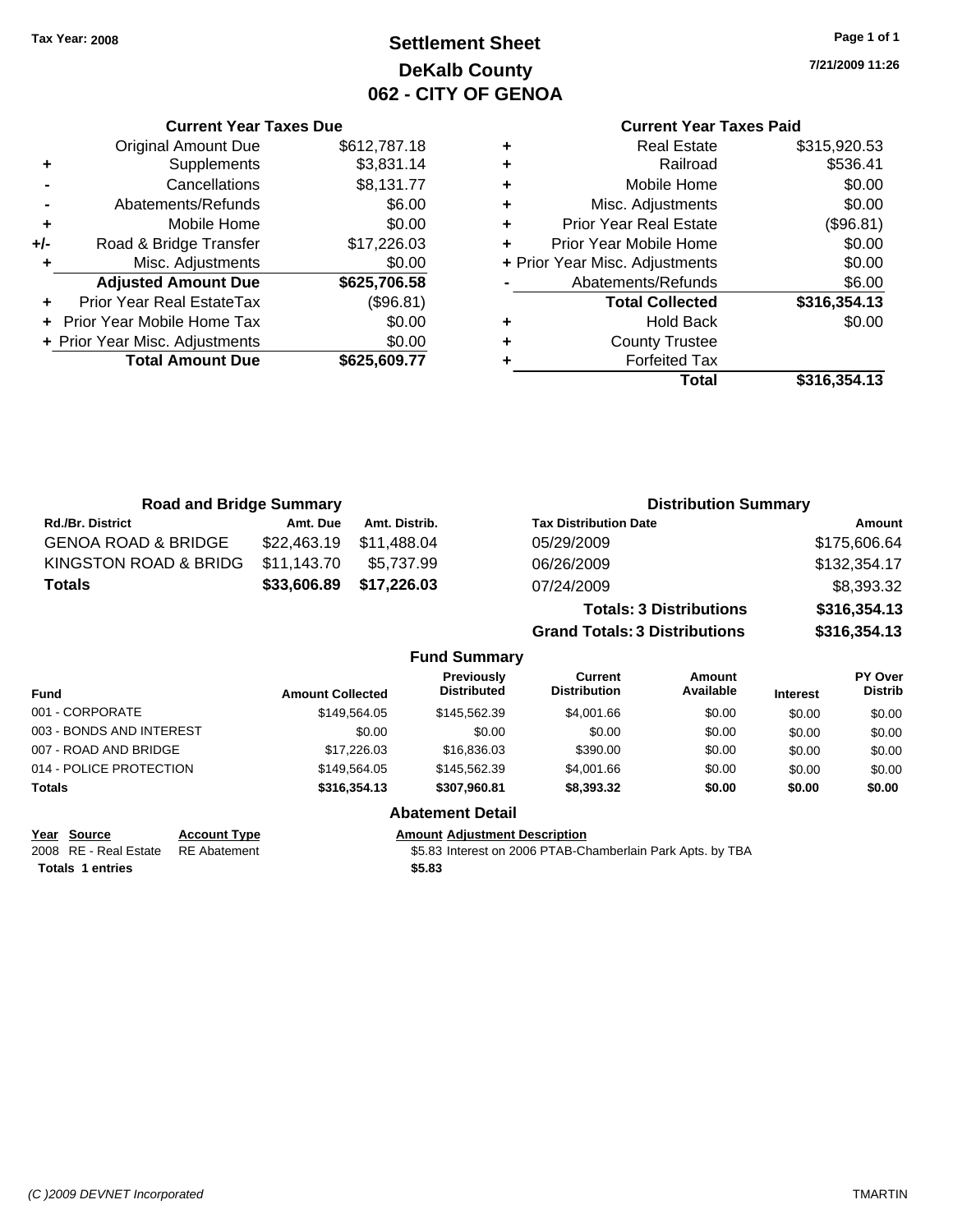## **Settlement Sheet Tax Year: 2008 Page 1 of 1 DeKalb County 063 - VILLAGE OF HINCKLEY**

**7/21/2009 11:26**

### **Current Year Taxes Paid**

|     | <b>Original Amount Due</b>        | \$241,451.59 |
|-----|-----------------------------------|--------------|
| ٠   | Supplements                       | \$413.30     |
|     | Cancellations                     | \$494.23     |
|     | Abatements/Refunds                | \$0.00       |
| ٠   | Mobile Home                       | \$0.00       |
| +/- | Road & Bridge Transfer            | \$23,138.02  |
| ٠   | Misc. Adjustments                 | \$60.20      |
|     | <b>Adjusted Amount Due</b>        | \$264,568.88 |
|     | Prior Year Real EstateTax         | \$0.00       |
|     | <b>Prior Year Mobile Home Tax</b> | \$0.00       |
|     | + Prior Year Misc. Adjustments    | \$0.00       |
|     | <b>Total Amount Due</b>           | \$264,568.88 |
|     |                                   |              |

**Current Year Taxes Due**

| ٠ | <b>Real Estate</b>             | \$147,315.71 |
|---|--------------------------------|--------------|
| ٠ | Railroad                       | \$288.33     |
| ٠ | Mobile Home                    | \$0.00       |
| ٠ | Misc. Adjustments              | \$60.20      |
| ٠ | <b>Prior Year Real Estate</b>  | \$0.00       |
| ٠ | Prior Year Mobile Home         | \$0.00       |
|   | + Prior Year Misc. Adjustments | \$0.00       |
|   | Abatements/Refunds             | \$0.00       |
|   | <b>Total Collected</b>         | \$147,664.24 |
| ٠ | <b>Hold Back</b>               | \$0.00       |
| ٠ | <b>County Trustee</b>          |              |
| ٠ | <b>Forfeited Tax</b>           |              |
|   | Total                          | \$147.664.24 |

**Totals: 3 Distributions \$147,664.24**

**Grand Totals: 3 Distributions \$147,664.24**

| <b>Road and Bridge Summary</b> |             |               | <b>Distribution Summary</b>  |             |  |
|--------------------------------|-------------|---------------|------------------------------|-------------|--|
| <b>Rd./Br. District</b>        | Amt. Due    | Amt. Distrib. | <b>Tax Distribution Date</b> | Amount      |  |
| SQUAW GROVE ROAD & B           | \$44,894.11 | \$23.138.02   | 05/29/2009                   | \$67,980.81 |  |
| <b>Totals</b>                  | \$44.894.11 | \$23,138.02   | 06/26/2009                   | \$76,594.56 |  |
|                                |             |               | 07/24/2009                   | \$3,088.87  |  |

**Fund Summary Fund Interest Amount Collected Distributed PY Over Distrib Amount Available Current Distribution Previously** 001 - CORPORATE \$55,850.28 \$54,654.43 \$1,195.85 \$0.00 \$0.00 \$0.00 005 - I. M. R. F. Charles Communication (St. 18,645.93 \$18,645.93 \$18,246.69 \$399.24 \$0.00 \$0.00 \$0.00 \$0.00 007 - ROAD AND BRIDGE 60.00 \$23,138.02 \$22,715.46 \$422.56 \$0.00 \$0.00 \$0.00 \$0.00 014 - POLICE PROTECTION \$15,882.94 \$15,882.94 \$15,542.86 \$340.08 \$0.00 \$0.00 \$0.00 027 - AUDIT \$4,027.30 \$3,941.07 \$86.23 \$0.00 \$0.00 \$0.00 035 - TORT JUDGEMENTS/LIABILITY INS \$6,982.68 \$6,833.17 \$149.51 \$0.00 \$0.00 \$0.00 047 - SOCIAL SECURITY \$16,346.68 \$15,996.67 \$350.01 \$0.00 \$0.00 \$0.00 \$0.00 048 - SCHOOL CROSSING GUARDS \$2,590.64 \$2,535.17 \$55.47 \$0.00 \$0.00 \$0.00 \$0.00 062 - WORKERS COMPENSATION \$4,199.77 \$4,109.85 \$89.92 \$0.00 \$0.00 \$0.00 \$0.00 **Totals \$147,664.24 \$144,575.37 \$3,088.87 \$0.00 \$0.00 \$0.00**

### **Miscellaneous Adjustment Detail**

| Year Source             | <b>Account Type</b>                        | <b>Amount Adiustment Description</b>                         |
|-------------------------|--------------------------------------------|--------------------------------------------------------------|
|                         | 2008 RE - Real Estate Paymt In Lieu of Tax | \$60.20 Housing Authority-Shabbona Seguoya Apartments by TBA |
| <b>Totals 1 entries</b> |                                            | \$60.20                                                      |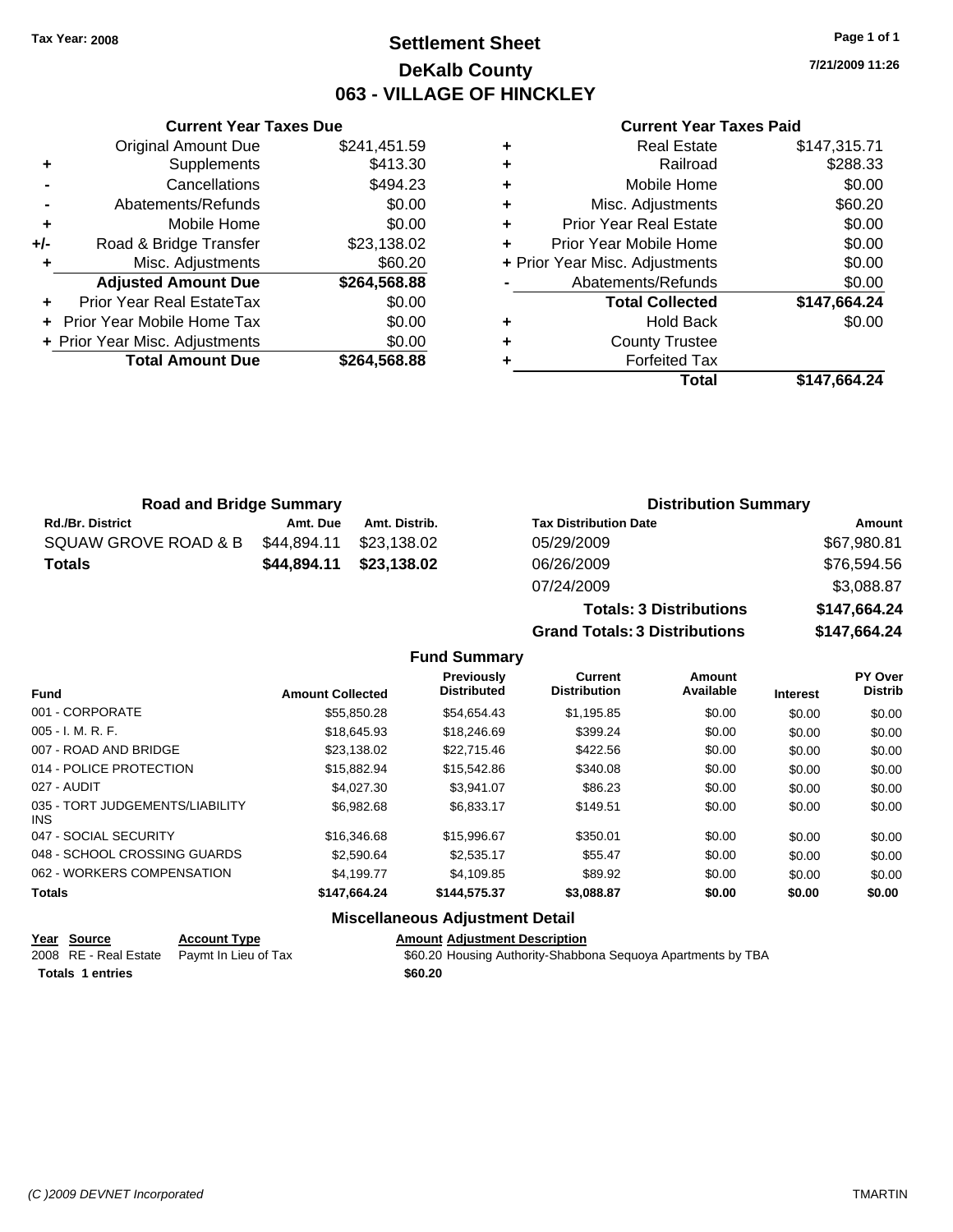## **Settlement Sheet Tax Year: 2008 Page 1 of 1 DeKalb County 064 - VILLAGE OF KINGSTON**

**7/21/2009 11:26**

### **Current Year Taxes Paid**

|     | <b>Current Year Taxes Due</b>  |              |
|-----|--------------------------------|--------------|
|     | <b>Original Amount Due</b>     | \$134,896.91 |
| ٠   | Supplements                    | \$936.36     |
|     | Cancellations                  | \$1,349.53   |
|     | Abatements/Refunds             | \$0.00       |
| ٠   | Mobile Home                    | \$0.00       |
| +/- | Road & Bridge Transfer         | \$8,183.38   |
| ٠   | Misc. Adjustments              | \$0.00       |
|     | <b>Adjusted Amount Due</b>     | \$142,667.12 |
|     | Prior Year Real EstateTax      | \$0.00       |
|     | Prior Year Mobile Home Tax     | \$0.00       |
|     | + Prior Year Misc. Adjustments | \$0.00       |
|     | <b>Total Amount Due</b>        | \$142,667.12 |
|     |                                |              |

| ٠ | <b>Real Estate</b>             | \$77,964.70 |
|---|--------------------------------|-------------|
| ٠ | Railroad                       | \$203.06    |
| ٠ | Mobile Home                    | \$0.00      |
| ٠ | Misc. Adjustments              | \$0.00      |
| ÷ | <b>Prior Year Real Estate</b>  | \$0.00      |
| ٠ | Prior Year Mobile Home         | \$0.00      |
|   | + Prior Year Misc. Adjustments | \$0.00      |
|   | Abatements/Refunds             | \$0.00      |
|   | <b>Total Collected</b>         | \$78,167.76 |
| ٠ | <b>Hold Back</b>               | \$0.00      |
| ٠ | <b>County Trustee</b>          |             |
|   | <b>Forfeited Tax</b>           |             |
|   | Total                          | \$78.167.76 |

| <b>Road and Bridge Summary</b> |             |               | <b>Distribution Summary</b>  |             |  |
|--------------------------------|-------------|---------------|------------------------------|-------------|--|
| <b>Rd./Br. District</b>        | Amt. Due    | Amt. Distrib. | <b>Tax Distribution Date</b> | Amount      |  |
| KINGSTON ROAD & BRIDG          | \$15.894.16 | \$8.183.38    | 05/29/2009                   | \$35,498.97 |  |
| <b>Totals</b>                  | \$15,894.16 | \$8,183.38    | 06/26/2009                   | \$40,079.21 |  |
|                                |             |               | 07/24/2009                   | \$258058    |  |

| <u>UUIZUIZUUJ</u>                    | 1 2. ت ا <b>ب</b> اب |
|--------------------------------------|----------------------|
| 07/24/2009                           | \$2,589.58           |
| <b>Totals: 3 Distributions</b>       | \$78.167.76          |
| <b>Grand Totals: 3 Distributions</b> | \$78,167,76          |
|                                      |                      |

**Fund Summary**

|                                         |                         | Previously<br><b>Distributed</b> | <b>Current</b><br><b>Distribution</b> | Amount<br>Available |                 | <b>PY Over</b><br><b>Distrib</b> |
|-----------------------------------------|-------------------------|----------------------------------|---------------------------------------|---------------------|-----------------|----------------------------------|
| <b>Fund</b>                             | <b>Amount Collected</b> |                                  |                                       |                     | <b>Interest</b> |                                  |
| 001 - CORPORATE                         | \$25,539.75             | \$24,667.45                      | \$872.30                              | \$0.00              | \$0.00          | \$0.00                           |
| $005 - I. M. R. F.$                     | \$5.554.25              | \$5.364.54                       | \$189.71                              | \$0.00              | \$0.00          | \$0.00                           |
| 007 - ROAD AND BRIDGE                   | \$8.183.38              | \$7.984.08                       | \$199.30                              | \$0.00              | \$0.00          | \$0.00                           |
| 014 - POLICE PROTECTION                 | \$8,757.98              | \$8,458.86                       | \$299.12                              | \$0.00              | \$0.00          | \$0.00                           |
| 025 - GARBAGE DISPOSAL                  | \$3,055.58              | \$2.951.22                       | \$104.36                              | \$0.00              | \$0.00          | \$0.00                           |
| 027 - AUDIT                             | \$2.916.67              | \$2,817.06                       | \$99.61                               | \$0.00              | \$0.00          | \$0.00                           |
| 031 - WORKING CASH                      | \$86.01                 | \$83.07                          | \$2.94                                | \$0.00              | \$0.00          | \$0.00                           |
| 035 - TORT JUDGEMENTS/LIABILITY<br>INS. | \$20,128.35             | \$19,440.88                      | \$687.47                              | \$0.00              | \$0.00          | \$0.00                           |
| 047 - SOCIAL SECURITY                   | \$3.945.79              | \$3.811.02                       | \$134.77                              | \$0.00              | \$0.00          | \$0.00                           |
| <b>Totals</b>                           | \$78,167.76             | \$75,578.18                      | \$2,589.58                            | \$0.00              | \$0.00          | \$0.00                           |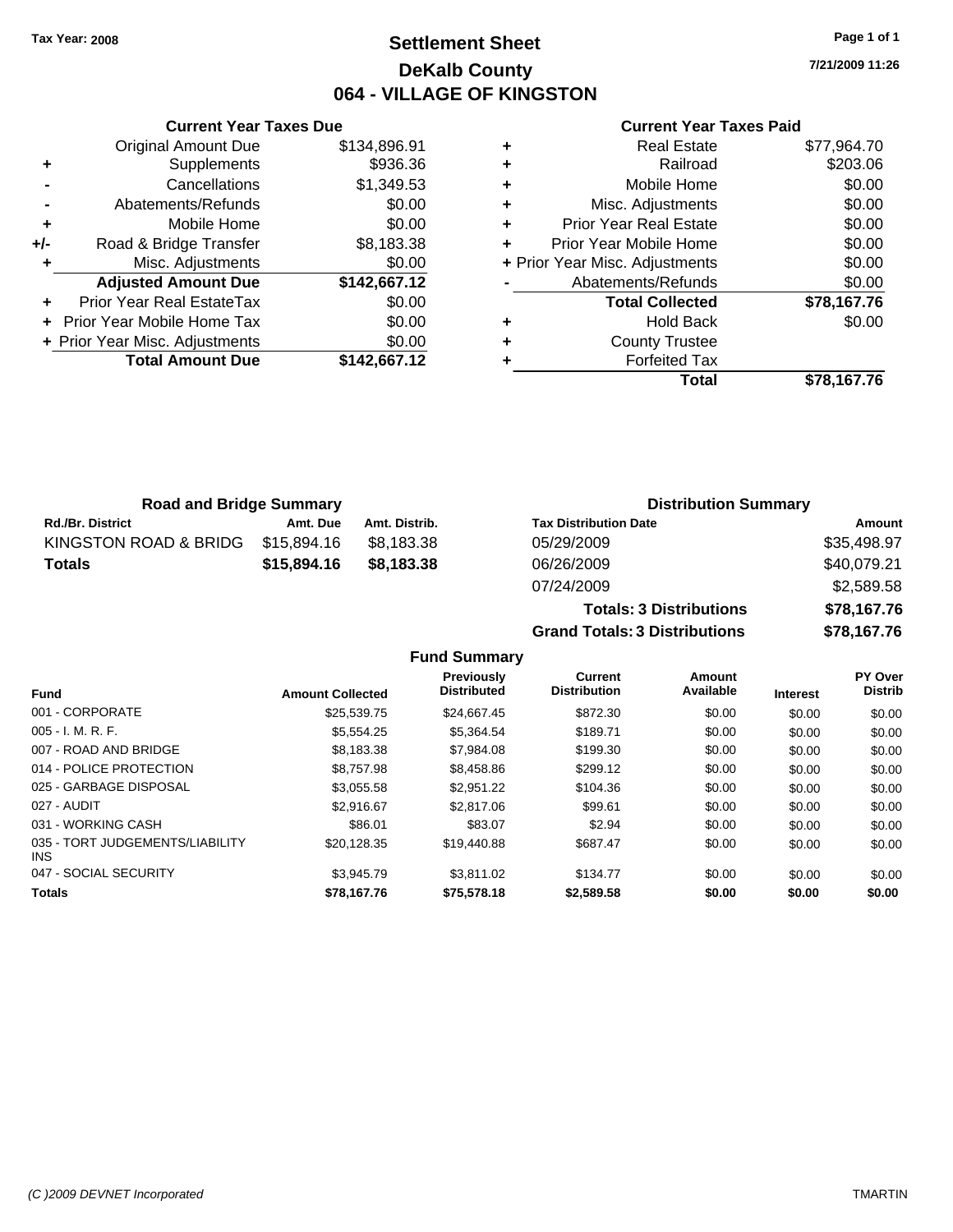## **Settlement Sheet Tax Year: 2008 Page 1 of 1 DeKalb County 065 - VILLAGE OF KIRKLAND**

**7/21/2009 11:26**

### **Current Year Taxes Paid**

| ٠<br>٠ | <b>County Trustee</b><br><b>Forfeited Tax</b> |                                |
|--------|-----------------------------------------------|--------------------------------|
|        |                                               |                                |
|        |                                               |                                |
| ٠      | <b>Hold Back</b>                              | \$0.00                         |
|        | <b>Total Collected</b>                        | \$102,995.44                   |
|        | Abatements/Refunds                            | \$2.22                         |
|        |                                               | \$0.00                         |
| ٠      | Prior Year Mobile Home                        | \$0.00                         |
| ÷      | <b>Prior Year Real Estate</b>                 | (\$37.90)                      |
| ٠      | Misc. Adjustments                             | \$0.00                         |
| ٠      | Mobile Home                                   | \$0.00                         |
| ٠      | Railroad                                      | \$205.99                       |
| ٠      | <b>Real Estate</b>                            | \$102,829.57                   |
|        |                                               | + Prior Year Misc. Adjustments |

| ٠   | Supplements                    | \$1,147.33   |
|-----|--------------------------------|--------------|
|     | Cancellations                  | \$1,311.40   |
|     | Abatements/Refunds             | \$2.22       |
| ٠   | Mobile Home                    | \$0.00       |
| +/- | Road & Bridge Transfer         | \$14,082.30  |
| ٠   | Misc. Adjustments              | \$0.00       |
|     | <b>Adjusted Amount Due</b>     | \$189,177.54 |
| ٠   | Prior Year Real EstateTax      | (\$37.90)    |
|     | + Prior Year Mobile Home Tax   | \$0.00       |
|     | + Prior Year Misc. Adjustments | \$0.00       |
|     | <b>Total Amount Due</b>        | \$189,139.64 |

**Current Year Taxes Due**

| <b>Road and Bridge Summary</b>    |          |               | <b>Distribution Summary</b>    |              |
|-----------------------------------|----------|---------------|--------------------------------|--------------|
| <b>Rd./Br. District</b>           | Amt. Due | Amt. Distrib. | <b>Tax Distribution Date</b>   | Amount       |
| <b>FRANKLIN ROAD &amp; BRIDGI</b> |          |               | 05/29/2009                     | \$60,307.99  |
| <b>Totals</b>                     |          |               | 06/26/2009                     | \$41,052.88  |
|                                   |          |               | 07/24/2009                     | \$1.634.57   |
|                                   |          |               | <b>Totals: 3 Distributions</b> | \$102,995.44 |

**Grand Totals: 3 Distributions \$102,995.44**

| <b>Fund Summary</b> |  |
|---------------------|--|
|---------------------|--|

| <b>Fund</b>                             | <b>Amount Collected</b> | <b>Previously</b><br><b>Distributed</b> | <b>Current</b><br><b>Distribution</b> | Amount<br>Available | <b>Interest</b> | PY Over<br><b>Distrib</b> |
|-----------------------------------------|-------------------------|-----------------------------------------|---------------------------------------|---------------------|-----------------|---------------------------|
| 001 - CORPORATE                         | \$32,415.16             | \$31,892.85                             | \$522.31                              | \$0.00              | \$0.00          | \$0.00                    |
| 003 - BONDS AND INTEREST                | \$0.00                  | \$0.00                                  | \$0.00                                | \$0.00              | \$0.00          | \$0.00                    |
| 007 - ROAD AND BRIDGE                   | \$14.082.30             | \$13,880.40                             | \$201.90                              | \$0.00              | \$0.00          | \$0.00                    |
| 014 - POLICE PROTECTION                 | \$14,953.14             | \$14,712.20                             | \$240.94                              | \$0.00              | \$0.00          | \$0.00                    |
| 025 - GARBAGE DISPOSAL                  | \$27.018.31             | \$26,582.96                             | \$435.35                              | \$0.00              | \$0.00          | \$0.00                    |
| 027 - AUDIT                             | \$4,238,65              | \$4.170.35                              | \$68.30                               | \$0.00              | \$0.00          | \$0.00                    |
| 035 - TORT JUDGEMENTS/LIABILITY<br>INS. | \$10.287.88             | \$10.122.11                             | \$165.77                              | \$0.00              | \$0.00          | \$0.00                    |
| <b>Totals</b>                           | \$102.995.44            | \$101.360.87                            | \$1.634.57                            | \$0.00              | \$0.00          | \$0.00                    |
|                                         |                         | <b>Abatement Detail</b>                 |                                       |                     |                 |                           |

| Year Source                        | <b>Account Type</b> | Amount |
|------------------------------------|---------------------|--------|
| 2008 RE - Real Estate RE Abatement |                     | \$2.04 |
| <b>Totals 1 entries</b>            |                     | \$2.04 |

**Amount Adjustment Description** \$2.04 Interest on 2006 PTAB Galbriath by TBA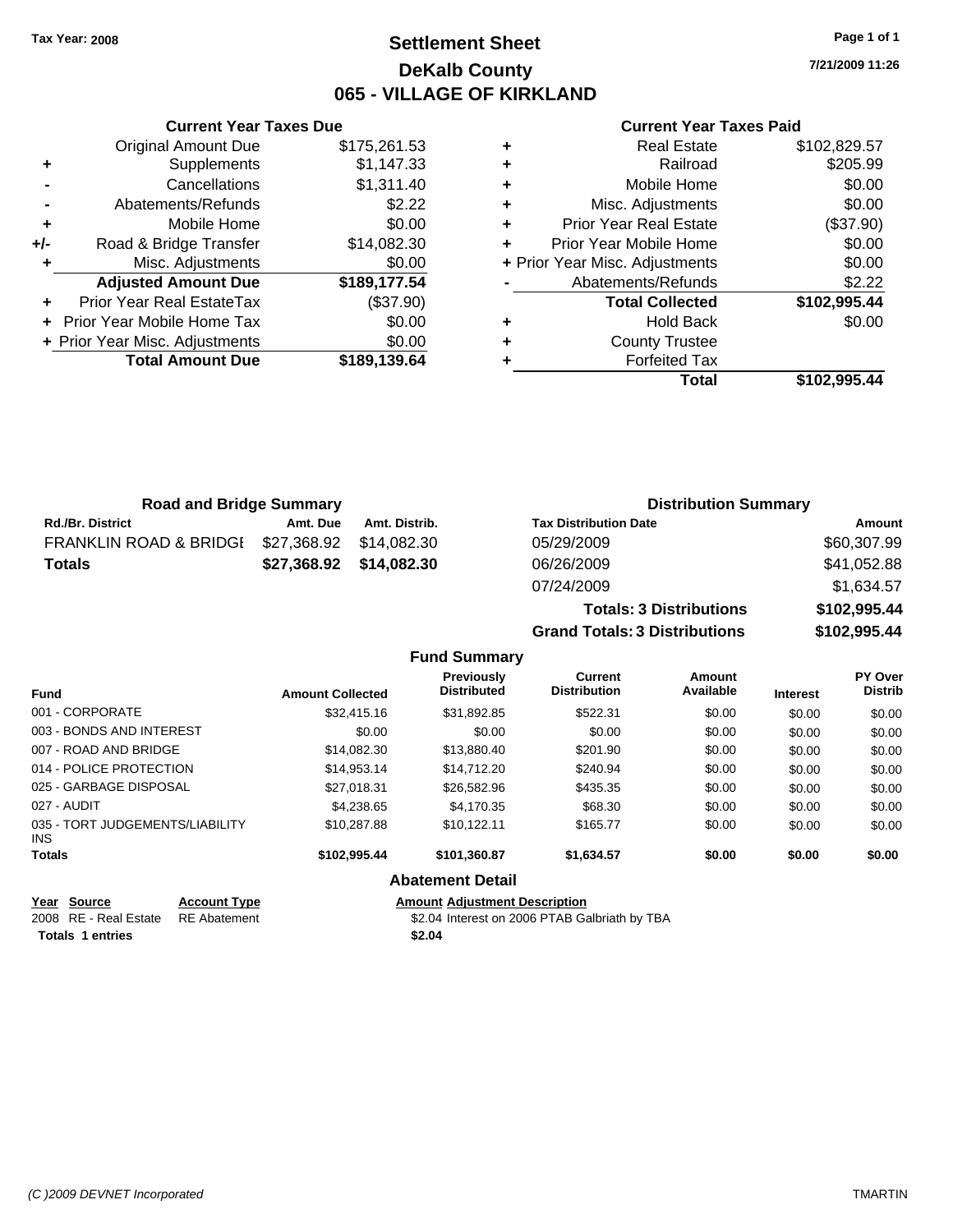## **Settlement Sheet Tax Year: 2008 Page 1 of 1 DeKalb County 066 - KIRKLAND LIBRARY**

**7/21/2009 11:26**

### **Current Year Taxes Paid**

|     | <b>Current Year Taxes Due</b>  |             |
|-----|--------------------------------|-------------|
|     | <b>Original Amount Due</b>     | \$42,700.47 |
| ٠   | Supplements                    | \$233.30    |
|     | Cancellations                  | \$264.80    |
|     | Abatements/Refunds             | \$0.50      |
| ٠   | Mobile Home                    | \$0.00      |
| +/- | Road & Bridge Transfer         | \$0.00      |
|     | Misc. Adjustments              | \$0.00      |
|     | <b>Adjusted Amount Due</b>     | \$42,668.47 |
|     | Prior Year Real EstateTax      | (\$8.43)    |
|     | Prior Year Mobile Home Tax     | \$0.00      |
|     | + Prior Year Misc. Adjustments | \$0.00      |
|     | <b>Total Amount Due</b>        | \$42,660.04 |
|     |                                |             |

|   | <b>Real Estate</b>             | \$21,628.16 |
|---|--------------------------------|-------------|
| ٠ | Railroad                       | \$43.40     |
| ٠ | Mobile Home                    | \$0.00      |
| ٠ | Misc. Adjustments              | \$0.00      |
| ٠ | <b>Prior Year Real Estate</b>  | (\$8.43)    |
| ÷ | Prior Year Mobile Home         | \$0.00      |
|   | + Prior Year Misc. Adjustments | \$0.00      |
|   | Abatements/Refunds             | \$0.50      |
|   | <b>Total Collected</b>         | \$21,662.63 |
| ٠ | <b>Hold Back</b>               | \$0.00      |
|   | <b>County Trustee</b>          |             |
| ٠ | <b>Forfeited Tax</b>           |             |
|   | Total                          | \$21,662.63 |
|   |                                |             |

|                                          |                         |                                  | <b>Distribution Summary</b>          |                                |                 |                                  |
|------------------------------------------|-------------------------|----------------------------------|--------------------------------------|--------------------------------|-----------------|----------------------------------|
|                                          |                         |                                  | <b>Tax Distribution Date</b>         |                                |                 | <b>Amount</b>                    |
|                                          |                         |                                  | 05/29/2009                           |                                |                 | \$12,905.14                      |
|                                          |                         |                                  | 06/26/2009                           |                                |                 | \$8,408.41                       |
|                                          |                         |                                  | 07/24/2009                           |                                |                 | \$349.08                         |
|                                          |                         |                                  |                                      | <b>Totals: 3 Distributions</b> |                 | \$21,662.63                      |
|                                          |                         |                                  | <b>Grand Totals: 3 Distributions</b> |                                |                 | \$21,662.63                      |
|                                          |                         | <b>Fund Summary</b>              |                                      |                                |                 |                                  |
| Fund                                     | <b>Amount Collected</b> | Previously<br><b>Distributed</b> | Current<br><b>Distribution</b>       | Amount<br>Available            | <b>Interest</b> | <b>PY Over</b><br><b>Distrib</b> |
| 005 - I. M. R. F.                        | \$4.75                  | \$4.67                           | \$0.08                               | \$0.00                         | \$0.00          | \$0.00                           |
| 016 - LIBRARY (township, municipalities) | \$20,765.28             | \$20,430.66                      | \$334.62                             | \$0.00                         | \$0.00          | \$0.00                           |
| 047 - SOCIAL SECURITY                    | \$892.60                | \$878.22                         | \$14.38                              | \$0.00                         | \$0.00          | \$0.00                           |
| Totals                                   | \$21,662.63             | \$21,313.55                      | \$349.08                             | \$0.00                         | \$0.00          | \$0.00                           |
|                                          |                         |                                  |                                      |                                |                 |                                  |

**Year Source Account Type Amount Adjustment Description** 2008 RE - Real Estate RE Abatement **1996** 80.50 Interest on 2006 PTAB Galbriath by TBA **Totals 1 entries** \$0.50

**Abatement Detail**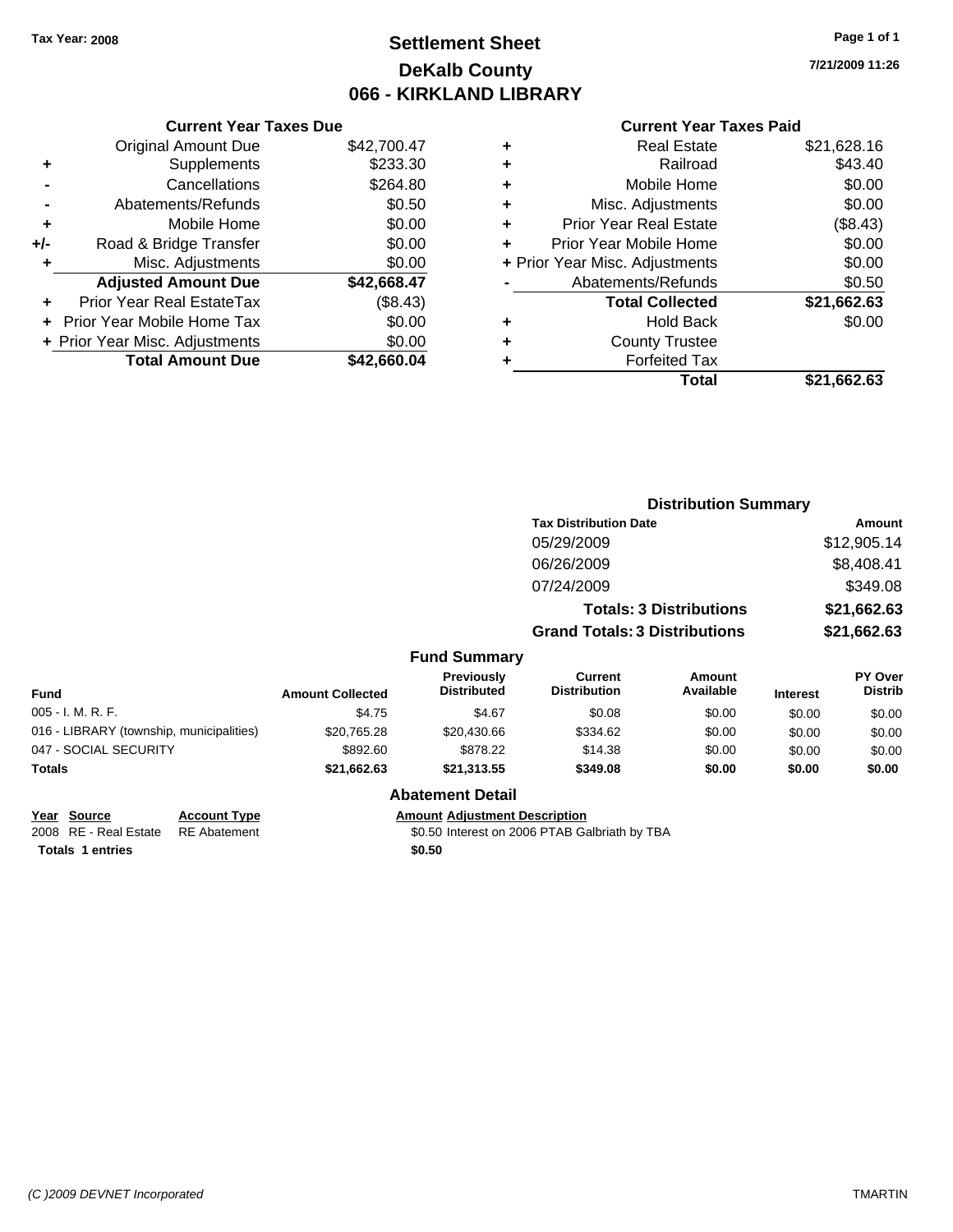# **Settlement Sheet Tax Year: 2008 Page 1 of 1 DeKalb County 067 - VILLAGE OF LEE**

**7/21/2009 11:26**

## **Current Year Taxes Paid**

|     | <b>Current Year Taxes Due</b>     |            |  |
|-----|-----------------------------------|------------|--|
|     | Original Amount Due               | \$8,545.93 |  |
| ٠   | Supplements                       | \$136.65   |  |
|     | Cancellations                     | \$142.51   |  |
|     | Abatements/Refunds                | \$0.00     |  |
|     | Mobile Home                       | \$0.00     |  |
| +/- | Road & Bridge Transfer            | \$993.48   |  |
|     | Misc. Adjustments                 | \$7.13     |  |
|     | <b>Adjusted Amount Due</b>        | \$9,540.68 |  |
|     | Prior Year Real EstateTax         | \$0.00     |  |
|     | <b>Prior Year Mobile Home Tax</b> | \$0.00     |  |
|     | + Prior Year Misc. Adjustments    | \$0.00     |  |
|     | <b>Total Amount Due</b>           | \$9,540.68 |  |
|     |                                   |            |  |

| ٠ | <b>Real Estate</b>             | \$4,791.77 |
|---|--------------------------------|------------|
| ٠ | Railroad                       | \$67.35    |
| ٠ | Mobile Home                    | \$0.00     |
| ٠ | Misc. Adjustments              | \$7.13     |
| ÷ | <b>Prior Year Real Estate</b>  | \$0.00     |
| ÷ | Prior Year Mobile Home         | \$0.00     |
|   | + Prior Year Misc. Adjustments | \$0.00     |
|   | Abatements/Refunds             | \$0.00     |
|   | <b>Total Collected</b>         | \$4,866.25 |
| ٠ | <b>Hold Back</b>               | \$0.00     |
| ٠ | <b>County Trustee</b>          |            |
| ٠ | <b>Forfeited Tax</b>           |            |
|   | Total                          | \$4,866.25 |
|   |                                |            |

**Totals: 3 Distributions \$4,866.25**

**Grand Totals: 3 Distributions \$4,866.25**

| <b>Road and Bridge Summary</b> |            |               | <b>Distribution Summary</b>  |            |  |
|--------------------------------|------------|---------------|------------------------------|------------|--|
| <b>Rd./Br. District</b>        | Amt. Due   | Amt. Distrib. | <b>Tax Distribution Date</b> | Amount     |  |
| SHABBONA ROAD & BRIDC          | \$1.956.62 | \$993.48      | 05/29/2009                   | \$2,735.12 |  |
| Totals                         | \$1.956.62 | \$993.48      | 06/26/2009                   | \$2,009.98 |  |
|                                |            |               | 07/24/2009                   | \$121.15   |  |

|                                        |                         | <b>Fund Summary</b>                     |                                |                     |                 |                           |
|----------------------------------------|-------------------------|-----------------------------------------|--------------------------------|---------------------|-----------------|---------------------------|
| Fund                                   | <b>Amount Collected</b> | <b>Previously</b><br><b>Distributed</b> | Current<br><b>Distribution</b> | Amount<br>Available | <b>Interest</b> | PY Over<br><b>Distrib</b> |
| 001 - CORPORATE                        | \$1.659.94              | \$1.615.11                              | \$44.83                        | \$0.00              | \$0.00          | \$0.00                    |
| 007 - ROAD AND BRIDGE                  | \$993.48                | \$976.93                                | \$16.55                        | \$0.00              | \$0.00          | \$0.00                    |
| 025 - GARBAGE DISPOSAL                 | \$533.02                | \$518.62                                | \$14.40                        | \$0.00              | \$0.00          | \$0.00                    |
| 027 - AUDIT                            | \$384.39                | \$374.01                                | \$10.38                        | \$0.00              | \$0.00          | \$0.00                    |
| 035 - TORT JUDGEMENTS/LIABILITY<br>INS | \$1.106.79              | \$1.076.89                              | \$29.90                        | \$0.00              | \$0.00          | \$0.00                    |
| 072 - WATERWORKS SYSTEM                | \$188.63                | \$183.54                                | \$5.09                         | \$0.00              | \$0.00          | \$0.00                    |
| Totals                                 | \$4,866.25              | \$4,745.10                              | \$121.15                       | \$0.00              | \$0.00          | \$0.00                    |
|                                        |                         | Miccellenceus Adjustment Detail         |                                |                     |                 |                           |

### **Miscellaneous Adjustment Detail**

### **Year Source Account Type Amount Adjustment Description**

2008 RE - Real Estate Real Estate Tax \$7.13 Maness Redemption 13-06-331-005 by TBA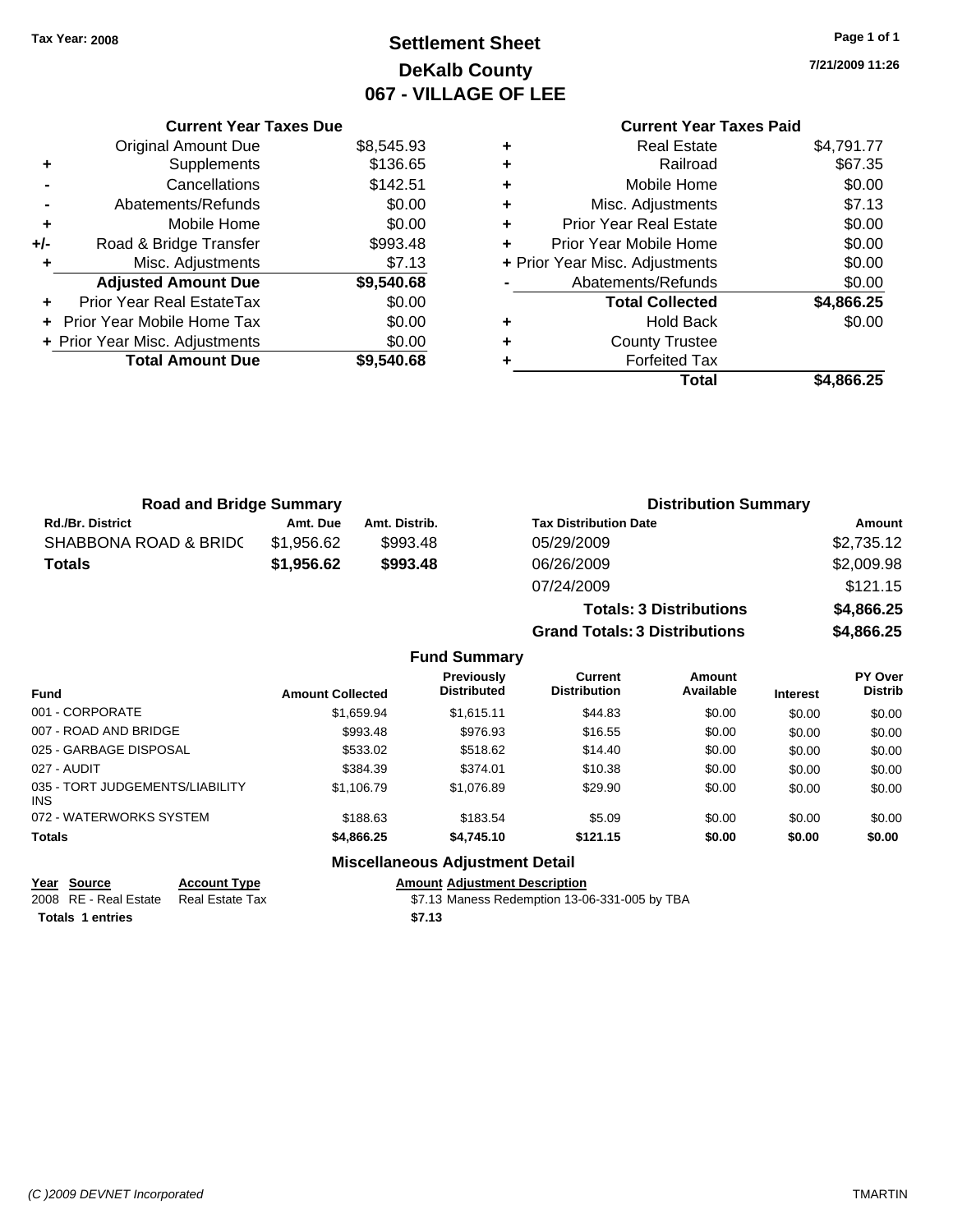## **Settlement Sheet Tax Year: 2008 Page 1 of 1 DeKalb County 068 - VILLAGE OF MALTA**

**7/21/2009 11:26**

### **Current Year Taxes Paid**

|     | <b>Current Year Taxes Due</b>  |              |  |  |  |
|-----|--------------------------------|--------------|--|--|--|
|     | <b>Original Amount Due</b>     | \$105,786.74 |  |  |  |
| ٠   | Supplements                    | \$1,068.74   |  |  |  |
|     | Cancellations                  | \$1,411.57   |  |  |  |
|     | Abatements/Refunds             | \$0.00       |  |  |  |
| ٠   | Mobile Home                    | \$0.00       |  |  |  |
| +/- | Road & Bridge Transfer         | \$7,927.25   |  |  |  |
| ٠   | Misc. Adjustments              | \$0.00       |  |  |  |
|     | <b>Adjusted Amount Due</b>     | \$113,371.16 |  |  |  |
|     | Prior Year Real EstateTax      | \$0.00       |  |  |  |
|     | Prior Year Mobile Home Tax     | \$0.00       |  |  |  |
|     | + Prior Year Misc. Adjustments | \$0.00       |  |  |  |
|     | <b>Total Amount Due</b>        | \$113,371.16 |  |  |  |
|     |                                |              |  |  |  |

|          | \$61,314.54                                                                                                                                                                                                                                                              |
|----------|--------------------------------------------------------------------------------------------------------------------------------------------------------------------------------------------------------------------------------------------------------------------------|
| Railroad | \$184.32                                                                                                                                                                                                                                                                 |
|          | \$0.00                                                                                                                                                                                                                                                                   |
|          | \$0.00                                                                                                                                                                                                                                                                   |
|          | \$0.00                                                                                                                                                                                                                                                                   |
|          | \$0.00                                                                                                                                                                                                                                                                   |
|          | \$0.00                                                                                                                                                                                                                                                                   |
|          | \$0.00                                                                                                                                                                                                                                                                   |
|          | \$61,498.86                                                                                                                                                                                                                                                              |
|          | \$0.00                                                                                                                                                                                                                                                                   |
|          |                                                                                                                                                                                                                                                                          |
|          |                                                                                                                                                                                                                                                                          |
| Total    | \$61,498.86                                                                                                                                                                                                                                                              |
|          | <b>Real Estate</b><br>Mobile Home<br>Misc. Adjustments<br><b>Prior Year Real Estate</b><br>Prior Year Mobile Home<br>+ Prior Year Misc. Adjustments<br>Abatements/Refunds<br><b>Total Collected</b><br><b>Hold Back</b><br><b>County Trustee</b><br><b>Forfeited Tax</b> |

|                         | <b>Road and Bridge Summary</b> |               | <b>Distribution Summary</b>  |             |
|-------------------------|--------------------------------|---------------|------------------------------|-------------|
| <b>Rd./Br. District</b> | Amt. Due                       | Amt. Distrib. | <b>Tax Distribution Date</b> | Amount      |
| MALTA ROAD & BRIDGE     | \$15,028.92                    | \$7.927.25    | 05/29/2009                   | \$26,775.29 |
| <b>Totals</b>           | \$15,028.92                    | \$7.927.25    | 06/26/2009                   | \$33,901.20 |
|                         |                                |               | 07/24/2009                   | \$822.37    |

| $001 - 01 - 000$                     | <b>UUU.UU</b> |
|--------------------------------------|---------------|
| 07/24/2009                           | \$822.37      |
| <b>Totals: 3 Distributions</b>       | \$61,498.86   |
| <b>Grand Totals: 3 Distributions</b> | \$61,498.86   |
|                                      |               |

**Fund Summary**

|                                         |                         | Previously         | <b>Current</b>      | Amount    |                 | <b>PY Over</b> |
|-----------------------------------------|-------------------------|--------------------|---------------------|-----------|-----------------|----------------|
| <b>Fund</b>                             | <b>Amount Collected</b> | <b>Distributed</b> | <b>Distribution</b> | Available | <b>Interest</b> | <b>Distrib</b> |
| 001 - CORPORATE                         | \$17.657.42             | \$17.420.52        | \$236.90            | \$0.00    | \$0.00          | \$0.00         |
| 003 - BONDS AND INTEREST                | \$0.00                  | \$0.00             | \$0.00              | \$0.00    | \$0.00          | \$0.00         |
| $005 - I. M. R. F.$                     | \$8.094.94              | \$7,986.34         | \$108.60            | \$0.00    | \$0.00          | \$0.00         |
| 007 - ROAD AND BRIDGE                   | \$7.927.25              | \$7,823,60         | \$103.65            | \$0.00    | \$0.00          | \$0.00         |
| 014 - POLICE PROTECTION                 | \$5.262.97              | \$5.192.37         | \$70.60             | \$0.00    | \$0.00          | \$0.00         |
| 025 - GARBAGE DISPOSAL                  | \$587.36                | \$579.48           | \$7.88              | \$0.00    | \$0.00          | \$0.00         |
| 027 - AUDIT                             | \$2.023.73              | \$1,996.58         | \$27.15             | \$0.00    | \$0.00          | \$0.00         |
| 035 - TORT JUDGEMENTS/LIABILITY<br>INS. | \$8.094.94              | \$7.986.34         | \$108.60            | \$0.00    | \$0.00          | \$0.00         |
| 041 - STREET LIGHTING                   | \$3.509.69              | \$3,462.60         | \$47.09             | \$0.00    | \$0.00          | \$0.00         |
| 047 - SOCIAL SECURITY                   | \$8,340.56              | \$8,228,66         | \$111.90            | \$0.00    | \$0.00          | \$0.00         |
| <b>Totals</b>                           | \$61,498.86             | \$60,676.49        | \$822.37            | \$0.00    | \$0.00          | \$0.00         |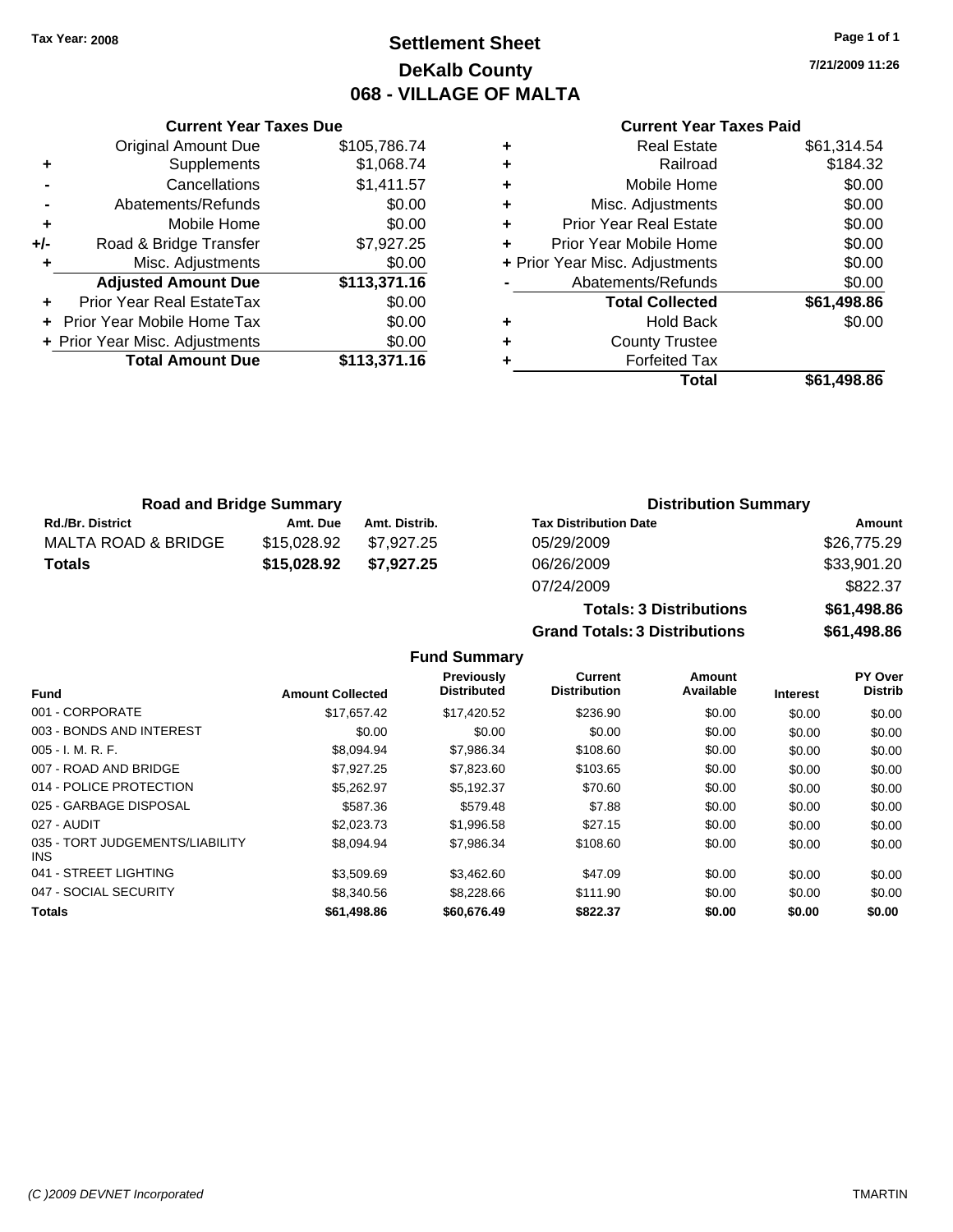## **Settlement Sheet Tax Year: 2008 Page 1 of 1 DeKalb County 069 - VILLAGE OF MAPLE PARK**

**7/21/2009 11:26**

### **Current Year Taxes Paid**

|     | <b>Current Year Taxes Due</b>     |              |
|-----|-----------------------------------|--------------|
|     | <b>Original Amount Due</b>        | \$134,769.81 |
| ٠   | Supplements                       | \$45.51      |
|     | Cancellations                     | \$440.38     |
|     | Abatements/Refunds                | \$0.01       |
| ٠   | Mobile Home                       | \$0.00       |
| +/- | Road & Bridge Transfer            | \$838.47     |
| ٠   | Misc. Adjustments                 | \$0.00       |
|     | <b>Adjusted Amount Due</b>        | \$135,213.40 |
| ٠   | <b>Prior Year Real EstateTax</b>  | (\$0.23)     |
|     | <b>Prior Year Mobile Home Tax</b> | \$0.00       |
|     | + Prior Year Misc. Adjustments    | \$0.00       |
|     | <b>Total Amount Due</b>           | \$135,213.17 |
|     |                                   |              |

|   | <b>Real Estate</b>             | \$66,657.81 |
|---|--------------------------------|-------------|
| ٠ | Railroad                       | \$0.00      |
| ٠ | Mobile Home                    | \$0.00      |
| ٠ | Misc. Adjustments              | \$0.00      |
| ٠ | <b>Prior Year Real Estate</b>  | (\$0.23)    |
| ٠ | Prior Year Mobile Home         | \$0.00      |
|   | + Prior Year Misc. Adjustments | \$0.00      |
|   | Abatements/Refunds             | \$0.01      |
|   | <b>Total Collected</b>         | \$66,657.57 |
| ٠ | <b>Hold Back</b>               | \$0.00      |
| ٠ | <b>County Trustee</b>          |             |
| ٠ | <b>Forfeited Tax</b>           |             |
|   | Total                          | \$66.657.57 |

**Totals: 3 Distributions \$66,657.57**

| <b>Road and Bridge Summary</b>   |            |               | <b>Distribution Summary</b>  |             |  |
|----------------------------------|------------|---------------|------------------------------|-------------|--|
| <b>Rd./Br. District</b>          | Amt. Due   | Amt. Distrib. | <b>Tax Distribution Date</b> | Amount      |  |
| <b>CORTLAND ROAD &amp; BRIDC</b> | \$1.648.93 | \$838.47      | 05/29/2009                   | \$38,695.41 |  |
| Totals                           | \$1,648.93 | \$838.47      | 06/26/2009                   | \$27,275.56 |  |
|                                  |            |               | 07/24/2009                   | \$686.60    |  |

|                                         |                         |                                         | <b>Grand Totals: 3 Distributions</b> |                     |                 | \$66,657.57                      |
|-----------------------------------------|-------------------------|-----------------------------------------|--------------------------------------|---------------------|-----------------|----------------------------------|
|                                         |                         | <b>Fund Summary</b>                     |                                      |                     |                 |                                  |
| <b>Fund</b>                             | <b>Amount Collected</b> | <b>Previously</b><br><b>Distributed</b> | Current<br><b>Distribution</b>       | Amount<br>Available | <b>Interest</b> | <b>PY Over</b><br><b>Distrib</b> |
| 001 - CORPORATE                         | \$19.343.04             | \$19.146.37                             | \$196.67                             | \$0.00              | \$0.00          | \$0.00                           |
| 003 - BONDS AND INTEREST                | \$21.912.30             | \$21.689.51                             | \$222.79                             | \$0.00              | \$0.00          | \$0.00                           |
| 007 - ROAD AND BRIDGE                   | \$838.47                | \$821.08                                | \$17.39                              | \$0.00              | \$0.00          | \$0.00                           |
| 014 - POLICE PROTECTION                 | \$17.544.21             | \$17.365.83                             | \$178.38                             | \$0.00              | \$0.00          | \$0.00                           |
| 027 - AUDIT                             | \$2,340.13              | \$2,316,34                              | \$23.79                              | \$0.00              | \$0.00          | \$0.00                           |
| 035 - TORT JUDGEMENTS/LIABILITY<br>INS. | \$4,679.42              | \$4.631.84                              | \$47.58                              | \$0.00              | \$0.00          | \$0.00                           |
| <b>Totals</b>                           | \$66,657.57             | \$65,970.97                             | \$686.60                             | \$0.00              | \$0.00          | \$0.00                           |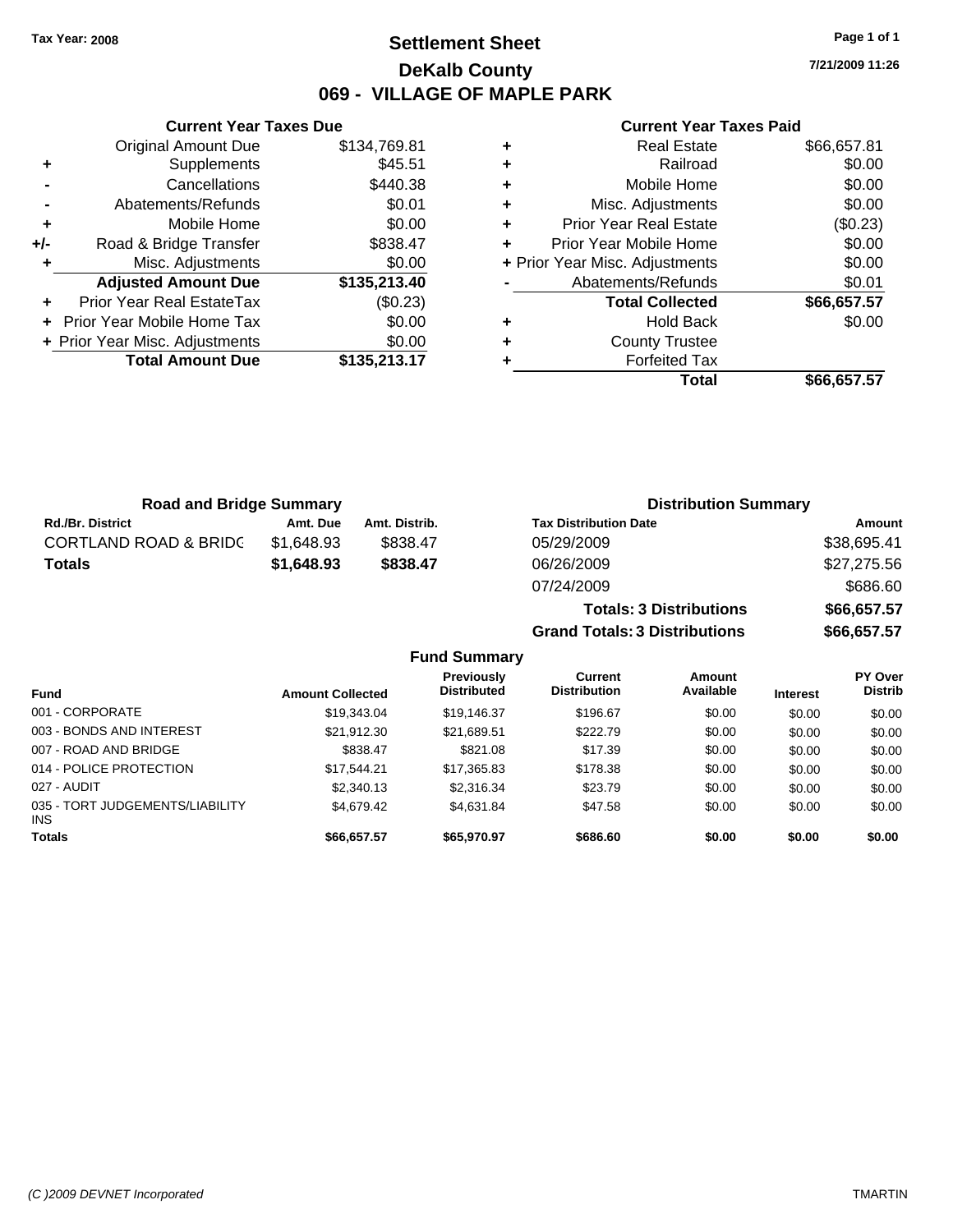## **Settlement Sheet Tax Year: 2008 Page 1 of 1 DeKalb County 070 - MAPLE PARK LIBRARY**

**7/21/2009 11:26**

### **Current Year Taxes Paid**

| <b>Current Year Taxes Due</b> |  |  |  |  |  |  |
|-------------------------------|--|--|--|--|--|--|
| \$9,324.67                    |  |  |  |  |  |  |
| \$0.00                        |  |  |  |  |  |  |
| \$27.82                       |  |  |  |  |  |  |
| \$0.00                        |  |  |  |  |  |  |
| \$0.00                        |  |  |  |  |  |  |
| \$0.00                        |  |  |  |  |  |  |
| \$0.00                        |  |  |  |  |  |  |
| \$9,296.85                    |  |  |  |  |  |  |
| \$0.00                        |  |  |  |  |  |  |
| \$0.00                        |  |  |  |  |  |  |
|                               |  |  |  |  |  |  |
| \$0.00                        |  |  |  |  |  |  |
|                               |  |  |  |  |  |  |

| ٠ | <b>Real Estate</b>             | \$4,536.57 |
|---|--------------------------------|------------|
| ٠ | Railroad                       | \$0.00     |
| ٠ | Mobile Home                    | \$0.00     |
| ٠ | Misc. Adjustments              | \$0.00     |
| ÷ | <b>Prior Year Real Estate</b>  | \$0.00     |
| ٠ | Prior Year Mobile Home         | \$0.00     |
|   | + Prior Year Misc. Adjustments | \$0.00     |
|   | Abatements/Refunds             | \$0.00     |
|   | <b>Total Collected</b>         | \$4,536.57 |
| ٠ | <b>Hold Back</b>               | \$0.00     |
| ٠ | <b>County Trustee</b>          |            |
| ٠ | <b>Forfeited Tax</b>           |            |
|   | Total                          | \$4,536.57 |
|   |                                |            |

|                 |                         |                                  |                                       | <b>Distribution Summary</b>    |                 |                           |
|-----------------|-------------------------|----------------------------------|---------------------------------------|--------------------------------|-----------------|---------------------------|
|                 |                         |                                  | <b>Tax Distribution Date</b>          |                                |                 | Amount                    |
|                 |                         |                                  | 05/29/2009                            |                                |                 | \$2,670.86                |
|                 |                         |                                  | 06/26/2009                            |                                |                 | \$1,818.42                |
|                 |                         |                                  | 07/24/2009                            |                                |                 | \$47.29                   |
|                 |                         |                                  |                                       | <b>Totals: 3 Distributions</b> |                 | \$4,536.57                |
|                 |                         |                                  | <b>Grand Totals: 3 Distributions</b>  |                                |                 | \$4,536.57                |
|                 |                         | <b>Fund Summary</b>              |                                       |                                |                 |                           |
| Fund            | <b>Amount Collected</b> | Previously<br><b>Distributed</b> | <b>Current</b><br><b>Distribution</b> | Amount<br>Available            | <b>Interest</b> | PY Over<br><b>Distrib</b> |
| 001 - CORPORATE | \$4,536.57              | \$4,489.28                       | \$47.29                               | \$0.00                         | \$0.00          | \$0.00                    |
| Totals          | \$4,536.57              | \$4,489.28                       | \$47.29                               | \$0.00                         | \$0.00          | \$0.00                    |
|                 |                         |                                  |                                       |                                |                 |                           |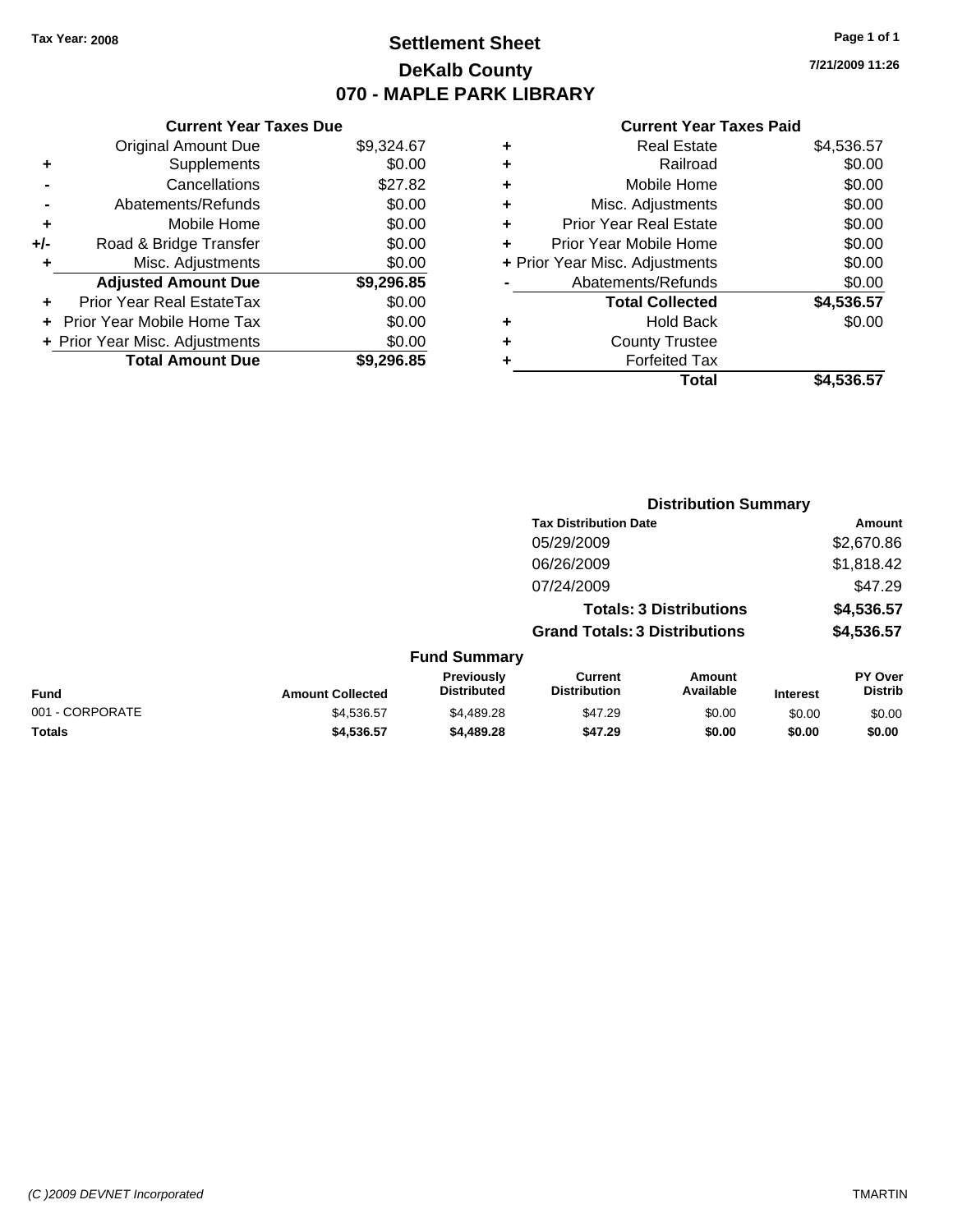**Current Year Taxes Due**

## **Settlement Sheet Tax Year: 2008 Page 1 of 1 DeKalb County 071 - CITY OF SANDWICH**

**7/21/2009 11:26**

### **Current Year Taxes Paid**

| <b>Total Amount Due</b>    | \$1,173,151.74                                                 |   | <b>Forfeited Tax</b>          |                                |
|----------------------------|----------------------------------------------------------------|---|-------------------------------|--------------------------------|
|                            | \$0.00                                                         | ٠ | <b>County Trustee</b>         |                                |
|                            | \$0.00                                                         | ٠ | <b>Hold Back</b>              | \$0.00                         |
| Prior Year Real EstateTax  | \$427.46                                                       |   | <b>Total Collected</b>        | \$622,244.66                   |
| <b>Adjusted Amount Due</b> | \$1,172,724.28                                                 |   | Abatements/Refunds            | \$0.00                         |
| Misc. Adjustments          | \$0.00                                                         |   |                               | \$0.00                         |
| Road & Bridge Transfer     | \$23,116.42                                                    |   | Prior Year Mobile Home        | \$0.00                         |
| Mobile Home                | \$0.00                                                         | ÷ | <b>Prior Year Real Estate</b> | \$427.46                       |
| Abatements/Refunds         | \$0.00                                                         | ٠ | Misc. Adjustments             | \$0.00                         |
| Cancellations              | \$4,559.28                                                     | ٠ | Mobile Home                   | \$0.00                         |
| Supplements                | \$3,967.17                                                     | ٠ | Railroad                      | \$560.14                       |
| Original Amount Due        | \$1,150,199.97                                                 | ٠ | <b>Real Estate</b>            | \$621,257.06                   |
|                            | + Prior Year Mobile Home Tax<br>+ Prior Year Misc. Adjustments |   |                               | + Prior Year Misc. Adjustments |

| <b>Road and Bridge Summary</b>    |             |               | <b>Distribution Summary</b>    |              |
|-----------------------------------|-------------|---------------|--------------------------------|--------------|
| <b>Rd./Br. District</b>           | Amt. Due    | Amt. Distrib. | <b>Tax Distribution Date</b>   | Amount       |
| SANDWICH ROAD & BRIDC \$43,160.22 |             | \$22.563.40   | 05/29/2009                     | \$263,106.44 |
| SOMONAUK ROAD & BRID              | \$1,055.55  | \$553.02      | 06/26/2009                     | \$340,743.41 |
| <b>Totals</b>                     | \$44,215.77 | \$23,116.42   | 07/24/2009                     | \$18,394.81  |
|                                   |             |               | <b>Totals: 3 Distributions</b> | \$622,244.66 |

**Grand Totals: 3 Distributions \$622,244.66**

|       | Grand T |  |
|-------|---------|--|
| E. A. |         |  |

|                                                     |                         | <b>Fund Summary</b>                     |                                       |                     |                 |                           |
|-----------------------------------------------------|-------------------------|-----------------------------------------|---------------------------------------|---------------------|-----------------|---------------------------|
| <b>Fund</b>                                         | <b>Amount Collected</b> | <b>Previously</b><br><b>Distributed</b> | <b>Current</b><br><b>Distribution</b> | Amount<br>Available | <b>Interest</b> | PY Over<br><b>Distrib</b> |
| 001 - CORPORATE                                     | \$205,480.02            | \$199,393.42                            | \$6,086.60                            | \$0.00              | \$0.00          | \$0.00                    |
| 003 - BONDS AND INTEREST                            | \$0.00                  | \$0.00                                  | \$0.00                                | \$0.00              | \$0.00          | \$0.00                    |
| 005 - I. M. R. F.                                   | \$40,763.49             | \$39,556.02                             | \$1,207.47                            | \$0.00              | \$0.00          | \$0.00                    |
| 007 - ROAD AND BRIDGE                               | \$23,116.42             | \$22,468.65                             | \$647.77                              | \$0.00              | \$0.00          | \$0.00                    |
| 014 - POLICE PROTECTION                             | \$75,459.01             | \$73,223.81                             | \$2,235.20                            | \$0.00              | \$0.00          | \$0.00                    |
| 015 - POLICE PENSION                                | \$41,617.25             | \$40.384.48                             | \$1,232.77                            | \$0.00              | \$0.00          | \$0.00                    |
| 027 - AUDIT                                         | \$8.145.73              | \$7.904.44                              | \$241.29                              | \$0.00              | \$0.00          | \$0.00                    |
| 035 - TORT JUDGMENTS, LIABILITY<br><b>INSURANCE</b> | \$19,461.47             | \$18,885.00                             | \$576.47                              | \$0.00              | \$0.00          | \$0.00                    |
| 040 - STREET AND BRIDGE                             | \$13,570.25             | \$13,168.28                             | \$401.97                              | \$0.00              | \$0.00          | \$0.00                    |
| 041 - STREET LIGHTING                               | \$36.994.37             | \$35.898.54                             | \$1,095.83                            | \$0.00              | \$0.00          | \$0.00                    |
| 045 - PUBLIC BENEFIT                                | \$33.295.97             | \$32,309.69                             | \$986.28                              | \$0.00              | \$0.00          | \$0.00                    |
| 046 - EMERGENCY SERV & DISASTER<br><b>OPER</b>      | \$1,409.15              | \$1,367.40                              | \$41.75                               | \$0.00              | \$0.00          | \$0.00                    |
| 047 - SOCIAL SECURITY                               | \$64,724.42             | \$62,807.19                             | \$1,917.23                            | \$0.00              | \$0.00          | \$0.00                    |
| 048 - SCHOOL CROSSING GUARDS                        | \$5,477.24              | \$5,315.00                              | \$162.24                              | \$0.00              | \$0.00          | \$0.00                    |
| 060 - UNEMPLOYMENT INSURANCE                        | \$1,655.39              | \$1,606.35                              | \$49.04                               | \$0.00              | \$0.00          | \$0.00                    |
| 062 - WORKERS COMPENSATION                          | \$18,043.35             | \$17,508.88                             | \$534.47                              | \$0.00              | \$0.00          | \$0.00                    |
| 065 - FORESTRY PROGRAM                              | \$33.920.83             | \$32.916.05                             | \$1,004.78                            | \$0.00              | \$0.00          | \$0.00                    |
| 109 - PRIOR YEAR ADJUSTMENT                         | $$-889.70$              | $$-863.35$                              | $$-26.35$                             | \$0.00              | \$0.00          | \$0.00                    |
| <b>Totals</b>                                       | \$622,244.66            | \$603,849.85                            | \$18,394.81                           | \$0.00              | \$0.00          | \$0.00                    |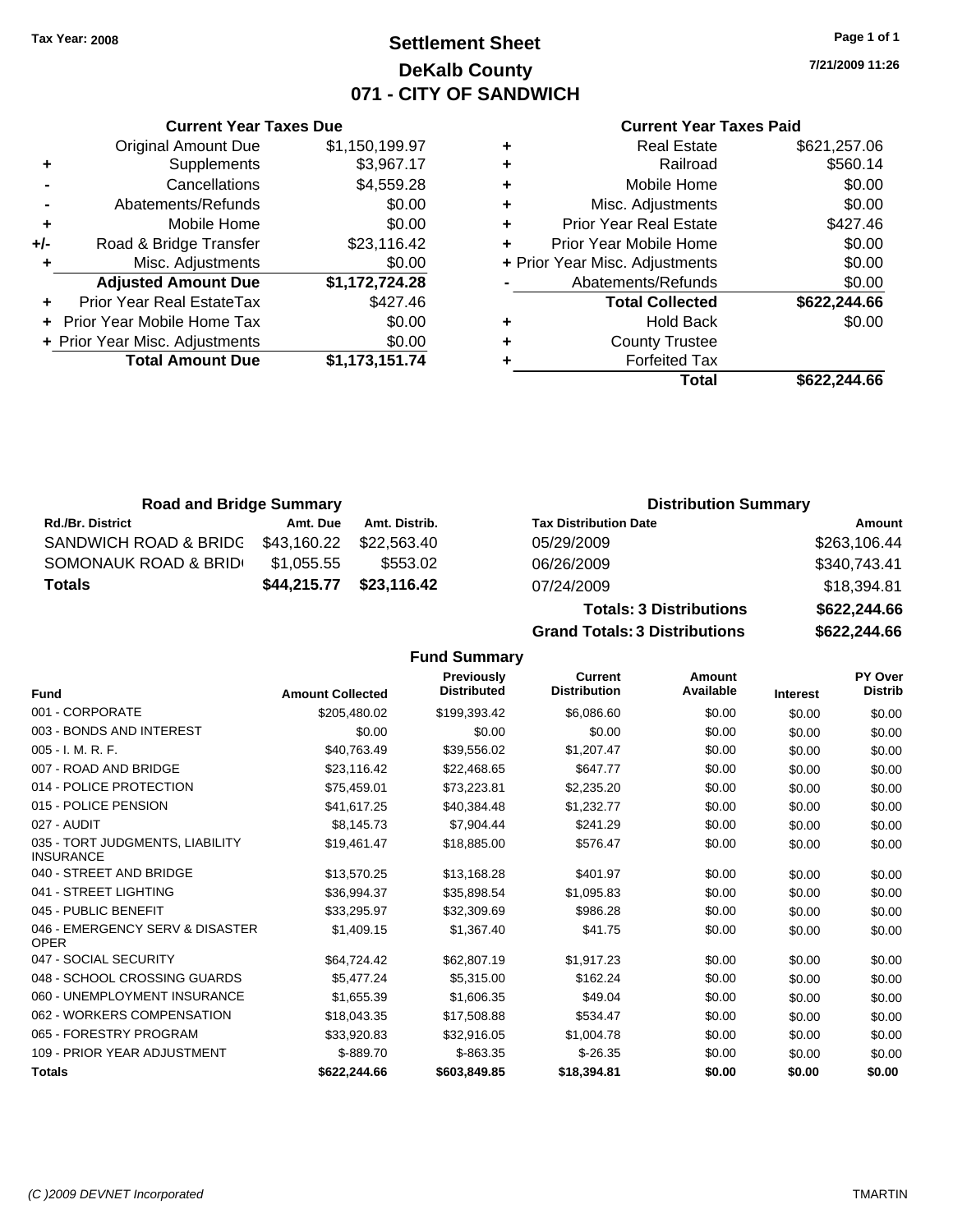## **Settlement Sheet Tax Year: 2008 Page 1 of 1 DeKalb County 072 - VILLAGE OF SHABBONA**

**7/21/2009 11:26**

### **Current Year Taxes Paid**

|     | <b>Original Amount Due</b>       | \$82,681.16 |
|-----|----------------------------------|-------------|
| ٠   | Supplements                      | \$145.63    |
|     | Cancellations                    | \$164.55    |
|     | Abatements/Refunds               | \$0.00      |
| ٠   | Mobile Home                      | \$0.00      |
| +/- | Road & Bridge Transfer           | \$6,927.40  |
| ٠   | Misc. Adjustments                | \$57.26     |
|     | <b>Adjusted Amount Due</b>       | \$89,646.90 |
| ٠   | <b>Prior Year Real EstateTax</b> | \$0.00      |
| ÷.  | Prior Year Mobile Home Tax       | \$0.00      |
|     | + Prior Year Misc. Adjustments   | \$0.00      |
|     | <b>Total Amount Due</b>          | \$89,646.90 |
|     |                                  |             |

**Current Year Taxes Due**

|   | Total                          | \$48,285.74 |
|---|--------------------------------|-------------|
|   | <b>Forfeited Tax</b>           |             |
| ٠ | <b>County Trustee</b>          |             |
| ٠ | Hold Back                      | \$0.00      |
|   | <b>Total Collected</b>         | \$48,285.74 |
|   | Abatements/Refunds             | \$0.00      |
|   | + Prior Year Misc. Adjustments | \$0.00      |
|   | Prior Year Mobile Home         | \$0.00      |
| ٠ | <b>Prior Year Real Estate</b>  | \$0.00      |
| ٠ | Misc. Adjustments              | \$57.26     |
| ٠ | Mobile Home                    | \$0.00      |
|   | Railroad                       | \$391.38    |
|   | <b>Real Estate</b>             | \$47,837.10 |

**Totals: 3 Distributions \$48,285.74**

**Grand Totals: 3 Distributions \$48,285.74**

| <b>Road and Bridge Summary</b> |             |               | <b>Distribution Summary</b>  |             |  |
|--------------------------------|-------------|---------------|------------------------------|-------------|--|
| <b>Rd./Br. District</b>        | Amt. Due    | Amt. Distrib. | <b>Tax Distribution Date</b> | Amount      |  |
| SHABBONA ROAD & BRID(          | \$13,641.86 | \$6.927.40    | 05/29/2009                   | \$18,099.55 |  |
| <b>Totals</b>                  | \$13,641.86 | \$6.927.40    | 06/26/2009                   | \$29,416.24 |  |
|                                |             |               | 07/24/2009                   | \$769.95    |  |

### **Fund Summary Fund Interest Amount Collected Distributed PY Over Distrib Amount Available Current Distribution Previously** 001 - CORPORATE \$21,715.80 \$21,372.41 \$343.39 \$0.00 \$0.00 \$0.00 005 - I. M. R. F. Channel Comparent Comparent Comparent Comparent Comparent Comparent Comparent Comparent Compa 007 - ROAD AND BRIDGE \$6,927.40 \$6,811.43 \$115.97 \$0.00 \$0.00 \$0.00 \$0.00 014 - POLICE PROTECTION \$12,670.92 \$12,470.56 \$200.36 \$0.00 \$0.00 \$0.00 \$0.00 047 - SOCIAL SECURITY 60.00 \$4,723.62 \$4,648.93 \$74.69 \$0.00 \$0.00 \$0.00 \$0.00 060 - UNEMPLOYMENT INSURANCE  $$480.75$   $$473.15$   $$7.60$   $$0.00$   $$0.00$   $$0.00$ 062 - WORKERS COMPENSATION \$1,096.62 \$1,079.28 \$17.34 \$0.00 \$0.00 \$0.00 \$0.00 **Totals \$48,285.74 \$47,515.79 \$769.95 \$0.00 \$0.00 \$0.00 Miscellaneous Adjustment Detail**

**Year Source Account Type Amount Adjustment Description**

**Totals \$57.26 1 entries**

2008 RE - Real Estate Paymt In Lieu of Tax \$57.26 Housing Authority-Hinckley Sunset View Apartments by TBA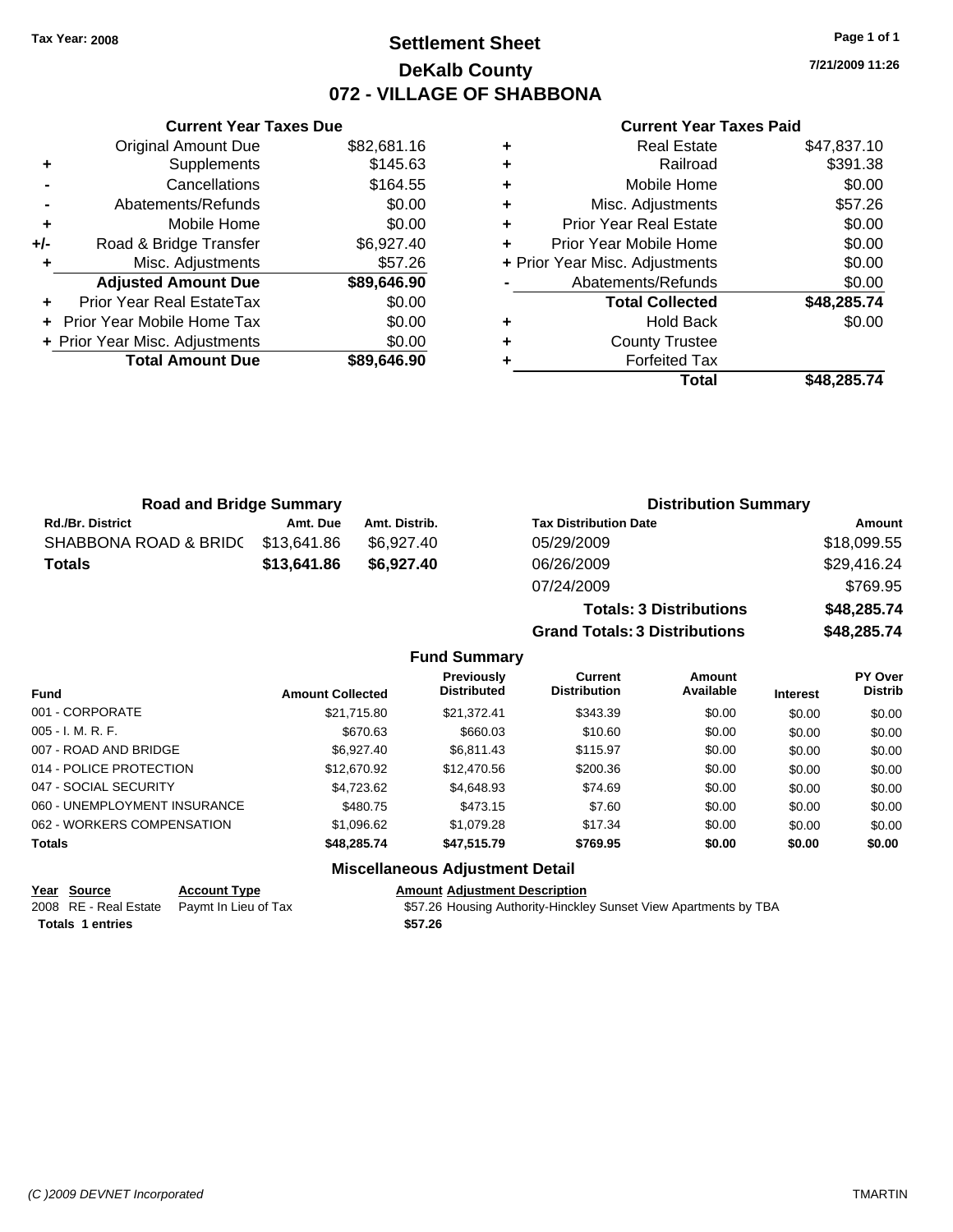## **Settlement Sheet Tax Year: 2008 Page 1 of 1 DeKalb County 073 - FLEWELLIN MEMORIAL LIBRARY**

**7/21/2009 11:26**

### **Current Year Taxes Paid**

|     | <b>Current Year Taxes Due</b>  |             |
|-----|--------------------------------|-------------|
|     | <b>Original Amount Due</b>     | \$21,850.88 |
| ٠   | Supplements                    | \$25.96     |
|     | Cancellations                  | \$31.75     |
|     | Abatements/Refunds             | \$0.00      |
| ٠   | Mobile Home                    | \$0.00      |
| +/- | Road & Bridge Transfer         | \$0.00      |
| ٠   | Misc. Adjustments              | \$15.13     |
|     | <b>Adjusted Amount Due</b>     | \$21,860.22 |
| ٠   | Prior Year Real EstateTax      | \$0.00      |
|     | Prior Year Mobile Home Tax     | \$0.00      |
|     | + Prior Year Misc. Adjustments | \$0.00      |
|     | <b>Total Amount Due</b>        | \$21,860.22 |

|   | <b>Real Estate</b>             | \$10,826.19 |
|---|--------------------------------|-------------|
| ٠ | Railroad                       | \$88.79     |
| ٠ | Mobile Home                    | \$0.00      |
| ٠ | Misc. Adjustments              | \$15.13     |
| ÷ | <b>Prior Year Real Estate</b>  | \$0.00      |
| ٠ | Prior Year Mobile Home         | \$0.00      |
|   | + Prior Year Misc. Adjustments | \$0.00      |
|   | Abatements/Refunds             | \$0.00      |
|   | <b>Total Collected</b>         | \$10,930.11 |
| ٠ | Hold Back                      | \$0.00      |
| ٠ | <b>County Trustee</b>          |             |
| ٠ | <b>Forfeited Tax</b>           |             |
|   | Total                          | \$10,930.11 |
|   |                                |             |

|                                            |                                             |                                                                                                          | <b>Distribution Summary</b>          |                                |                 |                           |
|--------------------------------------------|---------------------------------------------|----------------------------------------------------------------------------------------------------------|--------------------------------------|--------------------------------|-----------------|---------------------------|
|                                            |                                             |                                                                                                          | <b>Tax Distribution Date</b>         |                                |                 | Amount                    |
|                                            |                                             |                                                                                                          | 05/29/2009                           |                                |                 | \$4,102.17                |
|                                            |                                             |                                                                                                          | 06/26/2009                           |                                |                 | \$6,655.11                |
|                                            |                                             |                                                                                                          | 07/24/2009                           |                                |                 | \$172.83                  |
|                                            |                                             |                                                                                                          |                                      | <b>Totals: 3 Distributions</b> |                 | \$10,930.11               |
|                                            |                                             |                                                                                                          | <b>Grand Totals: 3 Distributions</b> |                                | \$10,930.11     |                           |
|                                            |                                             | <b>Fund Summary</b>                                                                                      |                                      |                                |                 |                           |
| <b>Fund</b>                                | <b>Amount Collected</b>                     | Previously<br><b>Distributed</b>                                                                         | Current<br><b>Distribution</b>       | Amount<br>Available            | <b>Interest</b> | PY Over<br><b>Distrib</b> |
| 001 - CORPORATE                            | \$10,930.11                                 | \$10,757.28                                                                                              | \$172.83                             | \$0.00                         | \$0.00          | \$0.00                    |
| <b>Totals</b>                              | \$10,930.11                                 | \$10,757.28                                                                                              | \$172.83                             | \$0.00                         | \$0.00          | \$0.00                    |
|                                            |                                             | <b>Miscellaneous Adjustment Detail</b>                                                                   |                                      |                                |                 |                           |
| Source<br>Year<br>RE - Real Estate<br>2008 | <b>Account Type</b><br>Paymt In Lieu of Tax | <b>Amount Adjustment Description</b><br>\$15.13 Housing Authority-Hinckley Sunset View Apartments by TBA |                                      |                                |                 |                           |

**Totals \$15.13 1 entries**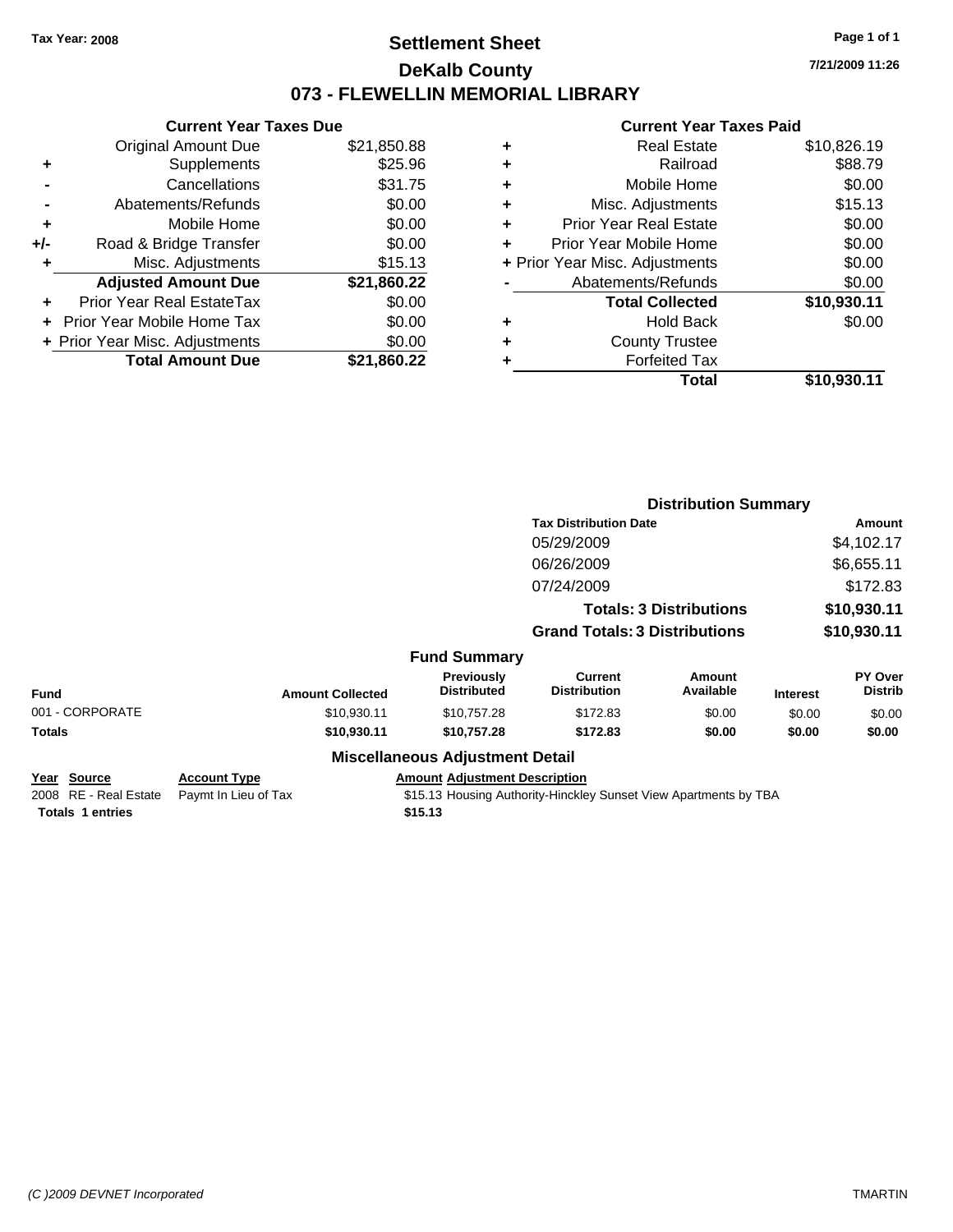## **Settlement Sheet Tax Year: 2008 Page 1 of 1 DeKalb County 074 - VILLAGE OF SOMONAUK**

**7/21/2009 11:26**

### **Current Year Taxes Paid**

| ٠ | <b>Real Estate</b>             | \$204,261.99 |
|---|--------------------------------|--------------|
| ٠ | Railroad                       | \$700.70     |
| ÷ | Mobile Home                    | \$0.00       |
| ÷ | Misc. Adjustments              | \$0.00       |
| ٠ | <b>Prior Year Real Estate</b>  | \$0.00       |
| ÷ | Prior Year Mobile Home         | \$0.00       |
|   | + Prior Year Misc. Adjustments | \$0.00       |
|   | Abatements/Refunds             | \$0.00       |
|   | <b>Total Collected</b>         | \$204,962.69 |
| ٠ | <b>Hold Back</b>               | \$0.00       |
| ٠ | <b>County Trustee</b>          |              |
| ٠ | <b>Forfeited Tax</b>           |              |
|   | Total                          | \$204.962.69 |

**Totals: 3 Distributions \$204,962.69**

**Grand Totals: 3 Distributions \$204,962.69**

| <b>Road and Bridge Summary</b> |             |                         | <b>Distribution Summary</b>  |              |  |
|--------------------------------|-------------|-------------------------|------------------------------|--------------|--|
| <b>Rd./Br. District</b>        | Amt. Due    | Amt. Distrib.           | <b>Tax Distribution Date</b> | Amount       |  |
| SOMONAUK ROAD & BRID           | \$51,636.25 | \$27.048.52             | 05/29/2009                   | \$92,136.49  |  |
| <b>Totals</b>                  |             | \$51,636.25 \$27,048.52 | 06/26/2009                   | \$107,011.62 |  |
|                                |             |                         | 07/24/2009                   | \$5,814.58   |  |

**Fund Summary Fund Interest Amount Collected Distributed PY Over Distrib Amount Available Current Distribution Previously** 001 - CORPORATE \$46,745.90 \$45,361.26 \$1,384.64 \$0.00 \$0.00 \$0.00 003 - BONDS AND INTEREST 665,493.40 \$63,553.45 \$1,939.95 \$0.00 \$0.00 \$0.00 \$0.00 007 - ROAD AND BRIDGE 60.00 \$27,048.52 \$26,503.86 \$544.66 \$0.00 \$0.00 \$0.00 \$0.00 014 - POLICE PROTECTION \$12,314.31 \$11,949.56 \$364.75 \$0.00 \$0.00 \$0.00 \$0.00 025 - GARBAGE DISPOSAL \$7,525.60 \$7,302.68 \$222.92 \$0.00 \$0.00 \$0.00 027 - AUDIT \$10,034.73 \$9,737.49 \$297.24 \$0.00 \$0.00 \$0.00 035 - TORT JUDGEMENTS/LIABILITY \$19,610.22 \$19,029.36 \$580.86 \$0.00 \$0.00 \$0.00 047 - SOCIAL SECURITY \$16,190.01 \$15,710.45 \$479.56 \$0.00 \$0.00 \$0.00 \$0.00 109 - PRIOR YEAR ADJUSTMENT  $$0.00$  \$0.00 \$0.00 \$0.00 \$0.00 \$0.00 \$0.00 \$0.00 **Totals \$204,962.69 \$199,148.11 \$5,814.58 \$0.00 \$0.00 \$0.00**

|     | <b>Original Amount Due</b>        | \$344,693.09 |
|-----|-----------------------------------|--------------|
| ٠   | Supplements                       | \$4,260.35   |
|     | Cancellations                     | \$4,881.22   |
|     | Abatements/Refunds                | \$0.00       |
| ÷   | Mobile Home                       | \$0.00       |
| +/- | Road & Bridge Transfer            | \$27,048.52  |
| ÷   | Misc. Adjustments                 | \$0.00       |
|     | <b>Adjusted Amount Due</b>        | \$371,120.74 |
|     | <b>Prior Year Real EstateTax</b>  | \$0.00       |
|     | <b>Prior Year Mobile Home Tax</b> | \$0.00       |
|     | + Prior Year Misc. Adjustments    | \$0.00       |
|     | <b>Total Amount Due</b>           | \$371,120.74 |
|     |                                   |              |

INS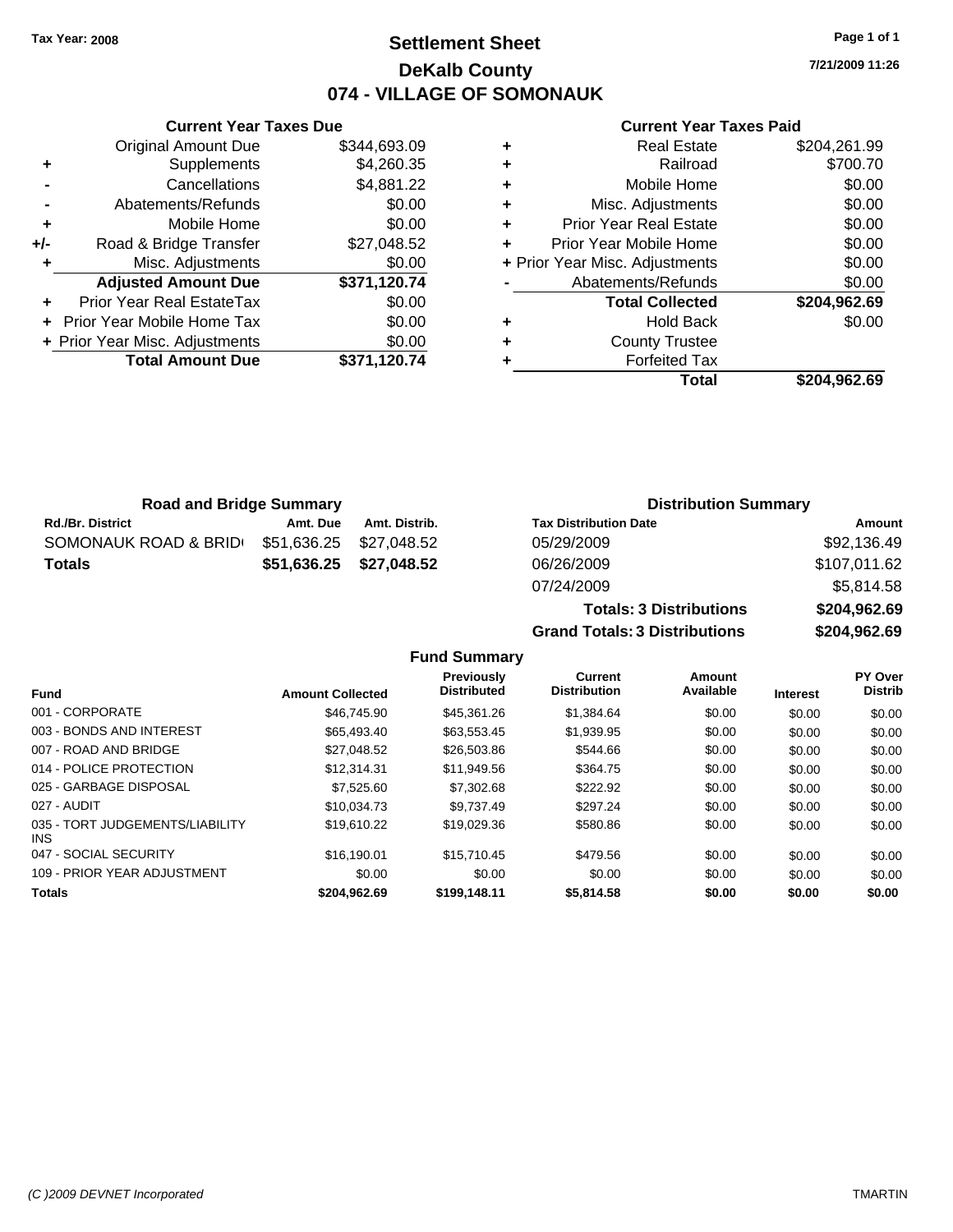## **Settlement Sheet Tax Year: 2008 Page 1 of 1 DeKalb County 075 - SOMONAUK LIBRARY**

**7/21/2009 11:26**

### **Current Year Taxes Paid**

|     | <b>Current Year Taxes Due</b>  |              |
|-----|--------------------------------|--------------|
|     | <b>Original Amount Due</b>     | \$140,582.12 |
| ٠   | Supplements                    | \$1,204.08   |
|     | Cancellations                  | \$1,379.55   |
|     | Abatements/Refunds             | \$0.00       |
| ٠   | Mobile Home                    | \$0.00       |
| +/- | Road & Bridge Transfer         | \$0.00       |
| ٠   | Misc. Adjustments              | \$0.00       |
|     | <b>Adjusted Amount Due</b>     | \$140,406.65 |
| ٠   | Prior Year Real EstateTax      | \$0.00       |
|     | Prior Year Mobile Home Tax     | \$0.00       |
|     | + Prior Year Misc. Adjustments | \$0.00       |
|     | <b>Total Amount Due</b>        | \$140,406.65 |
|     |                                |              |

| <b>Real Estate</b>             | \$72,930.32 |
|--------------------------------|-------------|
| Railroad                       | \$280.17    |
| Mobile Home                    | \$0.00      |
| Misc. Adjustments              | \$0.00      |
| <b>Prior Year Real Estate</b>  | \$0.00      |
| Prior Year Mobile Home         | \$0.00      |
| + Prior Year Misc. Adjustments | \$0.00      |
| Abatements/Refunds             | \$0.00      |
| <b>Total Collected</b>         | \$73,210.49 |
| Hold Back                      | \$0.00      |
| <b>County Trustee</b>          |             |
| <b>Forfeited Tax</b>           |             |
| Total                          | \$73.210.49 |
|                                |             |

## **Distribution Summary Tax Distribution Date Amount** 05/29/2009 \$31,114.26 06/26/2009 \$40,452.86 07/24/2009 \$1,643.37 **Totals: 3 Distributions \$73,210.49 Grand Totals: 3 Distributions \$73,210.49**

### **Fund Summary**

| <b>Fund</b>                                   | <b>Amount Collected</b> | <b>Previously</b><br><b>Distributed</b> | Current<br><b>Distribution</b> | Amount<br>Available | <b>Interest</b> | <b>PY Over</b><br><b>Distrib</b> |
|-----------------------------------------------|-------------------------|-----------------------------------------|--------------------------------|---------------------|-----------------|----------------------------------|
| 001 - CORPORATE                               |                         |                                         |                                |                     |                 |                                  |
|                                               | \$38,204.85             | \$37,347.26                             | \$857.59                       | \$0.00              | \$0.00          | \$0.00                           |
| 003 - BONDS AND INTEREST                      | \$26,768.75             | \$26,167.87                             | \$600.88                       | \$0.00              | \$0.00          | \$0.00                           |
| 004 - OPERATIONS & MAINTENANCE                | \$5,093.98              | \$4,979.63                              | \$114.35                       | \$0.00              | \$0.00          | \$0.00                           |
| $005 - I. M. R. F.$                           | \$848.14                | \$829.10                                | \$19.04                        | \$0.00              | \$0.00          | \$0.00                           |
| 027 - AUDIT                                   | \$300.53                | \$293.78                                | \$6.75                         | \$0.00              | \$0.00          | \$0.00                           |
| 035 - TORT JUDGEMENTS/LIABILITY<br><b>INS</b> | \$1,197.06              | \$1,170.19                              | \$26.87                        | \$0.00              | \$0.00          | \$0.00                           |
| 047 - SOCIAL SECURITY                         | \$797.18                | \$779.29                                | \$17.89                        | \$0.00              | \$0.00          | \$0.00                           |
| <b>Totals</b>                                 | \$73,210.49             | \$71,567.12                             | \$1,643.37                     | \$0.00              | \$0.00          | \$0.00                           |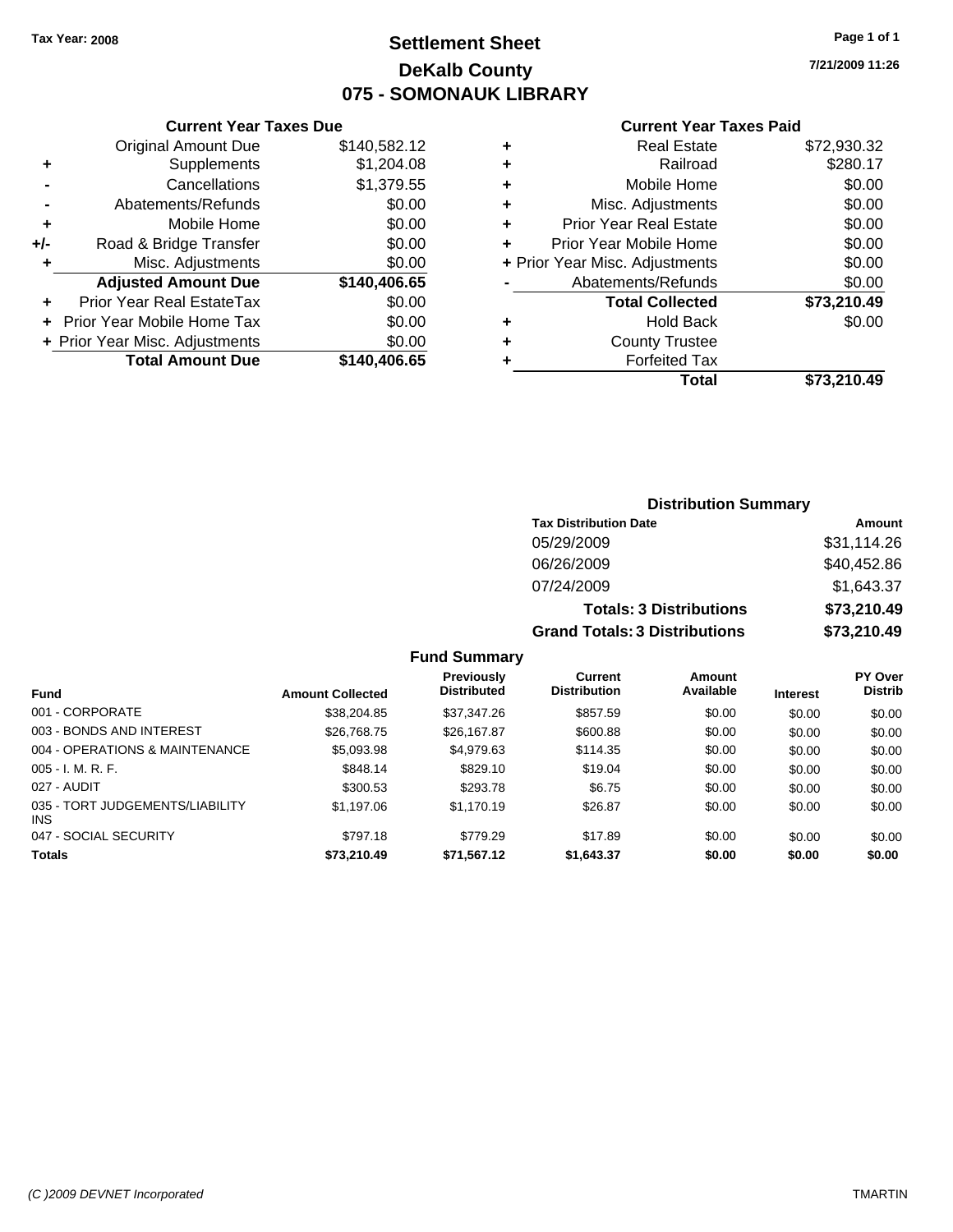## **Settlement Sheet Tax Year: 2008 Page 1 of 1 DeKalb County 076 - CITY OF SYCAMORE**

**7/21/2009 11:26**

### **Current Year Taxes Paid**

|     | <b>Current Year Taxes Due</b>    |                |  |
|-----|----------------------------------|----------------|--|
|     | <b>Original Amount Due</b>       | \$2,549,934.00 |  |
| ٠   | Supplements                      | \$21,246.60    |  |
|     | Cancellations                    | \$29,026.78    |  |
|     | Abatements/Refunds               | \$7.55         |  |
| ٠   | Mobile Home                      | \$0.00         |  |
| +/- | Road & Bridge Transfer           | \$32,655.91    |  |
| ٠   | Misc. Adjustments                | \$0.00         |  |
|     | <b>Adjusted Amount Due</b>       | \$2,574,802.18 |  |
| ٠   | <b>Prior Year Real EstateTax</b> | (\$136.36)     |  |
|     | Prior Year Mobile Home Tax       | \$0.00         |  |
|     | + Prior Year Misc. Adjustments   | \$0.00         |  |
|     | <b>Total Amount Due</b>          | \$2,574,665.82 |  |
|     |                                  |                |  |

| ٠ | <b>Real Estate</b>             | \$1,316,095.47 |
|---|--------------------------------|----------------|
| ٠ | Railroad                       | \$0.00         |
| ٠ | Mobile Home                    | \$0.00         |
| ٠ | Misc. Adjustments              | \$0.00         |
| ÷ | <b>Prior Year Real Estate</b>  | (\$136.36)     |
| ٠ | Prior Year Mobile Home         | \$0.00         |
|   | + Prior Year Misc. Adjustments | \$0.00         |
|   | Abatements/Refunds             | \$7.55         |
|   | <b>Total Collected</b>         | \$1,315,951.56 |
| ٠ | <b>Hold Back</b>               | \$0.00         |
| ٠ | <b>County Trustee</b>          |                |
| ٠ | <b>Forfeited Tax</b>           |                |
|   | Total                          | \$1,315,951.56 |
|   |                                |                |

| <b>Road and Bridge Summary</b>   |             |               | <b>Distribution Summary</b>          |                |  |
|----------------------------------|-------------|---------------|--------------------------------------|----------------|--|
| <b>Rd./Br. District</b>          | Amt. Due    | Amt. Distrib. | <b>Tax Distribution Date</b>         | Amount         |  |
| <b>CORTLAND ROAD &amp; BRIDC</b> | \$13,262.50 | \$6.743.93    | 05/29/2009                           | \$573,366.07   |  |
| DEKALB ROAD & BRIDGE             | \$21,279.09 | \$10,771.99   | 06/26/2009                           | \$719,650.22   |  |
| SYCAMORE ROAD & BRID(            | \$29,820.75 | \$15,139.99   | 07/24/2009                           | \$22,935.27    |  |
| <b>Totals</b>                    | \$64,362.34 | \$32,655.91   | <b>Totals: 3 Distributions</b>       | \$1,315,951.56 |  |
|                                  |             |               | <b>Grand Totals: 3 Distributions</b> | \$1,315,951.56 |  |

| <b>Fund</b>                  | <b>Amount Collected</b> | <b>Previously</b><br><b>Distributed</b> | Current<br><b>Distribution</b> | Amount<br>Available | <b>Interest</b> | PY Over<br><b>Distrib</b> |
|------------------------------|-------------------------|-----------------------------------------|--------------------------------|---------------------|-----------------|---------------------------|
| 001 - CORPORATE              | \$710.936.82            | \$698,540.66                            | \$12,396.16                    | \$0.00              | \$0.00          | \$0.00                    |
| 003 - BONDS AND INTEREST     | \$78,807.17             | \$77,433.07                             | \$1,374.10                     | \$0.00              | \$0.00          | \$0.00                    |
| $005 - I. M. R. F.$          | \$72,630.69             | \$71.364.28                             | \$1.266.41                     | \$0.00              | \$0.00          | \$0.00                    |
| 007 - ROAD AND BRIDGE        | \$32,655.91             | \$32.096.64                             | \$559.27                       | \$0.00              | \$0.00          | \$0.00                    |
| 013 - FIREFIGHTER'S PENSION  | \$191.986.15            | \$188,638,61                            | \$3,347.54                     | \$0.00              | \$0.00          | \$0.00                    |
| 015 - POLICE PENSION         | \$134.997.57            | \$132,643.70                            | \$2,353.87                     | \$0.00              | \$0.00          | \$0.00                    |
| 047 - SOCIAL SECURITY        | \$45,680.19             | \$44.883.69                             | \$796.50                       | \$0.00              | \$0.00          | \$0.00                    |
| 048 - SCHOOL CROSSING GUARDS | \$10.086.72             | \$9.910.84                              | \$175.88                       | \$0.00              | \$0.00          | \$0.00                    |
| 143 - MEDICARE               | \$38.170.34             | \$37.504.80                             | \$665.54                       | \$0.00              | \$0.00          | \$0.00                    |
| <b>Totals</b>                | \$1,315,951.56          | \$1,293,016.29                          | \$22,935.27                    | \$0.00              | \$0.00          | \$0.00                    |
|                              |                         | .                                       |                                |                     |                 |                           |

### **Abatement Detail**

| Year Source             | <b>Account Type</b> | <b>Amount Adjustment Description</b>                       |
|-------------------------|---------------------|------------------------------------------------------------|
| 2008 RE - Real Estate   | RE Abatement        | \$7.48 Interest on 2006 PTAB-Sycamore Meadows Apts. by TBA |
| <b>Totals 1 entries</b> |                     | \$7.48                                                     |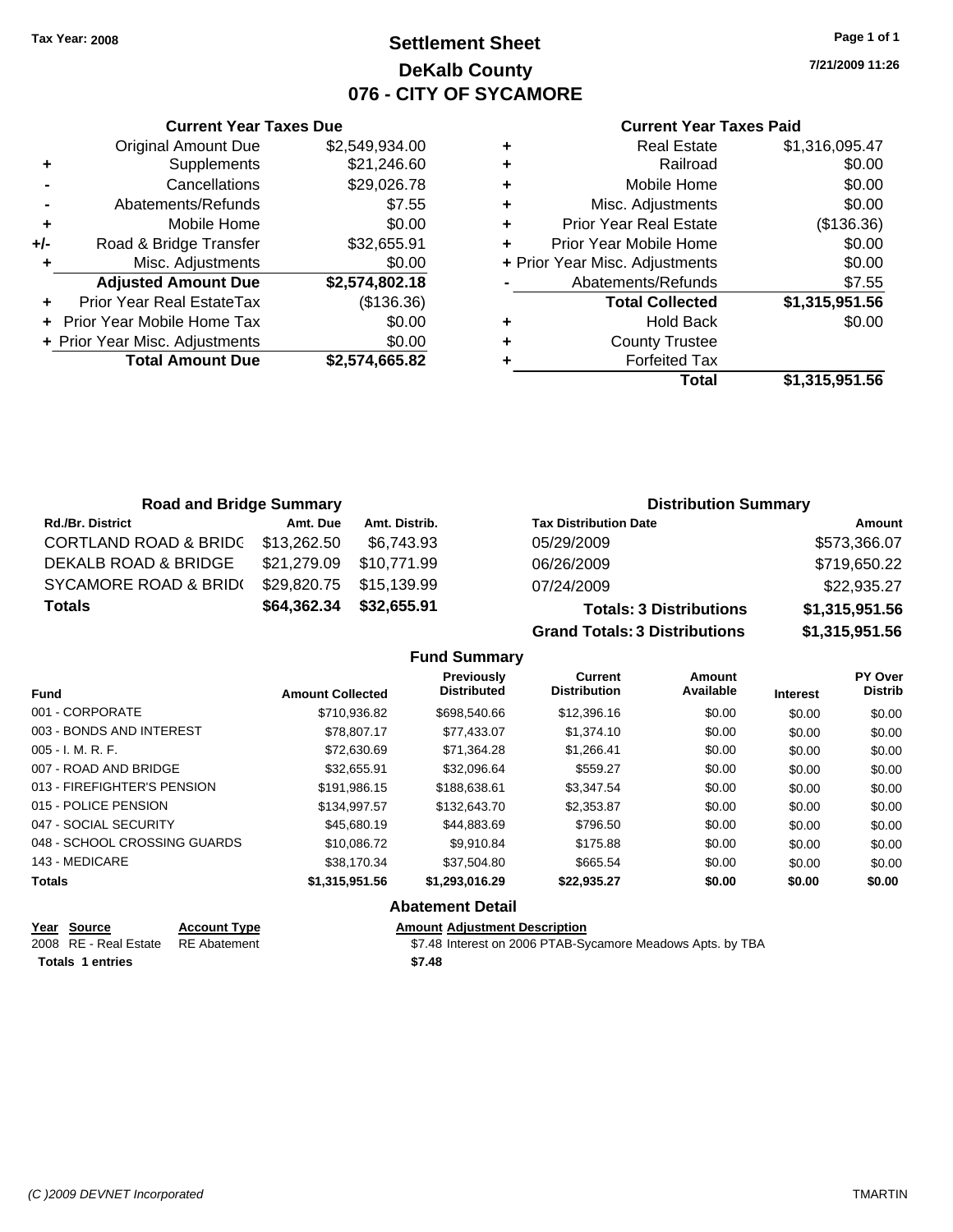## **Settlement Sheet Tax Year: 2008 Page 1 of 1 DeKalb County 077 - SYCAMORE LIBRARY**

**7/21/2009 11:26**

### **Current Year Taxes Paid**

| ٠ | <b>Real Estate</b>             | \$409,992.38 |
|---|--------------------------------|--------------|
| ٠ | Railroad                       | \$0.00       |
| ٠ | Mobile Home                    | \$0.00       |
| ٠ | Misc. Adjustments              | \$0.00       |
| ٠ | <b>Prior Year Real Estate</b>  | (\$40.62)    |
|   | Prior Year Mobile Home         | \$0.00       |
|   | + Prior Year Misc. Adjustments | \$0.00       |
|   | Abatements/Refunds             | \$2.39       |
|   | <b>Total Collected</b>         | \$409,949.37 |
| ٠ | <b>Hold Back</b>               | \$0.00       |
| ٠ | <b>County Trustee</b>          |              |
|   | <b>Forfeited Tax</b>           |              |
|   | Total                          | \$409.949.37 |
|   |                                |              |

|     | <b>Current Year Taxes Due</b>     |              |
|-----|-----------------------------------|--------------|
|     | <b>Original Amount Due</b>        | \$814,571.89 |
| ٠   | Supplements                       | \$6,433.49   |
|     | Cancellations                     | \$8,904.95   |
|     | Abatements/Refunds                | \$2.39       |
| ٠   | Mobile Home                       | \$0.00       |
| +/- | Road & Bridge Transfer            | \$0.00       |
| ٠   | Misc. Adjustments                 | \$0.00       |
|     | <b>Adjusted Amount Due</b>        | \$812,098.04 |
|     | <b>Prior Year Real EstateTax</b>  | (\$40.62)    |
|     | <b>Prior Year Mobile Home Tax</b> | \$0.00       |
|     | + Prior Year Misc. Adjustments    | \$0.00       |
|     | <b>Total Amount Due</b>           | \$812,057.42 |

|                                          |                         | <b>Distribution Summary</b>             |                                       |                                |                 |                                  |
|------------------------------------------|-------------------------|-----------------------------------------|---------------------------------------|--------------------------------|-----------------|----------------------------------|
|                                          |                         |                                         | <b>Tax Distribution Date</b>          |                                |                 | Amount                           |
|                                          |                         |                                         | 05/29/2009                            |                                |                 | \$178,608.74                     |
|                                          |                         |                                         | 06/26/2009                            |                                |                 | \$224,192.63                     |
|                                          |                         |                                         | 07/24/2009                            |                                |                 | \$7,148.00                       |
|                                          |                         |                                         |                                       | <b>Totals: 3 Distributions</b> |                 | \$409,949.37                     |
|                                          |                         |                                         | <b>Grand Totals: 3 Distributions</b>  |                                |                 | \$409,949.37                     |
|                                          |                         | <b>Fund Summary</b>                     |                                       |                                |                 |                                  |
| <b>Fund</b>                              | <b>Amount Collected</b> | <b>Previously</b><br><b>Distributed</b> | <b>Current</b><br><b>Distribution</b> | <b>Amount</b><br>Available     | <b>Interest</b> | <b>PY Over</b><br><b>Distrib</b> |
| 005 - I. M. R. F.                        | \$17.619.24             | \$17,312.02                             | \$307.22                              | \$0.00                         | \$0.00          | \$0.00                           |
| 016 - LIBRARY (township, municipalities) | \$373,089.17            | \$366,583.88                            | \$6,505.29                            | \$0.00                         | \$0.00          | \$0.00                           |
| 027 - AUDIT                              | \$1,266.33              | \$1,244.25                              | \$22.08                               | \$0.00                         | \$0.00          | \$0.00                           |
| 047 - SOCIAL SECURITY                    | \$17,974.63             | \$17,661.22                             | \$313.41                              | \$0.00                         | \$0.00          | \$0.00                           |
| Totals                                   | \$409,949.37            | \$402,801.37                            | \$7,148.00                            | \$0.00                         | \$0.00          | \$0.00                           |

Totals 1 entries **12.39** 

## **Abatement Detail**

**Year Source Account Type Amount Adjustment Description**

2008 RE - Real Estate RE Abatement \$2.39 Interest on 2006 PTAB-Sycamore Meadows Apts. by TBA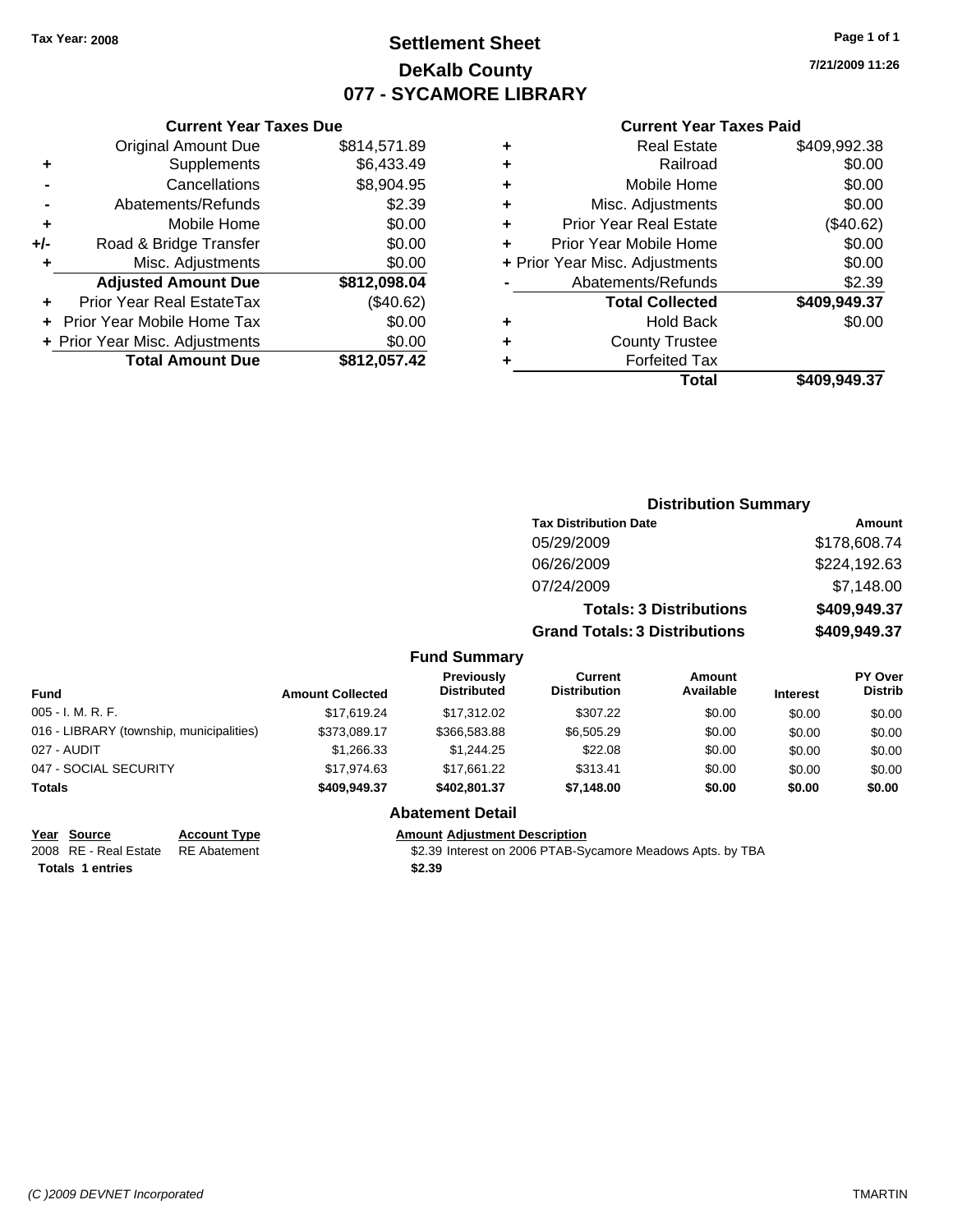## **Settlement Sheet Tax Year: 2008 Page 1 of 1 DeKalb County 078 - VILLAGE OF WATERMAN**

**7/21/2009 11:26**

|     | <b>Current Year Taxes Due</b>  |              |
|-----|--------------------------------|--------------|
|     | <b>Original Amount Due</b>     | \$151,766.30 |
| ٠   | Supplements                    | \$435.42     |
|     | Cancellations                  | \$850.20     |
|     | Abatements/Refunds             | \$0.00       |
| ٠   | Mobile Home                    | \$0.00       |
| +/- | Road & Bridge Transfer         | \$20,727.45  |
|     | Misc. Adjustments              | \$0.00       |
|     | <b>Adjusted Amount Due</b>     | \$172,078.97 |
|     | Prior Year Real EstateTax      | \$0.00       |
|     | Prior Year Mobile Home Tax     | \$0.00       |
|     | + Prior Year Misc. Adjustments | \$0.00       |
|     | <b>Total Amount Due</b>        | \$172.078.97 |
|     |                                |              |

|   | Total                          | \$98,078.79 |
|---|--------------------------------|-------------|
|   | <b>Forfeited Tax</b>           |             |
| ٠ | <b>County Trustee</b>          |             |
|   | <b>Hold Back</b>               | \$0.00      |
|   | <b>Total Collected</b>         | \$98,078.79 |
|   | Abatements/Refunds             | \$0.00      |
|   | + Prior Year Misc. Adjustments | \$0.00      |
|   | Prior Year Mobile Home         | \$0.00      |
| ٠ | <b>Prior Year Real Estate</b>  | \$0.00      |
| ٠ | Misc. Adjustments              | \$0.00      |
| ٠ | Mobile Home                    | \$0.00      |
| ٠ | Railroad                       | \$268.66    |
|   | <b>Real Estate</b>             | \$97,810.13 |

| <b>Road and Bridge Summary</b>   |             |               | <b>Distribution Summary</b>    |             |  |
|----------------------------------|-------------|---------------|--------------------------------|-------------|--|
| <b>Rd./Br. District</b>          | Amt. Due    | Amt. Distrib. | <b>Tax Distribution Date</b>   | Amount      |  |
| <b>CLINTON ROAD &amp; BRIDGE</b> | \$39,637.78 | \$20,727.45   | 05/29/2009                     | \$45,083.16 |  |
| Totals                           | \$39,637.78 | \$20,727.45   | 06/26/2009                     | \$50,933.55 |  |
|                                  |             |               | 07/24/2009                     | \$2,062.08  |  |
|                                  |             |               | <b>Totals: 3 Distributions</b> | \$98,078.79 |  |

**Grand Totals: 3 Distributions \$98,078.79**

|  | <b>Fund Summary</b> |
|--|---------------------|
|--|---------------------|

| <b>Fund</b>                                   | <b>Amount Collected</b> | Previously<br><b>Distributed</b> | Current<br><b>Distribution</b> | Amount<br>Available | <b>Interest</b> | <b>PY Over</b><br><b>Distrib</b> |
|-----------------------------------------------|-------------------------|----------------------------------|--------------------------------|---------------------|-----------------|----------------------------------|
|                                               |                         |                                  |                                |                     |                 |                                  |
| 007 - ROAD AND BRIDGE                         | \$20.727.45             | \$20,292.21                      | \$435.24                       | \$0.00              | \$0.00          | \$0.00                           |
| 014 - POLICE PROTECTION                       | \$12.715.47             | \$12,448.04                      | \$267.43                       | \$0.00              | \$0.00          | \$0.00                           |
| 027 - AUDIT                                   | \$6,476.24              | \$6,340.03                       | \$136.21                       | \$0.00              | \$0.00          | \$0.00                           |
| 035 - TORT JUDGEMENTS/LIABILITY<br><b>INS</b> | \$13,790.35             | \$13,500.31                      | \$290.04                       | \$0.00              | \$0.00          | \$0.00                           |
| 047 - SOCIAL SECURITY                         | \$1,255.80              | \$1,229.39                       | \$26.41                        | \$0.00              | \$0.00          | \$0.00                           |
| 073 - CHLORINATION OF SEWAGE                  | \$180.93                | \$177.12                         | \$3.81                         | \$0.00              | \$0.00          | \$0.00                           |
| <b>Totals</b>                                 | \$98,078.79             | \$96,016.71                      | \$2,062.08                     | \$0.00              | \$0.00          | \$0.00                           |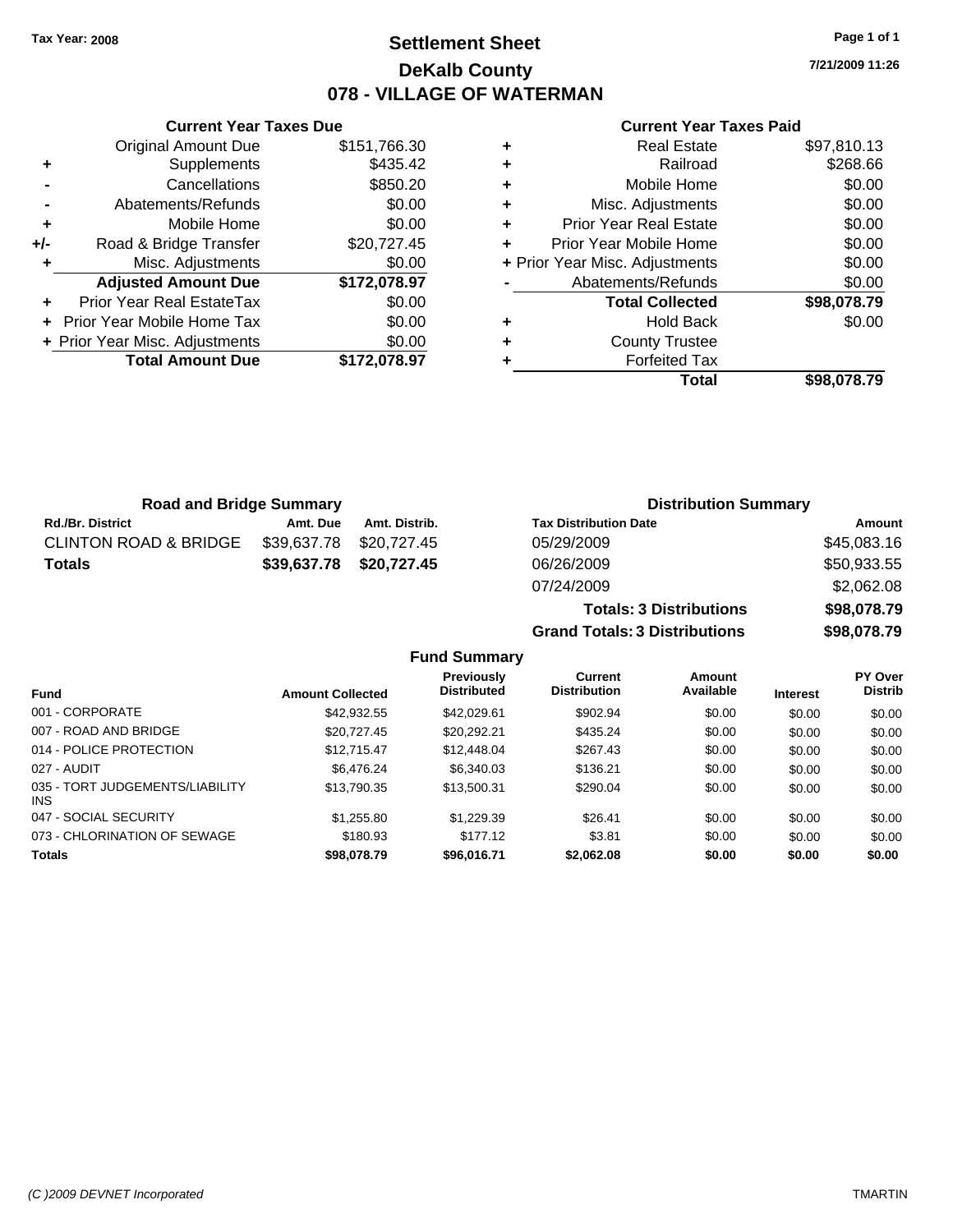### **Settlement Sheet Tax Year: 2008 Page 1 of 1 DeKalb County 079 - HINCKLEY SPEC SERV #1**

**7/21/2009 11:26**

#### **Current Year Taxes Paid**

| <b>Original Amount Due</b>     | \$1,400.11                    |
|--------------------------------|-------------------------------|
| Supplements                    | \$31.09                       |
| Cancellations                  | \$33.27                       |
| Abatements/Refunds             | \$0.00                        |
| Mobile Home                    | \$0.00                        |
| Road & Bridge Transfer         | \$0.00                        |
| Misc. Adjustments              | \$0.00                        |
| <b>Adjusted Amount Due</b>     | \$1,397.93                    |
| Prior Year Real EstateTax      | \$0.00                        |
| Prior Year Mobile Home Tax     | \$0.00                        |
| + Prior Year Misc. Adjustments | \$0.00                        |
| <b>Total Amount Due</b>        | \$1.397.93                    |
|                                | <b>Current Year Taxes Due</b> |

|   | Total                          | \$671.47 |
|---|--------------------------------|----------|
|   | <b>Forfeited Tax</b>           |          |
| ٠ | <b>County Trustee</b>          |          |
| ٠ | <b>Hold Back</b>               | \$0.00   |
|   | <b>Total Collected</b>         | \$671.47 |
|   | Abatements/Refunds             | \$0.00   |
|   | + Prior Year Misc. Adjustments | \$0.00   |
|   | Prior Year Mobile Home         | \$0.00   |
| ÷ | Prior Year Real Estate         | \$0.00   |
| ٠ | Misc. Adjustments              | \$0.00   |
| ٠ | Mobile Home                    | \$0.00   |
| ٠ | Railroad                       | \$0.00   |
| ٠ | <b>Real Estate</b>             | \$671.47 |
|   |                                |          |

|                            |                         |                                  |                                       | <b>Distribution Summary</b>    |                 | Amount<br>\$309.95<br>\$361.52 |  |  |  |
|----------------------------|-------------------------|----------------------------------|---------------------------------------|--------------------------------|-----------------|--------------------------------|--|--|--|
|                            |                         |                                  | <b>Tax Distribution Date</b>          |                                |                 |                                |  |  |  |
|                            |                         |                                  | 05/29/2009                            |                                |                 |                                |  |  |  |
|                            |                         |                                  | 06/26/2009                            |                                |                 |                                |  |  |  |
|                            |                         |                                  |                                       | <b>Totals: 2 Distributions</b> |                 | \$671.47                       |  |  |  |
|                            |                         |                                  | <b>Grand Totals: 2 Distributions</b>  |                                |                 | \$671.47                       |  |  |  |
|                            |                         | <b>Fund Summary</b>              |                                       |                                |                 |                                |  |  |  |
| Fund                       | <b>Amount Collected</b> | Previously<br><b>Distributed</b> | <b>Current</b><br><b>Distribution</b> | Amount<br>Available            | <b>Interest</b> | PY Over<br><b>Distrib</b>      |  |  |  |
| 023 - SPECIAL SERVICE AREA | \$671.47                | \$671.47                         | \$0.00                                | \$0.00                         | \$0.00          | \$0.00                         |  |  |  |
| Totals                     | \$671.47                | \$671.47                         | \$0.00                                | \$0.00                         | \$0.00          | \$0.00                         |  |  |  |
|                            |                         |                                  |                                       |                                |                 |                                |  |  |  |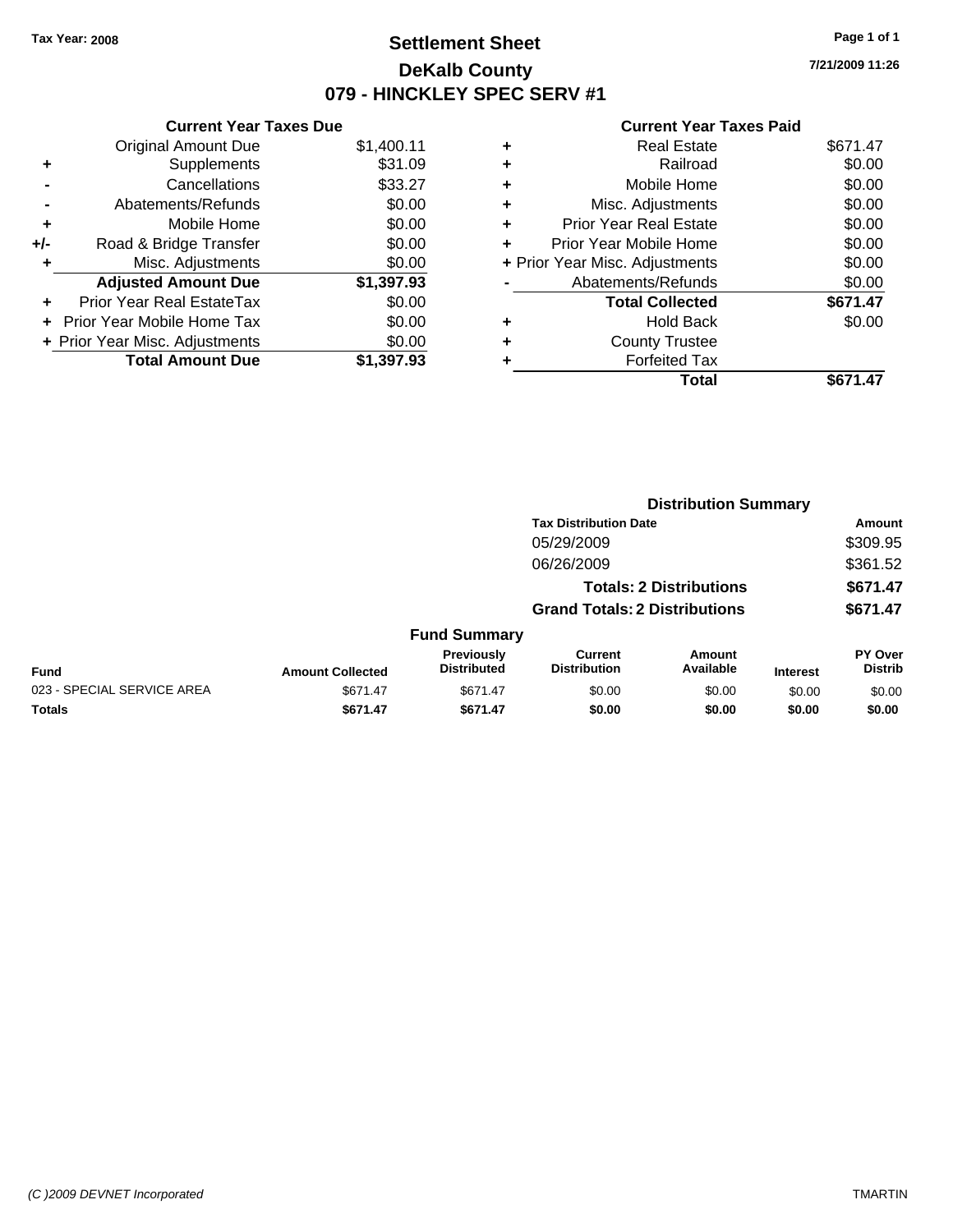### **Settlement Sheet Tax Year: 2008 Page 1 of 1 DeKalb County 085 - BURLINGTON FIRE**

**7/21/2009 11:26**

#### **Current Year Taxes Paid**

|     | <b>Current Year Taxes Due</b>  |            |
|-----|--------------------------------|------------|
|     | <b>Original Amount Due</b>     | \$6,715.60 |
| ٠   | Supplements                    | \$0.00     |
|     | Cancellations                  | \$0.00     |
|     | Abatements/Refunds             | \$0.00     |
| ٠   | Mobile Home                    | \$0.00     |
| +/- | Road & Bridge Transfer         | \$0.00     |
| ٠   | Misc. Adjustments              | \$0.00     |
|     | <b>Adjusted Amount Due</b>     | \$6,715.60 |
| ٠   | Prior Year Real EstateTax      | \$0.00     |
|     | Prior Year Mobile Home Tax     | \$0.00     |
|     | + Prior Year Misc. Adjustments | \$0.00     |
|     | <b>Total Amount Due</b>        | \$6.715.60 |

|   | <b>Real Estate</b>             | \$3,104.83 |
|---|--------------------------------|------------|
| ٠ | Railroad                       | \$105.20   |
| ٠ | Mobile Home                    | \$0.00     |
| ٠ | Misc. Adjustments              | \$0.00     |
| ÷ | <b>Prior Year Real Estate</b>  | \$0.00     |
| ٠ | Prior Year Mobile Home         | \$0.00     |
|   | + Prior Year Misc. Adjustments | \$0.00     |
|   | Abatements/Refunds             | \$0.00     |
|   | <b>Total Collected</b>         | \$3,210.03 |
| ٠ | <b>Hold Back</b>               | \$0.00     |
| ÷ | <b>County Trustee</b>          |            |
| ٠ | <b>Forfeited Tax</b>           |            |
|   | Total                          | \$3,210.03 |
|   |                                |            |

|                 |                         |                                  |                                       | <b>Distribution Summary</b>    |                 |                           |
|-----------------|-------------------------|----------------------------------|---------------------------------------|--------------------------------|-----------------|---------------------------|
|                 |                         |                                  | <b>Tax Distribution Date</b>          |                                |                 | Amount                    |
|                 |                         |                                  | 05/29/2009                            |                                |                 | \$321.20                  |
|                 |                         |                                  | 06/26/2009                            |                                |                 | \$2,888.83                |
|                 |                         |                                  |                                       | <b>Totals: 2 Distributions</b> |                 | \$3,210.03                |
|                 |                         |                                  | <b>Grand Totals: 2 Distributions</b>  |                                |                 | \$3,210.03                |
|                 |                         | <b>Fund Summary</b>              |                                       |                                |                 |                           |
| <b>Fund</b>     | <b>Amount Collected</b> | Previously<br><b>Distributed</b> | <b>Current</b><br><b>Distribution</b> | <b>Amount</b><br>Available     | <b>Interest</b> | PY Over<br><b>Distrib</b> |
| 001 - CORPORATE | \$2,075.14              | \$2,075.14                       | \$0.00                                | \$0.00                         | \$0.00          | \$0.00                    |
| 064 - AMBULANCE | \$1,134.89              | \$1,134.89                       | \$0.00                                | \$0.00                         | \$0.00          | \$0.00                    |
| Totals          | \$3,210.03              | \$3,210.03                       | \$0.00                                | \$0.00                         | \$0.00          | \$0.00                    |
|                 |                         |                                  |                                       |                                |                 |                           |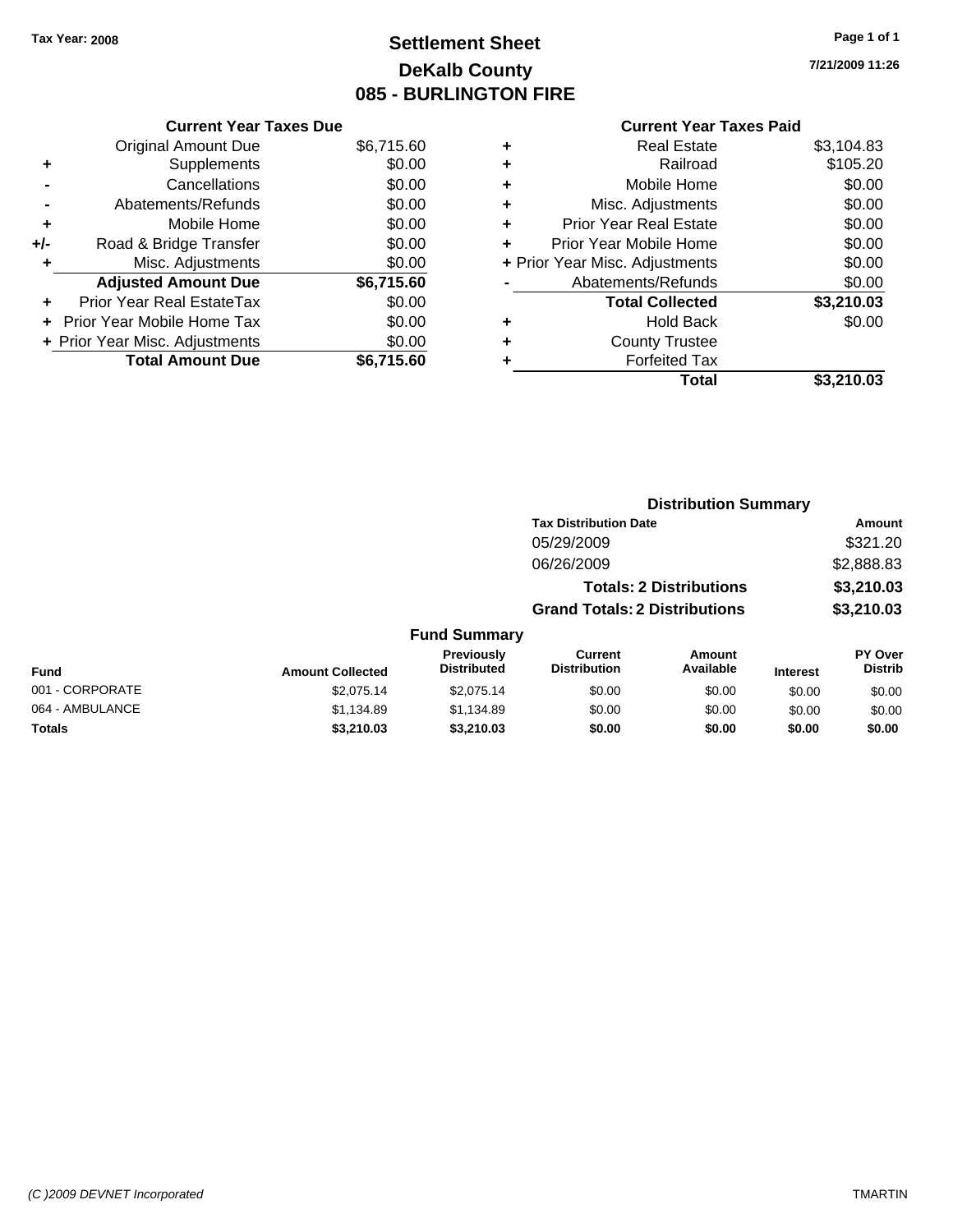### **Settlement Sheet Tax Year: 2008 Page 1 of 1 DeKalb County 086 - CORTLAND FIRE**

#### **Current Year Taxes Due**

|     | <b>Original Amount Due</b>     | \$397,214.89 |
|-----|--------------------------------|--------------|
| ٠   | Supplements                    | \$1,329.35   |
|     | Cancellations                  | \$1,687.93   |
|     | Abatements/Refunds             | \$0.00       |
| ٠   | Mobile Home                    | \$0.00       |
| +/- | Road & Bridge Transfer         | \$0.00       |
| ٠   | Misc. Adjustments              | \$0.00       |
|     | <b>Adjusted Amount Due</b>     | \$396,856.31 |
|     | Prior Year Real EstateTax      | \$0.00       |
|     | Prior Year Mobile Home Tax     | \$0.00       |
|     | + Prior Year Misc. Adjustments | \$0.00       |
|     | <b>Total Amount Due</b>        | \$396.856.31 |

#### **Current Year Taxes Paid**

|   | <b>Real Estate</b>             | \$201,175.31 |
|---|--------------------------------|--------------|
| ٠ | Railroad                       | \$514.61     |
| ٠ | Mobile Home                    | \$0.00       |
| ٠ | Misc. Adjustments              | \$0.00       |
| ٠ | <b>Prior Year Real Estate</b>  | \$0.00       |
|   | Prior Year Mobile Home         | \$0.00       |
|   | + Prior Year Misc. Adjustments | \$0.00       |
|   | Abatements/Refunds             | \$0.00       |
|   | <b>Total Collected</b>         | \$201,689.92 |
| ٠ | <b>Hold Back</b>               | \$0.00       |
| ٠ | <b>County Trustee</b>          |              |
|   | <b>Forfeited Tax</b>           |              |
|   | Total                          | \$201.689.92 |
|   |                                |              |

#### **7/21/2009 11:26**

| <b>Distribution Summary</b> |  |
|-----------------------------|--|
|-----------------------------|--|

| <b>Tax Distribution Date</b>         | Amount       |
|--------------------------------------|--------------|
| 05/29/2009                           | \$123,168.10 |
| 06/26/2009                           | \$74,786.82  |
| 07/24/2009                           | \$3,735.00   |
| <b>Totals: 3 Distributions</b>       | \$201,689.92 |
| <b>Grand Totals: 3 Distributions</b> | \$201,689.92 |
|                                      |              |

| <b>Fund</b>     | <b>Amount Collected</b> | <b>Previously</b><br><b>Distributed</b> | Current<br><b>Distribution</b> | Amount<br>Available | <b>Interest</b> | <b>PY Over</b><br><b>Distrib</b> |
|-----------------|-------------------------|-----------------------------------------|--------------------------------|---------------------|-----------------|----------------------------------|
| 001 - CORPORATE | \$78,474.73             | \$77.021.49                             | \$1.453.24                     | \$0.00              | \$0.00          | \$0.00                           |
| 064 - AMBULANCE | \$123,215.19            | \$120,933.43                            | \$2,281.76                     | \$0.00              | \$0.00          | \$0.00                           |
| Totals          | \$201,689.92            | \$197.954.92                            | \$3.735.00                     | \$0.00              | \$0.00          | \$0.00                           |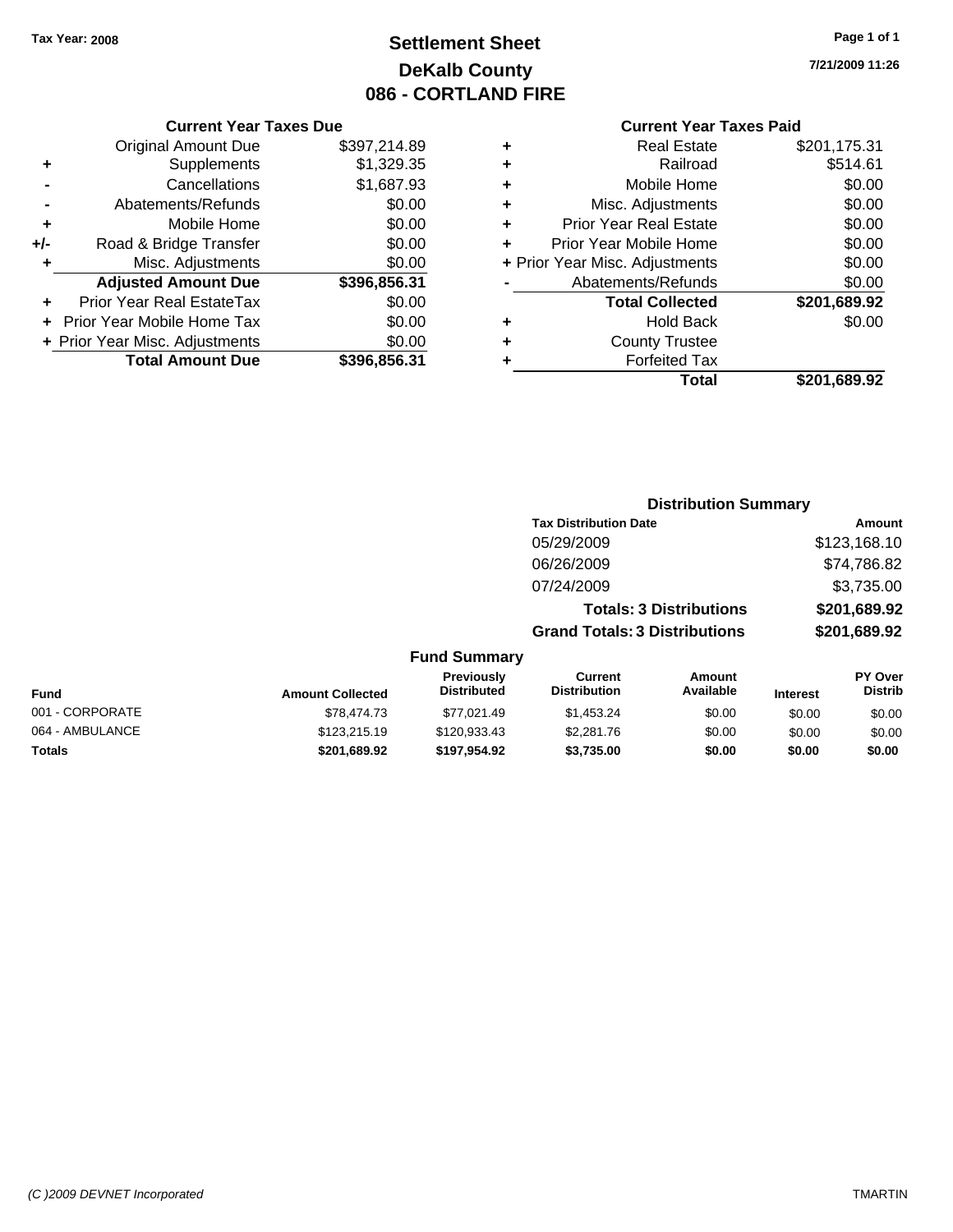### **Settlement Sheet Tax Year: 2008 Page 1 of 1 DeKalb County 087 - DE KALB FIRE**

**7/21/2009 11:26**

| <b>Current Year Taxes Due</b> |  |  |
|-------------------------------|--|--|
|                               |  |  |

|     | <b>Original Amount Due</b>        | \$127,174.43 |
|-----|-----------------------------------|--------------|
| ٠   | Supplements                       | \$312.41     |
|     | Cancellations                     | \$336.66     |
|     | Abatements/Refunds                | \$0.00       |
| ٠   | Mobile Home                       | \$0.00       |
| +/- | Road & Bridge Transfer            | \$0.00       |
| ٠   | Misc. Adjustments                 | \$0.00       |
|     | <b>Adjusted Amount Due</b>        | \$127,150.18 |
|     | Prior Year Real EstateTax         | \$167.34     |
|     | <b>Prior Year Mobile Home Tax</b> | \$0.00       |
|     |                                   |              |
|     | + Prior Year Misc. Adjustments    | \$0.00       |
|     | <b>Total Amount Due</b>           | \$127,317.52 |

### **Current Year Taxes Paid**

| ٠ | <b>Real Estate</b>             | \$65,998.74 |
|---|--------------------------------|-------------|
| ÷ | Railroad                       | \$323.38    |
| ٠ | Mobile Home                    | \$0.00      |
| ٠ | Misc. Adjustments              | \$0.00      |
| ٠ | <b>Prior Year Real Estate</b>  | \$167.34    |
| ÷ | Prior Year Mobile Home         | \$0.00      |
|   | + Prior Year Misc. Adjustments | \$0.00      |
|   | Abatements/Refunds             | \$0.00      |
|   | <b>Total Collected</b>         | \$66,489.46 |
| ٠ | <b>Hold Back</b>               | \$0.00      |
| ٠ | <b>County Trustee</b>          |             |
| ٠ | <b>Forfeited Tax</b>           |             |
|   | Total                          | \$66,489.46 |
|   |                                |             |

|                 |                         | <b>Distribution Summary</b>      |                                       |                                |                 |                           |  |
|-----------------|-------------------------|----------------------------------|---------------------------------------|--------------------------------|-----------------|---------------------------|--|
|                 |                         |                                  | <b>Tax Distribution Date</b>          |                                |                 | Amount                    |  |
|                 |                         |                                  | 05/29/2009                            |                                |                 | \$16,233.08               |  |
|                 |                         |                                  | 06/26/2009                            |                                |                 | \$49,089.46               |  |
|                 |                         |                                  | 07/24/2009                            |                                |                 | \$1,166.92                |  |
|                 |                         |                                  |                                       | <b>Totals: 3 Distributions</b> |                 | \$66,489.46               |  |
|                 |                         |                                  | <b>Grand Totals: 3 Distributions</b>  |                                |                 | \$66,489.46               |  |
|                 |                         | <b>Fund Summary</b>              |                                       |                                |                 |                           |  |
| <b>Fund</b>     | <b>Amount Collected</b> | Previously<br><b>Distributed</b> | <b>Current</b><br><b>Distribution</b> | Amount<br>Available            | <b>Interest</b> | PY Over<br><b>Distrib</b> |  |
| 001 - CORPORATE | \$66,489.46             | \$65,322.54                      | \$1,166.92                            | \$0.00                         | \$0.00          | \$0.00                    |  |
| <b>Totals</b>   | \$66,489.46             | \$65,322.54                      | \$1,166.92                            | \$0.00                         | \$0.00          | \$0.00                    |  |
|                 |                         |                                  |                                       |                                |                 |                           |  |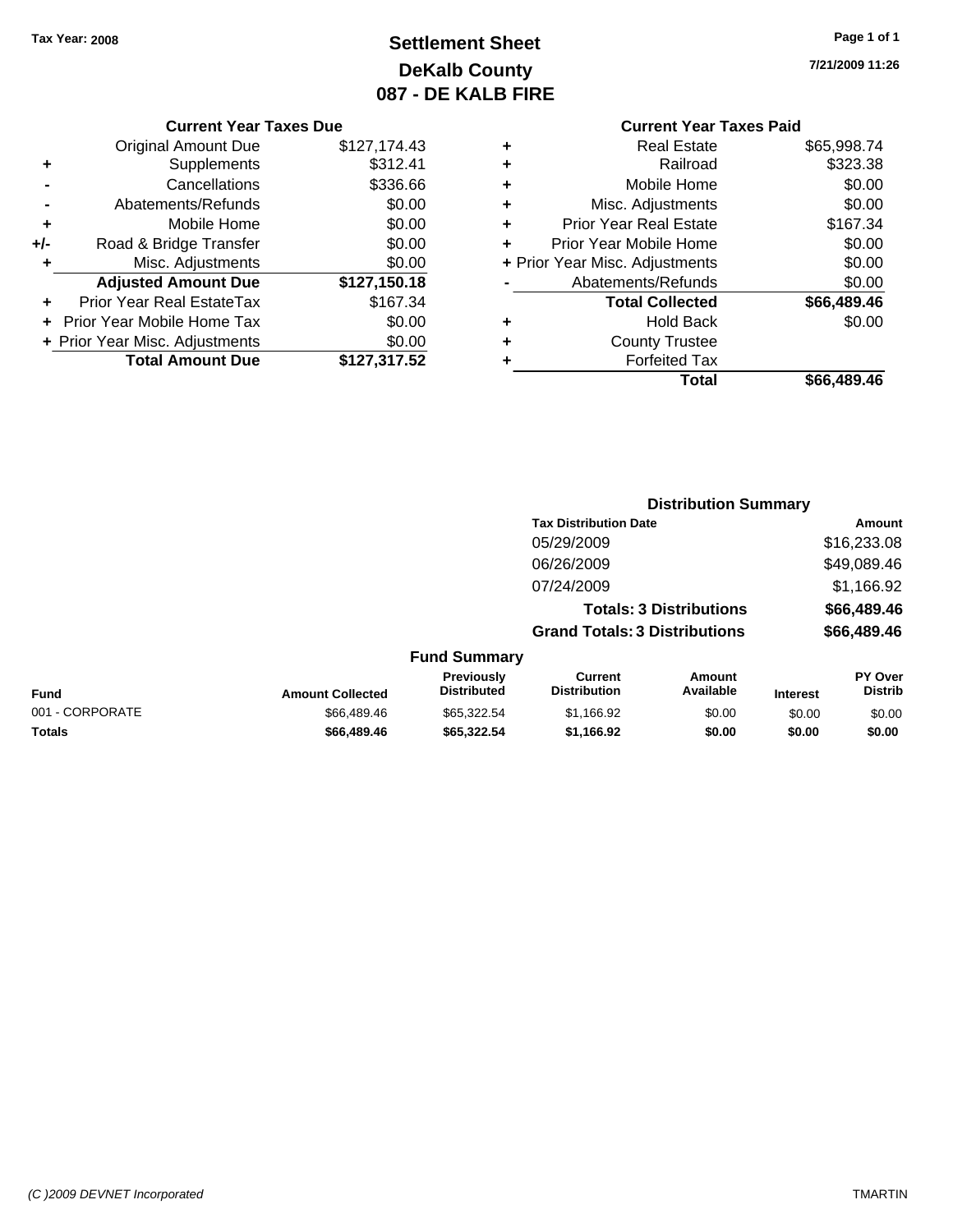### **Settlement Sheet Tax Year: 2008 Page 1 of 1 DeKalb County 088 - EARLVILLE FIRE**

**7/21/2009 11:26**

#### **Current Year Taxes Due**

|       | <b>Original Amount Due</b>       | \$2,240.29 |
|-------|----------------------------------|------------|
| ٠     | Supplements                      | \$0.00     |
|       | Cancellations                    | \$0.00     |
|       | Abatements/Refunds               | \$0.00     |
| ٠     | Mobile Home                      | \$0.00     |
| $+/-$ | Road & Bridge Transfer           | \$0.00     |
| ٠     | Misc. Adjustments                | \$0.00     |
|       | <b>Adjusted Amount Due</b>       | \$2,240.29 |
|       | <b>Prior Year Real EstateTax</b> | \$0.00     |
|       | Prior Year Mobile Home Tax       | \$0.00     |
|       | + Prior Year Misc. Adjustments   | \$0.00     |
|       | <b>Total Amount Due</b>          | \$2.240.29 |

### **Current Year Taxes Paid**

| ٠ | Real Estate                    | \$1,177.01 |
|---|--------------------------------|------------|
| ٠ | Railroad                       | \$48.77    |
| ٠ | Mobile Home                    | \$0.00     |
| ٠ | Misc. Adjustments              | \$0.00     |
| ٠ | <b>Prior Year Real Estate</b>  | \$0.00     |
| ٠ | Prior Year Mobile Home         | \$0.00     |
|   | + Prior Year Misc. Adjustments | \$0.00     |
|   | Abatements/Refunds             | \$0.00     |
|   | <b>Total Collected</b>         | \$1,225.78 |
| ٠ | <b>Hold Back</b>               | \$0.00     |
| ٠ | <b>County Trustee</b>          |            |
| ٠ | <b>Forfeited Tax</b>           |            |
|   | Total                          | \$1,225.78 |
|   |                                |            |

|                 |                         |                                  | <b>Distribution Summary</b>           |                                |                 |                                  |
|-----------------|-------------------------|----------------------------------|---------------------------------------|--------------------------------|-----------------|----------------------------------|
|                 |                         |                                  | <b>Tax Distribution Date</b>          |                                |                 | Amount                           |
|                 |                         |                                  | 05/29/2009                            |                                |                 | \$347.28                         |
|                 |                         |                                  | 06/26/2009                            |                                |                 | \$828.55                         |
|                 |                         |                                  | 07/24/2009                            |                                |                 | \$49.95                          |
|                 |                         |                                  |                                       | <b>Totals: 3 Distributions</b> |                 | \$1,225.78                       |
|                 |                         |                                  | <b>Grand Totals: 3 Distributions</b>  |                                |                 | \$1,225.78                       |
|                 |                         | <b>Fund Summary</b>              |                                       |                                |                 |                                  |
| Fund            | <b>Amount Collected</b> | Previously<br><b>Distributed</b> | <b>Current</b><br><b>Distribution</b> | <b>Amount</b><br>Available     | <b>Interest</b> | <b>PY Over</b><br><b>Distrib</b> |
| 001 - CORPORATE | \$592.97                | \$568.81                         | \$24.16                               | \$0.00                         | \$0.00          | \$0.00                           |
| 064 - AMBULANCE | \$632.81                | \$607.02                         | \$25.79                               | \$0.00                         | \$0.00          | \$0.00                           |
| Totals          | \$1,225.78              | \$1,175.83                       | \$49.95                               | \$0.00                         | \$0.00          | \$0.00                           |
|                 |                         |                                  |                                       |                                |                 |                                  |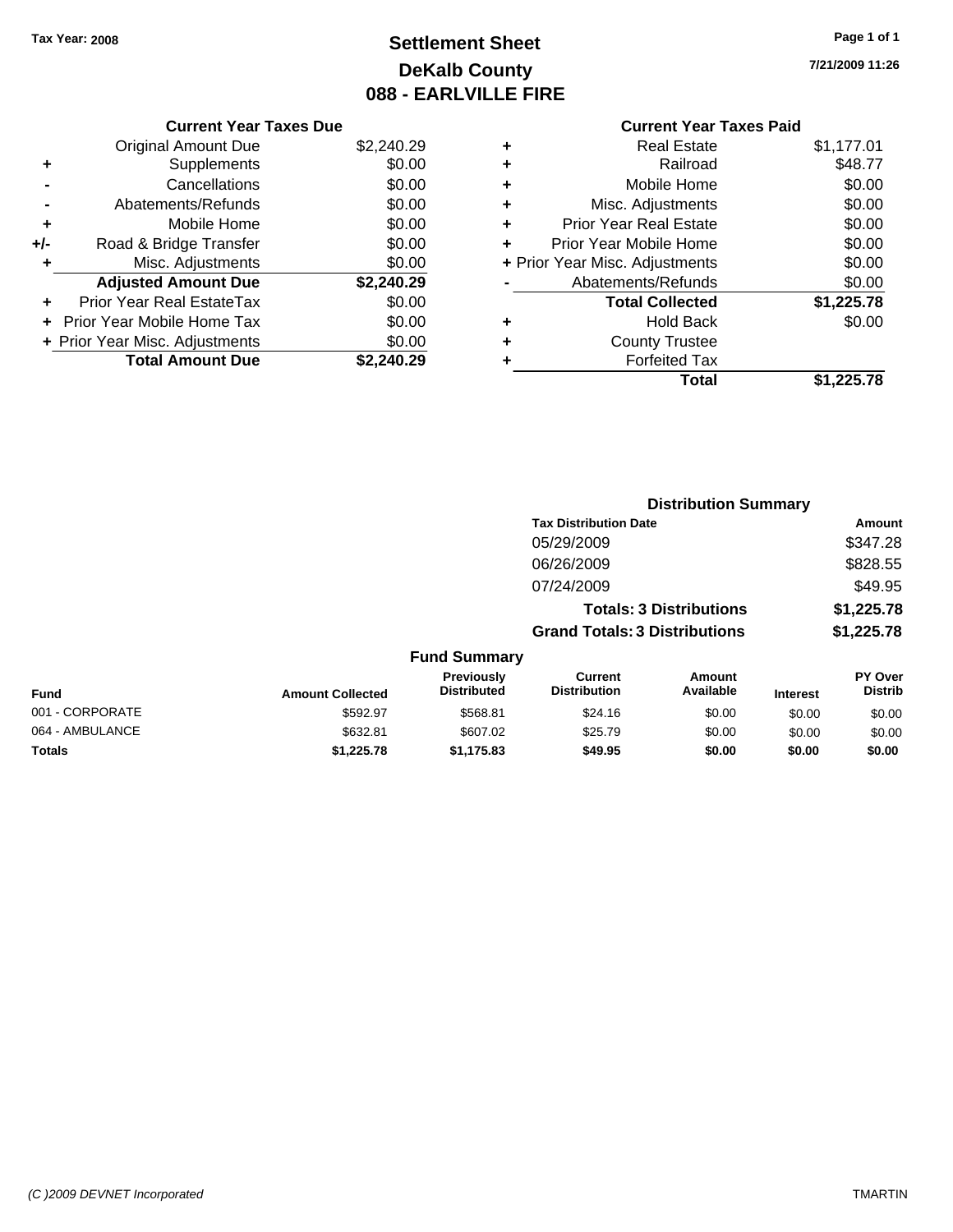**Original Amount Due** 

**Adjusted Amount Due** 

**Total Amount Due** 

**+** Supplements **-** Cancellations **-** Abatements/Refunds **+** Mobile Home **+/-** Road & Bridge Transfer **+** Misc. Adjustments

**+** Prior Year Real EstateTax **+** Prior Year Mobile Home Tax **+ Prior Year Misc. Adjustments** 

### **Settlement Sheet Tax Year: 2008 Page 1 of 1 DeKalb County 089 - GENOA-KINGSTON FIRE**

**7/21/2009 11:26**

#### **Current Year Taxes Paid**

| <b>Current Year Taxes Due</b> |              |           | <b>Current Year Taxes Paid</b> |              |
|-------------------------------|--------------|-----------|--------------------------------|--------------|
| ıl Amount Due                 | \$827,437.20 | ٠         | <b>Real Estate</b>             | \$419,441.70 |
| Supplements                   | \$6,379.23   | ٠         | Railroad                       | \$2,157.77   |
| Cancellations                 | \$9,336.97   | ٠         | Mobile Home                    | \$0.00       |
| าents/Refunds                 | \$3.45       | ÷         | Misc. Adjustments              | \$0.00       |
| Mobile Home                   | \$0.00       | ÷         | <b>Prior Year Real Estate</b>  | (\$56.90)    |
| ridge Transfer                | \$0.00       | $\ddot{}$ | Prior Year Mobile Home         | \$0.00       |
| :. Adjustments                | \$0.00       |           | + Prior Year Misc. Adjustments | \$0.00       |
| <b>Amount Due</b>             | \$824,476.01 |           | Abatements/Refunds             | \$3.45       |
| eal EstateTax                 | (\$56.90)    |           | <b>Total Collected</b>         | \$421,539.12 |
| pile Home Tax                 | \$0.00       | ٠         | <b>Hold Back</b>               | \$0.00       |
| . Adjustments                 | \$0.00       | ÷         | <b>County Trustee</b>          |              |
| <b>Amount Due</b>             | \$824,419.11 |           | <b>Forfeited Tax</b>           |              |
|                               |              |           | Total                          | \$421 539 12 |

|    | Total                          | \$421,539.12 |
|----|--------------------------------|--------------|
| ÷  | <b>Forfeited Tax</b>           |              |
| ÷. | <b>County Trustee</b>          |              |
| ÷  | <b>Hold Back</b>               | \$0.00       |
|    | <b>Total Collected</b>         | \$421,539.12 |
|    | Abatements/Refunds             | \$3.45       |
|    | + Prior Year Misc. Adjustments | \$0.00       |
| ÷  | Prior Year Mobile Home         | \$0.00       |
| ÷. | <b>Prior Year Real Estate</b>  | (\$56.90)    |
| ÷  | Misc. Adjustments              | \$0.00       |
|    |                                |              |

|                                         | <b>Distribution Summary</b> |                                         |                                       |                                |                 |                                  |
|-----------------------------------------|-----------------------------|-----------------------------------------|---------------------------------------|--------------------------------|-----------------|----------------------------------|
|                                         |                             |                                         | <b>Tax Distribution Date</b>          |                                |                 | Amount                           |
|                                         |                             |                                         | 05/29/2009                            |                                |                 | \$206,252.74                     |
|                                         |                             |                                         | 06/26/2009                            |                                |                 | \$205,996.45                     |
|                                         |                             |                                         | 07/24/2009                            |                                |                 | \$9,289.93                       |
|                                         |                             |                                         |                                       | <b>Totals: 3 Distributions</b> |                 | \$421,539.12                     |
|                                         |                             |                                         | <b>Grand Totals: 3 Distributions</b>  |                                |                 | \$421,539.12                     |
|                                         |                             | <b>Fund Summary</b>                     |                                       |                                |                 |                                  |
| Fund                                    | <b>Amount Collected</b>     | <b>Previously</b><br><b>Distributed</b> | <b>Current</b><br><b>Distribution</b> | <b>Amount</b><br>Available     | <b>Interest</b> | <b>PY Over</b><br><b>Distrib</b> |
| 001 - CORPORATE                         | \$181,937.15                | \$177,927.58                            | \$4,009.57                            | \$0.00                         | \$0.00          | \$0.00                           |
| 035 - TORT JUDGEMENTS/LIABILITY<br>INS. | \$8,664.72                  | \$8,473.77                              | \$190.95                              | \$0.00                         | \$0.00          | \$0.00                           |
| 064 - AMBULANCE                         | \$230,937.25                | \$225,847.84                            | \$5,089.41                            | \$0.00                         | \$0.00          | \$0.00                           |
| Totals                                  | \$421,539.12                | \$412,249.19                            | \$9,289.93                            | \$0.00                         | \$0.00          | \$0.00                           |
|                                         |                             | Ahatamant Datail                        |                                       |                                |                 |                                  |

## **Year Source Account Type Amount Adjustment Description**

#### **Abatement Detail**

2008 RE - Real Estate RE Abatement S3.45 Interest on 2006 PTAB-Chamberlain Park Apts. by TBA **Totals \$3.45 1 entries**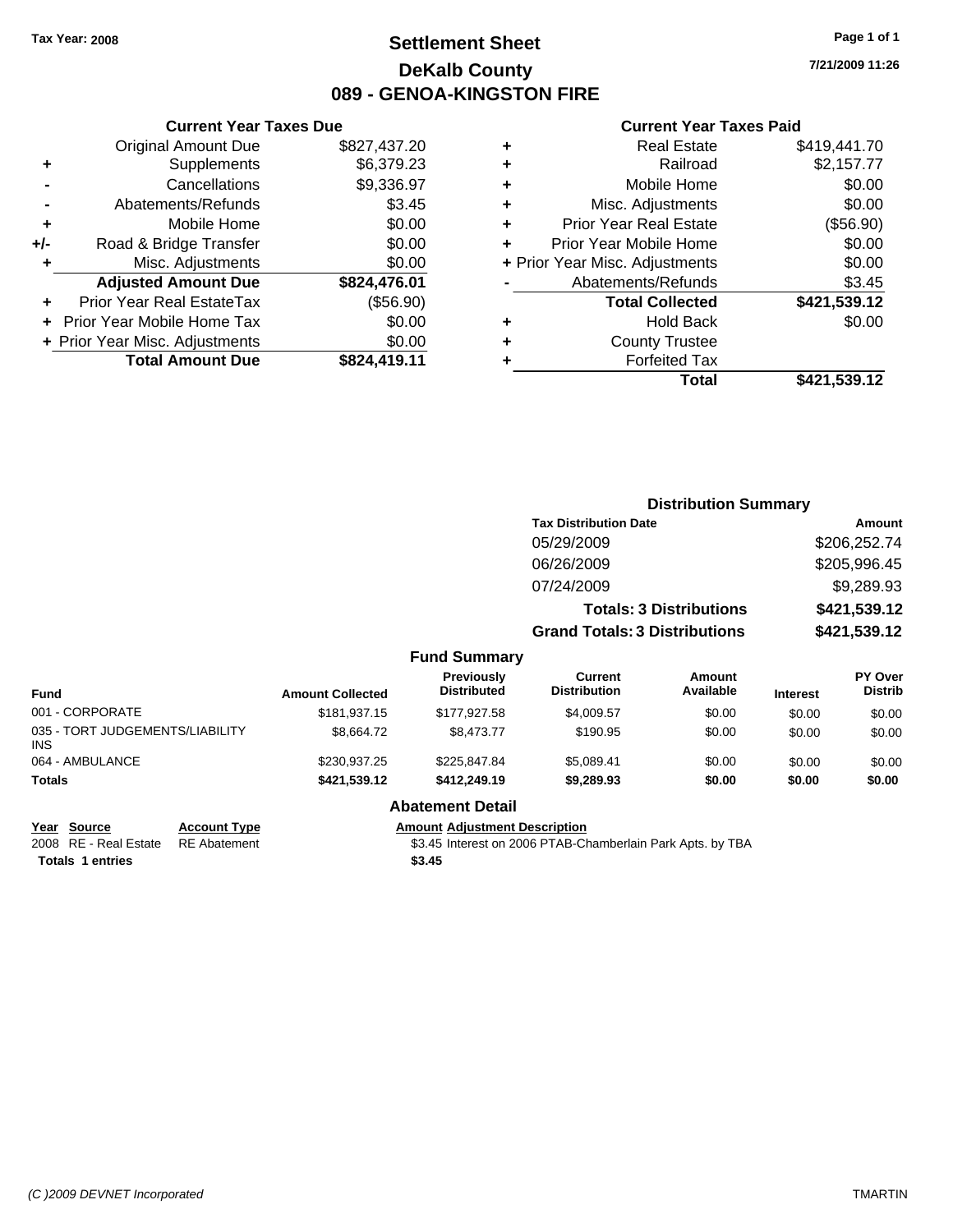### **Settlement Sheet Tax Year: 2008 Page 1 of 1 DeKalb County 090 - HAMPSHIRE FIRE**

**7/21/2009 11:26**

#### **Current Year Taxes Paid**

|     | <b>Current Year Taxes Due</b>  |             |  |  |  |
|-----|--------------------------------|-------------|--|--|--|
|     | <b>Original Amount Due</b>     | \$21,081.09 |  |  |  |
| ÷   | Supplements                    | \$0.00      |  |  |  |
|     | Cancellations                  | \$0.00      |  |  |  |
|     | Abatements/Refunds             | \$0.00      |  |  |  |
| ٠   | Mobile Home                    | \$0.00      |  |  |  |
| +/- | Road & Bridge Transfer         | \$0.00      |  |  |  |
|     | Misc. Adjustments              | \$0.00      |  |  |  |
|     | <b>Adjusted Amount Due</b>     | \$21,081.09 |  |  |  |
| ٠   | Prior Year Real EstateTax      | \$0.00      |  |  |  |
|     | Prior Year Mobile Home Tax     | \$0.00      |  |  |  |
|     | + Prior Year Misc. Adjustments | \$0.00      |  |  |  |
|     | <b>Total Amount Due</b>        | \$21,081.09 |  |  |  |
|     |                                |             |  |  |  |

| ٠ | <b>Real Estate</b>             | \$12,882.07 |
|---|--------------------------------|-------------|
| ٠ | Railroad                       | \$199.50    |
| ٠ | Mobile Home                    | \$0.00      |
| ٠ | Misc. Adjustments              | \$0.00      |
| ٠ | <b>Prior Year Real Estate</b>  | \$0.00      |
| ÷ | Prior Year Mobile Home         | \$0.00      |
|   | + Prior Year Misc. Adjustments | \$0.00      |
|   | Abatements/Refunds             | \$0.00      |
|   | <b>Total Collected</b>         | \$13,081.57 |
| ٠ | <b>Hold Back</b>               | \$0.00      |
| ٠ | <b>County Trustee</b>          |             |
| ٠ | <b>Forfeited Tax</b>           |             |
|   | Total                          | \$13,081.57 |
|   |                                |             |

|                             |                         | <b>Distribution Summary</b>      |                                       |                                |                 |                                  |
|-----------------------------|-------------------------|----------------------------------|---------------------------------------|--------------------------------|-----------------|----------------------------------|
|                             |                         |                                  | <b>Tax Distribution Date</b>          |                                |                 | Amount                           |
|                             |                         |                                  | 05/29/2009                            |                                |                 | \$5,270.61                       |
|                             |                         |                                  | 06/26/2009                            |                                |                 | \$7,255.00                       |
|                             |                         |                                  | 07/24/2009                            |                                |                 | \$555.96                         |
|                             |                         |                                  |                                       | <b>Totals: 3 Distributions</b> |                 | \$13,081.57                      |
|                             |                         |                                  | <b>Grand Totals: 3 Distributions</b>  |                                |                 | \$13,081.57                      |
|                             |                         | <b>Fund Summary</b>              |                                       |                                |                 |                                  |
| <b>Fund</b>                 | <b>Amount Collected</b> | Previously<br><b>Distributed</b> | <b>Current</b><br><b>Distribution</b> | Amount<br>Available            | <b>Interest</b> | <b>PY Over</b><br><b>Distrib</b> |
| 001 - CORPORATE             | \$7,765.16              | \$7,435.15                       | \$330.01                              | \$0.00                         | \$0.00          | \$0.00                           |
| 013 - FIREFIGHTER'S PENSION | \$139.49                | \$133.56                         | \$5.93                                | \$0.00                         | \$0.00          | \$0.00                           |
| 064 - AMBULANCE             | \$5,176.92              | \$4,956.90                       | \$220.02                              | \$0.00                         | \$0.00          | \$0.00                           |
| <b>Totals</b>               | \$13,081.57             | \$12,525.61                      | \$555.96                              | \$0.00                         | \$0.00          | \$0.00                           |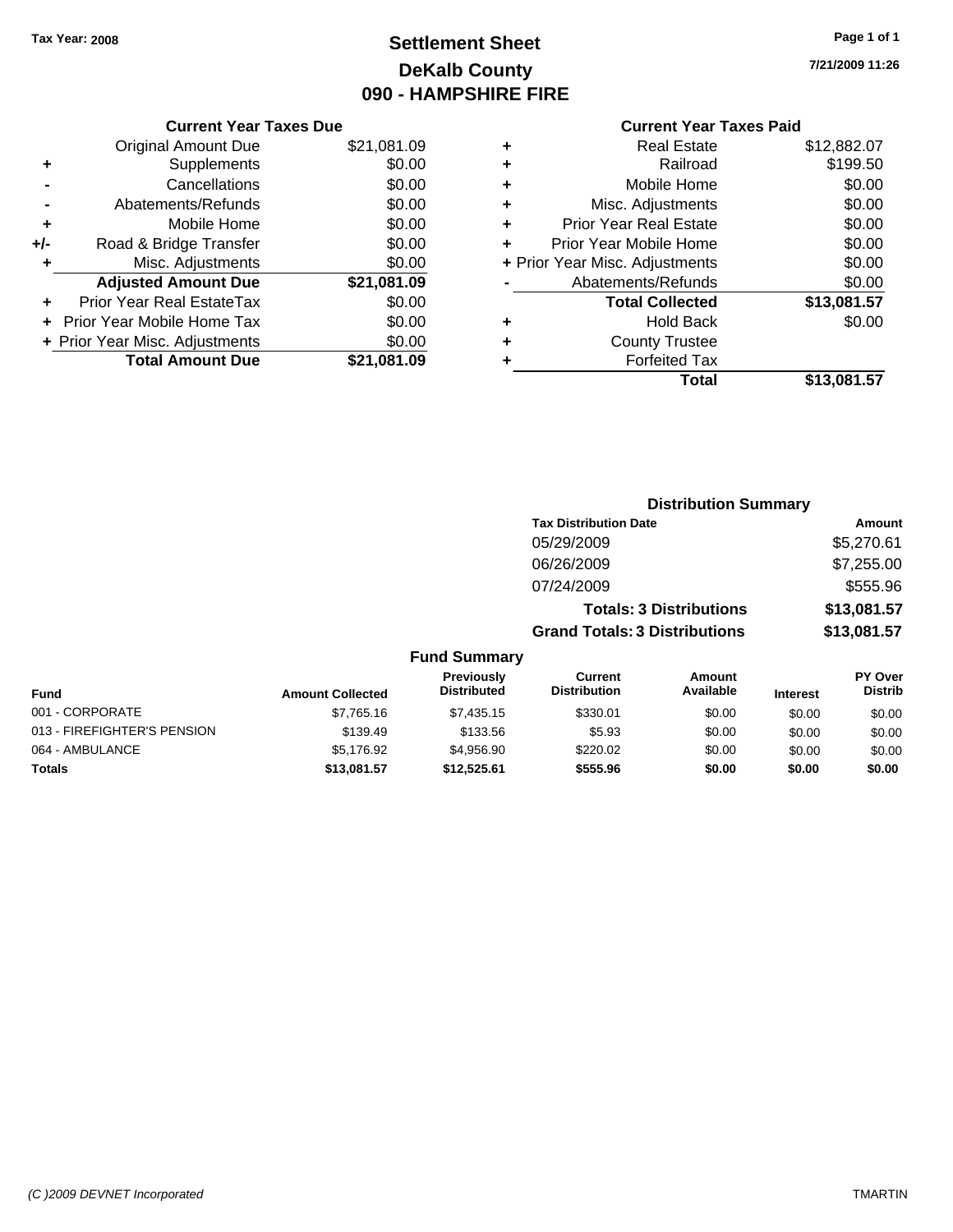### **Settlement Sheet Tax Year: 2008 Page 1 of 1 DeKalb County 091 - HINCKLEY FIRE**

**7/21/2009 11:26**

|  | <b>Current Year Taxes Due</b> |  |  |  |
|--|-------------------------------|--|--|--|
|--|-------------------------------|--|--|--|

|     | <b>Original Amount Due</b>       | \$226,701.65 |
|-----|----------------------------------|--------------|
| ٠   | Supplements                      | \$394.78     |
|     | Cancellations                    | \$457.12     |
|     | Abatements/Refunds               | \$0.00       |
| ٠   | Mobile Home                      | \$0.00       |
| +/- | Road & Bridge Transfer           | \$0.00       |
| ٠   | Misc. Adjustments                | \$33.51      |
|     | <b>Adjusted Amount Due</b>       | \$226,672.82 |
|     | <b>Prior Year Real EstateTax</b> | \$0.00       |
|     | Prior Year Mobile Home Tax       | \$0.00       |
|     | + Prior Year Misc. Adjustments   | \$0.00       |
|     | <b>Total Amount Due</b>          | \$226,672.82 |

### **Current Year Taxes Paid**

|   | <b>Real Estate</b>             | \$116,464.87 |
|---|--------------------------------|--------------|
| ٠ | Railroad                       | \$560.38     |
| ٠ | Mobile Home                    | \$0.00       |
| ٠ | Misc. Adjustments              | \$33.51      |
| ٠ | <b>Prior Year Real Estate</b>  | \$0.00       |
| ÷ | Prior Year Mobile Home         | \$0.00       |
|   | + Prior Year Misc. Adjustments | \$0.00       |
|   | Abatements/Refunds             | \$0.00       |
|   | <b>Total Collected</b>         | \$117,058.76 |
| ٠ | <b>Hold Back</b>               | \$0.00       |
| ٠ | <b>County Trustee</b>          |              |
|   | <b>Forfeited Tax</b>           |              |
|   | Total                          | \$117,058.76 |
|   |                                |              |

|                                                                        |                                             |                                                 |                                                              | <b>Distribution Summary</b>    |                 |                           |
|------------------------------------------------------------------------|---------------------------------------------|-------------------------------------------------|--------------------------------------------------------------|--------------------------------|-----------------|---------------------------|
|                                                                        |                                             | <b>Tax Distribution Date</b>                    |                                                              |                                | Amount          |                           |
|                                                                        |                                             |                                                 | 05/29/2009                                                   |                                |                 | \$49,863.14               |
|                                                                        |                                             |                                                 | 06/26/2009                                                   |                                |                 | \$65,018.78               |
|                                                                        |                                             |                                                 | 07/24/2009                                                   |                                |                 | \$2,176.84                |
|                                                                        |                                             |                                                 |                                                              | <b>Totals: 3 Distributions</b> |                 | \$117,058.76              |
|                                                                        |                                             |                                                 | <b>Grand Totals: 3 Distributions</b>                         |                                |                 | \$117,058.76              |
|                                                                        |                                             | <b>Fund Summary</b>                             |                                                              |                                |                 |                           |
| <b>Fund</b>                                                            | <b>Amount Collected</b>                     | Previously<br><b>Distributed</b>                | <b>Current</b><br><b>Distribution</b>                        | Amount<br>Available            | <b>Interest</b> | PY Over<br><b>Distrib</b> |
| 001 - CORPORATE                                                        | \$117,058.76                                | \$114,881.92                                    | \$2,176.84                                                   | \$0.00                         | \$0.00          | \$0.00                    |
| Totals                                                                 | \$117,058.76                                | \$114,881.92                                    | \$2,176.84                                                   | \$0.00                         | \$0.00          | \$0.00                    |
|                                                                        |                                             | <b>Miscellaneous Adjustment Detail</b>          |                                                              |                                |                 |                           |
| <u>Year Source</u><br>2008 RE - Real Estate<br><b>Totals 1 entries</b> | <b>Account Type</b><br>Paymt In Lieu of Tax | <b>Amount Adjustment Description</b><br>\$33.51 | \$33.51 Housing Authority-Shabbona Sequoya Apartments by TBA |                                |                 |                           |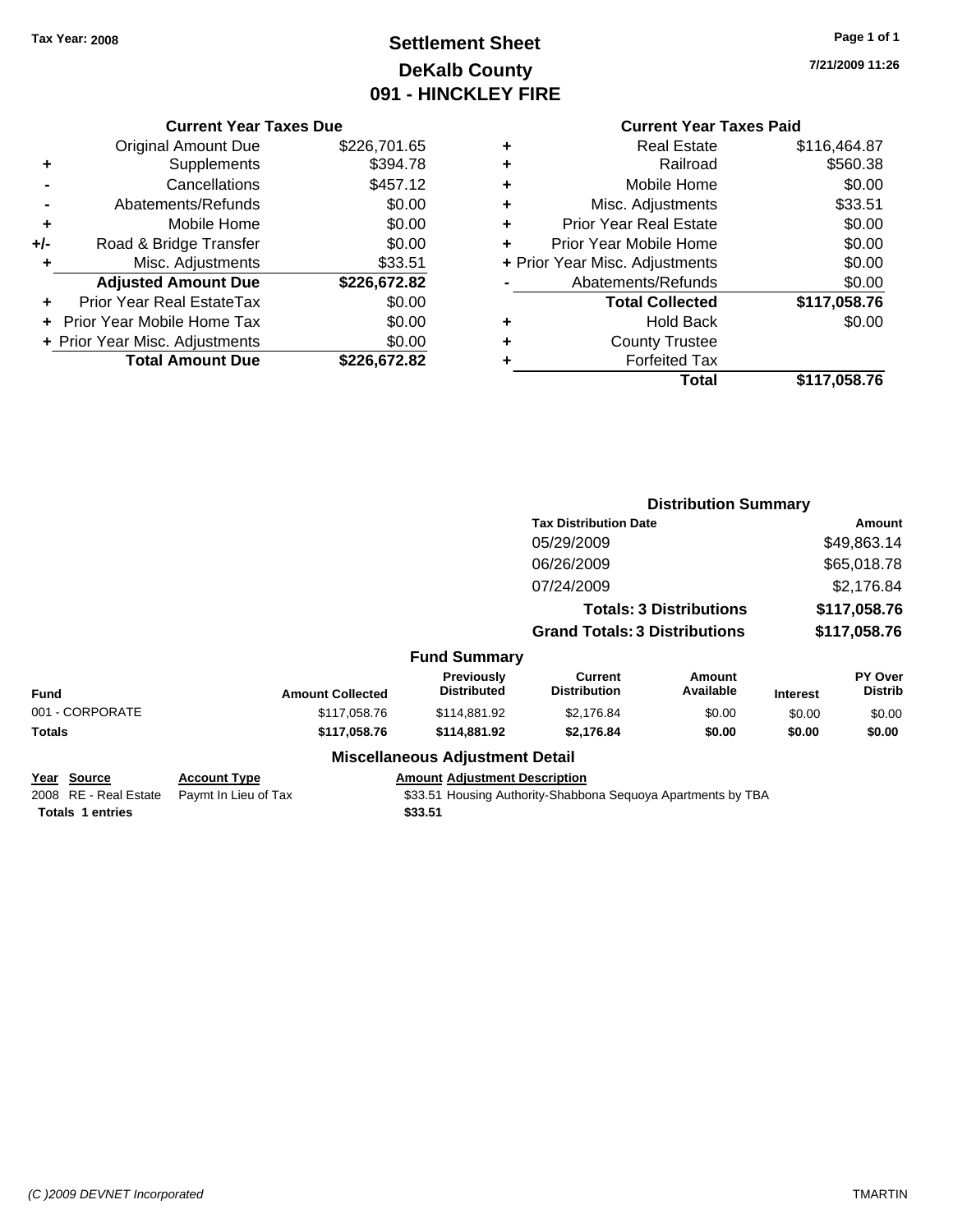### **Settlement Sheet Tax Year: 2008 Page 1 of 1 DeKalb County 092 - KIRKLAND FIRE**

**7/21/2009 11:26**

#### **Current Year Taxes Due**

|     | <b>Original Amount Due</b>        | \$298,424.10 |
|-----|-----------------------------------|--------------|
| ٠   | Supplements                       | \$2,191.45   |
|     | Cancellations                     | \$3,043.88   |
|     | Abatements/Refunds                | \$1.39       |
| ÷   | Mobile Home                       | \$0.00       |
| +/- | Road & Bridge Transfer            | \$0.00       |
| ٠   | Misc. Adjustments                 | \$0.00       |
|     | <b>Adjusted Amount Due</b>        | \$297,570.28 |
|     | <b>Prior Year Real EstateTax</b>  | (\$24.91)    |
|     | <b>Prior Year Mobile Home Tax</b> | \$0.00       |
|     | + Prior Year Misc. Adjustments    | \$0.00       |
|     | <b>Total Amount Due</b>           | \$297,545.37 |

#### **Current Year Taxes Paid**

| ٠ | <b>Real Estate</b>             | \$152,198.78 |
|---|--------------------------------|--------------|
| ٠ | Railroad                       | \$1,024.77   |
| ٠ | Mobile Home                    | \$0.00       |
| ٠ | Misc. Adjustments              | \$0.00       |
| ٠ | <b>Prior Year Real Estate</b>  | (\$24.91)    |
| ٠ | Prior Year Mobile Home         | \$0.00       |
|   | + Prior Year Misc. Adjustments | \$0.00       |
|   | Abatements/Refunds             | \$1.39       |
|   | <b>Total Collected</b>         | \$153,197.25 |
| ٠ | <b>Hold Back</b>               | \$0.00       |
| ٠ | <b>County Trustee</b>          |              |
| ٠ | <b>Forfeited Tax</b>           |              |
|   | Total                          | \$153,197.25 |
|   |                                |              |

#### **Distribution Summary Tax Distribution Date Amount** 05/29/2009 \$67,107.55 06/26/2009 \$84,022.22 07/24/2009 \$2,067.48 **Totals: 3 Distributions \$153,197.25 Grand Totals: 3 Distributions \$153,197.25 Fund Summary Fund Interest Amount Collected Distributed PY Over Distrib Amount Available Current Distribution Previously** 001 - CORPORATE \$88,762.80 \$87,564.89 \$1,197.91 \$0.00 \$0.00 \$0.00 027 - AUDIT \$1,005.12 \$991.56 \$13.56 \$0.00 \$0.00 \$0.00 035 - TORT JUDGMENTS, LIABILITY INSURANCE \$5,450.29 \$5,376.74 \$73.55 \$0.00 \$0.00 \$0.00 062 - WORKERS COMPENSATION \$3,407.88 \$3,361.89 \$45.99 \$0.00 \$0.00 \$0.00 \$0.00 064 - AMBULANCE \$54,571.16 \$53,834.69 \$736.47 \$0.00 \$0.00 \$0.00 **Totals \$153,197.25 \$151,129.77 \$2,067.48 \$0.00 \$0.00 \$0.00**

#### **Abatement Detail**

**Year Source Account Type Amount Adjustment Description**

2008 RE - Real Estate \$1.39 Interest on 2006 PTAB Galbriath by TBA RE Abatement

**Totals 1 entries** \$1.39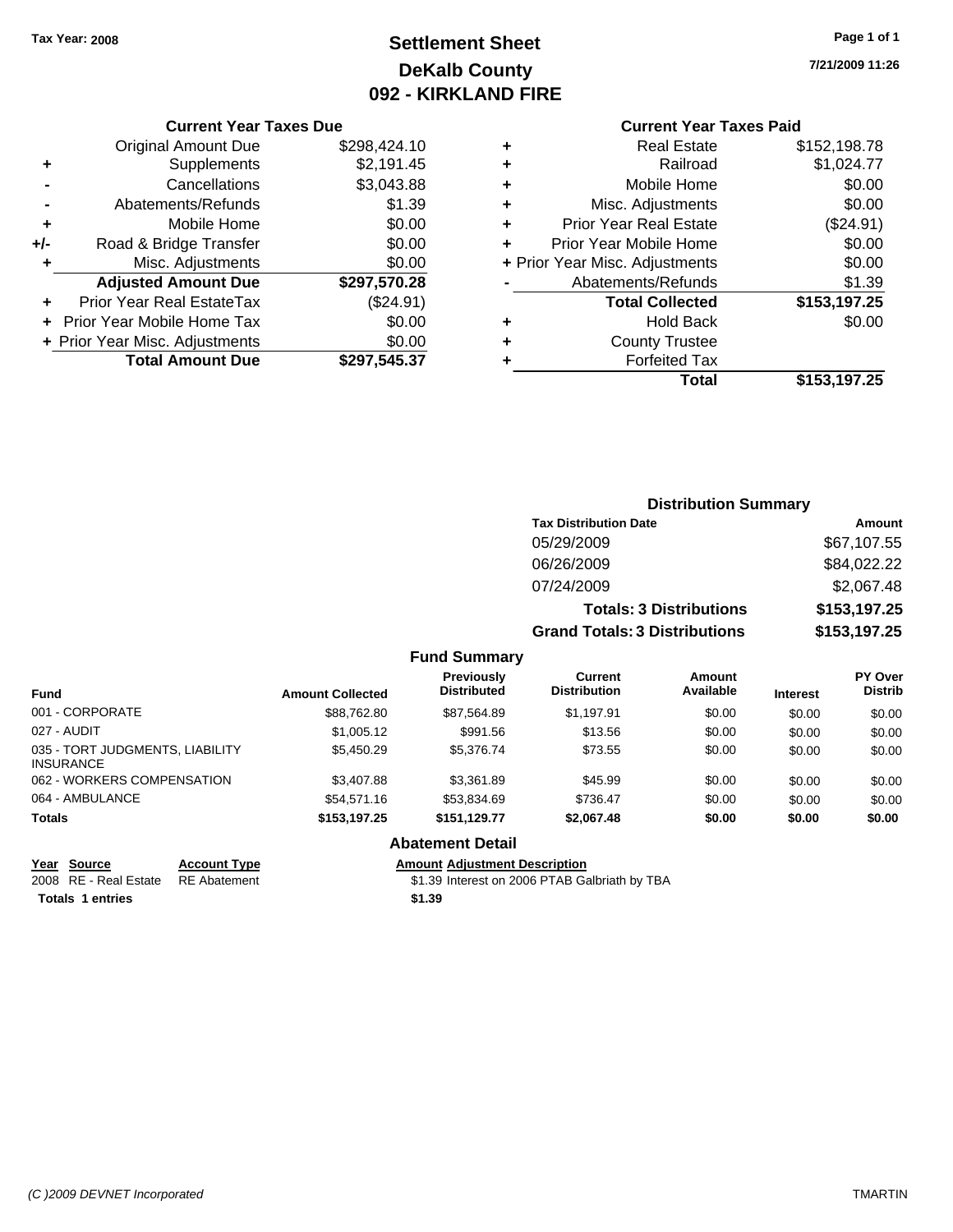### **Settlement Sheet Tax Year: 2008 Page 1 of 1 DeKalb County 093 - LEE FIRE**

**7/21/2009 11:26**

|   | <b>Current Year Taxes Paid</b> |             |
|---|--------------------------------|-------------|
| ٠ | <b>Real Estate</b>             | \$11,757.64 |
| ٠ | Railroad                       | \$233.07    |
| ٠ | Mobile Home                    | \$0.00      |
| ٠ | Misc. Adjustments              | \$10.11     |
| ٠ | <b>Prior Year Real Estate</b>  | \$0.00      |
| ÷ | Prior Year Mobile Home         | \$0.00      |
|   | + Prior Year Misc. Adjustments | \$0.00      |
|   | Abatements/Refunds             | \$0.00      |
|   | <b>Total Collected</b>         | \$12,000.82 |
|   | <b>Hold Back</b>               | \$0.00      |
|   | <b>County Trustee</b>          |             |
|   | <b>Forfeited Tax</b>           |             |
|   | Total                          | \$12.000.82 |
|   |                                |             |

| <b>Current Year Taxes Due</b>  |             |
|--------------------------------|-------------|
| <b>Original Amount Due</b>     | \$25,237.95 |
| Supplements                    | \$184.11    |
| Cancellations                  | \$193.05    |
| Abatements/Refunds             | \$0.00      |
| Mobile Home                    | \$0.00      |
| Road & Bridge Transfer         | \$0.00      |
| Misc. Adjustments              | \$10.11     |
| <b>Adjusted Amount Due</b>     | \$25,239.12 |
| Prior Year Real EstateTax      | \$0.00      |
| Prior Year Mobile Home Tax     | \$0.00      |
| + Prior Year Misc. Adjustments | \$0.00      |
| <b>Total Amount Due</b>        | \$25.239.12 |
|                                |             |

|                                               |                         |                                         | <b>Distribution Summary</b>          |                                |                 |                                  |
|-----------------------------------------------|-------------------------|-----------------------------------------|--------------------------------------|--------------------------------|-----------------|----------------------------------|
|                                               |                         |                                         | <b>Tax Distribution Date</b>         |                                |                 | <b>Amount</b>                    |
|                                               |                         |                                         | 05/29/2009                           |                                |                 | \$4,735.54                       |
|                                               |                         |                                         | 06/26/2009                           |                                |                 | \$7,115.21                       |
|                                               |                         |                                         | 07/24/2009                           |                                |                 | \$150.07                         |
|                                               |                         |                                         |                                      | <b>Totals: 3 Distributions</b> |                 | \$12,000.82                      |
|                                               |                         |                                         | <b>Grand Totals: 3 Distributions</b> |                                |                 | \$12,000.82                      |
|                                               |                         | <b>Fund Summary</b>                     |                                      |                                |                 |                                  |
| <b>Fund</b>                                   | <b>Amount Collected</b> | <b>Previously</b><br><b>Distributed</b> | Current<br><b>Distribution</b>       | Amount<br>Available            | <b>Interest</b> | <b>PY Over</b><br><b>Distrib</b> |
| 001 - CORPORATE                               | \$7,370.06              | \$7,277.90                              | \$92.16                              | \$0.00                         | \$0.00          | \$0.00                           |
| 035 - TORT JUDGEMENTS/LIABILITY<br><b>INS</b> | \$818.83                | \$808.59                                | \$10.24                              | \$0.00                         | \$0.00          | \$0.00                           |
| 064 - AMBULANCE                               | \$3,811.93              | \$3,764.26                              | \$47.67                              | \$0.00                         | \$0.00          | \$0.00                           |
| Totals                                        | \$12,000.82             | \$11,850.75                             | \$150.07                             | \$0.00                         | \$0.00          | \$0.00                           |

**Year Source Account Type Amount Adjustment Description Totals 1 entries** \$10.11

#### **Miscellaneous Adjustment Detail**

2008 RE - Real Estate Real Estate Tax S10.11 Maness Redemption 13-06-331-005 by TBA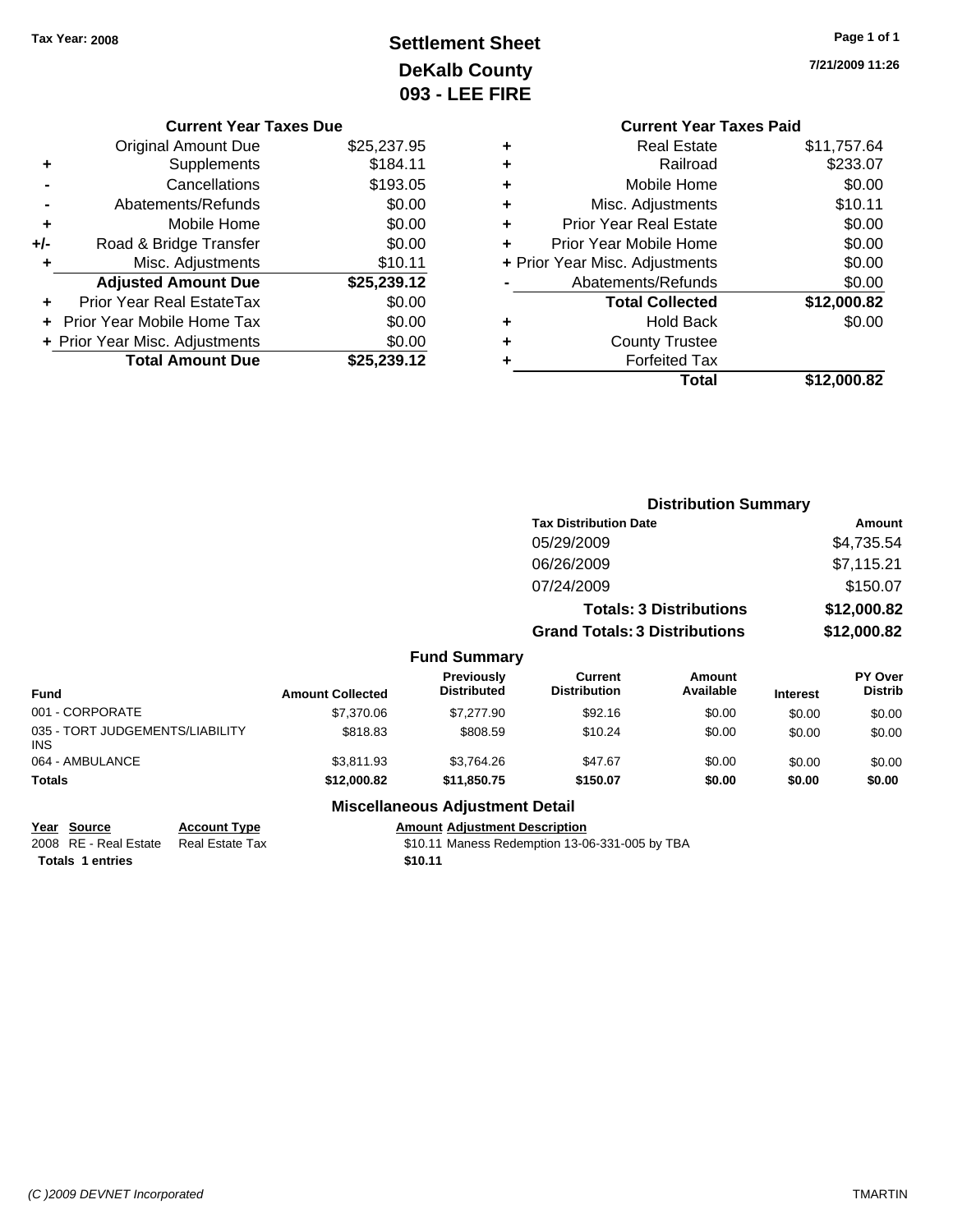### **Settlement Sheet Tax Year: 2008 Page 1 of 1 DeKalb County 094 - LELAND FIRE**

**7/21/2009 11:26**

#### **Current Year Taxes Due**

|     | <b>Original Amount Due</b>       | \$22,645.22 |
|-----|----------------------------------|-------------|
| ٠   | Supplements                      | \$119.35    |
|     | Cancellations                    | \$123.21    |
|     | Abatements/Refunds               | \$0.00      |
| ٠   | Mobile Home                      | \$0.00      |
| +/- | Road & Bridge Transfer           | \$0.00      |
| ÷   | Misc. Adjustments                | \$0.00      |
|     | <b>Adjusted Amount Due</b>       | \$22,641.36 |
|     | <b>Prior Year Real EstateTax</b> | \$0.00      |
|     | Prior Year Mobile Home Tax       | \$0.00      |
|     | + Prior Year Misc. Adjustments   | \$0.00      |
|     | <b>Total Amount Due</b>          | \$22,641.36 |

#### **Current Year Taxes Paid +** Real Estate \$12,553.24

|   | Total                          | \$12,553.24 |
|---|--------------------------------|-------------|
|   | <b>Forfeited Tax</b>           |             |
| ٠ | <b>County Trustee</b>          |             |
| ٠ | <b>Hold Back</b>               | \$0.00      |
|   | <b>Total Collected</b>         | \$12,553.24 |
|   | Abatements/Refunds             | \$0.00      |
|   | + Prior Year Misc. Adjustments | \$0.00      |
|   | Prior Year Mobile Home         | \$0.00      |
| ٠ | <b>Prior Year Real Estate</b>  | \$0.00      |
| ٠ | Misc. Adjustments              | \$0.00      |
| ٠ | Mobile Home                    | \$0.00      |
| ÷ | Railroad                       | \$0.00      |
|   |                                | ----------- |

|                 |                         | <b>Distribution Summary</b>      |                                       |                                |                 |                                  |
|-----------------|-------------------------|----------------------------------|---------------------------------------|--------------------------------|-----------------|----------------------------------|
|                 |                         |                                  | <b>Tax Distribution Date</b>          |                                |                 | Amount                           |
|                 |                         |                                  | 05/29/2009                            |                                |                 | \$2,591.76                       |
|                 |                         |                                  | 06/26/2009                            |                                |                 | \$9,751.23                       |
|                 |                         |                                  | 07/24/2009                            |                                |                 | \$210.25                         |
|                 |                         |                                  |                                       | <b>Totals: 3 Distributions</b> |                 | \$12,553.24                      |
|                 |                         |                                  | <b>Grand Totals: 3 Distributions</b>  |                                |                 | \$12,553.24                      |
|                 |                         | <b>Fund Summary</b>              |                                       |                                |                 |                                  |
| <b>Fund</b>     | <b>Amount Collected</b> | Previously<br><b>Distributed</b> | <b>Current</b><br><b>Distribution</b> | <b>Amount</b><br>Available     | <b>Interest</b> | <b>PY Over</b><br><b>Distrib</b> |
| 001 - CORPORATE | \$12,553.24             | \$12,342.99                      | \$210.25                              | \$0.00                         | \$0.00          | \$0.00                           |
| Totals          | \$12,553.24             | \$12,342.99                      | \$210.25                              | \$0.00                         | \$0.00          | \$0.00                           |
|                 |                         |                                  |                                       |                                |                 |                                  |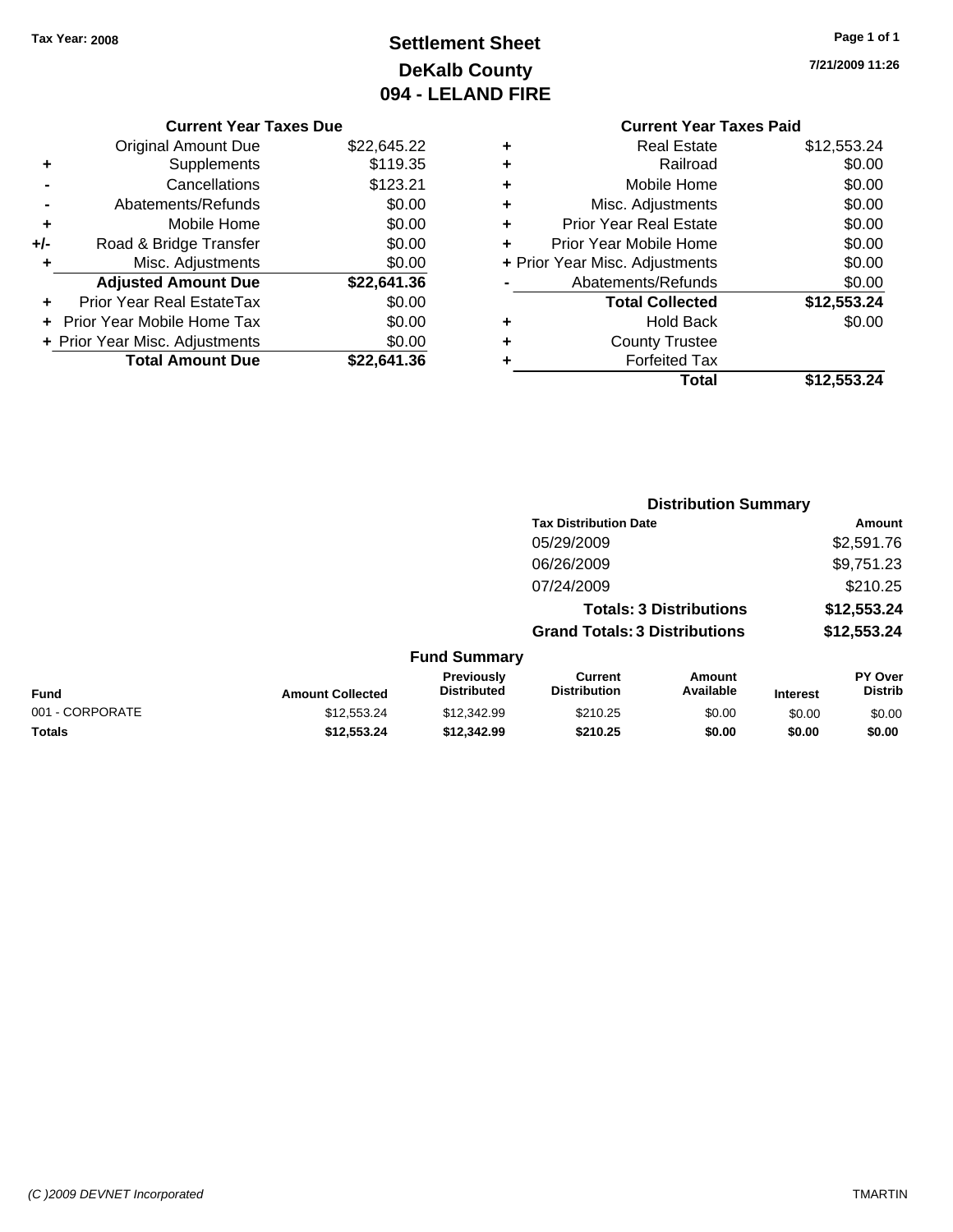### **Settlement Sheet Tax Year: 2008 Page 1 of 1 DeKalb County 095 - MALTA FIRE**

**7/21/2009 11:26**

|   | <b>Current Year Taxes Paid</b> |             |
|---|--------------------------------|-------------|
| ٠ | <b>Real Estate</b>             | \$41,098.53 |
| ٠ | Railroad                       | \$505.71    |
| ٠ | Mobile Home                    | \$0.00      |
| ٠ | Misc. Adjustments              | \$0.00      |
| ÷ | <b>Prior Year Real Estate</b>  | \$0.00      |
| ÷ | Prior Year Mobile Home         | \$0.00      |
|   | + Prior Year Misc. Adjustments | \$0.00      |
|   | Abatements/Refunds             | \$0.00      |
|   | <b>Total Collected</b>         | \$41,604.24 |
| ٠ | <b>Hold Back</b>               | \$0.00      |
| ٠ | <b>County Trustee</b>          |             |
|   | <b>Forfeited Tax</b>           |             |
|   | Total                          | \$41,604.24 |

**Distribution Summary**

|     | <b>Current Year Taxes Due</b>  |             |
|-----|--------------------------------|-------------|
|     | Original Amount Due            | \$78,706.50 |
| ٠   | Supplements                    | \$342.03    |
|     | Cancellations                  | \$445.24    |
|     | Abatements/Refunds             | \$0.00      |
| ٠   | Mobile Home                    | \$0.00      |
| +/- | Road & Bridge Transfer         | \$0.00      |
| ٠   | Misc. Adjustments              | \$0.00      |
|     | <b>Adjusted Amount Due</b>     | \$78,603.29 |
|     | Prior Year Real EstateTax      | \$0.00      |
|     | Prior Year Mobile Home Tax     | \$0.00      |
|     | + Prior Year Misc. Adjustments | \$0.00      |
|     | <b>Total Amount Due</b>        | \$78,603.29 |
|     |                                |             |

|                 |                         |                                         | <b>Tax Distribution Date</b>         |                                |                 | Amount                    |
|-----------------|-------------------------|-----------------------------------------|--------------------------------------|--------------------------------|-----------------|---------------------------|
|                 |                         |                                         | 05/29/2009                           |                                |                 | \$12,528.79               |
|                 |                         |                                         | 06/26/2009                           |                                |                 | \$28,212.80               |
|                 |                         |                                         | 07/24/2009                           |                                |                 | \$862.65                  |
|                 |                         |                                         |                                      | <b>Totals: 3 Distributions</b> |                 | \$41,604.24               |
|                 |                         |                                         | <b>Grand Totals: 3 Distributions</b> |                                |                 | \$41,604.24               |
|                 |                         | <b>Fund Summary</b>                     |                                      |                                |                 |                           |
| <b>Fund</b>     | <b>Amount Collected</b> | <b>Previously</b><br><b>Distributed</b> | Current<br><b>Distribution</b>       | Amount<br>Available            | <b>Interest</b> | PY Over<br><b>Distrib</b> |
| 001 - CORPORATE | \$41.604.24             | \$40.741.59                             | \$862.65                             | \$0.00                         | \$0.00          | \$0.00                    |
| <b>Totals</b>   | \$41,604.24             | \$40,741.59                             | \$862.65                             | \$0.00                         | \$0.00          | \$0.00                    |

#### *(C )2009 DEVNET Incorporated* TMARTIN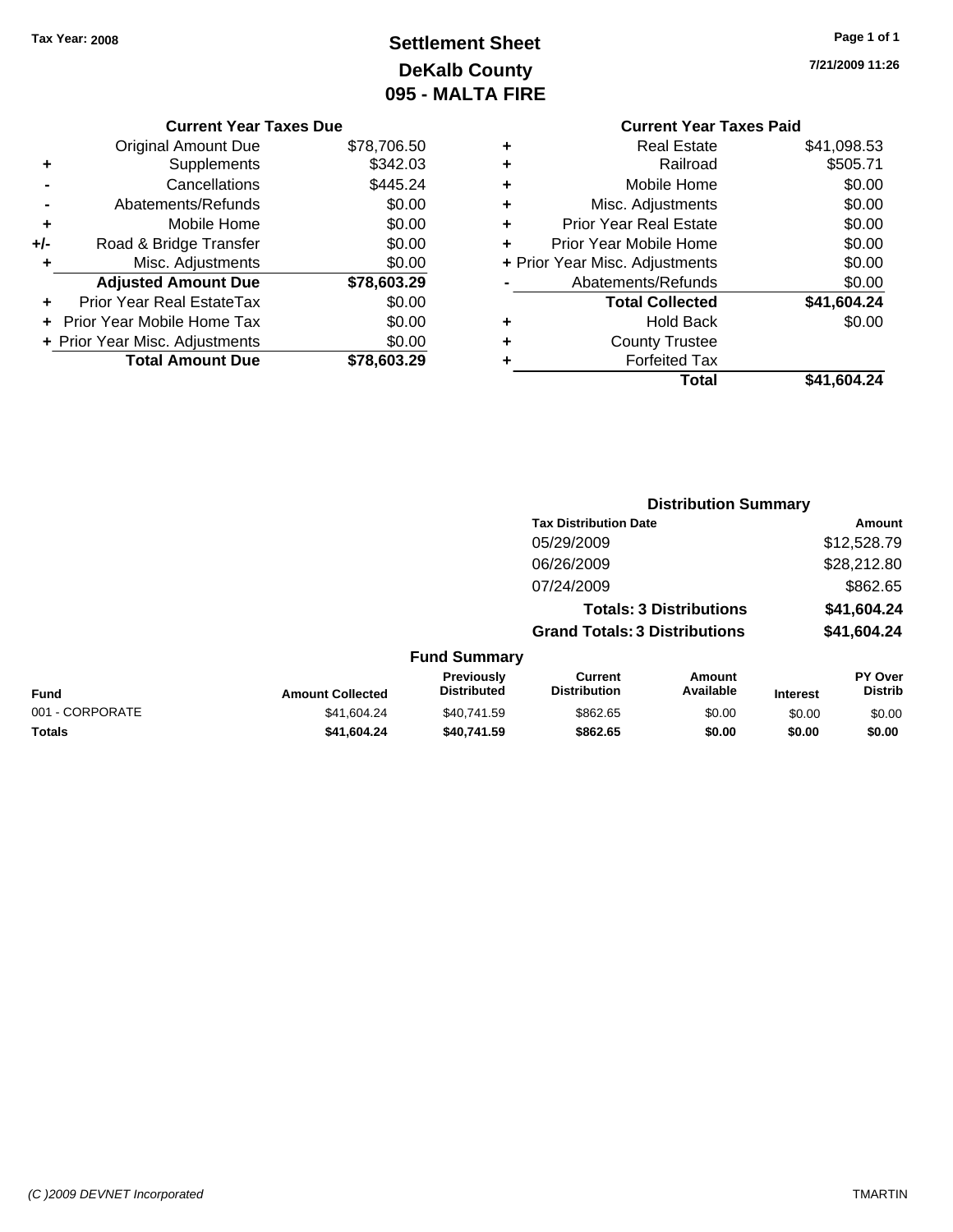### **Settlement Sheet Tax Year: 2008 Page 1 of 1 DeKalb County 096 - MAPLE PARK FIRE**

**7/21/2009 11:26**

#### **Current Year Taxes Due**

|     | <b>Original Amount Due</b>     | \$148,981.94 |
|-----|--------------------------------|--------------|
| ٠   | Supplements                    | \$708.93     |
|     | Cancellations                  | \$765.69     |
|     | Abatements/Refunds             | \$0.00       |
| ٠   | Mobile Home                    | \$0.00       |
| +/- | Road & Bridge Transfer         | \$0.00       |
| ٠   | Misc. Adjustments              | \$0.00       |
|     | <b>Adjusted Amount Due</b>     | \$148,925.18 |
|     | Prior Year Real EstateTax      | \$0.00       |
|     | Prior Year Mobile Home Tax     | \$0.00       |
|     | + Prior Year Misc. Adjustments | \$0.00       |
|     | <b>Total Amount Due</b>        | \$148,925.18 |

#### **Current Year Taxes Paid**

| ٠ | <b>Real Estate</b>             | \$74,246.74 |
|---|--------------------------------|-------------|
| ٠ | Railroad                       | \$822.59    |
| ٠ | Mobile Home                    | \$0.00      |
| ٠ | Misc. Adjustments              | \$0.00      |
| ٠ | <b>Prior Year Real Estate</b>  | \$0.00      |
|   | Prior Year Mobile Home         | \$0.00      |
|   | + Prior Year Misc. Adjustments | \$0.00      |
|   | Abatements/Refunds             | \$0.00      |
|   | <b>Total Collected</b>         | \$75,069.33 |
| ٠ | Hold Back                      | \$0.00      |
| ٠ | <b>County Trustee</b>          |             |
| ٠ | <b>Forfeited Tax</b>           |             |
|   | Total                          | \$75,069.33 |
|   |                                |             |

#### **Distribution Summary Tax Distribution Date Amount** 05/29/2009 \$37,254.77 06/26/2009 \$37,396.47 07/24/2009 \$418.09 **Totals: 3 Distributions \$75,069.33 Grand Totals: 3 Distributions \$75,069.33 Fund Summary**

| <b>Fund</b>                                   | <b>Amount Collected</b> | <b>Previously</b><br><b>Distributed</b> | Current<br><b>Distribution</b> | <b>Amount</b><br>Available | <b>Interest</b> | PY Over<br><b>Distrib</b> |
|-----------------------------------------------|-------------------------|-----------------------------------------|--------------------------------|----------------------------|-----------------|---------------------------|
| 001 - CORPORATE                               | \$35.884.23             | \$35.684.39                             | \$199.84                       | \$0.00                     | \$0.00          | \$0.00                    |
| 013 - FIREFIGHTER'S PENSION                   | \$927.87                | \$922.70                                | \$5.17                         | \$0.00                     | \$0.00          | \$0.00                    |
| 027 - AUDIT                                   | \$557.62                | \$554.51                                | \$3.11                         | \$0.00                     | \$0.00          | \$0.00                    |
| 035 - TORT JUDGEMENTS/LIABILITY<br><b>INS</b> | \$8,431.19              | \$8.384.23                              | \$46.96                        | \$0.00                     | \$0.00          | \$0.00                    |
| 064 - AMBULANCE                               | \$29.268.42             | \$29.105.41                             | \$163.01                       | \$0.00                     | \$0.00          | \$0.00                    |
| <b>Totals</b>                                 | \$75,069.33             | \$74,651.24                             | \$418.09                       | \$0.00                     | \$0.00          | \$0.00                    |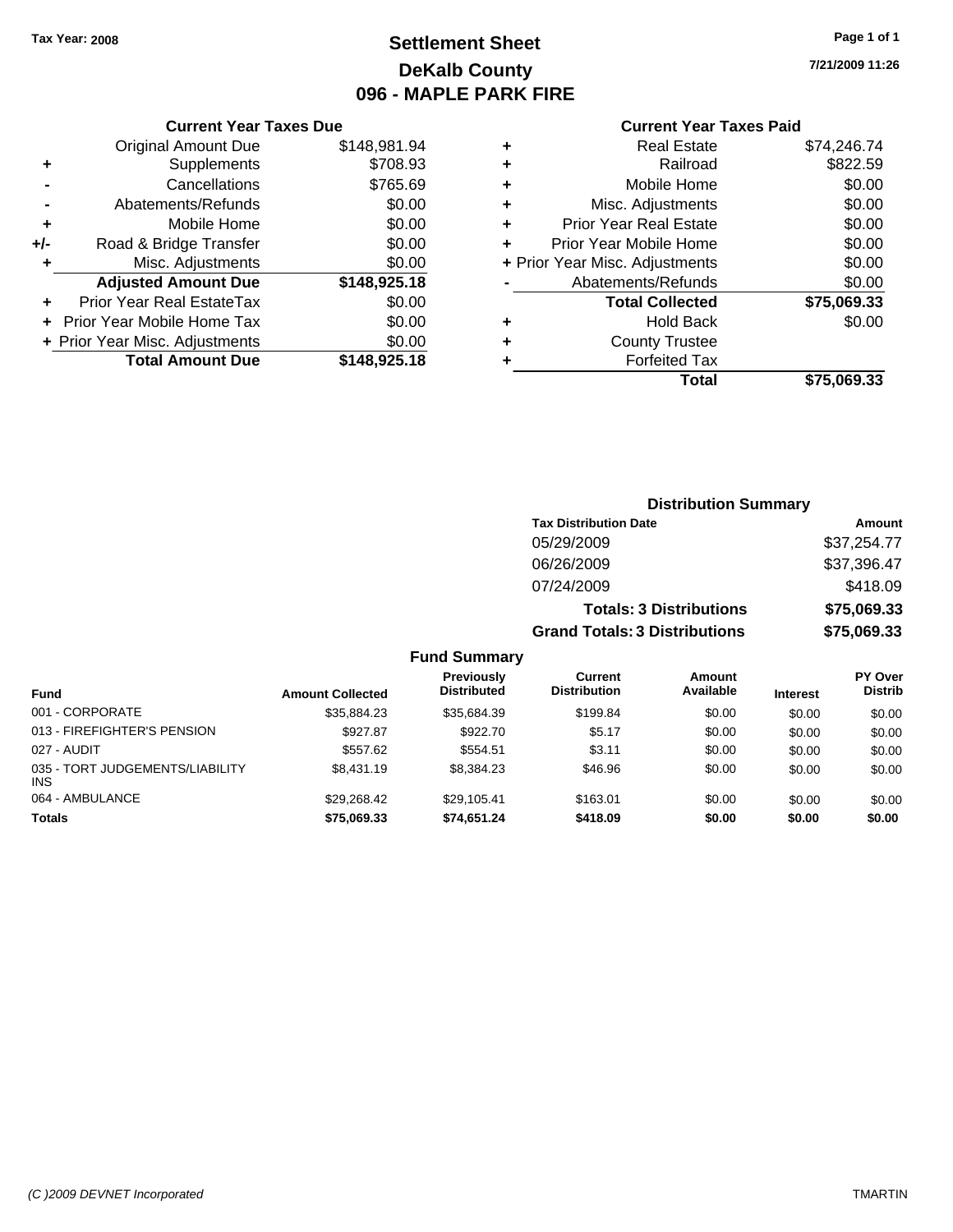### **Settlement Sheet Tax Year: 2008 Page 1 of 1 DeKalb County 097 - PAW PAW FIRE**

**7/21/2009 11:26**

#### **Current Year Taxes Due**

|       | <b>Original Amount Due</b>        | \$24,795.47 |
|-------|-----------------------------------|-------------|
| ٠     | Supplements                       | \$134.96    |
|       | Cancellations                     | \$135.53    |
|       | Abatements/Refunds                | \$0.00      |
| ٠     | Mobile Home                       | \$0.00      |
| $+/-$ | Road & Bridge Transfer            | \$0.00      |
| ٠     | Misc. Adjustments                 | \$0.00      |
|       | <b>Adjusted Amount Due</b>        | \$24,794.90 |
|       | Prior Year Real EstateTax         | \$0.00      |
|       | <b>Prior Year Mobile Home Tax</b> | \$0.00      |
|       | + Prior Year Misc. Adjustments    | \$0.00      |
|       | <b>Total Amount Due</b>           | .794.90     |

#### **Current Year Taxes Paid +** Real Estate \$12,563.59 **+** Railroad \$357.13 **+** Mobile Home \$0.00 **+** Misc. Adjustments \$0.00 **+** Prior Year Real Estate \$0.00 **+** Prior Year Mobile Home \$0.00 **+** Prior Year Misc. Adjustments  $$0.00$ **-** Abatements/Refunds \$0.00 **Total Collected \$12,920.72 +** Hold Back \$0.00 **+** County Trustee **+** Forfeited Tax **Total \$12,920.72**

|                                         |                         |                                  | <b>Distribution Summary</b>          |                                |                 |                                  |
|-----------------------------------------|-------------------------|----------------------------------|--------------------------------------|--------------------------------|-----------------|----------------------------------|
|                                         |                         |                                  | <b>Tax Distribution Date</b>         |                                |                 | Amount                           |
|                                         |                         |                                  | 05/29/2009                           |                                |                 | \$2,678.31                       |
|                                         |                         |                                  | 06/26/2009                           |                                |                 | \$9,723.31                       |
|                                         |                         |                                  | 07/24/2009                           |                                |                 | \$519.10                         |
|                                         |                         |                                  |                                      | <b>Totals: 3 Distributions</b> |                 | \$12,920.72                      |
|                                         |                         |                                  | <b>Grand Totals: 3 Distributions</b> |                                |                 | \$12,920.72                      |
|                                         |                         | <b>Fund Summary</b>              |                                      |                                |                 |                                  |
| Fund                                    | <b>Amount Collected</b> | Previously<br><b>Distributed</b> | Current<br><b>Distribution</b>       | <b>Amount</b><br>Available     | <b>Interest</b> | <b>PY Over</b><br><b>Distrib</b> |
| 001 - CORPORATE                         | \$11,552.46             | \$11,088.33                      | \$464.13                             | \$0.00                         | \$0.00          | \$0.00                           |
| 035 - TORT JUDGEMENTS/LIABILITY<br>INS. | \$1,368.26              | \$1,313.29                       | \$54.97                              | \$0.00                         | \$0.00          | \$0.00                           |
| Totals                                  | \$12,920.72             | \$12,401.62                      | \$519.10                             | \$0.00                         | \$0.00          | \$0.00                           |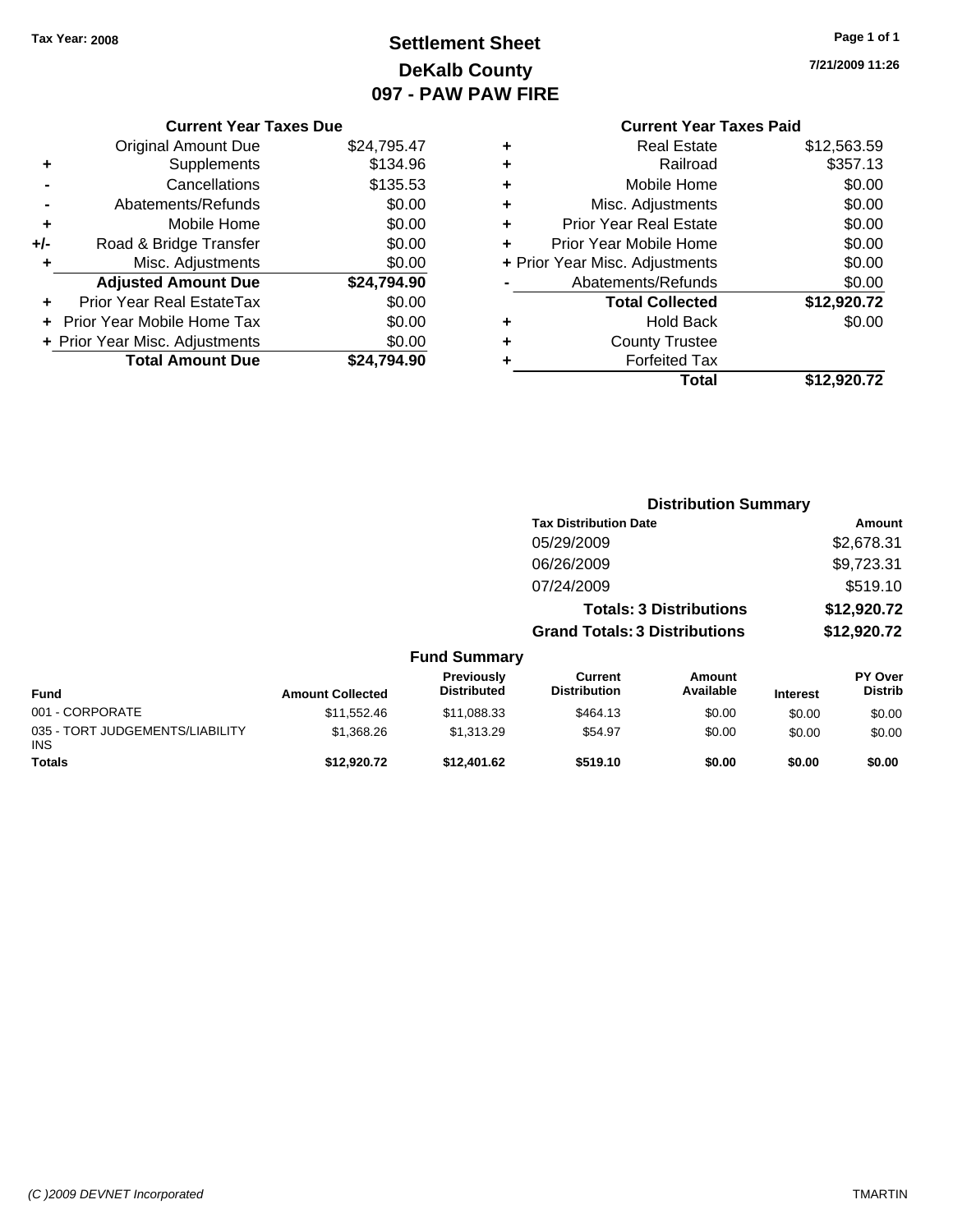### **Settlement Sheet Tax Year: 2008 Page 1 of 1 DeKalb County 098 - SANDWICH FIRE**

**7/21/2009 11:26**

#### **Current Year Taxes Paid**

| ٠ | <b>Real Estate</b>             | \$265,217.62 |
|---|--------------------------------|--------------|
| ٠ | Railroad                       | \$389.74     |
| ٠ | Mobile Home                    | \$0.00       |
| ٠ | Misc. Adjustments              | \$0.00       |
| ٠ | <b>Prior Year Real Estate</b>  | \$151.27     |
| ÷ | Prior Year Mobile Home         | \$0.00       |
|   | + Prior Year Misc. Adjustments | \$0.00       |
|   | Abatements/Refunds             | \$0.00       |
|   | <b>Total Collected</b>         | \$265,758.63 |
| ٠ | <b>Hold Back</b>               | \$0.00       |
| ٠ | <b>County Trustee</b>          |              |
|   | <b>Forfeited Tax</b>           |              |
|   | Total                          | \$265.758.63 |

#### **Current Year Taxes Due** Original Amount Due \$508,376.63 **+** Supplements \$1,655.32 **-** Cancellations \$1,890.45 **-** Abatements/Refunds \$0.00 **+** Mobile Home \$0.00 **+/-** Road & Bridge Transfer \$0.00 **+** Misc. Adjustments \$0.00 **Adjusted Amount Due \$508,141.50 +** Prior Year Real EstateTax \$151.27 **+** Prior Year Mobile Home Tax \$0.00 **+ Prior Year Misc. Adjustments**  $$0.00$ **Total Amount Due \$508,292.77**

#### **Distribution Summary**

| <b>Tax Distribution Date</b>         | Amount       |
|--------------------------------------|--------------|
| 05/29/2009                           | \$109,921.58 |
| 06/26/2009                           | \$148,382.07 |
| 07/24/2009                           | \$7,454.98   |
| <b>Totals: 3 Distributions</b>       | \$265,758.63 |
| <b>Grand Totals: 3 Distributions</b> | \$265,758.63 |

| <b>Fund</b>                                   | <b>Amount Collected</b> | <b>Previously</b><br><b>Distributed</b> | Current<br><b>Distribution</b> | Amount<br>Available | <b>Interest</b> | <b>PY Over</b><br><b>Distrib</b> |
|-----------------------------------------------|-------------------------|-----------------------------------------|--------------------------------|---------------------|-----------------|----------------------------------|
| 001 - CORPORATE                               | \$239.410.23            | \$232.694.38                            | \$6.715.85                     | \$0.00              | \$0.00          | \$0.00                           |
| 027 - AUDIT                                   | \$1.679.07              | \$1.631.97                              | \$47.10                        | \$0.00              | \$0.00          | \$0.00                           |
| 035 - TORT JUDGEMENTS/LIABILITY<br><b>INS</b> | \$25,136.26             | \$24,431.14                             | \$705.12                       | \$0.00              | \$0.00          | \$0.00                           |
| 109 - PRIOR YEAR ADJUSTMENT                   | $$-466.93$              | $$-453.84$                              | $$-13.09$                      | \$0.00              | \$0.00          | \$0.00                           |
| <b>Totals</b>                                 | \$265.758.63            | \$258,303,65                            | \$7,454.98                     | \$0.00              | \$0.00          | \$0.00                           |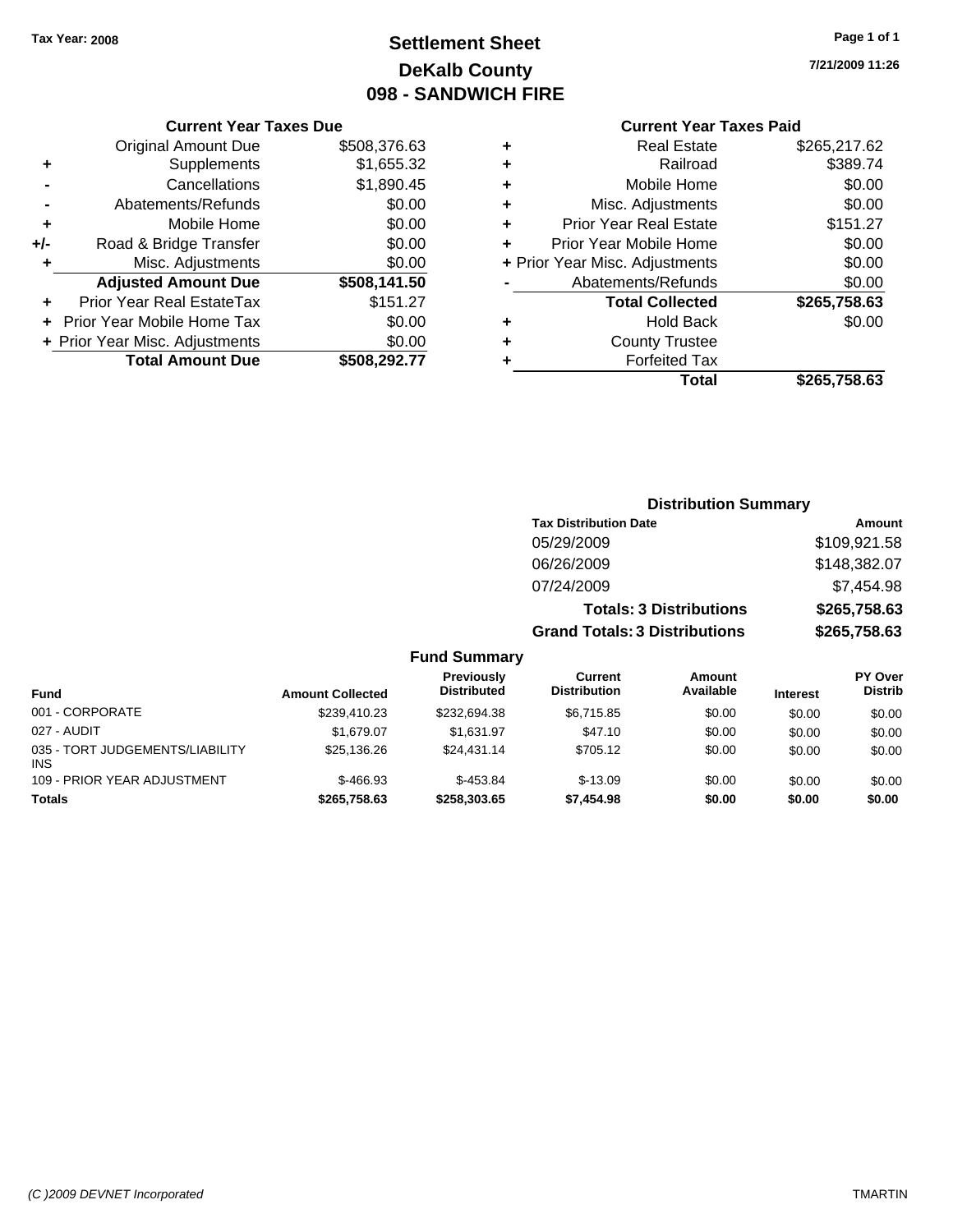### **Settlement Sheet Tax Year: 2008 Page 1 of 1 DeKalb County 099 - SHABBONA FIRE**

#### **Current Year Taxes Due**

|     | <b>Total Amount Due</b>        | \$128,667.36 |
|-----|--------------------------------|--------------|
|     | + Prior Year Misc. Adjustments | \$0.00       |
|     | Prior Year Mobile Home Tax     | \$0.00       |
|     | Prior Year Real EstateTax      | \$0.00       |
|     | <b>Adjusted Amount Due</b>     | \$128,667.36 |
| ٠   | Misc. Adjustments              | \$45.19      |
| +/- | Road & Bridge Transfer         | \$0.00       |
| ÷   | Mobile Home                    | \$0.00       |
|     | Abatements/Refunds             | \$0.00       |
|     | Cancellations                  | \$94.79      |
| ٠   | Supplements                    | \$77.52      |
|     | <b>Original Amount Due</b>     | \$128,639.44 |
|     |                                |              |

#### **Current Year Taxes Paid**

|   | <b>Real Estate</b>             | \$65,252.42 |
|---|--------------------------------|-------------|
| ٠ | Railroad                       | \$974.81    |
| ٠ | Mobile Home                    | \$0.00      |
| ٠ | Misc. Adjustments              | \$45.19     |
| ٠ | <b>Prior Year Real Estate</b>  | \$0.00      |
|   | Prior Year Mobile Home         | \$0.00      |
|   | + Prior Year Misc. Adjustments | \$0.00      |
|   | Abatements/Refunds             | \$0.00      |
|   | <b>Total Collected</b>         | \$66,272.42 |
| ٠ | <b>Hold Back</b>               | \$0.00      |
|   | <b>County Trustee</b>          |             |
|   | <b>Forfeited Tax</b>           |             |
|   | Total                          | \$66,272.42 |
|   |                                |             |

|              |                                         |                                      | <b>Distribution Summary</b>    |                 |                                  |  |
|--------------|-----------------------------------------|--------------------------------------|--------------------------------|-----------------|----------------------------------|--|
|              |                                         | <b>Tax Distribution Date</b>         |                                |                 | Amount                           |  |
|              |                                         | 05/29/2009                           |                                |                 | \$23,958.37                      |  |
|              |                                         | 06/26/2009                           |                                |                 | \$41,239.03                      |  |
|              |                                         | 07/24/2009                           |                                |                 | \$1,075.02                       |  |
|              |                                         |                                      | <b>Totals: 3 Distributions</b> |                 | \$66,272.42                      |  |
|              |                                         | <b>Grand Totals: 3 Distributions</b> |                                |                 | \$66,272.42                      |  |
|              | <b>Fund Summary</b>                     |                                      |                                |                 |                                  |  |
| nt Collected | <b>Previously</b><br><b>Distributed</b> | Current<br><b>Distribution</b>       | Amount<br>Available            | <b>Interest</b> | <b>PY Over</b><br><b>Distrib</b> |  |
|              |                                         |                                      |                                |                 |                                  |  |

| <b>Amount Collected</b> | <b>Distributed</b> | <b>Distribution</b> | Available | <b>Interest</b> | <b>PY Over</b><br><b>Distrib</b> |
|-------------------------|--------------------|---------------------|-----------|-----------------|----------------------------------|
| \$45,576.09             | \$44,836.79        | \$739.30            | \$0.00    | \$0.00          | \$0.00                           |
| \$9.028.48              | \$8,882.03         | \$146.45            | \$0.00    | \$0.00          | \$0.00                           |
| \$11,667.85             | \$11,478.58        | \$189.27            | \$0.00    | \$0.00          | \$0.00                           |
| \$66,272.42             | \$65,197.40        | \$1.075.02          | \$0.00    | \$0.00          | \$0.00                           |
|                         |                    | <b>Previously</b>   | Current   | Amount          |                                  |

# **Totals 1 entries** \$45.19

#### **Miscellaneous Adjustment Detail**

**Year Source Account Type Amount Adjustment Description**

2008 RE - Real Estate Paymt In Lieu of Tax **\$45.19 Housing Authority-Hinckley Sunset View Apartments by TBA** 

**7/21/2009 11:26**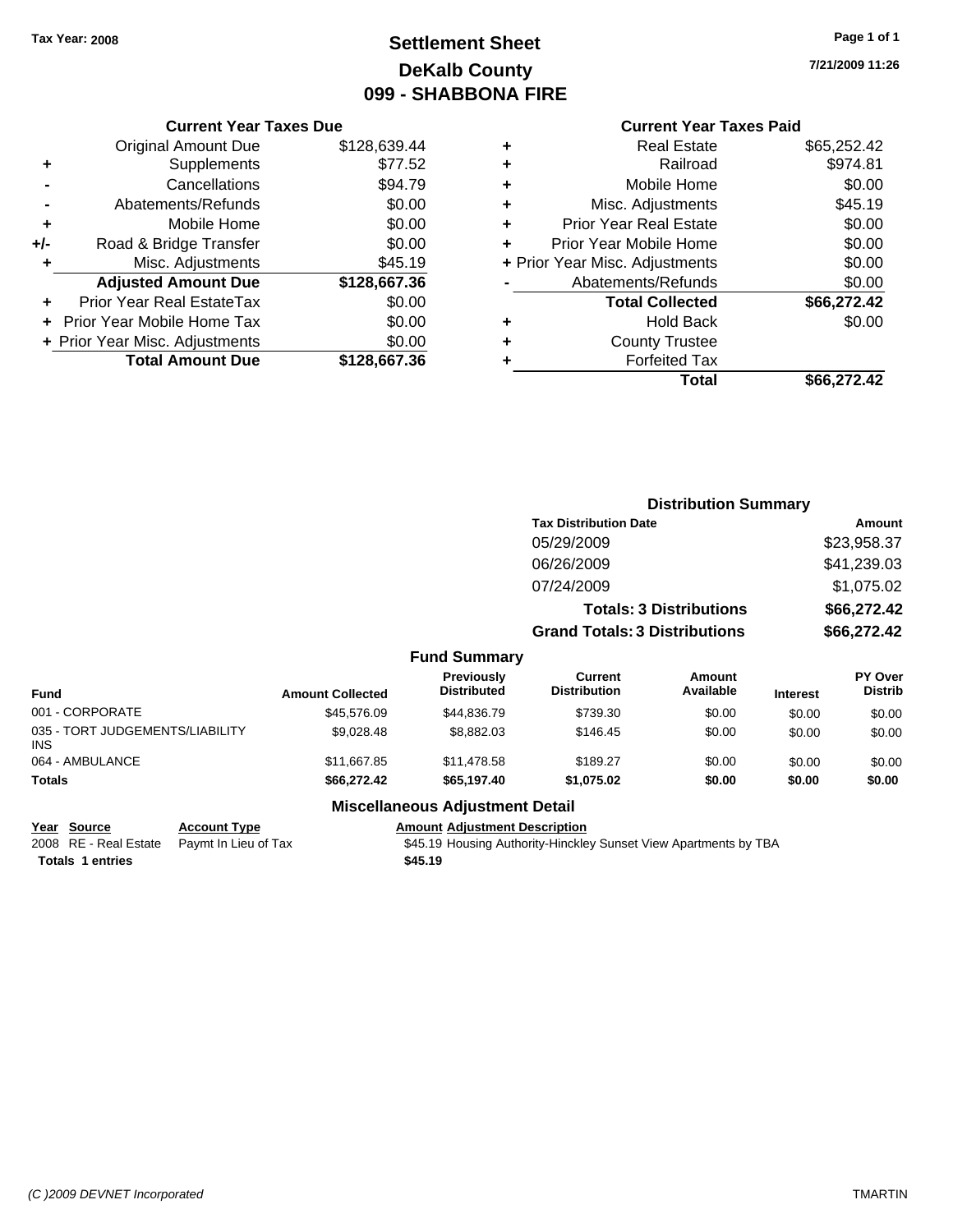### **Settlement Sheet Tax Year: 2008 Page 1 of 1 DeKalb County 100 - SOMONAUK FIRE**

**7/21/2009 11:26**

#### **Current Year Taxes Due**

|     | <b>Original Amount Due</b>        | \$218,556.04 |
|-----|-----------------------------------|--------------|
| ٠   | Supplements                       | \$2,193.63   |
|     | Cancellations                     | \$2,435.00   |
|     | Abatements/Refunds                | \$0.00       |
| ٠   | Mobile Home                       | \$0.00       |
| +/- | Road & Bridge Transfer            | \$0.00       |
| ٠   | Misc. Adjustments                 | \$0.00       |
|     | <b>Adjusted Amount Due</b>        | \$218,314.67 |
|     | <b>Prior Year Real EstateTax</b>  | \$0.00       |
|     | <b>Prior Year Mobile Home Tax</b> | \$0.00       |
|     | + Prior Year Misc. Adjustments    | \$0.00       |
|     | <b>Total Amount Due</b>           | \$218,314.67 |

#### **Current Year Taxes Paid**

| ٠ | <b>Real Estate</b>             | \$114,121.23 |
|---|--------------------------------|--------------|
| ٠ | Railroad                       | \$766.86     |
| ٠ | Mobile Home                    | \$0.00       |
| ٠ | Misc. Adjustments              | \$0.00       |
| ٠ | <b>Prior Year Real Estate</b>  | \$0.00       |
| ٠ | Prior Year Mobile Home         | \$0.00       |
|   | + Prior Year Misc. Adjustments | \$0.00       |
|   | Abatements/Refunds             | \$0.00       |
|   | <b>Total Collected</b>         | \$114,888.09 |
| ٠ | Hold Back                      | \$0.00       |
| ٠ | <b>County Trustee</b>          |              |
| ٠ | <b>Forfeited Tax</b>           |              |
|   | Total                          | \$114,888.09 |
|   |                                |              |

#### **Distribution Summary Tax Distribution Date Amount** 05/29/2009 \$46,495.64 06/26/2009 \$66,139.17 07/24/2009 \$2,253.28 **Totals: 3 Distributions \$114,888.09 Grand Totals: 3 Distributions \$114,888.09 Fund Summary PY Over Distrib Amount Available Current Distribution Previously Amount Collected Distributed**

| <b>Fund</b>     | <b>Amount Collected</b> | .<br><b>Distributed</b> | ----------<br><b>Distribution</b> | .<br>Available | <b>Interest</b> | .<br><b>Distrib</b> |
|-----------------|-------------------------|-------------------------|-----------------------------------|----------------|-----------------|---------------------|
| 001 - CORPORATE | \$64,173,16             | \$62.914.55             | \$1.258.61                        | \$0.00         | \$0.00          | \$0.00              |
| 064 - AMBULANCE | \$50,714.93             | \$49,720.26             | \$994.67                          | \$0.00         | \$0.00          | \$0.00              |
| <b>Totals</b>   | \$114,888,09            | \$112.634.81            | \$2,253,28                        | \$0.00         | \$0.00          | \$0.00              |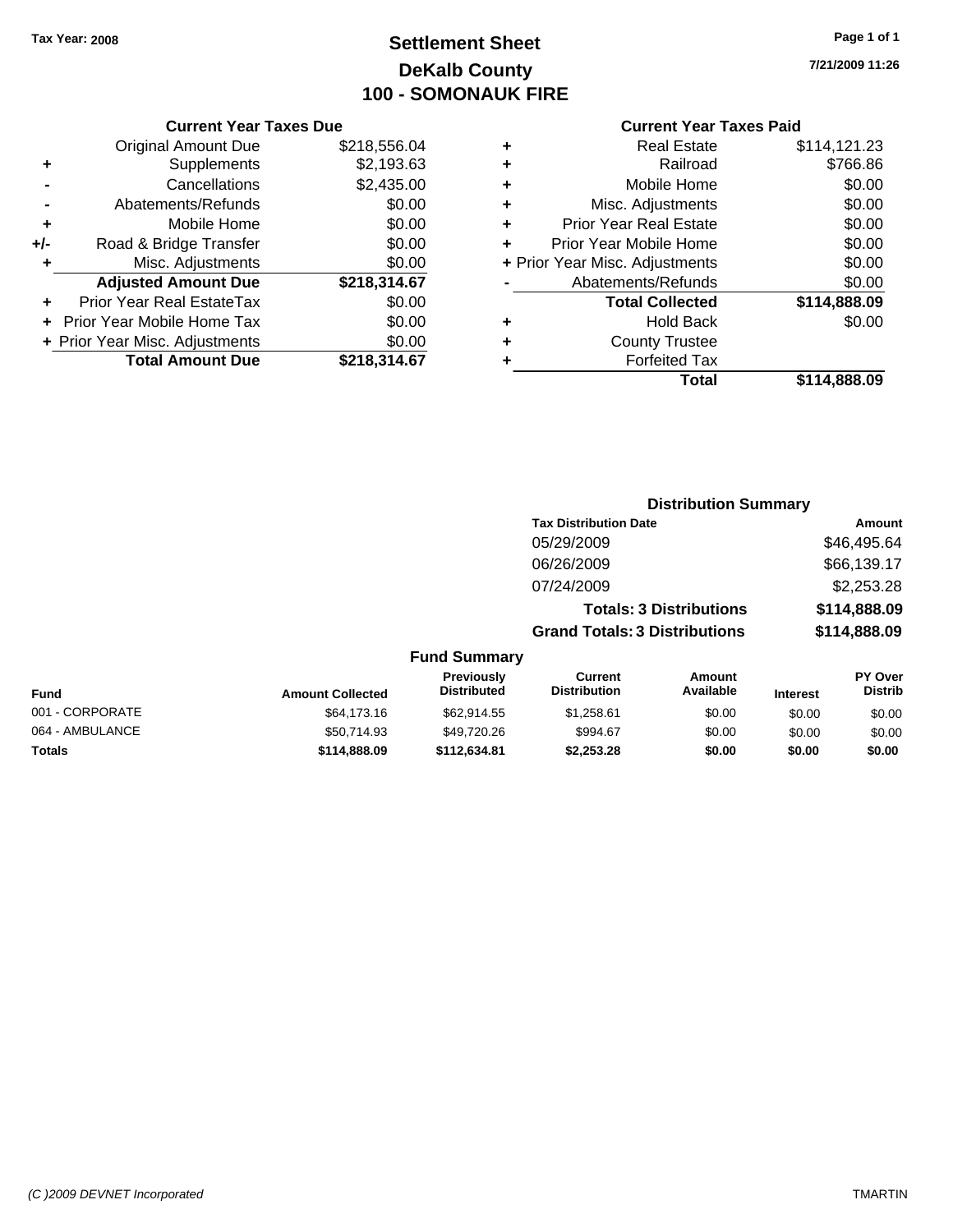### **Settlement Sheet Tax Year: 2008 Page 1 of 1 DeKalb County 101 - SYCAMORE FIRE**

**7/21/2009 11:26**

#### **Current Year Taxes Due**

|       | <b>Original Amount Due</b>        | \$298,875.81 |
|-------|-----------------------------------|--------------|
|       | Supplements                       | \$3,115.34   |
|       | Cancellations                     | \$3,276.31   |
|       | Abatements/Refunds                | \$0.00       |
| ÷     | Mobile Home                       | \$0.00       |
| $+/-$ | Road & Bridge Transfer            | \$0.00       |
| ٠     | Misc. Adjustments                 | \$0.00       |
|       | <b>Adjusted Amount Due</b>        | \$298,714.84 |
|       | <b>Prior Year Real EstateTax</b>  | \$0.00       |
|       | <b>Prior Year Mobile Home Tax</b> | \$0.00       |
|       | + Prior Year Misc. Adjustments    | \$0.00       |
|       | <b>Total Amount Due</b>           | \$298.714.84 |

#### **Current Year Taxes Paid**

| ٠ | <b>Real Estate</b>             | \$154,382.52 |
|---|--------------------------------|--------------|
| ٠ | Railroad                       | \$0.00       |
| ٠ | Mobile Home                    | \$0.00       |
| ٠ | Misc. Adjustments              | \$0.00       |
| ٠ | <b>Prior Year Real Estate</b>  | \$0.00       |
| ÷ | Prior Year Mobile Home         | \$0.00       |
|   | + Prior Year Misc. Adjustments | \$0.00       |
|   | Abatements/Refunds             | \$0.00       |
|   | <b>Total Collected</b>         | \$154,382.52 |
| ٠ | <b>Hold Back</b>               | \$0.00       |
| ٠ | <b>County Trustee</b>          |              |
| ٠ | <b>Forfeited Tax</b>           |              |
|   | Total                          | \$154,382.52 |
|   |                                |              |

#### **Distribution Summary Tax Distribution Date Amount** 05/29/2009 \$51,331.68 06/26/2009 \$99,872.90 07/24/2009 \$3,177.94 **Totals: 3 Distributions \$154,382.52 Grand Totals: 3 Distributions \$154,382.52 Fund Summary PY Over Distrib Amount Available Current Distribution Previously Amount Collected Distributed**

| <b>Fund</b>     | <b>Amount Collected</b> | ----------<br><b>Distributed</b> | <b>Distribution</b> | Available | <b>Interest</b> | <b>Distrib</b> |
|-----------------|-------------------------|----------------------------------|---------------------|-----------|-----------------|----------------|
| 001 - CORPORATE | \$74,618.79             | \$73,082.77                      | \$1,536.02          | \$0.00    | \$0.00          | \$0.00         |
| 064 - AMBULANCE | \$79.763.73             | \$78.121.81                      | \$1.641.92          | \$0.00    | \$0.00          | \$0.00         |
| <b>Totals</b>   | \$154.382.52            | \$151.204.58                     | \$3.177.94          | \$0.00    | \$0.00          | \$0.00         |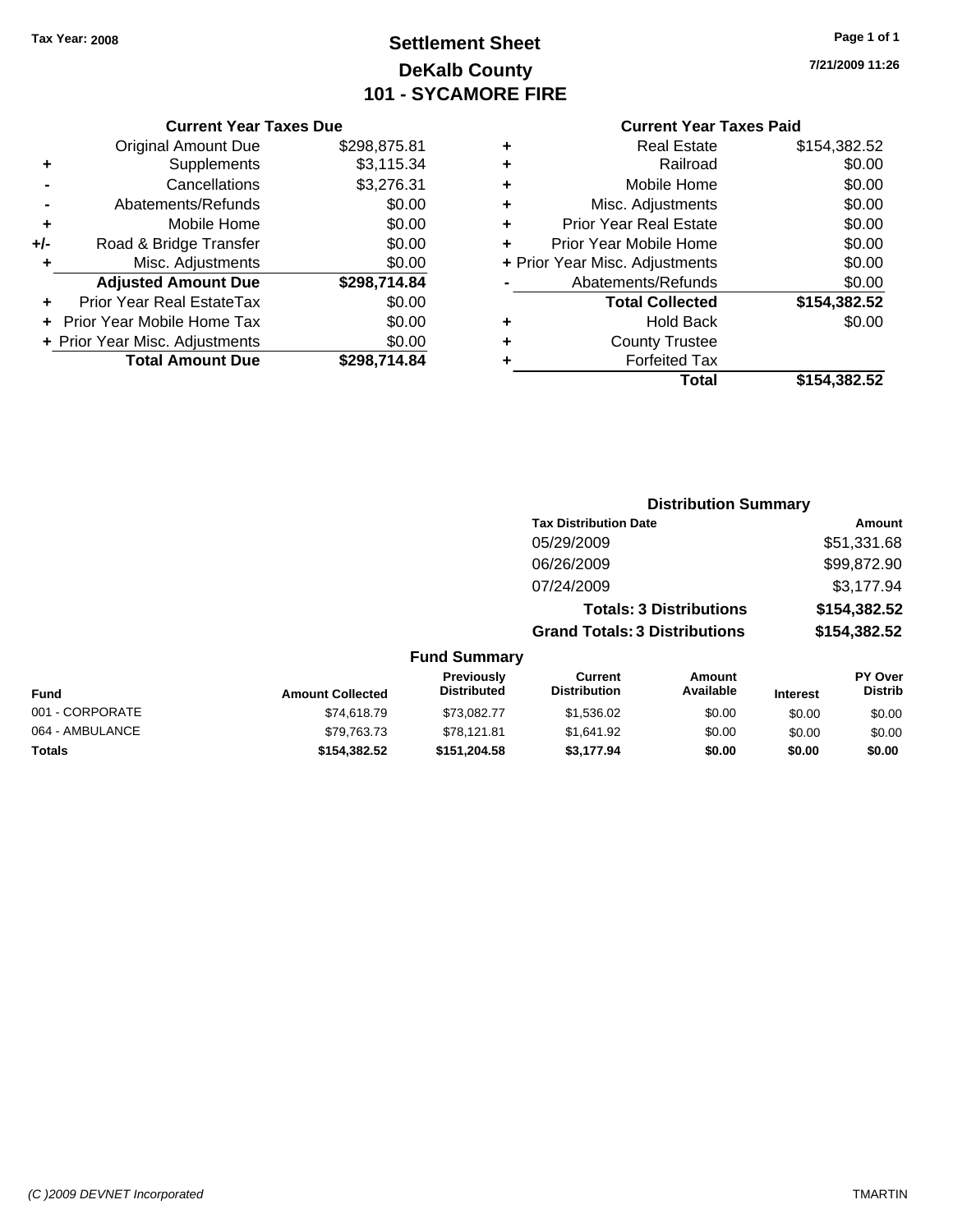### **Settlement Sheet Tax Year: 2008 Page 1 of 1 DeKalb County 102 - WATERMAN FIRE**

#### **7/21/2009 11:26**

#### **Current Year Taxes Paid**

|     | <b>Current Year Taxes Due</b>     |              |
|-----|-----------------------------------|--------------|
|     | <b>Original Amount Due</b>        | \$117,872.68 |
| ٠   | Supplements                       | \$468.75     |
|     | Cancellations                     | \$1,092.69   |
|     | Abatements/Refunds                | \$0.00       |
| ٠   | Mobile Home                       | \$0.00       |
| +/- | Road & Bridge Transfer            | \$0.00       |
| ٠   | Misc. Adjustments                 | \$0.00       |
|     | <b>Adjusted Amount Due</b>        | \$117,248.74 |
|     | Prior Year Real EstateTax         | \$0.00       |
|     | <b>Prior Year Mobile Home Tax</b> | \$0.00       |
|     | + Prior Year Misc. Adjustments    | \$0.00       |
|     | <b>Total Amount Due</b>           | \$117,248.74 |

| ٠ | <b>Real Estate</b>             | \$61,303.51 |
|---|--------------------------------|-------------|
| ٠ | Railroad                       | \$498.22    |
| ٠ | Mobile Home                    | \$0.00      |
| ٠ | Misc. Adjustments              | \$0.00      |
| ٠ | <b>Prior Year Real Estate</b>  | \$0.00      |
| ÷ | Prior Year Mobile Home         | \$0.00      |
|   | + Prior Year Misc. Adjustments | \$0.00      |
|   | Abatements/Refunds             | \$0.00      |
|   | <b>Total Collected</b>         | \$61,801.73 |
| ٠ | <b>Hold Back</b>               | \$0.00      |
| ٠ | <b>County Trustee</b>          |             |
| ٠ | <b>Forfeited Tax</b>           |             |
|   | Total                          | \$61,801.73 |

|                 |                         |                                  |                                       | <b>Distribution Summary</b>    |                 |                                  |
|-----------------|-------------------------|----------------------------------|---------------------------------------|--------------------------------|-----------------|----------------------------------|
|                 |                         |                                  | <b>Tax Distribution Date</b>          |                                |                 | Amount                           |
|                 |                         |                                  | 05/29/2009                            |                                |                 | \$23,762.83                      |
|                 |                         |                                  | 06/26/2009                            |                                |                 | \$36,955.42                      |
|                 |                         |                                  | 07/24/2009                            |                                |                 | \$1,083.48                       |
|                 |                         |                                  |                                       | <b>Totals: 3 Distributions</b> |                 | \$61,801.73                      |
|                 |                         |                                  | <b>Grand Totals: 3 Distributions</b>  |                                |                 | \$61,801.73                      |
|                 |                         | <b>Fund Summary</b>              |                                       |                                |                 |                                  |
| <b>Fund</b>     | <b>Amount Collected</b> | Previously<br><b>Distributed</b> | <b>Current</b><br><b>Distribution</b> | Amount<br>Available            | <b>Interest</b> | <b>PY Over</b><br><b>Distrib</b> |
| 001 - CORPORATE | \$61.801.73             | \$60,718.25                      | \$1,083.48                            | \$0.00                         | \$0.00          | \$0.00                           |
| Totals          | \$61,801.73             | \$60,718.25                      | \$1,083.48                            | \$0.00                         | \$0.00          | \$0.00                           |
|                 |                         |                                  |                                       |                                |                 |                                  |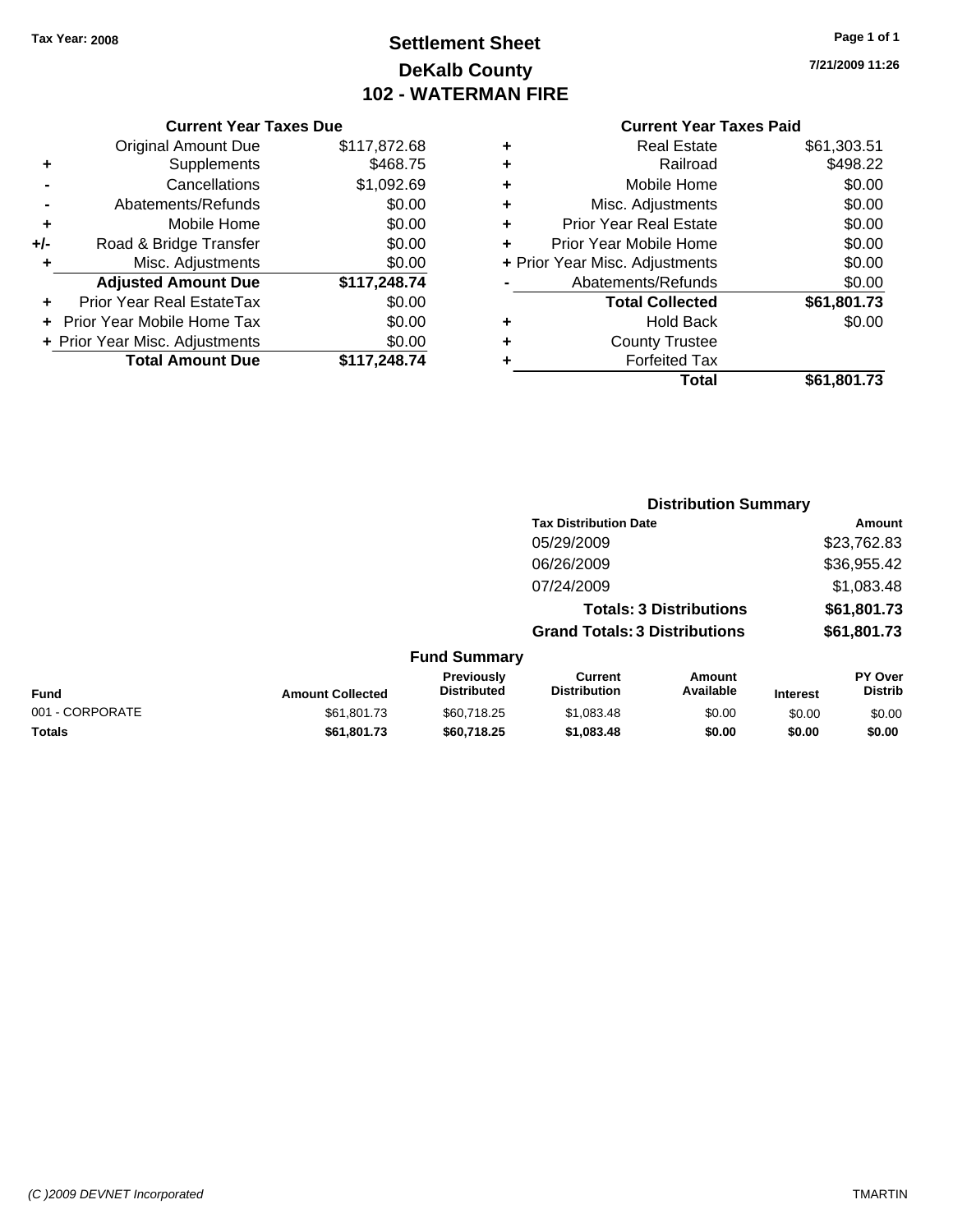### **Settlement Sheet Tax Year: 2008 Page 1 of 1 DeKalb County 103 - EARLVILLE LIBRARY DISTRICT**

**7/21/2009 11:26**

#### **Current Year Taxes Paid**

| <b>Current Year Taxes Due</b>     |                                |
|-----------------------------------|--------------------------------|
| Original Amount Due               | \$2,903.32                     |
| Supplements                       | \$0.00                         |
| Cancellations                     | \$0.00                         |
| Abatements/Refunds                | \$0.00                         |
| Mobile Home                       | \$0.00                         |
| Road & Bridge Transfer            | \$0.00                         |
| Misc. Adjustments                 | \$0.00                         |
| <b>Adjusted Amount Due</b>        | \$2,903.32                     |
| Prior Year Real EstateTax         | \$0.00                         |
| <b>Prior Year Mobile Home Tax</b> | \$0.00                         |
|                                   | \$0.00                         |
|                                   |                                |
|                                   | + Prior Year Misc. Adjustments |

| ٠ | <b>Real Estate</b>             | \$1,684.11 |
|---|--------------------------------|------------|
| ٠ | Railroad                       | \$0.00     |
| ٠ | Mobile Home                    | \$0.00     |
| ٠ | Misc. Adjustments              | \$0.00     |
| ÷ | <b>Prior Year Real Estate</b>  | \$0.00     |
| ٠ | Prior Year Mobile Home         | \$0.00     |
|   | + Prior Year Misc. Adjustments | \$0.00     |
|   | Abatements/Refunds             | \$0.00     |
|   | <b>Total Collected</b>         | \$1,684.11 |
| ٠ | <b>Hold Back</b>               | \$0.00     |
| ٠ | <b>County Trustee</b>          |            |
| ٠ | <b>Forfeited Tax</b>           |            |
|   | Total                          | \$1.684.11 |

| <b>Distribution Summary</b>          |            |
|--------------------------------------|------------|
| <b>Tax Distribution Date</b>         | Amount     |
| 05/29/2009                           | \$452.51   |
| 06/26/2009                           | \$1,174.30 |
| 07/24/2009                           | \$57.30    |
| <b>Totals: 3 Distributions</b>       | \$1,684.11 |
| <b>Grand Totals: 3 Distributions</b> | \$1,684.11 |

| <b>Fund</b>                                         | <b>Amount Collected</b> | <b>Previously</b><br><b>Distributed</b> | Current<br><b>Distribution</b> | Amount<br>Available | <b>Interest</b> | PY Over<br><b>Distrib</b> |
|-----------------------------------------------------|-------------------------|-----------------------------------------|--------------------------------|---------------------|-----------------|---------------------------|
| 001 - CORPORATE                                     | \$1,108.91              | \$1,071.18                              | \$37.73                        | \$0.00              | \$0.00          | \$0.00                    |
| 004 - OPERATIONS & MAINTENANCE                      | \$147.86                | \$142.83                                | \$5.03                         | \$0.00              | \$0.00          | \$0.00                    |
| 027 - AUDIT                                         | \$12.36                 | \$11.94                                 | \$0.42                         | \$0.00              | \$0.00          | \$0.00                    |
| 031 - WORKING CASH                                  | \$342.33                | \$330.68                                | \$11.65                        | \$0.00              | \$0.00          | \$0.00                    |
| 035 - TORT JUDGMENTS, LIABILITY<br><b>INSURANCE</b> | \$6.88                  | \$6.65                                  | \$0.23                         | \$0.00              | \$0.00          | \$0.00                    |
| 047 - SOCIAL SECURITY                               | \$65.77                 | \$63.53                                 | \$2.24                         | \$0.00              | \$0.00          | \$0.00                    |
| <b>Totals</b>                                       | \$1,684.11              | \$1,626.81                              | \$57.30                        | \$0.00              | \$0.00          | \$0.00                    |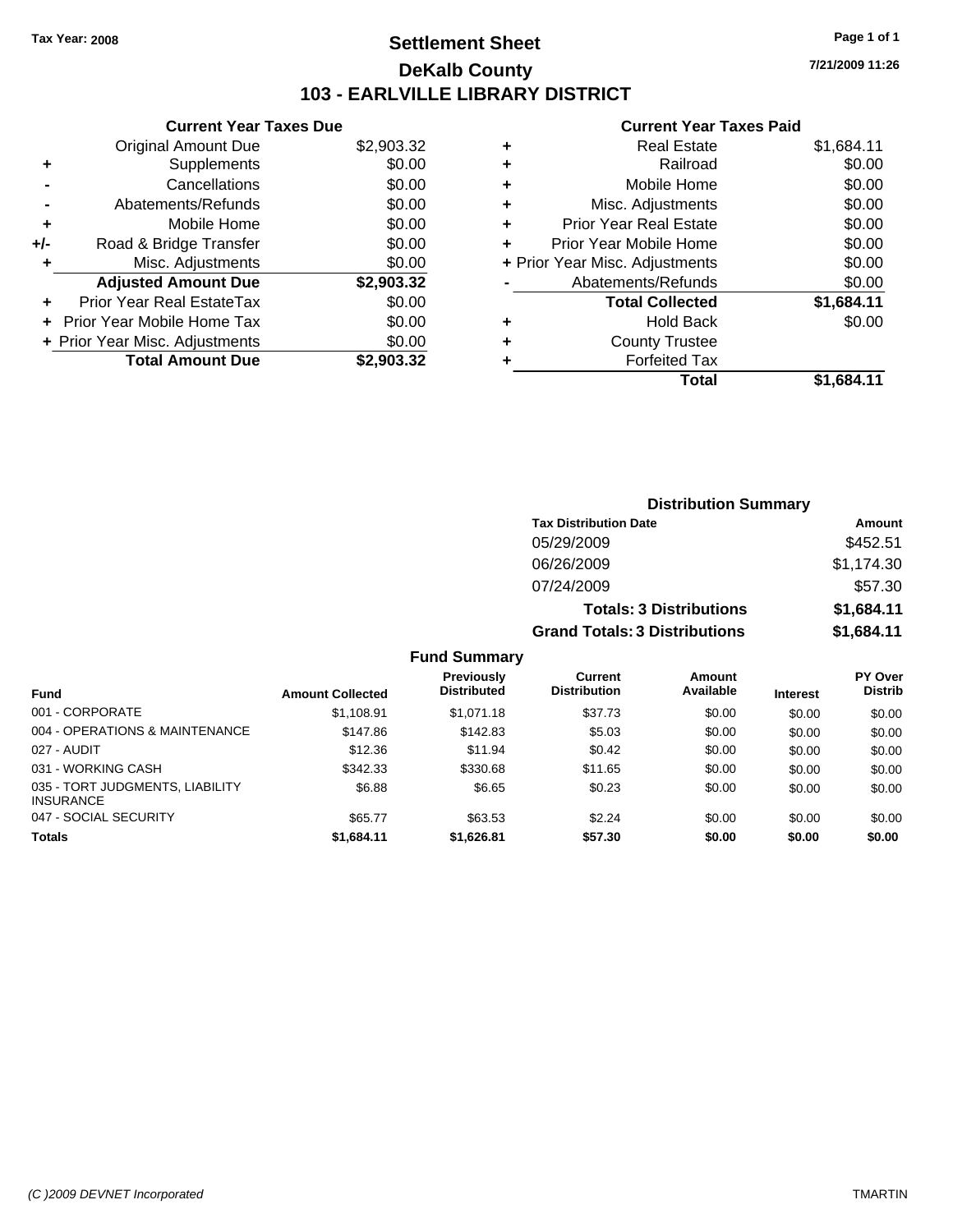### **Settlement Sheet Tax Year: 2008 Page 1 of 1 DeKalb County 110 - DEKALB PARK**

#### **Current Year Taxes Due**

|       | <b>Original Amount Due</b>     | \$3,339,925.59 |
|-------|--------------------------------|----------------|
| ٠     | Supplements                    | \$32,536.77    |
|       | Cancellations                  | \$114,720.77   |
|       | Abatements/Refunds             | \$0.00         |
| ٠     | Mobile Home                    | \$0.00         |
| $+/-$ | Road & Bridge Transfer         | \$0.00         |
| ٠     | Misc. Adjustments              | \$4.32         |
|       | <b>Adjusted Amount Due</b>     | \$3,257,745.91 |
|       | Prior Year Real EstateTax      | \$246.61       |
|       | Prior Year Mobile Home Tax     | \$0.00         |
|       | + Prior Year Misc. Adjustments | \$0.00         |
|       | <b>Total Amount Due</b>        | \$3,257,992.52 |

#### **Current Year Taxes Paid**

|   | <b>Real Estate</b>             | \$1,644,623.72 |
|---|--------------------------------|----------------|
| ٠ | Railroad                       | \$1,776.54     |
| ٠ | Mobile Home                    | \$0.00         |
| ٠ | Misc. Adjustments              | \$4.32         |
| ٠ | <b>Prior Year Real Estate</b>  | \$246.61       |
|   | Prior Year Mobile Home         | \$0.00         |
|   | + Prior Year Misc. Adjustments | \$0.00         |
|   | Abatements/Refunds             | \$0.00         |
|   | <b>Total Collected</b>         | \$1,646,651.19 |
| ٠ | <b>Hold Back</b>               | \$0.00         |
| ٠ | <b>County Trustee</b>          |                |
| ٠ | <b>Forfeited Tax</b>           |                |
|   | Total                          | \$1,646,651.19 |
|   |                                |                |

### **Distribution Summary**

| <b>Tax Distribution Date</b>         | Amount         |
|--------------------------------------|----------------|
| 05/29/2009                           | \$703,096.91   |
| 06/26/2009                           | \$916,321.43   |
| 07/24/2009                           | \$27,232.85    |
| <b>Totals: 3 Distributions</b>       | \$1,646,651.19 |
| <b>Grand Totals: 3 Distributions</b> | \$1,646,651.19 |

#### **Fund Summary**

| <b>Fund</b>                                   | <b>Amount Collected</b> | <b>Previously</b><br><b>Distributed</b> | <b>Current</b><br><b>Distribution</b> | Amount<br>Available | <b>Interest</b> | PY Over<br><b>Distrib</b> |
|-----------------------------------------------|-------------------------|-----------------------------------------|---------------------------------------|---------------------|-----------------|---------------------------|
| 001 - CORPORATE                               | \$430.907.23            | \$423,780.76                            | \$7,126.47                            | \$0.00              | \$0.00          | \$0.00                    |
| 003 - BONDS AND INTEREST                      | \$548,552,20            | \$539.480.07                            | \$9,072.13                            | \$0.00              | \$0.00          | \$0.00                    |
| $005 - I. M. R. F.$                           | \$82,857.83             | \$81,487.50                             | \$1,370.33                            | \$0.00              | \$0.00          | \$0.00                    |
| 027 - AUDIT                                   | \$11,841.07             | \$11,645.24                             | \$195.83                              | \$0.00              | \$0.00          | \$0.00                    |
| 035 - TORT JUDGEMENTS/LIABILITY<br><b>INS</b> | \$54.746.21             | \$53,840.80                             | \$905.41                              | \$0.00              | \$0.00          | \$0.00                    |
| 047 - SOCIAL SECURITY                         | \$89.243.55             | \$87.767.61                             | \$1,475.94                            | \$0.00              | \$0.00          | \$0.00                    |
| 060 - UNEMPLOYMENT INSURANCE                  | \$4.941.61              | \$4,859.88                              | \$81.73                               | \$0.00              | \$0.00          | \$0.00                    |
| 062 - WORKERS COMPENSATION                    | \$38,958.13             | \$38,313.82                             | \$644.31                              | \$0.00              | \$0.00          | \$0.00                    |
| 122 - RECREATION                              | \$202.169.24            | \$198,825.70                            | \$3.343.54                            | \$0.00              | \$0.00          | \$0.00                    |
| 123 - AQUARIUM AND MUSEUM                     | \$59,656.52             | \$58,669.90                             | \$986.62                              | \$0.00              | \$0.00          | \$0.00                    |
| 126 - REC PROGRAMS/HANDICAPPED                | \$122,777.60            | \$120,747.06                            | \$2,030.54                            | \$0.00              | \$0.00          | \$0.00                    |
| <b>Totals</b>                                 | \$1,646,651.19          | \$1,619,418.34                          | \$27,232.85                           | \$0.00              | \$0.00          | \$0.00                    |

### **Miscellaneous Adjustment Detail**

| Year Source             | <b>Account Type</b>                      | <b>Amount Adiustment Description</b>               |
|-------------------------|------------------------------------------|----------------------------------------------------|
|                         | 2008 RE - Real Estate Back Tax Collected | \$4.32 Eagle Homes Redemption 08-03-400-020 by TBA |
| <b>Totals 1 entries</b> |                                          | \$4.32                                             |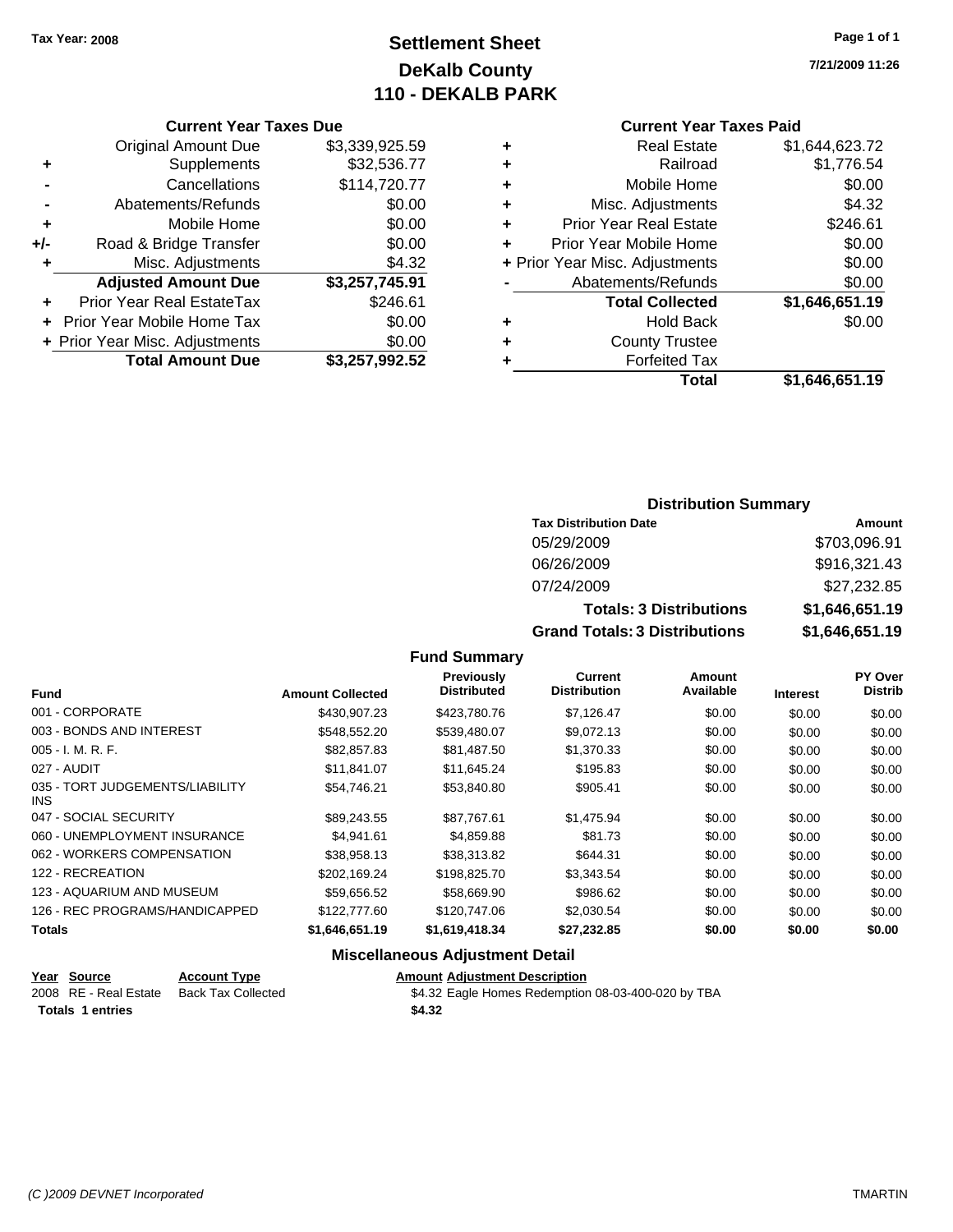### **Settlement Sheet Tax Year: 2008 Page 1 of 1 DeKalb County 111 - FRANKLIN TWP PARK**

**7/21/2009 11:26**

#### **Current Year Taxes Paid**

|     | <b>Current Year Taxes Due</b>  |             |  |  |  |  |
|-----|--------------------------------|-------------|--|--|--|--|
|     | <b>Original Amount Due</b>     | \$35,748.75 |  |  |  |  |
| ÷   | Supplements                    | \$246.18    |  |  |  |  |
|     | Cancellations                  | \$291.34    |  |  |  |  |
|     | Abatements/Refunds             | \$0.24      |  |  |  |  |
| ٠   | Mobile Home                    | \$0.00      |  |  |  |  |
| +/- | Road & Bridge Transfer         | \$0.00      |  |  |  |  |
|     | Misc. Adjustments              | \$0.00      |  |  |  |  |
|     | <b>Adjusted Amount Due</b>     | \$35,703.35 |  |  |  |  |
|     | Prior Year Real EstateTax      | (\$4.18)    |  |  |  |  |
|     | Prior Year Mobile Home Tax     | \$0.00      |  |  |  |  |
|     | + Prior Year Misc. Adjustments | \$0.00      |  |  |  |  |
|     | <b>Total Amount Due</b>        | \$35,699.17 |  |  |  |  |
|     |                                |             |  |  |  |  |

| ٠ | <b>Real Estate</b>             | \$18,236.52 |
|---|--------------------------------|-------------|
| ٠ | Railroad                       | \$133.58    |
| ٠ | Mobile Home                    | \$0.00      |
| ٠ | Misc. Adjustments              | \$0.00      |
| ٠ | <b>Prior Year Real Estate</b>  | (\$4.18)    |
| ٠ | Prior Year Mobile Home         | \$0.00      |
|   | + Prior Year Misc. Adjustments | \$0.00      |
|   | Abatements/Refunds             | \$0.24      |
|   | <b>Total Collected</b>         | \$18,365.68 |
| ٠ | <b>Hold Back</b>               | \$0.00      |
| ٠ | <b>County Trustee</b>          |             |
| ٠ | <b>Forfeited Tax</b>           |             |
|   | Total                          | \$18,365.68 |

|                                               |                     |                         |                                         | <b>Distribution Summary</b>           |                                |                 |                           |
|-----------------------------------------------|---------------------|-------------------------|-----------------------------------------|---------------------------------------|--------------------------------|-----------------|---------------------------|
|                                               |                     |                         |                                         | <b>Tax Distribution Date</b>          |                                |                 | Amount                    |
|                                               |                     |                         |                                         | 05/29/2009                            |                                |                 | \$9,520.93                |
|                                               |                     |                         |                                         | 06/26/2009                            |                                |                 | \$8,582.81                |
|                                               |                     |                         |                                         | 07/24/2009                            |                                |                 | \$261.94                  |
|                                               |                     |                         |                                         |                                       | <b>Totals: 3 Distributions</b> |                 | \$18,365.68               |
|                                               |                     |                         |                                         | <b>Grand Totals: 3 Distributions</b>  |                                |                 | \$18,365.68               |
|                                               |                     |                         | <b>Fund Summary</b>                     |                                       |                                |                 |                           |
| <b>Fund</b>                                   |                     | <b>Amount Collected</b> | <b>Previously</b><br><b>Distributed</b> | <b>Current</b><br><b>Distribution</b> | Amount<br>Available            | <b>Interest</b> | PY Over<br><b>Distrib</b> |
| 001 - CORPORATE                               |                     | \$16,177.03             | \$15,946.31                             | \$230.72                              | \$0.00                         | \$0.00          | \$0.00                    |
| 035 - TORT JUDGEMENTS/LIABILITY<br><b>INS</b> |                     | \$2,188.65              | \$2,157.43                              | \$31.22                               | \$0.00                         | \$0.00          | \$0.00                    |
| <b>Totals</b>                                 |                     | \$18,365.68             | \$18,103.74                             | \$261.94                              | \$0.00                         | \$0.00          | \$0.00                    |
|                                               |                     |                         | <b>Abatement Detail</b>                 |                                       |                                |                 |                           |
| Year Source                                   | <b>Account Type</b> |                         | <b>Amount Adjustment Description</b>    |                                       |                                |                 |                           |

**<u>Prear</u> Source Account Type Account Adjustment Addem Totals \$0.24 1 entries**

\$0.24 Interest on 2006 PTAB Galbriath by TBA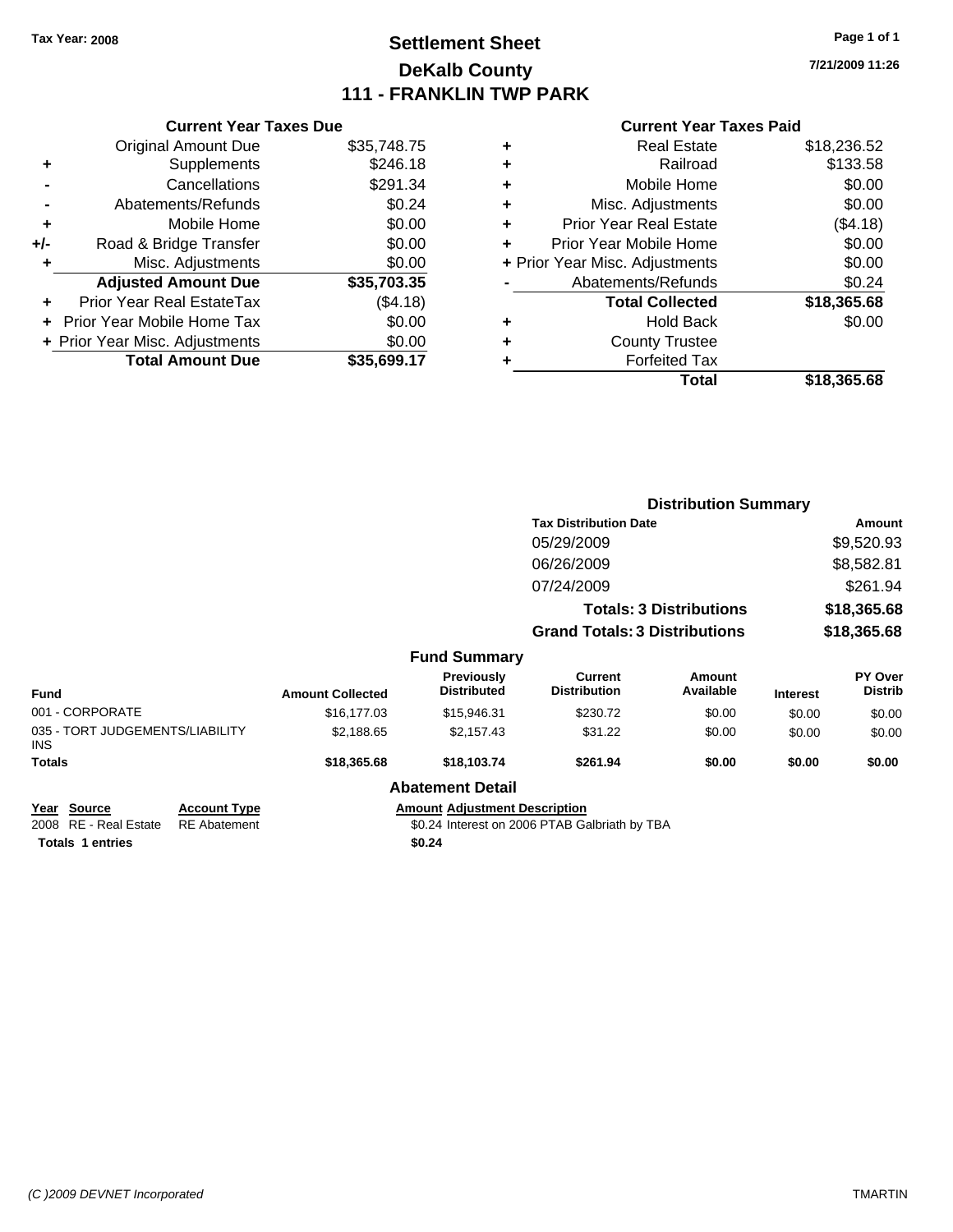Original Amount Due

**Adjusted Amount Due** 

**Total Amount Due** 

**+** Supplements **-** Cancellations **-** Abatements/Refunds **+** Mobile Home **+/-** Road & Bridge Transfer **+** Misc. Adjustments

**+** Prior Year Real EstateTax **+** Prior Year Mobile Home Tax **+ Prior Year Misc. Adjustments** 

### **Settlement Sheet Tax Year: 2008 Page 1 of 1 DeKalb County 112 - GENOA TWP PARK**

**7/21/2009 11:26**

| <b>Current Year Taxes Due</b> |              |   | <b>Current Year Taxes Paid</b> |              |  |
|-------------------------------|--------------|---|--------------------------------|--------------|--|
| ıl Amount Due                 | \$555,149.27 | ٠ | <b>Real Estate</b>             | \$280,894.19 |  |
| Supplements                   | \$3,913.12   | ٠ | Railroad                       | \$1,367.84   |  |
| Cancellations                 | \$7,242.53   | ٠ | Mobile Home                    | \$0.00       |  |
| าents/Refunds                 | \$4.30       | ٠ | Misc. Adjustments              | \$0.00       |  |
| Mobile Home                   | \$0.00       | ÷ | <b>Prior Year Real Estate</b>  | (\$71.56)    |  |
| ridge Transfer                | \$0.00       | ٠ | Prior Year Mobile Home         | \$0.00       |  |
| :. Adjustments                | \$0.00       |   | + Prior Year Misc. Adjustments | \$0.00       |  |
| <b>Amount Due</b>             | \$551,815.56 |   | Abatements/Refunds             | \$4.30       |  |
| eal EstateTax                 | (\$71.56)    |   | <b>Total Collected</b>         | \$282,186.17 |  |
| pile Home Tax                 | \$0.00       | ٠ | <b>Hold Back</b>               | \$0.00       |  |
| :. Adjustments                | \$0.00       | ÷ | <b>County Trustee</b>          |              |  |
| <b>Amount Due</b>             | \$551,744.00 |   | <b>Forfeited Tax</b>           |              |  |
|                               |              |   | Total                          | \$282.186.17 |  |

### **Current Year Taxes Paid**<br>Real Fatate 6280.804.40

| ٠ | Real Estate                    | จ∠o∪.o๖4. เ <i>ง</i> |
|---|--------------------------------|----------------------|
| ÷ | Railroad                       | \$1,367.84           |
| ÷ | Mobile Home                    | \$0.00               |
| ٠ | Misc. Adjustments              | \$0.00               |
| ٠ | <b>Prior Year Real Estate</b>  | (\$71.56)            |
|   | Prior Year Mobile Home         | \$0.00               |
|   | + Prior Year Misc. Adjustments | \$0.00               |
|   | Abatements/Refunds             | \$4.30               |
|   |                                |                      |
|   | <b>Total Collected</b>         | \$282,186.17         |
| ٠ | <b>Hold Back</b>               | \$0.00               |
| ÷ | <b>County Trustee</b>          |                      |
|   | <b>Forfeited Tax</b>           |                      |
|   | Total                          | \$282,186.17         |

### **Distribution Summary**

| <b>Tax Distribution Date</b>         | Amount       |
|--------------------------------------|--------------|
| 05/29/2009                           | \$138,904.10 |
| 06/26/2009                           | \$137,128.76 |
| 07/24/2009                           | \$6,153.31   |
| <b>Totals: 3 Distributions</b>       | \$282,186.17 |
| <b>Grand Totals: 3 Distributions</b> | \$282,186.17 |

#### **Fund Summary**

| Fund                                    | <b>Amount Collected</b> | <b>Previously</b><br><b>Distributed</b> | <b>Current</b><br><b>Distribution</b> | Amount<br>Available | <b>Interest</b> | PY Over<br>Distrib |
|-----------------------------------------|-------------------------|-----------------------------------------|---------------------------------------|---------------------|-----------------|--------------------|
| 001 - CORPORATE                         | \$57,951.20             | \$56,687.50                             | \$1,263.70                            | \$0.00              | \$0.00          | \$0.00             |
| 003 - BONDS AND INTEREST                | \$123,343.56            | \$120,653.95                            | \$2,689.61                            | \$0.00              | \$0.00          | \$0.00             |
| $005 - I. M. R. F.$                     | \$9,122.78              | \$8,923.86                              | \$198.92                              | \$0.00              | \$0.00          | \$0.00             |
| 027 - AUDIT                             | \$2,035.97              | \$1,991.57                              | \$44.40                               | \$0.00              | \$0.00          | \$0.00             |
| 035 - TORT JUDGEMENTS/LIABILITY<br>INS. | \$5,978.67              | \$5,848.31                              | \$130.36                              | \$0.00              | \$0.00          | \$0.00             |
| 047 - SOCIAL SECURITY                   | \$12,711.37             | \$12,434.19                             | \$277.18                              | \$0.00              | \$0.00          | \$0.00             |
| 060 - UNEMPLOYMENT INSURANCE            | \$0.00                  | \$0.00                                  | \$0.00                                | \$0.00              | \$0.00          | \$0.00             |
| 062 - WORKERS COMPENSATION              | \$0.00                  | \$0.00                                  | \$0.00                                | \$0.00              | \$0.00          | \$0.00             |
| 122 - RECREATION                        | \$43,210.59             | \$42,268.35                             | \$942.24                              | \$0.00              | \$0.00          | \$0.00             |
| 126 - REC PROGRAMS/HANDICAPPED          | \$25,770.38             | \$25,208.43                             | \$561.95                              | \$0.00              | \$0.00          | \$0.00             |
| 143 - MEDICARE                          | \$2,061.65              | \$2,016.70                              | \$44.95                               | \$0.00              | \$0.00          | \$0.00             |
| Totals                                  | \$282,186.17            | \$276,032.86                            | \$6,153.31                            | \$0.00              | \$0.00          | \$0.00             |

#### **Abatement Detail**

## **Year Source Account Type Amount Adjustment Description**

**Totals \$4.30 1 entries**

\$4.30 Interest on 2006 PTAB-Chamberlain Park Apts. by TBA

*(C )2009 DEVNET Incorporated* TMARTIN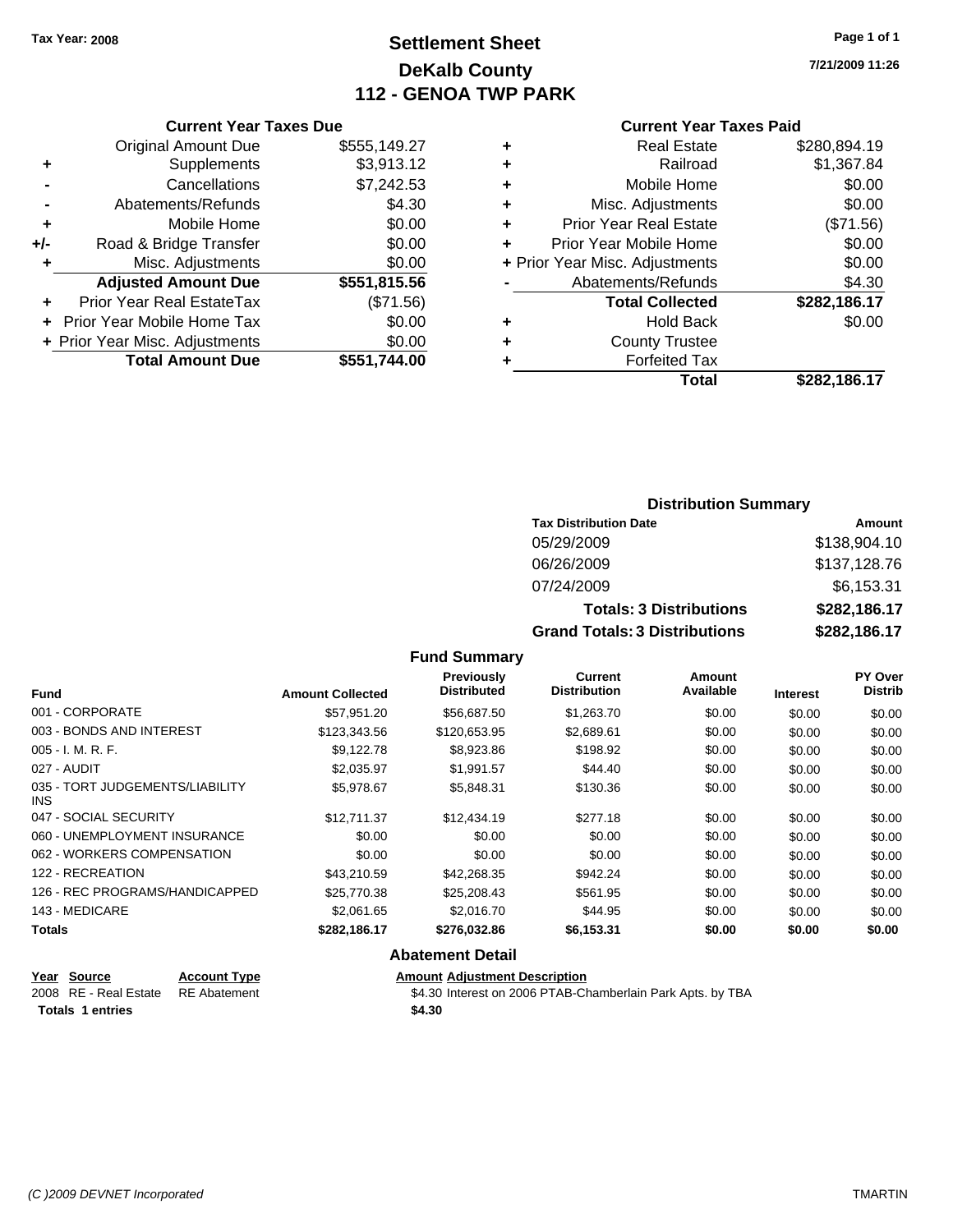### **Settlement Sheet Tax Year: 2008 Page 1 of 1 DeKalb County 113 - KINGSTON TWP PARK**

**7/21/2009 11:26**

#### **Current Year Taxes Paid**

|       | <b>Current Year Taxes Due</b>     |             |  |  |  |  |  |
|-------|-----------------------------------|-------------|--|--|--|--|--|
|       | <b>Original Amount Due</b>        | \$44,603.05 |  |  |  |  |  |
| ٠     | Supplements                       | \$480.96    |  |  |  |  |  |
|       | Cancellations                     | \$588.51    |  |  |  |  |  |
|       | Abatements/Refunds                | \$0.00      |  |  |  |  |  |
| ٠     | Mobile Home                       | \$0.00      |  |  |  |  |  |
| $+/-$ | Road & Bridge Transfer            | \$0.00      |  |  |  |  |  |
|       | Misc. Adjustments                 | \$0.00      |  |  |  |  |  |
|       | <b>Adjusted Amount Due</b>        | \$44,495.50 |  |  |  |  |  |
|       | Prior Year Real EstateTax         | \$0.00      |  |  |  |  |  |
|       | <b>Prior Year Mobile Home Tax</b> | \$0.00      |  |  |  |  |  |
|       | + Prior Year Misc. Adjustments    | \$0.00      |  |  |  |  |  |
|       | <b>Total Amount Due</b>           | \$44,495.50 |  |  |  |  |  |
|       |                                   |             |  |  |  |  |  |

|   | <b>Real Estate</b>             | \$22,735.50 |
|---|--------------------------------|-------------|
| ٠ | Railroad                       | \$170.68    |
| ٠ | Mobile Home                    | \$0.00      |
| ٠ | Misc. Adjustments              | \$0.00      |
| ÷ | <b>Prior Year Real Estate</b>  | \$0.00      |
| ٠ | Prior Year Mobile Home         | \$0.00      |
|   | + Prior Year Misc. Adjustments | \$0.00      |
|   | Abatements/Refunds             | \$0.00      |
|   | <b>Total Collected</b>         | \$22,906.18 |
| ٠ | Hold Back                      | \$0.00      |
| ٠ | <b>County Trustee</b>          |             |
| ٠ | <b>Forfeited Tax</b>           |             |
|   | Total                          | \$22,906.18 |
|   |                                |             |

|                                         |                         |                                  |                                       | <b>Distribution Summary</b>    |                 |                           |
|-----------------------------------------|-------------------------|----------------------------------|---------------------------------------|--------------------------------|-----------------|---------------------------|
|                                         |                         |                                  | <b>Tax Distribution Date</b>          |                                |                 | Amount                    |
|                                         |                         |                                  | 05/29/2009                            |                                |                 | \$11,196.78               |
|                                         |                         |                                  | 06/26/2009                            |                                |                 | \$11,154.26               |
|                                         |                         |                                  | 07/24/2009                            |                                |                 | \$555.14                  |
|                                         |                         |                                  |                                       | <b>Totals: 3 Distributions</b> |                 | \$22,906.18               |
|                                         |                         |                                  | <b>Grand Totals: 3 Distributions</b>  |                                |                 | \$22,906.18               |
|                                         |                         | <b>Fund Summary</b>              |                                       |                                |                 |                           |
| <b>Fund</b>                             | <b>Amount Collected</b> | Previously<br><b>Distributed</b> | <b>Current</b><br><b>Distribution</b> | Amount<br>Available            | <b>Interest</b> | PY Over<br><b>Distrib</b> |
| 001 - CORPORATE                         | \$17,075.87             | \$16,662.03                      | \$413.84                              | \$0.00                         | \$0.00          | \$0.00                    |
| 035 - TORT JUDGEMENTS/LIABILITY<br>INS. | \$3,399.38              | \$3,316.99                       | \$82.39                               | \$0.00                         | \$0.00          | \$0.00                    |
| 122 - RECREATION                        | \$2,430.93              | \$2,372.02                       | \$58.91                               | \$0.00                         | \$0.00          | \$0.00                    |

**Totals \$22,906.18 \$22,351.04 \$555.14 \$0.00 \$0.00 \$0.00**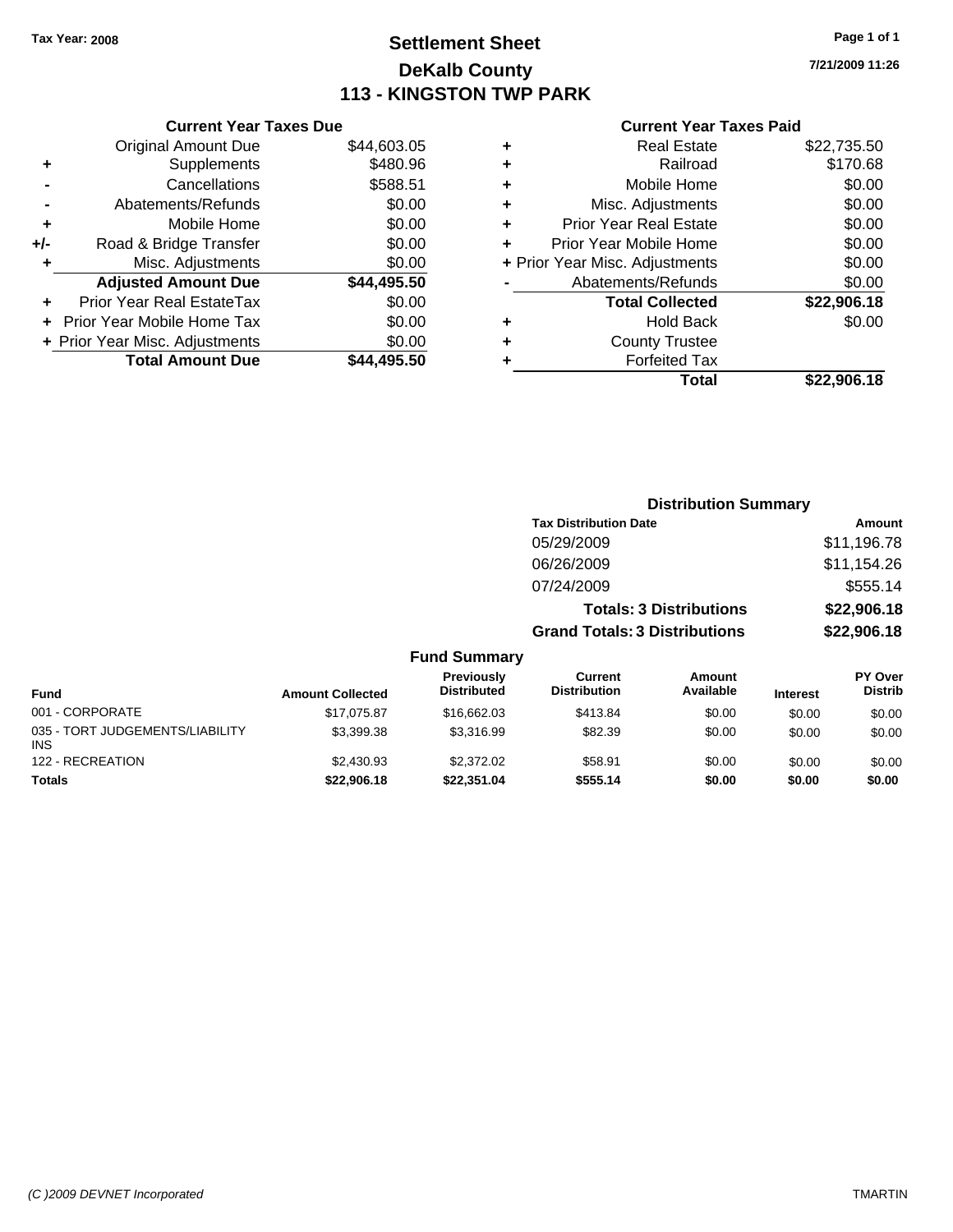### **Settlement Sheet Tax Year: 2008 Page 1 of 1 DeKalb County 114 - SANDWICH PARK**

**7/21/2009 11:26**

|     | <b>Current Year Taxes Due</b>  |              |  |  |  |  |  |
|-----|--------------------------------|--------------|--|--|--|--|--|
|     | <b>Original Amount Due</b>     | \$416,607.31 |  |  |  |  |  |
| ٠   | Supplements                    | \$1,403.25   |  |  |  |  |  |
|     | Cancellations                  | \$1,613.09   |  |  |  |  |  |
|     | Abatements/Refunds             | \$0.00       |  |  |  |  |  |
| ÷   | Mobile Home                    | \$0.00       |  |  |  |  |  |
| +/- | Road & Bridge Transfer         | \$0.00       |  |  |  |  |  |
| ٠   | Misc. Adjustments              | \$0.00       |  |  |  |  |  |
|     | <b>Adjusted Amount Due</b>     | \$416,397.47 |  |  |  |  |  |
|     | Prior Year Real EstateTax      | \$142.14     |  |  |  |  |  |
|     | Prior Year Mobile Home Tax     | \$0.00       |  |  |  |  |  |
|     | + Prior Year Misc. Adjustments | \$0.00       |  |  |  |  |  |
|     | <b>Total Amount Due</b>        | \$416,539.61 |  |  |  |  |  |
|     |                                |              |  |  |  |  |  |

#### **Current Year Taxes Paid**

| ٠ | <b>Real Estate</b>             | \$216,642.12 |
|---|--------------------------------|--------------|
| ٠ | Railroad                       | \$198.41     |
| ٠ | Mobile Home                    | \$0.00       |
| ٠ | Misc. Adjustments              | \$0.00       |
| ٠ | Prior Year Real Estate         | \$142.14     |
|   | Prior Year Mobile Home         | \$0.00       |
|   | + Prior Year Misc. Adjustments | \$0.00       |
|   | Abatements/Refunds             | \$0.00       |
|   | <b>Total Collected</b>         | \$216,982.67 |
| ٠ | <b>Hold Back</b>               | \$0.00       |
| ٠ | <b>County Trustee</b>          |              |
| ٠ | <b>Forfeited Tax</b>           |              |
|   | Total                          | \$216,982.67 |
|   |                                |              |

#### **Distribution Summary Tax Distribution Date Amount** 05/29/2009 \$92,687.69 06/26/2009 \$117,883.19 07/24/2009 \$6,411.79 **Totals: 3 Distributions \$216,982.67 Grand Totals: 3 Distributions \$216,982.67**

| <b>Fund</b>                             | <b>Amount Collected</b> | <b>Previously</b><br><b>Distributed</b> | <b>Current</b><br><b>Distribution</b> | Amount<br>Available | <b>Interest</b> | PY Over<br><b>Distrib</b> |
|-----------------------------------------|-------------------------|-----------------------------------------|---------------------------------------|---------------------|-----------------|---------------------------|
| 001 - CORPORATE                         | \$67.868.05             | \$65.862.57                             | \$2,005.48                            | \$0.00              | \$0.00          | \$0.00                    |
| 003 - BONDS AND INTEREST                | \$49.976.75             | \$48,499.95                             | \$1,476.80                            | \$0.00              | \$0.00          | \$0.00                    |
| $005 - I. M. R. F.$                     | \$11,322.81             | \$10.988.22                             | \$334.59                              | \$0.00              | \$0.00          | \$0.00                    |
| 027 - AUDIT                             | \$3.175.54              | \$3.081.70                              | \$93.84                               | \$0.00              | \$0.00          | \$0.00                    |
| 035 - TORT JUDGEMENTS/LIABILITY<br>INS. | \$11,322.81             | \$10,988.22                             | \$334.59                              | \$0.00              | \$0.00          | \$0.00                    |
| 047 - SOCIAL SECURITY                   | \$5.891.31              | \$5.717.22                              | \$174.09                              | \$0.00              | \$0.00          | \$0.00                    |
| 060 - UNEMPLOYMENT INSURANCE            | \$2,273,32              | \$2,206.15                              | \$67.17                               | \$0.00              | \$0.00          | \$0.00                    |
| 109 - PRIOR YEAR ADJUSTMENT             | $$-295.09$              | $$-286.37$                              | $$ -8.72$                             | \$0.00              | \$0.00          | \$0.00                    |
| 122 - RECREATION                        | \$63.173.85             | \$61,307.07                             | \$1,866.78                            | \$0.00              | \$0.00          | \$0.00                    |
| 125 - PAVING & LIGHTING, STREETS        | \$2,273,32              | \$2,206.15                              | \$67.17                               | \$0.00              | \$0.00          | \$0.00                    |
| <b>Totals</b>                           | \$216.982.67            | \$210,570.88                            | \$6.411.79                            | \$0.00              | \$0.00          | \$0.00                    |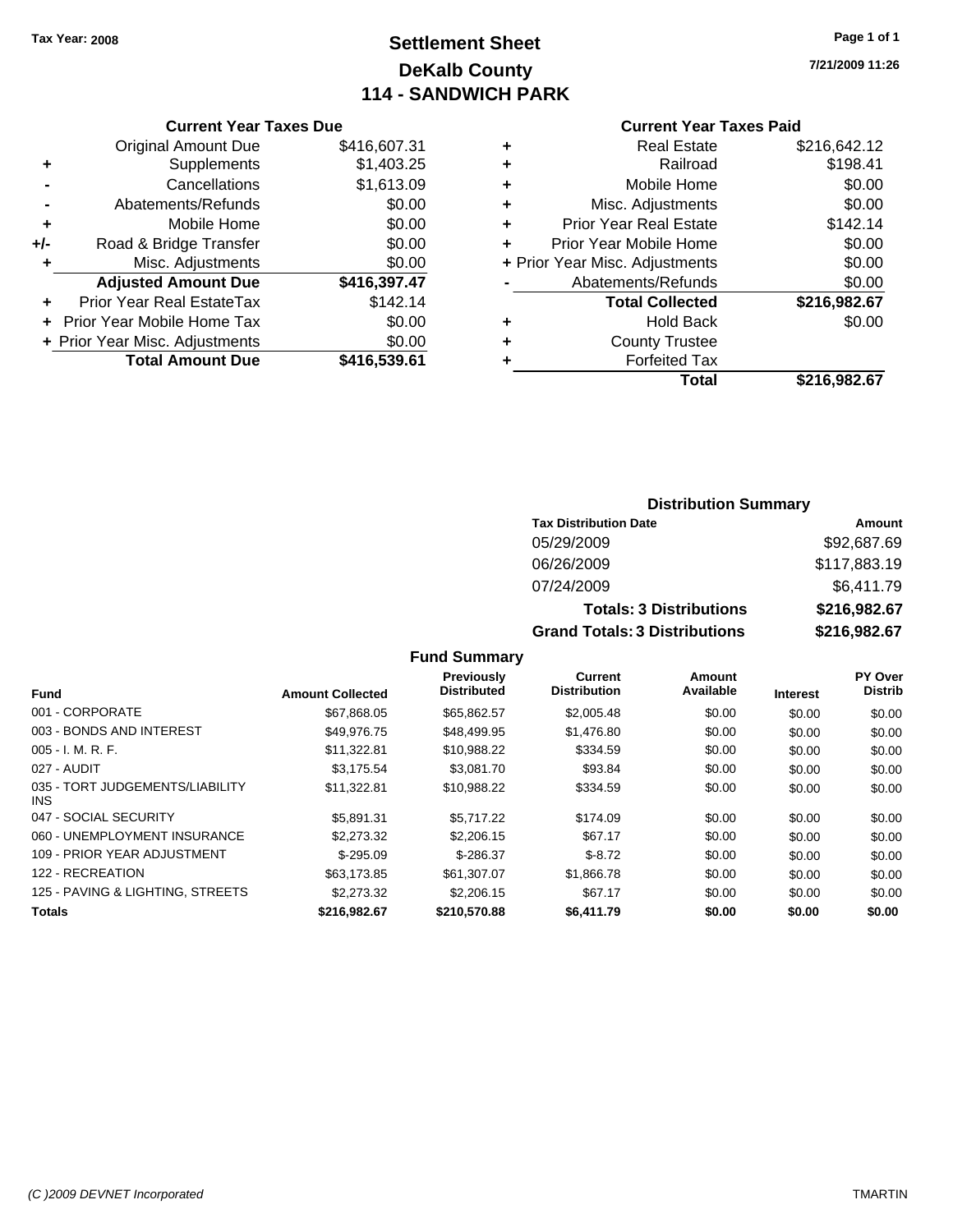**Current Year Taxes Due**

### **Settlement Sheet Tax Year: 2008 Page 1 of 1 DeKalb County 115 - SYCAMORE PARK**

**7/21/2009 11:26**

#### **Current Year Taxes Paid**

| \$987,727.08 | <b>Total</b>                   |   |                |                                |     |
|--------------|--------------------------------|---|----------------|--------------------------------|-----|
|              | <b>Forfeited Tax</b>           |   | \$1,952,671.60 | <b>Total Amount Due</b>        |     |
|              | <b>County Trustee</b>          | ٠ | \$0.00         | + Prior Year Misc. Adjustments |     |
| \$0.00       | <b>Hold Back</b>               | ٠ | \$0.00         | + Prior Year Mobile Home Tax   |     |
| \$987,727.08 | <b>Total Collected</b>         |   | (\$90.75)      | Prior Year Real EstateTax      | ÷.  |
| \$5.34       | Abatements/Refunds             |   | \$1,952,762.35 | <b>Adjusted Amount Due</b>     |     |
| \$0.00       | + Prior Year Misc. Adjustments |   | \$0.00         | Misc. Adjustments              |     |
| \$0.00       | Prior Year Mobile Home         |   | \$0.00         | Road & Bridge Transfer         | +/- |
| (\$90.75)    | <b>Prior Year Real Estate</b>  | ٠ | \$0.00         | Mobile Home                    | ٠   |
| \$0.00       | Misc. Adjustments              | ٠ | \$5.34         | Abatements/Refunds             |     |
| \$0.00       | Mobile Home                    | ٠ | \$21,993.82    | Cancellations                  |     |
| \$0.00       | Railroad                       | ٠ | \$16,358.76    | Supplements                    | ٠   |
| \$987,823.17 | <b>Real Estate</b>             | ٠ | \$1,958,402.75 | <b>Original Amount Due</b>     |     |
|              |                                |   |                |                                |     |

#### **Distribution Summary**

| <b>Tax Distribution Date</b>         | Amount       |
|--------------------------------------|--------------|
| 05/29/2009                           | \$429,956.21 |
| 06/26/2009                           | \$539,537.92 |
| 07/24/2009                           | \$18,232.95  |
| <b>Totals: 3 Distributions</b>       | \$987,727.08 |
| <b>Grand Totals: 3 Distributions</b> | \$987,727.08 |

#### **Fund Summary**

| <b>Fund</b>                             | <b>Amount Collected</b> | Previously<br><b>Distributed</b> | Current<br><b>Distribution</b> | <b>Amount</b><br>Available | <b>Interest</b> | <b>PY Over</b><br>Distrib |
|-----------------------------------------|-------------------------|----------------------------------|--------------------------------|----------------------------|-----------------|---------------------------|
| 001 - CORPORATE                         | \$239,204.81            | \$234,789.19                     | \$4,415.62                     | \$0.00                     | \$0.00          | \$0.00                    |
| 003 - BONDS AND INTEREST                | \$266,522.34            | \$261,602.47                     | \$4,919.87                     | \$0.00                     | \$0.00          | \$0.00                    |
| $005 - I. M. R. F.$                     | \$40.856.34             | \$40,102.16                      | \$754.18                       | \$0.00                     | \$0.00          | \$0.00                    |
| 014 - POLICE PROTECTION                 | \$0.00                  | \$0.00                           | \$0.00                         | \$0.00                     | \$0.00          | \$0.00                    |
| 027 - AUDIT                             | \$9.090.05              | \$8,922,25                       | \$167.80                       | \$0.00                     | \$0.00          | \$0.00                    |
| 035 - TORT JUDGEMENTS/LIABILITY<br>INS. | \$65.566.31             | \$64,355.99                      | \$1,210.32                     | \$0.00                     | \$0.00          | \$0.00                    |
| 039 - PLAYGROUND AND RECREATION<br>COMM | \$149,121.10            | \$146,368.40                     | \$2,752.70                     | \$0.00                     | \$0.00          | \$0.00                    |
| 047 - SOCIAL SECURITY                   | \$42,865.38             | \$42.074.11                      | \$791.27                       | \$0.00                     | \$0.00          | \$0.00                    |
| 122 - RECREATION                        | \$133.141.65            | \$130,683.93                     | \$2,457.72                     | \$0.00                     | \$0.00          | \$0.00                    |
| 125 - PAVING & LIGHTING, STREETS        | \$0.00                  | \$0.00                           | \$0.00                         | \$0.00                     | \$0.00          | \$0.00                    |
| 126 - REC PROGRAMS/HANDICAPPED          | \$41,359.10             | \$40,595.63                      | \$763.47                       | \$0.00                     | \$0.00          | \$0.00                    |
| Totals                                  | \$987,727.08            | \$969,494.13                     | \$18,232.95                    | \$0.00                     | \$0.00          | \$0.00                    |

#### **Abatement Detail**

| Year Source             | <b>Account Type</b> | <b>Amount Adjustment Description</b>                       |
|-------------------------|---------------------|------------------------------------------------------------|
| 2008 RE - Real Estate   | RE Abatement        | \$5.34 Interest on 2006 PTAB-Sycamore Meadows Apts. by TBA |
| <b>Totals 1 entries</b> |                     | \$5.34                                                     |
|                         |                     |                                                            |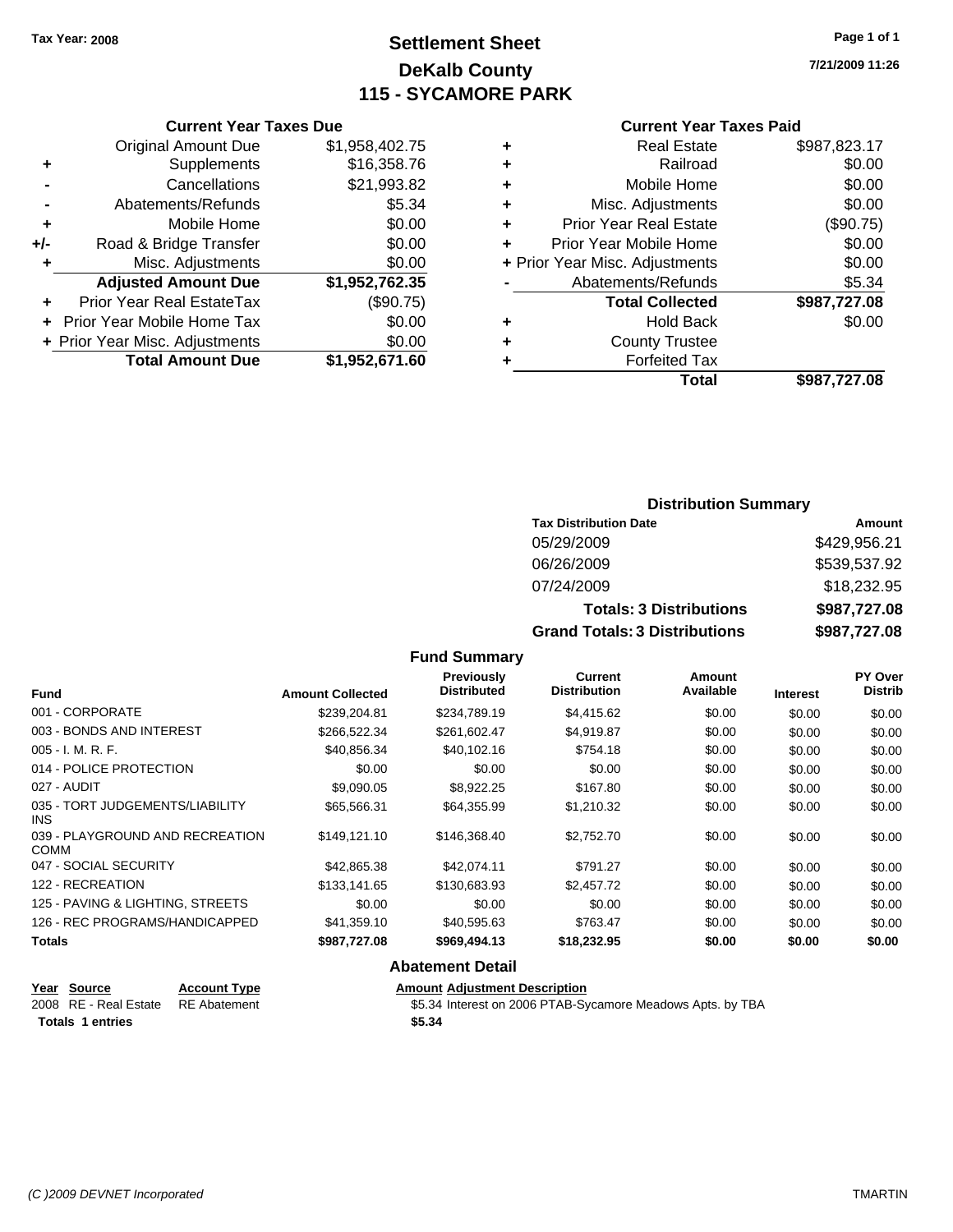### **Settlement Sheet Tax Year: 2008 Page 1 of 1 DeKalb County 120 - SCHOOL DISTRICT 1**

**7/21/2009 11:26**

#### **Current Year Taxes Paid**

|     | <b>Current Year Taxes Due</b>  |              |  |
|-----|--------------------------------|--------------|--|
|     | <b>Original Amount Due</b>     | \$377,292.26 |  |
| ٠   | Supplements                    | \$2,935.10   |  |
|     | Cancellations                  | \$3,030.13   |  |
|     | Abatements/Refunds             | \$0.00       |  |
| ٠   | Mobile Home                    | \$0.00       |  |
| +/- | Road & Bridge Transfer         | \$0.00       |  |
| ٠   | Misc. Adjustments              | \$0.00       |  |
|     | <b>Adjusted Amount Due</b>     | \$377,197.23 |  |
| ٠   | Prior Year Real EstateTax      | \$0.00       |  |
|     | Prior Year Mobile Home Tax     | \$0.00       |  |
|     | + Prior Year Misc. Adjustments | \$0.00       |  |
|     | <b>Total Amount Due</b>        | \$377,197.23 |  |
|     |                                |              |  |

| ٠ | <b>Real Estate</b>             | \$214,850.65 |
|---|--------------------------------|--------------|
|   |                                |              |
| ÷ | Railroad                       | \$0.00       |
|   |                                |              |
| ٠ | Mobile Home                    | \$0.00       |
| ٠ | Misc. Adjustments              | \$0.00       |
| ÷ | <b>Prior Year Real Estate</b>  | \$0.00       |
| ٠ | Prior Year Mobile Home         | \$0.00       |
|   | + Prior Year Misc. Adjustments | \$0.00       |
|   | Abatements/Refunds             | \$0.00       |
|   | <b>Total Collected</b>         | \$214,850.65 |
| ٠ | <b>Hold Back</b>               | \$0.00       |
| ٠ | <b>County Trustee</b>          |              |
|   | <b>Forfeited Tax</b>           |              |
|   | Total                          | \$214,850.65 |
|   |                                |              |

### **Distribution Summary**

| <b>Tax Distribution Date</b>         | Amount       |
|--------------------------------------|--------------|
| 05/29/2009                           | \$50,566.41  |
| 06/26/2009                           | \$160,600.43 |
| 07/24/2009                           | \$3,683.81   |
| <b>Totals: 3 Distributions</b>       | \$214,850.65 |
| <b>Grand Totals: 3 Distributions</b> | \$214,850.65 |

|                                         |                         | <b>Previously</b>  | Current             | Amount    |                 | <b>PY Over</b> |
|-----------------------------------------|-------------------------|--------------------|---------------------|-----------|-----------------|----------------|
| <b>Fund</b>                             | <b>Amount Collected</b> | <b>Distributed</b> | <b>Distribution</b> | Available | <b>Interest</b> | <b>Distrib</b> |
| 002 - EDUCATION                         | \$140.337.88            | \$137.931.66       | \$2,406.22          | \$0.00    | \$0.00          | \$0.00         |
| 003 - BONDS AND INTEREST                | \$19,394.78             | \$19,062.24        | \$332.54            | \$0.00    | \$0.00          | \$0.00         |
| 004 - OPERATIONS & MAINTENANCE          | \$21,590.35             | \$21,220.16        | \$370.19            | \$0.00    | \$0.00          | \$0.00         |
| $005 - I. M. R. F.$                     | \$1,810.12              | \$1,779.08         | \$31.04             | \$0.00    | \$0.00          | \$0.00         |
| 030 - TRANSPORTATION SYSTEM             | \$8,636.13              | \$8,488.06         | \$148.07            | \$0.00    | \$0.00          | \$0.00         |
| 031 - WORKING CASH                      | \$2.159.03              | \$2.122.01         | \$37.02             | \$0.00    | \$0.00          | \$0.00         |
| 032 - FIRE PREV/SFTY/ENERGY             | \$2.159.03              | \$2.122.01         | \$37.02             | \$0.00    | \$0.00          | \$0.00         |
| 033 - SPECIAL EDUCATION                 | \$1,727.18              | \$1,697.57         | \$29.61             | \$0.00    | \$0.00          | \$0.00         |
| 035 - TORT JUDGEMENTS/LIABILITY<br>INS. | \$11.077.70             | \$10,887.76        | \$189.94            | \$0.00    | \$0.00          | \$0.00         |
| 047 - SOCIAL SECURITY                   | \$3.799.42              | \$3.734.28         | \$65.14             | \$0.00    | \$0.00          | \$0.00         |
| 057 - LEASE/PURCHASE/RENTAL             | \$2.159.03              | \$2.122.01         | \$37.02             | \$0.00    | \$0.00          | \$0.00         |
| Totals                                  | \$214,850.65            | \$211,166.84       | \$3,683.81          | \$0.00    | \$0.00          | \$0.00         |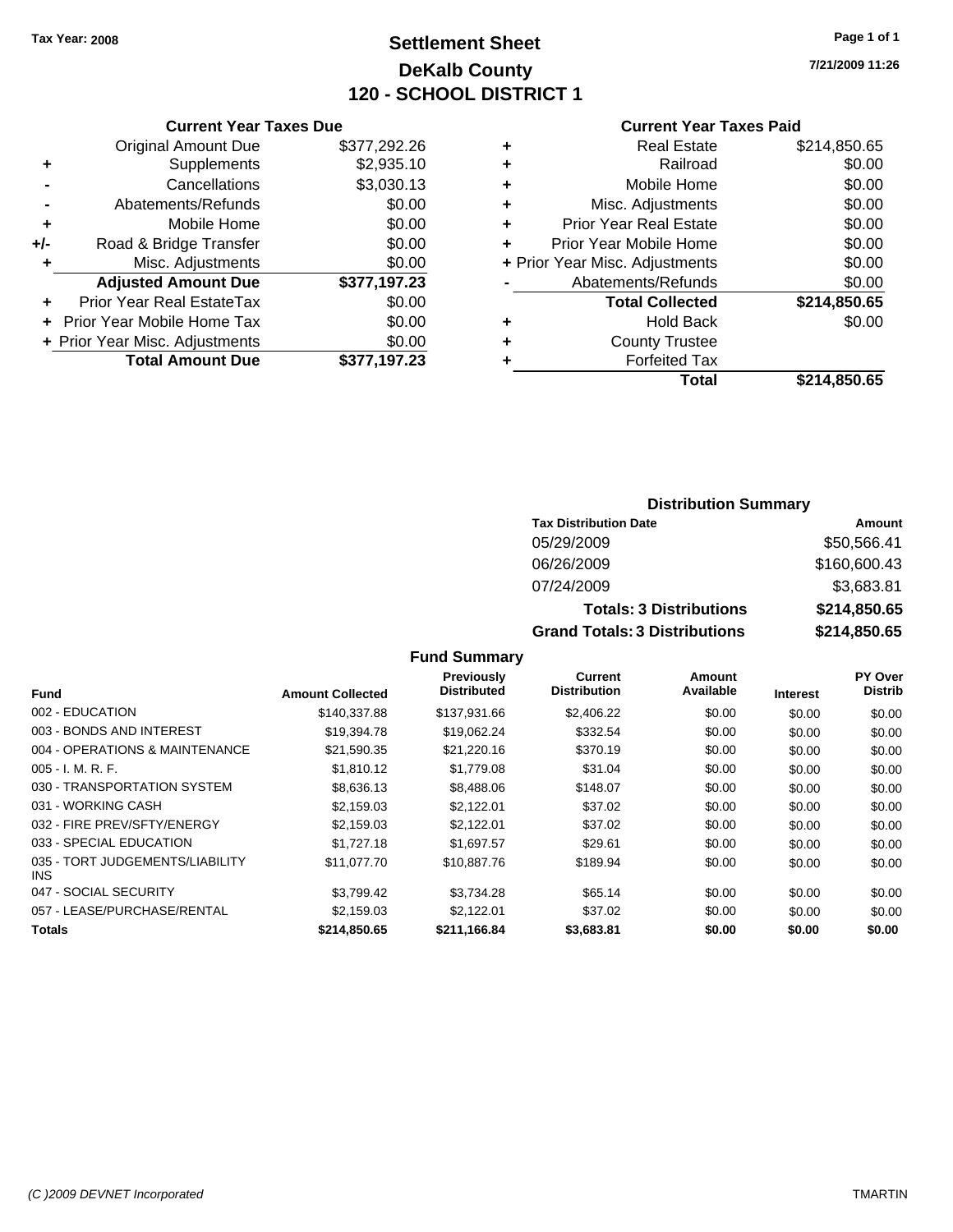### **Settlement Sheet Tax Year: 2008 Page 1 of 1 DeKalb County 121 - SCHOOL DISTRICT 9**

**7/21/2009 11:26**

#### **Current Year Taxes Paid**

|     | <b>Current Year Taxes Due</b>  |             |
|-----|--------------------------------|-------------|
|     | <b>Original Amount Due</b>     | \$66,050.51 |
| ÷   | Supplements                    | \$0.00      |
|     | Cancellations                  | \$0.00      |
|     | Abatements/Refunds             | \$0.00      |
| ٠   | Mobile Home                    | \$0.00      |
| +/- | Road & Bridge Transfer         | \$0.00      |
|     | Misc. Adjustments              | \$0.00      |
|     | <b>Adjusted Amount Due</b>     | \$66,050.51 |
| ٠   | Prior Year Real EstateTax      | \$0.00      |
|     | Prior Year Mobile Home Tax     | \$0.00      |
|     | + Prior Year Misc. Adjustments | \$0.00      |
|     | <b>Total Amount Due</b>        | \$66,050.51 |
|     |                                |             |

| \$36,891.73 |
|-------------|
| \$1,225.45  |
| \$0.00      |
| \$0.00      |
| \$0.00      |
| \$0.00      |
| \$0.00      |
| \$0.00      |
| \$38,117.18 |
| \$0.00      |
|             |
|             |
| \$38,117.18 |
|             |

#### **Distribution Summary Tax Distribution Date Amount** 05/29/2009 \$9,912.43 06/26/2009 \$26,949.49 07/24/2009 \$1,255.26 **Totals: 3 Distributions \$38,117.18 Grand Totals: 3 Distributions \$38,117.18**

|                                         |                         | Previously         | Current             | Amount    |                 | <b>PY Over</b> |
|-----------------------------------------|-------------------------|--------------------|---------------------|-----------|-----------------|----------------|
| <b>Fund</b>                             | <b>Amount Collected</b> | <b>Distributed</b> | <b>Distribution</b> | Available | <b>Interest</b> | <b>Distrib</b> |
| 002 - EDUCATION                         | \$20,763.50             | \$20,079.73        | \$683.77            | \$0.00    | \$0.00          | \$0.00         |
| 003 - BONDS AND INTEREST                | \$7,941.94              | \$7,680.40         | \$261.54            | \$0.00    | \$0.00          | \$0.00         |
| 004 - OPERATIONS & MAINTENANCE          | \$5.630.11              | \$5,444.70         | \$185.41            | \$0.00    | \$0.00          | \$0.00         |
| $005 - I. M. R. F.$                     | \$416.97                | \$403.24           | \$13.73             | \$0.00    | \$0.00          | \$0.00         |
| 030 - TRANSPORTATION SYSTEM             | \$1,597.19              | \$1,544.59         | \$52.60             | \$0.00    | \$0.00          | \$0.00         |
| 031 - WORKING CASH                      | \$399.28                | \$386.13           | \$13.15             | \$0.00    | \$0.00          | \$0.00         |
| 032 - FIRE PREV/SFTY/ENERGY             | \$399.28                | \$386.13           | \$13.15             | \$0.00    | \$0.00          | \$0.00         |
| 033 - SPECIAL EDUCATION                 | \$319.43                | \$308.91           | \$10.52             | \$0.00    | \$0.00          | \$0.00         |
| 035 - TORT JUDGEMENTS/LIABILITY<br>INS. | \$0.00                  | \$0.00             | \$0.00              | \$0.00    | \$0.00          | \$0.00         |
| 047 - SOCIAL SECURITY                   | \$250.20                | \$241.96           | \$8.24              | \$0.00    | \$0.00          | \$0.00         |
| 057 - LEASE/PURCHASE/RENTAL             | \$399.28                | \$386.13           | \$13.15             | \$0.00    | \$0.00          | \$0.00         |
| <b>Totals</b>                           | \$38,117.18             | \$36.861.92        | \$1.255.26          | \$0.00    | \$0.00          | \$0.00         |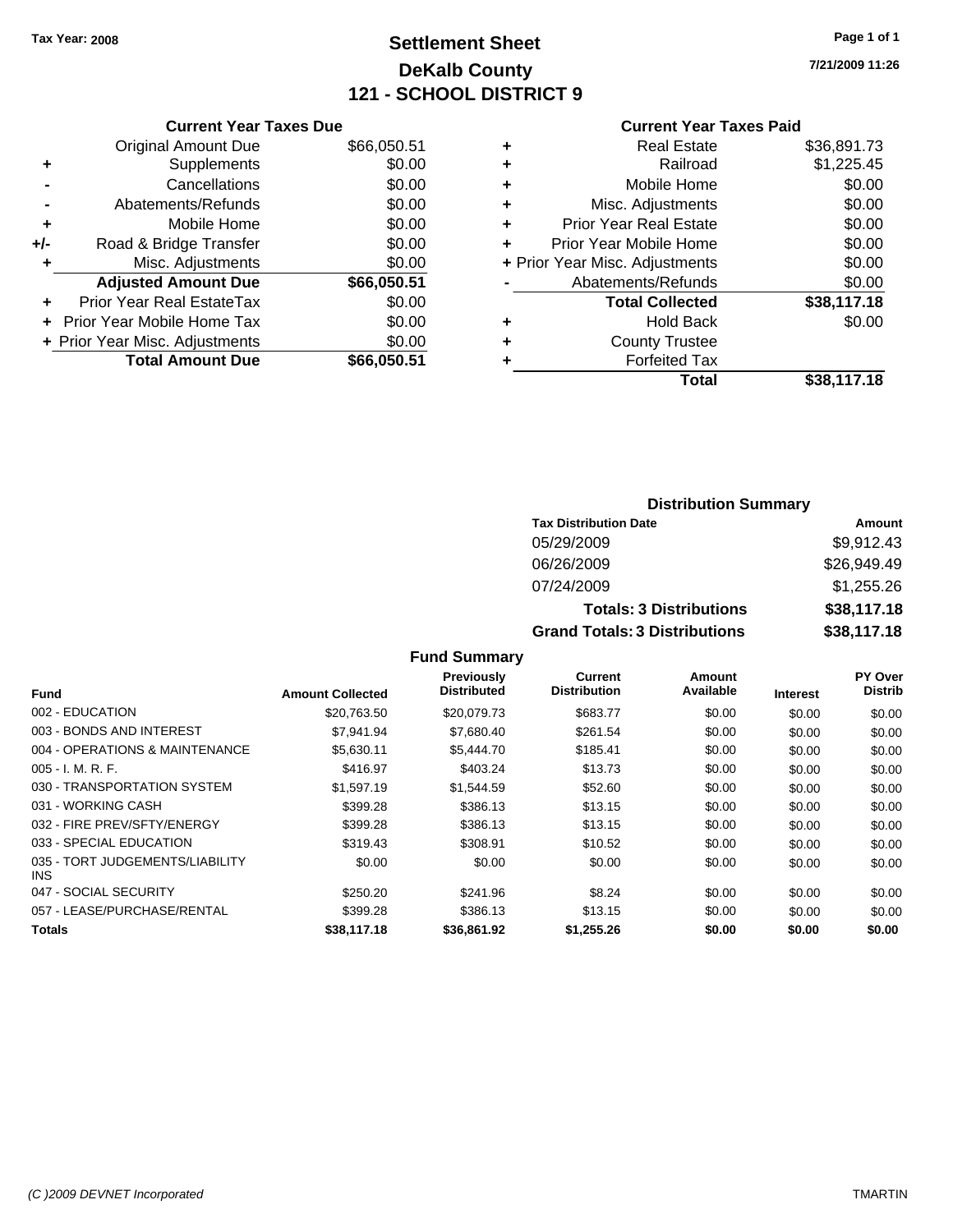### **Settlement Sheet Tax Year: 2008 Page 1 of 1 DeKalb County 122 - SCHOOL DISTRICT 100**

**7/21/2009 11:26**

#### **Current Year Taxes Paid**

|     | <b>Current Year Taxes Due</b>  |             |
|-----|--------------------------------|-------------|
|     | <b>Original Amount Due</b>     | \$10,404.20 |
| ٠   | Supplements                    | \$0.00      |
|     | Cancellations                  | \$0.00      |
|     | Abatements/Refunds             | \$0.00      |
| ٠   | Mobile Home                    | \$0.00      |
| +/- | Road & Bridge Transfer         | \$0.00      |
|     | Misc. Adjustments              | \$0.00      |
|     | <b>Adjusted Amount Due</b>     | \$10,404.20 |
|     | Prior Year Real EstateTax      | \$0.00      |
|     | Prior Year Mobile Home Tax     | \$0.00      |
|     | + Prior Year Misc. Adjustments | \$0.00      |
|     | <b>Total Amount Due</b>        | \$10,404.20 |
|     |                                |             |

| <b>Real Estate</b>             | \$6,152.67 |
|--------------------------------|------------|
| Railroad                       | \$0.00     |
| Mobile Home                    | \$0.00     |
| Misc. Adjustments              | \$0.00     |
| <b>Prior Year Real Estate</b>  | \$0.00     |
| Prior Year Mobile Home         | \$0.00     |
| + Prior Year Misc. Adjustments | \$0.00     |
| Abatements/Refunds             | \$0.00     |
| <b>Total Collected</b>         | \$6,152.67 |
| <b>Hold Back</b>               | \$0.00     |
| <b>County Trustee</b>          |            |
| <b>Forfeited Tax</b>           |            |
| Total                          | \$6,152.67 |
|                                |            |

#### **Distribution Summary Tax Distribution Date Amount** 05/29/2009 \$4,405.63 06/26/2009 \$1,747.04 **Totals: 2 Distributions \$6,152.67 Grand Totals: 2 Distributions \$6,152.67**

|                                         |                         | Previously         | Current             | Amount    |                 | PY Over        |
|-----------------------------------------|-------------------------|--------------------|---------------------|-----------|-----------------|----------------|
| Fund                                    | <b>Amount Collected</b> | <b>Distributed</b> | <b>Distribution</b> | Available | <b>Interest</b> | <b>Distrib</b> |
| 002 - EDUCATION                         | \$3,563.16              | \$3,563.16         | \$0.00              | \$0.00    | \$0.00          | \$0.00         |
| 003 - BONDS AND INTEREST                | \$1,045.37              | \$1,045.37         | \$0.00              | \$0.00    | \$0.00          | \$0.00         |
| 004 - OPERATIONS & MAINTENANCE          | \$772.04                | \$772.04           | \$0.00              | \$0.00    | \$0.00          | \$0.00         |
| $005 - I. M. R. F.$                     | \$59.39                 | \$59.39            | \$0.00              | \$0.00    | \$0.00          | \$0.00         |
| 030 - TRANSPORTATION SYSTEM             | \$308.83                | \$308.83           | \$0.00              | \$0.00    | \$0.00          | \$0.00         |
| 031 - WORKING CASH                      | \$29.70                 | \$29.70            | \$0.00              | \$0.00    | \$0.00          | \$0.00         |
| 032 - FIRE PREV/SFTY/ENERGY             | \$118.79                | \$118.79           | \$0.00              | \$0.00    | \$0.00          | \$0.00         |
| 033 - SPECIAL EDUCATION                 | \$71.28                 | \$71.28            | \$0.00              | \$0.00    | \$0.00          | \$0.00         |
| 035 - TORT JUDGEMENTS/LIABILITY<br>INS. | \$29.70                 | \$29.70            | \$0.00              | \$0.00    | \$0.00          | \$0.00         |
| 047 - SOCIAL SECURITY                   | \$95.02                 | \$95.02            | \$0.00              | \$0.00    | \$0.00          | \$0.00         |
| 057 - LEASE/PURCHASE/RENTAL             | \$59.39                 | \$59.39            | \$0.00              | \$0.00    | \$0.00          | \$0.00         |
| <b>Totals</b>                           | \$6,152.67              | \$6,152.67         | \$0.00              | \$0.00    | \$0.00          | \$0.00         |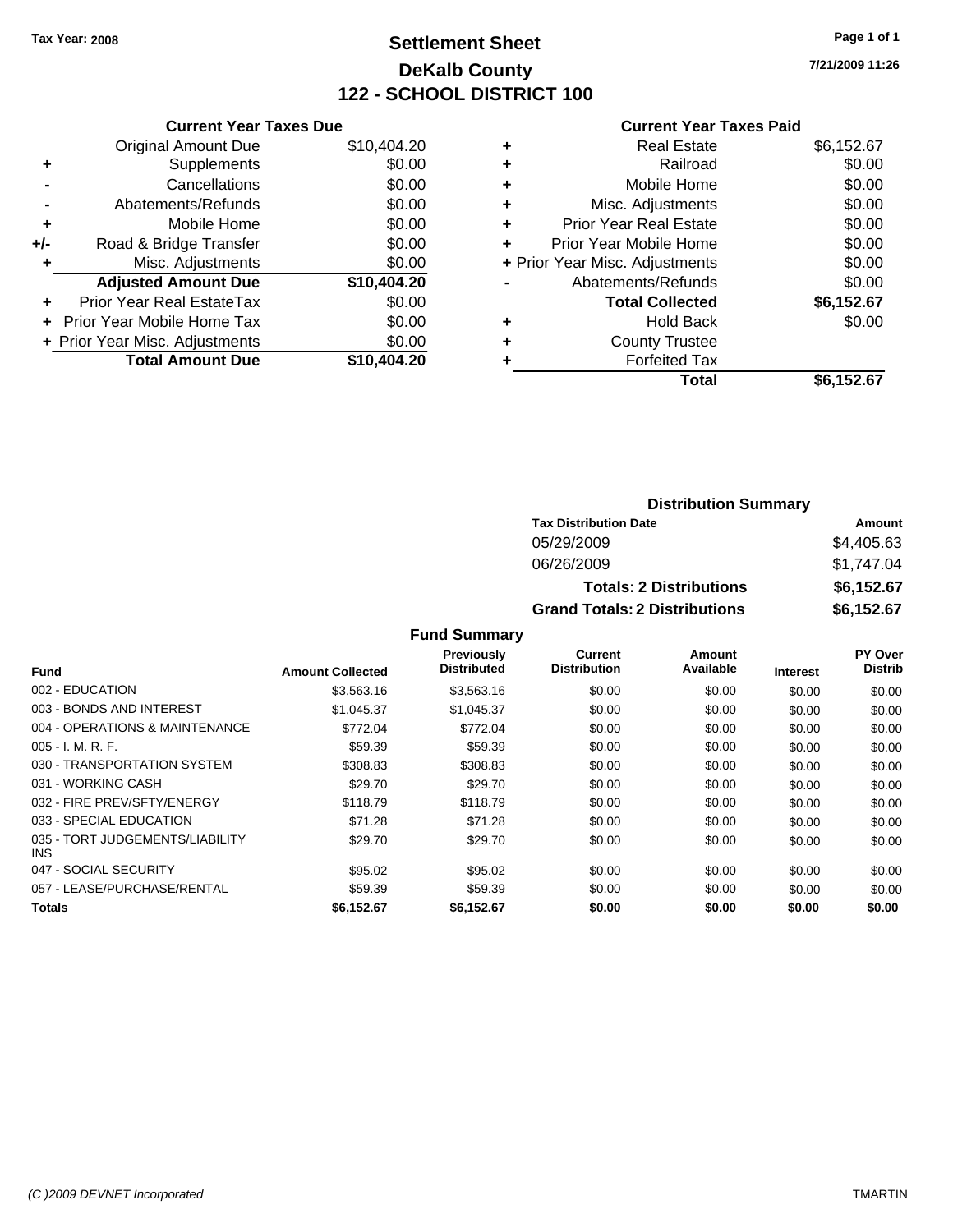### **Settlement Sheet Tax Year: 2008 Page 1 of 1 DeKalb County 123 - SCHOOL DISTRICT 161**

**7/21/2009 11:26**

#### **Current Year Taxes Paid**

|     | <b>Current Year Taxes Due</b>  |             |
|-----|--------------------------------|-------------|
|     | <b>Original Amount Due</b>     | \$64,744.69 |
| ٠   | Supplements                    | \$0.00      |
|     | Cancellations                  | \$0.00      |
|     | Abatements/Refunds             | \$0.00      |
| ٠   | Mobile Home                    | \$0.00      |
| +/- | Road & Bridge Transfer         | \$0.00      |
|     | Misc. Adjustments              | \$0.00      |
|     | <b>Adjusted Amount Due</b>     | \$64.744.69 |
| ٠   | Prior Year Real EstateTax      | \$0.00      |
|     | Prior Year Mobile Home Tax     | \$0.00      |
|     | + Prior Year Misc. Adjustments | \$0.00      |
|     | <b>Total Amount Due</b>        | \$64.744.69 |
|     |                                |             |

| ٠ | <b>Real Estate</b>             | \$38,704.98 |
|---|--------------------------------|-------------|
| ٠ | Railroad                       | \$0.00      |
| ٠ | Mobile Home                    | \$0.00      |
| ٠ | Misc. Adjustments              | \$0.00      |
| ٠ | <b>Prior Year Real Estate</b>  | \$0.00      |
| ٠ | Prior Year Mobile Home         | \$0.00      |
|   | + Prior Year Misc. Adjustments | \$0.00      |
|   | Abatements/Refunds             | \$0.00      |
|   | <b>Total Collected</b>         | \$38,704.98 |
| ٠ | <b>Hold Back</b>               | \$0.00      |
| ٠ | <b>County Trustee</b>          |             |
| ٠ | <b>Forfeited Tax</b>           |             |
|   | Total                          | \$38,704.98 |
|   |                                |             |

#### **Distribution Summary Tax Distribution Date Amount** 05/29/2009 \$17,112.88 06/26/2009 \$20,527.41 07/24/2009 \$1,064.69 **Totals: 3 Distributions \$38,704.98 Grand Totals: 3 Distributions \$38,704.98**

|                                         |                         | <b>Previously</b>  | <b>Current</b>      | Amount    |                 | <b>PY Over</b> |
|-----------------------------------------|-------------------------|--------------------|---------------------|-----------|-----------------|----------------|
| <b>Fund</b>                             | <b>Amount Collected</b> | <b>Distributed</b> | <b>Distribution</b> | Available | <b>Interest</b> | <b>Distrib</b> |
| 002 - EDUCATION                         | \$29.141.11             | \$28.339.51        | \$801.60            | \$0.00    | \$0.00          | \$0.00         |
| 003 - BONDS AND INTEREST                | \$0.00                  | \$0.00             | \$0.00              | \$0.00    | \$0.00          | \$0.00         |
| 004 - OPERATIONS & MAINTENANCE          | \$3.061.02              | \$2,976.82         | \$84.20             | \$0.00    | \$0.00          | \$0.00         |
| $005 - I. M. R. F.$                     | \$860.41                | \$836.74           | \$23.67             | \$0.00    | \$0.00          | \$0.00         |
| 030 - TRANSPORTATION SYSTEM             | \$1,469.28              | \$1,428.86         | \$40.42             | \$0.00    | \$0.00          | \$0.00         |
| 031 - WORKING CASH                      | \$612.19                | \$595.35           | \$16.84             | \$0.00    | \$0.00          | \$0.00         |
| 033 - SPECIAL EDUCATION                 | \$244.89                | \$238.15           | \$6.74              | \$0.00    | \$0.00          | \$0.00         |
| 035 - TORT JUDGEMENTS/LIABILITY<br>INS. | \$1.843.48              | \$1,792.77         | \$50.71             | \$0.00    | \$0.00          | \$0.00         |
| 047 - SOCIAL SECURITY                   | \$860.41                | \$836.74           | \$23.67             | \$0.00    | \$0.00          | \$0.00         |
| 057 - LEASE/PURCHASE/RENTAL             | \$612.19                | \$595.35           | \$16.84             | \$0.00    | \$0.00          | \$0.00         |
| <b>Totals</b>                           | \$38.704.98             | \$37.640.29        | \$1.064.69          | \$0.00    | \$0.00          | \$0.00         |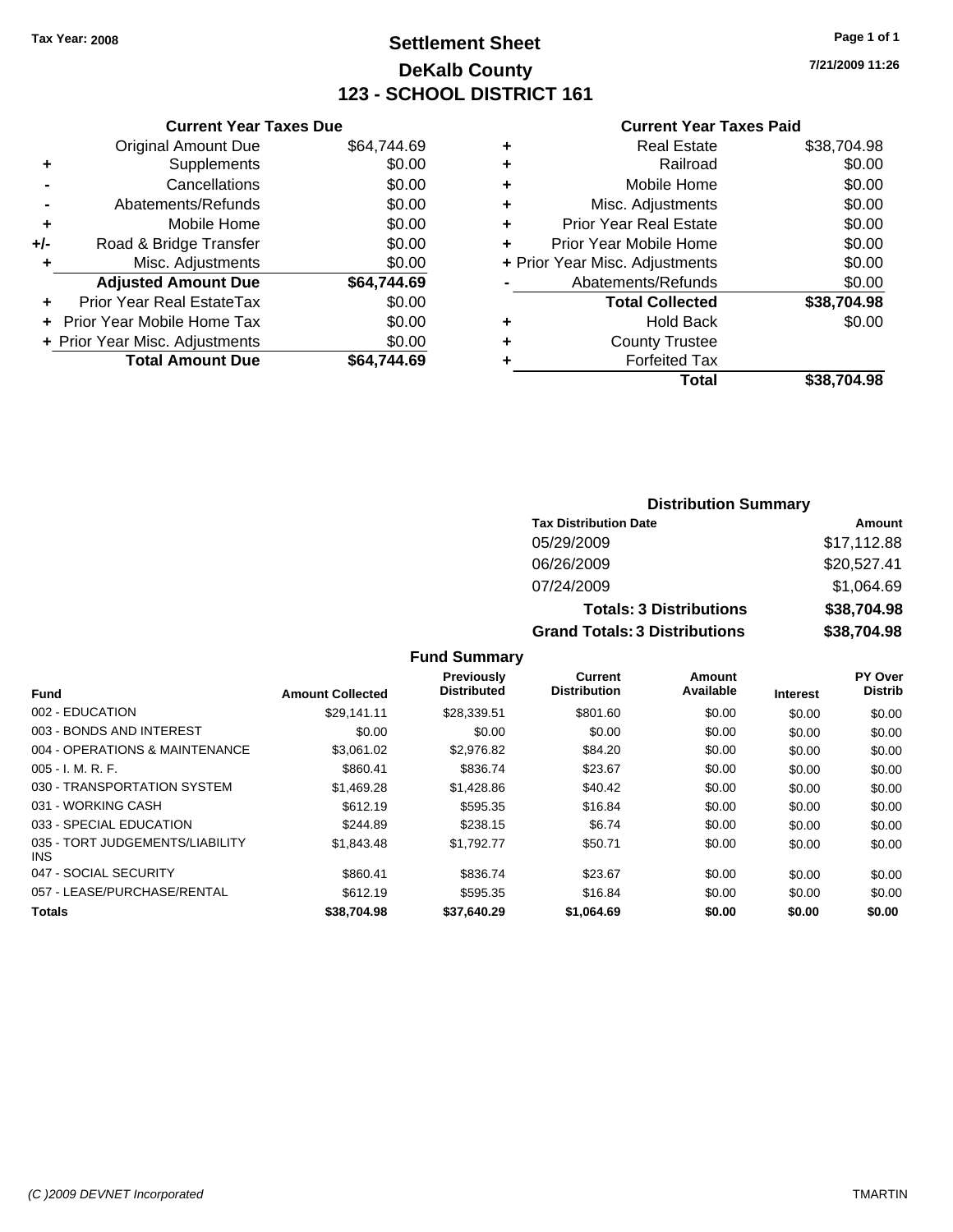**Current Year Taxes Due** Original Amount Due \$267,660.53

**Adjusted Amount Due \$267,660.53**

**Total Amount Due \$267,660.53**

**+** Supplements \$0.00<br> **c** Cancellations \$0.00

**-** Abatements/Refunds \$0.00 **+** Mobile Home \$0.00 **+/-** Road & Bridge Transfer \$0.00 **+** Misc. Adjustments \$0.00

**+** Prior Year Real EstateTax \$0.00 **+** Prior Year Mobile Home Tax \$0.00 **+ Prior Year Misc. Adjustments**  $$0.00$ 

**-** Cancellations

### **Settlement Sheet Tax Year: 2008 Page 1 of 1 DeKalb County 124 - SCHOOL DISTRICT 212**

**7/21/2009 11:26**

#### **Current Year Taxes Paid**

| <b>Forfeited Tax</b>           |              |
|--------------------------------|--------------|
| <b>County Trustee</b>          |              |
| <b>Hold Back</b>               | \$0.00       |
| <b>Total Collected</b>         | \$140,481.12 |
| Abatements/Refunds             | \$0.00       |
| + Prior Year Misc. Adjustments | \$0.00       |
| Prior Year Mobile Home         | \$0.00       |
| <b>Prior Year Real Estate</b>  | \$0.00       |
| Misc. Adjustments              | \$0.00       |
| Mobile Home                    | \$0.00       |
| Railroad                       | \$0.00       |
| <b>Real Estate</b>             | \$140,481.12 |
|                                |              |

| <b>Distribution Summary</b>          |              |
|--------------------------------------|--------------|
| <b>Tax Distribution Date</b>         | Amount       |
| 05/29/2009                           | \$28,718.29  |
| 06/26/2009                           | \$107,152.17 |
| 07/24/2009                           | \$4,610.66   |
| <b>Totals: 3 Distributions</b>       | \$140,481.12 |
| <b>Grand Totals: 3 Distributions</b> | \$140,481.12 |

| <b>Fund</b>                             | <b>Amount Collected</b> | Previously<br><b>Distributed</b> | <b>Current</b><br><b>Distribution</b> | Amount<br>Available | <b>Interest</b> | PY Over<br><b>Distrib</b> |
|-----------------------------------------|-------------------------|----------------------------------|---------------------------------------|---------------------|-----------------|---------------------------|
| 002 - EDUCATION                         | \$72,022.29             | \$69,658.46                      | \$2,363.83                            | \$0.00              | \$0.00          | \$0.00                    |
| 003 - BONDS AND INTEREST                | \$18,344.59             | \$17.742.51                      | \$602.08                              | \$0.00              | \$0.00          | \$0.00                    |
| 004 - OPERATIONS & MAINTENANCE          | \$13,850.31             | \$13,395.74                      | \$454.57                              | \$0.00              | \$0.00          | \$0.00                    |
| $005 - I. M. R. F.$                     | \$2,520.79              | \$2,438.06                       | \$82.73                               | \$0.00              | \$0.00          | \$0.00                    |
| 030 - TRANSPORTATION SYSTEM             | \$6,648.12              | \$6,429.93                       | \$218.19                              | \$0.00              | \$0.00          | \$0.00                    |
| 031 - WORKING CASH                      | \$2.770.01              | \$2,679.10                       | \$90.91                               | \$0.00              | \$0.00          | \$0.00                    |
| 032 - FIRE PREV/SFTY/ENERGY             | \$560.10                | \$541.72                         | \$18.38                               | \$0.00              | \$0.00          | \$0.00                    |
| 033 - SPECIAL EDUCATION                 | \$1.107.97              | \$1.071.61                       | \$36.36                               | \$0.00              | \$0.00          | \$0.00                    |
| 035 - TORT JUDGEMENTS/LIABILITY<br>INS. | \$16,804.35             | \$16,252.82                      | \$551.53                              | \$0.00              | \$0.00          | \$0.00                    |
| 047 - SOCIAL SECURITY                   | \$3.082.58              | \$2.981.41                       | \$101.17                              | \$0.00              | \$0.00          | \$0.00                    |
| 057 - LEASE/PURCHASE/RENTAL             | \$2.770.01              | \$2,679.10                       | \$90.91                               | \$0.00              | \$0.00          | \$0.00                    |
| <b>Totals</b>                           | \$140,481.12            | \$135,870.46                     | \$4,610.66                            | \$0.00              | \$0.00          | \$0.00                    |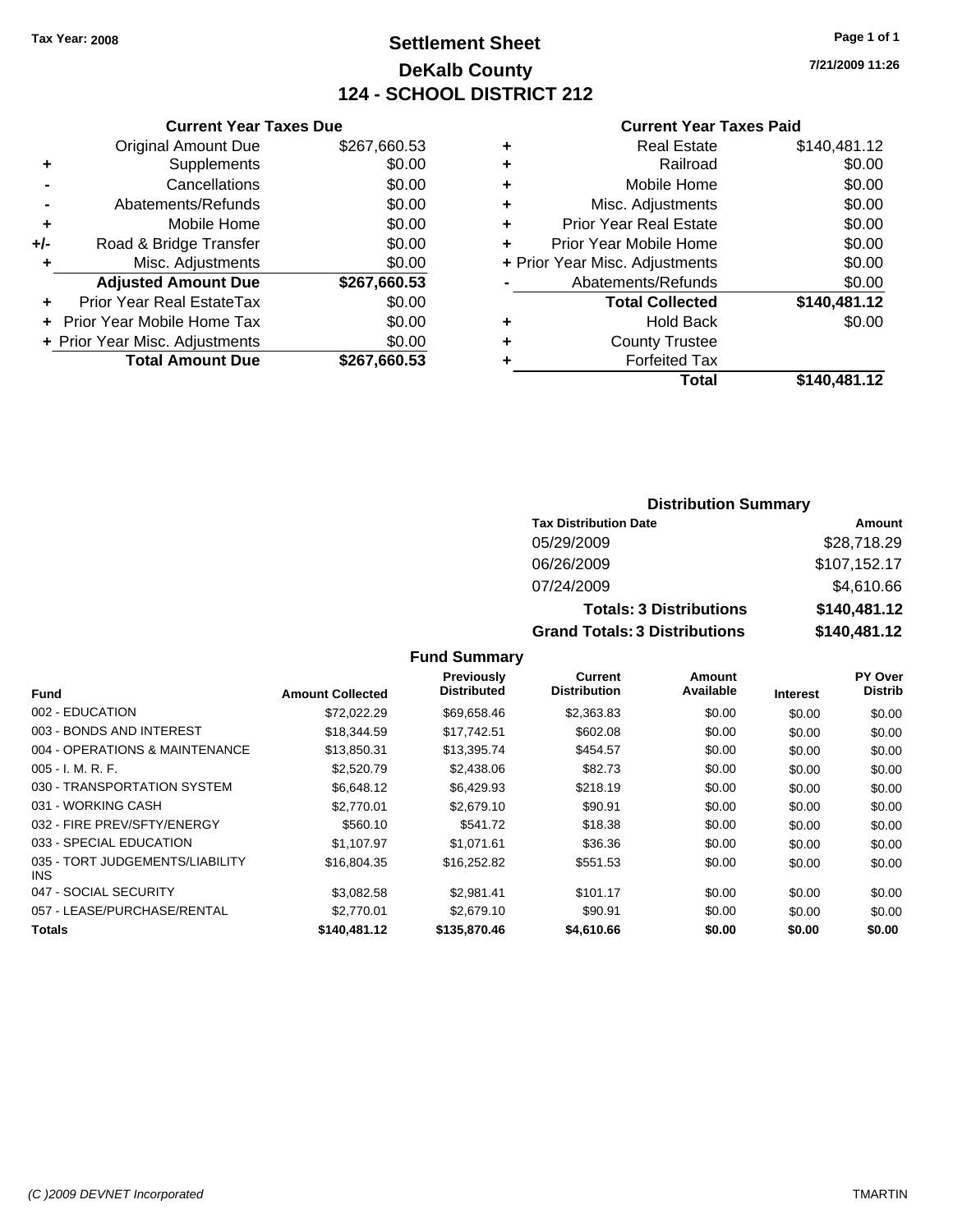### **Settlement Sheet Tax Year: 2008 Page 1 of 1 DeKalb County 125 - SCHOOL DISTRICT 220**

**7/21/2009 11:26**

#### **Current Year Taxes Paid**

|     | <b>Current Year Taxes Due</b>     |            |
|-----|-----------------------------------|------------|
|     | <b>Original Amount Due</b>        | \$2,211.24 |
| ٠   | Supplements                       | \$0.00     |
|     | Cancellations                     | \$0.00     |
|     | Abatements/Refunds                | \$0.00     |
| ٠   | Mobile Home                       | \$0.00     |
| +/- | Road & Bridge Transfer            | \$0.00     |
|     | Misc. Adjustments                 | \$0.00     |
|     | <b>Adjusted Amount Due</b>        | \$2,211.24 |
| ٠   | Prior Year Real EstateTax         | \$0.00     |
|     | <b>Prior Year Mobile Home Tax</b> | \$0.00     |
|     | + Prior Year Misc. Adjustments    | \$0.00     |
|     | <b>Total Amount Due</b>           | \$2,211.24 |

| ٠ | Real Estate                    | \$1,105.62 |
|---|--------------------------------|------------|
| ٠ | Railroad                       | \$0.00     |
| ٠ | Mobile Home                    | \$0.00     |
| ٠ | Misc. Adjustments              | \$0.00     |
| ٠ | <b>Prior Year Real Estate</b>  | \$0.00     |
| ٠ | Prior Year Mobile Home         | \$0.00     |
|   | + Prior Year Misc. Adjustments | \$0.00     |
|   | Abatements/Refunds             | \$0.00     |
|   | <b>Total Collected</b>         | \$1,105.62 |
| ٠ | Hold Back                      | \$0.00     |
| ٠ | <b>County Trustee</b>          |            |
|   | <b>Forfeited Tax</b>           |            |
|   | Total                          | \$1.105.62 |

| <b>Distribution Summary</b>          |            |
|--------------------------------------|------------|
| <b>Tax Distribution Date</b>         | Amount     |
| 06/26/2009                           | \$1,105.62 |
| <b>Totals: 1 Distributions</b>       | \$1,105.62 |
| <b>Grand Totals: 1 Distributions</b> | \$1,105.62 |

|                                         |                         | <b>Previously</b>  | Current             | Amount    |                 | <b>PY Over</b> |
|-----------------------------------------|-------------------------|--------------------|---------------------|-----------|-----------------|----------------|
| <b>Fund</b>                             | <b>Amount Collected</b> | <b>Distributed</b> | <b>Distribution</b> | Available | <b>Interest</b> | <b>Distrib</b> |
| 002 - EDUCATION                         | \$572.61                | \$572.61           | \$0.00              | \$0.00    | \$0.00          | \$0.00         |
| 003 - BONDS AND INTEREST                | \$194.48                | \$194.48           | \$0.00              | \$0.00    | \$0.00          | \$0.00         |
| 004 - OPERATIONS & MAINTENANCE          | \$93.00                 | \$93.00            | \$0.00              | \$0.00    | \$0.00          | \$0.00         |
| $005 - I. M. R. F.$                     | \$1.68                  | \$1.68             | \$0.00              | \$0.00    | \$0.00          | \$0.00         |
| 030 - TRANSPORTATION SYSTEM             | \$35.71                 | \$35.71            | \$0.00              | \$0.00    | \$0.00          | \$0.00         |
| 031 - WORKING CASH                      | \$14.82                 | \$14.82            | \$0.00              | \$0.00    | \$0.00          | \$0.00         |
| 032 - FIRE PREV/SFTY/ENERGY             | \$14.75                 | \$14.75            | \$0.00              | \$0.00    | \$0.00          | \$0.00         |
| 033 - SPECIAL EDUCATION                 | \$6.14                  | \$6.14             | \$0.00              | \$0.00    | \$0.00          | \$0.00         |
| 035 - TORT JUDGEMENTS/LIABILITY<br>INS. | \$153.71                | \$153.71           | \$0.00              | \$0.00    | \$0.00          | \$0.00         |
| 047 - SOCIAL SECURITY                   | \$3.37                  | \$3.37             | \$0.00              | \$0.00    | \$0.00          | \$0.00         |
| 057 - LEASE/PURCHASE/RENTAL             | \$15.35                 | \$15.35            | \$0.00              | \$0.00    | \$0.00          | \$0.00         |
| <b>Totals</b>                           | \$1,105.62              | \$1.105.62         | \$0.00              | \$0.00    | \$0.00          | \$0.00         |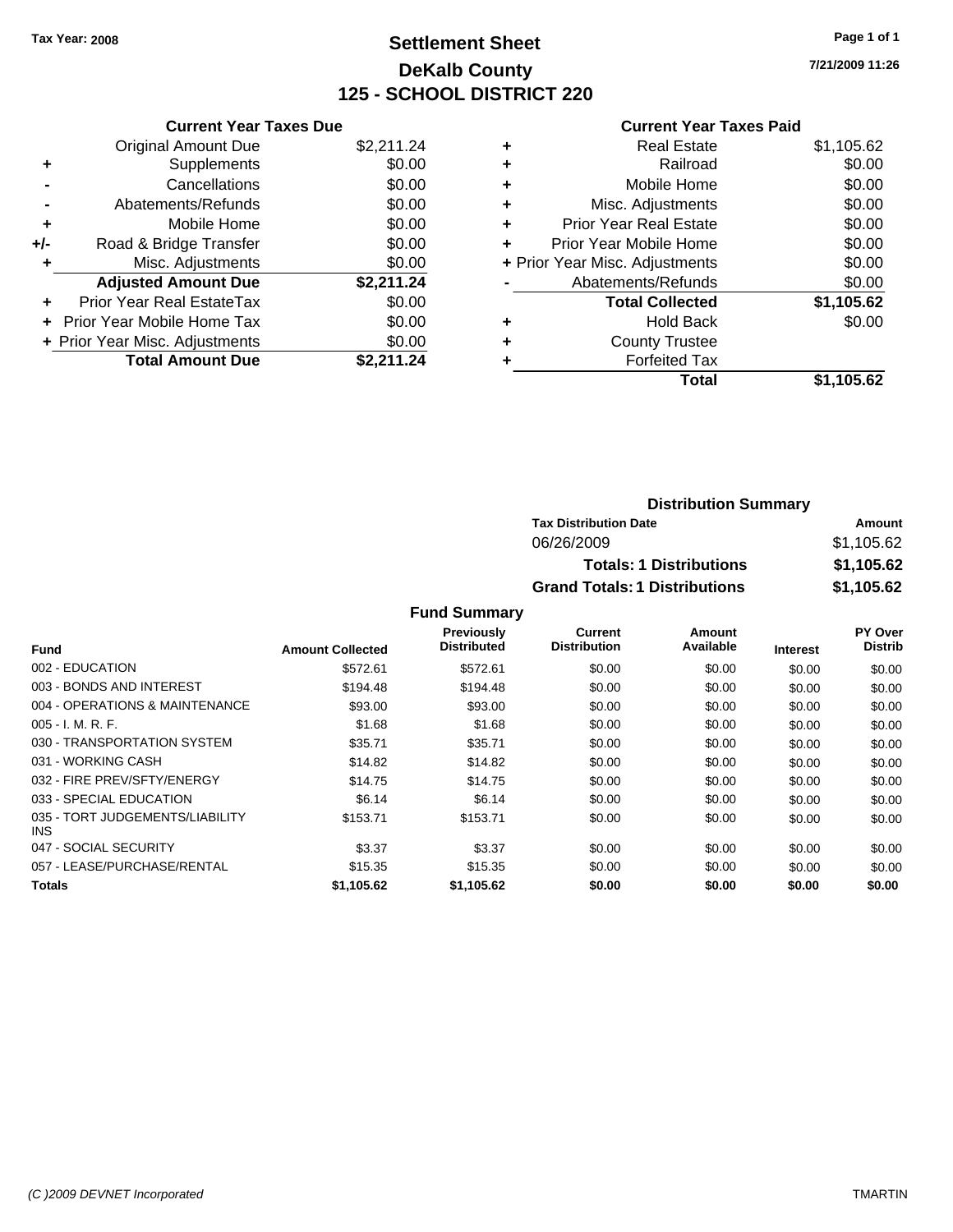### **Settlement Sheet Tax Year: 2008 Page 1 of 1 DeKalb County 126 - SCHOOL DISTRICT 269**

**7/21/2009 11:26**

#### **Current Year Taxes Paid**

|     | <b>Current Year Taxes Due</b>  |              |  |  |  |  |  |
|-----|--------------------------------|--------------|--|--|--|--|--|
|     | <b>Original Amount Due</b>     | \$287,257.31 |  |  |  |  |  |
| ٠   | Supplements                    | \$0.00       |  |  |  |  |  |
|     | Cancellations                  | \$0.00       |  |  |  |  |  |
|     | Abatements/Refunds             | \$0.00       |  |  |  |  |  |
| ٠   | Mobile Home                    | \$0.00       |  |  |  |  |  |
| +/- | Road & Bridge Transfer         | \$0.00       |  |  |  |  |  |
| ٠   | Misc. Adjustments              | \$0.00       |  |  |  |  |  |
|     | <b>Adjusted Amount Due</b>     | \$287,257.31 |  |  |  |  |  |
| ÷   | Prior Year Real EstateTax      | \$0.00       |  |  |  |  |  |
|     | Prior Year Mobile Home Tax     | \$0.00       |  |  |  |  |  |
|     | + Prior Year Misc. Adjustments | \$0.00       |  |  |  |  |  |
|     | <b>Total Amount Due</b>        | \$287,257.31 |  |  |  |  |  |
|     |                                |              |  |  |  |  |  |

| \$145,736.39<br><b>Real Estate</b>       |
|------------------------------------------|
| \$0.00<br>Railroad                       |
| \$0.00<br>Mobile Home                    |
| \$0.00<br>Misc. Adjustments              |
| \$0.00<br><b>Prior Year Real Estate</b>  |
| \$0.00<br>Prior Year Mobile Home         |
| \$0.00<br>+ Prior Year Misc. Adjustments |
| \$0.00<br>Abatements/Refunds             |
| \$145,736.39<br><b>Total Collected</b>   |
| \$0.00<br><b>Hold Back</b>               |
| <b>County Trustee</b>                    |
| <b>Forfeited Tax</b>                     |
| Total<br>\$145,736.39                    |
|                                          |

### **Distribution Summary**

| <b>Tax Distribution Date</b>         | Amount       |
|--------------------------------------|--------------|
| 05/29/2009                           | \$20,111.65  |
| 06/26/2009                           | \$120,584.98 |
| 07/24/2009                           | \$5,039.76   |
| <b>Totals: 3 Distributions</b>       | \$145,736.39 |
| <b>Grand Totals: 3 Distributions</b> | \$145,736.39 |

|                                         |                         | Previously         | Current             | Amount    |                 | <b>PY Over</b> |
|-----------------------------------------|-------------------------|--------------------|---------------------|-----------|-----------------|----------------|
| <b>Fund</b>                             | <b>Amount Collected</b> | <b>Distributed</b> | <b>Distribution</b> | Available | <b>Interest</b> | <b>Distrib</b> |
| 002 - EDUCATION                         | \$89.965.99             | \$86.854.84        | \$3.111.15          | \$0.00    | \$0.00          | \$0.00         |
| 003 - BONDS AND INTEREST                | \$8.920.81              | \$8.612.32         | \$308.49            | \$0.00    | \$0.00          | \$0.00         |
| 004 - OPERATIONS & MAINTENANCE          | \$23.562.51             | \$22,747.69        | \$814.82            | \$0.00    | \$0.00          | \$0.00         |
| $005 - I. M. R. F.$                     | \$1,669.99              | \$1.612.24         | \$57.75             | \$0.00    | \$0.00          | \$0.00         |
| 030 - TRANSPORTATION SYSTEM             | \$5,140.86              | \$4,963.08         | \$177.78            | \$0.00    | \$0.00          | \$0.00         |
| 031 - WORKING CASH                      | \$2.142.03              | \$2,067.96         | \$74.07             | \$0.00    | \$0.00          | \$0.00         |
| 033 - SPECIAL EDUCATION                 | \$856.79                | \$827.16           | \$29.63             | \$0.00    | \$0.00          | \$0.00         |
| 035 - TORT JUDGEMENTS/LIABILITY<br>INS. | \$11.807.42             | \$11,399.10        | \$408.32            | \$0.00    | \$0.00          | \$0.00         |
| 047 - SOCIAL SECURITY                   | \$1.669.99              | \$1.612.24         | \$57.75             | \$0.00    | \$0.00          | \$0.00         |
| <b>Totals</b>                           | \$145.736.39            | \$140,696.63       | \$5.039.76          | \$0.00    | \$0.00          | \$0.00         |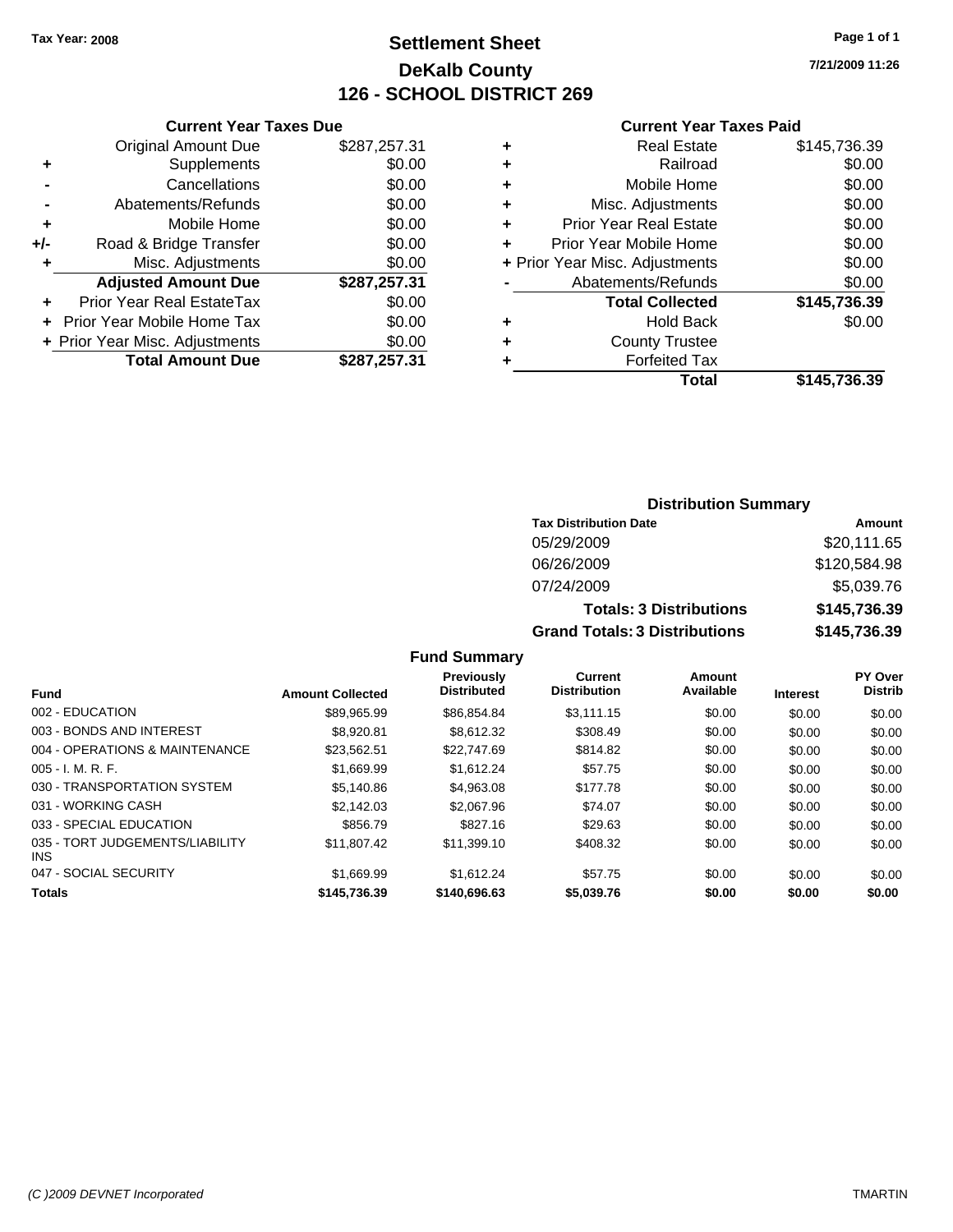### **Settlement Sheet Tax Year: 2008 Page 1 of 1 DeKalb County 127 - SCHOOL DISTRICT 271**

**7/21/2009 11:26**

#### **Current Year Taxes Paid**

|     | <b>Current Year Taxes Due</b>  |             |
|-----|--------------------------------|-------------|
|     | <b>Original Amount Due</b>     | \$49,458.50 |
| ٠   | Supplements                    | \$0.00      |
|     | Cancellations                  | \$0.00      |
|     | Abatements/Refunds             | \$0.00      |
| ٠   | Mobile Home                    | \$0.00      |
| +/- | Road & Bridge Transfer         | \$0.00      |
| ٠   | Misc. Adjustments              | \$0.00      |
|     | <b>Adjusted Amount Due</b>     | \$49,458.50 |
| ٠   | Prior Year Real EstateTax      | \$0.00      |
|     | Prior Year Mobile Home Tax     | \$0.00      |
|     | + Prior Year Misc. Adjustments | \$0.00      |
|     | <b>Total Amount Due</b>        | \$49,458.50 |
|     |                                |             |

| <b>Real Estate</b>             | \$28,174.58 |
|--------------------------------|-------------|
| Railroad                       | \$0.00      |
| Mobile Home                    | \$0.00      |
| Misc. Adjustments              | \$0.00      |
| <b>Prior Year Real Estate</b>  | \$0.00      |
| Prior Year Mobile Home         | \$0.00      |
| + Prior Year Misc. Adjustments | \$0.00      |
| Abatements/Refunds             | \$0.00      |
| <b>Total Collected</b>         | \$28,174.58 |
| Hold Back                      | \$0.00      |
| <b>County Trustee</b>          |             |
| <b>Forfeited Tax</b>           |             |
| Total                          | \$28,174.58 |
|                                |             |

#### **Distribution Summary**

| <b>Tax Distribution Date</b>         | Amount      |
|--------------------------------------|-------------|
| 05/29/2009                           | \$5,614.04  |
| 06/26/2009                           | \$22,560.54 |
| <b>Totals: 2 Distributions</b>       | \$28,174.58 |
| <b>Grand Totals: 2 Distributions</b> | \$28,174.58 |

|                                         |                         | <b>Previously</b>  | Current             | Amount    |                 | PY Over        |
|-----------------------------------------|-------------------------|--------------------|---------------------|-----------|-----------------|----------------|
| <b>Fund</b>                             | <b>Amount Collected</b> | <b>Distributed</b> | <b>Distribution</b> | Available | <b>Interest</b> | <b>Distrib</b> |
| 002 - EDUCATION                         | \$15,846.15             | \$15,846.15        | \$0.00              | \$0.00    | \$0.00          | \$0.00         |
| 003 - BONDS AND INTEREST                | \$5,072.08              | \$5.072.08         | \$0.00              | \$0.00    | \$0.00          | \$0.00         |
| 004 - OPERATIONS & MAINTENANCE          | \$3.412.93              | \$3.412.93         | \$0.00              | \$0.00    | \$0.00          | \$0.00         |
| $005 - I. M. R. F.$                     | \$158.48                | \$158.48           | \$0.00              | \$0.00    | \$0.00          | \$0.00         |
| 030 - TRANSPORTATION SYSTEM             | \$1,027.30              | \$1,027.30         | \$0.00              | \$0.00    | \$0.00          | \$0.00         |
| 031 - WORKING CASH                      | \$241.74                | \$241.74           | \$0.00              | \$0.00    | \$0.00          | \$0.00         |
| 032 - FIRE PREV/SFTY/ENERGY             | \$24.40                 | \$24.40            | \$0.00              | \$0.00    | \$0.00          | \$0.00         |
| 033 - SPECIAL EDUCATION                 | \$193.42                | \$193.42           | \$0.00              | \$0.00    | \$0.00          | \$0.00         |
| 035 - TORT JUDGEMENTS/LIABILITY<br>INS. | \$1,224.98              | \$1,224.98         | \$0.00              | \$0.00    | \$0.00          | \$0.00         |
| 047 - SOCIAL SECURITY                   | \$731.36                | \$731.36           | \$0.00              | \$0.00    | \$0.00          | \$0.00         |
| 057 - LEASE/PURCHASE/RENTAL             | \$241.74                | \$241.74           | \$0.00              | \$0.00    | \$0.00          | \$0.00         |
| <b>Totals</b>                           | \$28.174.58             | \$28.174.58        | \$0.00              | \$0.00    | \$0.00          | \$0.00         |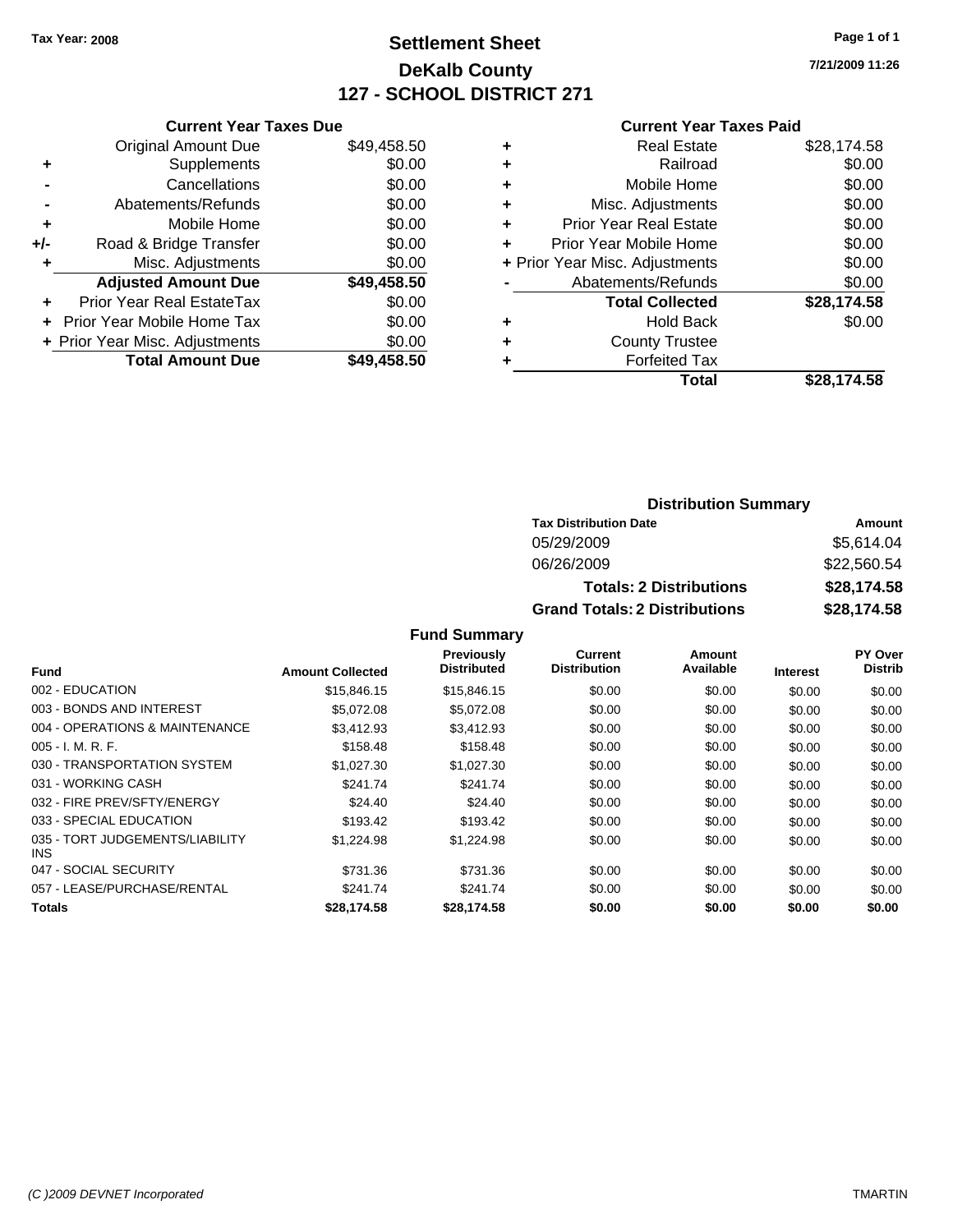### **Settlement Sheet Tax Year: 2008 Page 1 of 1 DeKalb County 128 - SCHOOL DISTRICT 300**

**7/21/2009 11:26**

#### **Current Year Taxes Paid**

|     | <b>Current Year Taxes Due</b>  |            |
|-----|--------------------------------|------------|
|     | <b>Original Amount Due</b>     | \$6,934.94 |
| ٠   | Supplements                    | \$0.00     |
|     | Cancellations                  | \$0.00     |
|     | Abatements/Refunds             | \$0.00     |
| ٠   | Mobile Home                    | \$0.00     |
| +/- | Road & Bridge Transfer         | \$0.00     |
| ٠   | Misc. Adjustments              | \$0.00     |
|     | <b>Adjusted Amount Due</b>     | \$6,934.94 |
| ÷   | Prior Year Real EstateTax      | \$0.00     |
|     | Prior Year Mobile Home Tax     | \$0.00     |
|     | + Prior Year Misc. Adjustments | \$0.00     |
|     | <b>Total Amount Due</b>        | \$6,934.94 |
|     |                                |            |

| <b>Real Estate</b>             | \$6,934.94 |
|--------------------------------|------------|
| Railroad                       | \$0.00     |
| Mobile Home                    | \$0.00     |
| Misc. Adjustments              | \$0.00     |
| <b>Prior Year Real Estate</b>  | \$0.00     |
| Prior Year Mobile Home         | \$0.00     |
| + Prior Year Misc. Adjustments | \$0.00     |
| Abatements/Refunds             | \$0.00     |
| <b>Total Collected</b>         | \$6,934.94 |
| <b>Hold Back</b>               | \$0.00     |
| <b>County Trustee</b>          |            |
| <b>Forfeited Tax</b>           |            |
| Total                          | \$6,934.94 |
|                                |            |

| <b>Distribution Summary</b>          |            |  |  |
|--------------------------------------|------------|--|--|
| <b>Tax Distribution Date</b>         | Amount     |  |  |
| 05/29/2009                           | \$3,467.47 |  |  |
| 07/24/2009                           | \$3,467.47 |  |  |
| <b>Totals: 2 Distributions</b>       | \$6,934.94 |  |  |
| <b>Grand Totals: 2 Distributions</b> | \$6,934.94 |  |  |

|                                               |                         | <b>Previously</b><br><b>Distributed</b> | Current<br><b>Distribution</b> | Amount<br>Available |                 | <b>PY Over</b><br><b>Distrib</b> |
|-----------------------------------------------|-------------------------|-----------------------------------------|--------------------------------|---------------------|-----------------|----------------------------------|
| <b>Fund</b>                                   | <b>Amount Collected</b> |                                         |                                |                     | <b>Interest</b> |                                  |
| 002 - EDUCATION                               | \$4,884.69              | \$2,442.35                              | \$2,442.34                     | \$0.00              | \$0.00          | \$0.00                           |
| 003 - BONDS AND INTEREST                      | \$863.25                | \$431.62                                | \$431.63                       | \$0.00              | \$0.00          | \$0.00                           |
| 004 - OPERATIONS & MAINTENANCE                | \$635.56                | \$317.78                                | \$317.78                       | \$0.00              | \$0.00          | \$0.00                           |
| $005 - I. M. R. F.$                           | \$87.64                 | \$43.82                                 | \$43.82                        | \$0.00              | \$0.00          | \$0.00                           |
| 030 - TRANSPORTATION SYSTEM                   | \$228.71                | \$114.35                                | \$114.36                       | \$0.00              | \$0.00          | \$0.00                           |
| 031 - WORKING CASH                            | \$66.26                 | \$33.13                                 | \$33.13                        | \$0.00              | \$0.00          | \$0.00                           |
| 033 - SPECIAL EDUCATION                       | \$60.14                 | \$30.07                                 | \$30.07                        | \$0.00              | \$0.00          | \$0.00                           |
| 035 - TORT JUDGEMENTS/LIABILITY<br><b>INS</b> | \$0.00                  | \$0.00                                  | \$0.00                         | \$0.00              | \$0.00          | \$0.00                           |
| 047 - SOCIAL SECURITY                         | \$108.69                | \$54.35                                 | \$54.34                        | \$0.00              | \$0.00          | \$0.00                           |
| <b>Totals</b>                                 | \$6,934.94              | \$3,467.47                              | \$3,467.47                     | \$0.00              | \$0.00          | \$0.00                           |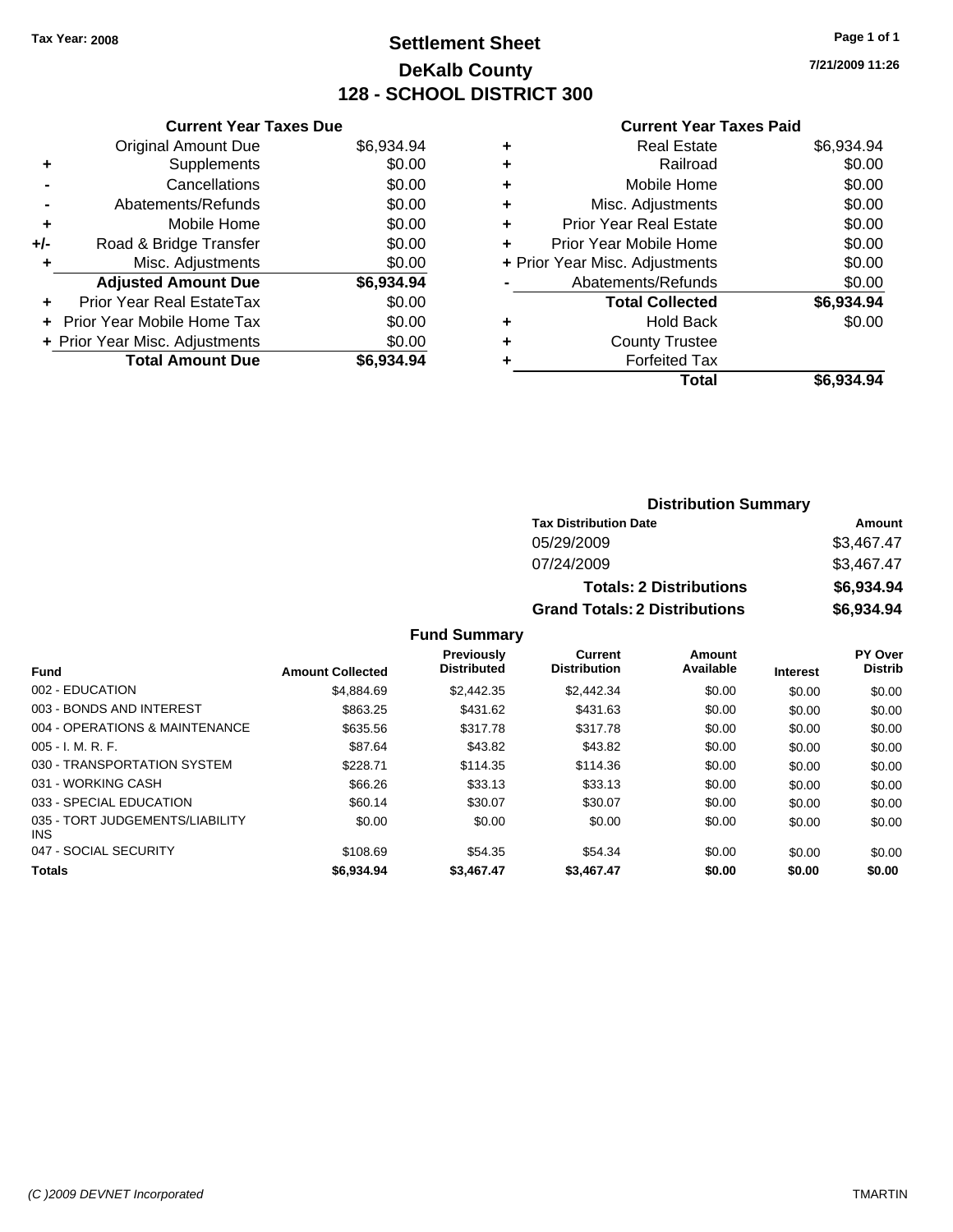### **Settlement Sheet Tax Year: 2008 Page 1 of 1 DeKalb County 129 - SCHOOL DISTRICT 301**

**7/21/2009 11:26**

#### **Current Year Taxes Paid**

|     | <b>Current Year Taxes Due</b>  |            |
|-----|--------------------------------|------------|
|     | <b>Original Amount Due</b>     | \$5,903.81 |
| ÷   | Supplements                    | \$0.00     |
|     | Cancellations                  | \$0.00     |
|     | Abatements/Refunds             | \$0.00     |
| ٠   | Mobile Home                    | \$0.00     |
| +/- | Road & Bridge Transfer         | \$0.00     |
|     | Misc. Adjustments              | \$0.00     |
|     | <b>Adjusted Amount Due</b>     | \$5,903.81 |
| ÷   | Prior Year Real EstateTax      | \$0.00     |
|     | Prior Year Mobile Home Tax     | \$0.00     |
|     | + Prior Year Misc. Adjustments | \$0.00     |
|     | <b>Total Amount Due</b>        | \$5,903,81 |

| ٠ | <b>Real Estate</b>             | \$1,910.93 |
|---|--------------------------------|------------|
| ٠ | Railroad                       | \$0.00     |
| ٠ | Mobile Home                    | \$0.00     |
| ٠ | Misc. Adjustments              | \$0.00     |
| ÷ | <b>Prior Year Real Estate</b>  | \$0.00     |
| ٠ | Prior Year Mobile Home         | \$0.00     |
|   | + Prior Year Misc. Adjustments | \$0.00     |
|   | Abatements/Refunds             | \$0.00     |
|   | <b>Total Collected</b>         | \$1,910.93 |
| ٠ | <b>Hold Back</b>               | \$0.00     |
| ٠ | <b>County Trustee</b>          |            |
| ٠ | <b>Forfeited Tax</b>           |            |
|   | Total                          | \$1,910.93 |
|   |                                |            |

| <b>Distribution Summary</b>          |            |
|--------------------------------------|------------|
| <b>Tax Distribution Date</b>         | Amount     |
| 06/26/2009                           | \$1,910.93 |
| <b>Totals: 1 Distributions</b>       | \$1,910.93 |
| <b>Grand Totals: 1 Distributions</b> | \$1,910.93 |

|                                |                         | <b>Previously</b><br><b>Distributed</b> | Current<br><b>Distribution</b> | Amount<br>Available |                 | <b>PY Over</b><br><b>Distrib</b> |
|--------------------------------|-------------------------|-----------------------------------------|--------------------------------|---------------------|-----------------|----------------------------------|
| <b>Fund</b>                    | <b>Amount Collected</b> |                                         |                                |                     | <b>Interest</b> |                                  |
| 002 - EDUCATION                | \$1,296.52              | \$1,296.52                              | \$0.00                         | \$0.00              | \$0.00          | \$0.00                           |
| 003 - BONDS AND INTEREST       | \$279.96                | \$279.96                                | \$0.00                         | \$0.00              | \$0.00          | \$0.00                           |
| 004 - OPERATIONS & MAINTENANCE | \$190.74                | \$190.74                                | \$0.00                         | \$0.00              | \$0.00          | \$0.00                           |
| $005 - I. M. R. F.$            | \$35.92                 | \$35.92                                 | \$0.00                         | \$0.00              | \$0.00          | \$0.00                           |
| 030 - TRANSPORTATION SYSTEM    | \$66.32                 | \$66.32                                 | \$0.00                         | \$0.00              | \$0.00          | \$0.00                           |
| 031 - WORKING CASH             | \$2.77                  | \$2.77                                  | \$0.00                         | \$0.00              | \$0.00          | \$0.00                           |
| 047 - SOCIAL SECURITY          | \$38.70                 | \$38.70                                 | \$0.00                         | \$0.00              | \$0.00          | \$0.00                           |
| <b>Totals</b>                  | \$1,910.93              | \$1,910.93                              | \$0.00                         | \$0.00              | \$0.00          | \$0.00                           |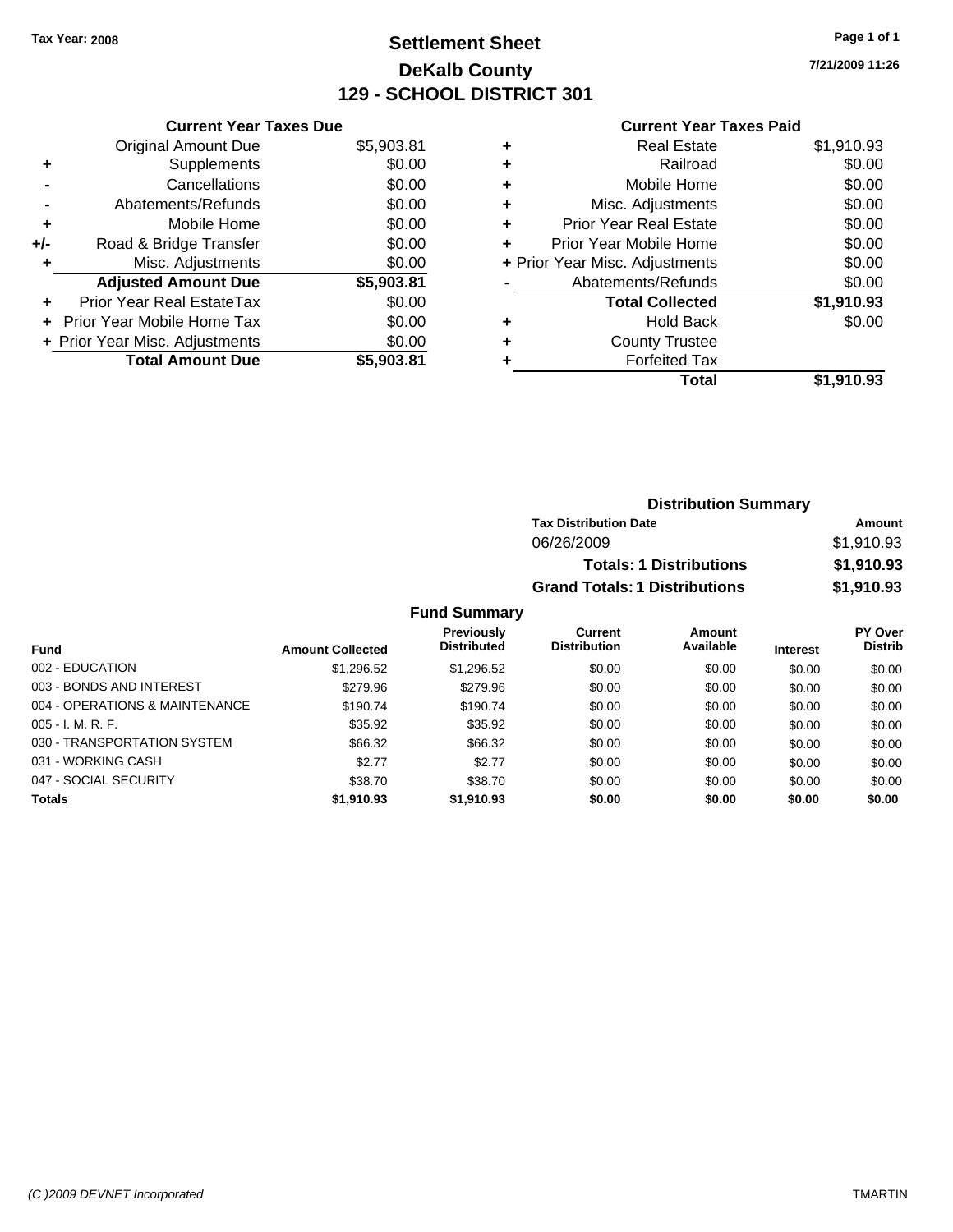### **Settlement Sheet Tax Year: 2008 Page 1 of 1 DeKalb County 130 - SCHOOL DISTRICT 302**

**7/21/2009 11:26**

#### **Current Year Taxes Paid**

| <b>Current Year Taxes Due</b> |  |  |  |  |
|-------------------------------|--|--|--|--|
| \$1,485,957.72                |  |  |  |  |
| \$7,146.52                    |  |  |  |  |
| \$7,718.69                    |  |  |  |  |
| \$0.00                        |  |  |  |  |
| \$0.00                        |  |  |  |  |
| \$0.00                        |  |  |  |  |
| \$0.00                        |  |  |  |  |
| \$1,485,385.55                |  |  |  |  |
| \$0.00                        |  |  |  |  |
| \$0.00                        |  |  |  |  |
| \$0.00                        |  |  |  |  |
|                               |  |  |  |  |
|                               |  |  |  |  |

|   | <b>Real Estate</b>             | \$747,340.60 |
|---|--------------------------------|--------------|
| ٠ | Railroad                       | \$7,711.63   |
| ٠ | Mobile Home                    | \$0.00       |
| ٠ | Misc. Adjustments              | \$0.00       |
| ٠ | <b>Prior Year Real Estate</b>  | \$0.00       |
|   | Prior Year Mobile Home         | \$0.00       |
|   | + Prior Year Misc. Adjustments | \$0.00       |
|   | Abatements/Refunds             | \$0.00       |
|   | <b>Total Collected</b>         | \$755,052.23 |
| ٠ | Hold Back                      | \$0.00       |
| ٠ | <b>County Trustee</b>          |              |
| ٠ | <b>Forfeited Tax</b>           |              |
|   | Total                          | \$755,052.23 |
|   |                                |              |

### **Distribution Summary**

| <b>Tax Distribution Date</b>         | Amount       |
|--------------------------------------|--------------|
| 05/29/2009                           | \$373,022.61 |
| 06/26/2009                           | \$377,801.79 |
| 07/24/2009                           | \$4,227.83   |
| <b>Totals: 3 Distributions</b>       | \$755,052.23 |
| <b>Grand Totals: 3 Distributions</b> | \$755,052.23 |

### **Fund Summary**

| <b>Fund</b>                    | <b>Amount Collected</b> | Previously<br><b>Distributed</b> | Current<br><b>Distribution</b> | Amount<br>Available | <b>Interest</b> | <b>PY Over</b><br><b>Distrib</b> |
|--------------------------------|-------------------------|----------------------------------|--------------------------------|---------------------|-----------------|----------------------------------|
| 002 - EDUCATION                | \$512,214.62            | \$509,346.53                     | \$2,868.09                     | \$0.00              | \$0.00          | \$0.00                           |
| 003 - BONDS AND INTEREST       | \$130,802.22            | \$130,069.81                     | \$732.41                       | \$0.00              | \$0.00          | \$0.00                           |
| 004 - OPERATIONS & MAINTENANCE | \$60,133.11             | \$59,796.40                      | \$336.71                       | \$0.00              | \$0.00          | \$0.00                           |
| $005 - I. M. R. F.$            | \$8,282.18              | \$8,235.80                       | \$46.38                        | \$0.00              | \$0.00          | \$0.00                           |
| 030 - TRANSPORTATION SYSTEM    | \$24,199.42             | \$24,063.92                      | \$135.50                       | \$0.00              | \$0.00          | \$0.00                           |
| 031 - WORKING CASH             | \$1.997.11              | \$1,985.93                       | \$11.18                        | \$0.00              | \$0.00          | \$0.00                           |
| 033 - SPECIAL EDUCATION        | \$3,438.50              | \$3,419.25                       | \$19.25                        | \$0.00              | \$0.00          | \$0.00                           |
| 047 - SOCIAL SECURITY          | \$13.985.07             | \$13,906.76                      | \$78.31                        | \$0.00              | \$0.00          | \$0.00                           |
| <b>Totals</b>                  | \$755.052.23            | \$750,824.40                     | \$4,227.83                     | \$0.00              | \$0.00          | \$0.00                           |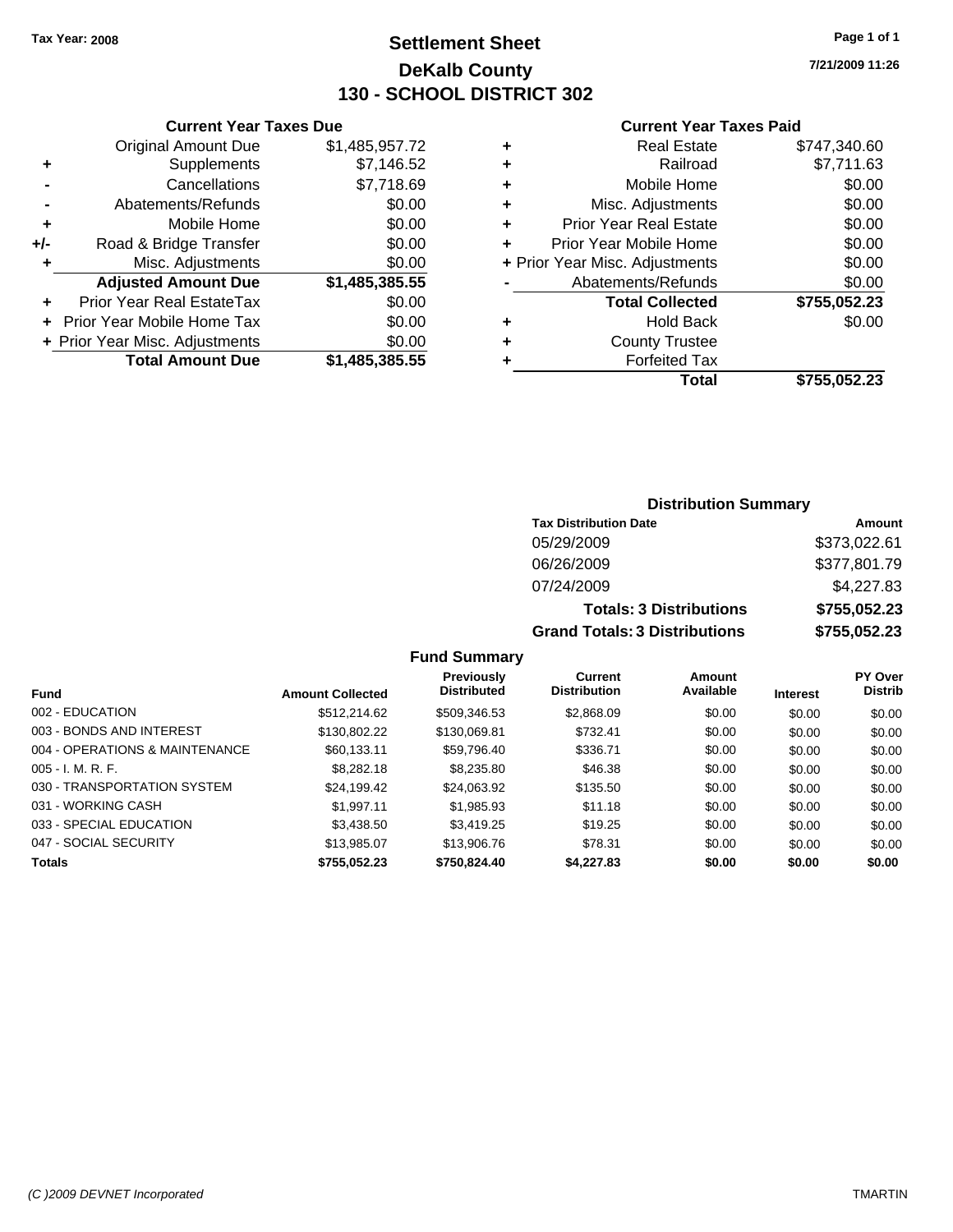**Current Year Taxes Due** Original Amount Due \$9,059,777.34

**Adjusted Amount Due \$9,019,633.06**

**+** Supplements \$75,596.83 **-** Cancellations \$115,701.19 **-** Abatements/Refunds \$39.92 **+** Mobile Home \$0.00 **+/-** Road & Bridge Transfer \$0.00 **+** Misc. Adjustments \$0.00

**+** Prior Year Real EstateTax (\$655.34) **+** Prior Year Mobile Home Tax \$0.00 **+ Prior Year Misc. Adjustments \$0.00<br>Total Amount Due \$9,018,977.72** 

**Total Amount Due** 

### **Settlement Sheet Tax Year: 2008 Page 1 of 1 DeKalb County 131 - SCHOOL DISTRICT 424**

**7/21/2009 11:26**

#### **Current Year Taxes Paid**

|   | Total                          | \$4,624,754.33 |
|---|--------------------------------|----------------|
|   | <b>Forfeited Tax</b>           |                |
| ÷ | <b>County Trustee</b>          |                |
| ٠ | <b>Hold Back</b>               | \$0.00         |
|   | <b>Total Collected</b>         | \$4,624,754.33 |
|   | Abatements/Refunds             | \$39.92        |
|   | + Prior Year Misc. Adjustments | \$0.00         |
|   | Prior Year Mobile Home         | \$0.00         |
| ٠ | <b>Prior Year Real Estate</b>  | (\$655.34)     |
| ٠ | Misc. Adjustments              | \$0.00         |
| ٠ | Mobile Home                    | \$0.00         |
| ٠ | Railroad                       | \$25,305.37    |
|   |                                |                |
| ٠ | <b>Real Estate</b>             | \$4,600,144.22 |

### **Distribution Summary**

| <b>Tax Distribution Date</b>         | Amount         |
|--------------------------------------|----------------|
| 05/29/2009                           | \$2,269,607.49 |
| 06/26/2009                           | \$2,249,301.56 |
| 07/24/2009                           | \$105,845.28   |
| <b>Totals: 3 Distributions</b>       | \$4,624,754.33 |
| <b>Grand Totals: 3 Distributions</b> | \$4,624,754.33 |

#### **Fund Summary**

| <b>Fund</b>                             | <b>Amount Collected</b> | <b>Previously</b><br><b>Distributed</b> | Current<br><b>Distribution</b> | Amount<br>Available | <b>Interest</b> | PY Over<br><b>Distrib</b> |
|-----------------------------------------|-------------------------|-----------------------------------------|--------------------------------|---------------------|-----------------|---------------------------|
| 002 - EDUCATION                         | \$2,195,412.49          | \$2,145,166.79                          | \$50,245.70                    | \$0.00              | \$0.00          | \$0.00                    |
| 003 - BONDS AND INTEREST                | \$894.543.11            | \$874.069.99                            | \$20.473.12                    | \$0.00              | \$0.00          | \$0.00                    |
| 004 - OPERATIONS & MAINTENANCE          | \$828,436.88            | \$809,476.70                            | \$18,960.18                    | \$0.00              | \$0.00          | \$0.00                    |
| $005 - I. M. R. F.$                     | \$148,690.50            | \$145,287.46                            | \$3,403.04                     | \$0.00              | \$0.00          | \$0.00                    |
| 030 - TRANSPORTATION SYSTEM             | \$210,643.69            | \$205,822,75                            | \$4,820.94                     | \$0.00              | \$0.00          | \$0.00                    |
| 031 - WORKING CASH                      | \$50.562.44             | \$49.405.23                             | \$1,157.21                     | \$0.00              | \$0.00          | \$0.00                    |
| 032 - FIRE PREV/SFTY/ENERGY             | \$559.59                | \$546.78                                | \$12.81                        | \$0.00              | \$0.00          | \$0.00                    |
| 033 - SPECIAL EDUCATION                 | \$42,630.97             | \$41,655.30                             | \$975.67                       | \$0.00              | \$0.00          | \$0.00                    |
| 035 - TORT JUDGEMENTS/LIABILITY<br>INS. | \$49.572.73             | \$48,438.18                             | \$1,134.55                     | \$0.00              | \$0.00          | \$0.00                    |
| 047 - SOCIAL SECURITY                   | \$180,901.90            | \$176.761.65                            | \$4.140.25                     | \$0.00              | \$0.00          | \$0.00                    |
| 057 - LEASE/PURCHASE/RENTAL             | \$22,800.03             | \$22,278.22                             | \$521.81                       | \$0.00              | \$0.00          | \$0.00                    |
| <b>Totals</b>                           | \$4,624,754.33          | \$4,518,909.05                          | \$105,845.28                   | \$0.00              | \$0.00          | \$0.00                    |

#### **Abatement Detail**

| Year Source                        | <b>Account Type</b> | <b>Amount Adiustment Description</b>                        |
|------------------------------------|---------------------|-------------------------------------------------------------|
| 2008 RE - Real Estate RE Abatement |                     | \$39.92 Interest on 2006 PTAB-Chamberlain Park Apts. by TBA |
| <b>Totals 1 entries</b>            |                     | \$39.92                                                     |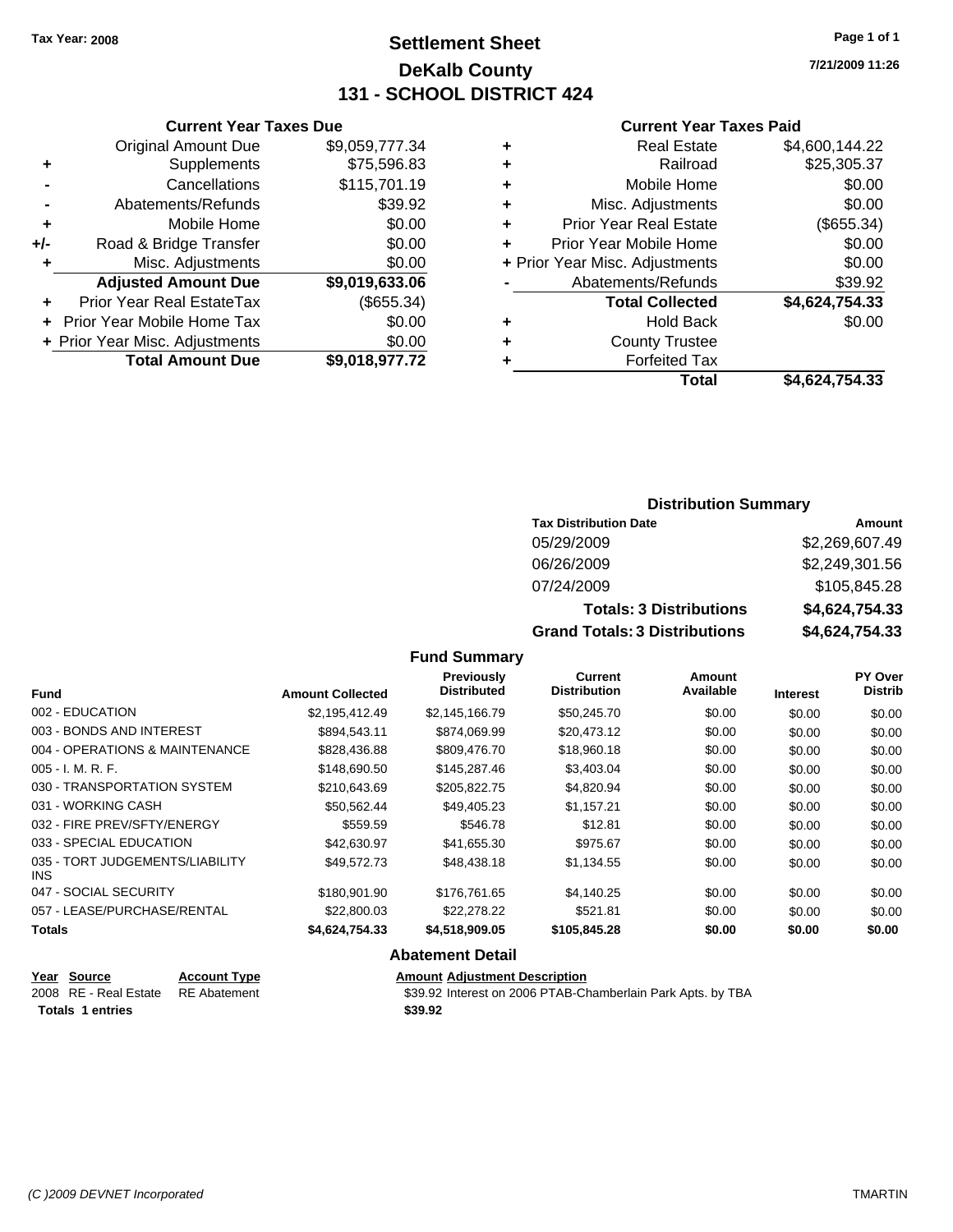### **Settlement Sheet Tax Year: 2008 Page 1 of 1 DeKalb County 132 - SCHOOL DISTRICT 425**

**7/21/2009 11:26**

#### **Current Year Taxes Paid**

|     | <b>Current Year Taxes Due</b>  |                |           |
|-----|--------------------------------|----------------|-----------|
|     | <b>Original Amount Due</b>     | \$5,837,812.81 | ٠         |
|     | Supplements                    | \$17,103.00    |           |
|     | Cancellations                  | \$33,126.19    | ٠         |
|     | Abatements/Refunds             | \$0.00         | ٠         |
|     | Mobile Home                    | \$0.00         |           |
| +/- | Road & Bridge Transfer         | \$0.00         | Р         |
|     | Misc. Adjustments              | \$720.73       | + Prior Y |
|     | <b>Adjusted Amount Due</b>     | \$5,822,510.35 |           |
|     | Prior Year Real EstateTax      | \$0.00         |           |
|     | Prior Year Mobile Home Tax     | \$0.00         | ٠         |
|     | + Prior Year Misc. Adjustments | \$0.00         |           |
|     | <b>Total Amount Due</b>        | \$5,822,510.35 |           |
|     |                                |                |           |

|   | Total                          | \$3,025,246.84 |
|---|--------------------------------|----------------|
|   | <b>Forfeited Tax</b>           |                |
| ٠ | <b>County Trustee</b>          |                |
| ٠ | <b>Hold Back</b>               | \$0.00         |
|   | <b>Total Collected</b>         | \$3,025,246.84 |
|   | Abatements/Refunds             | \$0.00         |
|   | + Prior Year Misc. Adjustments | \$0.00         |
|   | Prior Year Mobile Home         | \$0.00         |
| ٠ | <b>Prior Year Real Estate</b>  | \$0.00         |
| ٠ | Misc. Adjustments              | \$720.73       |
| ٠ | Mobile Home                    | \$0.00         |
| ÷ | Railroad                       | \$36,709.83    |
|   | <b>Real Estate</b>             | \$2,987,816.28 |

### **Distribution Summary**

| <b>Tax Distribution Date</b>         | Amount         |
|--------------------------------------|----------------|
| 05/29/2009                           | \$1,073,316.60 |
| 06/26/2009                           | \$1,892,807.05 |
| 07/24/2009                           | \$59,123.19    |
| <b>Totals: 3 Distributions</b>       | \$3,025,246.84 |
| <b>Grand Totals: 3 Distributions</b> | \$3,025,246.84 |

### **Fund Summary**

|                                         |                         | <b>Previously</b>  | Current             | Amount    |                 | <b>PY Over</b> |
|-----------------------------------------|-------------------------|--------------------|---------------------|-----------|-----------------|----------------|
| <b>Fund</b>                             | <b>Amount Collected</b> | <b>Distributed</b> | <b>Distribution</b> | Available | <b>Interest</b> | <b>Distrib</b> |
| 002 - EDUCATION                         | \$2,067,680.59          | \$2,027,271.36     | \$40,409.23         | \$0.00    | \$0.00          | \$0.00         |
| 003 - BONDS AND INTEREST                | \$229.186.64            | \$224,707.59       | \$4,479.05          | \$0.00    | \$0.00          | \$0.00         |
| 004 - OPERATIONS & MAINTENANCE          | \$477.931.52            | \$468.591.18       | \$9,340.34          | \$0.00    | \$0.00          | \$0.00         |
| $005 - I. M. R. F.$                     | \$34,466.64             | \$33,793.05        | \$673.59            | \$0.00    | \$0.00          | \$0.00         |
| 030 - TRANSPORTATION SYSTEM             | \$110,285,39            | \$108.130.05       | \$2,155.34          | \$0.00    | \$0.00          | \$0.00         |
| 031 - WORKING CASH                      | \$29.871.28             | \$29,287.50        | \$583.78            | \$0.00    | \$0.00          | \$0.00         |
| 032 - FIRE PREV/SFTY/ENERGY             | \$29.871.28             | \$29,287.50        | \$583.78            | \$0.00    | \$0.00          | \$0.00         |
| 033 - SPECIAL EDUCATION                 | \$0.00                  | \$0.00             | \$0.00              | \$0.00    | \$0.00          | \$0.00         |
| 035 - TORT JUDGEMENTS/LIABILITY<br>INS. | \$0.00                  | \$0.00             | \$0.00              | \$0.00    | \$0.00          | \$0.00         |
| 047 - SOCIAL SECURITY                   | \$45,953.50             | \$45,055.42        | \$898.08            | \$0.00    | \$0.00          | \$0.00         |
| 057 - LEASE/PURCHASE/RENTAL             | \$0.00                  | \$0.00             | \$0.00              | \$0.00    | \$0.00          | \$0.00         |
| <b>Totals</b>                           | \$3,025,246.84          | \$2,966,123.65     | \$59,123.19         | \$0.00    | \$0.00          | \$0.00         |

### **Miscellaneous Adjustment Detail**

| Year Source             | <b>Account Type</b>  | <b>Amount Adjustment Description</b>                              |
|-------------------------|----------------------|-------------------------------------------------------------------|
| 2008 RE - Real Estate   | Pavmt In Lieu of Tax | \$614.55 Housing Authority-Hinckley Sunset View Apartments by TBA |
| 2008 RE - Real Estate   | Real Estate Tax      | \$106.18 Maness Redemption 13-06-331-005 by TBA                   |
| <b>Totals 2 entries</b> |                      | \$720.73                                                          |
|                         |                      |                                                                   |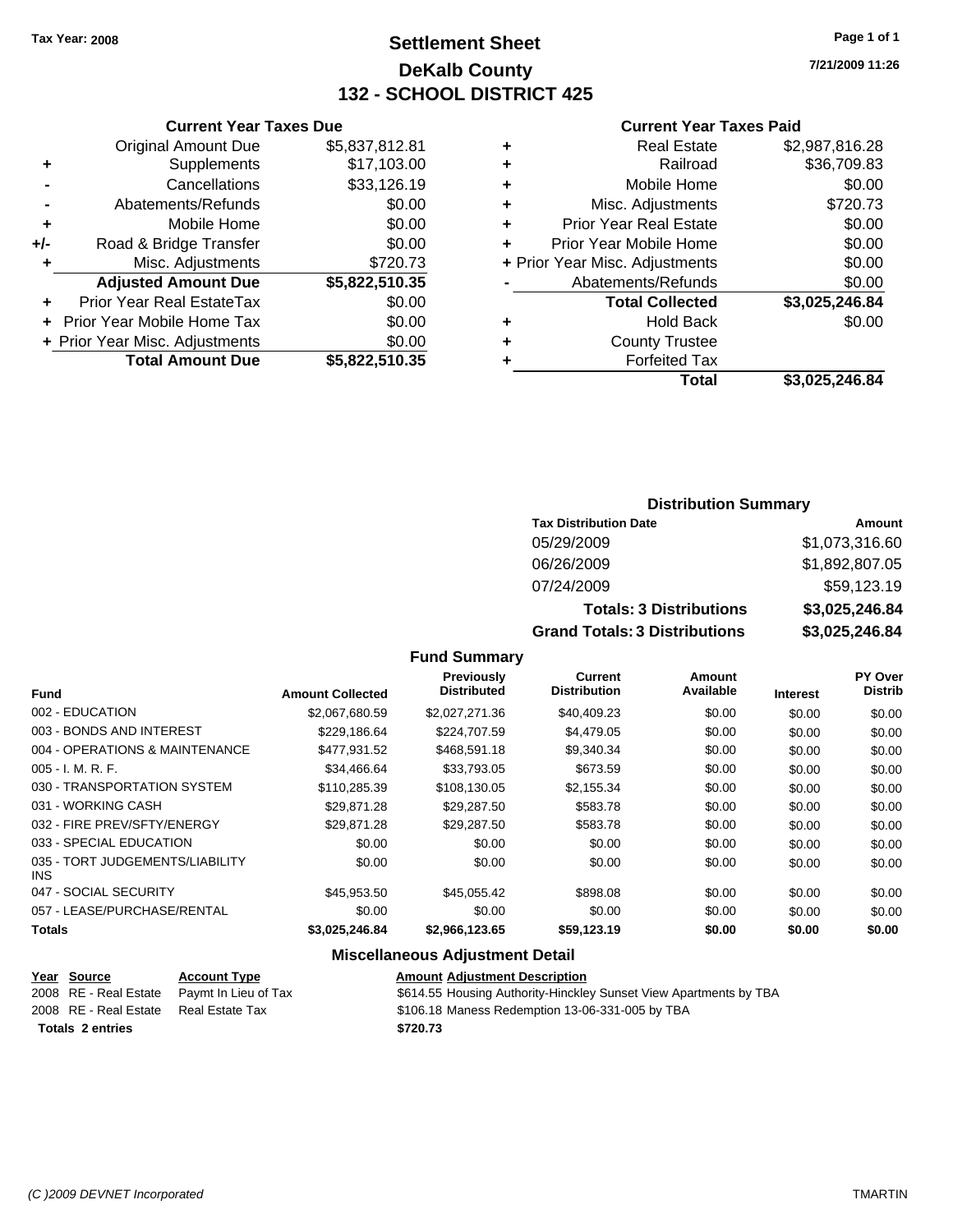### **Settlement Sheet Tax Year: 2008 Page 1 of 1 DeKalb County 133 - SCHOOL DISTRICT 426**

**7/21/2009 11:26**

#### **Current Year Taxes Paid**

|     | <b>Current Year Taxes Due</b>  |                |  |  |  |  |  |
|-----|--------------------------------|----------------|--|--|--|--|--|
|     | <b>Original Amount Due</b>     | \$3,849,857.05 |  |  |  |  |  |
| ٠   | Supplements                    | \$23,808.98    |  |  |  |  |  |
|     | Cancellations                  | \$27,771.64    |  |  |  |  |  |
|     | Abatements/Refunds             | \$19.35        |  |  |  |  |  |
| ٠   | Mobile Home                    | \$0.00         |  |  |  |  |  |
| +/- | Road & Bridge Transfer         | \$0.00         |  |  |  |  |  |
| ٠   | Misc. Adjustments              | \$0.00         |  |  |  |  |  |
|     | <b>Adjusted Amount Due</b>     | \$3,845,875.04 |  |  |  |  |  |
|     | Prior Year Real EstateTax      | (\$323.72)     |  |  |  |  |  |
|     | Prior Year Mobile Home Tax     | \$0.00         |  |  |  |  |  |
|     | + Prior Year Misc. Adjustments | \$0.00         |  |  |  |  |  |
|     | <b>Total Amount Due</b>        | \$3,845,551.32 |  |  |  |  |  |

|   | <b>Real Estate</b>             | \$1,962,626.56 |
|---|--------------------------------|----------------|
| ٠ | Railroad                       | \$15,096.15    |
| ٠ | Mobile Home                    | \$0.00         |
| ٠ | Misc. Adjustments              | \$0.00         |
| ÷ | <b>Prior Year Real Estate</b>  | (\$323.72)     |
|   | Prior Year Mobile Home         | \$0.00         |
|   | + Prior Year Misc. Adjustments | \$0.00         |
|   | Abatements/Refunds             | \$19.35        |
|   | <b>Total Collected</b>         | \$1,977,379.64 |
| ٠ | <b>Hold Back</b>               | \$0.00         |
| ٠ | <b>County Trustee</b>          |                |
| ٠ | <b>Forfeited Tax</b>           |                |
|   | Total                          | \$1,977,379.64 |
|   |                                |                |

### **Distribution Summary**

| <b>Tax Distribution Date</b>         | Amount         |
|--------------------------------------|----------------|
| 05/29/2009                           | \$921,245.82   |
| 06/26/2009                           | \$1,029,582.61 |
| 07/24/2009                           | \$26,551.21    |
| <b>Totals: 3 Distributions</b>       | \$1,977,379.64 |
| <b>Grand Totals: 3 Distributions</b> | \$1,977,379.64 |

### **Fund Summary**

| <b>Fund</b>                                   | <b>Amount Collected</b> | Previously<br><b>Distributed</b> | Current<br><b>Distribution</b> | Amount<br>Available | <b>Interest</b> | <b>PY Over</b><br><b>Distrib</b> |
|-----------------------------------------------|-------------------------|----------------------------------|--------------------------------|---------------------|-----------------|----------------------------------|
| 002 - EDUCATION                               | \$1.315.706.83          | \$1.298.040.22                   | \$17,666.61                    | \$0.00              | \$0.00          | \$0.00                           |
| 003 - BONDS AND INTEREST                      | \$122,368.17            | \$120,725.07                     | \$1,643.10                     | \$0.00              | \$0.00          | \$0.00                           |
| 004 - OPERATIONS & MAINTENANCE                | \$257,800.89            | \$254,339.28                     | \$3.461.61                     | \$0.00              | \$0.00          | \$0.00                           |
| $005 - I. M. R. F.$                           | \$37,133.22             | \$36,634.61                      | \$498.61                       | \$0.00              | \$0.00          | \$0.00                           |
| 030 - TRANSPORTATION SYSTEM                   | \$74,124.05             | \$73,128.75                      | \$995.30                       | \$0.00              | \$0.00          | \$0.00                           |
| 031 - WORKING CASH                            | \$18,532.01             | \$18,283.17                      | \$248.84                       | \$0.00              | \$0.00          | \$0.00                           |
| 032 - FIRE PREV/SFTY/ENERGY                   | \$18,532.01             | \$18,283.17                      | \$248.84                       | \$0.00              | \$0.00          | \$0.00                           |
| 033 - SPECIAL EDUCATION                       | \$14,824,41             | \$14,625.36                      | \$199.05                       | \$0.00              | \$0.00          | \$0.00                           |
| 035 - TORT JUDGEMENTS/LIABILITY<br><b>INS</b> | \$64,980.66             | \$64,108.13                      | \$872.53                       | \$0.00              | \$0.00          | \$0.00                           |
| 047 - SOCIAL SECURITY                         | \$53,377.39             | \$52,660.67                      | \$716.72                       | \$0.00              | \$0.00          | \$0.00                           |
| 057 - LEASE/PURCHASE/RENTAL                   | \$0.00                  | \$0.00                           | \$0.00                         | \$0.00              | \$0.00          | \$0.00                           |
| <b>Totals</b>                                 | \$1,977,379.64          | \$1,950,828.43                   | \$26,551.21                    | \$0.00              | \$0.00          | \$0.00                           |

#### **Abatement Detail**

| Year Source                        | <b>Account Type</b> | <b>Amount Adjustment Description</b>           |
|------------------------------------|---------------------|------------------------------------------------|
| 2008 RE - Real Estate RE Abatement |                     | \$19.35 Interest on 2006 PTAB Galbriath by TBA |
| <b>Totals 1 entries</b>            |                     | \$19.35                                        |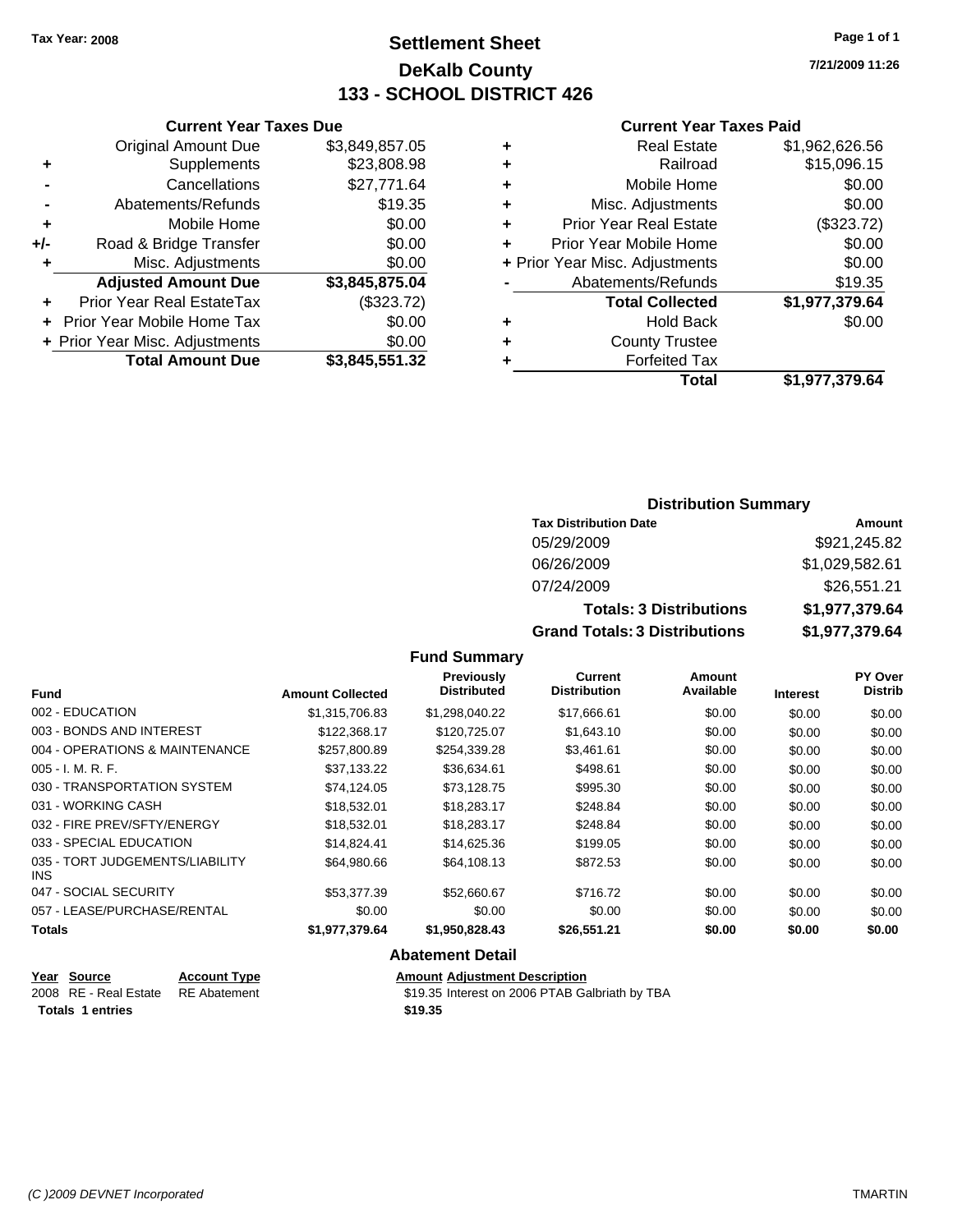### **Settlement Sheet Tax Year: 2008 Page 1 of 1 DeKalb County 134 - SCHOOL DISTRICT 427**

**7/21/2009 11:26**

#### **Current Year Taxes Paid**

| Total                         | \$13.789.814.83                                                        |
|-------------------------------|------------------------------------------------------------------------|
| <b>Forfeited Tax</b>          |                                                                        |
| <b>County Trustee</b>         |                                                                        |
| <b>Hold Back</b>              | \$0.00                                                                 |
| <b>Total Collected</b>        | \$13,789,814.83                                                        |
| Abatements/Refunds            | \$63.98                                                                |
|                               | \$0.00                                                                 |
| Prior Year Mobile Home        | \$0.00                                                                 |
| <b>Prior Year Real Estate</b> | (\$1,011.28)                                                           |
| Misc. Adjustments             | \$0.00                                                                 |
| Mobile Home                   | \$0.00                                                                 |
| Railroad                      | \$1,593.55                                                             |
| <b>Real Estate</b>            | \$13,789,296.54                                                        |
|                               | ÷<br>٠<br>٠<br>٠<br>÷<br>÷<br>+ Prior Year Misc. Adjustments<br>٠<br>٠ |

|     | <b>Current Year Taxes Due</b>  |                 |  |  |  |
|-----|--------------------------------|-----------------|--|--|--|
|     | <b>Original Amount Due</b>     | \$27,260,279.98 |  |  |  |
| ٠   | Supplements                    | \$406,649.27    |  |  |  |
|     | Cancellations                  | \$483,111.31    |  |  |  |
|     | Abatements/Refunds             | \$63.98         |  |  |  |
| ٠   | Mobile Home                    | \$0.00          |  |  |  |
| +/- | Road & Bridge Transfer         | \$0.00          |  |  |  |
| ٠   | Misc. Adjustments              | \$0.00          |  |  |  |
|     | <b>Adjusted Amount Due</b>     | \$27,183,753.96 |  |  |  |
|     | Prior Year Real EstateTax      | (\$1,011.28)    |  |  |  |
|     | Prior Year Mobile Home Tax     | \$0.00          |  |  |  |
|     | + Prior Year Misc. Adjustments | \$0.00          |  |  |  |
|     | <b>Total Amount Due</b>        | \$27,182,742.68 |  |  |  |

### **Distribution Summary**

| <b>Tax Distribution Date</b>         | Amount          |
|--------------------------------------|-----------------|
| 05/29/2009                           | \$5,887,420.83  |
| 06/26/2009                           | \$7,656,547.38  |
| 07/24/2009                           | \$245,846.62    |
| <b>Totals: 3 Distributions</b>       | \$13,789,814.83 |
| <b>Grand Totals: 3 Distributions</b> | \$13,789,814.83 |

#### **Fund Summary**

| <b>Fund</b>                    | <b>Amount Collected</b> | <b>Previously</b><br><b>Distributed</b> | <b>Current</b><br><b>Distribution</b> | Amount<br>Available | <b>Interest</b> | PY Over<br><b>Distrib</b> |
|--------------------------------|-------------------------|-----------------------------------------|---------------------------------------|---------------------|-----------------|---------------------------|
| 002 - EDUCATION                | \$8,407,070,94          | \$8.257.188.58                          | \$149,882.36                          | \$0.00              | \$0.00          | \$0.00                    |
| 003 - BONDS AND INTEREST       | \$2.871.770.31          | \$2,820,572.02                          | \$51,198.29                           | \$0.00              | \$0.00          | \$0.00                    |
| 004 - OPERATIONS & MAINTENANCE | \$1,287,830.81          | \$1,264,871.20                          | \$22,959.61                           | \$0.00              | \$0.00          | \$0.00                    |
| $005 - I. M. R. F.$            | \$216,831,06            | \$212,965.36                            | \$3,865.70                            | \$0.00              | \$0.00          | \$0.00                    |
| 030 - TRANSPORTATION SYSTEM    | \$473.128.54            | \$464,693.54                            | \$8,435.00                            | \$0.00              | \$0.00          | \$0.00                    |
| 031 - WORKING CASH             | \$9.845.92              | \$9,670.38                              | \$175.54                              | \$0.00              | \$0.00          | \$0.00                    |
| 032 - FIRE PREV/SFTY/ENERGY    | \$4,688.53              | \$4,604.95                              | \$83.58                               | \$0.00              | \$0.00          | \$0.00                    |
| 033 - SPECIAL EDUCATION        | \$106,595.26            | \$104,694.87                            | \$1,900.39                            | \$0.00              | \$0.00          | \$0.00                    |
| 047 - SOCIAL SECURITY          | \$295.943.22            | \$290.667.10                            | \$5,276.12                            | \$0.00              | \$0.00          | \$0.00                    |
| 057 - LEASE/PURCHASE/RENTAL    | \$116,110.24            | \$114,040.21                            | \$2,070.03                            | \$0.00              | \$0.00          | \$0.00                    |
| <b>Totals</b>                  | \$13,789,814.83         | \$13,543,968.21                         | \$245,846.62                          | \$0.00              | \$0.00          | \$0.00                    |
|                                |                         | Abatamant Datall                        |                                       |                     |                 |                           |

#### **Abatement Detail**

|                         | Year Source           | <b>Account Type</b> | <b>Amount Adiustment Description</b>                        |
|-------------------------|-----------------------|---------------------|-------------------------------------------------------------|
|                         | 2008 RE - Real Estate | RE Abatement        | \$63.98 Interest on 2006 PTAB-Sycamore Meadows Apts. by TBA |
| <b>Totals 1 entries</b> |                       |                     | \$63.98                                                     |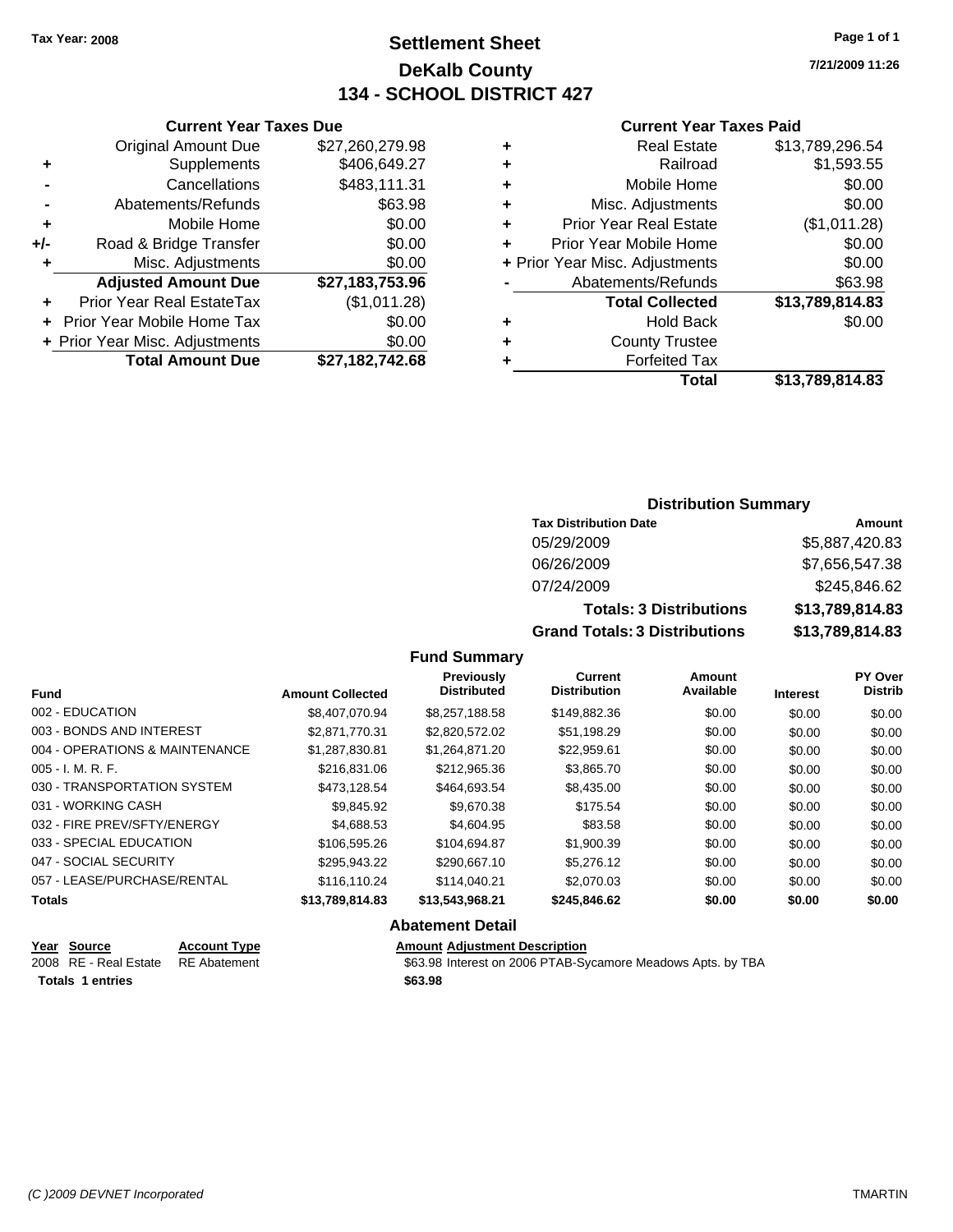**Current Year Taxes Due** Original Amount Due \$43,619,858.72

**Adjusted Amount Due \$43,580,242.70**

**Total Amount Due \$43,585,972.56**

**+** Supplements \$971,629.57 **-** Cancellations \$1,011,289.39 **-** Abatements/Refunds \$0.00 **+** Mobile Home \$0.00 **+/-** Road & Bridge Transfer \$0.00 **+** Misc. Adjustments \$43.80

**+** Prior Year Real EstateTax \$5,729.86 **+** Prior Year Mobile Home Tax \$0.00 **+ Prior Year Misc. Adjustments**  $$0.00$ 

### **Settlement Sheet Tax Year: 2008 Page 1 of 1 DeKalb County 135 - SCHOOL DISTRICT 428**

**7/21/2009 11:26**

#### **Current Year Taxes Paid**

| ٠ | <b>Real Estate</b>             | \$22,072,231.60 |
|---|--------------------------------|-----------------|
| ٠ | Railroad                       | \$51,511.83     |
| ٠ | Mobile Home                    | \$0.00          |
| ٠ | Misc. Adjustments              | \$43.80         |
| ٠ | <b>Prior Year Real Estate</b>  | \$5,729.86      |
|   | Prior Year Mobile Home         | \$0.00          |
|   | + Prior Year Misc. Adjustments | \$0.00          |
|   | Abatements/Refunds             | \$0.00          |
|   | <b>Total Collected</b>         | \$22,129,517.09 |
| ٠ | <b>Hold Back</b>               | \$0.00          |
| ٠ | <b>County Trustee</b>          |                 |
|   | <b>Forfeited Tax</b>           |                 |
|   | Total                          | \$22.129.517.09 |

#### **Distribution Summary**

| <b>Tax Distribution Date</b>         | Amount          |
|--------------------------------------|-----------------|
| 05/29/2009                           | \$9,181,209.20  |
| 06/26/2009                           | \$12,584,780.22 |
| 07/24/2009                           | \$363,527.67    |
| <b>Totals: 3 Distributions</b>       | \$22,129,517.09 |
| <b>Grand Totals: 3 Distributions</b> | \$22,129,517.09 |

#### **Fund Summary**

| <b>Fund</b>                             | <b>Amount Collected</b> | Previously<br><b>Distributed</b> | Current<br><b>Distribution</b> | Amount<br>Available |                 | PY Over<br><b>Distrib</b> |
|-----------------------------------------|-------------------------|----------------------------------|--------------------------------|---------------------|-----------------|---------------------------|
|                                         |                         |                                  |                                |                     | <b>Interest</b> |                           |
| 002 - EDUCATION                         | \$15,242,457,31         | \$14,992,065.25                  | \$250,392.06                   | \$0.00              | \$0.00          | \$0.00                    |
| 003 - BONDS AND INTEREST                | \$2,116,732.56          | \$2,081,960.42                   | \$34,772.14                    | \$0.00              | \$0.00          | \$0.00                    |
| 004 - OPERATIONS & MAINTENANCE          | \$2,928,465.39          | \$2,880,358.68                   | \$48,106.71                    | \$0.00              | \$0.00          | \$0.00                    |
| $005 - I. M. R. F.$                     | \$84,977.34             | \$83.581.40                      | \$1,395.94                     | \$0.00              | \$0.00          | \$0.00                    |
| 030 - TRANSPORTATION SYSTEM             | \$507,363.44            | \$499,028.84                     | \$8,334.60                     | \$0.00              | \$0.00          | \$0.00                    |
| 031 - WORKING CASH                      | \$42,488.68             | \$41.790.71                      | \$697.97                       | \$0.00              | \$0.00          | \$0.00                    |
| 032 - FIRE PREV/SFTY/ENERGY             | \$0.00                  | \$0.00                           | \$0.00                         | \$0.00              | \$0.00          | \$0.00                    |
| 033 - SPECIAL EDUCATION                 | \$507.230.66            | \$498.898.24                     | \$8,332.42                     | \$0.00              | \$0.00          | \$0.00                    |
| 035 - TORT JUDGEMENTS/LIABILITY<br>INS. | \$0.00                  | \$0.00                           | \$0.00                         | \$0.00              | \$0.00          | \$0.00                    |
| 047 - SOCIAL SECURITY                   | \$699.801.71            | \$688,305.88                     | \$11,495.83                    | \$0.00              | \$0.00          | \$0.00                    |
| 057 - LEASE/PURCHASE/RENTAL             | \$0.00                  | \$0.00                           | \$0.00                         | \$0.00              | \$0.00          | \$0.00                    |
| <b>Totals</b>                           | \$22,129,517.09         | \$21,765,989.42                  | \$363,527.67                   | \$0.00              | \$0.00          | \$0.00                    |

#### **Miscellaneous Adjustment Detail**

| Year Source             | <b>Account Type</b>       | <b>Amount Adiustment Description</b>                |
|-------------------------|---------------------------|-----------------------------------------------------|
| 2008 RE - Real Estate   | <b>Back Tax Collected</b> | \$43.80 Eagle Homes Redemption 08-03-400-020 by TBA |
| <b>Totals 1 entries</b> |                           | \$43.80                                             |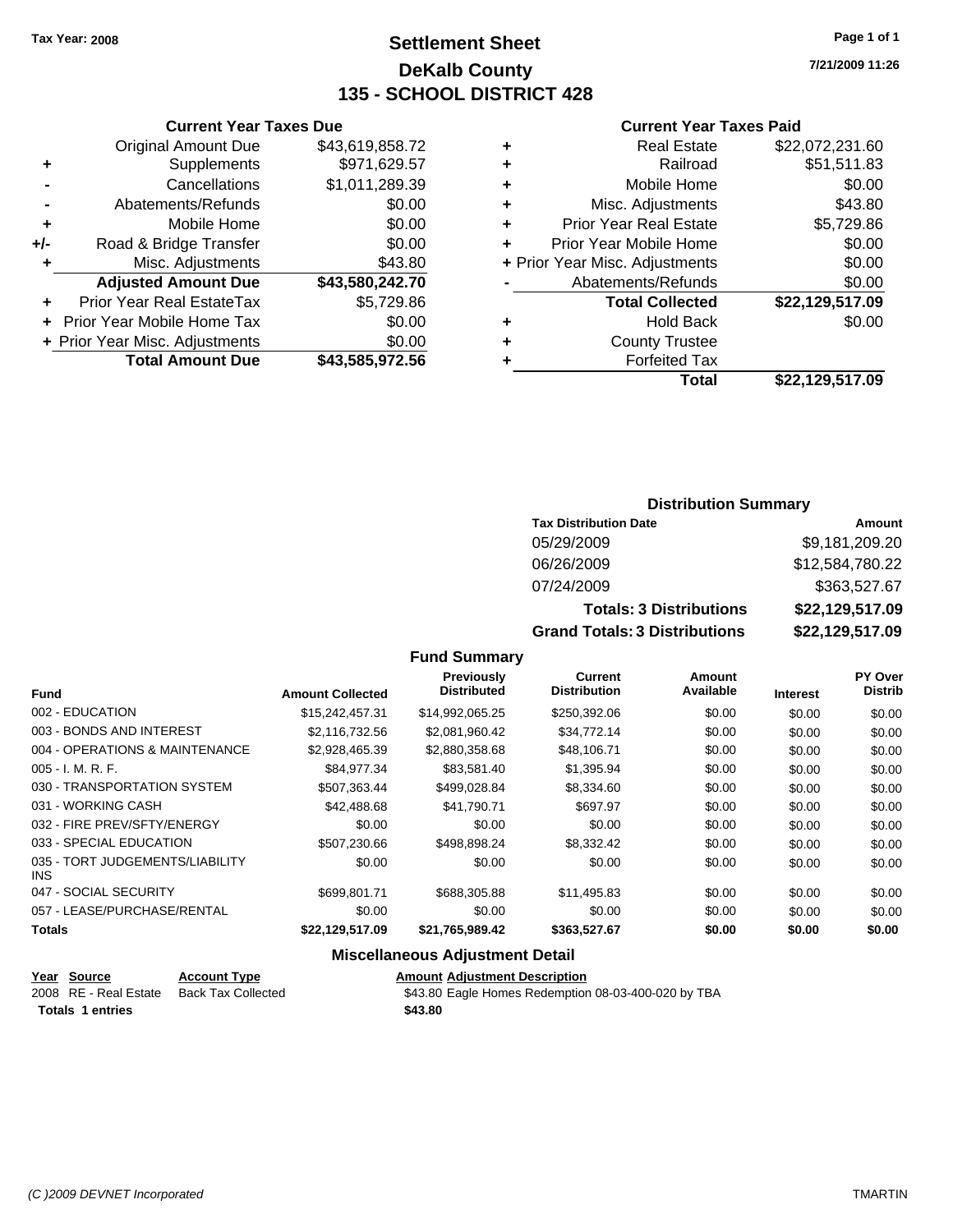### **Settlement Sheet Tax Year: 2008 Page 1 of 1 DeKalb County 136 - SCHOOL DISTRICT 429**

**7/21/2009 11:26**

**+** Real Estate \$2,226,619.73 **+** Railroad \$10,589.44 **+** Mobile Home \$0.00 **+** Misc. Adjustments \$633.21  $$0.00$  $$0.00$ **+** Prior Year Misc. Adjustments \$0.00  $$0.00$ 

**Total Collected \$2,237,842.38**

 $$0.00$ 

#### **Current Year Taxes Paid**

| <b>Current Year</b>            |   |                | <b>Current Year Taxes Due</b>  |     |
|--------------------------------|---|----------------|--------------------------------|-----|
| <b>Real Estate</b>             |   | \$4,337,758.30 | <b>Original Amount Due</b>     |     |
| Railroad                       | ÷ | \$7,460.15     | Supplements                    |     |
| Mobile Home                    | ÷ | \$8,638.28     | Cancellations                  |     |
| Misc. Adjustments              | ÷ | \$0.00         | Abatements/Refunds             |     |
| <b>Prior Year Real Estate</b>  |   | \$0.00         | Mobile Home                    | ÷   |
| Prior Year Mobile Home         |   | \$0.00         | Road & Bridge Transfer         | +/- |
| + Prior Year Misc. Adjustments |   | \$633.21       | Misc. Adjustments              | ٠   |
| Abatements/Refunds             |   | \$4,337,213.38 | <b>Adjusted Amount Due</b>     |     |
| <b>Total Collected</b>         |   | \$0.00         | Prior Year Real EstateTax      |     |
| <b>Hold Back</b>               | ٠ | \$0.00         | + Prior Year Mobile Home Tax   |     |
| <b>County Trustee</b>          | ٠ | \$0.00         | + Prior Year Misc. Adjustments |     |
| <b>Forfeited Tax</b>           |   | \$4,337,213.38 | <b>Total Amount Due</b>        |     |
| Tatal                          |   |                |                                |     |

| d Tax |                |
|-------|----------------|
| Total | \$2,237,842.38 |

### **Distribution Summary**

| <b>Tax Distribution Date</b>         | Amount         |
|--------------------------------------|----------------|
| 05/29/2009                           | \$952,826.83   |
| 06/26/2009                           | \$1,245,432.76 |
| 07/24/2009                           | \$39,582.79    |
| <b>Totals: 3 Distributions</b>       | \$2,237,842.38 |
| <b>Grand Totals: 3 Distributions</b> | \$2,237,842.38 |

#### **Fund Summary**

| <b>Fund</b>                                   | <b>Amount Collected</b> | Previously<br><b>Distributed</b> | Current<br><b>Distribution</b> | Amount<br>Available | <b>Interest</b> | <b>PY Over</b><br><b>Distrib</b> |
|-----------------------------------------------|-------------------------|----------------------------------|--------------------------------|---------------------|-----------------|----------------------------------|
| 002 - EDUCATION                               | \$1.468.955.54          | \$1,442,972,76                   | \$25,982.78                    | \$0.00              | \$0.00          | \$0.00                           |
| 003 - BONDS AND INTEREST                      | \$374,688,66            | \$368.061.19                     | \$6.627.47                     | \$0.00              | \$0.00          | \$0.00                           |
| 004 - OPERATIONS & MAINTENANCE                | \$243.495.15            | \$239.188.23                     | \$4,306.92                     | \$0.00              | \$0.00          | \$0.00                           |
| $005 - I. M. R. F.$                           | \$27,903.66             | \$27,410.10                      | \$493.56                       | \$0.00              | \$0.00          | \$0.00                           |
| 030 - TRANSPORTATION SYSTEM                   | \$42,968.82             | \$42,208.79                      | \$760.03                       | \$0.00              | \$0.00          | \$0.00                           |
| 032 - FIRE PREV/SFTY/ENERGY                   | \$0.00                  | \$0.00                           | \$0.00                         | \$0.00              | \$0.00          | \$0.00                           |
| 033 - SPECIAL EDUCATION                       | \$16,419.05             | \$16.128.63                      | \$290.42                       | \$0.00              | \$0.00          | \$0.00                           |
| 035 - TORT JUDGEMENTS/LIABILITY<br><b>INS</b> | \$31,464.07             | \$30.907.54                      | \$556.53                       | \$0.00              | \$0.00          | \$0.00                           |
| 047 - SOCIAL SECURITY                         | \$31.947.43             | \$31.382.35                      | \$565.08                       | \$0.00              | \$0.00          | \$0.00                           |
| 057 - LEASE/PURCHASE/RENTAL                   | \$0.00                  | \$0.00                           | \$0.00                         | \$0.00              | \$0.00          | \$0.00                           |
| <b>Totals</b>                                 | \$2,237,842.38          | \$2.198.259.59                   | \$39,582.79                    | \$0.00              | \$0.00          | \$0.00                           |

#### **Miscellaneous Adjustment Detail**

| Year Source             | <b>Account Type</b>                        | <b>Amount Adiustment Description</b>                          |
|-------------------------|--------------------------------------------|---------------------------------------------------------------|
|                         | 2008 RE - Real Estate Paymt In Lieu of Tax | \$633.21 Housing Authority-Shabbona Seguoya Apartments by TBA |
| <b>Totals 1 entries</b> |                                            | \$633.21                                                      |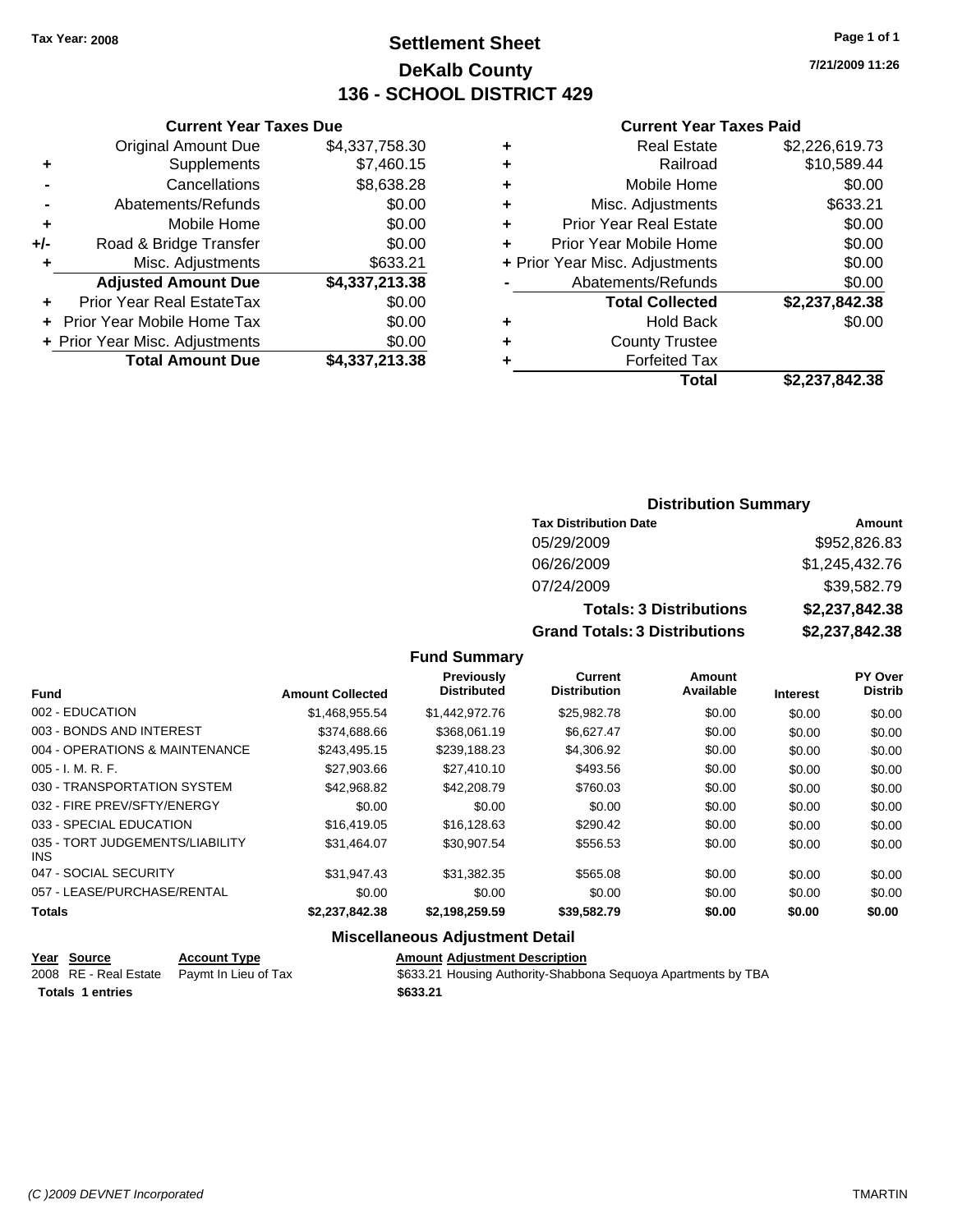### **Settlement Sheet Tax Year: 2008 Page 1 of 1 DeKalb County 137 - SCHOOL DISTRICT 430**

**Current Year Taxes Due**

|       | <b>Original Amount Due</b>       | \$7,407,680.59 |
|-------|----------------------------------|----------------|
| ٠     | Supplements                      | \$23,445.01    |
|       | Cancellations                    | \$26,775.21    |
|       | Abatements/Refunds               | \$0.00         |
| ÷     | Mobile Home                      | \$0.00         |
| $+/-$ | Road & Bridge Transfer           | \$0.00         |
| ٠     | Misc. Adjustments                | \$0.00         |
|       | <b>Adjusted Amount Due</b>       |                |
|       |                                  | \$7,404,350.39 |
|       | <b>Prior Year Real EstateTax</b> | \$2,152.99     |
|       | Prior Year Mobile Home Tax       | \$0.00         |
|       | + Prior Year Misc. Adjustments   | \$0.00         |

#### **Current Year Taxes Paid**

| ٠ | <b>Real Estate</b>             | \$3,867,982.28 |
|---|--------------------------------|----------------|
| ٠ | Railroad                       | \$6,885.14     |
| ٠ | Mobile Home                    | \$0.00         |
| ٠ | Misc. Adjustments              | \$0.00         |
| ÷ | <b>Prior Year Real Estate</b>  | \$2,152.99     |
|   | Prior Year Mobile Home         | \$0.00         |
|   | + Prior Year Misc. Adjustments | \$0.00         |
|   | Abatements/Refunds             | \$0.00         |
|   | <b>Total Collected</b>         | \$3,877,020.41 |
| ٠ | <b>Hold Back</b>               | \$0.00         |
| ٠ | <b>County Trustee</b>          |                |
| ٠ | <b>Forfeited Tax</b>           |                |
|   | Total                          | \$3,877,020.41 |
|   |                                |                |

### **Distribution Summary**

| <b>Tax Distribution Date</b>         | Amount         |
|--------------------------------------|----------------|
| 05/29/2009                           | \$1,592,890.56 |
| 06/26/2009                           | \$2,178,543.11 |
| 07/24/2009                           | \$105,586.74   |
| <b>Totals: 3 Distributions</b>       | \$3,877,020.41 |
| <b>Grand Totals: 3 Distributions</b> | \$3,877,020.41 |

### **Fund Summary**

| Fund                                          | <b>Amount Collected</b> | <b>Previously</b><br><b>Distributed</b> | <b>Current</b><br><b>Distribution</b> | Amount<br>Available | <b>Interest</b> | PY Over<br><b>Distrib</b> |
|-----------------------------------------------|-------------------------|-----------------------------------------|---------------------------------------|---------------------|-----------------|---------------------------|
| 002 - EDUCATION                               | \$3,172,379.73          | \$3,085,983.18                          | \$86,396.55                           | \$0.00              | \$0.00          | \$0.00                    |
| 003 - BONDS AND INTEREST                      | \$229,259.85            | \$223,016.19                            | \$6,243.66                            | \$0.00              | \$0.00          | \$0.00                    |
| 004 - OPERATIONS & MAINTENANCE                | \$383,755.23            | \$373.304.04                            | \$10,451.19                           | \$0.00              | \$0.00          | \$0.00                    |
| $005 - I. M. R. F.$                           | \$4,094.13              | \$3,982.63                              | \$111.50                              | \$0.00              | \$0.00          | \$0.00                    |
| 030 - TRANSPORTATION SYSTEM                   | \$71,635.70             | \$69,684.77                             | \$1,950.93                            | \$0.00              | \$0.00          | \$0.00                    |
| 031 - WORKING CASH                            | \$0.00                  | \$0.00                                  | \$0.00                                | \$0.00              | \$0.00          | \$0.00                    |
| 032 - FIRE PREV/SFTY/ENERGY                   | \$4,094.13              | \$3.982.63                              | \$111.50                              | \$0.00              | \$0.00          | \$0.00                    |
| 033 - SPECIAL EDUCATION                       | \$17,869.18             | \$17,382.53                             | \$486.65                              | \$0.00              | \$0.00          | \$0.00                    |
| 035 - TORT JUDGEMENTS/LIABILITY<br><b>INS</b> | \$0.00                  | \$0.00                                  | \$0.00                                | \$0.00              | \$0.00          | \$0.00                    |
| 047 - SOCIAL SECURITY                         | \$4,094.13              | \$3.982.63                              | \$111.50                              | \$0.00              | \$0.00          | \$0.00                    |
| 057 - LEASE/PURCHASE/RENTAL                   | \$0.00                  | \$0.00                                  | \$0.00                                | \$0.00              | \$0.00          | \$0.00                    |
| 109 - PRIOR YEAR ADJUSTMENT                   | \$-10.161.67            | $$-9.884.93$                            | $$-276.74$                            | \$0.00              | \$0.00          | \$0.00                    |
| <b>Totals</b>                                 | \$3,877,020.41          | \$3,771,433.67                          | \$105,586.74                          | \$0.00              | \$0.00          | \$0.00                    |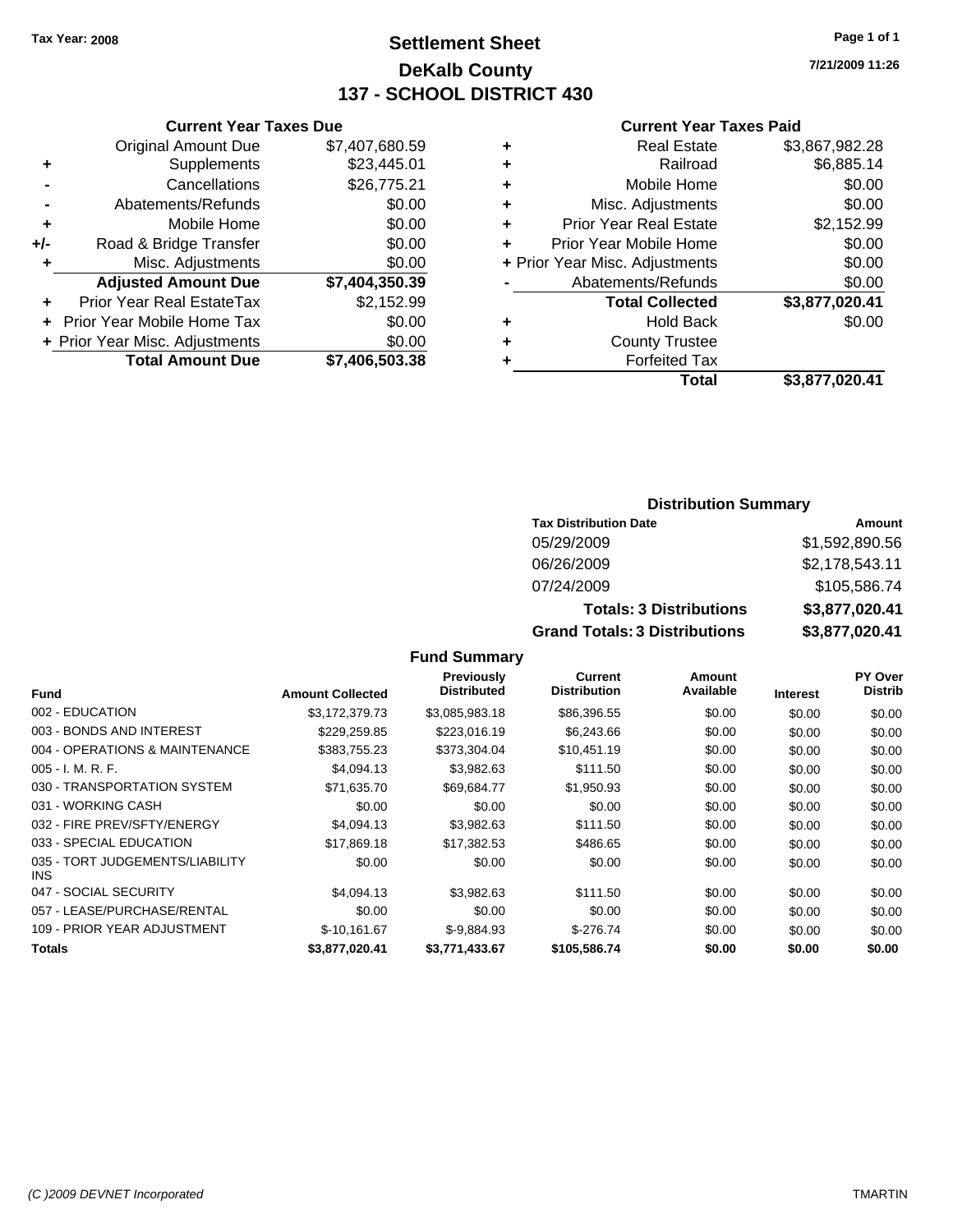### **Settlement Sheet Tax Year: 2008 Page 1 of 1 DeKalb County 139 - SCHOOL DISTRICT 432**

**7/21/2009 11:26**

#### **Current Year Taxes Paid**

|      |   | <b>Total</b>                   | \$1,265,080.89 |
|------|---|--------------------------------|----------------|
| 9.01 | ٠ | <b>Forfeited Tax</b>           |                |
| 0.00 | ٠ | <b>County Trustee</b>          |                |
| 0.00 | ٠ | <b>Hold Back</b>               | \$0.00         |
| 0.00 |   | <b>Total Collected</b>         | \$1,265,080.89 |
| 9.01 |   | Abatements/Refunds             | \$0.00         |
| 0.00 |   | + Prior Year Misc. Adjustments | \$0.00         |
| 0.00 | ÷ | Prior Year Mobile Home         | \$0.00         |
| 0.00 | ÷ | <b>Prior Year Real Estate</b>  | \$0.00         |
| 0.00 | ÷ | Misc. Adjustments              | \$0.00         |
| 3.03 | ÷ | Mobile Home                    | \$0.00         |
| 5.59 | ٠ | Railroad                       | \$7,705.14     |
| 6.45 | ÷ | <b>Real Estate</b>             | \$1,257,375.75 |
|      |   |                                |                |

|     | <b>Current Year Taxes Due</b>    |                |
|-----|----------------------------------|----------------|
|     | <b>Original Amount Due</b>       | \$2,413,136.45 |
| ٠   | Supplements                      | \$26,695.59    |
|     | Cancellations                    | \$29,633.03    |
|     | Abatements/Refunds               | \$0.00         |
| ٠   | Mobile Home                      | \$0.00         |
| +/- | Road & Bridge Transfer           | \$0.00         |
| ٠   | Misc. Adjustments                | \$0.00         |
|     | <b>Adjusted Amount Due</b>       | \$2,410,199.01 |
|     | <b>Prior Year Real EstateTax</b> | \$0.00         |
|     | Prior Year Mobile Home Tax       | \$0.00         |
|     | + Prior Year Misc. Adjustments   | \$0.00         |
|     | <b>Total Amount Due</b>          | \$2,410,199.01 |

#### **Distribution Summary**

| <b>Tax Distribution Date</b>         | Amount         |
|--------------------------------------|----------------|
| 05/29/2009                           | \$522,802.57   |
| 06/26/2009                           | \$714,856.48   |
| 07/24/2009                           | \$27,421.84    |
| <b>Totals: 3 Distributions</b>       | \$1,265,080.89 |
| <b>Grand Totals: 3 Distributions</b> | \$1,265,080.89 |

#### **Fund Summary**

| Fund                                    | <b>Amount Collected</b> | Previously<br><b>Distributed</b> | <b>Current</b><br><b>Distribution</b> | Amount<br>Available | <b>Interest</b> | <b>PY Over</b><br><b>Distrib</b> |
|-----------------------------------------|-------------------------|----------------------------------|---------------------------------------|---------------------|-----------------|----------------------------------|
| 002 - EDUCATION                         | \$854,398.95            | \$835,879.05                     | \$18,519.90                           | \$0.00              | \$0.00          | \$0.00                           |
|                                         |                         |                                  |                                       |                     |                 |                                  |
| 003 - BONDS AND INTEREST                | \$133,512.84            | \$130,618.82                     | \$2,894.02                            | \$0.00              | \$0.00          | \$0.00                           |
| 004 - OPERATIONS & MAINTENANCE          | \$105,049.79            | \$102,772.73                     | \$2,277.06                            | \$0.00              | \$0.00          | \$0.00                           |
| $005 - I. M. R. F.$                     | \$25,195.36             | \$24,649.23                      | \$546.13                              | \$0.00              | \$0.00          | \$0.00                           |
| 030 - TRANSPORTATION SYSTEM             | \$56,026.64             | \$54.812.21                      | \$1.214.43                            | \$0.00              | \$0.00          | \$0.00                           |
| 031 - WORKING CASH                      | \$14,006.97             | \$13,703,35                      | \$303.62                              | \$0.00              | \$0.00          | \$0.00                           |
| 033 - SPECIAL EDUCATION                 | \$11.204.82             | \$10.961.94                      | \$242.88                              | \$0.00              | \$0.00          | \$0.00                           |
| 035 - TORT JUDGEMENTS/LIABILITY<br>INS. | \$30.593.44             | \$29.930.30                      | \$663.14                              | \$0.00              | \$0.00          | \$0.00                           |
| 047 - SOCIAL SECURITY                   | \$35.092.08             | \$34.331.42                      | \$760.66                              | \$0.00              | \$0.00          | \$0.00                           |
| 109 - PRIOR YEAR ADJUSTMENT             | \$0.00                  | \$0.00                           | \$0.00                                | \$0.00              | \$0.00          | \$0.00                           |
| <b>Totals</b>                           | \$1.265.080.89          | \$1,237,659.05                   | \$27,421.84                           | \$0.00              | \$0.00          | \$0.00                           |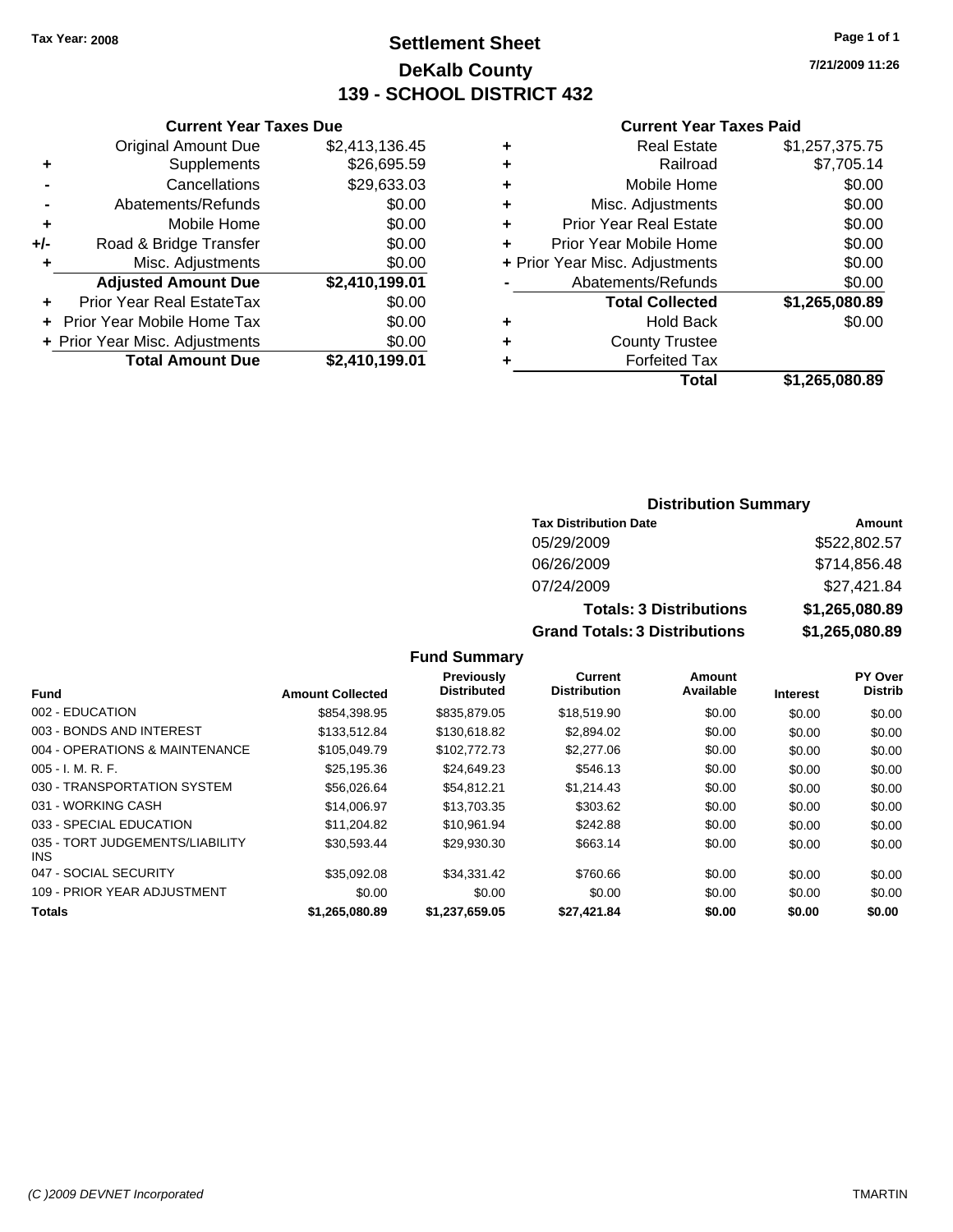# **Settlement Sheet Tax Year: 2008 Page 1 of 1 DeKalb County 141 - CC 509 ELGIN**

**7/21/2009 11:26**

#### **Current Year Taxes Due**

|       | <b>Original Amount Due</b>       | \$4,738.41 |
|-------|----------------------------------|------------|
| ٠     | Supplements                      | \$0.00     |
|       | Cancellations                    | \$0.00     |
|       | Abatements/Refunds               | \$0.00     |
| ٠     | Mobile Home                      | \$0.00     |
| $+/-$ | Road & Bridge Transfer           | \$0.00     |
| ٠     | Misc. Adjustments                | \$0.00     |
|       | <b>Adjusted Amount Due</b>       | \$4,738.41 |
|       | <b>Prior Year Real EstateTax</b> | \$0.00     |
|       | Prior Year Mobile Home Tax       | \$0.00     |
|       | + Prior Year Misc. Adjustments   | \$0.00     |
|       | <b>Total Amount Due</b>          | \$4.738.41 |
|       |                                  |            |

#### **Current Year Taxes Paid +** Real Estate \$3,450.80 **+** Railroad \$0.00 **+** Mobile Home \$0.00 **+** Misc. Adjustments \$0.00 **+** Prior Year Real Estate \$0.00 **+** Prior Year Mobile Home \$0.00

|           | Total                          | \$3,450.80 |
|-----------|--------------------------------|------------|
| $\ddot{}$ | <b>Forfeited Tax</b>           |            |
| ٠         | <b>County Trustee</b>          |            |
| ÷         | <b>Hold Back</b>               | \$0.00     |
|           | <b>Total Collected</b>         | \$3,450.80 |
|           | Abatements/Refunds             | \$0.00     |
|           | + Prior Year Misc. Adjustments | \$0.00     |
|           |                                |            |

### **Distribution Summary Tax Distribution Date Amount** 05/29/2009 \$1,417.27 06/26/2009 \$616.23 07/24/2009 \$1,417.30 **Totals: 3 Distributions \$3,450.80 Grand Totals: 3 Distributions \$3,450.80 Fund Summary**

|                                               |                         | I UIIU VUIIIIIUI Y                      |                                |                     |                 |                                  |
|-----------------------------------------------|-------------------------|-----------------------------------------|--------------------------------|---------------------|-----------------|----------------------------------|
| <b>Fund</b>                                   | <b>Amount Collected</b> | <b>Previously</b><br><b>Distributed</b> | Current<br><b>Distribution</b> | Amount<br>Available | <b>Interest</b> | <b>PY Over</b><br><b>Distrib</b> |
| 003 - BONDS AND INTEREST                      | \$410.02                | \$241.62                                | \$168.40                       | \$0.00              | \$0.00          | \$0.00                           |
| 027 - AUDIT                                   | \$4.07                  | \$2.40                                  | \$1.67                         | \$0.00              | \$0.00          | \$0.00                           |
| 035 - TORT JUDGEMENTS/LIABILITY<br><b>INS</b> | \$103.28                | \$60.86                                 | \$42.42                        | \$0.00              | \$0.00          | \$0.00                           |
| 047 - SOCIAL SECURITY                         | \$36.52                 | \$21.52                                 | \$15.00                        | \$0.00              | \$0.00          | \$0.00                           |
| 136 - OPERATIONS & MAINTENANCE<br>(colleges)  | \$726.39                | \$428.05                                | \$298.34                       | \$0.00              | \$0.00          | \$0.00                           |
| 159 - EDUCATIONAL PURPOSES<br>(colleges)      | \$2,170.52              | \$1,279.05                              | \$891.47                       | \$0.00              | \$0.00          | \$0.00                           |
| Totals                                        | \$3.450.80              | \$2,033,50                              | \$1,417.30                     | \$0.00              | \$0.00          | \$0.00                           |
|                                               |                         |                                         |                                |                     |                 |                                  |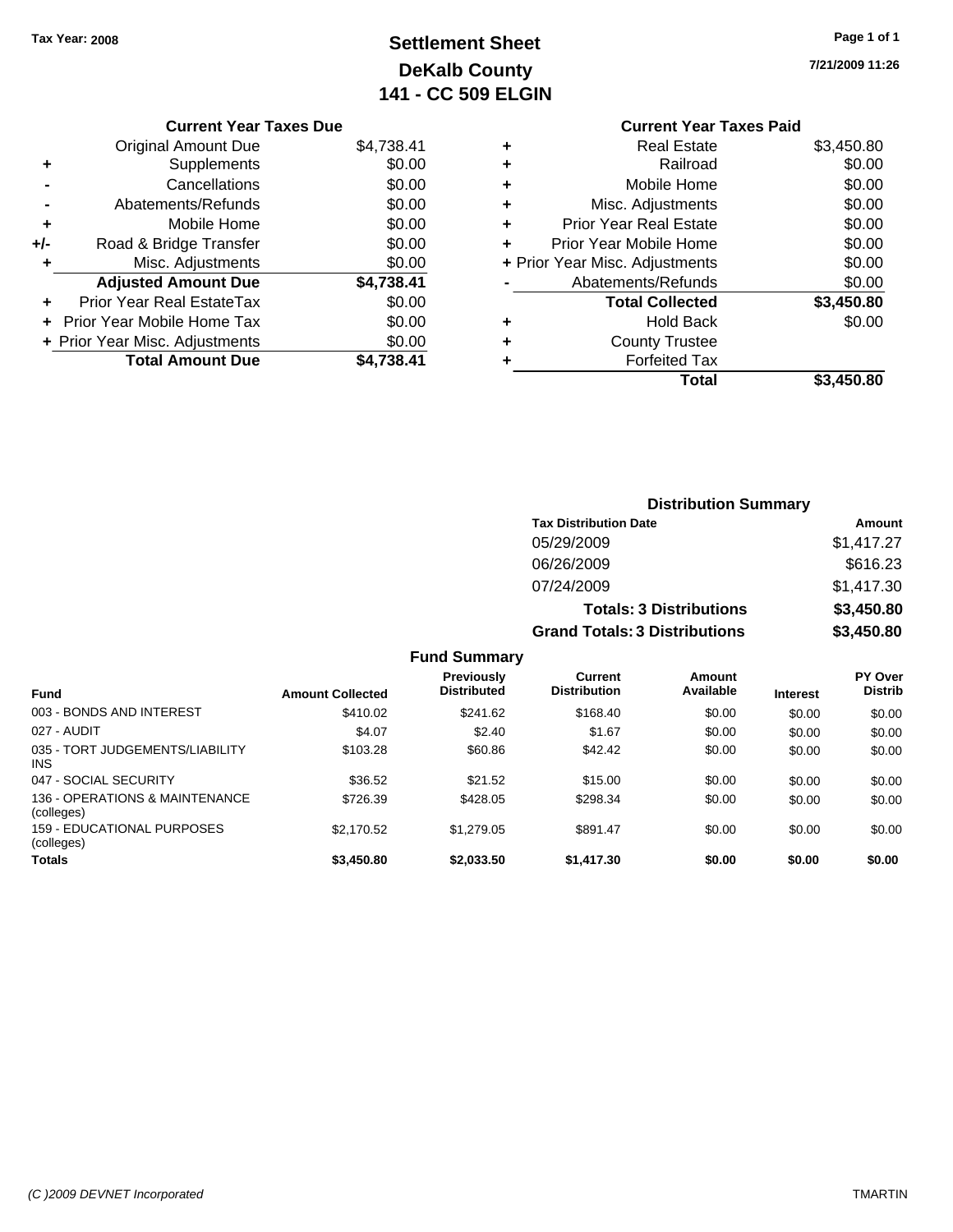### **Settlement Sheet Tax Year: 2008 Page 1 of 1 DeKalb County 142 - CC 511 ROCK VALLEY**

**7/21/2009 11:26**

|     | <b>Current Year Taxes Due</b>  |            |
|-----|--------------------------------|------------|
|     | <b>Original Amount Due</b>     | \$1,219.06 |
| ÷   | Supplements                    | \$0.00     |
|     | Cancellations                  | \$0.00     |
|     | Abatements/Refunds             | \$0.00     |
| ٠   | Mobile Home                    | \$0.00     |
| +/- | Road & Bridge Transfer         | \$0.00     |
|     | Misc. Adjustments              | \$0.00     |
|     | <b>Adjusted Amount Due</b>     | \$1,219.06 |
|     | Prior Year Real EstateTax      | \$0.00     |
|     | Prior Year Mobile Home Tax     | \$0.00     |
|     | + Prior Year Misc. Adjustments | \$0.00     |
|     | <b>Total Amount Due</b>        | \$1.219.06 |
|     |                                |            |

|   | Total                          | \$720.90 |
|---|--------------------------------|----------|
| ٠ | <b>Forfeited Tax</b>           |          |
| ٠ | <b>County Trustee</b>          |          |
| ٠ | <b>Hold Back</b>               | \$0.00   |
|   | <b>Total Collected</b>         | \$720.90 |
|   | Abatements/Refunds             | \$0.00   |
|   | + Prior Year Misc. Adjustments | \$0.00   |
| ٠ | Prior Year Mobile Home         | \$0.00   |
| ÷ | Prior Year Real Estate         | \$0.00   |
| ٠ | Misc. Adjustments              | \$0.00   |
| ٠ | Mobile Home                    | \$0.00   |
| ÷ | Railroad                       | \$0.00   |
| ٠ | <b>Real Estate</b>             | \$720.90 |
|   |                                |          |

|                     | <b>Distribution Summary</b>          |          |
|---------------------|--------------------------------------|----------|
|                     | <b>Tax Distribution Date</b>         | Amount   |
|                     | 05/29/2009                           | \$516.20 |
|                     | 06/26/2009                           | \$204.70 |
|                     | <b>Totals: 2 Distributions</b>       | \$720.90 |
|                     | <b>Grand Totals: 2 Distributions</b> | \$720.90 |
| <b>Fund Summary</b> |                                      |          |

| <b>Fund</b>                                   | <b>Amount Collected</b> | <b>Previously</b><br><b>Distributed</b> | Current<br><b>Distribution</b> | Amount<br>Available | <b>Interest</b> | <b>PY Over</b><br><b>Distrib</b> |
|-----------------------------------------------|-------------------------|-----------------------------------------|--------------------------------|---------------------|-----------------|----------------------------------|
| 003 - BONDS AND INTEREST                      | \$155.00                | \$155.00                                | \$0.00                         | \$0.00              | \$0.00          | \$0.00                           |
| 027 - AUDIT                                   | \$1.62                  | \$1.62                                  | \$0.00                         | \$0.00              | \$0.00          | \$0.00                           |
| 035 - TORT JUDGEMENTS/LIABILITY<br><b>INS</b> | \$52.29                 | \$52.29                                 | \$0.00                         | \$0.00              | \$0.00          | \$0.00                           |
| 047 - SOCIAL SECURITY                         | \$8.55                  | \$8.55                                  | \$0.00                         | \$0.00              | \$0.00          | \$0.00                           |
| 136 - OPERATIONS & MAINTENANCE<br>(colleges)  | \$62.93                 | \$62.93                                 | \$0.00                         | \$0.00              | \$0.00          | \$0.00                           |
| 141 - HLTH, SFTY/HANDICAP<br>ACCESS/ENERGY    | \$78.67                 | \$78.67                                 | \$0.00                         | \$0.00              | \$0.00          | \$0.00                           |
| 159 - EDUCATIONAL PURPOSES<br>(colleges)      | \$361.84                | \$361.84                                | \$0.00                         | \$0.00              | \$0.00          | \$0.00                           |
| <b>Totals</b>                                 | \$720.90                | \$720.90                                | \$0.00                         | \$0.00              | \$0.00          | \$0.00                           |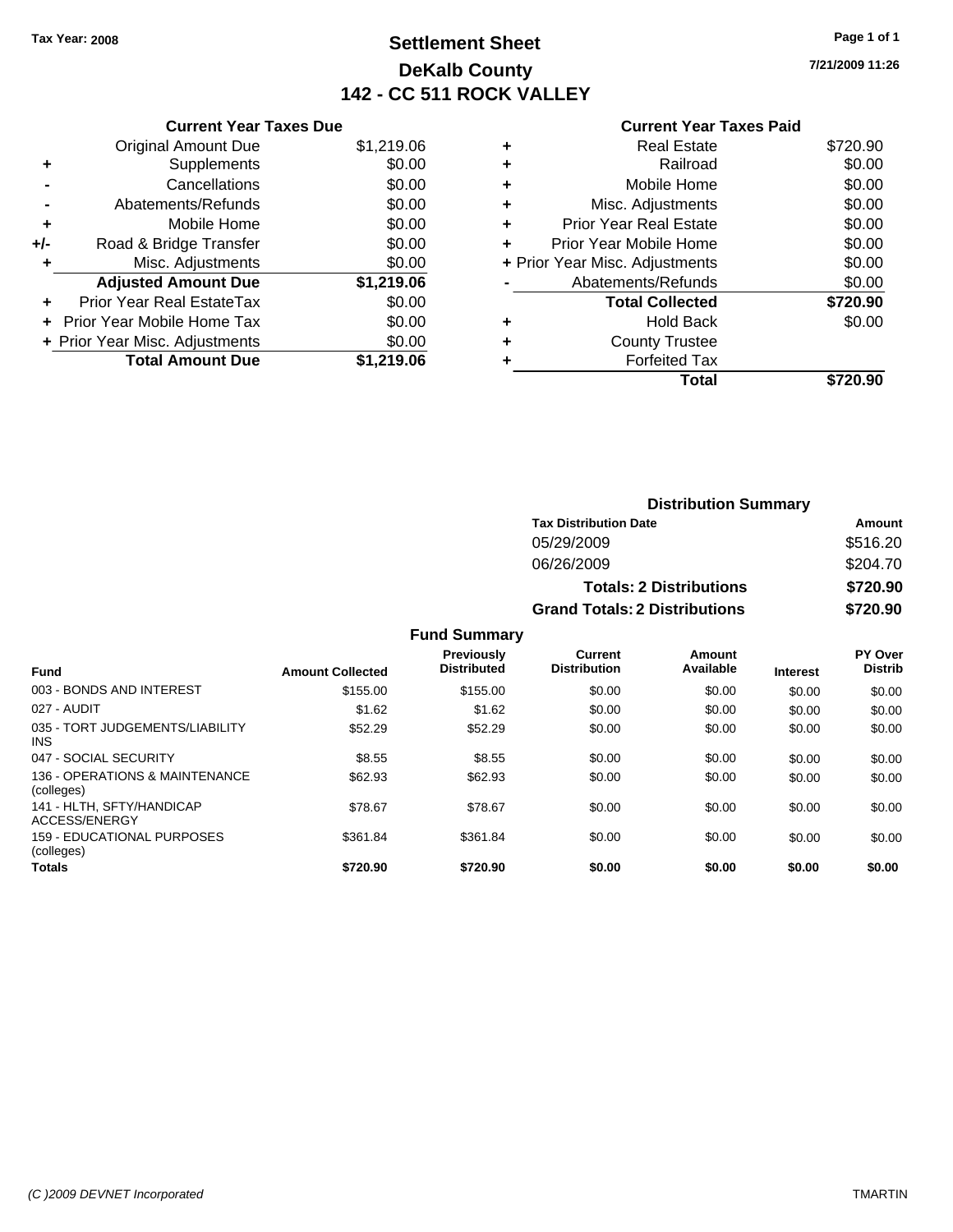### **Settlement Sheet Tax Year: 2008 Page 1 of 1 DeKalb County 143 - CC 513 ILLINOIS VALLEY**

**Current Year Taxes Due**

|     | <b>Original Amount Due</b>       | \$4,925.61 |
|-----|----------------------------------|------------|
| ٠   | Supplements                      | \$0.00     |
|     | Cancellations                    | \$0.00     |
|     | Abatements/Refunds               | \$0.00     |
| ٠   | Mobile Home                      | \$0.00     |
| +/- | Road & Bridge Transfer           | \$0.00     |
| ÷   | Misc. Adjustments                | \$0.00     |
|     | <b>Adjusted Amount Due</b>       | \$4,925.61 |
|     | <b>Prior Year Real EstateTax</b> | \$0.00     |
|     | Prior Year Mobile Home Tax       | \$0.00     |
|     | + Prior Year Misc. Adjustments   | \$0.00     |
|     | <b>Total Amount Due</b>          | \$4.925.61 |

#### **Current Year Taxes Paid**

| <b>Real Estate</b>             | \$2,751.15 |
|--------------------------------|------------|
| Railroad                       | \$91.39    |
| Mobile Home                    | \$0.00     |
| Misc. Adjustments              | \$0.00     |
| <b>Prior Year Real Estate</b>  | \$0.00     |
| Prior Year Mobile Home         | \$0.00     |
| + Prior Year Misc. Adjustments | \$0.00     |
| Abatements/Refunds             | \$0.00     |
| <b>Total Collected</b>         | \$2,842.54 |
| <b>Hold Back</b>               | \$0.00     |
| <b>County Trustee</b>          |            |
| <b>Forfeited Tax</b>           |            |
| Total                          | \$2.842.54 |
|                                |            |

| <b>Distribution Summary</b>          |            |
|--------------------------------------|------------|
| <b>Tax Distribution Date</b>         | Amount     |
| 05/29/2009                           | \$739.20   |
| 06/26/2009                           | \$2,009.73 |
| 07/24/2009                           | \$93.61    |
| <b>Totals: 3 Distributions</b>       | \$2,842.54 |
| <b>Grand Totals: 3 Distributions</b> | \$2,842.54 |

|                                                  |                         | I GIN VANIIKI Y                         |                                |                     |                 |                           |
|--------------------------------------------------|-------------------------|-----------------------------------------|--------------------------------|---------------------|-----------------|---------------------------|
| <b>Fund</b>                                      | <b>Amount Collected</b> | <b>Previously</b><br><b>Distributed</b> | Current<br><b>Distribution</b> | Amount<br>Available | <b>Interest</b> | PY Over<br><b>Distrib</b> |
| 003 - BONDS AND INTEREST                         | \$360.74                | \$348.86                                | \$11.88                        | \$0.00              | \$0.00          | \$0.00                    |
| 027 - AUDIT                                      | \$8.22                  | \$7.95                                  | \$0.27                         | \$0.00              | \$0.00          | \$0.00                    |
| 035 - TORT JUDGEMENTS/LIABILITY<br><b>INS</b>    | \$0.00                  | \$0.00                                  | \$0.00                         | \$0.00              | \$0.00          | \$0.00                    |
| 047 - SOCIAL SECURITY                            | \$77.38                 | \$74.83                                 | \$2.55                         | \$0.00              | \$0.00          | \$0.00                    |
| 136 - OPERATIONS & MAINTENANCE<br>(colleges)     | \$319.44                | \$308.92                                | \$10.52                        | \$0.00              | \$0.00          | \$0.00                    |
| 141 - HLTH, SFTY/HANDICAP<br>ACCESS/ENERGY       | \$386.92                | \$374.18                                | \$12.74                        | \$0.00              | \$0.00          | \$0.00                    |
| 149 - STATEWIDE AVERAGE<br><b>ADDITIONAL TAX</b> | \$651.65                | \$630.19                                | \$21.46                        | \$0.00              | \$0.00          | \$0.00                    |
| 159 - EDUCATIONAL PURPOSES<br>(colleges)         | \$1,038.19              | \$1,004.00                              | \$34.19                        | \$0.00              | \$0.00          | \$0.00                    |
| <b>Totals</b>                                    | \$2.842.54              | \$2.748.93                              | \$93.61                        | \$0.00              | \$0.00          | \$0.00                    |

**Fund Summary**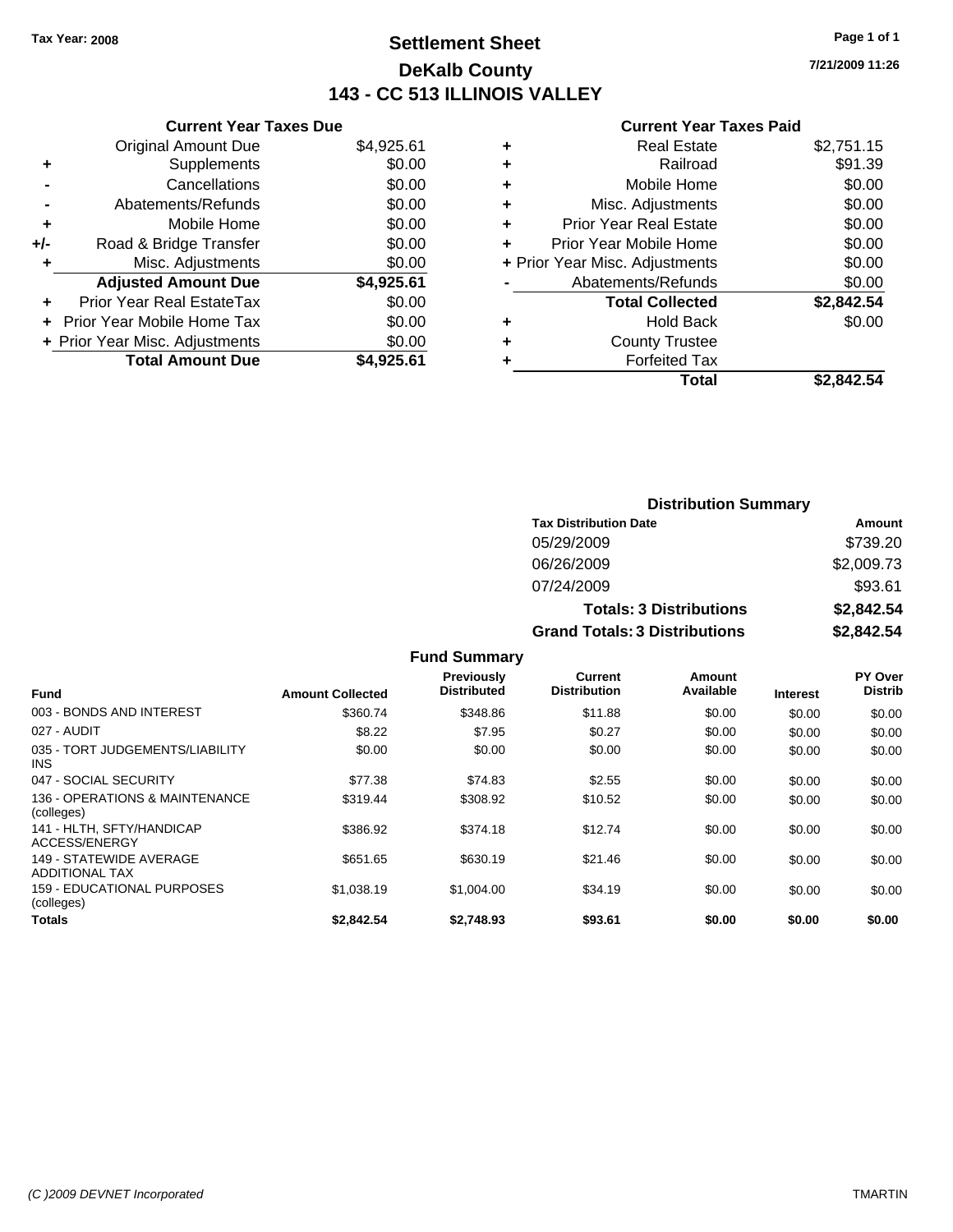### **Settlement Sheet Tax Year: 2008 Page 1 of 1 DeKalb County 144 - CC 516 WAUBONSEE**

**7/21/2009 11:26**

#### **Current Year Taxes Paid**

|     | <b>Current Year Taxes Due</b>  |                |  |  |  |  |
|-----|--------------------------------|----------------|--|--|--|--|
|     | <b>Original Amount Due</b>     | \$1,522,556.11 |  |  |  |  |
| ٠   | Supplements                    | \$6,305.61     |  |  |  |  |
|     | Cancellations                  | \$7,073.69     |  |  |  |  |
|     | Abatements/Refunds             | \$0.00         |  |  |  |  |
| ٠   | Mobile Home                    | \$0.00         |  |  |  |  |
| +/- | Road & Bridge Transfer         | \$0.00         |  |  |  |  |
| ٠   | Misc. Adjustments              | \$54.69        |  |  |  |  |
|     | <b>Adjusted Amount Due</b>     | \$1,521,842.72 |  |  |  |  |
|     | Prior Year Real EstateTax      | \$222.71       |  |  |  |  |
|     | Prior Year Mobile Home Tax     | \$0.00         |  |  |  |  |
|     | + Prior Year Misc. Adjustments | \$0.00         |  |  |  |  |
|     | <b>Total Amount Due</b>        | \$1,522,065.43 |  |  |  |  |

|   | <b>Real Estate</b>             | \$790,550.15 |
|---|--------------------------------|--------------|
| ٠ | Railroad                       | \$2,955.53   |
| ٠ | Mobile Home                    | \$0.00       |
| ٠ | Misc. Adjustments              | \$54.69      |
| ٠ | <b>Prior Year Real Estate</b>  | \$222.71     |
| ÷ | Prior Year Mobile Home         | \$0.00       |
|   | + Prior Year Misc. Adjustments | \$0.00       |
|   | Abatements/Refunds             | \$0.00       |
|   | <b>Total Collected</b>         | \$793,783.08 |
| ٠ | <b>Hold Back</b>               | \$0.00       |
| ٠ | <b>County Trustee</b>          |              |
| ٠ | <b>Forfeited Tax</b>           |              |
|   | Total                          | \$793.783.08 |
|   |                                |              |

### **Distribution Summary Tax Distribution Date Amount** 05/29/2009 \$331,391.34 06/26/2009 \$444,753.11 07/24/2009 \$17,638.63 **Totals: 3 Distributions \$793,783.08 Grand Totals: 3 Distributions \$793,783.08**

|  | <b>Fund Summary</b> |  |
|--|---------------------|--|
|--|---------------------|--|

| <b>Fund</b>                                  | <b>Amount Collected</b> | <b>Previously</b><br><b>Distributed</b> | Current<br><b>Distribution</b> | Amount<br>Available | <b>Interest</b> | <b>PY Over</b><br><b>Distrib</b> |
|----------------------------------------------|-------------------------|-----------------------------------------|--------------------------------|---------------------|-----------------|----------------------------------|
| 003 - BONDS AND INTEREST                     | \$142.139.57            | \$138,981.10                            | \$3.158.47                     | \$0.00              | \$0.00          | \$0.00                           |
| 027 - AUDIT                                  | \$1,349.43              | \$1,319.45                              | \$29.98                        | \$0.00              | \$0.00          | \$0.00                           |
| 035 - TORT JUDGEMENTS/LIABILITY<br>INS.      | \$10,417.60             | \$10.186.11                             | \$231.49                       | \$0.00              | \$0.00          | \$0.00                           |
| 047 - SOCIAL SECURITY                        | \$6.965.43              | \$6,810.65                              | \$154.78                       | \$0.00              | \$0.00          | \$0.00                           |
| 109 - PRIOR YEAR ADJUSTMENT                  | \$912.86                | \$892.57                                | \$20.29                        | \$0.00              | \$0.00          | \$0.00                           |
| 136 - OPERATIONS & MAINTENANCE<br>(colleges) | \$145.632.21            | \$142,396.12                            | \$3,236.09                     | \$0.00              | \$0.00          | \$0.00                           |
| 159 - EDUCATIONAL PURPOSES<br>(colleges)     | \$486,365,98            | \$475,558,45                            | \$10.807.53                    | \$0.00              | \$0.00          | \$0.00                           |
| Totals                                       | \$793,783.08            | \$776,144.45                            | \$17,638.63                    | \$0.00              | \$0.00          | \$0.00                           |

#### **Miscellaneous Adjustment Detail**

| Year Source             | <b>Account Type</b>                        | <b>Amount Adjustment Description</b>                         |
|-------------------------|--------------------------------------------|--------------------------------------------------------------|
|                         | 2008 RE - Real Estate Paymt In Lieu of Tax | \$54.69 Housing Authority-Shabbona Sequoya Apartments by TBA |
| <b>Totals 1 entries</b> |                                            | \$54.69                                                      |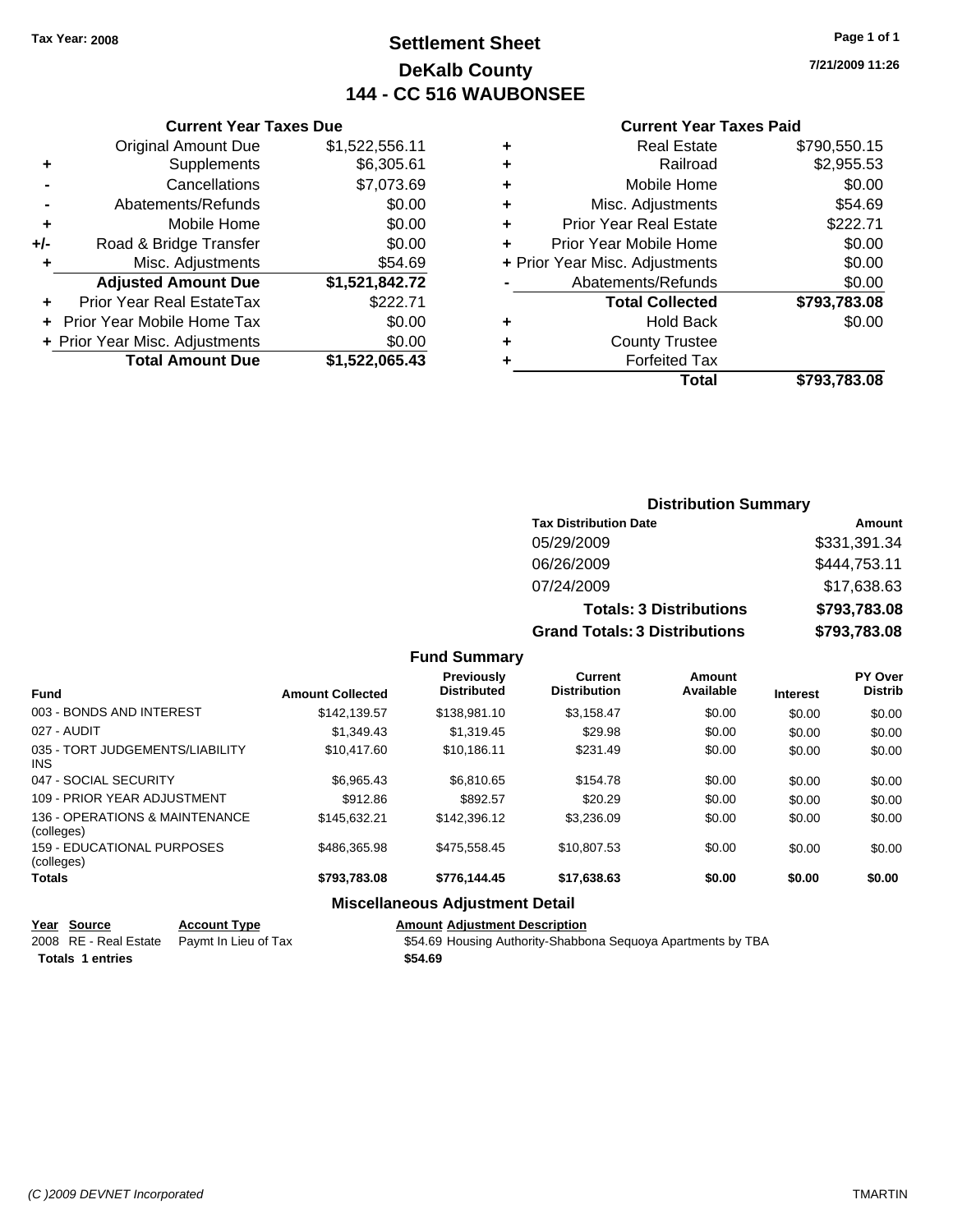### **Settlement Sheet Tax Year: 2008 Page 1 of 1 DeKalb County 145 - CC 523 KISHWAUKEE**

**7/21/2009 11:26**

#### **Current Year Taxes Paid**

|     | <b>Current Year Taxes Due</b>    |                |  |  |  |  |
|-----|----------------------------------|----------------|--|--|--|--|
|     | <b>Original Amount Due</b>       | \$9,950,400.57 |  |  |  |  |
| ٠   | Supplements                      | \$84,063.51    |  |  |  |  |
|     | Cancellations                    | \$181,882.92   |  |  |  |  |
|     | Abatements/Refunds               | \$14.43        |  |  |  |  |
| ٠   | Mobile Home                      | \$0.00         |  |  |  |  |
| +/- | Road & Bridge Transfer           | \$0.00         |  |  |  |  |
|     | \$88.46<br>Misc. Adjustments     |                |  |  |  |  |
|     | <b>Adjusted Amount Due</b>       | \$9,852,655.19 |  |  |  |  |
|     | <b>Prior Year Real EstateTax</b> | \$437.55       |  |  |  |  |
|     | Prior Year Mobile Home Tax       | \$0.00         |  |  |  |  |
|     | + Prior Year Misc. Adjustments   | \$0.00         |  |  |  |  |
|     | <b>Total Amount Due</b>          | \$9,853,092.74 |  |  |  |  |

### **Distribution Summary**

| <b>Tax Distribution Date</b>         | Amount         |
|--------------------------------------|----------------|
| 05/29/2009                           | \$2,146,621.49 |
| 06/26/2009                           | \$2,783,158.06 |
| 07/24/2009                           | \$90,195.32    |
| <b>Totals: 3 Distributions</b>       | \$5,019,974.87 |
| <b>Grand Totals: 3 Distributions</b> | \$5,019,974.87 |

#### **Fund Summary**

| <b>Fund</b>                                   | <b>Amount Collected</b> | <b>Previously</b><br><b>Distributed</b> | Current<br><b>Distribution</b> | Amount<br>Available | <b>Interest</b> | PY Over<br><b>Distrib</b> |
|-----------------------------------------------|-------------------------|-----------------------------------------|--------------------------------|---------------------|-----------------|---------------------------|
| 003 - BONDS AND INTEREST                      | \$1,428,554.34          | \$1,402,887.09                          | \$25,667.25                    | \$0.00              | \$0.00          | \$0.00                    |
| 027 - AUDIT                                   | \$17.720.51             | \$17.402.12                             | \$318.39                       | \$0.00              | \$0.00          | \$0.00                    |
| 035 - TORT JUDGEMENTS/LIABILITY<br><b>INS</b> | \$280,481,06            | \$275.441.58                            | \$5.039.48                     | \$0.00              | \$0.00          | \$0.00                    |
| 047 - SOCIAL SECURITY                         | \$79,872.83             | \$78.437.73                             | \$1,435.10                     | \$0.00              | \$0.00          | \$0.00                    |
| 136 - OPERATIONS & MAINTENANCE<br>(colleges)  | \$688,574.88            | \$676,203,06                            | \$12,371.82                    | \$0.00              | \$0.00          | \$0.00                    |
| 159 - EDUCATIONAL PURPOSES<br>(colleges)      | \$2,524,771.25          | \$2,479,407.97                          | \$45,363.28                    | \$0.00              | \$0.00          | \$0.00                    |
| <b>Totals</b>                                 | \$5,019,974.87          | \$4,929,779.55                          | \$90,195.32                    | \$0.00              | \$0.00          | \$0.00                    |

### **Miscellaneous Adjustment Detail**

| Year Source             | <b>Account Type</b>       | <b>Amount Adjustment Description</b>                             |
|-------------------------|---------------------------|------------------------------------------------------------------|
| 2008 RE - Real Estate   | <b>Back Tax Collected</b> | \$4.60 Eagle Homes Redemption 08-03-400-020 by TBA               |
| 2008 RE - Real Estate   | Paymt In Lieu of Tax      | \$71.51 Housing Authority-Hinckley Sunset View Apartments by TBA |
| 2008 RE - Real Estate   | Real Estate Tax           | \$12.35 Maness Redemption 13-06-331-005 by TBA                   |
| <b>Totals 3 entries</b> |                           | \$88.46                                                          |
|                         |                           |                                                                  |

#### **Abatement Detail**

| Year Source                        | <b>Account Type</b> | <b>Amount Adjustment Description</b>                       |
|------------------------------------|---------------------|------------------------------------------------------------|
| 2008 RE - Real Estate RE Abatement |                     | \$5.37 Interest on 2006 PTAB-Chamberlain Park Apts. by TBA |
| 2008 RE - Real Estate RE Abatement |                     | \$7.08 Interest on 2006 PTAB-Sycamore Meadows Apts. by TBA |
| 2008 RE - Real Estate RE Abatement |                     | \$1.98 Interest on 2006 PTAB Galbriath by TBA              |
| <b>Totals 3 entries</b>            |                     | \$14.43                                                    |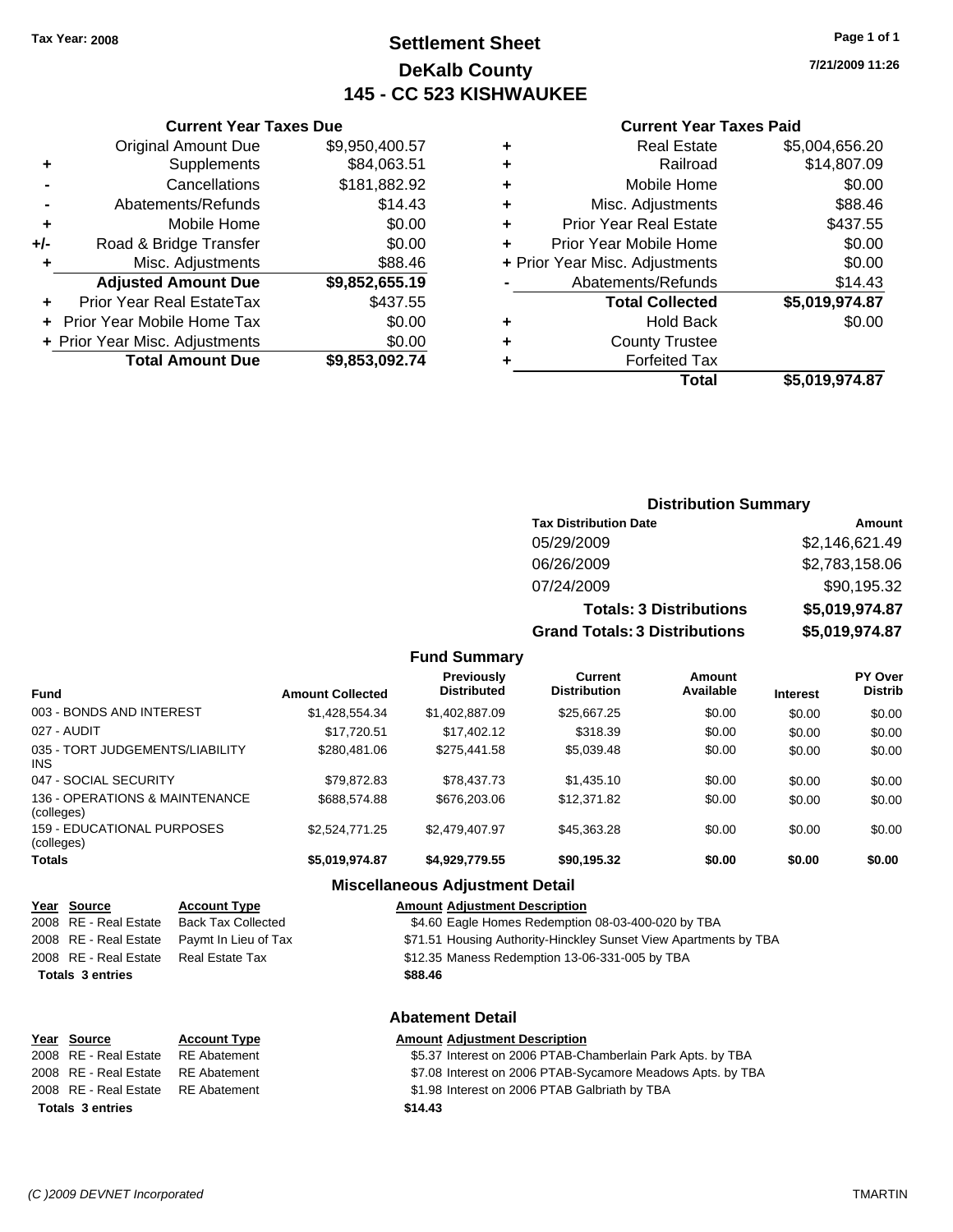### **Settlement Sheet Tax Year: 2008 Page 1 of 1 DeKalb County 150 - DE KALB SANITARY**

**7/21/2009 11:26**

#### **Current Year Taxes Paid**

| 164.14  | ٠ | <b>Real Estate</b>             | \$291,519.02 |
|---------|---|--------------------------------|--------------|
| 374.44  | ٠ | Railroad                       | \$273.12     |
| 541.16  | ٠ | Mobile Home                    | \$0.00       |
| \$0.00  | ÷ | Misc. Adjustments              | \$0.78       |
| \$0.00  | ٠ | <b>Prior Year Real Estate</b>  | \$42.93      |
| \$0.00  |   | Prior Year Mobile Home         | \$0.00       |
| \$0.78  |   | + Prior Year Misc. Adjustments | \$0.00       |
| 198.20  |   | Abatements/Refunds             | \$0.00       |
| \$42.93 |   | <b>Total Collected</b>         | \$291,835.85 |
| \$0.00  | ٠ | <b>Hold Back</b>               | \$0.00       |
| \$0.00  | ٠ | <b>County Trustee</b>          |              |
| 541.13  | ٠ | <b>Forfeited Tax</b>           |              |
|         |   | Total                          | \$291,835.85 |

|     | <b>Current Year Taxes Due</b>  |              |
|-----|--------------------------------|--------------|
|     | <b>Original Amount Due</b>     | \$592,164.14 |
| ٠   | Supplements                    | \$5,874.44   |
|     | Cancellations                  | \$20,541.16  |
|     | Abatements/Refunds             | \$0.00       |
| ٠   | Mobile Home                    | \$0.00       |
| +/- | Road & Bridge Transfer         | \$0.00       |
| ٠   | Misc. Adjustments              | \$0.78       |
|     | <b>Adjusted Amount Due</b>     | \$577,498.20 |
|     | Prior Year Real EstateTax      | \$42.93      |
|     | Prior Year Mobile Home Tax     | \$0.00       |
|     | + Prior Year Misc. Adjustments | \$0.00       |
|     | <b>Total Amount Due</b>        | \$577,541.13 |

#### **Distribution Summary**

| <b>Tax Distribution Date</b>         | Amount       |
|--------------------------------------|--------------|
| 05/29/2009                           | \$124,667.71 |
| 06/26/2009                           | \$162,643.51 |
| 07/24/2009                           | \$4,524.63   |
| <b>Totals: 3 Distributions</b>       | \$291,835.85 |
| <b>Grand Totals: 3 Distributions</b> | \$291,835.85 |

#### **Fund Summary**

| Fund                     | <b>Amount Collected</b> | <b>Previously</b><br><b>Distributed</b> | Current<br><b>Distribution</b> | <b>Amount</b><br>Available | <b>Interest</b> | <b>PY Over</b><br><b>Distrib</b> |
|--------------------------|-------------------------|-----------------------------------------|--------------------------------|----------------------------|-----------------|----------------------------------|
| 001 - CORPORATE          | \$121,488.38            | \$119,604.82                            | \$1,883.56                     | \$0.00                     | \$0.00          | \$0.00                           |
| 003 - BONDS AND INTEREST | \$0.00                  | \$0.00                                  | \$0.00                         | \$0.00                     | \$0.00          | \$0.00                           |
| $005 - I. M. R. F.$      | \$46,939.15             | \$46.211.41                             | \$727.74                       | \$0.00                     | \$0.00          | \$0.00                           |
| 027 - AUDIT              | \$6,170.29              | \$6.074.62                              | \$95.67                        | \$0.00                     | \$0.00          | \$0.00                           |
| 045 - PUBLIC BENEFIT     | \$82,734.00             | \$81,451.29                             | \$1.282.71                     | \$0.00                     | \$0.00          | \$0.00                           |
| 047 - SOCIAL SECURITY    | \$34,504.03             | \$33,969.08                             | \$534.95                       | \$0.00                     | \$0.00          | \$0.00                           |
| <b>Totals</b>            | \$291,835.85            | \$287,311.22                            | \$4,524.63                     | \$0.00                     | \$0.00          | \$0.00                           |

#### **Miscellaneous Adjustment Detail**

#### **Year Source Account Type Amount Adjustment Description**

2008 RE - Real Estate Back Tax Collected \$0.78 Eagle Homes Redemption 08-03-400-020 by TBA

**Totals \$0.78 1 entries**

*(C )2009 DEVNET Incorporated* TMARTIN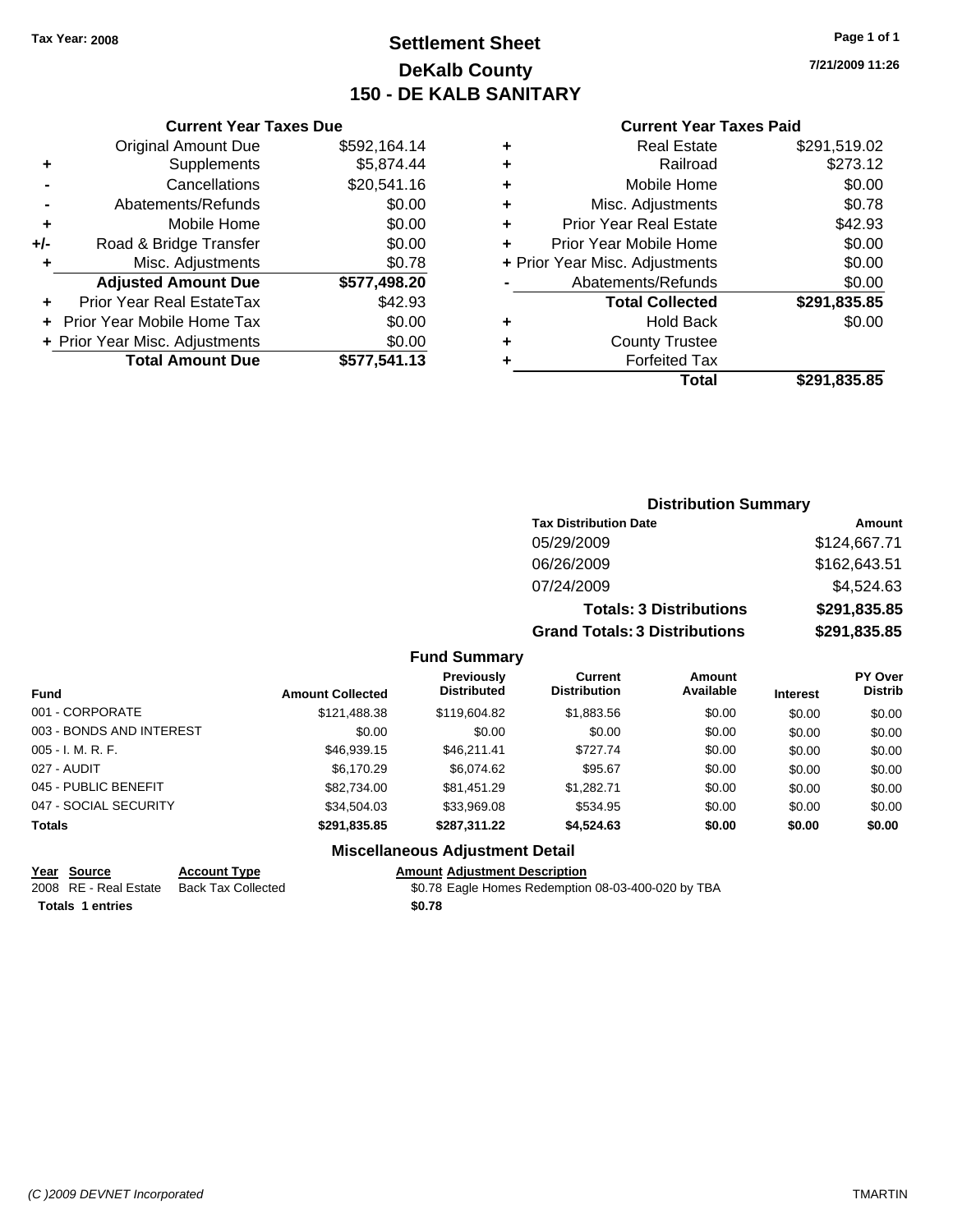### **Settlement Sheet Tax Year: 2008 Page 1 of 1 DeKalb County 151 - FAIRDALE STREET LIGHT**

**7/21/2009 11:26**

|     | <b>Current Year Taxes Due</b>  |            |   |                    |
|-----|--------------------------------|------------|---|--------------------|
|     | <b>Original Amount Due</b>     | \$2,216.91 | ٠ |                    |
|     | <b>Supplements</b>             | \$9.75     | ٠ |                    |
|     | Cancellations                  | \$28.82    | ٠ |                    |
|     | Abatements/Refunds             | \$0.00     | ٠ |                    |
|     | Mobile Home                    | \$0.00     |   | Prior              |
| +/- | Road & Bridge Transfer         | \$0.00     |   | Prior <sup>'</sup> |
|     | Misc. Adjustments              | \$0.00     |   | + Prior Year       |
|     | <b>Adjusted Amount Due</b>     | \$2,197.84 |   | Ab.                |
|     | Prior Year Real EstateTax      | \$0.00     |   |                    |
|     | Prior Year Mobile Home Tax     | \$0.00     | ٠ |                    |
|     | + Prior Year Misc. Adjustments | \$0.00     |   |                    |
|     | <b>Total Amount Due</b>        | \$2,197.84 |   |                    |
|     |                                |            |   |                    |

| ٠ | Real Estate                    | \$1,047.42 |
|---|--------------------------------|------------|
| ٠ | Railroad                       | \$0.00     |
| ٠ | Mobile Home                    | \$0.00     |
| ٠ | Misc. Adjustments              | \$0.00     |
| ÷ | <b>Prior Year Real Estate</b>  | \$0.00     |
| ٠ | Prior Year Mobile Home         | \$0.00     |
|   | + Prior Year Misc. Adjustments | \$0.00     |
|   | Abatements/Refunds             | \$0.00     |
|   | <b>Total Collected</b>         | \$1,047.42 |
| ٠ | Hold Back                      | \$0.00     |
| ٠ | <b>County Trustee</b>          |            |
| ٠ | <b>Forfeited Tax</b>           |            |
|   | Total                          | \$1.047.42 |
|   |                                |            |

|                 |                         |                                  | <b>Distribution Summary</b>           |                                |                 |                                  |
|-----------------|-------------------------|----------------------------------|---------------------------------------|--------------------------------|-----------------|----------------------------------|
|                 |                         |                                  | <b>Tax Distribution Date</b>          |                                |                 | Amount                           |
|                 |                         |                                  | 05/29/2009                            |                                |                 | \$554.02                         |
|                 |                         |                                  | 06/26/2009                            |                                |                 | \$486.09                         |
|                 |                         |                                  | 07/24/2009                            |                                |                 | \$7.31                           |
|                 |                         |                                  |                                       | <b>Totals: 3 Distributions</b> |                 | \$1,047.42                       |
|                 |                         |                                  | <b>Grand Totals: 3 Distributions</b>  |                                |                 | \$1,047.42                       |
|                 |                         | <b>Fund Summary</b>              |                                       |                                |                 |                                  |
| Fund            | <b>Amount Collected</b> | Previously<br><b>Distributed</b> | <b>Current</b><br><b>Distribution</b> | <b>Amount</b><br>Available     | <b>Interest</b> | <b>PY Over</b><br><b>Distrib</b> |
| 001 - CORPORATE | \$1,047.42              | \$1,040.11                       | \$7.31                                | \$0.00                         | \$0.00          | \$0.00                           |
| Totals          | \$1,047.42              | \$1,040.11                       | \$7.31                                | \$0.00                         | \$0.00          | \$0.00                           |
|                 |                         |                                  |                                       |                                |                 |                                  |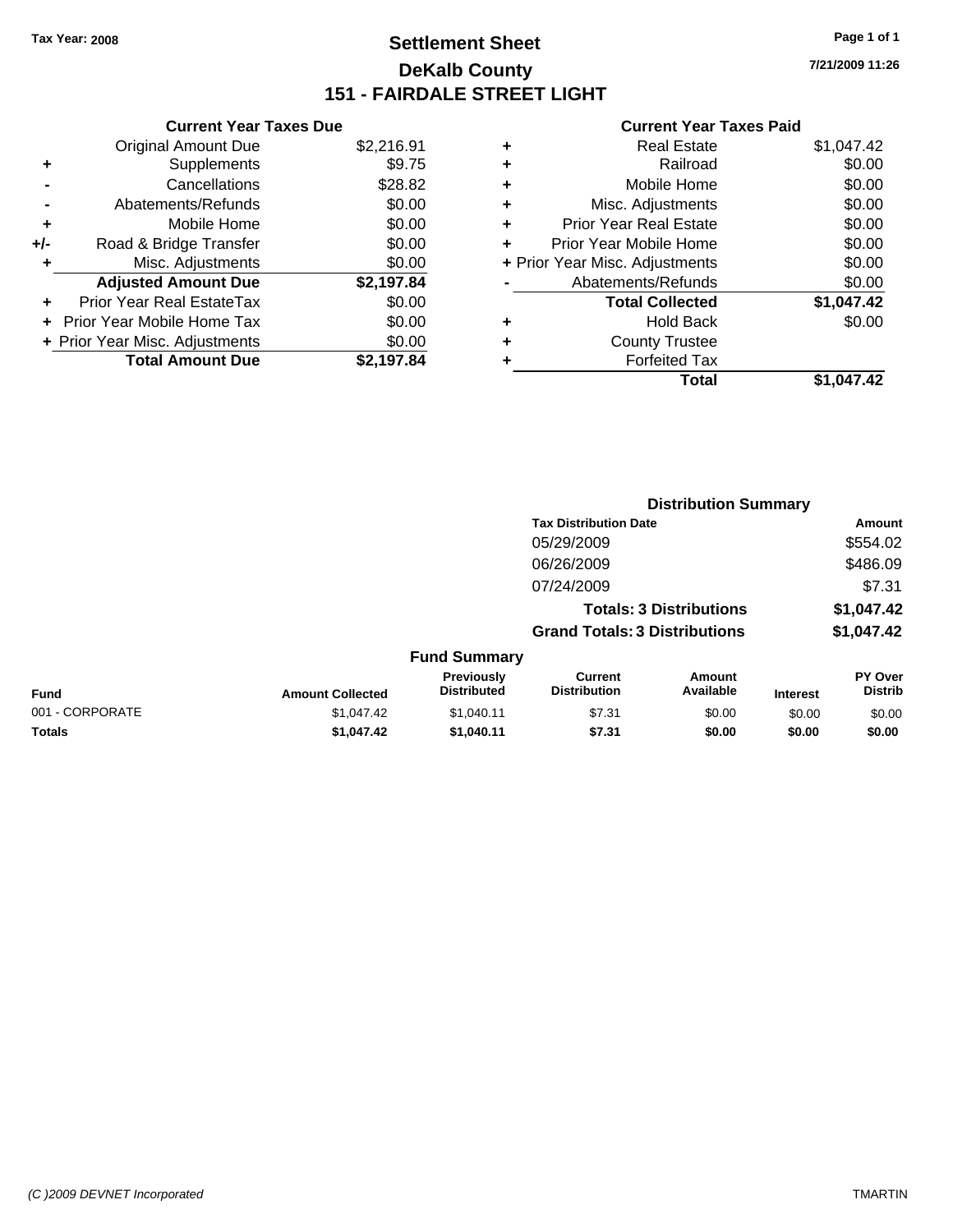### **Settlement Sheet Tax Year: 2008 Page 1 of 1 DeKalb County 152 - AFTON-PIERCE MULTI TWP**

**7/21/2009 11:26**

|     | <b>Current Year Taxes Due</b>  |             |
|-----|--------------------------------|-------------|
|     | <b>Original Amount Due</b>     | \$23,364.87 |
| ٠   | Supplements                    | \$38.39     |
|     | Cancellations                  | \$60.31     |
|     | Abatements/Refunds             | \$0.00      |
| ٠   | Mobile Home                    | \$0.00      |
| +/- | Road & Bridge Transfer         | \$0.00      |
| ٠   | Misc. Adjustments              | \$0.00      |
|     | <b>Adjusted Amount Due</b>     | \$23,342.95 |
| ٠   | Prior Year Real EstateTax      | \$22.25     |
|     | Prior Year Mobile Home Tax     | \$0.00      |
|     | + Prior Year Misc. Adjustments | \$0.00      |
|     | <b>Total Amount Due</b>        | \$23,365.20 |
|     |                                |             |

|   | Total                          | \$12,161.04 |
|---|--------------------------------|-------------|
| ٠ | <b>Forfeited Tax</b>           |             |
| ٠ | <b>County Trustee</b>          |             |
| ٠ | <b>Hold Back</b>               | \$0.00      |
|   | <b>Total Collected</b>         | \$12,161.04 |
|   | Abatements/Refunds             | \$0.00      |
|   | + Prior Year Misc. Adjustments | \$0.00      |
| ٠ | Prior Year Mobile Home         | \$0.00      |
| ÷ | <b>Prior Year Real Estate</b>  | \$22.25     |
| ٠ | Misc. Adjustments              | \$0.00      |
| ÷ | Mobile Home                    | \$0.00      |
| ÷ | Railroad                       | \$69.04     |
| ٠ | <b>Real Estate</b>             | \$12,069.75 |
|   |                                |             |

|                                         | <b>Distribution Summary</b> |                                  |                                       |                                |                 |                                  |
|-----------------------------------------|-----------------------------|----------------------------------|---------------------------------------|--------------------------------|-----------------|----------------------------------|
|                                         |                             |                                  | <b>Tax Distribution Date</b>          |                                |                 | Amount                           |
|                                         |                             |                                  | 05/29/2009                            |                                |                 | \$4,025.09                       |
|                                         |                             |                                  | 06/26/2009                            |                                |                 | \$7,971.93                       |
|                                         |                             |                                  | 07/24/2009                            |                                |                 | \$164.02                         |
|                                         |                             |                                  |                                       | <b>Totals: 3 Distributions</b> |                 | \$12,161.04                      |
|                                         |                             |                                  | <b>Grand Totals: 3 Distributions</b>  |                                |                 | \$12,161.04                      |
|                                         |                             | <b>Fund Summary</b>              |                                       |                                |                 |                                  |
| Fund                                    | <b>Amount Collected</b>     | Previously<br><b>Distributed</b> | <b>Current</b><br><b>Distribution</b> | <b>Amount</b><br>Available     | <b>Interest</b> | <b>PY Over</b><br><b>Distrib</b> |
| 147 - ASSESSING PURPOSES<br>(multi-twp) | \$12.161.04                 | \$11,997.02                      | \$164.02                              | \$0.00                         | \$0.00          | \$0.00                           |
| Totals                                  | \$12.161.04                 | \$11.997.02                      | \$164.02                              | \$0.00                         | \$0.00          | \$0.00                           |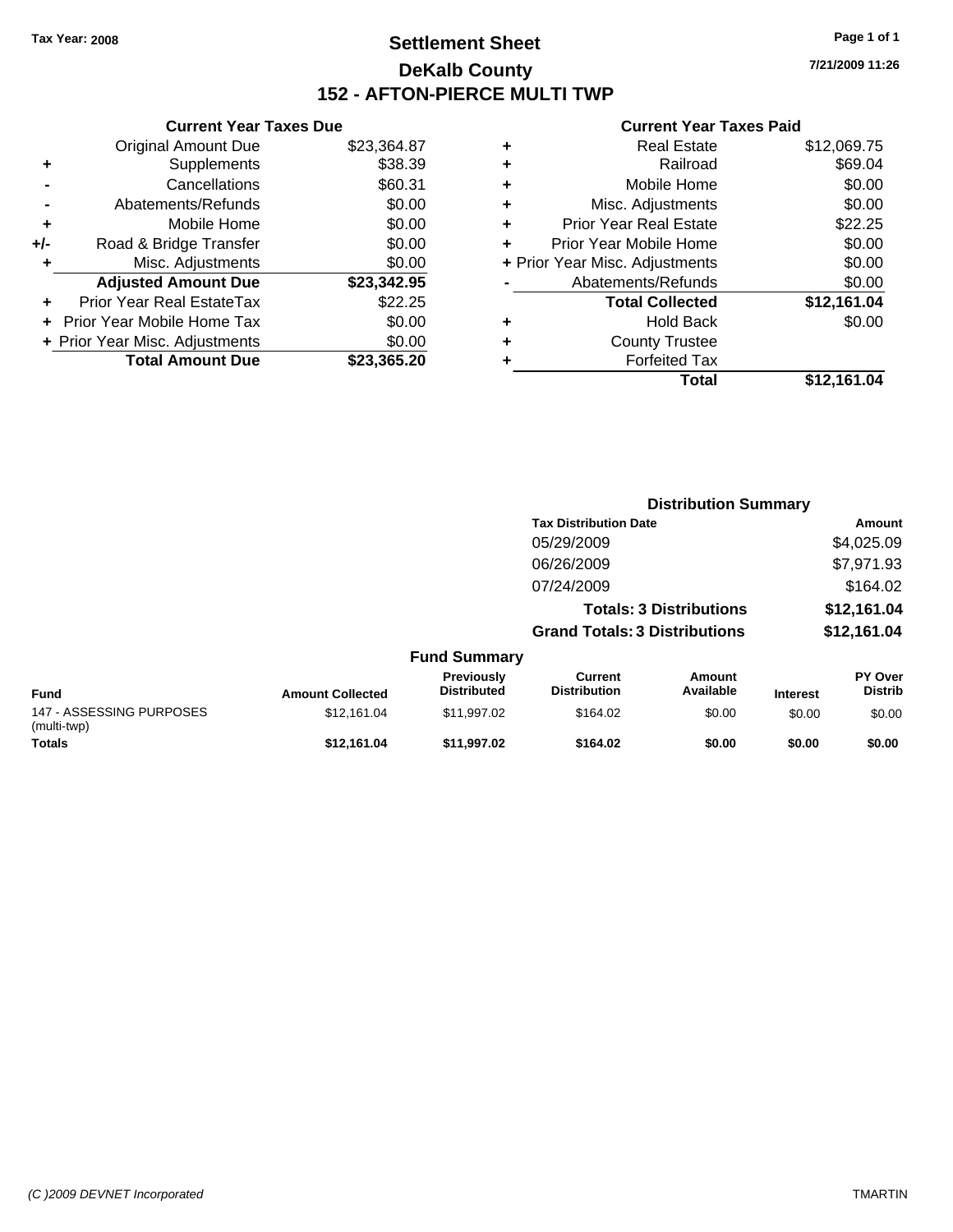### **Settlement Sheet Tax Year: 2008 Page 1 of 1 DeKalb County 153 - MILAN-MALTA MULTI-TWP**

**7/21/2009 11:26**

| <b>Current Yea</b>           |   |            | <b>Current Year Taxes Due</b>  |       |
|------------------------------|---|------------|--------------------------------|-------|
| <b>Real Esta</b>             | ÷ | \$8,971.73 | <b>Original Amount Due</b>     |       |
| Railroa                      | ٠ | \$37.22    | <b>Supplements</b>             | ٠     |
| Mobile Hom                   | ٠ | \$48.45    | Cancellations                  |       |
| Misc. Adjustmen              | ٠ | \$0.00     | Abatements/Refunds             |       |
| <b>Prior Year Real Esta</b>  | ÷ | \$0.00     | Mobile Home                    | ٠     |
| Prior Year Mobile Hom        |   | \$0.00     | Road & Bridge Transfer         | $+/-$ |
| + Prior Year Misc. Adjustmen |   | \$0.00     | Misc. Adjustments              | ٠     |
| Abatements/Refund            |   | \$8,960.50 | <b>Adjusted Amount Due</b>     |       |
| <b>Total Collecte</b>        |   | \$0.00     | Prior Year Real EstateTax      |       |
| Hold Bad                     | ÷ | \$0.00     | + Prior Year Mobile Home Tax   |       |
| <b>County Truste</b>         | ÷ | \$0.00     | + Prior Year Misc. Adjustments |       |
| <b>Forfeited Ta</b>          |   | \$8,960.50 | <b>Total Amount Due</b>        |       |
| <b>T-4</b>                   |   |            |                                |       |

|   | Total                          | \$4.740.71 |
|---|--------------------------------|------------|
|   | <b>Forfeited Tax</b>           |            |
| ÷ | <b>County Trustee</b>          |            |
|   | <b>Hold Back</b>               | \$0.00     |
|   | <b>Total Collected</b>         | \$4,740.71 |
|   | Abatements/Refunds             | \$0.00     |
|   | + Prior Year Misc. Adjustments | \$0.00     |
|   | Prior Year Mobile Home         | \$0.00     |
|   | <b>Prior Year Real Estate</b>  | \$0.00     |
| ٠ | Misc. Adjustments              | \$0.00     |
|   | Mobile Home                    | \$0.00     |
|   | Railroad                       | \$55.03    |
| ٠ | Real Estate                    | \$4,685.68 |

|                                         |                         |                                  |                                       | <b>Distribution Summary</b>    |                 |                                  |  |
|-----------------------------------------|-------------------------|----------------------------------|---------------------------------------|--------------------------------|-----------------|----------------------------------|--|
|                                         |                         |                                  | <b>Tax Distribution Date</b>          |                                |                 | Amount                           |  |
|                                         |                         |                                  | 05/29/2009                            |                                |                 | \$1,552.51                       |  |
|                                         |                         |                                  | 06/26/2009                            |                                |                 | \$3,122.81                       |  |
|                                         |                         |                                  | 07/24/2009                            |                                |                 | \$65.39                          |  |
|                                         |                         |                                  |                                       | <b>Totals: 3 Distributions</b> |                 | \$4,740.71                       |  |
|                                         |                         |                                  | <b>Grand Totals: 3 Distributions</b>  |                                |                 | \$4,740.71                       |  |
|                                         |                         | <b>Fund Summary</b>              |                                       |                                |                 |                                  |  |
| Fund                                    | <b>Amount Collected</b> | Previously<br><b>Distributed</b> | <b>Current</b><br><b>Distribution</b> | Amount<br>Available            | <b>Interest</b> | <b>PY Over</b><br><b>Distrib</b> |  |
| 147 - ASSESSING PURPOSES<br>(multi-twp) | \$4,740.71              | \$4,675.32                       | \$65.39                               | \$0.00                         | \$0.00          | \$0.00                           |  |
| <b>Totals</b>                           | \$4,740.71              | \$4,675.32                       | \$65.39                               | \$0.00                         | \$0.00          | \$0.00                           |  |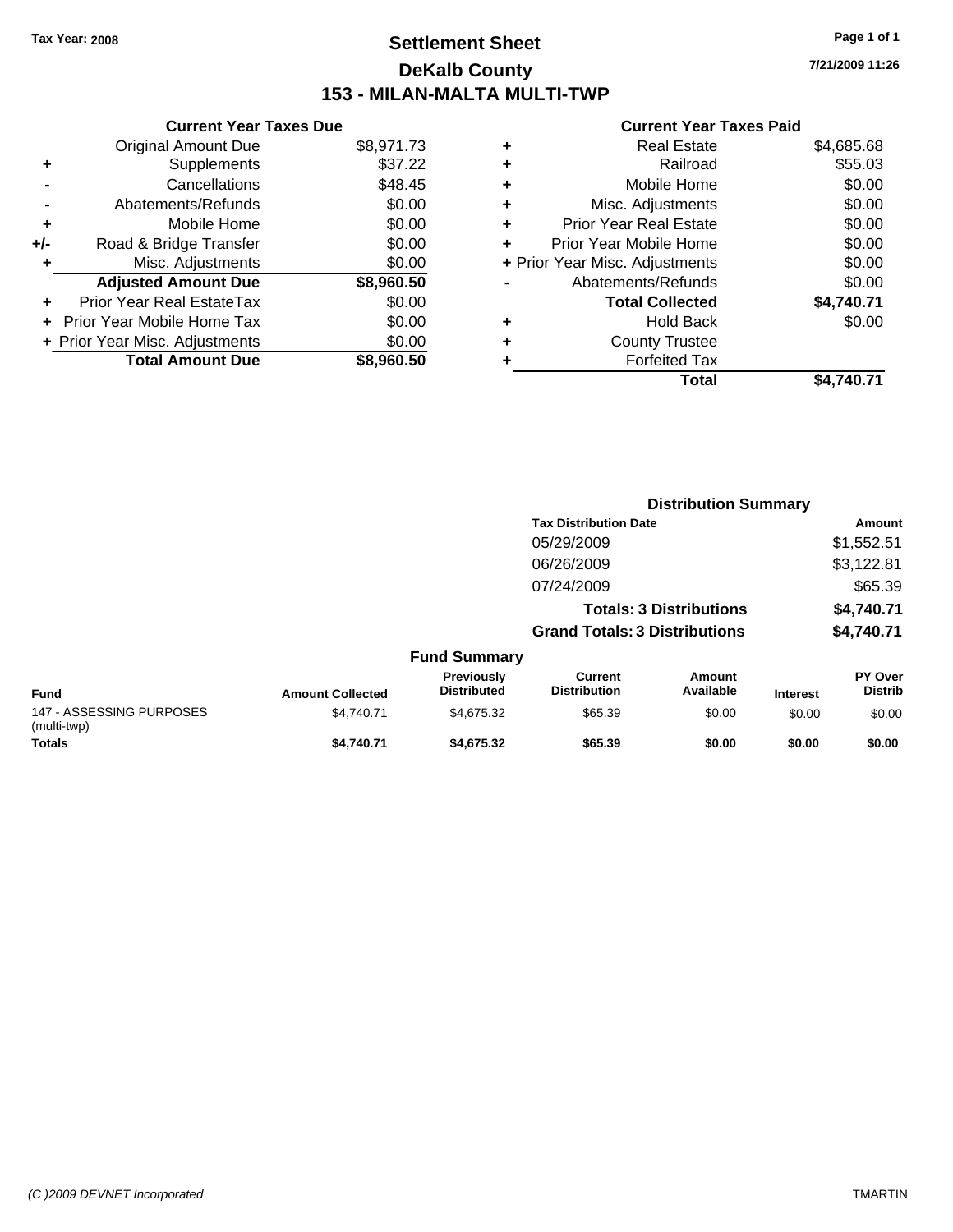### **Settlement Sheet Tax Year: 2008 Page 1 of 1 DeKalb County 154 - PAW PAW-SHABBONA MULT TWP**

**7/21/2009 11:26**

#### **Current Year Taxes Paid**

|     | <b>Current Year Taxes Due</b>  |             |
|-----|--------------------------------|-------------|
|     | <b>Original Amount Due</b>     | \$10,093.07 |
| ÷   | Supplements                    | \$22.51     |
|     | Cancellations                  | \$23.95     |
|     | Abatements/Refunds             | \$0.00      |
| ٠   | Mobile Home                    | \$0.00      |
| +/- | Road & Bridge Transfer         | \$0.00      |
| ٠   | Misc. Adjustments              | \$3.05      |
|     | <b>Adjusted Amount Due</b>     | \$10,094.68 |
|     | Prior Year Real EstateTax      | \$0.00      |
|     | Prior Year Mobile Home Tax     | \$0.00      |
|     | + Prior Year Misc. Adjustments | \$0.00      |
|     | <b>Total Amount Due</b>        | \$10,094.68 |
|     |                                |             |

| ٠ | <b>Real Estate</b>             | \$5,084.66 |
|---|--------------------------------|------------|
| ٠ | Railroad                       | \$100.34   |
| ٠ | Mobile Home                    | \$0.00     |
| ٠ | Misc. Adjustments              | \$3.05     |
| ٠ | Prior Year Real Estate         | \$0.00     |
|   | Prior Year Mobile Home         | \$0.00     |
|   | + Prior Year Misc. Adjustments | \$0.00     |
|   | Abatements/Refunds             | \$0.00     |
|   | <b>Total Collected</b>         | \$5,188.05 |
| ٠ | <b>Hold Back</b>               | \$0.00     |
| ٠ | <b>County Trustee</b>          |            |
| ٠ | <b>Forfeited Tax</b>           |            |
|   | Total                          | \$5,188.05 |
|   |                                |            |

|                                                   |                                             |                         |                                        | <b>Distribution Summary</b>                                     |                                |                 |                                  |
|---------------------------------------------------|---------------------------------------------|-------------------------|----------------------------------------|-----------------------------------------------------------------|--------------------------------|-----------------|----------------------------------|
|                                                   |                                             |                         |                                        | <b>Tax Distribution Date</b>                                    |                                |                 | Amount                           |
|                                                   |                                             |                         |                                        | 05/29/2009                                                      |                                |                 | \$1,678.77                       |
|                                                   |                                             |                         |                                        | 06/26/2009                                                      |                                |                 | \$3,398.82                       |
|                                                   |                                             |                         |                                        | 07/24/2009                                                      |                                |                 | \$110.46                         |
|                                                   |                                             |                         |                                        |                                                                 | <b>Totals: 3 Distributions</b> |                 | \$5,188.05                       |
|                                                   |                                             |                         | <b>Grand Totals: 3 Distributions</b>   |                                                                 |                                | \$5,188.05      |                                  |
|                                                   |                                             |                         | <b>Fund Summary</b>                    |                                                                 |                                |                 |                                  |
| <b>Fund</b>                                       |                                             | <b>Amount Collected</b> | Previously<br><b>Distributed</b>       | Current<br><b>Distribution</b>                                  | Amount<br>Available            | <b>Interest</b> | <b>PY Over</b><br><b>Distrib</b> |
| 147 - ASSESSING PURPOSES<br>(multi-twp)           |                                             | \$5,188.05              | \$5,077.59                             | \$110.46                                                        | \$0.00                         | \$0.00          | \$0.00                           |
| Totals                                            |                                             | \$5,188.05              | \$5,077.59                             | \$110.46                                                        | \$0.00                         | \$0.00          | \$0.00                           |
|                                                   |                                             |                         | <b>Miscellaneous Adjustment Detail</b> |                                                                 |                                |                 |                                  |
| Source<br>Year<br><b>RE</b> - Real Estate<br>2008 | <b>Account Type</b><br>Paymt In Lieu of Tax |                         | <b>Amount Adjustment Description</b>   | \$2.60 Housing Authority-Hinckley Sunset View Apartments by TBA |                                |                 |                                  |

\$2.60 Housing Authority-Hinckley Sunset View Apartments by TBA 2008 RE - Real Estate Real Estate Tax S0.45 Maness Redemption 13-06-331-005 by TBA

**Totals \$3.05 2 entries**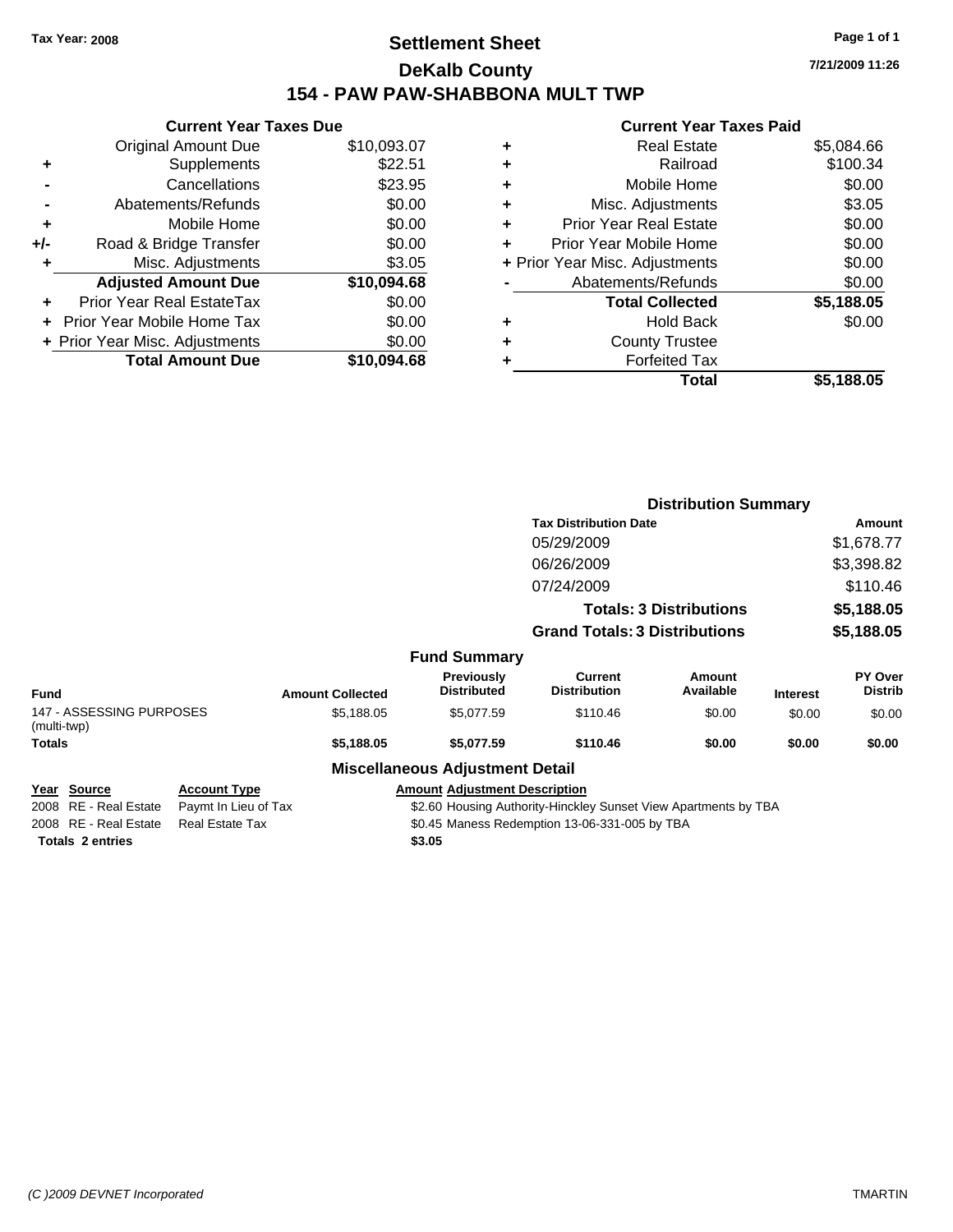### **Settlement Sheet Tax Year: 2008 Page 1 of 1 DeKalb County 155 - SOUTH GROVE-MAYFIELD MULT**

**7/21/2009 11:26**

|       | <b>Current Year Taxes Due</b>     |             |
|-------|-----------------------------------|-------------|
|       | <b>Original Amount Due</b>        | \$10,151.95 |
| ٠     | Supplements                       | \$35.85     |
|       | Cancellations                     | \$37.77     |
|       | Abatements/Refunds                | \$0.00      |
| ÷     | Mobile Home                       | \$0.00      |
| $+/-$ | Road & Bridge Transfer            | \$0.00      |
|       | Misc. Adjustments                 | \$0.00      |
|       | <b>Adjusted Amount Due</b>        | \$10,150.03 |
|       | Prior Year Real EstateTax         | \$0.00      |
|       | <b>Prior Year Mobile Home Tax</b> | \$0.00      |
|       | + Prior Year Misc. Adjustments    | \$0.00      |
|       | <b>Total Amount Due</b>           | \$10.150.03 |
|       |                                   |             |

|   | Total                          | \$5,164.42 |
|---|--------------------------------|------------|
| ٠ | <b>Forfeited Tax</b>           |            |
| ٠ | <b>County Trustee</b>          |            |
| ٠ | <b>Hold Back</b>               | \$0.00     |
|   | <b>Total Collected</b>         | \$5,164.42 |
|   | Abatements/Refunds             | \$0.00     |
|   | + Prior Year Misc. Adjustments | \$0.00     |
| ٠ | Prior Year Mobile Home         | \$0.00     |
| ÷ | <b>Prior Year Real Estate</b>  | \$0.00     |
| ٠ | Misc. Adjustments              | \$0.00     |
| ÷ | Mobile Home                    | \$0.00     |
| ÷ | Railroad                       | \$0.00     |
| ٠ | <b>Real Estate</b>             | \$5,164.42 |
|   |                                |            |

|                                         |                         |                                  | <b>Distribution Summary</b>           |                                |                 |                                  |  |
|-----------------------------------------|-------------------------|----------------------------------|---------------------------------------|--------------------------------|-----------------|----------------------------------|--|
|                                         |                         |                                  | <b>Tax Distribution Date</b>          |                                |                 | <b>Amount</b>                    |  |
|                                         |                         |                                  | 05/29/2009                            |                                |                 | \$1,145.15                       |  |
|                                         |                         |                                  | 06/26/2009                            |                                |                 | \$3,919.40                       |  |
|                                         |                         |                                  | 07/24/2009                            |                                |                 | \$99.87                          |  |
|                                         |                         |                                  |                                       | <b>Totals: 3 Distributions</b> |                 | \$5,164.42                       |  |
|                                         |                         |                                  | <b>Grand Totals: 3 Distributions</b>  |                                |                 | \$5,164.42                       |  |
|                                         |                         | <b>Fund Summary</b>              |                                       |                                |                 |                                  |  |
| <b>Fund</b>                             | <b>Amount Collected</b> | Previously<br><b>Distributed</b> | <b>Current</b><br><b>Distribution</b> | <b>Amount</b><br>Available     | <b>Interest</b> | <b>PY Over</b><br><b>Distrib</b> |  |
| 147 - ASSESSING PURPOSES<br>(multi-twp) | \$5,164.42              | \$5,064.55                       | \$99.87                               | \$0.00                         | \$0.00          | \$0.00                           |  |
| <b>Totals</b>                           | \$5.164.42              | \$5.064.55                       | \$99.87                               | \$0.00                         | \$0.00          | \$0.00                           |  |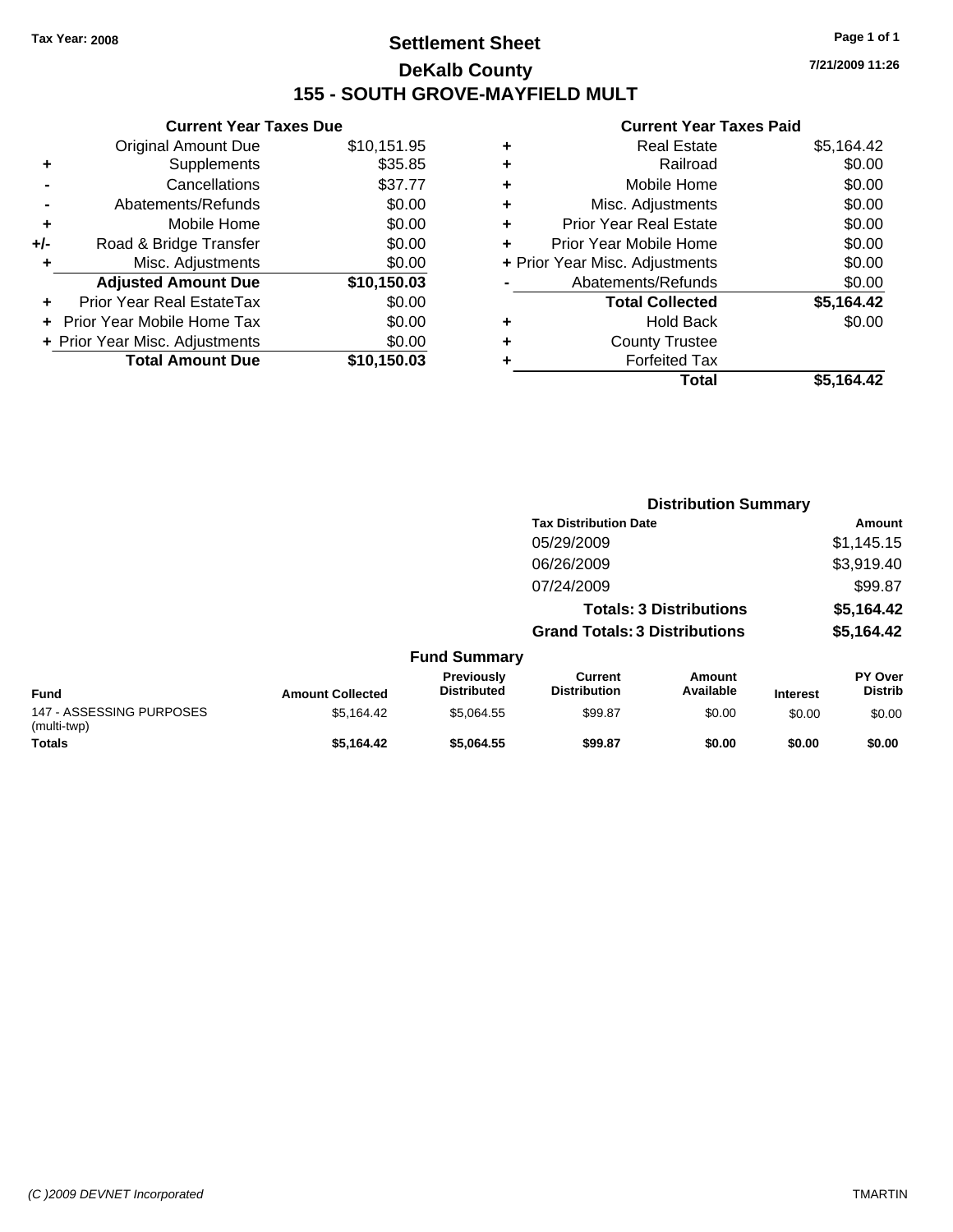### **Settlement Sheet Tax Year: 2008 Page 1 of 1 DeKalb County 156 - VICTOR-SOMONAUK MULTI TWP**

**7/21/2009 11:26**

|       | <b>Current Year Taxes Due</b>  |             |  |  |  |  |
|-------|--------------------------------|-------------|--|--|--|--|
|       | <b>Original Amount Due</b>     | \$19,509.80 |  |  |  |  |
| ٠     | Supplements                    | \$183.92    |  |  |  |  |
|       | Cancellations                  | \$202.88    |  |  |  |  |
|       | Abatements/Refunds             | \$0.00      |  |  |  |  |
| ٠     | Mobile Home                    | \$0.00      |  |  |  |  |
| $+/-$ | Road & Bridge Transfer         | \$0.00      |  |  |  |  |
| ٠     | Misc. Adjustments              | \$0.00      |  |  |  |  |
|       | <b>Adjusted Amount Due</b>     | \$19,490.84 |  |  |  |  |
|       | Prior Year Real EstateTax      | \$0.00      |  |  |  |  |
|       | Prior Year Mobile Home Tax     | \$0.00      |  |  |  |  |
|       | + Prior Year Misc. Adjustments | \$0.00      |  |  |  |  |
|       | <b>Total Amount Due</b>        | \$19,490.84 |  |  |  |  |
|       |                                |             |  |  |  |  |

|   | <b>Real Estate</b>             | \$10,262.17 |
|---|--------------------------------|-------------|
| ٠ | Railroad                       | \$58.46     |
| ٠ | Mobile Home                    | \$0.00      |
| ٠ | Misc. Adjustments              | \$0.00      |
| ٠ | Prior Year Real Estate         | \$0.00      |
|   | Prior Year Mobile Home         | \$0.00      |
|   | + Prior Year Misc. Adjustments | \$0.00      |
|   | Abatements/Refunds             | \$0.00      |
|   | <b>Total Collected</b>         | \$10,320.63 |
| ٠ | <b>Hold Back</b>               | \$0.00      |
| ٠ | <b>County Trustee</b>          |             |
| ٠ | <b>Forfeited Tax</b>           |             |
|   | Total                          | \$10,320.63 |
|   |                                |             |

|                                         |                         |                                  | <b>Distribution Summary</b>           |                                |                 |                           |
|-----------------------------------------|-------------------------|----------------------------------|---------------------------------------|--------------------------------|-----------------|---------------------------|
|                                         |                         |                                  | <b>Tax Distribution Date</b>          |                                | Amount          |                           |
|                                         |                         |                                  | 05/29/2009                            |                                |                 | \$3,861.46                |
|                                         |                         |                                  | 06/26/2009                            |                                |                 | \$6,264.77                |
|                                         |                         |                                  | 07/24/2009                            |                                |                 | \$194.40                  |
|                                         |                         |                                  |                                       | <b>Totals: 3 Distributions</b> |                 | \$10,320.63               |
|                                         |                         |                                  | <b>Grand Totals: 3 Distributions</b>  |                                | \$10,320.63     |                           |
|                                         |                         | <b>Fund Summary</b>              |                                       |                                |                 |                           |
| <b>Fund</b>                             | <b>Amount Collected</b> | Previously<br><b>Distributed</b> | <b>Current</b><br><b>Distribution</b> | Amount<br>Available            | <b>Interest</b> | PY Over<br><b>Distrib</b> |
| 147 - ASSESSING PURPOSES<br>(multi-twp) | \$10,320.63             | \$10,126.23                      | \$194.40                              | \$0.00                         | \$0.00          | \$0.00                    |
| <b>Totals</b>                           | \$10.320.63             | \$10.126.23                      | \$194.40                              | \$0.00                         | \$0.00          | \$0.00                    |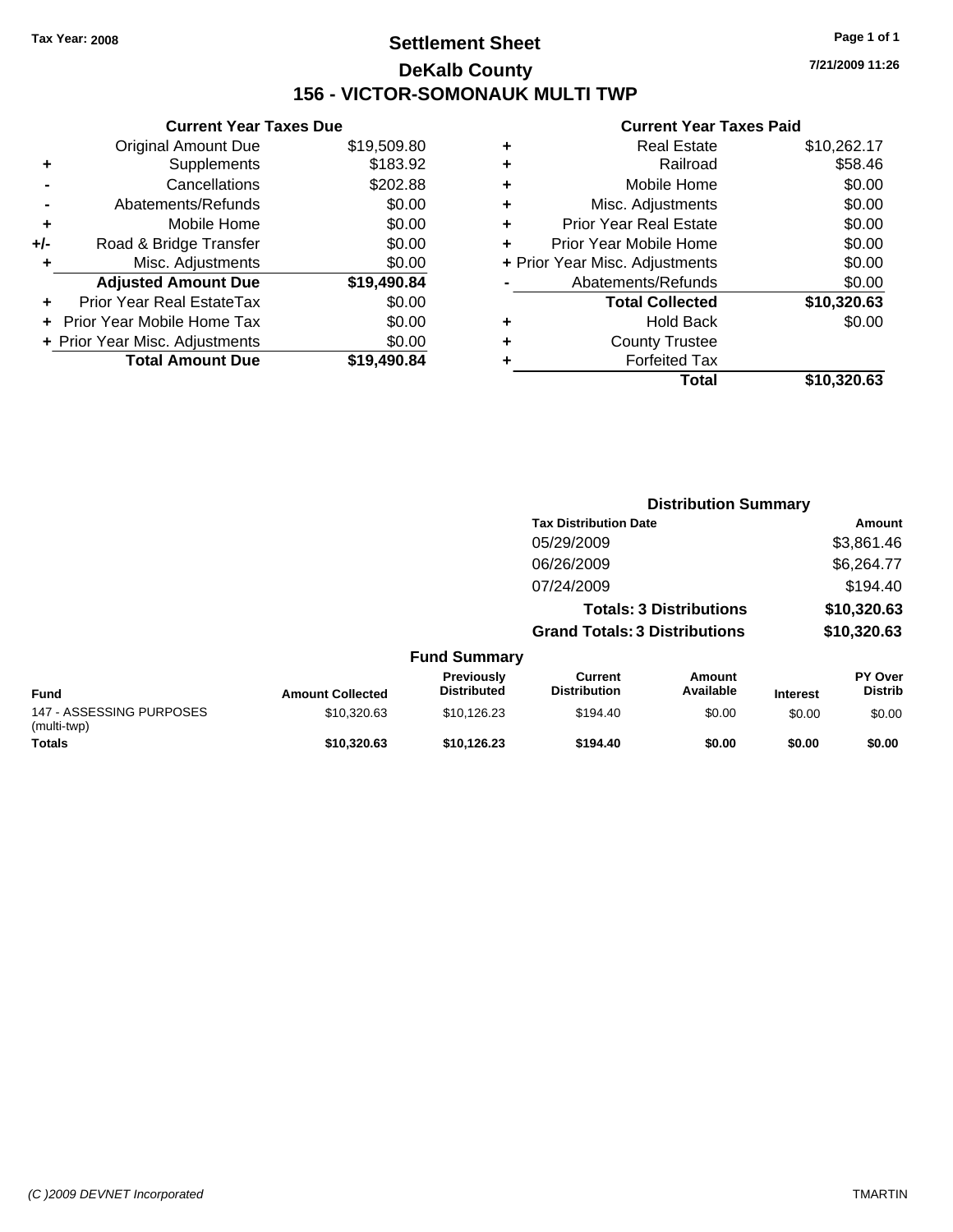### **Settlement Sheet Tax Year: 2008 Page 1 of 1 DeKalb County 157 - GENOA PUBLIC LIBRARY DIST**

#### **Current Year Taxes Due**

|     | <b>Original Amount Due</b>       | \$200,720.84 |
|-----|----------------------------------|--------------|
| ٠   | Supplements                      | \$1,123.82   |
|     | Cancellations                    | \$2,520.15   |
|     | Abatements/Refunds               | \$1.91       |
| ٠   | Mobile Home                      | \$0.00       |
| +/- | Road & Bridge Transfer           | \$0.00       |
| ٠   | Misc. Adjustments                | \$0.00       |
|     | <b>Adjusted Amount Due</b>       | \$199,322.60 |
|     | <b>Prior Year Real EstateTax</b> | (\$32.05)    |
|     | Prior Year Mobile Home Tax       | \$0.00       |
|     | + Prior Year Misc. Adjustments   | \$0.00       |
|     | <b>Total Amount Due</b>          | \$199,290.55 |

#### **Current Year Taxes Paid**

|   | Real Estate                    | \$97,761.71 |
|---|--------------------------------|-------------|
| ٠ | Railroad                       | \$179.67    |
| ٠ | Mobile Home                    | \$0.00      |
| ٠ | Misc. Adjustments              | \$0.00      |
| ٠ | <b>Prior Year Real Estate</b>  | (\$32.05)   |
|   | Prior Year Mobile Home         | \$0.00      |
|   | + Prior Year Misc. Adjustments | \$0.00      |
|   | Abatements/Refunds             | \$1.91      |
|   | <b>Total Collected</b>         | \$97,907.42 |
| ٠ | Hold Back                      | \$0.00      |
| ٠ | <b>County Trustee</b>          |             |
| ٠ | <b>Forfeited Tax</b>           |             |
|   | Total                          | \$97,907.42 |
|   |                                |             |

| <b>Distribution Summary</b>          |             |  |  |
|--------------------------------------|-------------|--|--|
| <b>Tax Distribution Date</b>         | Amount      |  |  |
| 05/29/2009                           | \$54,640.92 |  |  |
| 06/26/2009                           | \$40,643.37 |  |  |
| 07/24/2009                           | \$2,623.13  |  |  |
| <b>Totals: 3 Distributions</b>       | \$97,907.42 |  |  |
| <b>Grand Totals: 3 Distributions</b> | \$97,907.42 |  |  |

#### **Fund Summary**

| <b>Fund</b>                                   | <b>Amount Collected</b> | <b>Previously</b><br><b>Distributed</b> | <b>Current</b><br><b>Distribution</b> | Amount<br>Available | <b>Interest</b> | PY Over<br><b>Distrib</b> |
|-----------------------------------------------|-------------------------|-----------------------------------------|---------------------------------------|---------------------|-----------------|---------------------------|
| 001 - CORPORATE                               | \$74.874.13             | \$72.868.11                             | \$2,006.02                            | \$0.00              | \$0.00          | \$0.00                    |
| 004 - OPERATIONS & MAINTENANCE                | \$8,536.25              | \$8,307.55                              | \$228.70                              | \$0.00              | \$0.00          | \$0.00                    |
| $005 - I. M. R. F.$                           | \$4,879.31              | \$4.748.58                              | \$130.73                              | \$0.00              | \$0.00          | \$0.00                    |
| 027 - AUDIT                                   | \$1,222,38              | \$1,189.63                              | \$32.75                               | \$0.00              | \$0.00          | \$0.00                    |
| 035 - TORT JUDGEMENTS/LIABILITY<br><b>INS</b> | \$4.879.31              | \$4.748.58                              | \$130.73                              | \$0.00              | \$0.00          | \$0.00                    |
| 047 - SOCIAL SECURITY                         | \$3.516.04              | \$3.421.84                              | \$94.20                               | \$0.00              | \$0.00          | \$0.00                    |
| <b>Totals</b>                                 | \$97,907.42             | \$95.284.29                             | \$2.623.13                            | \$0.00              | \$0.00          | \$0.00                    |

#### **Abatement Detail**

#### **Year Source Account Type Amount Adjustment Description**

2008 RE - Real Estate RE Abatement \$1.91 Interest on 2006 PTAB-Chamberlain Park Apts. by TBA **Totals 1 entries** \$1.91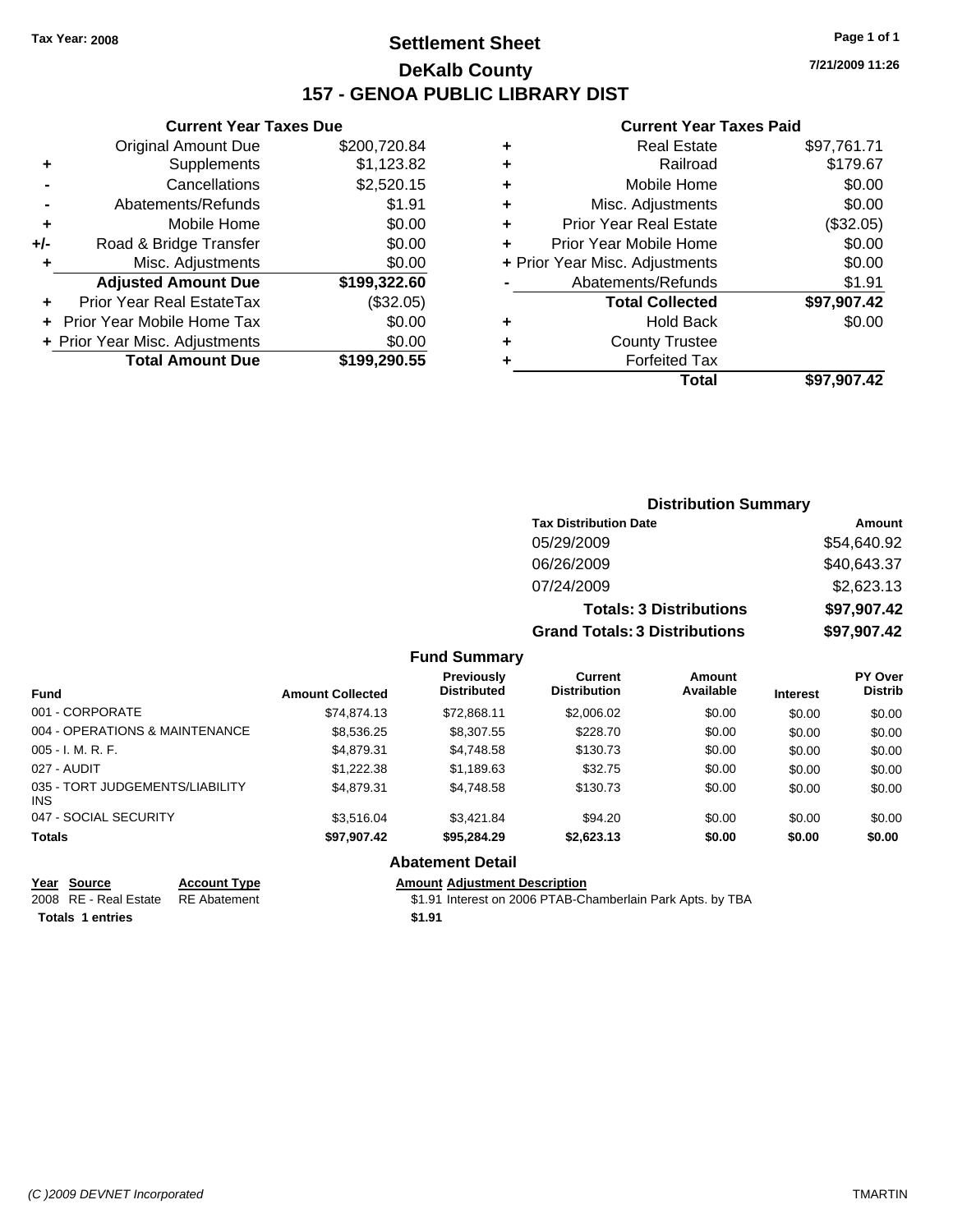# **Settlement Sheet Tax Year: 2008 Page 1 of 1 DeKalb County 158 - DEKALB TIF1**

**7/21/2009 11:26**

#### **Current Year Taxes Due**

|       | <b>Original Amount Due</b>       | \$4,516,665.92 |
|-------|----------------------------------|----------------|
| ٠     | Supplements                      | \$16,429.26    |
|       | Cancellations                    | \$52,327.08    |
|       | Abatements/Refunds               | \$0.00         |
| ٠     | Mobile Home                      | \$0.00         |
| $+/-$ | Road & Bridge Transfer           | \$0.00         |
| ٠     | Misc. Adjustments                | \$0.00         |
|       | <b>Adjusted Amount Due</b>       | \$4,480,768.10 |
|       | <b>Prior Year Real EstateTax</b> | \$0.00         |
|       | Prior Year Mobile Home Tax       | \$0.00         |
|       | + Prior Year Misc. Adjustments   | \$0.00         |
|       | <b>Total Amount Due</b>          | \$4,480,768.10 |

#### **Current Year Taxes Paid +** Real Estate \$2,279,647.41

|   | Total                          | \$2,279,647.41 |
|---|--------------------------------|----------------|
| ٠ | <b>Forfeited Tax</b>           |                |
| ٠ | <b>County Trustee</b>          |                |
| ٠ | <b>Hold Back</b>               | \$0.00         |
|   | <b>Total Collected</b>         | \$2,279,647.41 |
|   | Abatements/Refunds             | \$0.00         |
|   | + Prior Year Misc. Adjustments | \$0.00         |
| ÷ | Prior Year Mobile Home         | \$0.00         |
| ÷ | <b>Prior Year Real Estate</b>  | \$0.00         |
| ٠ | Misc. Adjustments              | \$0.00         |
| ٠ | Mobile Home                    | \$0.00         |
| ٠ | Railroad                       | \$0.00         |
| ٠ | Real Estate                    | \$2,279,647.41 |

|                                                                 |                                                  |                                                | <b>Distribution Summary</b>                        |                                |                 |                           |  |
|-----------------------------------------------------------------|--------------------------------------------------|------------------------------------------------|----------------------------------------------------|--------------------------------|-----------------|---------------------------|--|
|                                                                 |                                                  |                                                | <b>Tax Distribution Date</b>                       |                                |                 | Amount                    |  |
|                                                                 |                                                  |                                                | 05/29/2009                                         |                                |                 | \$730,825.10              |  |
|                                                                 |                                                  |                                                | 06/26/2009                                         |                                |                 | \$1,499,468.42            |  |
|                                                                 |                                                  |                                                | 07/24/2009                                         |                                |                 | \$49,353.89               |  |
|                                                                 |                                                  |                                                |                                                    | <b>Totals: 3 Distributions</b> |                 | \$2,279,647.41            |  |
|                                                                 |                                                  |                                                | <b>Grand Totals: 3 Distributions</b>               |                                |                 | \$2,279,647.41            |  |
|                                                                 |                                                  | <b>Fund Summary</b>                            |                                                    |                                |                 |                           |  |
| <b>Fund</b>                                                     | <b>Amount Collected</b>                          | <b>Previously</b><br><b>Distributed</b>        | <b>Current</b><br><b>Distribution</b>              | Amount<br>Available            | <b>Interest</b> | PY Over<br><b>Distrib</b> |  |
| 001 - CORPORATE                                                 | \$2,279,647.41                                   | \$2,230,293.52                                 | \$49,353.89                                        | \$0.00                         | \$0.00          | \$0.00                    |  |
| Totals                                                          | \$2,279,647.41                                   | \$2,230,293.52                                 | \$49,353.89                                        | \$0.00                         | \$0.00          | \$0.00                    |  |
|                                                                 |                                                  | <b>Miscellaneous Adjustment Detail</b>         |                                                    |                                |                 |                           |  |
| Year Source<br>2008 RE - Real Estate<br><b>Totals 1 entries</b> | <b>Account Type</b><br><b>Back Tax Collected</b> | <b>Amount Adjustment Description</b><br>\$0.00 | \$0.00 Eagle Homes Redemption 08-03-400-020 by TBA |                                |                 |                           |  |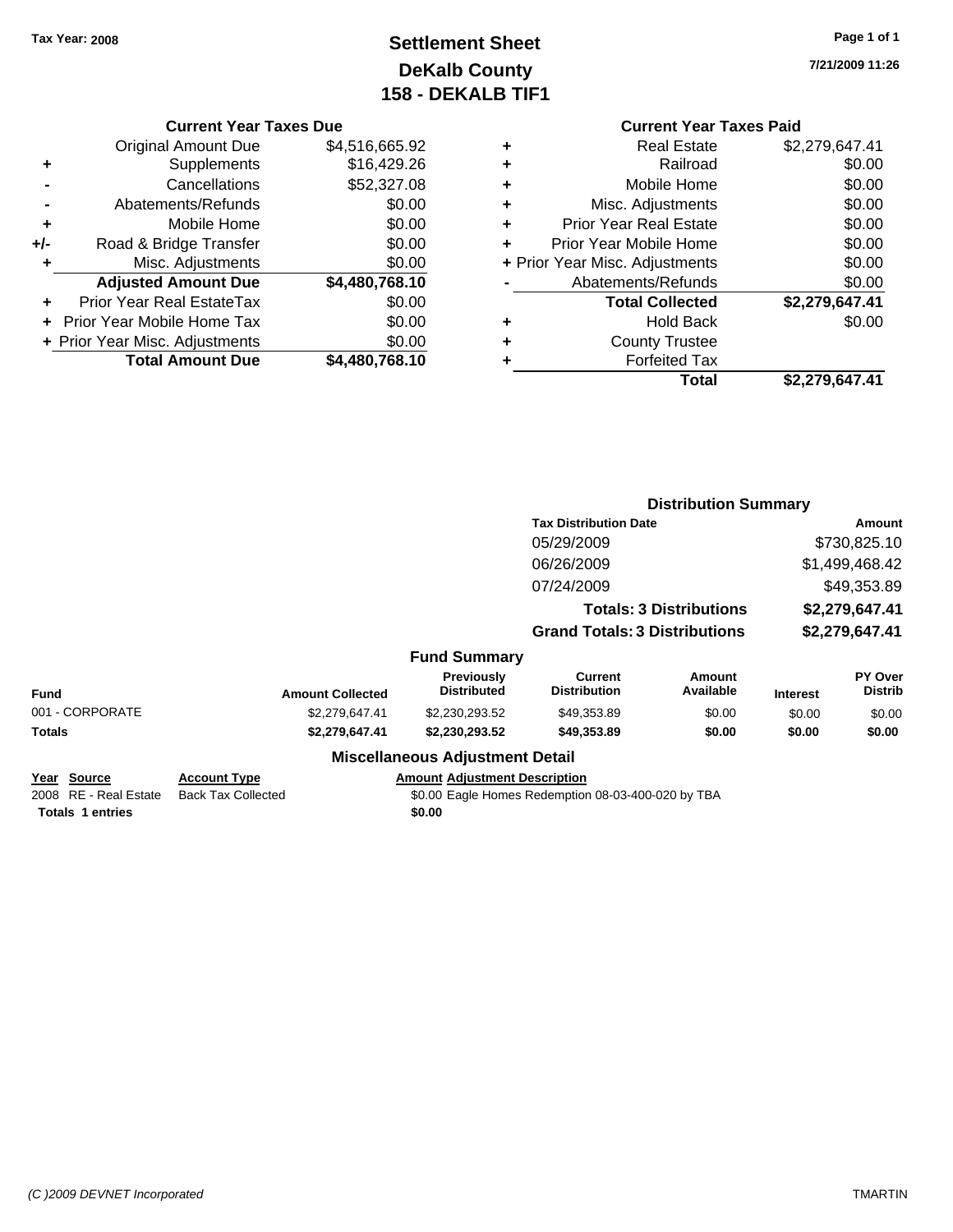# **Settlement Sheet Tax Year: 2008 Page 1 of 1 DeKalb County 159 - DEKALB TIF2**

**7/21/2009 11:26**

#### **Current Year Taxes Due**

|       | <b>Original Amount Due</b>       | \$2,074,386.50 |
|-------|----------------------------------|----------------|
| ٠     | Supplements                      | \$4,376.32     |
|       | Cancellations                    | \$5,513.34     |
|       | Abatements/Refunds               | \$0.00         |
| ٠     | Mobile Home                      | \$0.00         |
| $+/-$ | Road & Bridge Transfer           | \$0.00         |
| ٠     | Misc. Adjustments                | \$0.00         |
|       | <b>Adjusted Amount Due</b>       | \$2,073,249.48 |
|       | <b>Prior Year Real EstateTax</b> | \$0.00         |
|       | Prior Year Mobile Home Tax       | \$0.00         |
|       | + Prior Year Misc. Adjustments   | \$0.00         |
|       | <b>Total Amount Due</b>          | \$2,073,249.48 |

### **Current Year Taxes Paid**

| ٠ | <b>Real Estate</b>             | \$1,040,833.92 |
|---|--------------------------------|----------------|
| ٠ | Railroad                       | \$0.00         |
| ٠ | Mobile Home                    | \$0.00         |
| ٠ | Misc. Adjustments              | \$0.00         |
| ٠ | <b>Prior Year Real Estate</b>  | \$0.00         |
| ÷ | Prior Year Mobile Home         | \$0.00         |
|   | + Prior Year Misc. Adjustments | \$0.00         |
|   | Abatements/Refunds             | \$0.00         |
|   | <b>Total Collected</b>         | \$1,040,833.92 |
| ٠ | <b>Hold Back</b>               | \$0.00         |
| ٠ | <b>County Trustee</b>          |                |
| ٠ | <b>Forfeited Tax</b>           |                |
|   | Total                          | \$1,040,833.92 |
|   |                                |                |

#### **Distribution Summary Tax Distribution Date Amount** 05/29/2009 \$389,433.16 06/26/2009 \$640,087.36 07/24/2009 \$11,313.40 **Totals: 3 Distributions \$1,040,833.92 Grand Totals: 3 Distributions \$1,040,833.92 Fund Summary Fund Interest Amount Collected Distributed PY Over Distrib Amount Available Current Distribution Previously** 001 - CORPORATE \$1,040,833.92 \$1,029,520.52 \$11,313.40 \$0.00 \$0.00 \$0.00 **Totals \$1,040,833.92 \$1,029,520.52 \$11,313.40 \$0.00 \$0.00 \$0.00**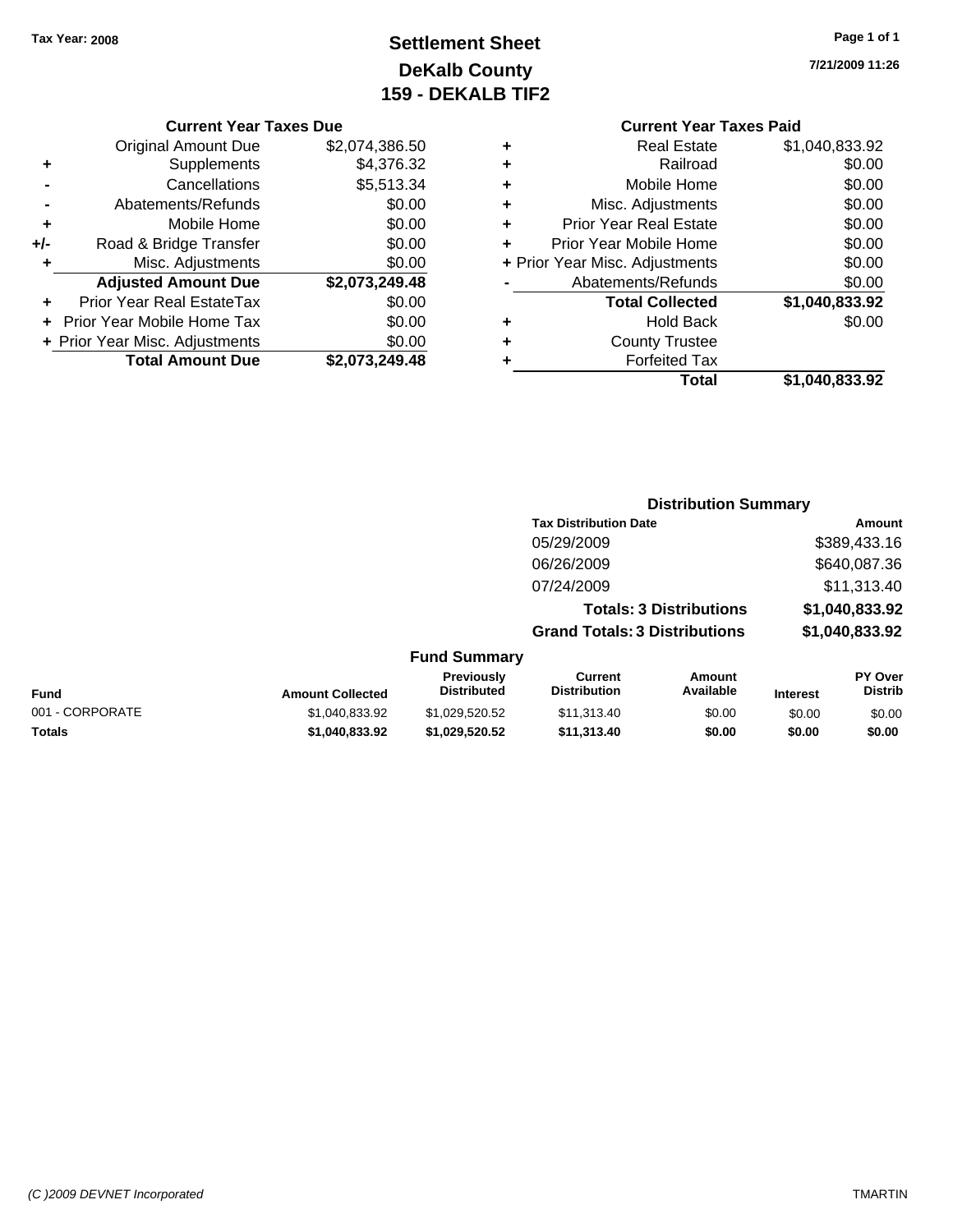### **Settlement Sheet Tax Year: 2008 Page 1 of 1 DeKalb County 160 - DEKALB TIF1 AMENDED**

**7/21/2009 11:26**

#### **Current Year Taxes Paid**

|        |   | Total                          | \$1,147,418.67 |
|--------|---|--------------------------------|----------------|
| 165.02 | ٠ | <b>Forfeited Tax</b>           |                |
| \$0.00 | ٠ | <b>County Trustee</b>          |                |
| \$0.00 | ٠ | <b>Hold Back</b>               | \$0.00         |
| \$0.00 |   | <b>Total Collected</b>         | \$1,147,418.67 |
| 165.02 |   | Abatements/Refunds             | \$0.00         |
| \$0.00 |   | + Prior Year Misc. Adjustments | \$0.00         |
| \$0.00 | ٠ | Prior Year Mobile Home         | \$0.00         |
| \$0.00 | ÷ | <b>Prior Year Real Estate</b>  | \$0.00         |
| \$0.00 | ٠ | Misc. Adjustments              | \$0.00         |
| 646.06 | ٠ | Mobile Home                    | \$0.00         |
| 341.60 | ٠ | Railroad                       | \$0.00         |
| 769.48 | ٠ | <b>Real Estate</b>             | \$1,147,418.67 |
|        |   |                                |                |

|     | <b>Original Amount Due</b>        | \$2,384,769.48 |
|-----|-----------------------------------|----------------|
| ٠   | Supplements                       | \$11,341.60    |
|     | Cancellations                     | \$14,646.06    |
|     | Abatements/Refunds                | \$0.00         |
| ٠   | Mobile Home                       | \$0.00         |
| +/- | Road & Bridge Transfer            | \$0.00         |
|     |                                   |                |
| ٠   | Misc. Adjustments                 | \$0.00         |
|     | <b>Adjusted Amount Due</b>        | \$2,381,465.02 |
|     | <b>Prior Year Real EstateTax</b>  | \$0.00         |
|     | <b>Prior Year Mobile Home Tax</b> | \$0.00         |
|     | + Prior Year Misc. Adjustments    | \$0.00         |

**Current Year Taxes Due**

|                     | <b>Distribution Summary</b>          |                |
|---------------------|--------------------------------------|----------------|
|                     | <b>Tax Distribution Date</b>         | Amount         |
|                     | 05/29/2009                           | \$731,134.38   |
|                     | 06/26/2009                           | \$403,180.16   |
|                     | 07/24/2009                           | \$13,104.13    |
|                     | <b>Totals: 3 Distributions</b>       | \$1,147,418.67 |
|                     | <b>Grand Totals: 3 Distributions</b> | \$1,147,418.67 |
| <b>Fund Summary</b> |                                      |                |

|                 |                         | UITU VUIIIIIIUI Y                       |                                |                     |                 |                                  |
|-----------------|-------------------------|-----------------------------------------|--------------------------------|---------------------|-----------------|----------------------------------|
| <b>Fund</b>     | <b>Amount Collected</b> | <b>Previously</b><br><b>Distributed</b> | Current<br><b>Distribution</b> | Amount<br>Available | <b>Interest</b> | <b>PY Over</b><br><b>Distrib</b> |
| 001 - CORPORATE | \$1.147.418.67          | \$1.134.314.54                          | \$13,104.13                    | \$0.00              | \$0.00          | \$0.00                           |
| Totals          | \$1.147.418.67          | \$1.134.314.54                          | \$13.104.13                    | \$0.00              | \$0.00          | \$0.00                           |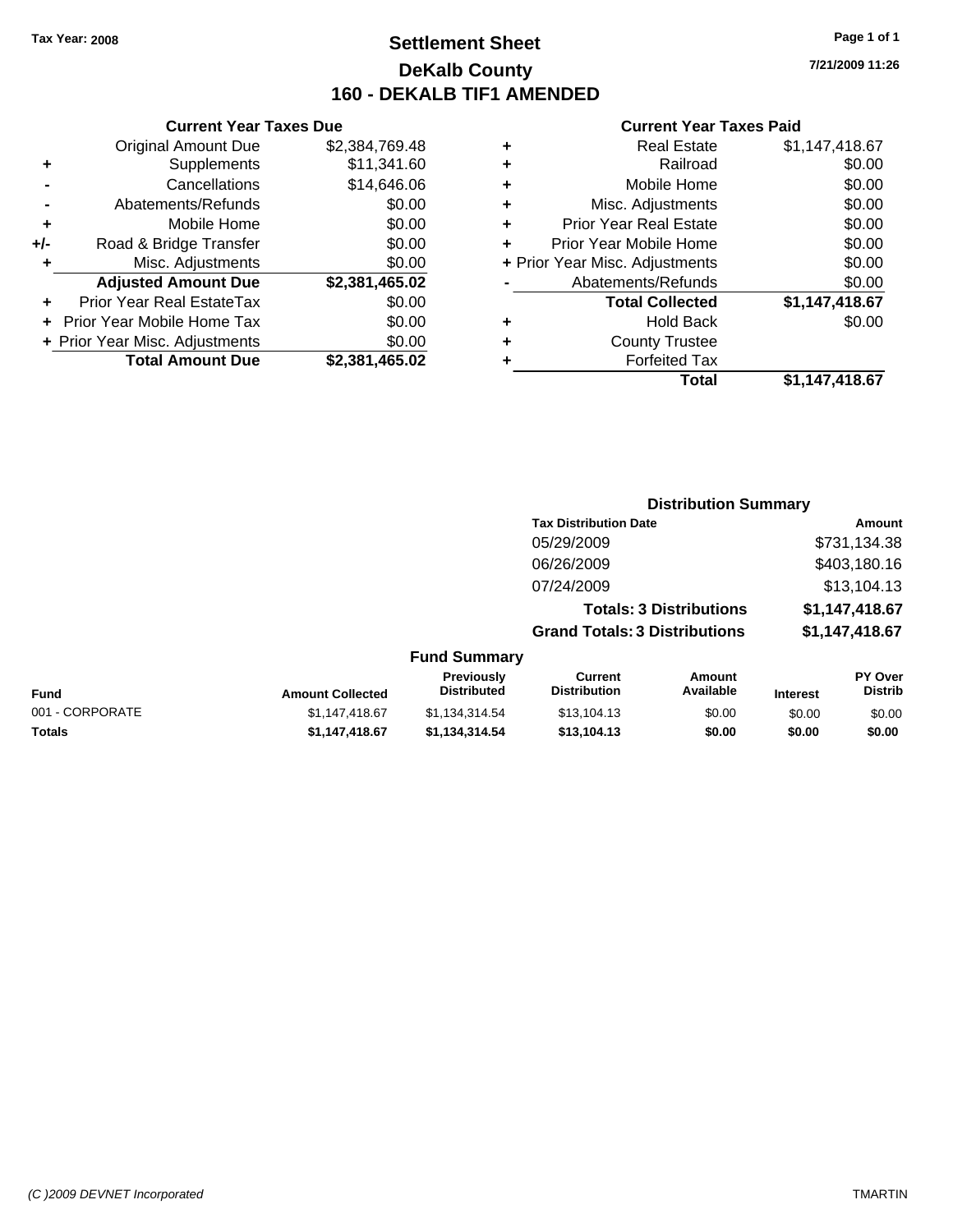# **Settlement Sheet Tax Year: 2008 Page 1 of 1 DeKalb County 162 - DEKALB TIF4**

**7/21/2009 11:26**

#### **Current Year Taxes Due**

| <b>Original Amount Due</b>       | \$311,100.78 |
|----------------------------------|--------------|
| Supplements                      | \$0.00       |
| Cancellations                    | \$0.00       |
| Abatements/Refunds               | \$0.00       |
| Mobile Home                      | \$0.00       |
| Road & Bridge Transfer           | \$0.00       |
| Misc. Adjustments                | \$0.00       |
| <b>Adjusted Amount Due</b>       | \$311,100.78 |
| <b>Prior Year Real EstateTax</b> | \$0.00       |
| Prior Year Mobile Home Tax       | \$0.00       |
| + Prior Year Misc. Adjustments   | \$0.00       |
| <b>Total Amount Due</b>          | \$311,100.78 |
|                                  |              |

### **Current Year Taxes Paid**

|   | <b>Real Estate</b>             | \$155,550.39 |
|---|--------------------------------|--------------|
| ٠ | Railroad                       | \$0.00       |
| ٠ | Mobile Home                    | \$0.00       |
| ٠ | Misc. Adjustments              | \$0.00       |
| ٠ | <b>Prior Year Real Estate</b>  | \$0.00       |
|   | Prior Year Mobile Home         | \$0.00       |
|   | + Prior Year Misc. Adjustments | \$0.00       |
|   | Abatements/Refunds             | \$0.00       |
|   | <b>Total Collected</b>         | \$155,550.39 |
| ٠ | <b>Hold Back</b>               | \$0.00       |
|   | <b>County Trustee</b>          |              |
|   | <b>Forfeited Tax</b>           |              |
|   | Total                          | \$155,550.39 |
|   |                                |              |

#### **Distribution Summary Tax Distribution Date Amount** 06/26/2009 \$155,550.39 **Totals: 1 Distributions \$155,550.39 Grand Totals: 1 Distributions \$155,550.39 Fund Summary PY Over Distrib Amount Available Current Distribution Previously Amount Collected Distributed**

| Fund            | <b>Amount Collected</b> | <b>FICVIOUSIV</b><br><b>Distributed</b> | <b>Current</b><br>Distribution | Alliount<br>Available | <b>Interest</b> | г г оvег<br>Distrib |
|-----------------|-------------------------|-----------------------------------------|--------------------------------|-----------------------|-----------------|---------------------|
| 001 - CORPORATE | \$155.550.39            | \$155,550,39                            | \$0.00                         | \$0.00                | \$0.00          | \$0.00              |
| <b>Totals</b>   | \$155,550,39            | \$155,550,39                            | \$0.00                         | \$0.00                | \$0.00          | \$0.00              |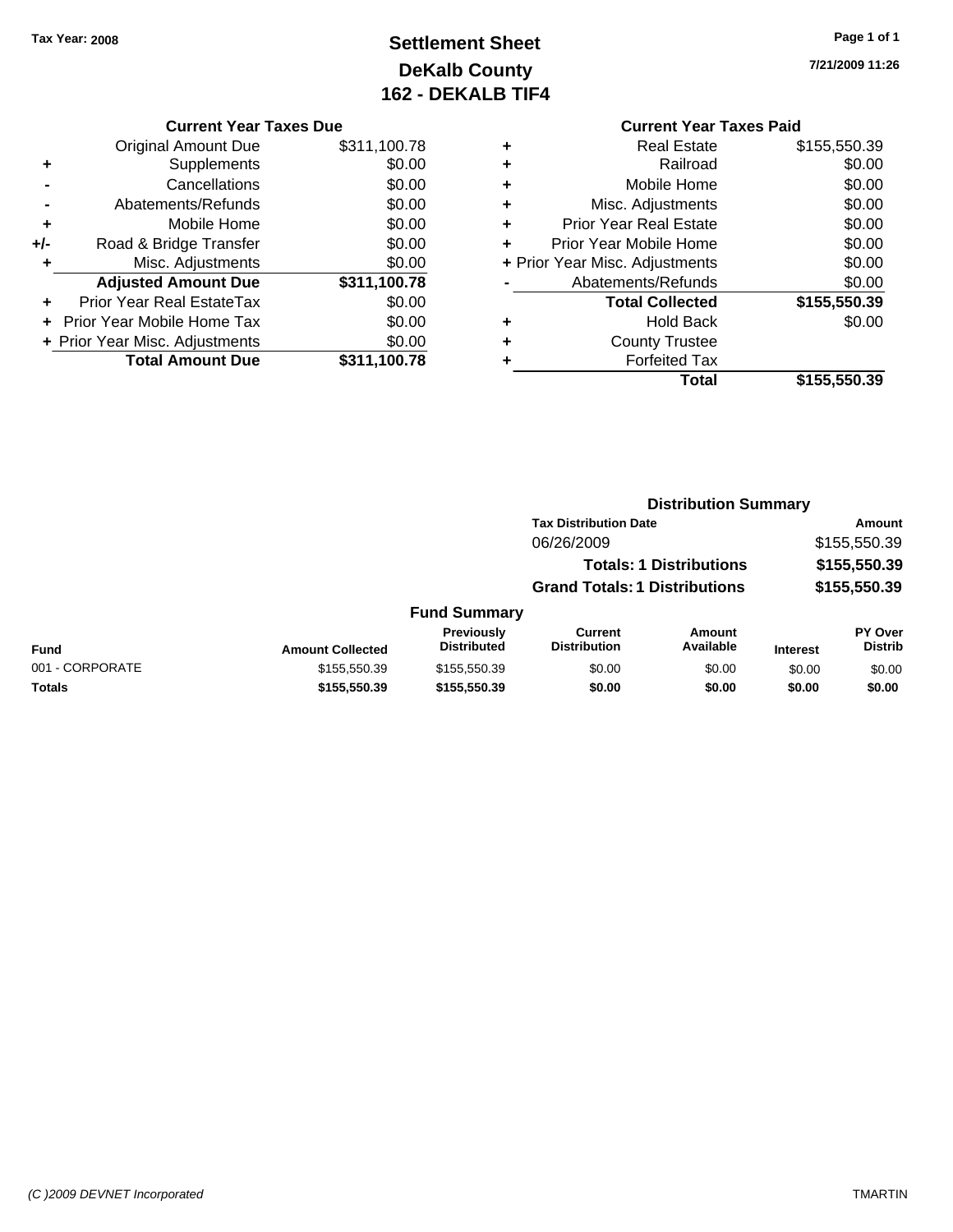# **Settlement Sheet Tax Year: 2008 Page 1 of 1 DeKalb County 163 - MALTA TIF**

**7/21/2009 11:26**

| <b>Original Amount Due</b> | \$405,368.78                   |
|----------------------------|--------------------------------|
| Supplements                | \$0.00                         |
| Cancellations              | \$0.00                         |
| Abatements/Refunds         | \$0.00                         |
| Mobile Home                | \$0.00                         |
| Road & Bridge Transfer     | \$0.00                         |
| Misc. Adjustments          | \$0.00                         |
| <b>Adjusted Amount Due</b> | \$405,368.78                   |
| Prior Year Real EstateTax  | \$0.00                         |
| Prior Year Mobile Home Tax | \$0.00                         |
|                            | \$0.00                         |
|                            |                                |
|                            | + Prior Year Misc. Adjustments |

#### **Current Year Taxes Paid +** Real Estate \$193,018.42 **+** Railroad \$0.00 **+** Mobile Home \$0.00 **+** Misc. Adjustments \$0.00 **+** Prior Year Real Estate \$0.00 **+** Prior Year Mobile Home \$0.00 **+** Prior Year Misc. Adjustments  $$0.00$ **-** Abatements/Refunds \$0.00 **Total Collected \$193,018.42 +** Hold Back \$0.00 **+** County Trustee **+** Forfeited Tax **Total \$193,018.42**

|                 |                         |                                  |                                       | <b>Distribution Summary</b>          |                 |                           |
|-----------------|-------------------------|----------------------------------|---------------------------------------|--------------------------------------|-----------------|---------------------------|
|                 |                         |                                  | <b>Tax Distribution Date</b>          |                                      |                 | Amount                    |
|                 |                         |                                  | 05/29/2009                            |                                      |                 | \$148,077.23              |
|                 |                         |                                  | 06/26/2009                            |                                      |                 | \$41,992.34               |
|                 |                         |                                  | 07/24/2009                            |                                      |                 | \$2,948.85                |
|                 |                         |                                  |                                       | <b>Totals: 3 Distributions</b>       |                 | \$193,018.42              |
|                 |                         |                                  |                                       | <b>Grand Totals: 3 Distributions</b> |                 | \$193,018.42              |
|                 |                         | <b>Fund Summary</b>              |                                       |                                      |                 |                           |
| Fund            | <b>Amount Collected</b> | Previously<br><b>Distributed</b> | <b>Current</b><br><b>Distribution</b> | Amount<br>Available                  | <b>Interest</b> | PY Over<br><b>Distrib</b> |
| 001 - CORPORATE | \$193,018.42            | \$190,069.57                     | \$2,948.85                            | \$0.00                               | \$0.00          | \$0.00                    |
| Totals          | \$193,018.42            | \$190,069.57                     | \$2,948.85                            | \$0.00                               | \$0.00          | \$0.00                    |
|                 |                         |                                  |                                       |                                      |                 |                           |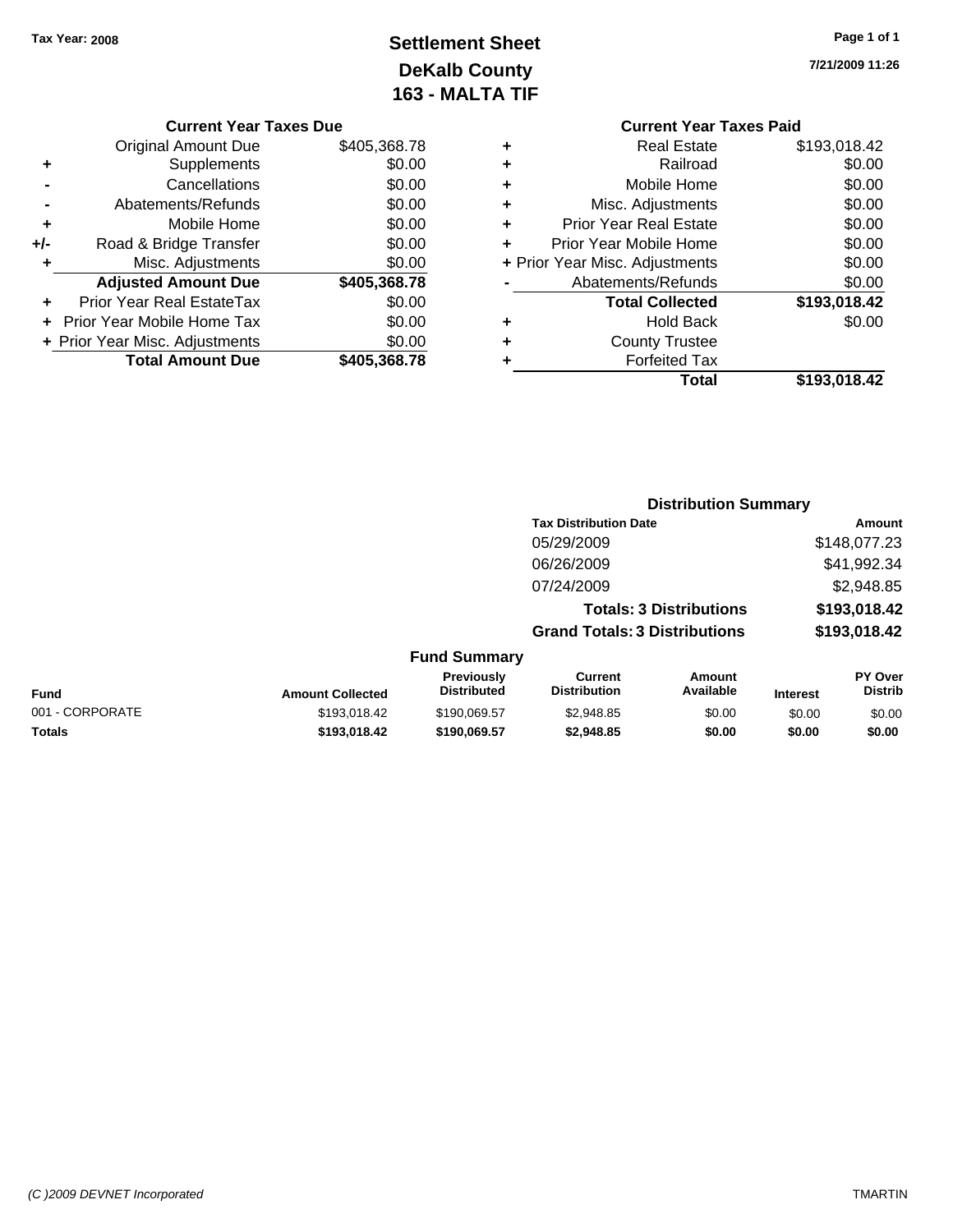# **Settlement Sheet Tax Year: 2008 Page 1 of 1 DeKalb County 164 - DEKALB TIF5**

**7/21/2009 11:26**

|       | <b>Current Year Taxes Due</b>  |             |
|-------|--------------------------------|-------------|
|       | Original Amount Due            | \$26,525.76 |
|       | Supplements                    | \$0.00      |
|       | Cancellations                  | \$841.66    |
|       | Abatements/Refunds             | \$0.00      |
| ٠     | Mobile Home                    | \$0.00      |
| $+/-$ | Road & Bridge Transfer         | \$0.00      |
| ٠     | Misc. Adjustments              | \$0.00      |
|       | <b>Adjusted Amount Due</b>     | \$25,684.10 |
|       | Prior Year Real EstateTax      | \$0.00      |
|       | Prior Year Mobile Home Tax     | \$0.00      |
|       | + Prior Year Misc. Adjustments | \$0.00      |
|       | <b>Total Amount Due</b>        | \$25,684.10 |
|       |                                |             |

#### **Current Year Taxes Paid +** Real Estate \$12,888.53 **+** Railroad \$0.00 **+** Mobile Home \$0.00 **+** Misc. Adjustments \$0.00 **+** Prior Year Real Estate \$0.00 **+** Prior Year Mobile Home \$0.00 **+** Prior Year Misc. Adjustments  $$0.00$ **-** Abatements/Refunds \$0.00 **Total Collected \$12,888.53 +** Hold Back \$0.00 **+** County Trustee **+** Forfeited Tax **Total \$12,888.53**

|                 |                         |                                  | <b>Distribution Summary</b>           |                                |                 |                                  |
|-----------------|-------------------------|----------------------------------|---------------------------------------|--------------------------------|-----------------|----------------------------------|
|                 |                         |                                  | <b>Tax Distribution Date</b>          |                                |                 | Amount                           |
|                 |                         |                                  | 05/29/2009                            |                                |                 | \$2,896.06                       |
|                 |                         |                                  | 06/26/2009                            |                                |                 | \$9,875.44                       |
|                 |                         |                                  | 07/24/2009                            |                                |                 | \$117.03                         |
|                 |                         |                                  |                                       | <b>Totals: 3 Distributions</b> |                 | \$12,888.53                      |
|                 |                         |                                  | <b>Grand Totals: 3 Distributions</b>  |                                |                 | \$12,888.53                      |
|                 |                         | <b>Fund Summary</b>              |                                       |                                |                 |                                  |
| Fund            | <b>Amount Collected</b> | Previously<br><b>Distributed</b> | <b>Current</b><br><b>Distribution</b> | <b>Amount</b><br>Available     | <b>Interest</b> | <b>PY Over</b><br><b>Distrib</b> |
| 001 - CORPORATE | \$12,888.53             | \$12,771.50                      | \$117.03                              | \$0.00                         | \$0.00          | \$0.00                           |
| Totals          | \$12,888.53             | \$12,771.50                      | \$117.03                              | \$0.00                         | \$0.00          | \$0.00                           |
|                 |                         |                                  |                                       |                                |                 |                                  |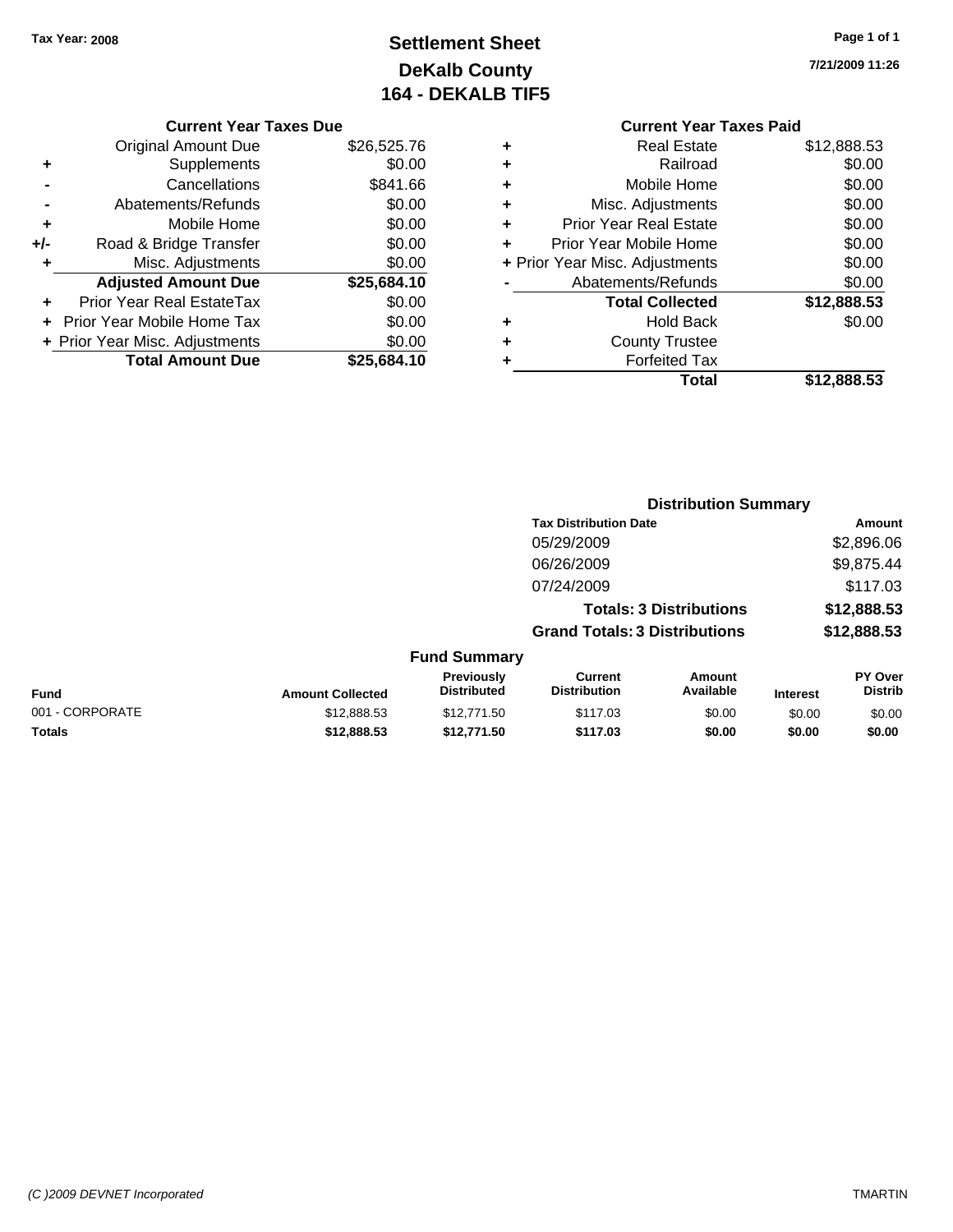# **Settlement Sheet Tax Year: 2008 Page 1 of 1 DeKalb County 170 - KIRKLAND TIF**

**7/21/2009 11:26**

|       | <b>Current Year Taxes Due</b>  |              |
|-------|--------------------------------|--------------|
|       | <b>Original Amount Due</b>     | \$324,321.62 |
| ٠     | Supplements                    | \$1,558.46   |
|       | Cancellations                  | \$1,731.88   |
|       | Abatements/Refunds             | \$0.00       |
| ÷     | Mobile Home                    | \$0.00       |
| $+/-$ | Road & Bridge Transfer         | \$0.00       |
| ٠     | Misc. Adjustments              | \$0.00       |
|       | <b>Adjusted Amount Due</b>     | \$324,148.20 |
|       | Prior Year Real EstateTax      | \$0.00       |
|       | Prior Year Mobile Home Tax     | \$0.00       |
|       | + Prior Year Misc. Adjustments | \$0.00       |
|       | <b>Total Amount Due</b>        | \$324.148.20 |
|       |                                |              |

### **Current Year Taxes Paid +** Real Estate \$166,666.56 **+** Railroad \$0.00 **+** Mobile Home \$0.00 **+** Misc. Adjustments \$0.00 **+** Prior Year Real Estate \$0.00 **+** Prior Year Mobile Home \$0.00 **+ Prior Year Misc. Adjustments**  $$0.00$ **-** Abatements/Refunds \$0.00 **Total Collected \$166,666.56 +** Hold Back \$0.00 **+** County Trustee **+** Forfeited Tax **Total \$166,666.56**

|                 |                         |                                  |                                       | <b>Distribution Summary</b>    |                 |                           |
|-----------------|-------------------------|----------------------------------|---------------------------------------|--------------------------------|-----------------|---------------------------|
|                 |                         |                                  | <b>Tax Distribution Date</b>          |                                |                 | Amount                    |
|                 |                         |                                  | 05/29/2009                            |                                |                 | \$62,107.39               |
|                 |                         |                                  | 06/26/2009                            |                                |                 | \$103,742.99              |
|                 |                         |                                  | 07/24/2009                            |                                |                 | \$816.18                  |
|                 |                         |                                  |                                       | <b>Totals: 3 Distributions</b> |                 | \$166,666.56              |
|                 |                         |                                  | <b>Grand Totals: 3 Distributions</b>  |                                |                 | \$166,666.56              |
|                 |                         | <b>Fund Summary</b>              |                                       |                                |                 |                           |
| Fund            | <b>Amount Collected</b> | Previously<br><b>Distributed</b> | <b>Current</b><br><b>Distribution</b> | Amount<br>Available            | <b>Interest</b> | PY Over<br><b>Distrib</b> |
| 001 - CORPORATE | \$166,666.56            | \$165,850.38                     | \$816.18                              | \$0.00                         | \$0.00          | \$0.00                    |
| Totals          | \$166,666.56            | \$165,850.38                     | \$816.18                              | \$0.00                         | \$0.00          | \$0.00                    |
|                 |                         |                                  |                                       |                                |                 |                           |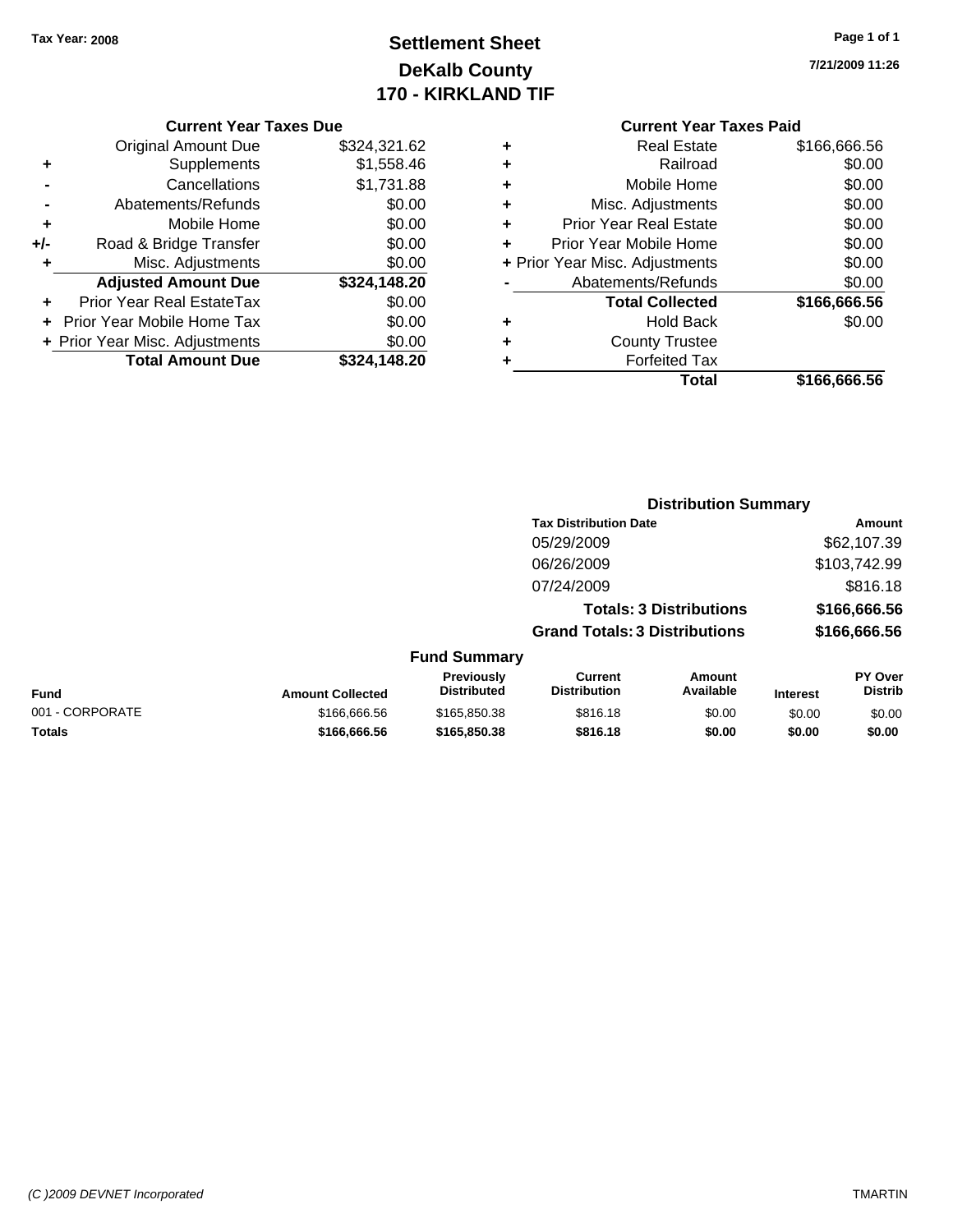# **Settlement Sheet Tax Year: 2008 Page 1 of 1 DeKalb County 171 - WATERMAN TIF**

### **7/21/2009 11:26**

|     | <b>Current Year Taxes Due</b>  |              |  |  |  |  |
|-----|--------------------------------|--------------|--|--|--|--|
|     | <b>Original Amount Due</b>     | \$100,357.08 |  |  |  |  |
| ٠   | Supplements                    | \$0.00       |  |  |  |  |
|     | Cancellations                  | \$0.00       |  |  |  |  |
|     | Abatements/Refunds             | \$0.00       |  |  |  |  |
| ٠   | Mobile Home                    | \$0.00       |  |  |  |  |
| +/- | Road & Bridge Transfer         | \$0.00       |  |  |  |  |
|     | Misc. Adjustments              | \$0.00       |  |  |  |  |
|     | <b>Adjusted Amount Due</b>     | \$100,357.08 |  |  |  |  |
|     | Prior Year Real EstateTax      | \$0.00       |  |  |  |  |
|     | Prior Year Mobile Home Tax     | \$0.00       |  |  |  |  |
|     | + Prior Year Misc. Adjustments | \$0.00       |  |  |  |  |
|     | <b>Total Amount Due</b>        | \$100,357.08 |  |  |  |  |
|     |                                |              |  |  |  |  |

|   | Total                          | \$49,680.97 |
|---|--------------------------------|-------------|
| ٠ | <b>Forfeited Tax</b>           |             |
| ٠ | <b>County Trustee</b>          |             |
| ٠ | <b>Hold Back</b>               | \$0.00      |
|   | <b>Total Collected</b>         | \$49,680.97 |
|   | Abatements/Refunds             | \$0.00      |
|   | + Prior Year Misc. Adjustments | \$0.00      |
| ٠ | Prior Year Mobile Home         | \$0.00      |
| ٠ | <b>Prior Year Real Estate</b>  | \$0.00      |
| ٠ | Misc. Adjustments              | \$0.00      |
| ٠ | Mobile Home                    | \$0.00      |
| ٠ | Railroad                       | \$0.00      |
| ٠ | <b>Real Estate</b>             | \$49,680.97 |

|                 |                         |                                  | <b>Distribution Summary</b>           |                                |                 |                                  |
|-----------------|-------------------------|----------------------------------|---------------------------------------|--------------------------------|-----------------|----------------------------------|
|                 |                         |                                  | <b>Tax Distribution Date</b>          |                                |                 | Amount                           |
|                 |                         |                                  | 05/29/2009                            |                                |                 | \$1,589.09                       |
|                 |                         |                                  | 06/26/2009                            |                                |                 | \$46,491.84                      |
|                 |                         |                                  | 07/24/2009                            |                                |                 | \$1,600.04                       |
|                 |                         |                                  |                                       | <b>Totals: 3 Distributions</b> |                 | \$49,680.97                      |
|                 |                         |                                  | <b>Grand Totals: 3 Distributions</b>  |                                |                 | \$49,680.97                      |
|                 |                         | <b>Fund Summary</b>              |                                       |                                |                 |                                  |
| Fund            | <b>Amount Collected</b> | Previously<br><b>Distributed</b> | <b>Current</b><br><b>Distribution</b> | Amount<br>Available            | <b>Interest</b> | <b>PY Over</b><br><b>Distrib</b> |
| 001 - CORPORATE | \$49.680.97             | \$48,080.93                      | \$1,600.04                            | \$0.00                         | \$0.00          | \$0.00                           |
| Totals          | \$49,680.97             | \$48,080.93                      | \$1,600.04                            | \$0.00                         | \$0.00          | \$0.00                           |
|                 |                         |                                  |                                       |                                |                 |                                  |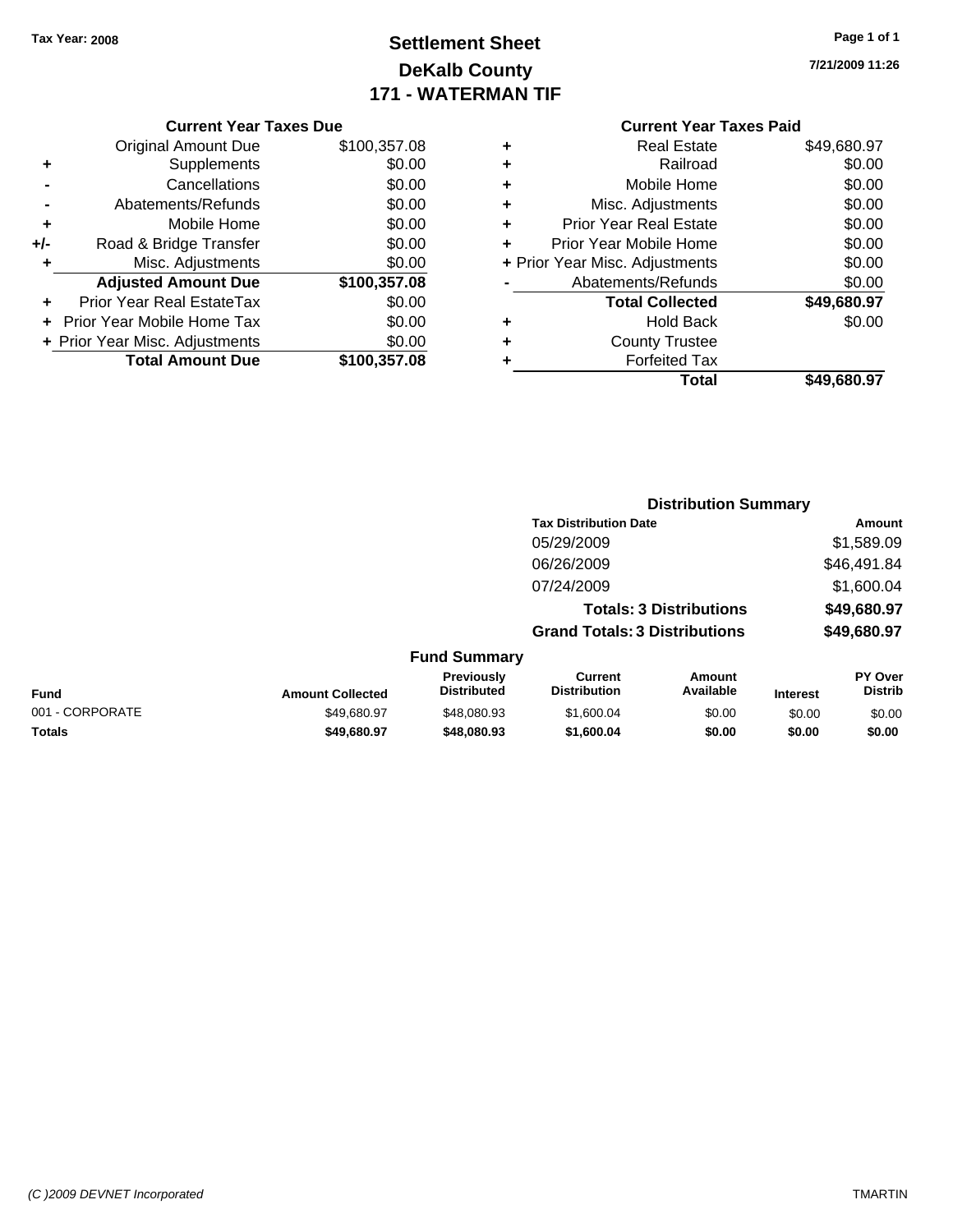### **Settlement Sheet Tax Year: 2008 Page 1 of 1 DeKalb County 180 - SYCAMORE TIF DISTRICT**

**7/21/2009 11:26**

|     | <b>Current Year Taxes Due</b>     |             |  |  |  |  |
|-----|-----------------------------------|-------------|--|--|--|--|
|     | <b>Original Amount Due</b>        | \$65,710.44 |  |  |  |  |
| ÷   | Supplements                       | \$0.00      |  |  |  |  |
|     | Cancellations                     | \$0.00      |  |  |  |  |
|     | Abatements/Refunds                | \$0.00      |  |  |  |  |
| ٠   | Mobile Home                       | \$0.00      |  |  |  |  |
| +/- | Road & Bridge Transfer            | \$0.00      |  |  |  |  |
| ٠   | Misc. Adjustments                 | \$0.00      |  |  |  |  |
|     | <b>Adjusted Amount Due</b>        | \$65,710.44 |  |  |  |  |
| ٠   | Prior Year Real EstateTax         | \$0.00      |  |  |  |  |
|     | <b>Prior Year Mobile Home Tax</b> | \$0.00      |  |  |  |  |
|     | + Prior Year Misc. Adjustments    | \$0.00      |  |  |  |  |
|     | <b>Total Amount Due</b>           | \$65,710,44 |  |  |  |  |
|     |                                   |             |  |  |  |  |

| ٠ | <b>Real Estate</b>             | \$33,220.10 |
|---|--------------------------------|-------------|
| ٠ | Railroad                       | \$0.00      |
| ٠ | Mobile Home                    | \$0.00      |
| ٠ | Misc. Adjustments              | \$0.00      |
| ٠ | <b>Prior Year Real Estate</b>  | \$0.00      |
| ÷ | Prior Year Mobile Home         | \$0.00      |
|   | + Prior Year Misc. Adjustments | \$0.00      |
|   | Abatements/Refunds             | \$0.00      |
|   | <b>Total Collected</b>         | \$33,220.10 |
| ٠ | <b>Hold Back</b>               | \$0.00      |
| ٠ | <b>County Trustee</b>          |             |
| ٠ | <b>Forfeited Tax</b>           |             |
|   | Total                          | \$33,220.10 |
|   |                                |             |

|                 |                         |                                  | <b>Distribution Summary</b>           |                                |                 |                                  |
|-----------------|-------------------------|----------------------------------|---------------------------------------|--------------------------------|-----------------|----------------------------------|
|                 |                         |                                  | <b>Tax Distribution Date</b>          |                                |                 | Amount                           |
|                 |                         |                                  | 05/29/2009                            |                                |                 | \$846.10                         |
|                 |                         |                                  | 06/26/2009                            |                                |                 | \$32,374.00                      |
|                 |                         |                                  |                                       | <b>Totals: 2 Distributions</b> |                 | \$33,220.10                      |
|                 |                         |                                  | <b>Grand Totals: 2 Distributions</b>  |                                |                 | \$33,220.10                      |
|                 |                         | <b>Fund Summary</b>              |                                       |                                |                 |                                  |
| <b>Fund</b>     | <b>Amount Collected</b> | Previously<br><b>Distributed</b> | <b>Current</b><br><b>Distribution</b> | Amount<br>Available            | <b>Interest</b> | <b>PY Over</b><br><b>Distrib</b> |
| 001 - CORPORATE | \$33,220.10             | \$33,220.10                      | \$0.00                                | \$0.00                         | \$0.00          | \$0.00                           |
| Totals          | \$33,220.10             | \$33,220.10                      | \$0.00                                | \$0.00                         | \$0.00          | \$0.00                           |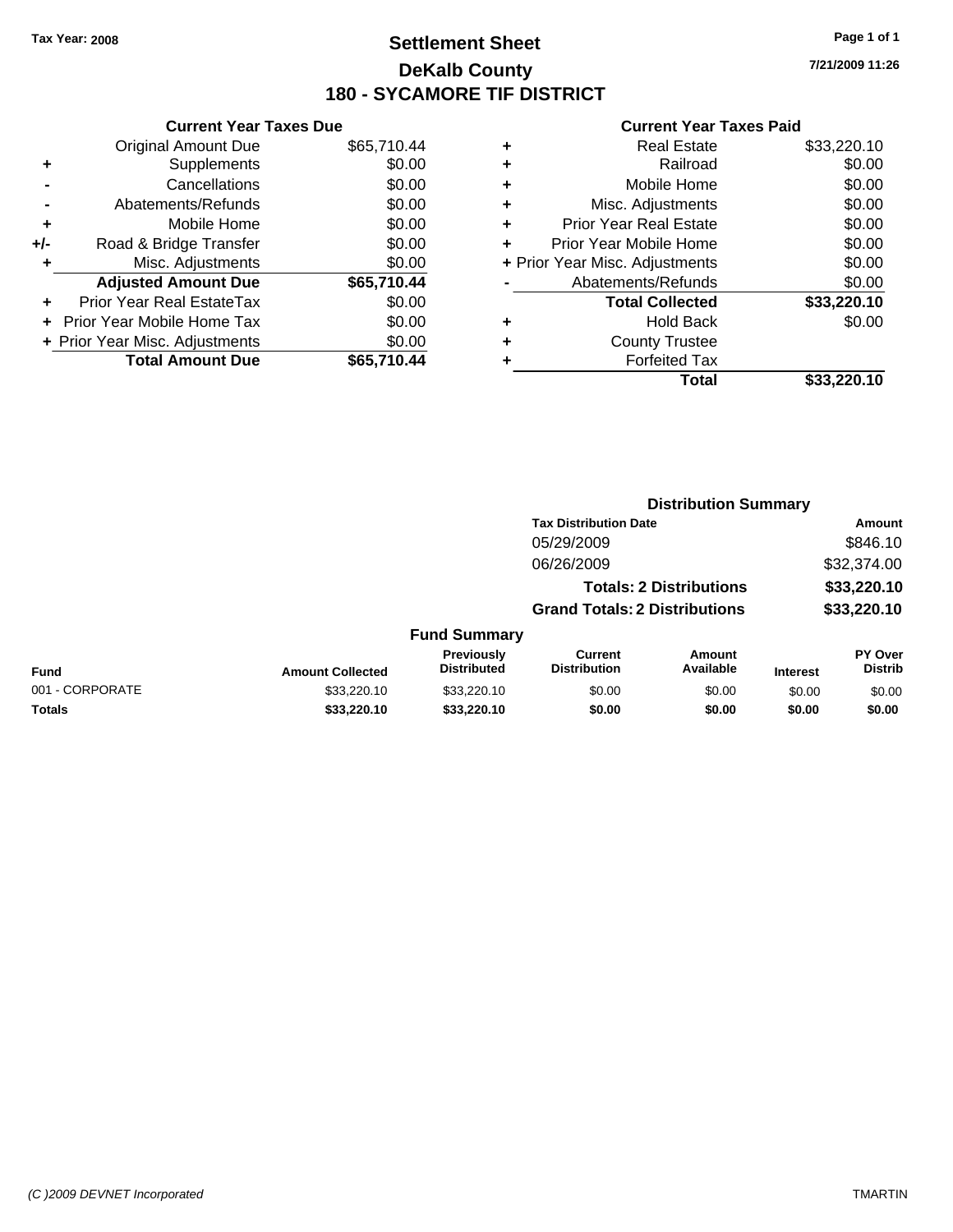### **Settlement Sheet Tax Year: 2008 Page 1 of 1 DeKalb County 201 - DEKALB SSA #6 (GREEK ROW)**

**7/21/2009 11:26**

|     | <b>Current Year Taxes Due</b>  |             |  |  |  |  |
|-----|--------------------------------|-------------|--|--|--|--|
|     | <b>Original Amount Due</b>     | \$10,325.76 |  |  |  |  |
| ٠   | Supplements                    | \$0.00      |  |  |  |  |
|     | Cancellations                  | \$0.00      |  |  |  |  |
|     | Abatements/Refunds             | \$0.00      |  |  |  |  |
| ٠   | Mobile Home                    | \$0.00      |  |  |  |  |
| +/- | Road & Bridge Transfer         | \$0.00      |  |  |  |  |
|     | Misc. Adjustments              | \$0.00      |  |  |  |  |
|     | <b>Adjusted Amount Due</b>     | \$10,325.76 |  |  |  |  |
|     | Prior Year Real EstateTax      | \$0.00      |  |  |  |  |
|     | Prior Year Mobile Home Tax     | \$0.00      |  |  |  |  |
|     | + Prior Year Misc. Adjustments | \$0.00      |  |  |  |  |
|     | <b>Total Amount Due</b>        | \$10,325.76 |  |  |  |  |
|     |                                |             |  |  |  |  |

| ٠ | <b>Real Estate</b>             | \$4,319.43 |
|---|--------------------------------|------------|
| ٠ | Railroad                       | \$0.00     |
| ٠ | Mobile Home                    | \$0.00     |
| ٠ | Misc. Adjustments              | \$0.00     |
| ÷ | <b>Prior Year Real Estate</b>  | \$0.00     |
| ٠ | Prior Year Mobile Home         | \$0.00     |
|   | + Prior Year Misc. Adjustments | \$0.00     |
|   | Abatements/Refunds             | \$0.00     |
|   | <b>Total Collected</b>         | \$4,319.43 |
| ٠ | Hold Back                      | \$0.00     |
| ٠ | <b>County Trustee</b>          |            |
| ٠ | <b>Forfeited Tax</b>           |            |
|   | Total                          | \$4,319.43 |

| <b>Tax Distribution Date</b><br>05/29/2009<br>06/26/2009<br>07/24/2009<br><b>Totals: 3 Distributions</b><br><b>Grand Totals: 3 Distributions</b><br><b>Fund Summary</b><br>Previously<br><b>Current</b><br>Amount<br><b>Distributed</b><br>Available<br><b>Distribution</b><br><b>Fund</b><br><b>Amount Collected</b><br><b>Interest</b><br>023 - SPECIAL SERVICE AREA<br>\$4.319.43<br>\$82.89<br>\$4,236.54<br>\$0.00<br>\$0.00<br>Totals<br>\$4,319.43<br>\$4,236.54<br>\$82.89<br>\$0.00<br>\$0.00 |  | <b>Distribution Summary</b> |  |  |                                  |
|--------------------------------------------------------------------------------------------------------------------------------------------------------------------------------------------------------------------------------------------------------------------------------------------------------------------------------------------------------------------------------------------------------------------------------------------------------------------------------------------------------|--|-----------------------------|--|--|----------------------------------|
|                                                                                                                                                                                                                                                                                                                                                                                                                                                                                                        |  |                             |  |  | Amount                           |
|                                                                                                                                                                                                                                                                                                                                                                                                                                                                                                        |  |                             |  |  | \$824.40                         |
|                                                                                                                                                                                                                                                                                                                                                                                                                                                                                                        |  |                             |  |  | \$3,412.14                       |
|                                                                                                                                                                                                                                                                                                                                                                                                                                                                                                        |  |                             |  |  | \$82.89                          |
|                                                                                                                                                                                                                                                                                                                                                                                                                                                                                                        |  |                             |  |  | \$4,319.43                       |
|                                                                                                                                                                                                                                                                                                                                                                                                                                                                                                        |  |                             |  |  | \$4,319.43                       |
|                                                                                                                                                                                                                                                                                                                                                                                                                                                                                                        |  |                             |  |  |                                  |
|                                                                                                                                                                                                                                                                                                                                                                                                                                                                                                        |  |                             |  |  | <b>PY Over</b><br><b>Distrib</b> |
|                                                                                                                                                                                                                                                                                                                                                                                                                                                                                                        |  |                             |  |  | \$0.00                           |
|                                                                                                                                                                                                                                                                                                                                                                                                                                                                                                        |  |                             |  |  | \$0.00                           |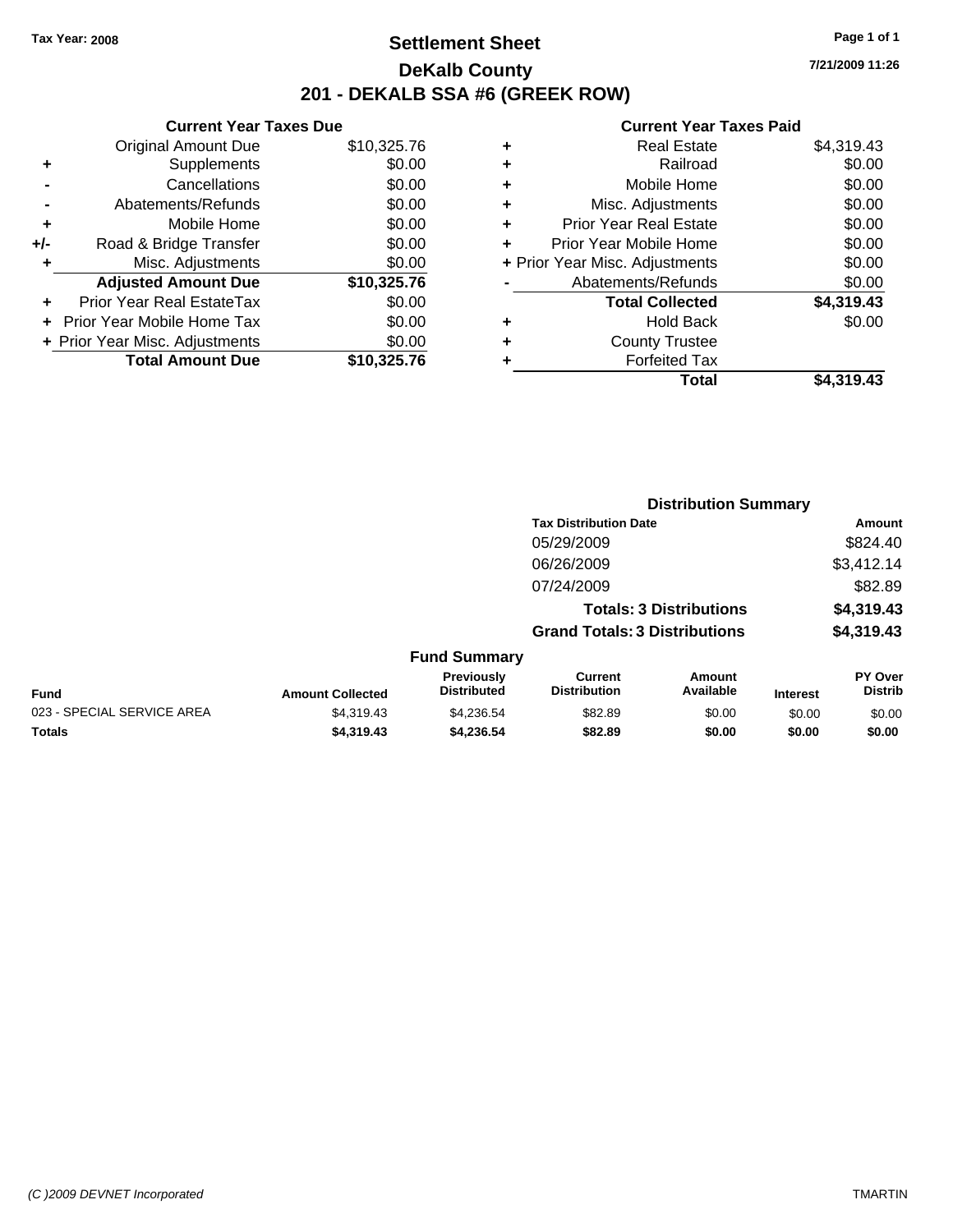### **Settlement Sheet Tax Year: 2008 Page 1 of 1 DeKalb County 204 - GENOA RIVER BEND SSA**

#### **Current Year Taxes Due**

|     | <b>Original Amount Due</b>     | \$61,500.83 |
|-----|--------------------------------|-------------|
| ٠   | Supplements                    | \$228.51    |
|     | Cancellations                  | \$234.47    |
|     | Abatements/Refunds             | \$0.00      |
| ٠   | Mobile Home                    | \$0.00      |
| +/- | Road & Bridge Transfer         | \$0.00      |
| ٠   | Misc. Adjustments              | \$0.00      |
|     | <b>Adjusted Amount Due</b>     | \$61,494.87 |
|     | Prior Year Real EstateTax      | \$0.00      |
|     | Prior Year Mobile Home Tax     | \$0.00      |
|     | + Prior Year Misc. Adjustments | \$0.00      |
|     | <b>Total Amount Due</b>        | \$61.494.87 |

#### **Current Year Taxes Paid**

|   | <b>Real Estate</b>             | \$29,851.14 |
|---|--------------------------------|-------------|
| ٠ | Railroad                       | \$0.00      |
| ٠ | Mobile Home                    | \$0.00      |
| ÷ | Misc. Adjustments              | \$0.00      |
| ٠ | <b>Prior Year Real Estate</b>  | \$0.00      |
|   | Prior Year Mobile Home         | \$0.00      |
|   | + Prior Year Misc. Adjustments | \$0.00      |
|   | Abatements/Refunds             | \$0.00      |
|   | <b>Total Collected</b>         | \$29,851.14 |
| ٠ | Hold Back                      | \$0.00      |
| ٠ | <b>County Trustee</b>          |             |
| ٠ | <b>Forfeited Tax</b>           |             |
|   | Total                          | \$29,851.14 |
|   |                                |             |

|                     | <b>Distribution Summary</b>          |             |  |
|---------------------|--------------------------------------|-------------|--|
|                     | <b>Tax Distribution Date</b>         | Amount      |  |
|                     | 05/29/2009                           | \$21,528.64 |  |
|                     | 06/26/2009                           | \$7,785.91  |  |
|                     | 07/24/2009                           | \$536.59    |  |
|                     | <b>Totals: 3 Distributions</b>       | \$29,851.14 |  |
|                     | <b>Grand Totals: 3 Distributions</b> | \$29,851.14 |  |
| <b>Fund Summary</b> |                                      |             |  |

| Fund                       | <b>Amount Collected</b> | <b>Previously</b><br><b>Distributed</b> | Current<br><b>Distribution</b> | Amount<br>Available | <b>Interest</b> | PY Over<br><b>Distrib</b> |
|----------------------------|-------------------------|-----------------------------------------|--------------------------------|---------------------|-----------------|---------------------------|
| 023 - SPECIAL SERVICE AREA | \$29.851.14             | \$29.314.55                             | \$536.59                       | \$0.00              | \$0.00          | \$0.00                    |
| Totals                     | \$29,851.14             | \$29.314.55                             | \$536.59                       | \$0.00              | \$0.00          | \$0.00                    |

**7/21/2009 11:26**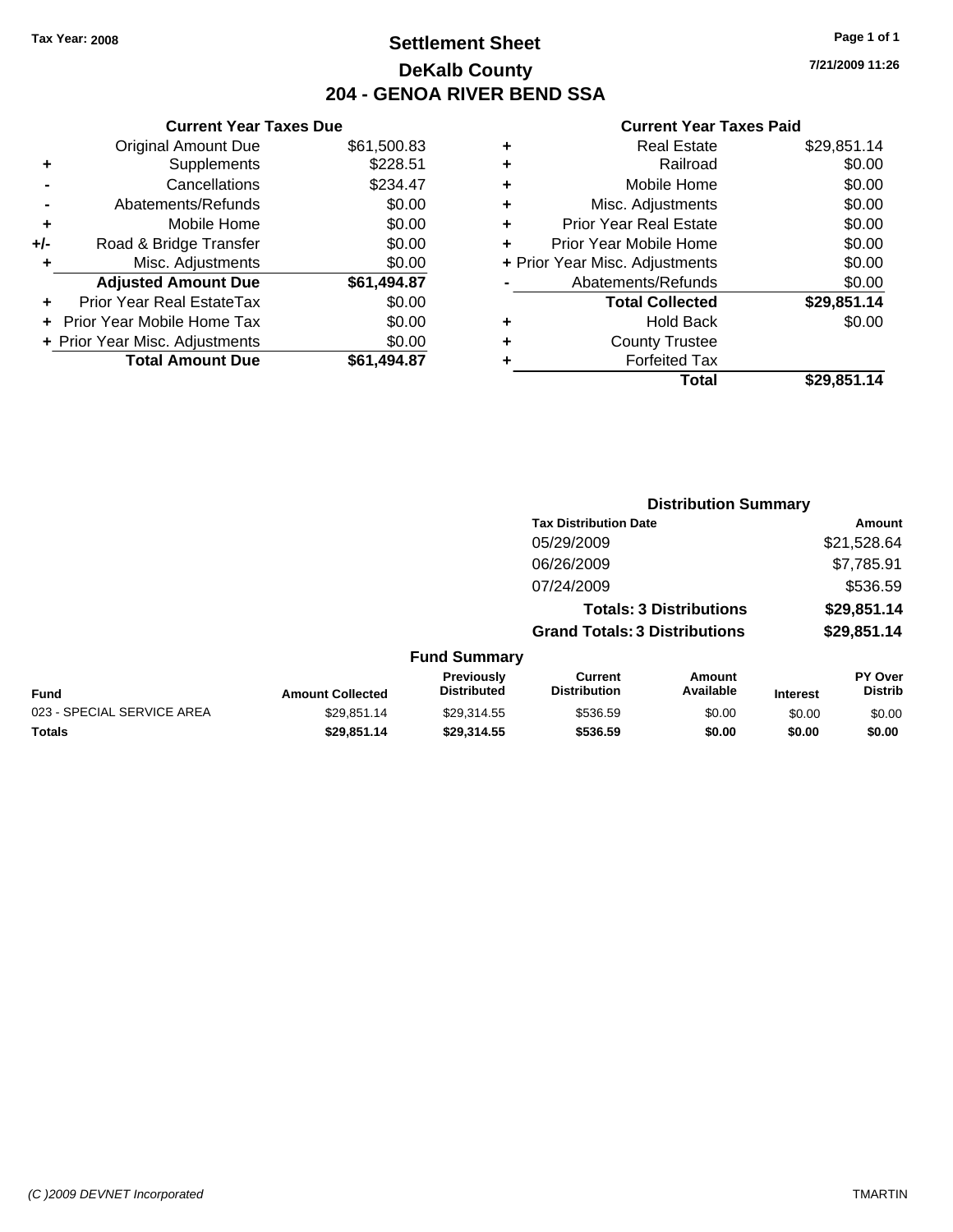### **Settlement Sheet Tax Year: 2008 Page 1 of 1 DeKalb County 213 - GENOA OAK CREEK EST SSA#4**

**7/21/2009 11:26**

| <b>Current Year Taxes Paid</b> |  |
|--------------------------------|--|

|     | <b>Current Year Taxes Due</b>  |        |  |  |  |  |
|-----|--------------------------------|--------|--|--|--|--|
|     | Original Amount Due            | \$0.00 |  |  |  |  |
|     | Supplements                    | \$0.00 |  |  |  |  |
|     | Cancellations                  | \$0.00 |  |  |  |  |
|     | Abatements/Refunds             | \$0.00 |  |  |  |  |
| ÷   | Mobile Home                    | \$0.00 |  |  |  |  |
| +/- | Road & Bridge Transfer         | \$0.00 |  |  |  |  |
|     | Misc. Adjustments              | \$0.00 |  |  |  |  |
|     | <b>Adjusted Amount Due</b>     | \$0.00 |  |  |  |  |
|     | Prior Year Real EstateTax      | \$0.00 |  |  |  |  |
|     | Prior Year Mobile Home Tax     | \$0.00 |  |  |  |  |
|     | + Prior Year Misc. Adjustments | \$0.00 |  |  |  |  |
|     | <b>Total Amount Due</b>        | \$0.00 |  |  |  |  |
|     |                                |        |  |  |  |  |

|   | Total                          |        |
|---|--------------------------------|--------|
|   | <b>Forfeited Tax</b>           |        |
| ٠ | <b>County Trustee</b>          |        |
|   | <b>Hold Back</b>               | \$0.00 |
|   | <b>Total Collected</b>         | \$0.00 |
|   | Abatements/Refunds             | \$0.00 |
|   | + Prior Year Misc. Adjustments | \$0.00 |
| ٠ | Prior Year Mobile Home         | \$0.00 |
| ٠ | <b>Prior Year Real Estate</b>  | \$0.00 |
| ٠ | Misc. Adjustments              | \$0.00 |
| ٠ | Mobile Home                    | \$0.00 |
| ٠ | Railroad                       | \$0.00 |
| ٠ | <b>Real Estate</b>             | \$0.00 |
|   |                                |        |

| <b>Fund Summary</b>        |                         |                                  |                                |                     |                 |                                  |
|----------------------------|-------------------------|----------------------------------|--------------------------------|---------------------|-----------------|----------------------------------|
| <b>Fund</b>                | <b>Amount Collected</b> | Previously<br><b>Distributed</b> | Current<br><b>Distribution</b> | Amount<br>Available | <b>Interest</b> | <b>PY Over</b><br><b>Distrib</b> |
| 023 - SPECIAL SERVICE AREA | \$0.00                  | \$0.00                           | \$0.00                         | \$0.00              | \$0.00          | \$0.00                           |
| <b>Totals</b>              | \$0.00                  | \$0.00                           | \$0.00                         | \$0.00              | \$0.00          | \$0.00                           |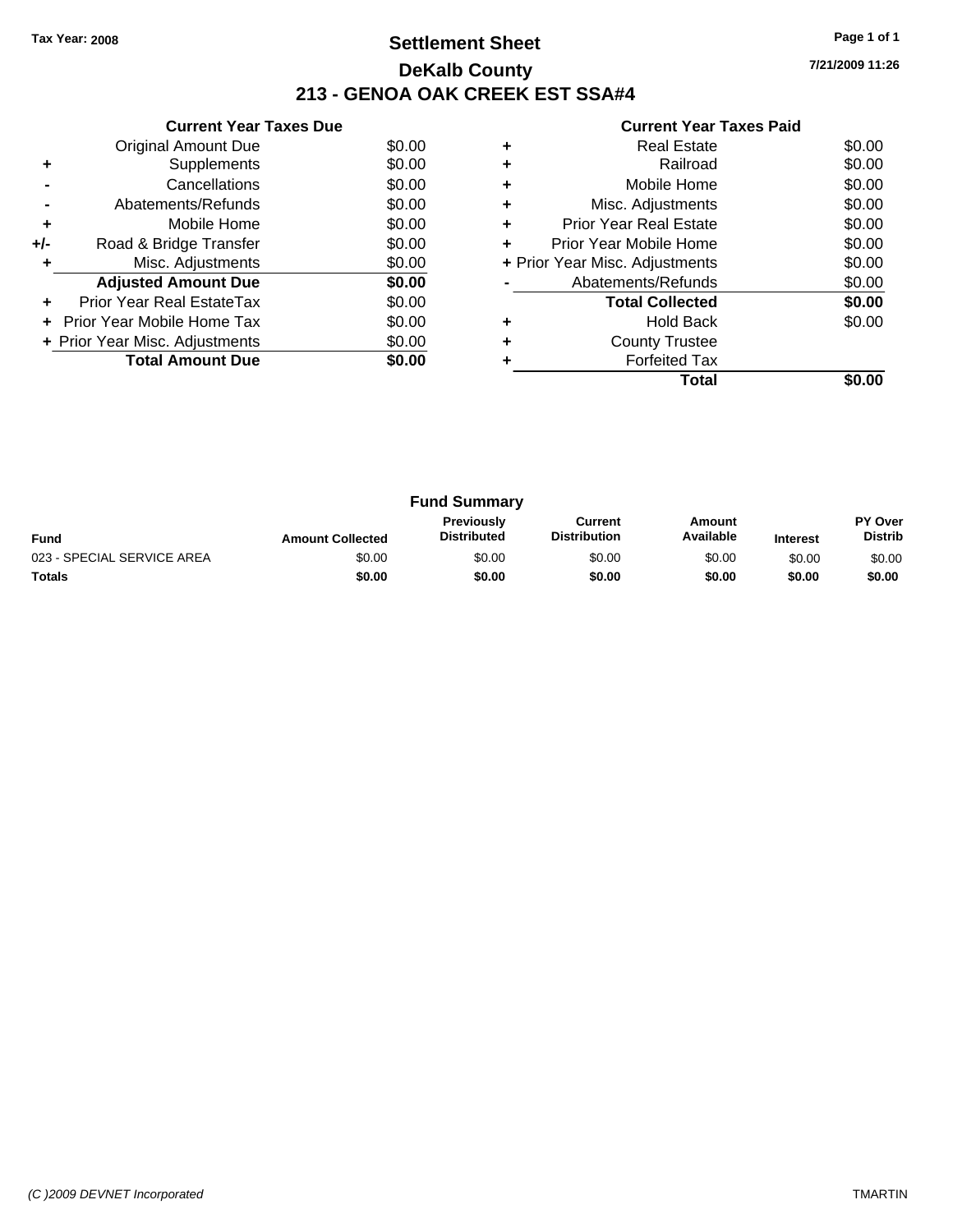### **Settlement Sheet Tax Year: 2008 Page 1 of 1 DeKalb County AF-MI #4 - AF/ MI/ DK DRAINAGE #4**

**Current Year Taxes Due** Original Amount Due \$7,507.08 **+** Supplements \$0.00 **-** Cancellations \$0.00 **-** Abatements/Refunds \$0.00 **+** Mobile Home \$0.00 **+/-** Road & Bridge Transfer \$0.00 **+** Misc. Adjustments \$0.00 **Adjusted Amount Due \$7,507.08 +** Prior Year Real EstateTax \$0.00 **+** Prior Year Mobile Home Tax \$0.00 **+ Prior Year Misc. Adjustments**  $$0.00$ **Total Amount Due \$7,507.08**

|   | <b>Real Estate</b>             | \$4,204.75 |
|---|--------------------------------|------------|
| ÷ | Railroad                       | \$0.00     |
| ٠ | Mobile Home                    | \$0.00     |
| ٠ | Misc. Adjustments              | \$0.00     |
| ٠ | <b>Prior Year Real Estate</b>  | \$0.00     |
|   | Prior Year Mobile Home         | \$0.00     |
|   | + Prior Year Misc. Adjustments | \$0.00     |
|   | Abatements/Refunds             | \$0.00     |
|   | <b>Total Collected</b>         | \$4,204.75 |
| ٠ | <b>Hold Back</b>               | \$0.00     |
| ٠ | <b>County Trustee</b>          |            |
|   | <b>Forfeited Tax</b>           |            |
|   | Total                          | \$4,204.75 |
|   |                                |            |

|                 |                         | <b>Distribution Summary</b>      |                                       |                                |                 |                                  |
|-----------------|-------------------------|----------------------------------|---------------------------------------|--------------------------------|-----------------|----------------------------------|
|                 |                         |                                  | <b>Tax Distribution Date</b>          |                                |                 | Amount                           |
|                 |                         |                                  | 05/29/2009                            |                                |                 | \$1,392.97                       |
|                 |                         |                                  | 06/26/2009                            |                                |                 | \$2,785.99                       |
|                 |                         |                                  | 07/24/2009                            |                                |                 | \$25.79                          |
|                 |                         |                                  |                                       | <b>Totals: 3 Distributions</b> |                 | \$4,204.75                       |
|                 |                         |                                  | <b>Grand Totals: 3 Distributions</b>  |                                |                 | \$4,204.75                       |
|                 |                         | <b>Fund Summary</b>              |                                       |                                |                 |                                  |
| Fund            | <b>Amount Collected</b> | Previously<br><b>Distributed</b> | <b>Current</b><br><b>Distribution</b> | Amount<br>Available            | <b>Interest</b> | <b>PY Over</b><br><b>Distrib</b> |
| 001 - CORPORATE | \$4,204.75              | \$4,178.96                       | \$25.79                               | \$0.00                         | \$0.00          | \$0.00                           |
| Totals          | \$4,204.75              | \$4,178.96                       | \$25.79                               | \$0.00                         | \$0.00          | \$0.00                           |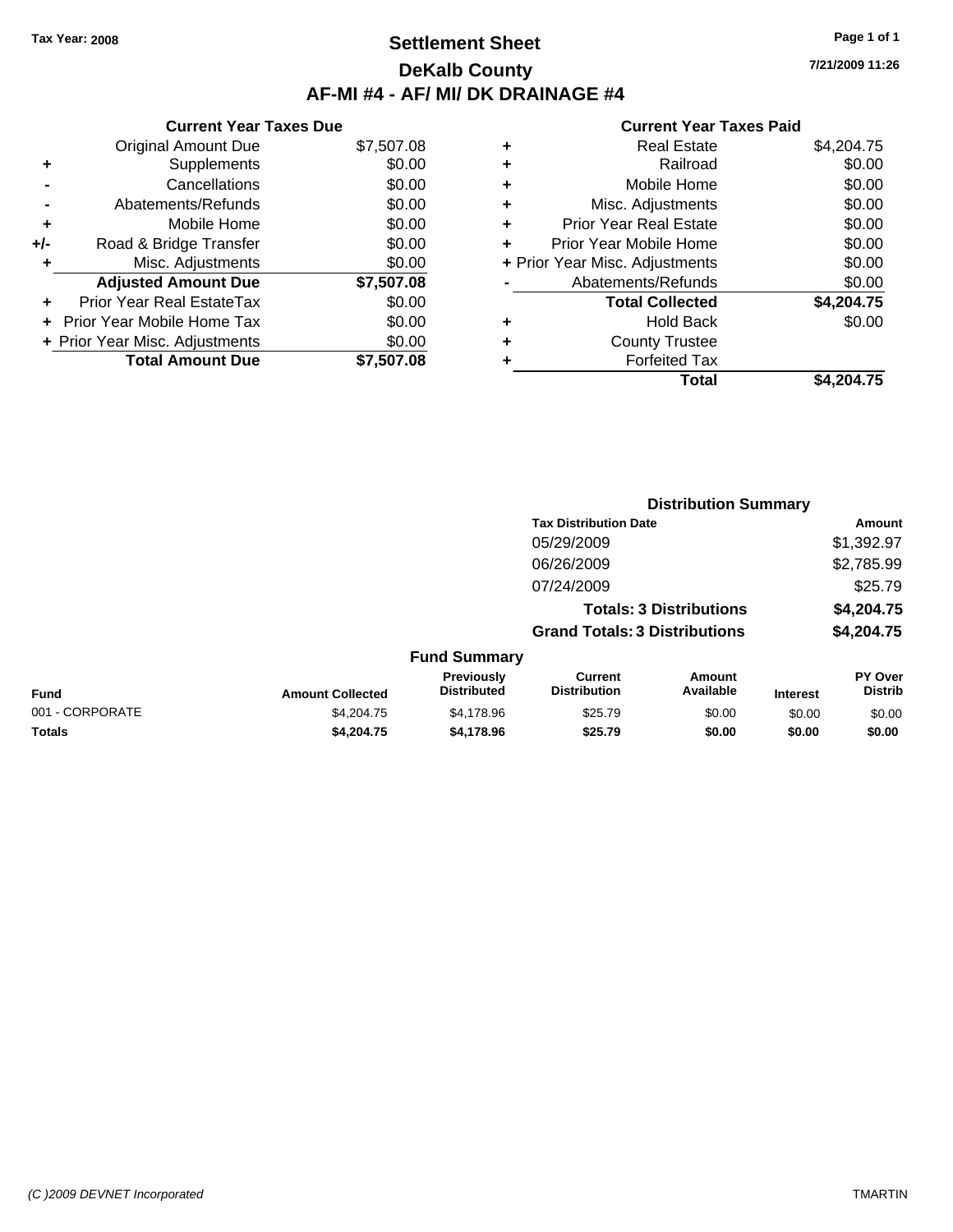### **Settlement Sheet Tax Year: 2008 Page 1 of 1 DeKalb County COON #1 - COON CREEK DRAINAGE #1**

**7/21/2009 11:26**

|     | <b>Current Year Taxes Due</b>  |             |  |  |  |
|-----|--------------------------------|-------------|--|--|--|
|     | <b>Original Amount Due</b>     | \$11,819.50 |  |  |  |
| ٠   | Supplements                    | \$0.00      |  |  |  |
|     | Cancellations                  | \$0.00      |  |  |  |
|     | Abatements/Refunds             | \$0.00      |  |  |  |
| ٠   | Mobile Home                    | \$0.00      |  |  |  |
| +/- | Road & Bridge Transfer         | \$0.00      |  |  |  |
| ٠   | Misc. Adjustments              | \$0.00      |  |  |  |
|     | <b>Adjusted Amount Due</b>     | \$11,819.50 |  |  |  |
|     | Prior Year Real EstateTax      | \$0.00      |  |  |  |
|     | Prior Year Mobile Home Tax     | \$0.00      |  |  |  |
|     | + Prior Year Misc. Adjustments | \$0.00      |  |  |  |
|     | <b>Total Amount Due</b>        | \$11,819.50 |  |  |  |
|     |                                |             |  |  |  |

|   | Total                          | \$7,357.88 |
|---|--------------------------------|------------|
| ٠ | <b>Forfeited Tax</b>           |            |
| ٠ | <b>County Trustee</b>          |            |
| ٠ | <b>Hold Back</b>               | \$0.00     |
|   | <b>Total Collected</b>         | \$7,357.88 |
|   | Abatements/Refunds             | \$0.00     |
|   | + Prior Year Misc. Adjustments | \$0.00     |
| ٠ | Prior Year Mobile Home         | \$0.00     |
| ÷ | <b>Prior Year Real Estate</b>  | \$0.00     |
| ÷ | Misc. Adjustments              | \$0.00     |
| ÷ | Mobile Home                    | \$0.00     |
| ٠ | Railroad                       | \$0.00     |
| ٠ | <b>Real Estate</b>             | \$7,357.88 |
|   |                                |            |

|                 |                         | <b>Distribution Summary</b>      |                                       |                                |                 |                           |
|-----------------|-------------------------|----------------------------------|---------------------------------------|--------------------------------|-----------------|---------------------------|
|                 |                         |                                  | <b>Tax Distribution Date</b>          |                                |                 | Amount                    |
|                 |                         |                                  | 05/29/2009                            |                                |                 | \$2,824.93                |
|                 |                         |                                  | 06/26/2009                            |                                |                 | \$4,322.16                |
|                 |                         |                                  | 07/24/2009                            |                                |                 | \$210.79                  |
|                 |                         |                                  |                                       | <b>Totals: 3 Distributions</b> |                 | \$7,357.88                |
|                 |                         |                                  | <b>Grand Totals: 3 Distributions</b>  |                                |                 | \$7,357.88                |
|                 |                         | <b>Fund Summary</b>              |                                       |                                |                 |                           |
| Fund            | <b>Amount Collected</b> | Previously<br><b>Distributed</b> | <b>Current</b><br><b>Distribution</b> | Amount<br>Available            | <b>Interest</b> | PY Over<br><b>Distrib</b> |
| 001 - CORPORATE | \$7,357.88              | \$7,147.09                       | \$210.79                              | \$0.00                         | \$0.00          | \$0.00                    |
| Totals          | \$7,357.88              | \$7,147.09                       | \$210.79                              | \$0.00                         | \$0.00          | \$0.00                    |
|                 |                         |                                  |                                       |                                |                 |                           |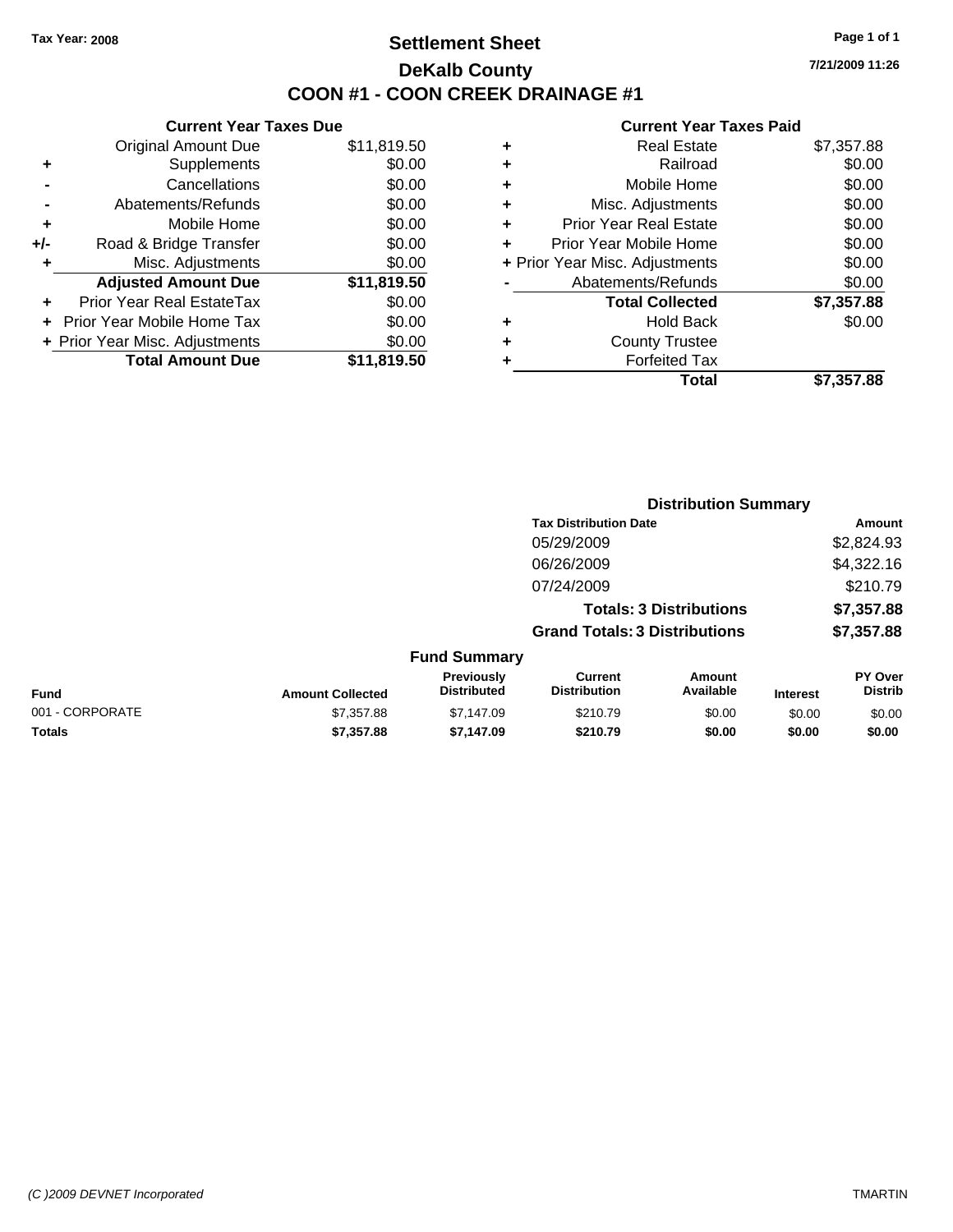**Current Year Taxes Due** Original Amount Due \$330,001.10

**Adjusted Amount Due \$330,001.10**

**Total Amount Due \$330,001.10**

**+** Supplements \$0.00 **-** Cancellations \$0.00 **-** Abatements/Refunds \$0.00 **+** Mobile Home \$0.00 **+/-** Road & Bridge Transfer \$0.00 **+** Misc. Adjustments \$0.00

**+** Prior Year Real EstateTax \$0.00 **+** Prior Year Mobile Home Tax \$0.00 **+ Prior Year Misc. Adjustments**  $$0.00$ 

# **Settlement Sheet Tax Year: 2008 Page 1 of 1 DeKalb County CO-SSA#1 - CORTLAND SBA #1**

**7/21/2009 11:26**

|                            |                         |                                  | <b>Distribution Summary</b>           |                                |                 |                           |  |
|----------------------------|-------------------------|----------------------------------|---------------------------------------|--------------------------------|-----------------|---------------------------|--|
|                            |                         |                                  | <b>Tax Distribution Date</b>          |                                |                 | <b>Amount</b>             |  |
|                            |                         |                                  | 05/29/2009                            |                                |                 | \$128,489.79              |  |
|                            |                         |                                  | 06/26/2009                            |                                |                 | \$30,191.59               |  |
|                            |                         |                                  | 07/24/2009                            |                                |                 | \$5,617.04                |  |
|                            |                         |                                  |                                       | <b>Totals: 3 Distributions</b> |                 | \$164,298.42              |  |
|                            |                         |                                  | <b>Grand Totals: 3 Distributions</b>  |                                |                 | \$164,298.42              |  |
|                            |                         | <b>Fund Summary</b>              |                                       |                                |                 |                           |  |
| <b>Fund</b>                | <b>Amount Collected</b> | Previously<br><b>Distributed</b> | <b>Current</b><br><b>Distribution</b> | Amount<br>Available            | <b>Interest</b> | PY Over<br><b>Distrib</b> |  |
| 023 - SPECIAL SERVICE AREA | \$164.298.42            | \$158,681,38                     | \$5.617.04                            | \$0.00                         | \$0.00          | \$0.00                    |  |
| Totals                     | \$164,298,42            | \$158,681.38                     | \$5,617.04                            | \$0.00                         | \$0.00          | \$0.00                    |  |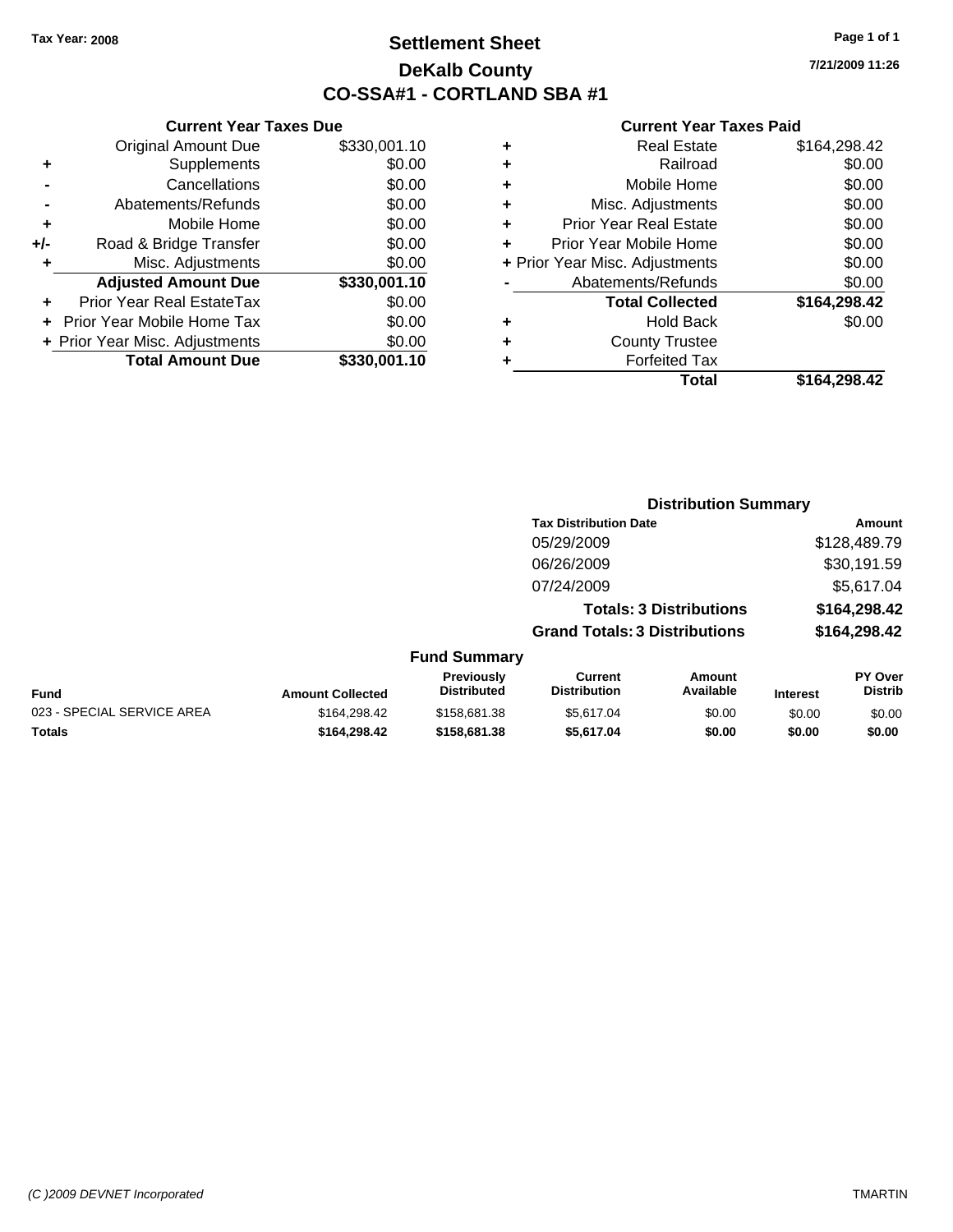# **Settlement Sheet Tax Year: 2008 Page 1 of 1 DeKalb County CO-SSA#4 - CORTLAND SBA #4**

**7/21/2009 11:26**

|     | <b>Current Year Taxes Due</b>  |              |  |  |  |  |
|-----|--------------------------------|--------------|--|--|--|--|
|     | <b>Original Amount Due</b>     | \$953,741.56 |  |  |  |  |
| ٠   | Supplements                    | \$0.00       |  |  |  |  |
|     | Cancellations                  | \$0.00       |  |  |  |  |
|     | Abatements/Refunds             | \$0.00       |  |  |  |  |
| ٠   | Mobile Home                    | \$0.00       |  |  |  |  |
| +/- | Road & Bridge Transfer         | \$0.00       |  |  |  |  |
| ٠   | Misc. Adjustments              | \$0.00       |  |  |  |  |
|     | <b>Adjusted Amount Due</b>     | \$953,741.56 |  |  |  |  |
| ÷   | Prior Year Real EstateTax      | \$0.00       |  |  |  |  |
|     | Prior Year Mobile Home Tax     | \$0.00       |  |  |  |  |
|     | + Prior Year Misc. Adjustments | \$0.00       |  |  |  |  |
|     | <b>Total Amount Due</b>        | \$953,741.56 |  |  |  |  |
|     |                                |              |  |  |  |  |

|   | <b>Real Estate</b>             | \$277,926.09 |
|---|--------------------------------|--------------|
| ٠ | Railroad                       | \$0.00       |
| ٠ | Mobile Home                    | \$0.00       |
| ٠ | Misc. Adjustments              | \$0.00       |
| ٠ | <b>Prior Year Real Estate</b>  | \$0.00       |
|   | Prior Year Mobile Home         | \$0.00       |
|   | + Prior Year Misc. Adjustments | \$0.00       |
|   | Abatements/Refunds             | \$0.00       |
|   | <b>Total Collected</b>         | \$277,926.09 |
| ٠ | Hold Back                      | \$0.00       |
| ٠ | <b>County Trustee</b>          |              |
| ٠ | <b>Forfeited Tax</b>           |              |
|   | Total                          | \$277,926.09 |
|   |                                |              |

|                            |                         |                                         | <b>Distribution Summary</b>           |                                |                 |                                  |  |
|----------------------------|-------------------------|-----------------------------------------|---------------------------------------|--------------------------------|-----------------|----------------------------------|--|
|                            |                         |                                         | <b>Tax Distribution Date</b>          |                                |                 | Amount                           |  |
|                            |                         |                                         | 05/29/2009                            |                                |                 | \$78,236.57                      |  |
|                            |                         |                                         | 06/26/2009                            |                                |                 | \$199,689.52                     |  |
|                            |                         |                                         |                                       | <b>Totals: 2 Distributions</b> |                 | \$277,926.09                     |  |
|                            |                         |                                         | <b>Grand Totals: 2 Distributions</b>  |                                |                 | \$277,926.09                     |  |
|                            |                         | <b>Fund Summary</b>                     |                                       |                                |                 |                                  |  |
| <b>Fund</b>                | <b>Amount Collected</b> | <b>Previously</b><br><b>Distributed</b> | <b>Current</b><br><b>Distribution</b> | Amount<br>Available            | <b>Interest</b> | <b>PY Over</b><br><b>Distrib</b> |  |
| 023 - SPECIAL SERVICE AREA | \$277,926.09            | \$277.926.09                            | \$0.00                                | \$0.00                         | \$0.00          | \$0.00                           |  |
| <b>Totals</b>              | \$277.926.09            | \$277.926.09                            | \$0.00                                | \$0.00                         | \$0.00          | \$0.00                           |  |
|                            |                         |                                         |                                       |                                |                 |                                  |  |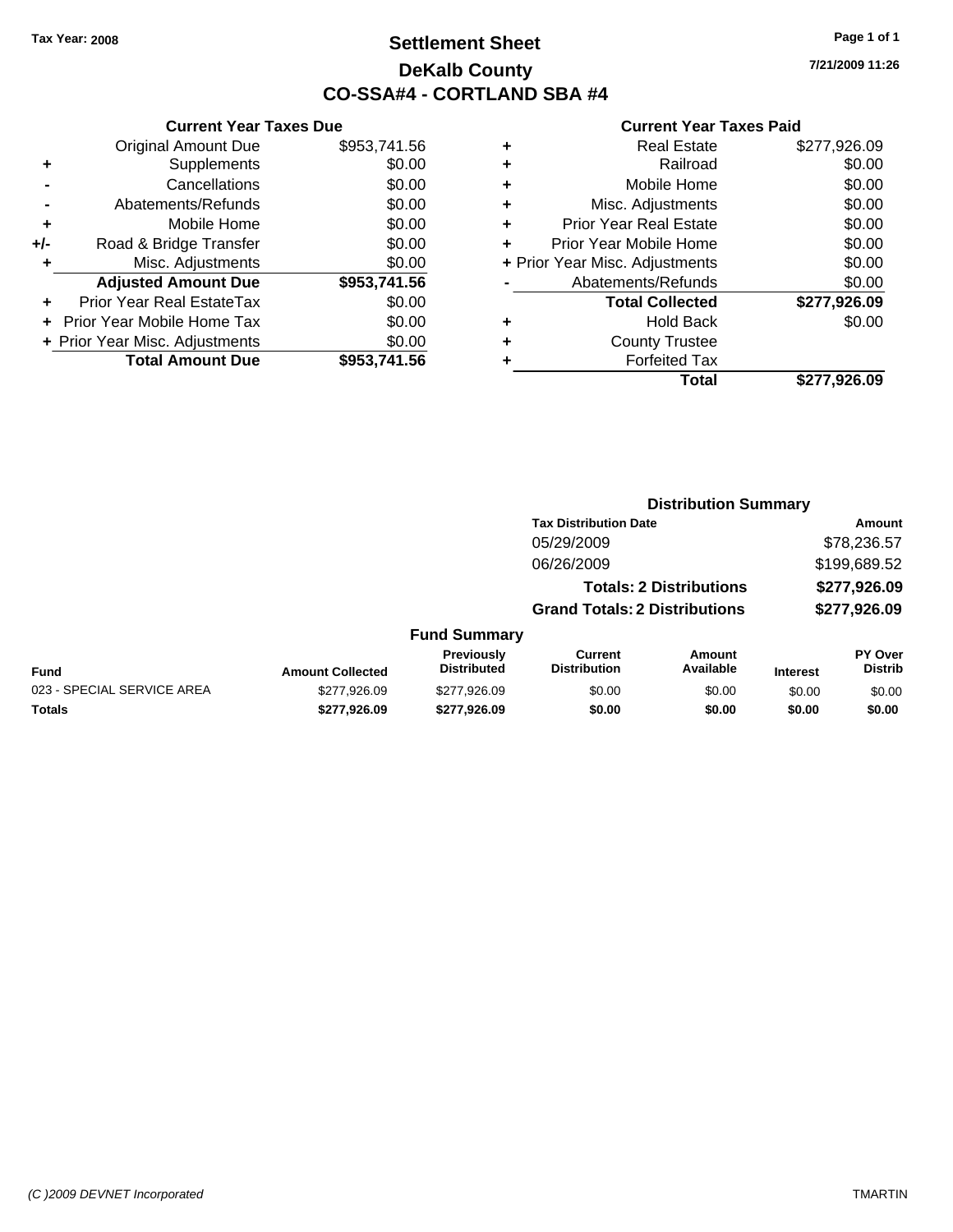# **Settlement Sheet Tax Year: 2008 Page 1 of 1 DeKalb County CO-SSA#7 - CORTLAND SBA #7**

**7/21/2009 11:26**

|       | <b>Current Year Taxes Due</b>  |              |  |  |  |  |
|-------|--------------------------------|--------------|--|--|--|--|
|       | <b>Original Amount Due</b>     | \$394,908.00 |  |  |  |  |
| ٠     | Supplements                    | \$0.00       |  |  |  |  |
|       | Cancellations                  | \$0.00       |  |  |  |  |
|       | Abatements/Refunds             | \$0.00       |  |  |  |  |
| ٠     | Mobile Home                    | \$0.00       |  |  |  |  |
| $+/-$ | Road & Bridge Transfer         | \$0.00       |  |  |  |  |
| ٠     | Misc. Adjustments              | \$0.00       |  |  |  |  |
|       | <b>Adjusted Amount Due</b>     | \$394,908.00 |  |  |  |  |
| ÷     | Prior Year Real EstateTax      | \$0.00       |  |  |  |  |
|       | Prior Year Mobile Home Tax     | \$0.00       |  |  |  |  |
|       | + Prior Year Misc. Adjustments | \$0.00       |  |  |  |  |
|       | <b>Total Amount Due</b>        | \$394,908.00 |  |  |  |  |
|       |                                |              |  |  |  |  |

|   | <b>Real Estate</b>             | \$46,670.95 |
|---|--------------------------------|-------------|
| ٠ | Railroad                       | \$0.00      |
| ٠ | Mobile Home                    | \$0.00      |
| ٠ | Misc. Adjustments              | \$0.00      |
| ٠ | <b>Prior Year Real Estate</b>  | \$0.00      |
| ÷ | Prior Year Mobile Home         | \$0.00      |
|   | + Prior Year Misc. Adjustments | \$0.00      |
|   | Abatements/Refunds             | \$0.00      |
|   | <b>Total Collected</b>         | \$46,670.95 |
| ٠ | Hold Back                      | \$0.00      |
| ٠ | <b>County Trustee</b>          |             |
|   | <b>Forfeited Tax</b>           |             |
|   | Total                          | \$46,670.95 |

|                            |                         |                                  | <b>Distribution Summary</b>          |                                |                 |                                  |
|----------------------------|-------------------------|----------------------------------|--------------------------------------|--------------------------------|-----------------|----------------------------------|
|                            |                         |                                  | <b>Tax Distribution Date</b>         |                                | Amount          |                                  |
|                            |                         |                                  | 05/29/2009                           |                                |                 | \$46,670.95                      |
|                            |                         |                                  |                                      | <b>Totals: 1 Distributions</b> |                 | \$46,670.95                      |
|                            |                         |                                  | <b>Grand Totals: 1 Distributions</b> |                                |                 | \$46,670.95                      |
|                            |                         | <b>Fund Summary</b>              |                                      |                                |                 |                                  |
| <b>Fund</b>                | <b>Amount Collected</b> | Previously<br><b>Distributed</b> | Current<br><b>Distribution</b>       | Amount<br>Available            | <b>Interest</b> | <b>PY Over</b><br><b>Distrib</b> |
| 023 - SPECIAL SERVICE AREA | \$46,670.95             | \$46,670.95                      | \$0.00                               | \$0.00                         | \$0.00          | \$0.00                           |
| Totals                     | \$46,670.95             | \$46,670.95                      | \$0.00                               | \$0.00                         | \$0.00          | \$0.00                           |
|                            |                         |                                  |                                      |                                |                 |                                  |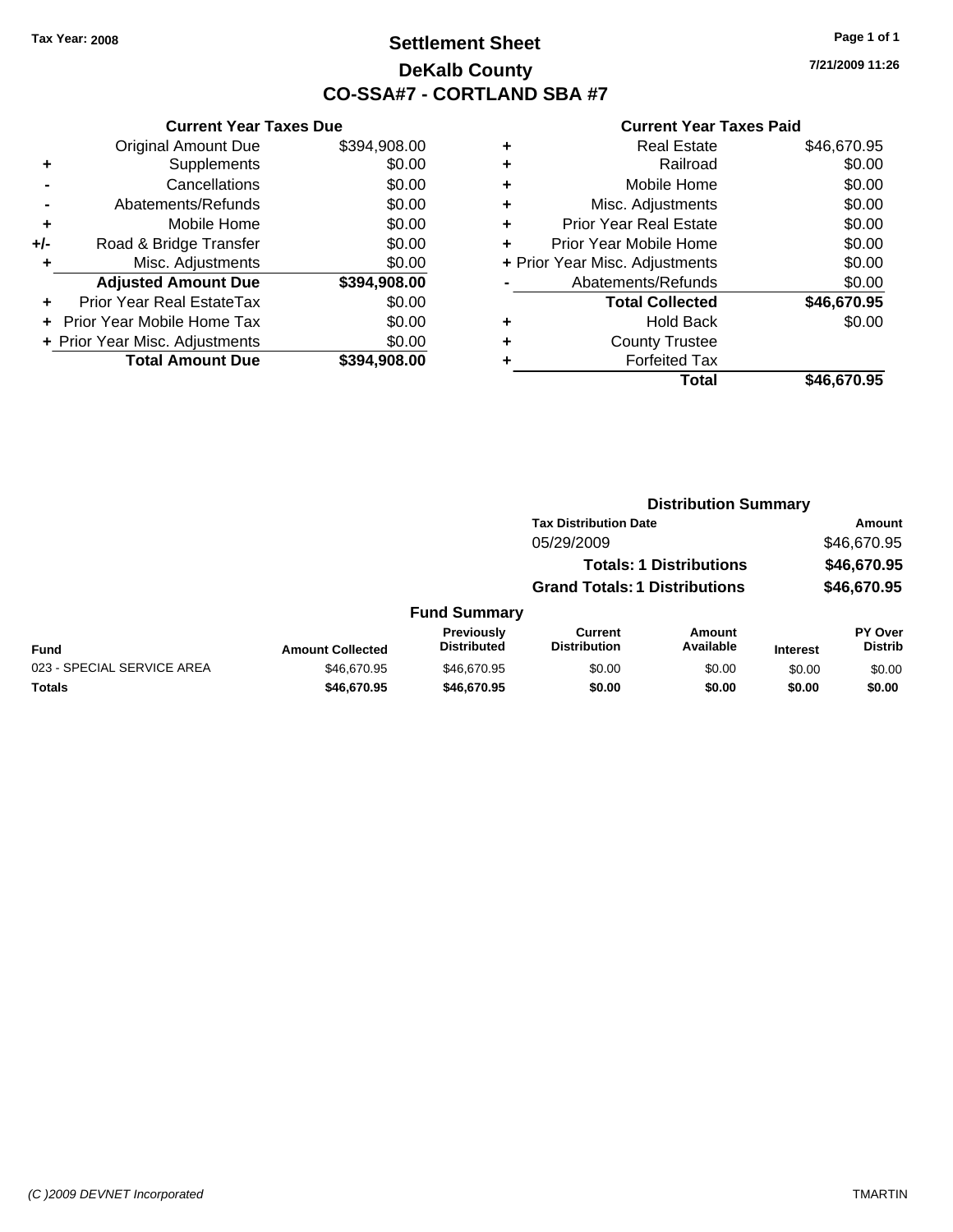# **Settlement Sheet Tax Year: 2008 Page 1 of 1 DeKalb County CO-SSA#8 - CORTLAND SBA #8**

**7/21/2009 11:26**

|     | <b>Current Year Taxes Due</b>  |              |
|-----|--------------------------------|--------------|
|     | <b>Original Amount Due</b>     | \$305,496.84 |
| ٠   | Supplements                    | \$0.00       |
|     | Cancellations                  | \$0.00       |
|     | Abatements/Refunds             | \$0.00       |
| ٠   | Mobile Home                    | \$0.00       |
| +/- | Road & Bridge Transfer         | \$0.00       |
| ٠   | Misc. Adjustments              | \$0.00       |
|     | <b>Adjusted Amount Due</b>     | \$305,496.84 |
| ÷   | Prior Year Real EstateTax      | \$0.00       |
|     | Prior Year Mobile Home Tax     | \$0.00       |
|     | + Prior Year Misc. Adjustments | \$0.00       |
|     | <b>Total Amount Due</b>        | \$305,496.84 |
|     |                                |              |

|   | <b>Real Estate</b>             | \$17,137.52 |
|---|--------------------------------|-------------|
| ٠ | Railroad                       | \$0.00      |
| ٠ | Mobile Home                    | \$0.00      |
| ٠ | Misc. Adjustments              | \$0.00      |
| ÷ | <b>Prior Year Real Estate</b>  | \$0.00      |
|   | Prior Year Mobile Home         | \$0.00      |
|   | + Prior Year Misc. Adjustments | \$0.00      |
|   | Abatements/Refunds             | \$0.00      |
|   | <b>Total Collected</b>         | \$17,137.52 |
| ٠ | <b>Hold Back</b>               | \$0.00      |
| ٠ | <b>County Trustee</b>          |             |
|   | <b>Forfeited Tax</b>           |             |
|   | Total                          | \$17,137.52 |
|   |                                |             |

|                            |                         |                                         |                                       | <b>Distribution Summary</b> |                 |                                  |  |
|----------------------------|-------------------------|-----------------------------------------|---------------------------------------|-----------------------------|-----------------|----------------------------------|--|
|                            |                         |                                         | <b>Tax Distribution Date</b>          |                             |                 | Amount                           |  |
|                            |                         |                                         | 05/29/2009                            |                             |                 | \$17,137.52                      |  |
|                            |                         |                                         | <b>Totals: 1 Distributions</b>        |                             |                 | \$17,137.52                      |  |
|                            |                         |                                         | <b>Grand Totals: 1 Distributions</b>  |                             |                 | \$17,137.52                      |  |
|                            |                         | <b>Fund Summary</b>                     |                                       |                             |                 |                                  |  |
| Fund                       | <b>Amount Collected</b> | <b>Previously</b><br><b>Distributed</b> | <b>Current</b><br><b>Distribution</b> | <b>Amount</b><br>Available  | <b>Interest</b> | <b>PY Over</b><br><b>Distrib</b> |  |
| 023 - SPECIAL SERVICE AREA | \$17,137.52             | \$17,137.52                             | \$0.00                                | \$0.00                      | \$0.00          | \$0.00                           |  |
| Totals                     | \$17,137.52             | \$17,137.52                             | \$0.00                                | \$0.00                      | \$0.00          | \$0.00                           |  |
|                            |                         |                                         |                                       |                             |                 |                                  |  |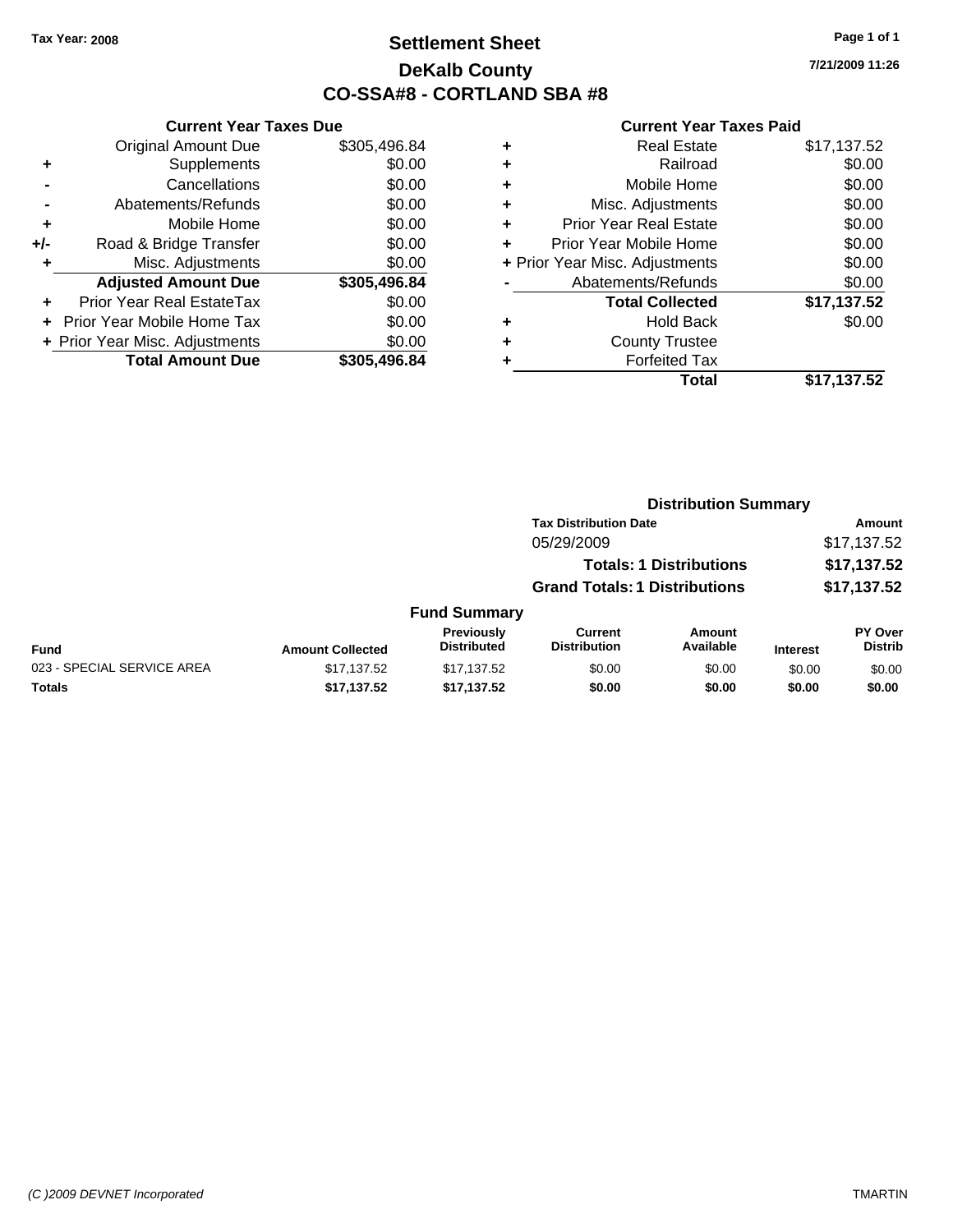# **Settlement Sheet Tax Year: 2008 Page 1 of 1 DeKalb County MA-DK #3 - MALTA DEKALB DRAINAGE #3**

**7/21/2009 11:26**

|     | <b>Current Year Taxes Due</b>     |            |
|-----|-----------------------------------|------------|
|     | <b>Original Amount Due</b>        | \$1,250.36 |
| ٠   | Supplements                       | \$0.00     |
|     | Cancellations                     | \$0.00     |
|     | Abatements/Refunds                | \$0.00     |
| ٠   | Mobile Home                       | \$0.00     |
| +/- | Road & Bridge Transfer            | \$0.00     |
| ٠   | Misc. Adjustments                 | \$0.00     |
|     | <b>Adjusted Amount Due</b>        | \$1,250.36 |
|     | Prior Year Real EstateTax         | \$0.00     |
|     | <b>Prior Year Mobile Home Tax</b> | \$0.00     |
|     | + Prior Year Misc. Adjustments    | \$0.00     |
|     | <b>Total Amount Due</b>           | \$1,250,36 |
|     |                                   |            |

| ٠ | <b>Real Estate</b>             | \$646.87 |
|---|--------------------------------|----------|
| ÷ | Railroad                       | \$0.00   |
| ٠ | Mobile Home                    | \$0.00   |
| ٠ | Misc. Adjustments              | \$0.00   |
| ٠ | Prior Year Real Estate         | \$0.00   |
| ٠ | Prior Year Mobile Home         | \$0.00   |
|   | + Prior Year Misc. Adjustments | \$0.00   |
|   | Abatements/Refunds             | \$0.00   |
|   | <b>Total Collected</b>         | \$646.87 |
| ٠ | <b>Hold Back</b>               | \$0.00   |
| ÷ | <b>County Trustee</b>          |          |
|   | <b>Forfeited Tax</b>           |          |
|   | Total                          | \$646.87 |
|   |                                |          |

|                 |                         |                                  | <b>Distribution Summary</b>           |                                |                 |                                  |  |
|-----------------|-------------------------|----------------------------------|---------------------------------------|--------------------------------|-----------------|----------------------------------|--|
|                 |                         |                                  | <b>Tax Distribution Date</b>          |                                |                 | Amount                           |  |
|                 |                         |                                  | 05/29/2009                            |                                |                 | \$159.88                         |  |
|                 |                         |                                  | 06/26/2009                            |                                |                 | \$486.99                         |  |
|                 |                         |                                  |                                       | <b>Totals: 2 Distributions</b> |                 | \$646.87                         |  |
|                 |                         |                                  | <b>Grand Totals: 2 Distributions</b>  |                                |                 | \$646.87                         |  |
|                 |                         | <b>Fund Summary</b>              |                                       |                                |                 |                                  |  |
| Fund            | <b>Amount Collected</b> | Previously<br><b>Distributed</b> | <b>Current</b><br><b>Distribution</b> | Amount<br>Available            | <b>Interest</b> | <b>PY Over</b><br><b>Distrib</b> |  |
| 001 - CORPORATE | \$646.87                | \$646.87                         | \$0.00                                | \$0.00                         | \$0.00          | \$0.00                           |  |
| Totals          | \$646.87                | \$646.87                         | \$0.00                                | \$0.00                         | \$0.00          | \$0.00                           |  |
|                 |                         |                                  |                                       |                                |                 |                                  |  |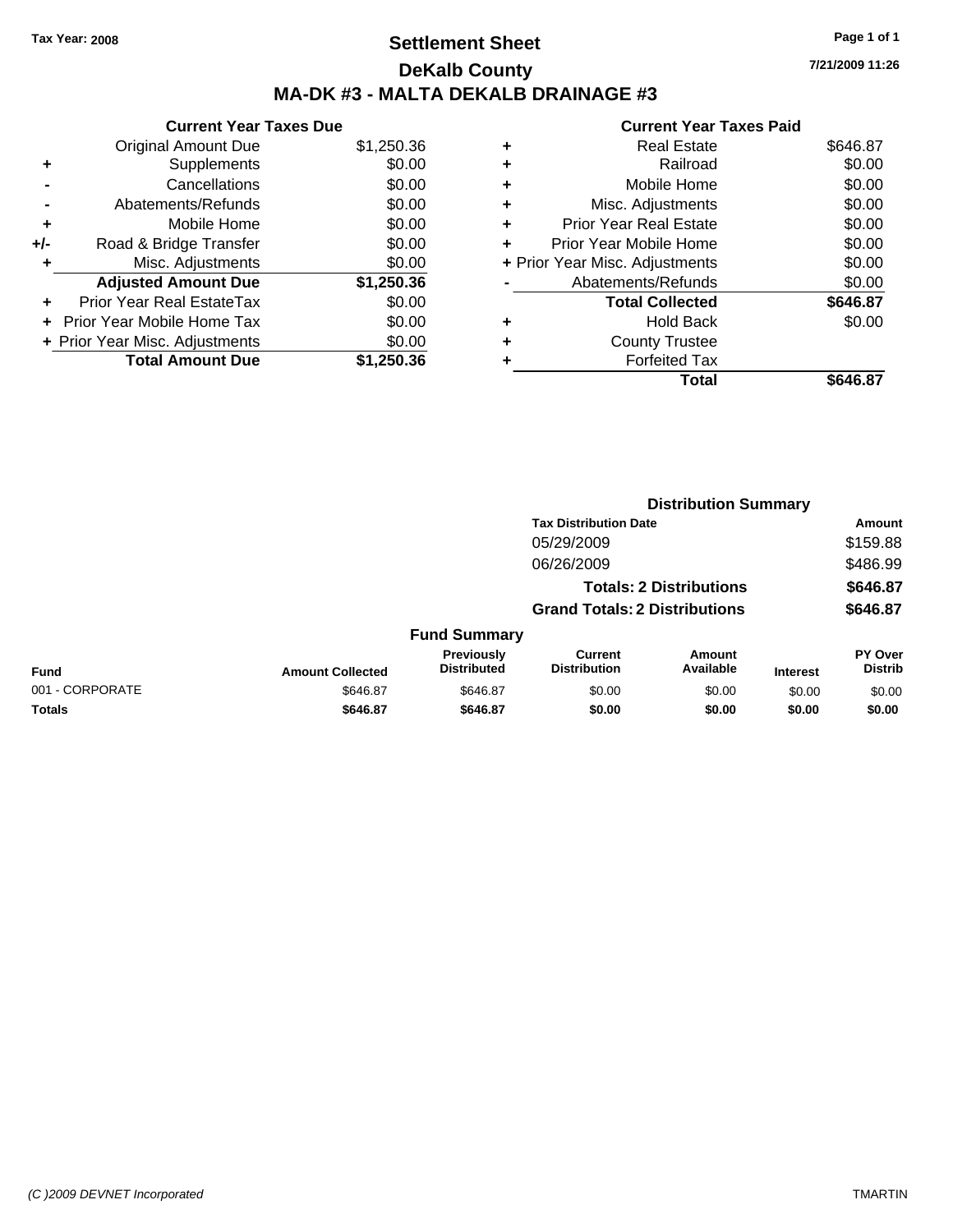### **Settlement Sheet Tax Year: 2008 Page 1 of 1 DeKalb County MAMIAFDK - MA-MI-AF-DK DRAINAGE #11**

**Current Year Taxes Due** Original Amount Due \$15,588.00 **+** Supplements \$0.00<br> **c** Cancellations \$0.00 **-** Cancellations **-** Abatements/Refunds **\$0.00** 

| Prior Year Real EstateTax                                      | \$0.00           |
|----------------------------------------------------------------|------------------|
|                                                                |                  |
|                                                                |                  |
| + Prior Year Mobile Home Tax<br>+ Prior Year Misc. Adjustments | \$0.00<br>\$0.00 |
| <b>Total Amount Due</b>                                        | \$15,588.00      |

|   | <b>Real Estate</b>             | \$8,676.50 |
|---|--------------------------------|------------|
| ٠ | Railroad                       | \$0.00     |
| ÷ | Mobile Home                    | \$0.00     |
| ٠ | Misc. Adjustments              | \$0.00     |
|   | <b>Prior Year Real Estate</b>  | \$0.00     |
|   | Prior Year Mobile Home         | \$0.00     |
|   | + Prior Year Misc. Adjustments | \$0.00     |
|   | Abatements/Refunds             | \$0.00     |
|   | <b>Total Collected</b>         | \$8,676.50 |
| ٠ | <b>Hold Back</b>               | \$0.00     |
|   | <b>County Trustee</b>          |            |
|   | <b>Forfeited Tax</b>           |            |
|   | Total                          | \$8,676.50 |
|   |                                |            |

|                 |                         |                                  | <b>Distribution Summary</b>           |                                |                 |                           |
|-----------------|-------------------------|----------------------------------|---------------------------------------|--------------------------------|-----------------|---------------------------|
|                 |                         |                                  | <b>Tax Distribution Date</b>          |                                |                 | Amount                    |
|                 |                         |                                  | 05/29/2009                            |                                |                 | \$762.50                  |
|                 |                         |                                  | 06/26/2009                            |                                |                 | \$7,767.50                |
|                 |                         |                                  | 07/24/2009                            |                                |                 | \$146.50                  |
|                 |                         |                                  |                                       | <b>Totals: 3 Distributions</b> |                 | \$8,676.50                |
|                 |                         |                                  | <b>Grand Totals: 3 Distributions</b>  |                                |                 | \$8,676.50                |
|                 |                         | <b>Fund Summary</b>              |                                       |                                |                 |                           |
| <b>Fund</b>     | <b>Amount Collected</b> | Previously<br><b>Distributed</b> | <b>Current</b><br><b>Distribution</b> | Amount<br>Available            | <b>Interest</b> | PY Over<br><b>Distrib</b> |
| 001 - CORPORATE | \$8,676.50              | \$8,530.00                       | \$146.50                              | \$0.00                         | \$0.00          | \$0.00                    |
| Totals          | \$8,676.50              | \$8,530.00                       | \$146.50                              | \$0.00                         | \$0.00          | \$0.00                    |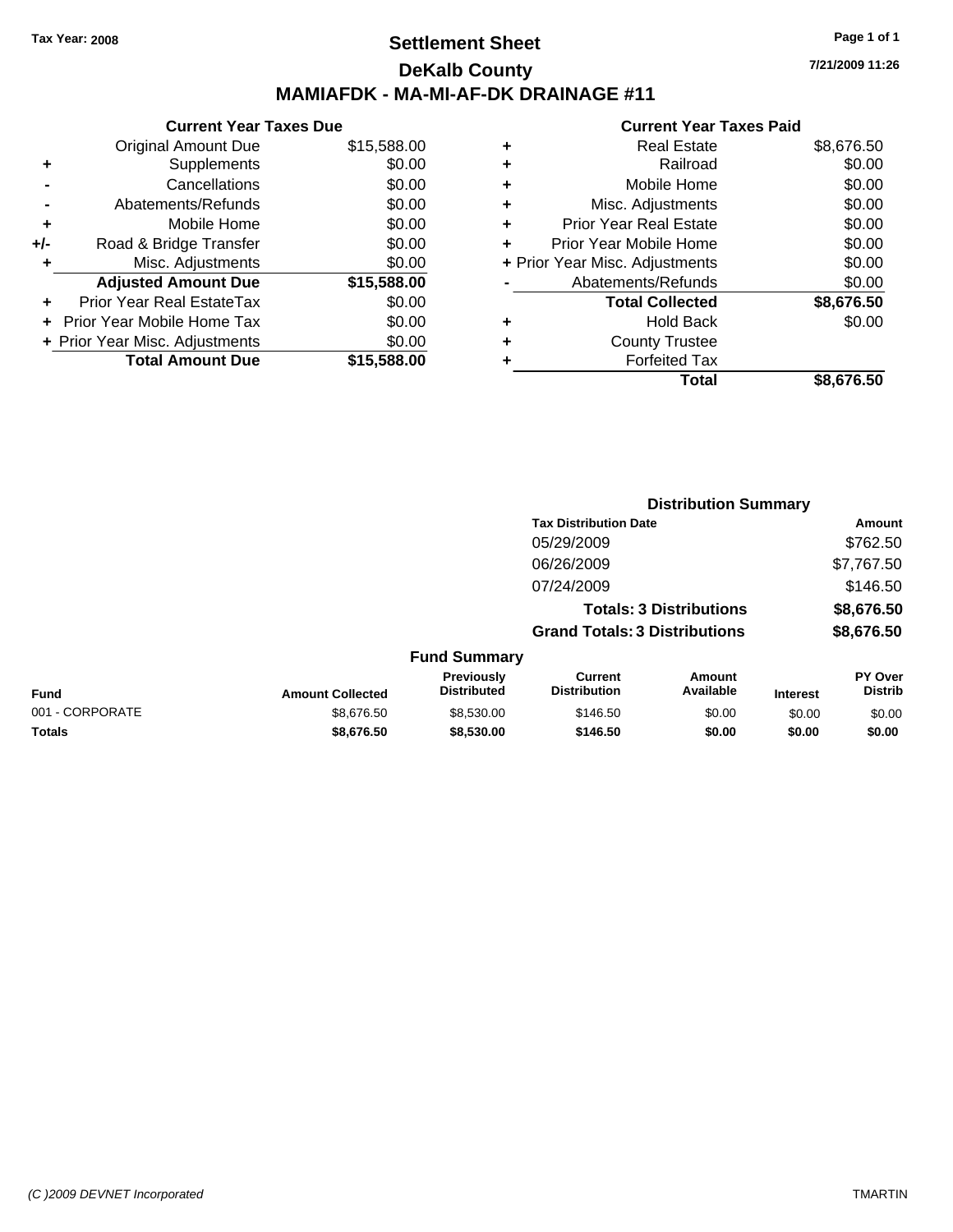# **Settlement Sheet Tax Year: 2008 Page 1 of 1 DeKalb County NO-LR-SA # - NO-LR-SA DRAINAGE #10**

**7/21/2009 11:26**

|     | <b>Current Year Taxes Due</b>  |             |  |  |  |  |
|-----|--------------------------------|-------------|--|--|--|--|
|     | <b>Original Amount Due</b>     | \$25,229.32 |  |  |  |  |
| ٠   | Supplements                    | \$0.00      |  |  |  |  |
|     | Cancellations                  | \$0.00      |  |  |  |  |
|     | Abatements/Refunds             | \$0.00      |  |  |  |  |
| ٠   | Mobile Home                    | \$0.00      |  |  |  |  |
| +/- | Road & Bridge Transfer         | \$0.00      |  |  |  |  |
| ٠   | Misc. Adjustments              | \$0.00      |  |  |  |  |
|     | <b>Adjusted Amount Due</b>     | \$25,229.32 |  |  |  |  |
| ٠   | Prior Year Real EstateTax      | \$9.90      |  |  |  |  |
|     | Prior Year Mobile Home Tax     | \$0.00      |  |  |  |  |
|     | + Prior Year Misc. Adjustments | \$0.00      |  |  |  |  |
|     | <b>Total Amount Due</b>        | \$25.239.22 |  |  |  |  |

| ٠ | <b>Real Estate</b>             | \$14,218.97 |
|---|--------------------------------|-------------|
| ٠ | Railroad                       | \$0.00      |
| ٠ | Mobile Home                    | \$0.00      |
| ٠ | Misc. Adjustments              | \$0.00      |
| ÷ | Prior Year Real Estate         | \$9.90      |
|   | Prior Year Mobile Home         | \$0.00      |
|   | + Prior Year Misc. Adjustments | \$0.00      |
|   | Abatements/Refunds             | \$0.00      |
|   | <b>Total Collected</b>         | \$14,228.87 |
| ٠ | Hold Back                      | \$0.00      |
| ٠ | <b>County Trustee</b>          |             |
| ٠ | <b>Forfeited Tax</b>           |             |
|   | Total                          | \$14.228.87 |

|                 |                         |                                  | <b>Distribution Summary</b>           |                                |                 |                           |
|-----------------|-------------------------|----------------------------------|---------------------------------------|--------------------------------|-----------------|---------------------------|
|                 |                         |                                  | <b>Tax Distribution Date</b>          |                                |                 | Amount                    |
|                 |                         |                                  | 05/29/2009                            |                                |                 | \$5,372.19                |
|                 |                         |                                  | 06/26/2009                            |                                |                 | \$8,379.53                |
|                 |                         |                                  | 07/24/2009                            |                                |                 | \$477.15                  |
|                 |                         |                                  |                                       | <b>Totals: 3 Distributions</b> |                 | \$14,228.87               |
|                 |                         |                                  | <b>Grand Totals: 3 Distributions</b>  |                                |                 | \$14,228.87               |
|                 |                         | <b>Fund Summary</b>              |                                       |                                |                 |                           |
| Fund            | <b>Amount Collected</b> | Previously<br><b>Distributed</b> | <b>Current</b><br><b>Distribution</b> | <b>Amount</b><br>Available     | <b>Interest</b> | PY Over<br><b>Distrib</b> |
| 001 - CORPORATE | \$14,228.87             | \$13,751.72                      | \$477.15                              | \$0.00                         | \$0.00          | \$0.00                    |
| Totals          | \$14,228.87             | \$13,751.72                      | \$477.15                              | \$0.00                         | \$0.00          | \$0.00                    |
|                 |                         |                                  |                                       |                                |                 |                           |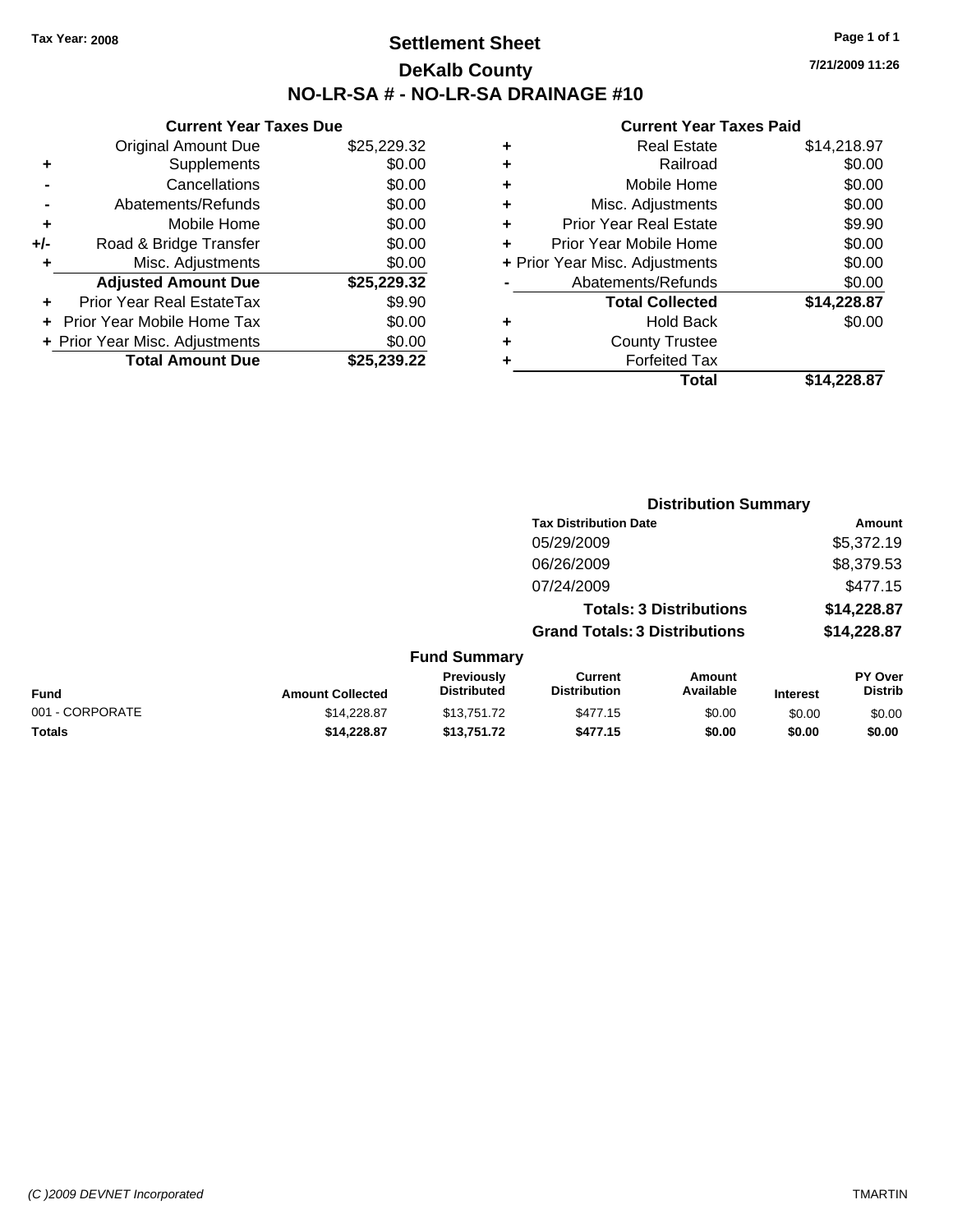### **Settlement Sheet Tax Year: 2008 Page 1 of 1 DeKalb County SH-MI #6 - SHABBONA/MILAN DRAINAGE**

**7/21/2009 11:26**

|     | <b>Current Year Taxes Due</b>     |             |
|-----|-----------------------------------|-------------|
|     | Original Amount Due               | \$10,335.26 |
| ٠   | Supplements                       | \$0.00      |
|     | Cancellations                     | \$0.00      |
|     | Abatements/Refunds                | \$0.00      |
| ٠   | Mobile Home                       | \$0.00      |
| +/- | Road & Bridge Transfer            | \$0.00      |
| ٠   | Misc. Adjustments                 | \$0.00      |
|     | <b>Adjusted Amount Due</b>        | \$10,335.26 |
| ٠   | Prior Year Real EstateTax         | \$0.00      |
|     | <b>Prior Year Mobile Home Tax</b> | \$0.00      |
|     | + Prior Year Misc. Adjustments    | \$0.00      |
|     | <b>Total Amount Due</b>           | \$10,335.26 |
|     |                                   |             |

|   | Total                          | \$6,405.27 |
|---|--------------------------------|------------|
| ٠ | <b>Forfeited Tax</b>           |            |
| ٠ | <b>County Trustee</b>          |            |
| ٠ | <b>Hold Back</b>               | \$0.00     |
|   | <b>Total Collected</b>         | \$6,405.27 |
|   | Abatements/Refunds             | \$0.00     |
|   | + Prior Year Misc. Adjustments | \$0.00     |
| ٠ | Prior Year Mobile Home         | \$0.00     |
| ÷ | Prior Year Real Estate         | \$0.00     |
| ٠ | Misc. Adjustments              | \$0.00     |
| ٠ | Mobile Home                    | \$0.00     |
| ٠ | Railroad                       | \$0.00     |
| ٠ | <b>Real Estate</b>             | \$6,405.27 |
|   |                                |            |

|                 |                         |                                  | <b>Distribution Summary</b>           |                                |                 |                           |  |
|-----------------|-------------------------|----------------------------------|---------------------------------------|--------------------------------|-----------------|---------------------------|--|
|                 |                         |                                  | <b>Tax Distribution Date</b>          |                                |                 | Amount                    |  |
|                 |                         |                                  | 05/29/2009                            |                                |                 | \$2,921.61                |  |
|                 |                         |                                  | 06/26/2009                            |                                |                 | \$3,390.59                |  |
|                 |                         |                                  | 07/24/2009                            |                                |                 | \$93.07                   |  |
|                 |                         |                                  |                                       | <b>Totals: 3 Distributions</b> |                 | \$6,405.27                |  |
|                 |                         |                                  | <b>Grand Totals: 3 Distributions</b>  |                                |                 | \$6,405.27                |  |
|                 |                         | <b>Fund Summary</b>              |                                       |                                |                 |                           |  |
| Fund            | <b>Amount Collected</b> | Previously<br><b>Distributed</b> | <b>Current</b><br><b>Distribution</b> | Amount<br>Available            | <b>Interest</b> | PY Over<br><b>Distrib</b> |  |
| 001 - CORPORATE | \$6,405.27              | \$6,312.20                       | \$93.07                               | \$0.00                         | \$0.00          | \$0.00                    |  |
| Totals          | \$6,405.27              | \$6,312.20                       | \$93.07                               | \$0.00                         | \$0.00          | \$0.00                    |  |
|                 |                         |                                  |                                       |                                |                 |                           |  |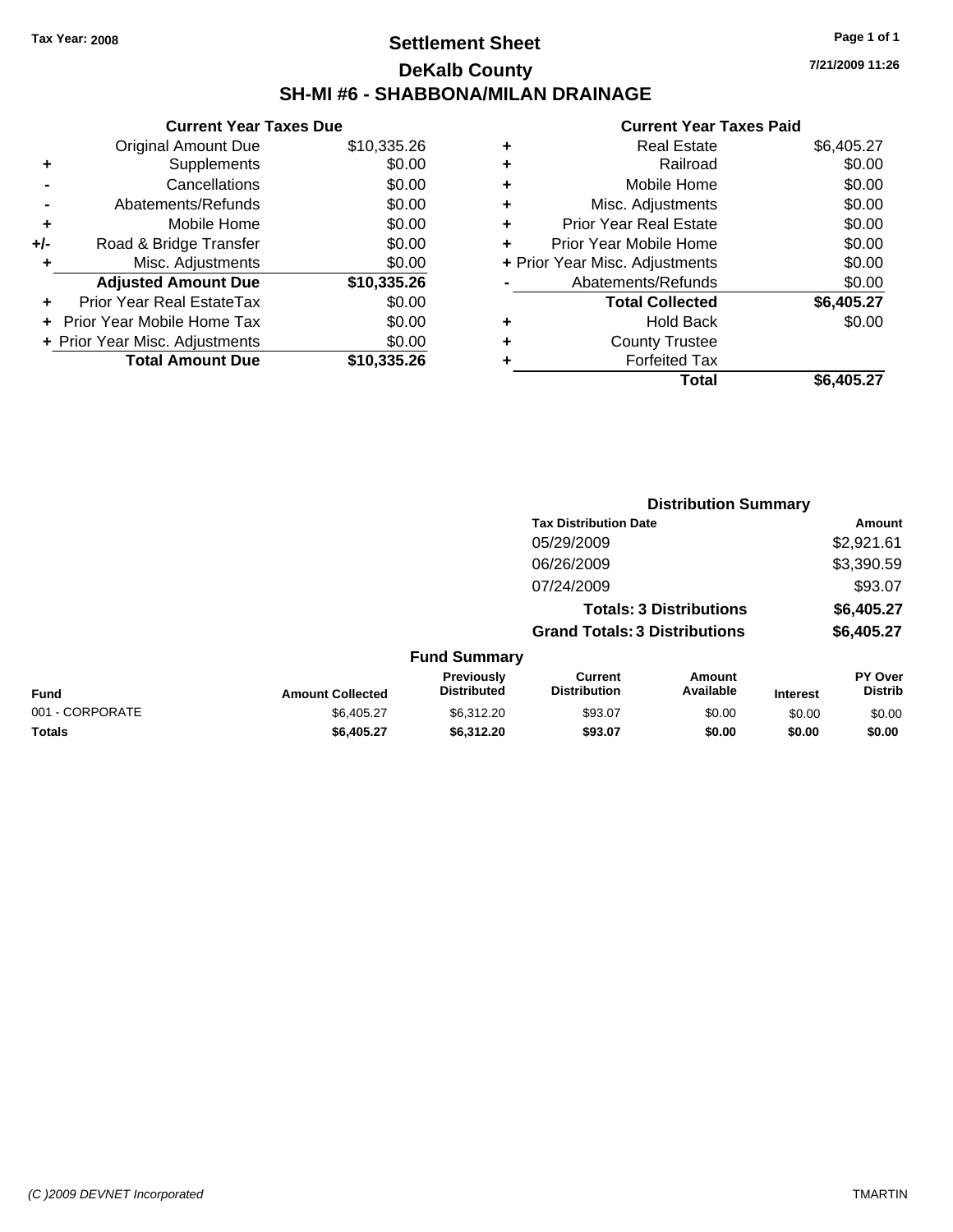# **Settlement Sheet Tax Year: 2008 Page 1 of 1 DeKalb County SQ GR #12 - SQUAW GROVE DRAINAGE**

**Current Year Taxes Due**

|       | <b>Total Amount Due</b>        | \$2,789.00 |
|-------|--------------------------------|------------|
|       | + Prior Year Misc. Adjustments | \$0.00     |
|       | Prior Year Mobile Home Tax     | \$0.00     |
|       | Prior Year Real EstateTax      | \$0.00     |
|       | <b>Adjusted Amount Due</b>     | \$2,789.00 |
| ٠     | Misc. Adjustments              | \$0.00     |
| $+/-$ | Road & Bridge Transfer         | \$0.00     |
| ÷     | Mobile Home                    | \$0.00     |
|       | Abatements/Refunds             | \$0.00     |
|       | Cancellations                  | \$0.00     |
| ٠     | Supplements                    | \$0.00     |
|       | <b>Original Amount Due</b>     | \$2,789.00 |
|       |                                |            |

#### **Current Year Taxes Paid**

|   | <b>Real Estate</b>             | \$1,514.50 |
|---|--------------------------------|------------|
| ٠ | Railroad                       | \$0.00     |
| ٠ | Mobile Home                    | \$0.00     |
| ٠ | Misc. Adjustments              | \$0.00     |
| ÷ | Prior Year Real Estate         | \$0.00     |
|   | Prior Year Mobile Home         | \$0.00     |
|   | + Prior Year Misc. Adjustments | \$0.00     |
|   | Abatements/Refunds             | \$0.00     |
|   | <b>Total Collected</b>         | \$1,514.50 |
| ٠ | <b>Hold Back</b>               | \$0.00     |
| ٠ | <b>County Trustee</b>          |            |
| ٠ | <b>Forfeited Tax</b>           |            |
|   | Total                          | \$1,514.50 |
|   |                                |            |

|                 |                         | <b>Distribution Summary</b>      |                                       |                                |                 |                                  |  |
|-----------------|-------------------------|----------------------------------|---------------------------------------|--------------------------------|-----------------|----------------------------------|--|
|                 |                         |                                  | <b>Tax Distribution Date</b>          |                                |                 | Amount                           |  |
|                 |                         |                                  | 05/29/2009                            |                                |                 | \$654.00                         |  |
|                 |                         |                                  | 06/26/2009                            |                                |                 | \$720.50                         |  |
|                 |                         |                                  | 07/24/2009                            |                                |                 | \$140.00                         |  |
|                 |                         |                                  |                                       | <b>Totals: 3 Distributions</b> |                 | \$1,514.50                       |  |
|                 |                         |                                  | <b>Grand Totals: 3 Distributions</b>  |                                |                 | \$1,514.50                       |  |
|                 |                         | <b>Fund Summary</b>              |                                       |                                |                 |                                  |  |
| Fund            | <b>Amount Collected</b> | Previously<br><b>Distributed</b> | <b>Current</b><br><b>Distribution</b> | Amount<br>Available            | <b>Interest</b> | <b>PY Over</b><br><b>Distrib</b> |  |
| 001 - CORPORATE | \$1,514.50              | \$1,374.50                       | \$140.00                              | \$0.00                         | \$0.00          | \$0.00                           |  |
| Totals          | \$1,514.50              | \$1,374.50                       | \$140.00                              | \$0.00                         | \$0.00          | \$0.00                           |  |

**7/21/2009 11:26**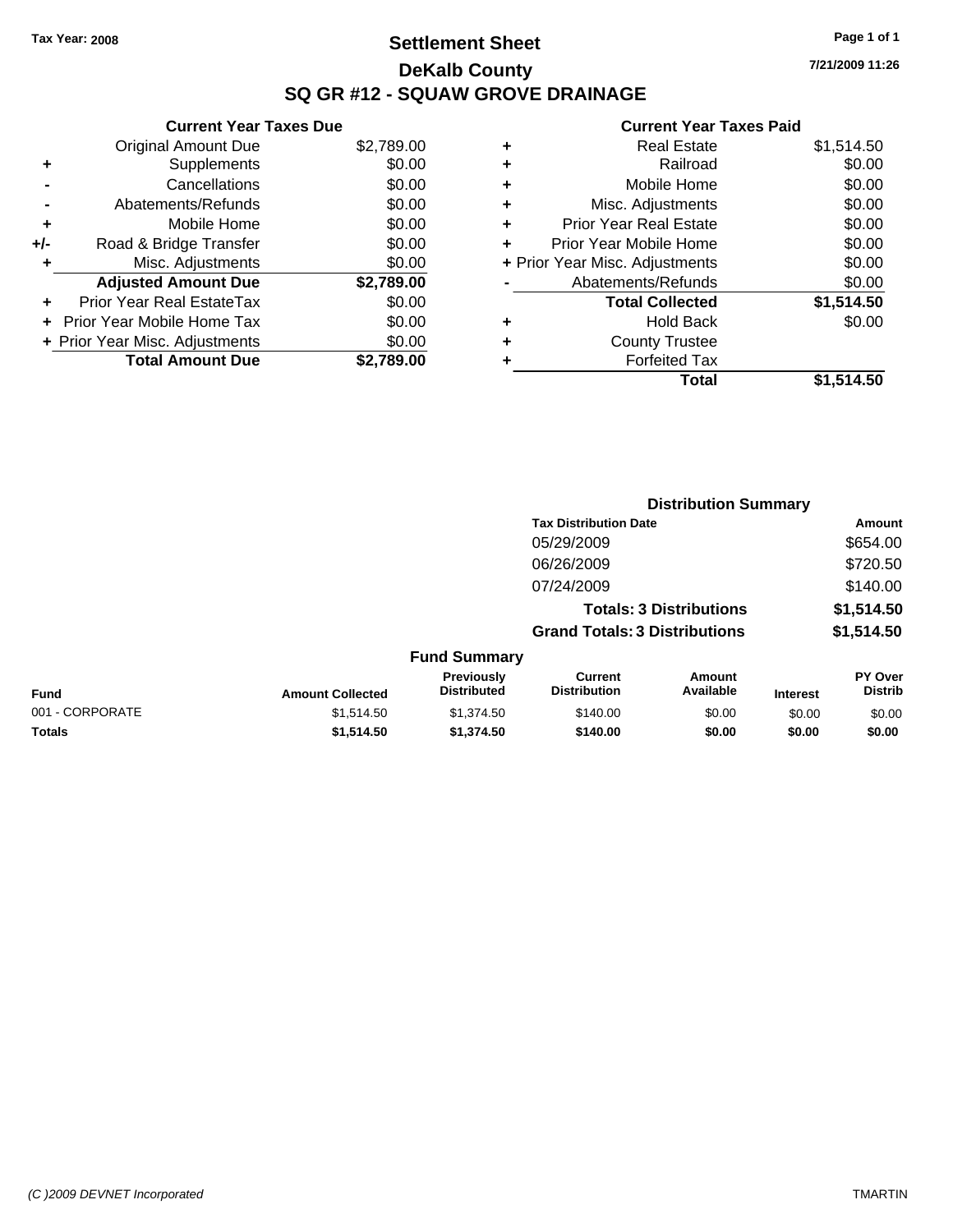### **Settlement Sheet Tax Year: 2008 Page 1 of 1 DeKalb County VG-CO #16 - VIRGIL CORTLAND DRAIN #16**

**7/21/2009 11:26**

| <b>Current Year Taxes Due</b>     |                                |  |  |
|-----------------------------------|--------------------------------|--|--|
| <b>Original Amount Due</b>        | \$17,184.72                    |  |  |
| Supplements                       | \$0.00                         |  |  |
| Cancellations                     | \$0.00                         |  |  |
| Abatements/Refunds                | \$0.00                         |  |  |
| Mobile Home                       | \$0.00                         |  |  |
| Road & Bridge Transfer            | \$0.00                         |  |  |
| Misc. Adjustments                 | \$0.00                         |  |  |
| <b>Adjusted Amount Due</b>        | \$17,184.72                    |  |  |
| Prior Year Real EstateTax         | \$0.00                         |  |  |
| <b>Prior Year Mobile Home Tax</b> | \$0.00                         |  |  |
|                                   | \$0.00                         |  |  |
| <b>Total Amount Due</b>           | \$17,184.72                    |  |  |
|                                   | + Prior Year Misc. Adjustments |  |  |

| ٠ | <b>Real Estate</b>             | \$9,205.91 |
|---|--------------------------------|------------|
| ٠ | Railroad                       | \$0.00     |
| ٠ | Mobile Home                    | \$0.00     |
| ٠ | Misc. Adjustments              | \$0.00     |
| ٠ | Prior Year Real Estate         | \$0.00     |
|   | Prior Year Mobile Home         | \$0.00     |
|   | + Prior Year Misc. Adjustments | \$0.00     |
|   | Abatements/Refunds             | \$0.00     |
|   | <b>Total Collected</b>         | \$9,205.91 |
| ٠ | <b>Hold Back</b>               | \$0.00     |
| ٠ | <b>County Trustee</b>          |            |
| ٠ | <b>Forfeited Tax</b>           |            |
|   | Total                          | \$9,205.91 |
|   |                                |            |

|                 |                         |                                  | <b>Distribution Summary</b>          |                                |                 |                                  |
|-----------------|-------------------------|----------------------------------|--------------------------------------|--------------------------------|-----------------|----------------------------------|
|                 |                         |                                  | <b>Tax Distribution Date</b>         |                                |                 | Amount                           |
|                 |                         |                                  | 05/29/2009                           |                                |                 | \$3,341.19                       |
|                 |                         |                                  | 06/26/2009                           |                                |                 | \$5,498.84                       |
|                 |                         |                                  | 07/24/2009                           |                                |                 | \$365.88                         |
|                 |                         |                                  |                                      | <b>Totals: 3 Distributions</b> |                 | \$9,205.91                       |
|                 |                         |                                  | <b>Grand Totals: 3 Distributions</b> |                                |                 | \$9,205.91                       |
|                 |                         | <b>Fund Summary</b>              |                                      |                                |                 |                                  |
| Fund            | <b>Amount Collected</b> | Previously<br><b>Distributed</b> | Current<br><b>Distribution</b>       | Amount<br>Available            | <b>Interest</b> | <b>PY Over</b><br><b>Distrib</b> |
| 001 - CORPORATE | \$9,205.91              | \$8,840.03                       | \$365.88                             | \$0.00                         | \$0.00          | \$0.00                           |
| Totals          | \$9,205.91              | \$8,840.03                       | \$365.88                             | \$0.00                         | \$0.00          | \$0.00                           |
|                 |                         |                                  |                                      |                                |                 |                                  |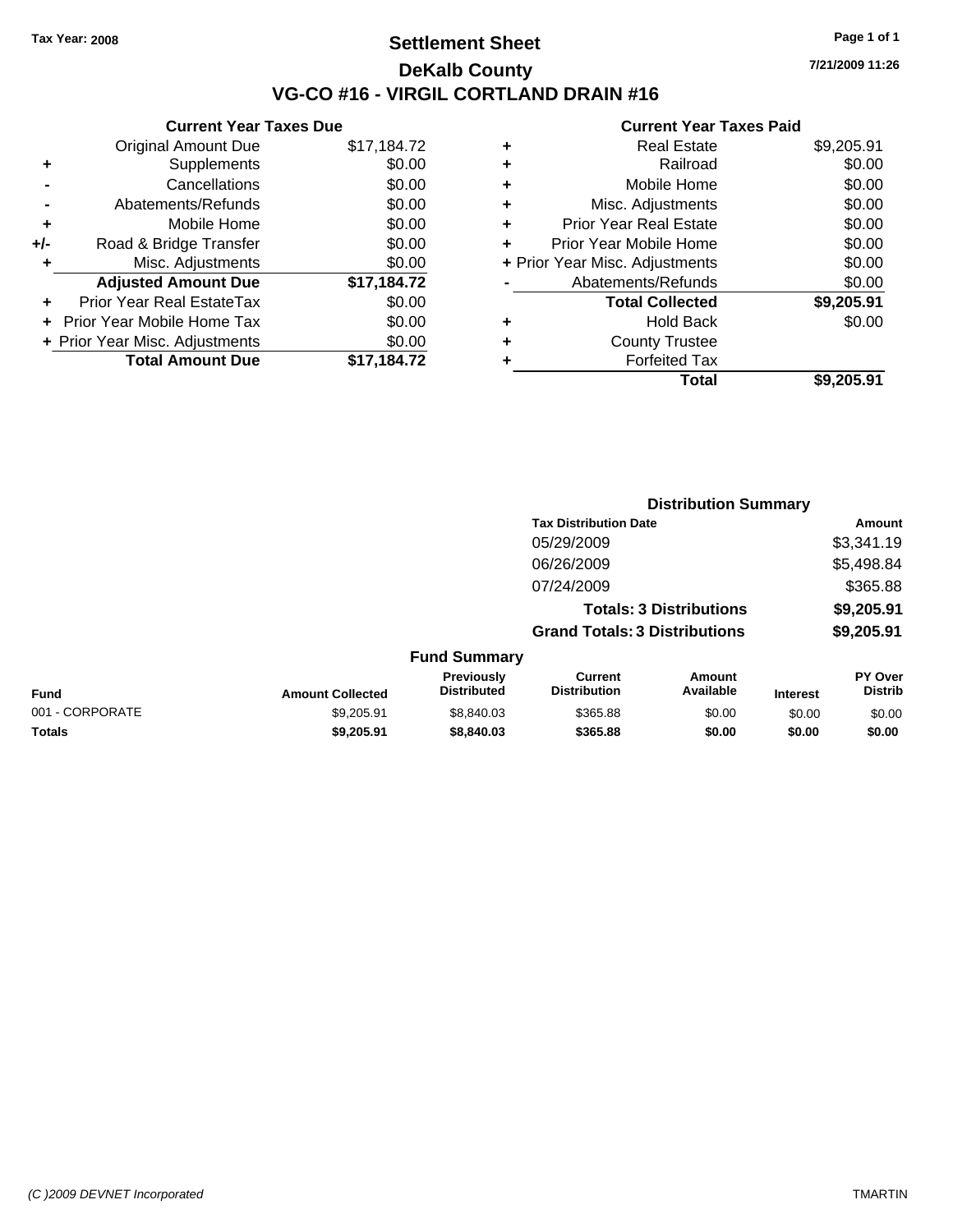# **Settlement Sheet Tax Year: 2008 Page 1 of 1 DeKalb County VI-AD #9 - VICTOR/ADAMS DRAINAGE #9**

**7/21/2009 11:26**

|     | <b>Current Year Taxes Due</b>  |            |
|-----|--------------------------------|------------|
|     | <b>Original Amount Due</b>     | \$1,036.58 |
| ٠   | Supplements                    | \$0.00     |
|     | Cancellations                  | \$0.00     |
|     | Abatements/Refunds             | \$0.00     |
| ٠   | Mobile Home                    | \$0.00     |
| +/- | Road & Bridge Transfer         | \$0.00     |
|     | Misc. Adjustments              | \$0.00     |
|     | <b>Adjusted Amount Due</b>     | \$1,036.58 |
|     | Prior Year Real EstateTax      | \$0.00     |
|     | Prior Year Mobile Home Tax     | \$0.00     |
|     | + Prior Year Misc. Adjustments | \$0.00     |
|     | <b>Total Amount Due</b>        | \$1,036.58 |
|     |                                |            |

|   | Total                          | \$518.29 |
|---|--------------------------------|----------|
| ٠ | <b>Forfeited Tax</b>           |          |
| ٠ | <b>County Trustee</b>          |          |
| ٠ | <b>Hold Back</b>               | \$0.00   |
|   | <b>Total Collected</b>         | \$518.29 |
|   | Abatements/Refunds             | \$0.00   |
|   | + Prior Year Misc. Adjustments | \$0.00   |
| ٠ | Prior Year Mobile Home         | \$0.00   |
| ÷ | <b>Prior Year Real Estate</b>  | \$0.00   |
| ٠ | Misc. Adjustments              | \$0.00   |
| ÷ | Mobile Home                    | \$0.00   |
| ÷ | Railroad                       | \$0.00   |
| ٠ | <b>Real Estate</b>             | \$518.29 |
|   |                                |          |

|                 |                         |                                  | <b>Distribution Summary</b>           |                                |                 |                           |  |
|-----------------|-------------------------|----------------------------------|---------------------------------------|--------------------------------|-----------------|---------------------------|--|
|                 |                         |                                  | <b>Tax Distribution Date</b>          |                                |                 | Amount                    |  |
|                 |                         |                                  | 05/29/2009                            |                                |                 | \$93.16                   |  |
|                 |                         |                                  | 06/26/2009                            |                                |                 | \$425.13                  |  |
|                 |                         |                                  |                                       | <b>Totals: 2 Distributions</b> |                 | \$518.29                  |  |
|                 |                         |                                  | <b>Grand Totals: 2 Distributions</b>  |                                |                 | \$518.29                  |  |
|                 |                         | <b>Fund Summary</b>              |                                       |                                |                 |                           |  |
| Fund            | <b>Amount Collected</b> | Previously<br><b>Distributed</b> | <b>Current</b><br><b>Distribution</b> | Amount<br>Available            | <b>Interest</b> | PY Over<br><b>Distrib</b> |  |
| 001 - CORPORATE | \$518.29                | \$518.29                         | \$0.00                                | \$0.00                         | \$0.00          | \$0.00                    |  |
| Totals          | \$518.29                | \$518.29                         | \$0.00                                | \$0.00                         | \$0.00          | \$0.00                    |  |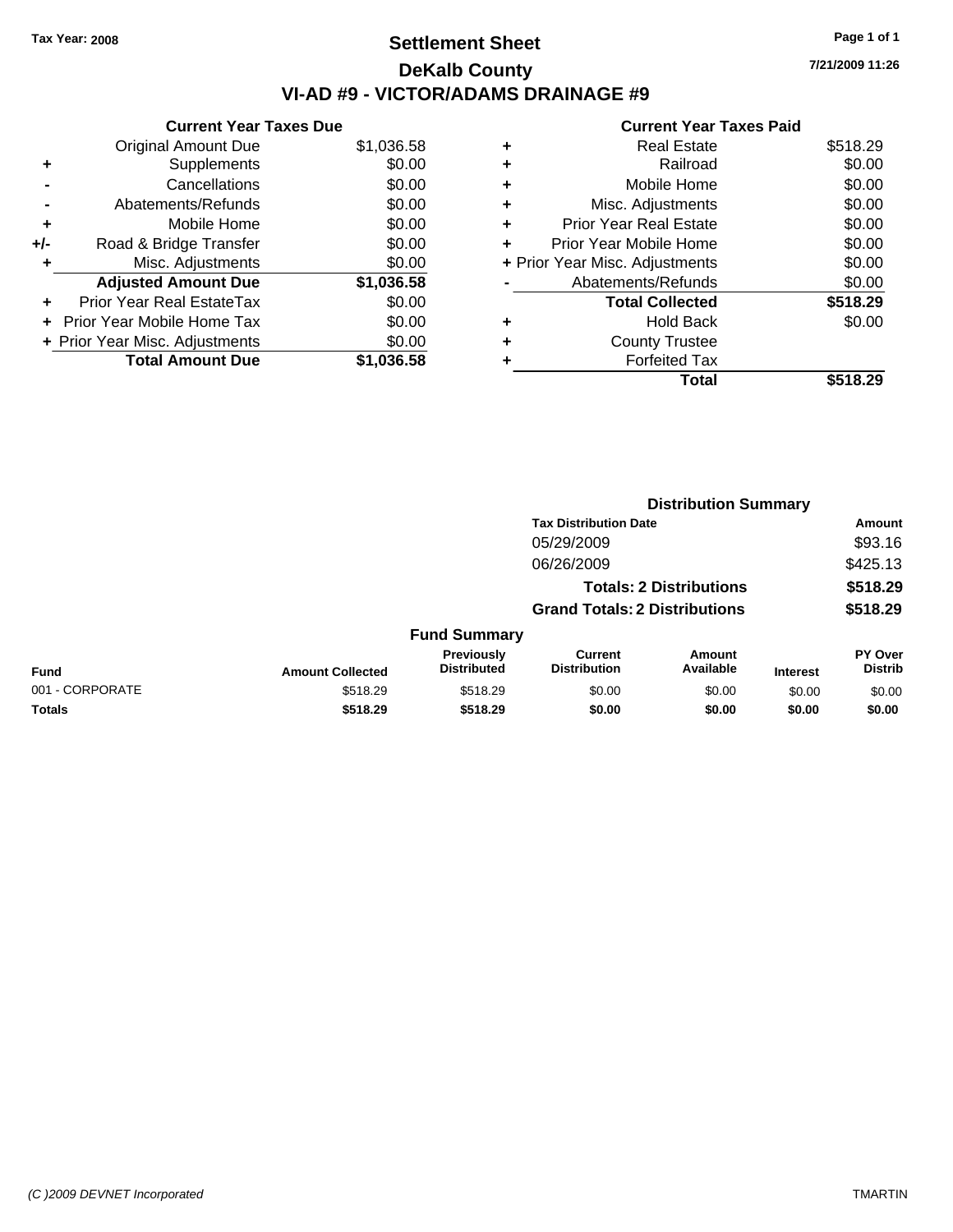# **Settlement Sheet Tax Year: 2008 Page 1 of 1 DeKalb County VI-CL #14 - VICTOR-CLINTON DRAINAGE**

**7/21/2009 11:26**

| <b>Current Year Taxes Due</b>     |            |
|-----------------------------------|------------|
| <b>Original Amount Due</b>        | \$2,998.54 |
| Supplements                       | \$0.00     |
| Cancellations                     | \$0.00     |
| Abatements/Refunds                | \$0.00     |
| Mobile Home                       | \$0.00     |
| Road & Bridge Transfer            | \$0.00     |
| Misc. Adjustments                 | \$0.00     |
| <b>Adjusted Amount Due</b>        | \$2,998.54 |
| Prior Year Real EstateTax         | \$0.00     |
| <b>Prior Year Mobile Home Tax</b> | \$0.00     |
|                                   |            |
| + Prior Year Misc. Adjustments    | \$0.00     |
|                                   |            |

| ٠ | <b>Real Estate</b>             | \$1,796.85 |
|---|--------------------------------|------------|
| ٠ | Railroad                       | \$0.00     |
| ٠ | Mobile Home                    | \$0.00     |
| ٠ | Misc. Adjustments              | \$0.00     |
| ÷ | <b>Prior Year Real Estate</b>  | \$0.00     |
| ٠ | Prior Year Mobile Home         | \$0.00     |
|   | + Prior Year Misc. Adjustments | \$0.00     |
|   | Abatements/Refunds             | \$0.00     |
|   | <b>Total Collected</b>         | \$1,796.85 |
| ٠ | Hold Back                      | \$0.00     |
| ٠ | <b>County Trustee</b>          |            |
| ٠ | <b>Forfeited Tax</b>           |            |
|   | Total                          | \$1.796.85 |
|   |                                |            |

|                 |                         |                                  | <b>Distribution Summary</b>           |                                |                 |                                  |
|-----------------|-------------------------|----------------------------------|---------------------------------------|--------------------------------|-----------------|----------------------------------|
|                 |                         |                                  | <b>Tax Distribution Date</b>          |                                | Amount          |                                  |
|                 |                         |                                  | 05/29/2009                            |                                |                 | \$344.36                         |
|                 |                         |                                  | 06/26/2009                            |                                |                 | \$1,436.45                       |
|                 |                         |                                  | 07/24/2009                            |                                |                 | \$16.04                          |
|                 |                         |                                  |                                       | <b>Totals: 3 Distributions</b> |                 | \$1,796.85                       |
|                 |                         |                                  | <b>Grand Totals: 3 Distributions</b>  |                                |                 | \$1,796.85                       |
|                 |                         | <b>Fund Summary</b>              |                                       |                                |                 |                                  |
| Fund            | <b>Amount Collected</b> | Previously<br><b>Distributed</b> | <b>Current</b><br><b>Distribution</b> | Amount<br>Available            | <b>Interest</b> | <b>PY Over</b><br><b>Distrib</b> |
| 001 - CORPORATE | \$1,796.85              | \$1,780.81                       | \$16.04                               | \$0.00                         | \$0.00          | \$0.00                           |
| Totals          | \$1,796.85              | \$1,780.81                       | \$16.04                               | \$0.00                         | \$0.00          | \$0.00                           |
|                 |                         |                                  |                                       |                                |                 |                                  |